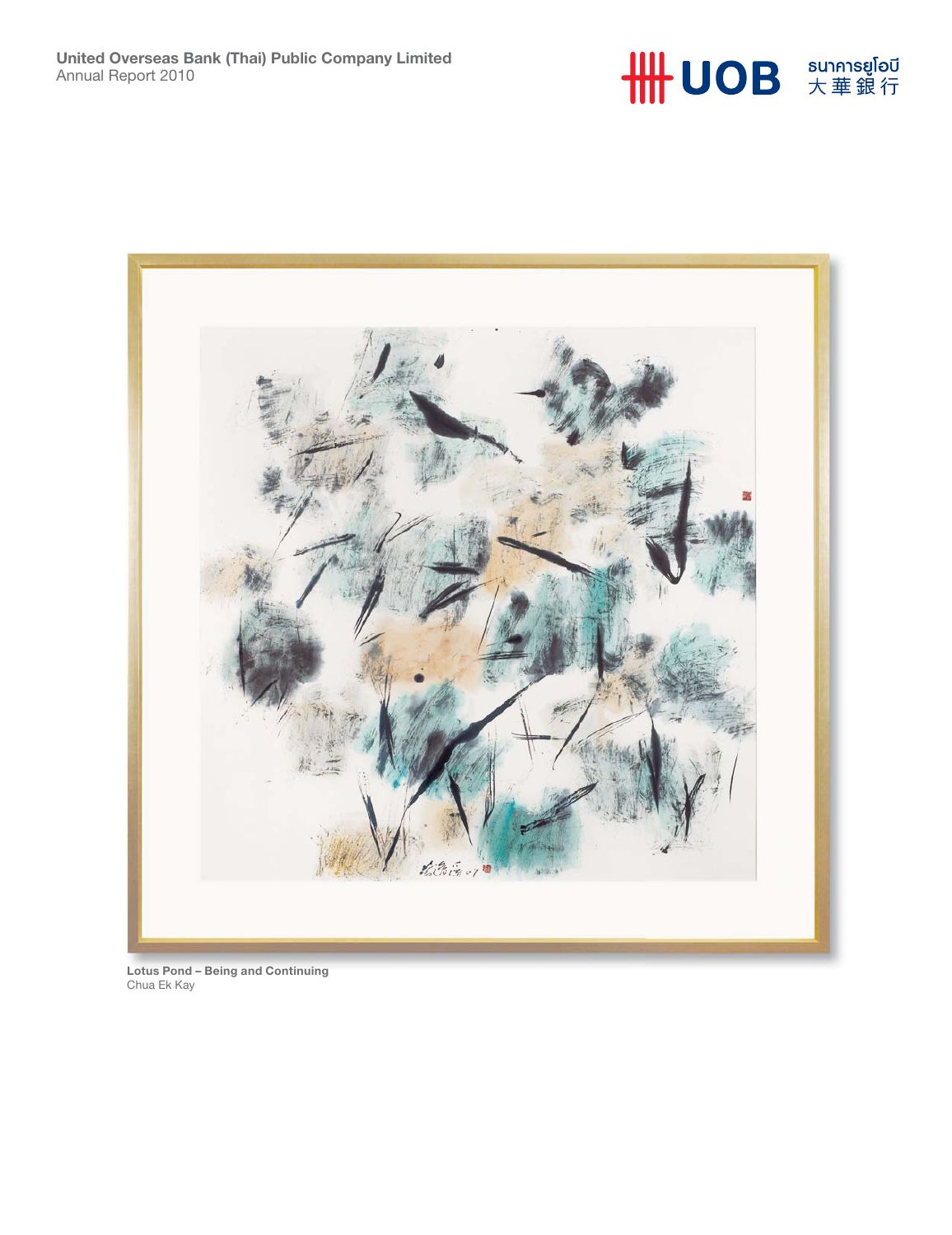# **Our core values**

# **Integrity**

**We maintain the highest standards ethical, moral and legal - in all our dealings with our customers and with each other, without compromise.**

# **Teamwork**

**We work as a team in which everyone, even the most brilliant, is united to reach our personal and corporate goals through co-operation and mutual loyalty.**

# **Trust & respect**

**We earn the trust and respect of our customers and colleagues by being open, honest and honourable in all we say and do.**

# **Performance excellence**

**We strive to do better every day because we are committed to market leadership throughout our organisation and this will continue to guide our future growth and development.**



**Lotus Pond - Being and Continuing** 

**A recipient of Singapore's Cultural Medallion Award, Chua is best known for bridging Eastern and Western elements in his paintings.**  He is the first Chinese ink painter to win the **UOB Painting of the Year ("POY") Competition. Using Chinese ink as a medium, Chua brings out the beauty and spirit of the lotus at various periods of its life, capturing the graceful movements of the lotus for posterity. The UOB POY Competition and Exhibition is a flagship event under the Bank's corporate social responsibility programme.**

#### **Contents**

- 1 Company Profile<br>2 Financial Highligh
- 2 Financial Highlights<br>3 Board of Directors
- 3 Board of Directors<br>3 Senior Managemer
- 3 Senior Management Team<br>4 Chairman's Statement
- 4 Chairman's Statement<br>6 Organisational Structure
- 6 Organisational Structure<br>7 Management Discussion Management Discussion and Analysis 2010<br>The Report of Inde
- 12 Report of Independent Auditor<br>13 Financial Statements and Notes **Financial Statements and Notes**  to Consolidated Financial **Statements**
- 86 Other Information<br>95 Pillar 3 Disclosure
	- Pillar 3 Disclosure
- 115 Report of the Audit Committee
- 116 Opinion of the Audit Committee on the Bank's Internal Control System
- 117 Report of the Nomination &
	- Compensation Committee
- 118 Corporate Governance and Management Structure
- 121 Branch Network
- 126 Company Information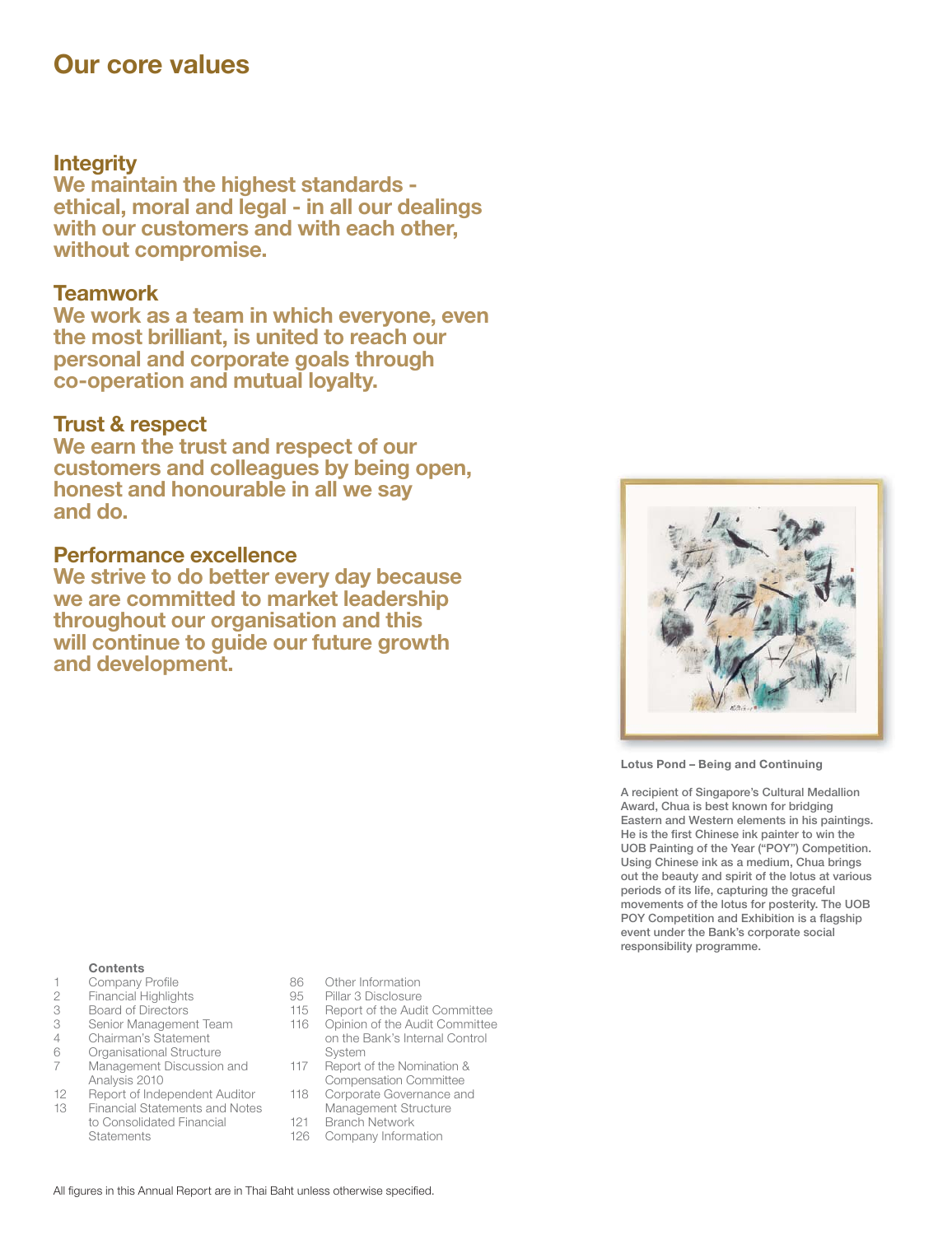# **Company Profile**

The United Overseas Bank (Thai) Public Company Limited ("UOB (Thai)") was incorporated in November 2005 following the merger of the Bank of Asia and UOB Radanasin Bank. UOB (Thai) is a fully-licensed commercial bank. With its wide network of 148 branches and 341 ATMs nationwide (as of 31 March 2011) UOB (Thai) offers consumer and corporate customers a comprehensive suite of quality products and services to meet their financial objectives and needs. To complement its commercial banking business, UOB (Thai) has three subsidiaries providing services including asset management, futures broking and debt collection.

UOB (Thai) is rated among the top banks in Thailand by Moody's Investors Service, Fitch Ratings, and Standard & Poor's:

| Long-term               | Baa1                        |
|-------------------------|-----------------------------|
| Short-term              | Prime-2                     |
| Financial strength      | D                           |
|                         |                             |
| Long-term<br>Short-term | BBB+<br>F <sub>2</sub><br>С |
| Long-term               | AAA(tha)                    |
| Short-term              | $F1+(tha)$                  |
|                         |                             |
| Long-term               | BBB+                        |
| Short-term              | A2                          |
| Long-term               | axA+                        |
| Short-term              | $axA-1$                     |
|                         | Individual                  |

UOB (Thai) is 99.66% owned by Singapore-based United Overseas Bank Limited ("UOB"). UOB has an extensive network of more than 500 offices in 19 countries and territories.

UOB is rated among the world's top banks by Moody's Investors Service, receiving B for financial strength, and Aa1 and Prime-1 for long-term and short-term bank deposits respectively.

UOB's mission is to be a premier bank in the Asia-Pacific region, committed to providing quality products and excellent customer service. UOB (Thai) aims to play a significant role in advancing this mission while contributing to Thailand's economic development.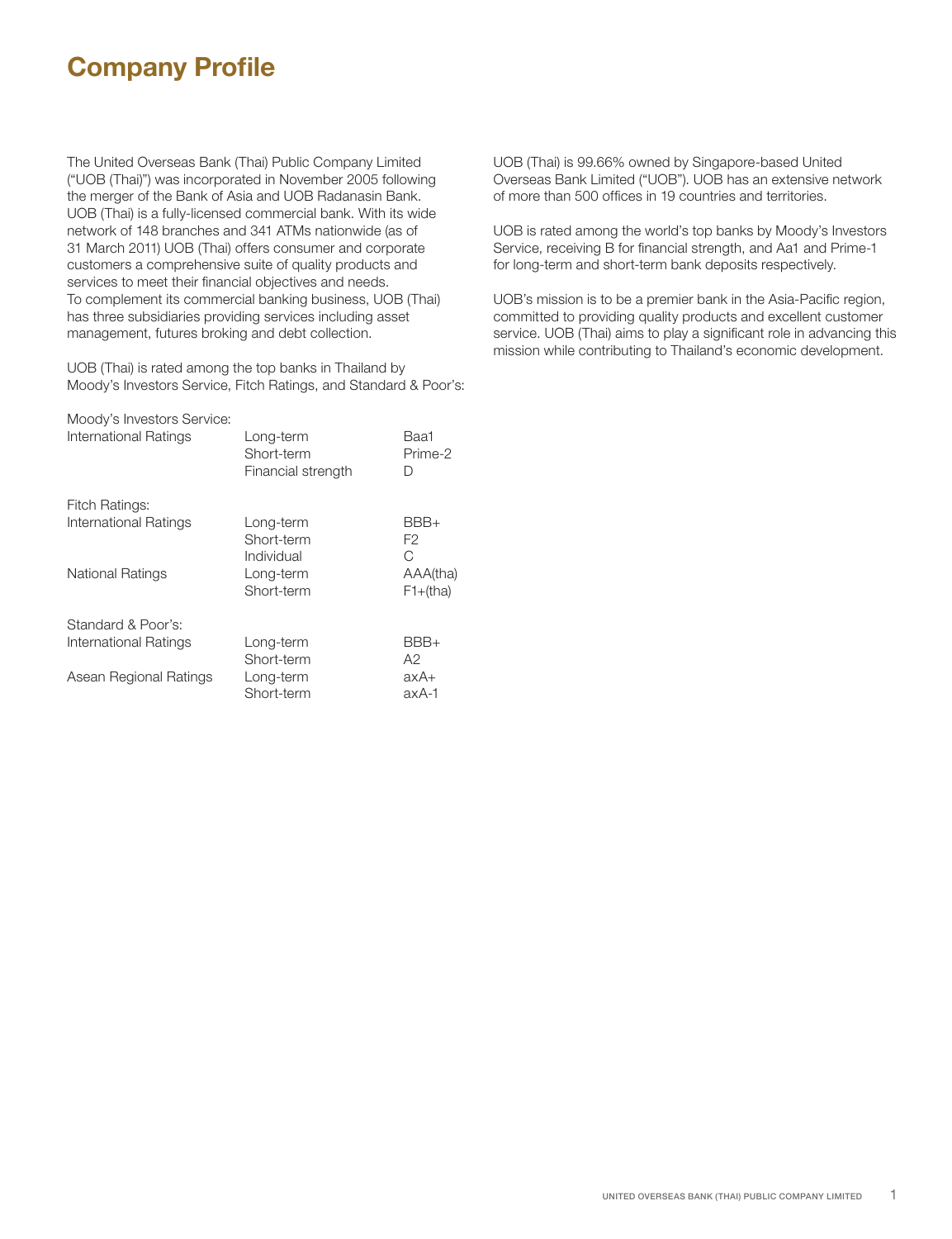# **Financial Highlights**

|                                                    | <b>Audited Financial Statements</b> |         |
|----------------------------------------------------|-------------------------------------|---------|
|                                                    | 2010                                | 2009    |
| <b>Balance Sheet (Million Baht)</b>                |                                     |         |
| Assets                                             | 247,891                             | 227,342 |
| Loans                                              | 162,847                             | 143,970 |
| Allowance for doubtful accounts                    | 6,147                               | 6,162   |
| Deposits                                           | 152,040                             | 151,017 |
| Liabilities                                        | 216,109                             | 196,724 |
| Shareholders' equity                               | 31,782                              | 30,617  |
| Capital funds                                      | 28,197                              | 28,347  |
| Earnings Performance (Million Baht)                |                                     |         |
| Net interest and dividend income                   | 7,042                               | 7,032   |
| Non-interest income                                | 2,463                               | 2,423   |
| Provisions for doubtful debts                      | 719                                 | 1,488   |
| Net profit before tax                              | 1,847                               | 1,317   |
| Net profit after tax                               | 1,119                               | 849     |
| Ratios (%)                                         |                                     |         |
| Net interest and dividend income to average assets | 3.0                                 | 3.2     |
| Return on average assets                           | 0.5                                 | 0.4     |
| Return on average equity                           | 3.6                                 | 2.8     |
| Earnings per share - basic (Baht)                  | 0.5                                 | 0.3     |
| Book value per share (Baht)                        | 12.8                                | 12.3    |
| Dividend per share (Baht)                          |                                     |         |
| Capital adequacy ratio                             | 19.0                                | 21.2    |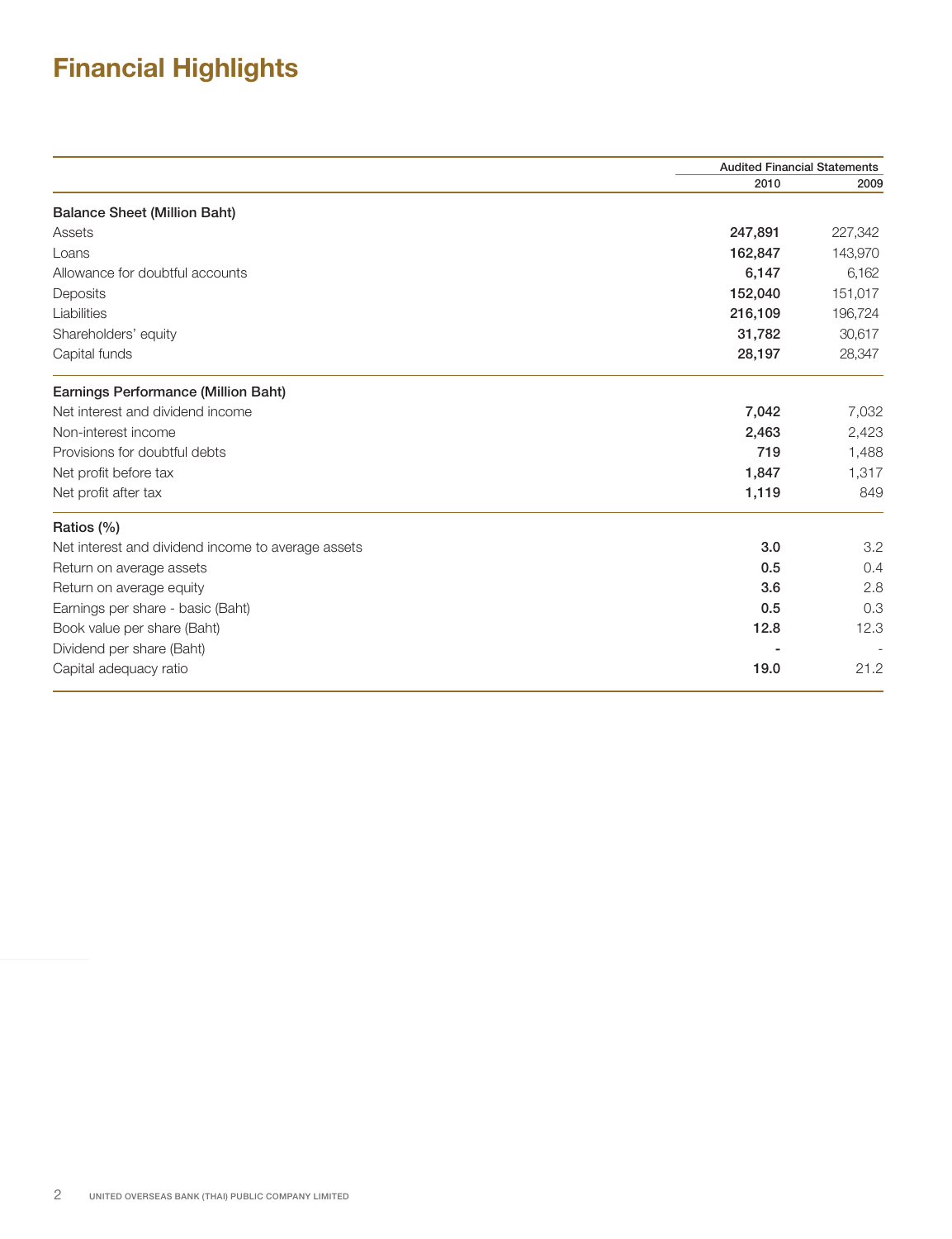# **Board of Directors**

Wee Cho Yaw **Chairman** Wee Ee Cheong **Deputy Chairman**<br>
Suebtrakul Soonthornthum **Deputy Chairman**<br>
Independent Director Suebtrakul Soonthornthum<br>Arun Chirachavala Chinnawat Bulsuk **Independent Director** Lee Chin Yong<br>Cheo Chai Hong Director<br>Director Cheo Chai Hong Wong Kim Choong Director Chua Teng Hui

**Independent Director** 

# **Senior Management Team**

Wong Kim Choong **President & CEO** 

Chua Teng Hui **Chua Teng Hui Deputy President & Deputy CEO** Chanindh Homsilpakul Senior Executive Vice President, Technology & Operations Yeo Kian Ing The Senior Executive Vice President, Retail Technology & Operations Roongthip Angkasirisan and Executive Vice President, Risk Management<br>
Sanchai Apisaksirikul and Executive Vice President, Finance & Corpora Executive Vice President, Finance & Corporate Services Pipat Assamongkol **Executive Vice President, Transaction Banking** Ho Swit Moy Margaret **Executive Vice President, Credit Approval Khoo Wah Sun**<br>Khoo Wah Sun **Executive Vice President, Commercial Ba** Executive Vice President, Commercial Banking Lim Keng Teck Executive Vice President, Human Resources Piyaporn Ratanaprasartporn Fatanaprasartporn Executive Vice President, Corporate Banking<br>Adisorn Sermchaiwong Fatana Executive Vice President, Channels Executive Vice President, Channels Ngamjitt Sirijindalert **Executive Vice President, Retail Middle Office** Pimolrat Tangkosakul Executive Vice President, Corporate Services Tay Han Chong **Executive Vice President, (Personal Financial Services,**  Business Banking & Commercial Banking) Yuttachai Teyarachakul Executive Vice President, Personal Financial Services Pornchai Wiwatpattarakul Executive Vice President, Compliance, Legal and Secretariat Yap Tsok Kee Executive Vice President, Global Markets Sayumrat Maranate Senior Vice President, Business Banking<br>
Vaiee Pramualrat Senior Vice President, Special Asset Mar Senior Vice President, Special Asset Management Lek Ruangnaovarat Senior Vice President, Internal Audit Phannivat Srikraivin Senior Vice President, Strategic Client Coverage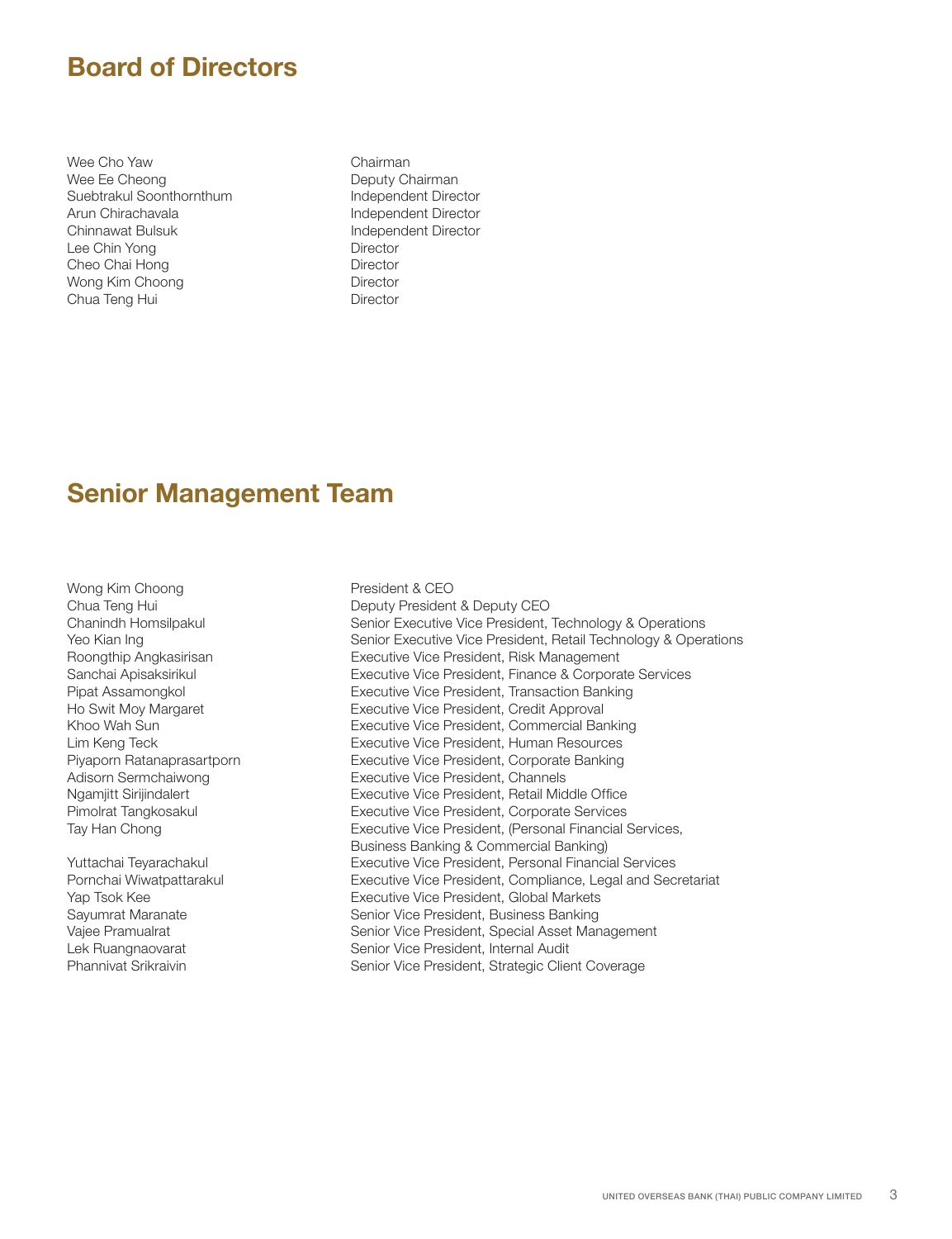# **Chairman's Statement**

**"While the global economy in 2011 is expected to be weak... the outlook for Asia remains positive."**

#### **2010 Market Review**

2010 was an eventful year for Thailand. Domestically, the year was marked by political unrests, natural disasters as well as uncertainty over the projects in Map Ta Put industrial and investment promotion zone. Globally, recovery in the advanced economies continued to be fragile. Growth remained sluggish in the US while Europe faced sovereign debt issues.

Notwithstanding these developments, the Thai economy's growth was strong at 7.8%, mirroring growth in other Asian economies. Thailand's rapid recovery reflects its resilience and strong fundamentals as well as its diversified trading partners.

#### **2010 Bank Performance**

Because of the political and economic uncertainties in the first half of 2010 the Bank adopted a cautious and prudent approach to business expansion. In the second half, as the environment stabilised, we stepped up our business activities. Customer loans increased 13.1% to Baht 162.8 billion at the end of 2010.

Fee income increased 14.1% to Baht 2,086 million. Cost remained well controlled at Baht 6,939 million, a marginal increase of 4.3% year on year. Through effective risk management, there was a marked improvement in asset quality. Total provisions declined 51.7% to Baht 719 million. With our focus on disciplined growth and prudent risk and cost management, the Bank achieved a net profit after tax of Baht 1.119 million in 2010, an improvement of 31.8% from 2009's Baht 849 million.

During the year we boosted our bench strength with the appointments of several senior banking veterans. This further strengthened our capabilities and expertise, positioning UOB (Thai) to grow and meet the challenges ahead.

#### **Prospects for 2011**

While the global economy in 2011 is expected to be weak from ongoing uncertainties surrounding the US and Europe economic recovery, the outlook for Asia remains positive. Thailand's gross domestic product (GDP) in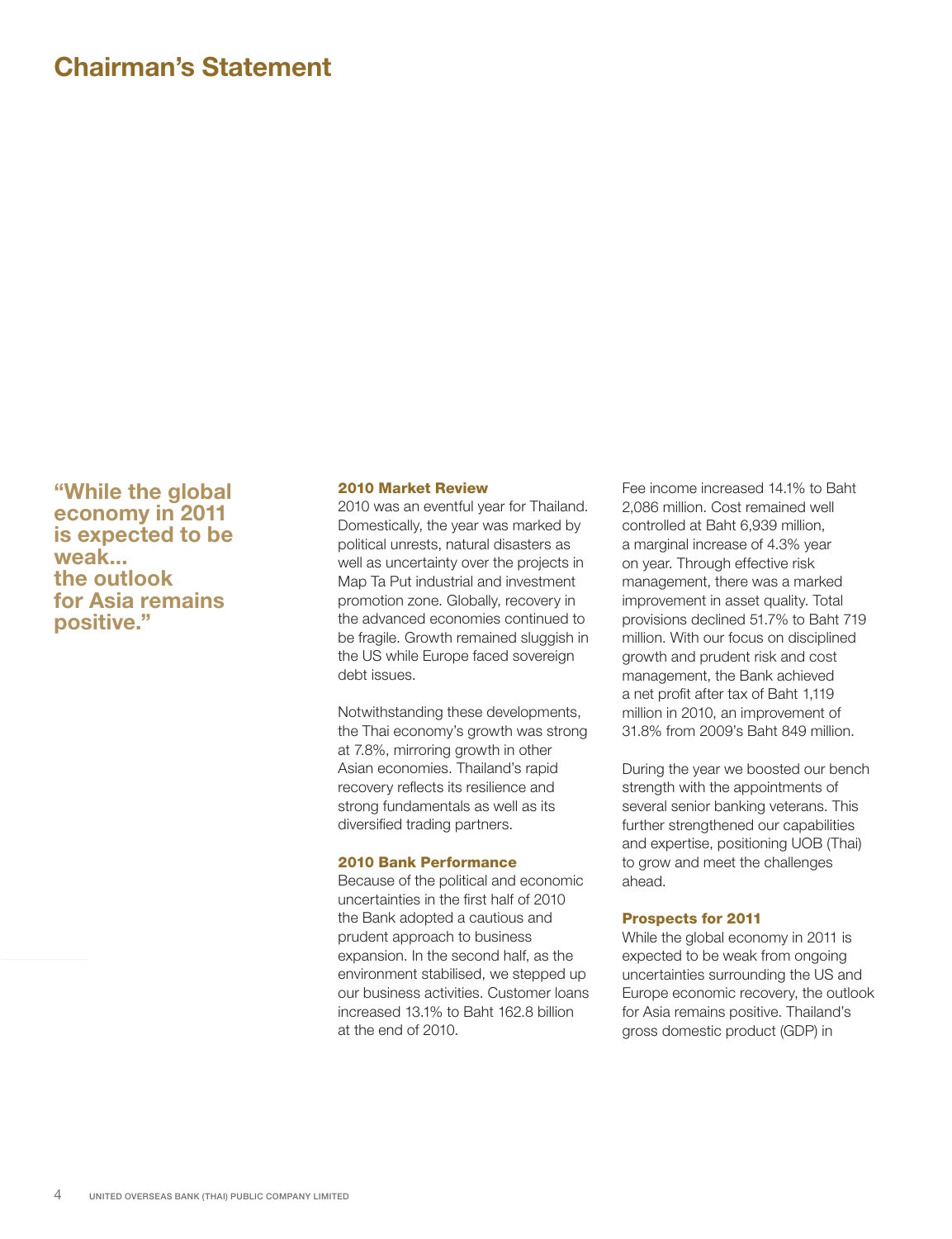

2011 is projected to grow 4% to 5%, and will largely be driven by exports and domestic consumption, as well as higher public investment. However, political uncertainties could potentially hamper economic growth.

Interest rate is expected to be on an upward trend from inflationary pressure. The Thai Baht is likely to continue to appreciate against the US dollar on the robust economic and export growth. These factors bode well for the banking industry and should drive demand for financial products and services.

Against this backdrop, UOB (Thai) should continue to grow in 2011. We will engage and partner our customers to maximise business opportunities in the buoyant economy. At the same time, the Bank will continue to manage risks and costs prudently.

#### **Acknowledgement**

I would like to thank the Board of Directors for their wise counsel. In particular, I would like to record the Board's appreciation to Mr Lee Tse Tiong, who left the Bank and the Board in 2010, for his many contributions in the last five years.

My appreciation also goes to the management and staff for their hard work and dedication, and our customers for their continued support.

**Wee Cho Yaw** March 2011

**"Against this backdrop, UOB (Thai) should continue to grow in 2011... At the same time, the Bank will continue to manage risks and costs prudently."**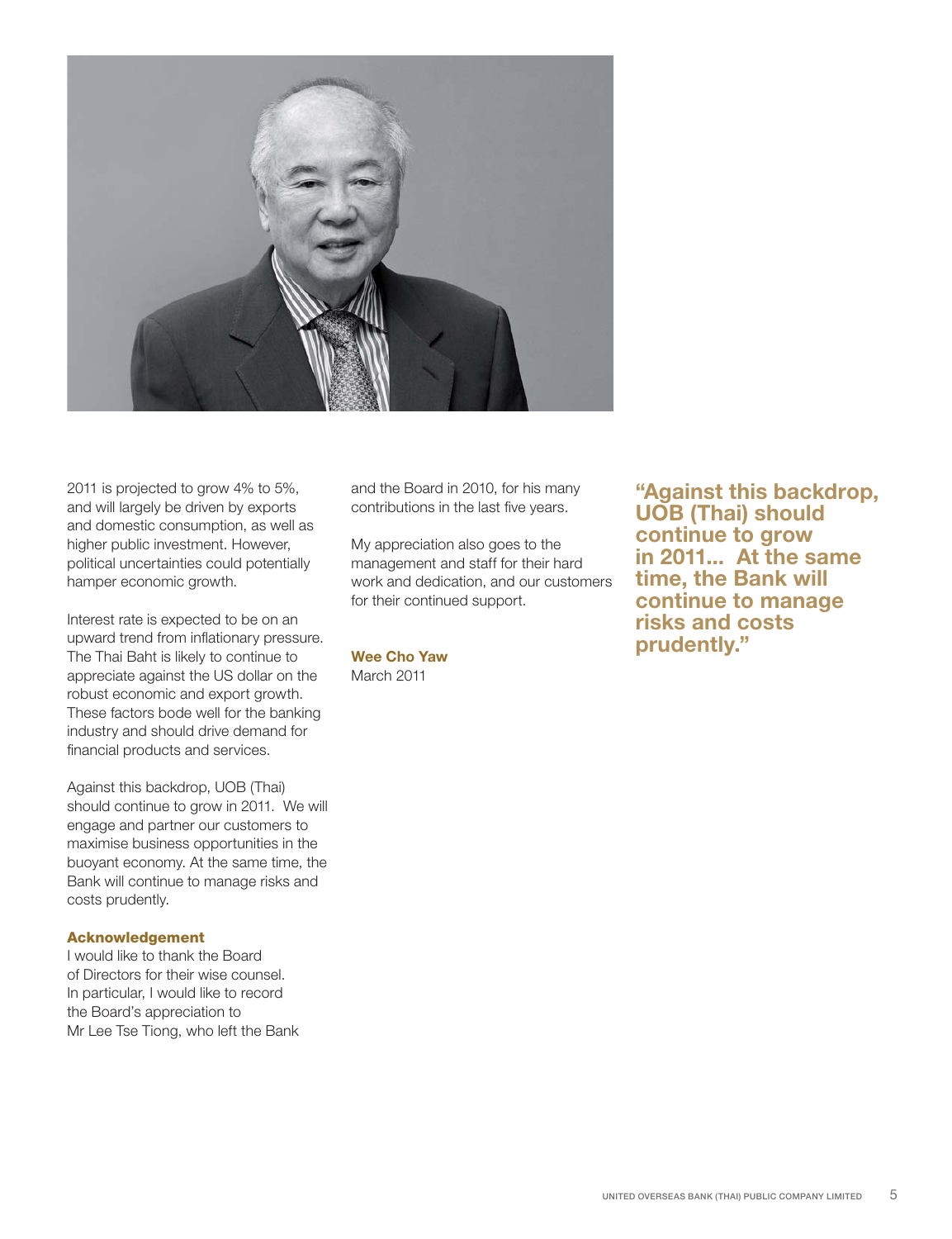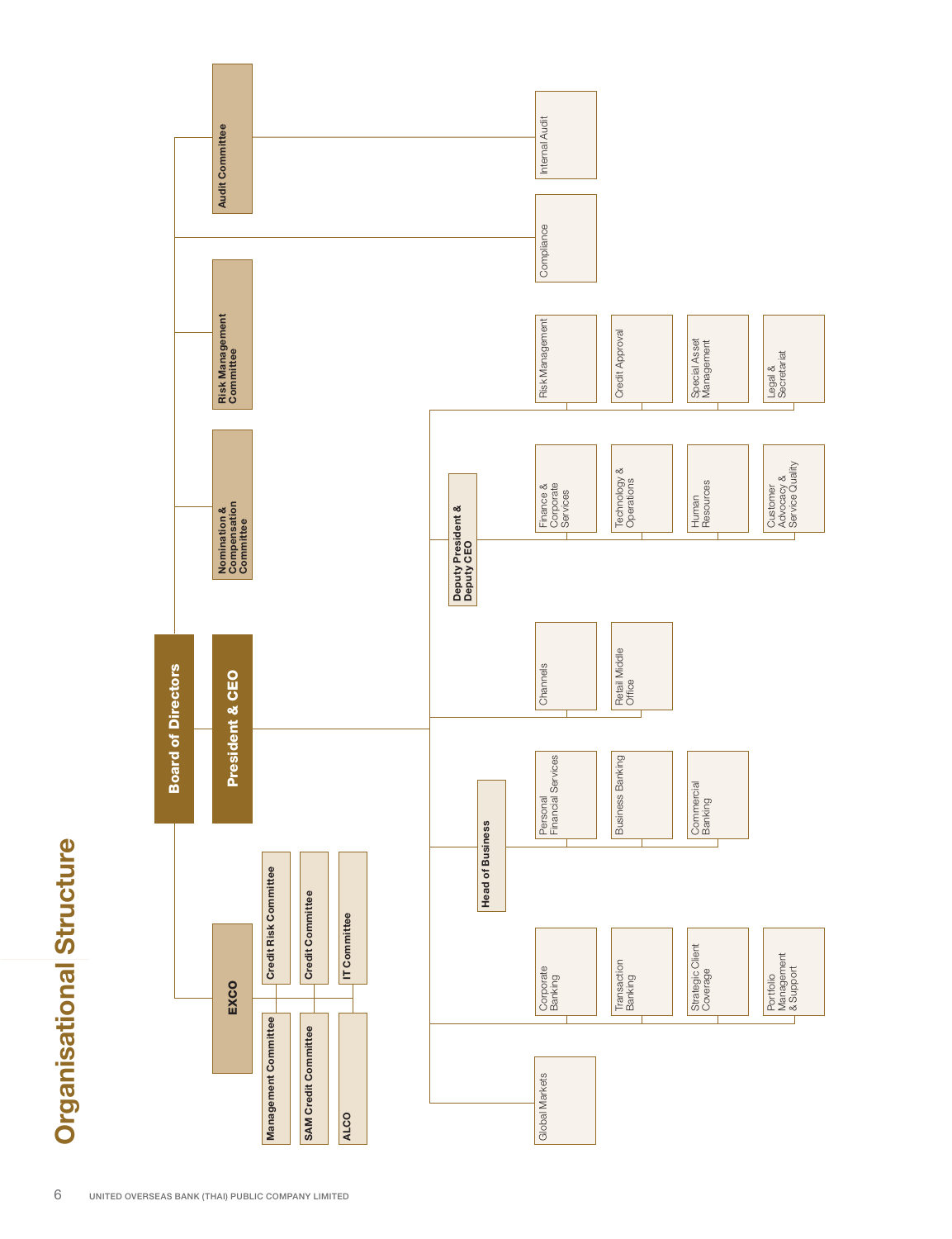# **Management Discussion and Analysis 2010**

#### **Statutory Financial Results**

The Bank reported a net profit after tax of Baht 1,119 million for the year 2010, an increase of Baht 270 million or 31.8% compared to the net profit after tax of Baht 849 million last year. The increase in net profit after tax was mainly due to lower provisions for doubtful debts as asset quality improved, higher non-interest income, higher net interest and dividend income, partly offset by higher operating expenses and higher income tax.

#### **Summarised Statutory Financial Results**

## **For the year ended 31 December 2010 and 2009**

|                                     |         |         | <b>Million Baht</b> |
|-------------------------------------|---------|---------|---------------------|
| <b>Profit &amp; Loss Statements</b> | 2010    | 2009    | % change            |
|                                     | audited | audited |                     |
| Interest and dividend income        | 8,924   | 9,588   | (6.9)               |
| Interest expenses                   | 1,882   | 2,556   | (26.4)              |
| Net Interest and dividend income    | 7,042   | 7,032   | 0.1                 |
| Non-interest income                 | 2,463   | 2,423   | 1.7                 |
| Total income                        | 9,505   | 9,455   | 0.5                 |
| Non-interest expenses               | 6,939   | 6,650   | 4.3                 |
| Operating profit                    | 2,566   | 2,805   | (8.5)               |
| Provisions for doubtful debts       | 719     | 1,488   | (51.7)              |
| Net profit before tax               | 1,847   | 1,317   | 40.3                |
| Income tax                          | 729     | 470     | 55.2                |
| Minority Interest                   |         | 2       | (31.3)              |
| Net profit after tax                | 1,119   | 849     | 31.8                |

|                         |           |           | <b>Million Baht</b> |
|-------------------------|-----------|-----------|---------------------|
| Key Balance Sheet Items | 31 Dec 10 | 31 Dec 09 | % change            |
|                         | audited   | audited   |                     |
| Total assets            | 247,891   | 227,342   | 9.0                 |
| Total loans             | 162,847   | 143,970   | 13.1                |
| <b>NPLs</b>             | 8,620     | 8,632     | (0.1)               |
| Total deposits          | 152,040   | 151,017   | 0.7                 |
|                         |           |           |                     |

| Key Financial Ratios (%)                           | 31 Dec 10 | 31 Dec 09 | change |
|----------------------------------------------------|-----------|-----------|--------|
|                                                    | audited   | audited   |        |
| Net interest and dividend income to average assets | 3.0       | 3.2       | (0.2)  |
| Loans to deposits ratio                            | 107.1     | 95.3      | 11.8   |
| NPLs to total loans ratio                          | 5.0       | 4.6       | 0.4    |
| Capital adequacy ratio                             | 19.0      | 21.2      | (2.2)  |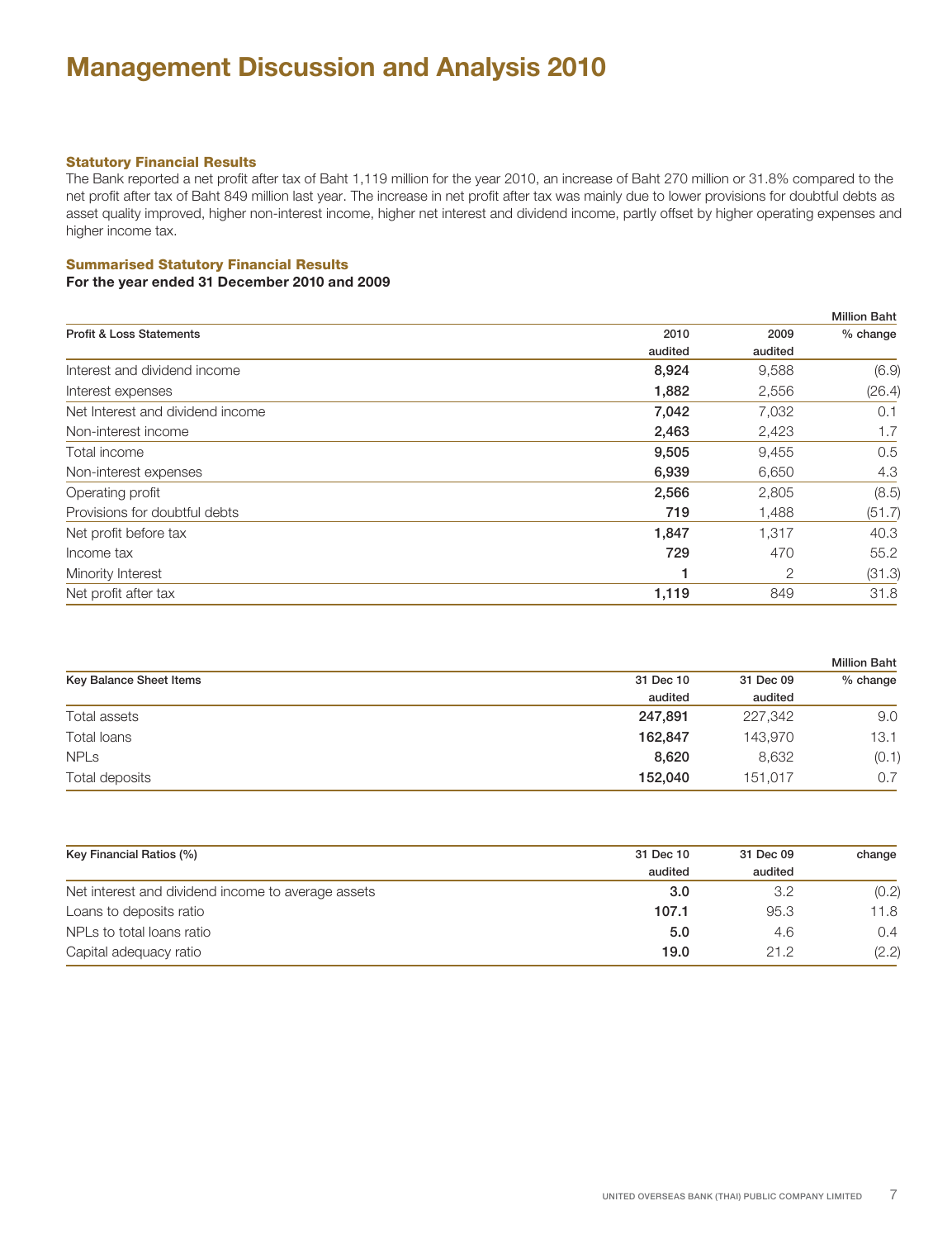#### **Net Interest and Dividend Income**

Net interest and dividend income for 2010 was Baht 7,042 million, an increase of Baht 10 million or 0.1% compared to the previous year. This was mainly due to higher average security trading volume of Baht 30,453 million, up by Baht 17,000 million. Dividend income increased by Baht 47 million, primarily from equity funds.

#### **Non-interest Income**

Non-interest income was Baht 2,463 million, an increase of 1.7% compared to previous year. This was mainly attributed to higher gains on sale of investments in an offshore company, and higher fees and services income largely from insurance and card income, but was offset by lower gains on foreign currency exchange.

#### **Non-interest Expenses**

The Bank's non-interest expense for 2010 was Baht 6,939 million, an increase of 4.3% from the previous year. Personnel expenses were higher compared to the previous year due to annual salary adjustments and increased headcount, offset by lower taxes and duties expenses, payments to the Deposit Protection Agency and losses on properties foreclosed.

#### **Loan Provision**

The Bank set aside a total of Baht 719 million in loan loss provisions for 2010, which was Baht 769 million or 51.7% lower than provisions made for the previous year. This was due to improvement in asset quality and consumer loan collection.

#### **Capital Expenditure**

Capital expenditure for 2010 totaled Baht 295 million compared to Baht 509 million in 2009, a decrease of Baht 214 million, mainly from the conversion of a foreclosed asset to the Bank's training centre in 2009. The capital expenditure in 2010 was primarily for application software and computer equipment to improve efficiency and to support business activities.

#### **Dividend Payment Policy**

The Bank's dividend payment policy is governed by Bank of Thailand and The Public Company Limited Act. The dividend payment policy is subjected to approval by shareholders at the annual general meeting, and does not exceed 45% of net profit for the year.

#### **Assets**

The total assets of the Bank and its subsidiaries as at 31 December 2010 were Baht 247,891 million, an increase of Baht 20,549 million or 9.0 % from 31 December 2009. The increase was largely due to an increase in the Bank's core business in lending assets by Baht 18,877 million or 13.1% and in Treasury activities by Baht 3,193 million or 4.7%.

#### **Loans Portfolio**

|                                  |       | % of total loans |  |
|----------------------------------|-------|------------------|--|
|                                  | 2010  | 2009             |  |
| Housing                          | 31.1  | 32.2             |  |
| Manufacturing                    | 20.1  | 16.4             |  |
| Trading                          | 18.7  | 17.2             |  |
| Services                         | 6.7   | 6.5              |  |
| Real estate                      | 4.4   | 5.7              |  |
| Utility                          | 3.9   | 4.8              |  |
| Banking and finance              | 2.4   | 3.2              |  |
| Construction                     | 1.7   | 1.5              |  |
| Agriculture, forestry and mining | 0.6   | 0.7              |  |
| <b>Others</b>                    | 10.4  | 11.8             |  |
| Total loans                      | 100.0 | 100.0            |  |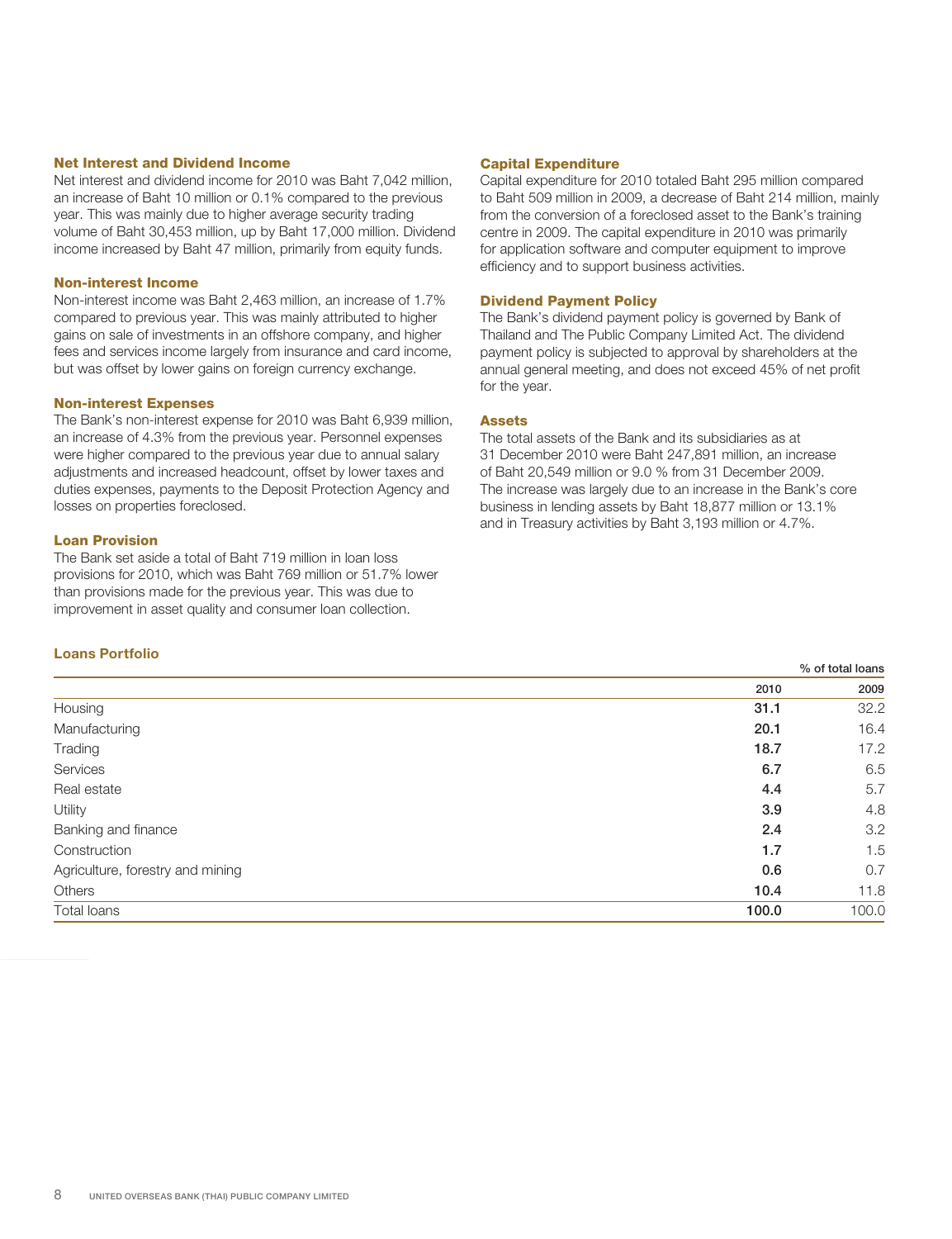

The Bank's loans to the manufacturing industry went up from 16.4% in 2009 to 20.1% in 2010. Loans to the trading industry also increased from 17.2% to 18.7%. However, the proportion of housing loans decreased from 32.2% to 31.1%.

## **Loans to Top 10 Customer Groups**

|                                 |       | % to total loans |
|---------------------------------|-------|------------------|
|                                 | 2010  | 2009             |
| Loans to top 10 customer groups | 8.5   |                  |
| <b>Others</b>                   | 91.5  | 88.3             |
| Total loans                     | 100.0 | 100.0            |

The loan concentration in 2010 improved from the previous year. Loans to the top 10 largest customer groups accounted for 8.5% of total loans, down from 11.7% in 2009.

## **Classification of Loans\***

|                               | 2010                |               | 2009                |       |
|-------------------------------|---------------------|---------------|---------------------|-------|
|                               | <b>Million Baht</b> | $\frac{0}{0}$ | <b>Million Baht</b> | $\%$  |
| Pass                          | 161,756             | 93.4          | 172,925             | 92.9  |
| Special mention               | 2,761               | 1.6           | 4,581               | 2.5   |
| <b>Total Performing loans</b> | 164,517             | 95.0          | 177,506             | 95.4  |
| Substandard                   | 1,429               | 0.8           | 1,625               | 0.9   |
| Doubtful                      | 445                 | 0.3           | 488                 | 0.2   |
| Doubtful of loss              | 6,746               | 3.9           | 6,519               | 3.5   |
| <b>Total NPLs</b>             | 8,620               | 5.0           | 8,632               | 4.6   |
| Grand total                   | 173,137             | 100.0         | 186,138             | 100.0 |

*\* Including interbank and money market loans*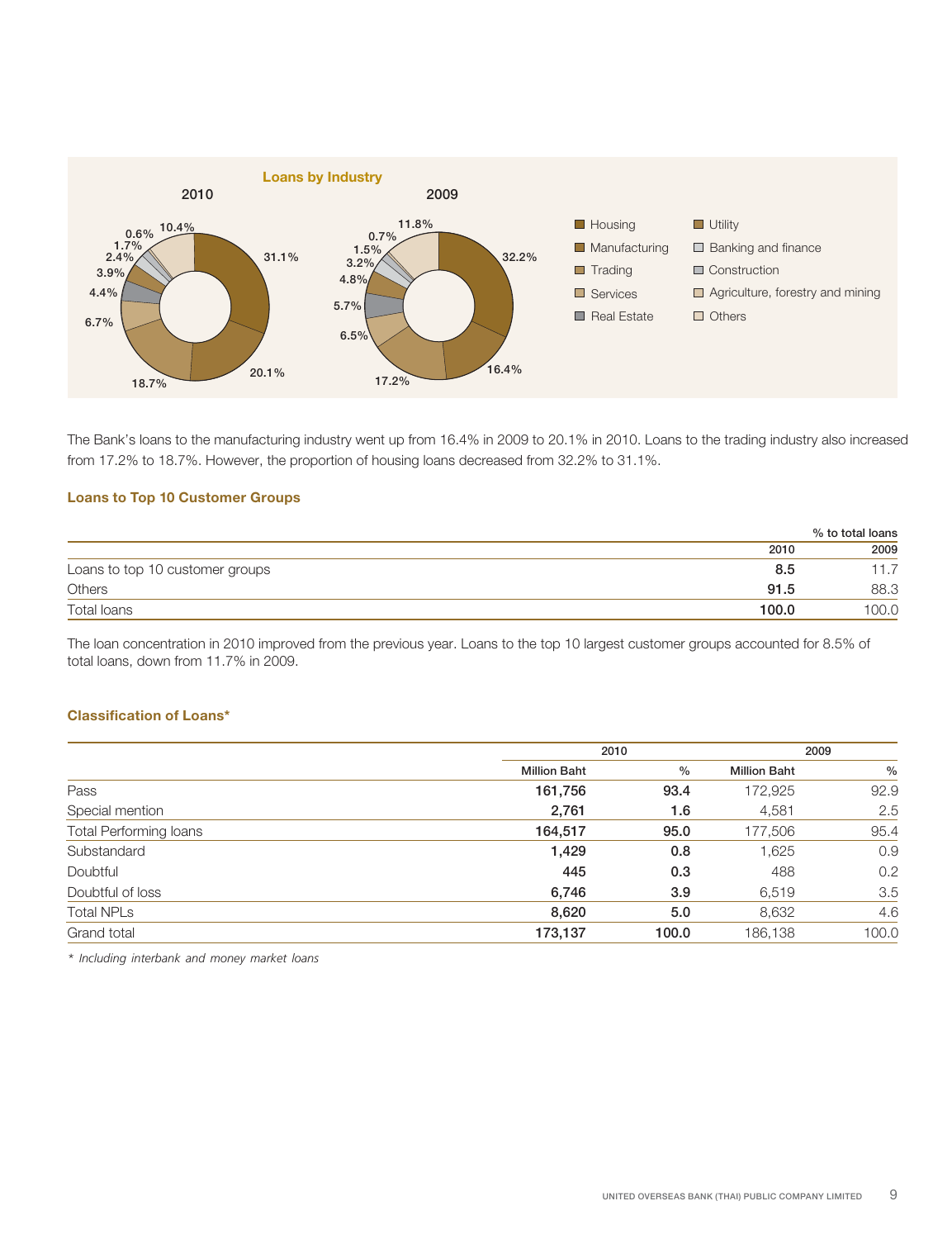## **Asset Quality Ratios**

|      | $\%$ |
|------|------|
| 2010 | 2009 |
| 5.0  | 4.6  |
| 71.3 | 71.4 |
| 3.8  | 4.3  |
|      |      |

*\* Including interbank and money market loans*

#### **Non-performing Loan Management**

NPLs in 2010 amounted to Baht 8.6 billion, and remained flat when compared to 2009. However, the NPLs to total loans ratio increased slightly due to a decrease in interbank and money market loans.

#### **Deposit Structure**

|                     |       | % to total deposits |  |
|---------------------|-------|---------------------|--|
|                     | 2010  | 2009                |  |
| Current deposits    | 3.1   | 2.9                 |  |
| Saving deposits     | 46.0  | 46.3                |  |
| Time deposits       | 50.9  | 50.8                |  |
| - under 6 months    | 12.9  | 19.0                |  |
| - 6 months - 1 year | 21.4  | 16.5                |  |
| - over 1 year       | 16.6  | 15.3                |  |
| Total               | 100.0 | 100.0               |  |



As at 31 December 2010, the Bank had total deposits of Baht 152,040 million, an increase of 0.7% from end-2009. Total savings deposits accounted for 46.0% of total deposits, while fixed deposits accounted for 50.9%. The remaining 3.1% was current deposits. Loans to deposits ratio was 107.1% as at end-2010 compared to 95.3% as at end-2009.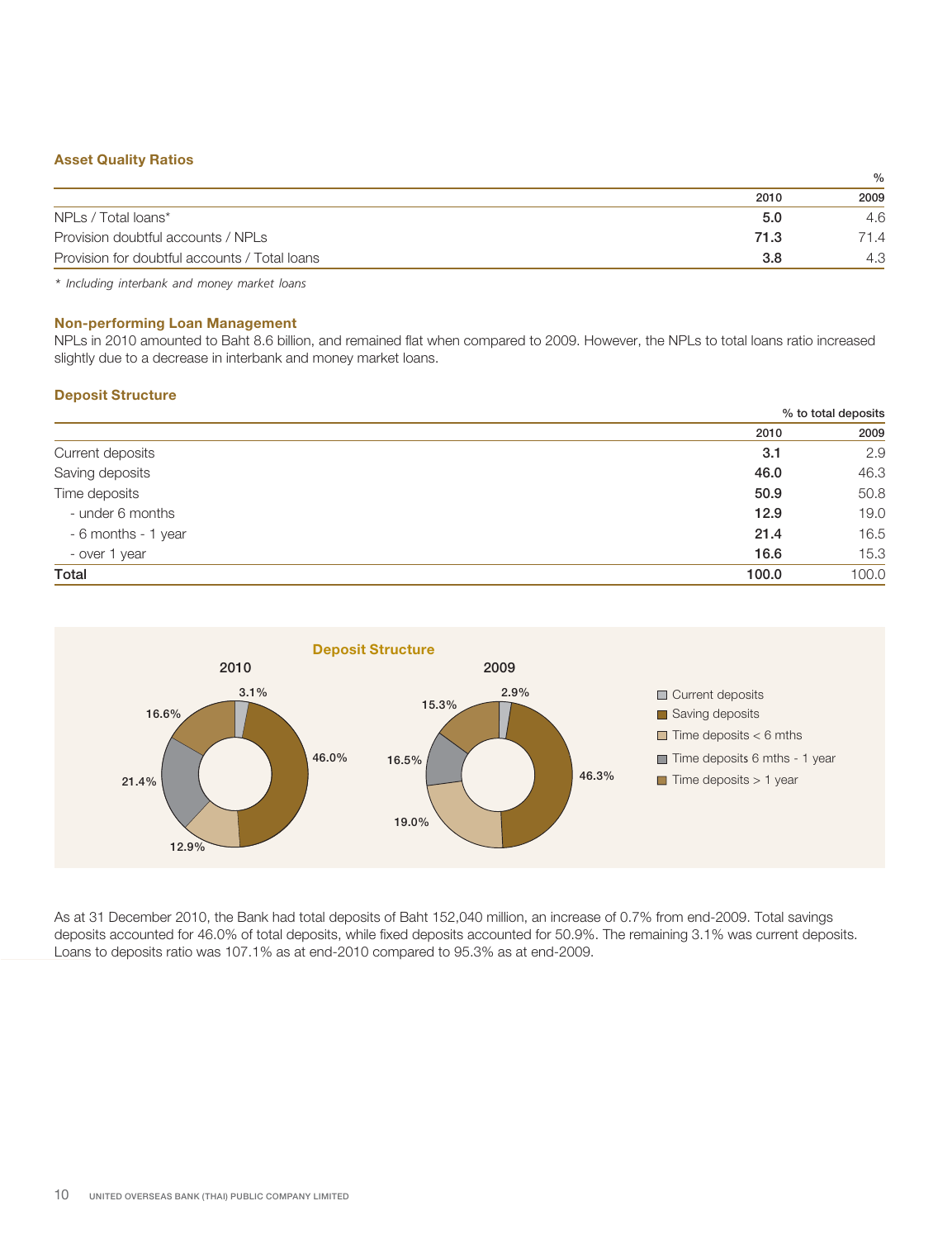## **Capital Funds**

## **Capital Adequacy Ratios**

|                           |                     | 2010          |                     | 2009 |  |
|---------------------------|---------------------|---------------|---------------------|------|--|
|                           | <b>Million Baht</b> | $\frac{0}{0}$ | <b>Million Baht</b> | $\%$ |  |
| Total capital             | 28.197              | 19.0          | 28,347              | 21.2 |  |
| Tier 1 capital            | 26,446              | 17.8          | 26,142              | 19.5 |  |
| Tier 2 capital and others | 1,751               | 1.2           | 2,205               | 17   |  |

The Bank adopted the Foundation Internal Ratings Based Approach ("FIRB") of Basel II capital framework since end-June 2010. Total capital adequacy ratio remained strong at 19.0% as at end-2010. Total capital adequacy and Tier 1 ratios are above the Bank of Thailand's minimum requirement of 8.50% and 4.25%, respectively.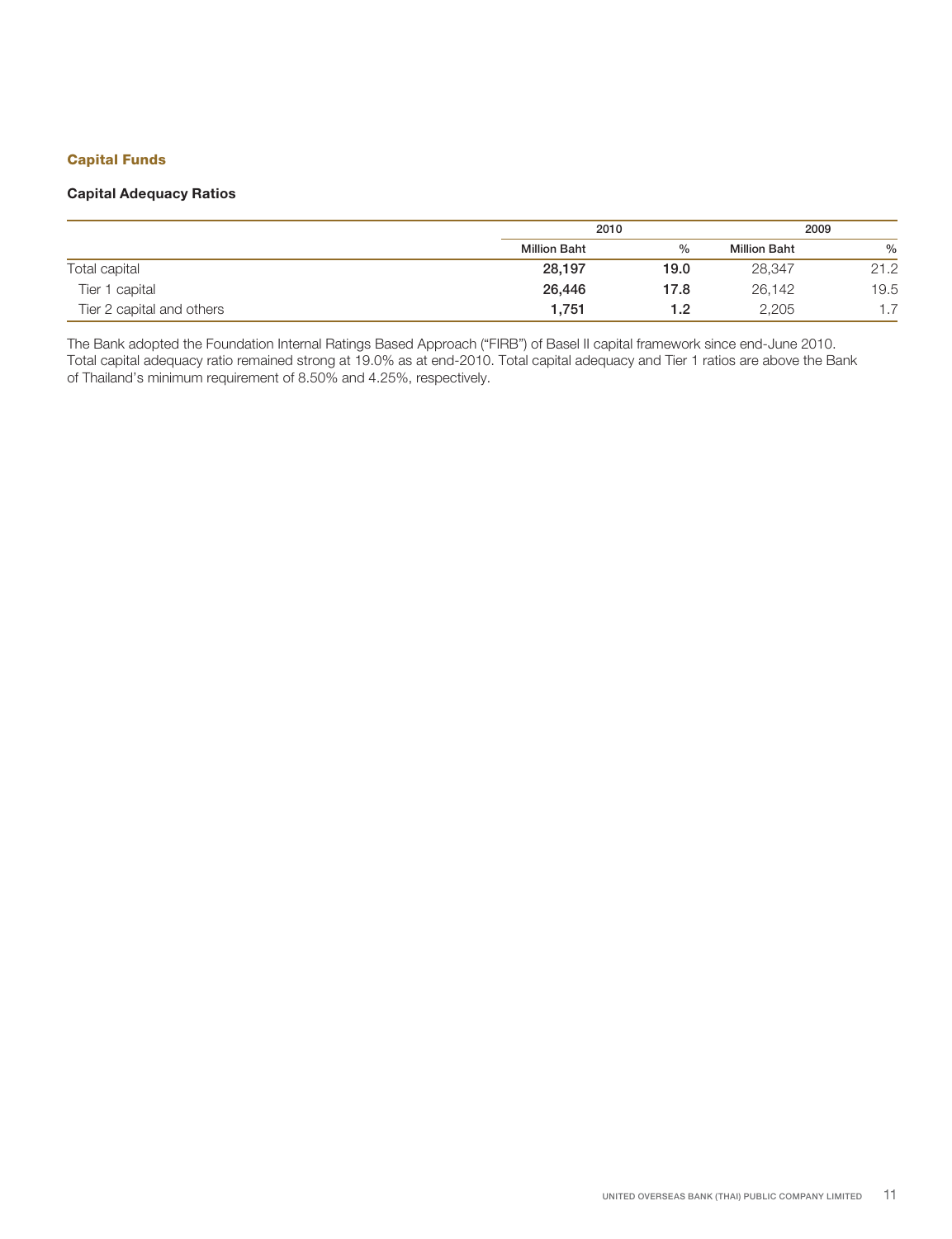# **Report of Independent Auditor**

#### **To the Shareholders of United Overseas Bank (Thai) Public Company Limited**

I have audited the accompanying consolidated balance sheet of United Overseas Bank (Thai) Public Company Limited and its subsidiaries as at 31 December 2010 and the related consolidated statements of income, changes in shareholders' equity and cash flows for the year then ended, and the separate financial statements of United Overseas Bank (Thai) Public Company Limited for the same period. These financial statements are the responsibility of the Bank's management as to their correctness and the completeness of the presentation. My responsibility is to express an opinion on these financial statements based on my audit. The consolidated financial statements of United Overseas Bank (Thai) Public Company Limited and its subsidiaries, and the separate financial statements of United Overseas Bank (Thai) Public Company Limited as at 31 December 2009 and for the year then ended, as presented herein for comparative purposes, formed an integral part of the financial statements, which were audited by another auditor in the same office as mine who, under her respective reports dated 9 March 2010, expressed an unqualified opinion on those financial statements.

I conducted my audit in accordance with generally accepted auditing standards. Those standards require that I plan and perform the audit to obtain reasonable assurance about whether the financial statements are free of material misstatement. An audit includes examining, on a test basis, evidence supporting the amounts and disclosures in the financial statements. An audit also includes assessing the accounting principles used and significant estimates made by management, as well as evaluating the overall financial statements presentation. I believe that my audit provide a reasonable basis for my opinion.

In my opinion, the financial statements referred to above present fairly, in all material respects, the financial position of United Overseas Bank (Thai) Public Company Limited and its subsidiaries and of United Overseas Bank (Thai) Public Company Limited as at 31 December 2010, the results of their operations, and cash flows for the year then ended in accordance with generally accepted accounting principles.

huplum Chement

Phuphun Charoensuk Certified Public Accountant (Thailand) No. 4950

Ernst & Young Office Limited Bangkok: 4 March 2011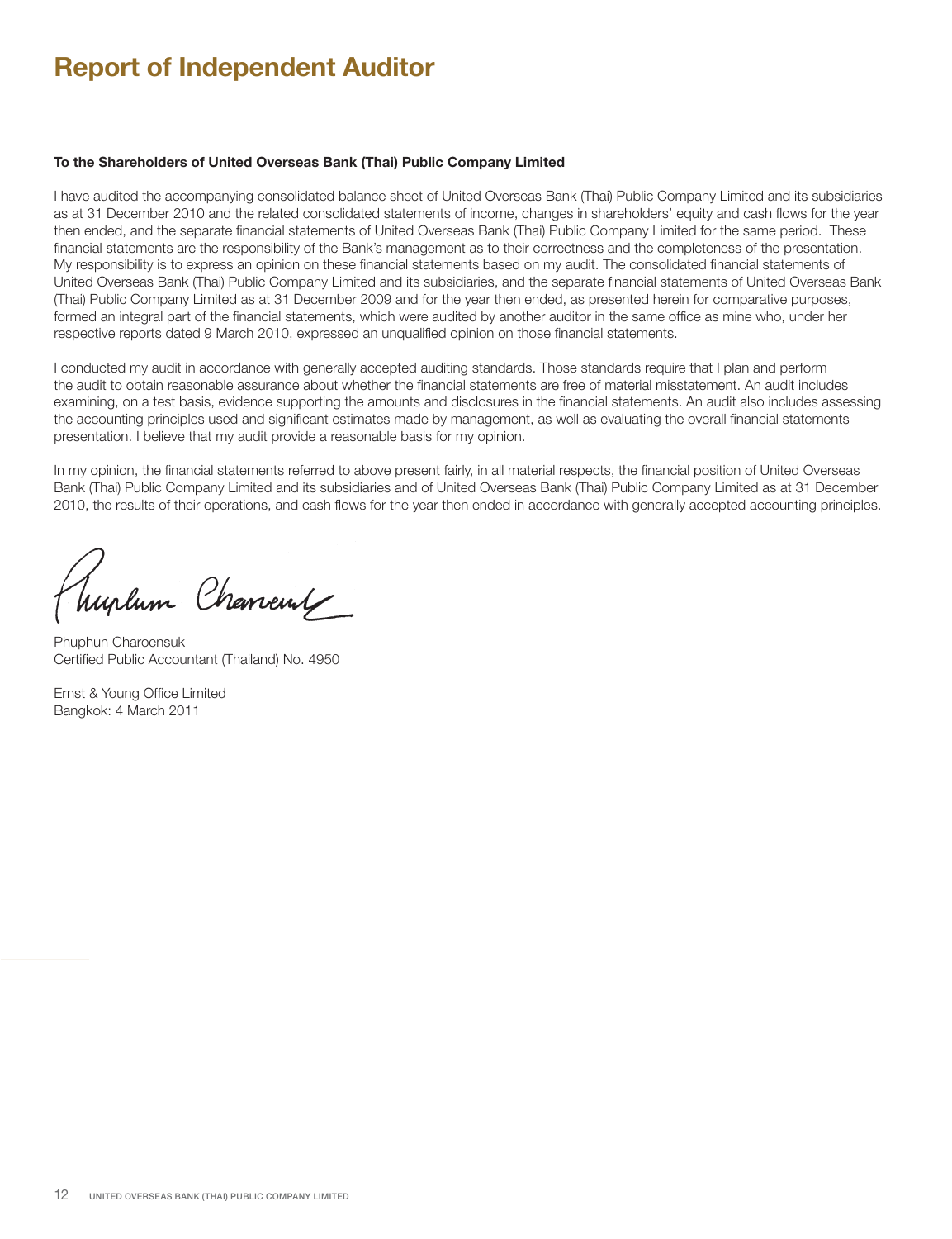|                                              |                                          |                    |                    |                    | (Unit: Baht)                  |  |  |
|----------------------------------------------|------------------------------------------|--------------------|--------------------|--------------------|-------------------------------|--|--|
|                                              | <b>Consolidated financial statements</b> |                    |                    |                    | Separate financial statements |  |  |
|                                              | <b>Note</b>                              | 2010               | 2009               | 2010               | 2009                          |  |  |
| <b>Assets</b>                                |                                          |                    |                    |                    |                               |  |  |
| Cash                                         | 8                                        | 2,808,972,324      | 3,558,348,631      | 2,808,862,324      | 3,558,214,093                 |  |  |
| Interbank and money market items             | 9                                        |                    |                    |                    |                               |  |  |
| Domestic items                               |                                          |                    |                    |                    |                               |  |  |
| Interest bearing                             |                                          | 21,278,712,159     | 43,379,898,498     | 21,095,040,236     | 43,219,525,451                |  |  |
| Non-interest bearing                         |                                          | 2,262,801,347      | 2,095,171,605      | 2,258,243,269      | 2,091,906,728                 |  |  |
| Foreign items                                |                                          |                    |                    |                    |                               |  |  |
| Interest bearing                             |                                          |                    | 675,978,576        |                    | 675,978,576                   |  |  |
| Non-interest bearing                         |                                          | 523,497,811        | 774,455,012        | 523,497,811        | 774,455,012                   |  |  |
| Total interbank and money market items - net |                                          | 24,065,011,317     | 46,925,503,691     | 23,876,781,316     | 46,761,865,767                |  |  |
| Investments                                  | 10                                       |                    |                    |                    |                               |  |  |
| Current investments - net                    |                                          | 43,449,983,783     | 9,862,630,982      | 43,449,983,783     | 9,848,712,060                 |  |  |
| Long-term investments - net                  |                                          | 4,075,968,486      | 11,614,770,918     | 4,075,343,486      | 11,609,390,747                |  |  |
| Investments in subsidiaries and              |                                          |                    |                    |                    |                               |  |  |
| associated company - net                     | 10.6                                     | 136,400,942        | 131,376,794        | 749,343,152        | 749,343,152                   |  |  |
| Total investments - net                      |                                          | 47,662,353,211     | 21,608,778,694     | 48,274,670,421     | 22,207,445,959                |  |  |
| Loans and accrued interest receivables       | 11                                       |                    |                    |                    |                               |  |  |
| Loans                                        |                                          | 162,847,324,382    | 143,969,777,386    | 162,846,488,284    | 142,832,915,744               |  |  |
| Accrued interest receivables                 |                                          | 312,419,846        | 312,734,941        | 312,419,846        | 317,292,242                   |  |  |
| Total loans and accrued interest receivables |                                          | 163, 159, 744, 228 | 144,282,512,327    | 163,158,908,130    | 143, 150, 207, 986            |  |  |
| Less: Allowance for doubtful accounts        | 12                                       | (6, 146, 770, 810) | (6, 161, 754, 628) | (6, 146, 770, 810) | (5,940,807,126)               |  |  |
| Loans and accrued interest receivables - net |                                          | 157,012,973,418    | 138, 120, 757, 699 | 157,012,137,320    | 137,209,400,860               |  |  |
| Properties foreclosed - net                  | 13                                       | 4,389,324,946      | 6,279,765,404      | 4,389,324,946      | 6,277,207,664                 |  |  |
| Customers' liabilities under acceptances     |                                          | 36,515,680         | 60,764,200         | 36,515,680         | 60,764,200                    |  |  |
| Premises and equipment - net                 | 14                                       | 3,566,719,996      | 3,787,904,435      | 3,546,196,930      | 3,755,957,732                 |  |  |
| Unrealised gain on derivatives               |                                          | 3,358,889,833      | 2,662,663,989      | 3,358,889,833      | 2,662,663,989                 |  |  |
| Intangible assets - net                      | 15                                       | 915,727,475        | 905,646,044        | 902,782,075        | 890,644,535                   |  |  |
| Deferred Tax Assets - net                    | 16                                       | 2,323,989,878      | 2,188,387,677      | 2,318,385,337      | 2,052,328,502                 |  |  |
| Other assets - net                           | 17                                       | 1,750,316,646      | 1,243,164,056      | 1,588,873,740      | 1,000,306,897                 |  |  |
| <b>Total assets</b>                          |                                          | 247,890,794,724    | 227,341,684,520    | 248,113,419,922    | 226,436,800,198               |  |  |

Ī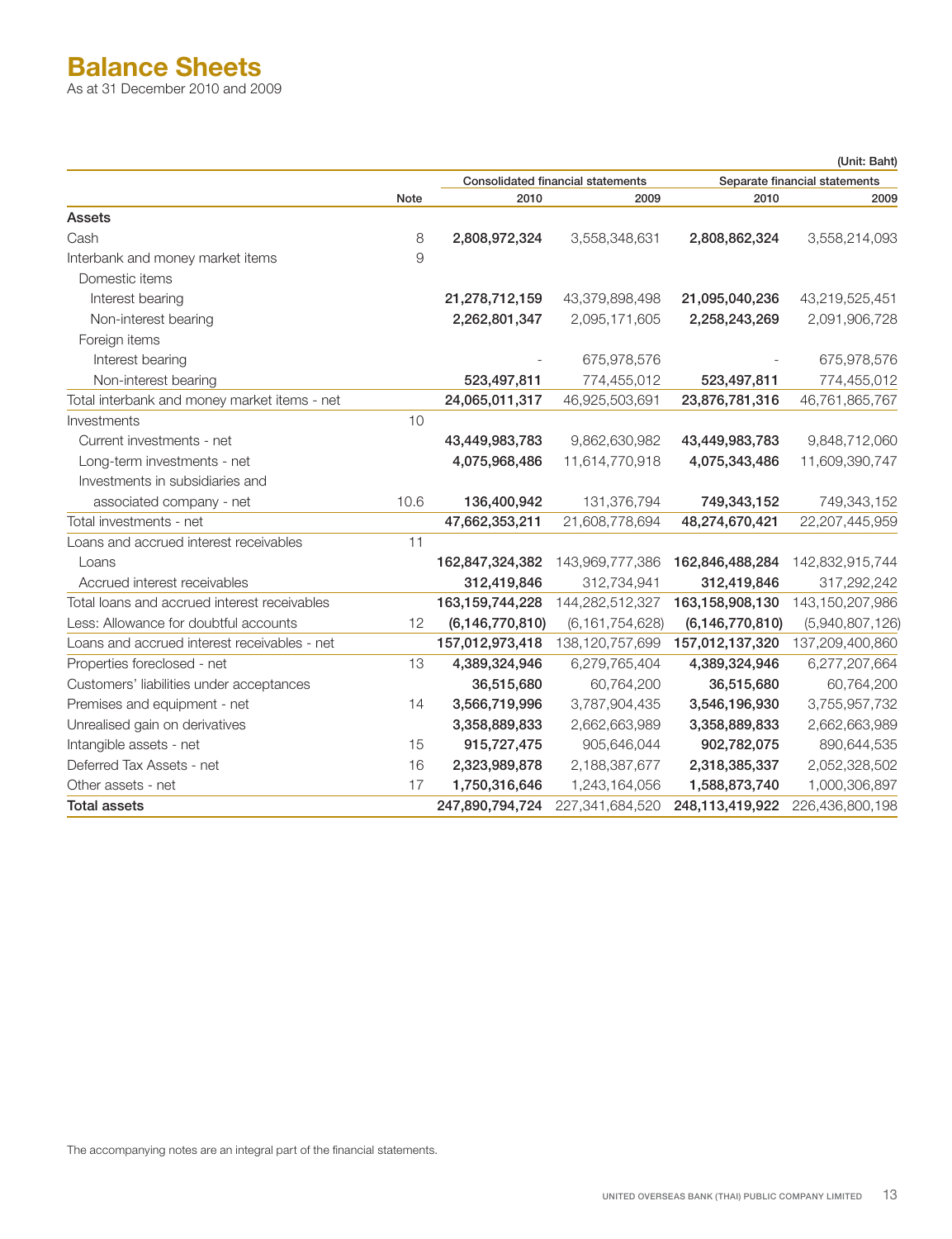As at 31 December 2010 and 2009

|                                        |             |                    |                                          |                 | (Unit: Baht)                  |
|----------------------------------------|-------------|--------------------|------------------------------------------|-----------------|-------------------------------|
|                                        |             |                    | <b>Consolidated financial statements</b> |                 | Separate financial statements |
|                                        | <b>Note</b> | 2010               | 2009                                     | 2010            | 2009                          |
| Liabilities and shareholders' equity   |             |                    |                                          |                 |                               |
| Deposits                               | 19          |                    |                                          |                 |                               |
| Deposits in Baht                       |             | 151, 131, 439, 667 | 149,959,306,067                          | 151,230,145,959 | 150, 183, 617, 776            |
| Deposits in foreign currencies         |             | 908,952,956        | 1,057,598,706                            | 908,952,956     | 1,057,598,705                 |
| Total deposits                         |             | 152,040,392,623    | 151,016,904,773                          | 152,139,098,915 | 151,241,216,481               |
| Interbank and money market items       | 20          |                    |                                          |                 |                               |
| Domestic items                         |             |                    |                                          |                 |                               |
| Interest bearing                       |             | 3,695,406,220      | 2,198,313,664                            | 3,802,334,021   | 2,364,447,480                 |
| Non-interest bearing                   |             | 223,977,985        | 170,663,758                              | 223,982,985     | 170,668,758                   |
| Foreign items                          |             |                    |                                          |                 |                               |
| Interest bearing                       |             | 34,573,068,342     | 23,995,333,647                           | 34,573,068,342  | 23,995,333,647                |
| Non-interest bearing                   |             | 1,345,486,847      | 1,203,914,673                            | 1,345,486,847   | 1,203,914,673                 |
| Total interbank and money market items |             | 39,837,939,394     | 27,568,225,742                           | 39,944,872,195  | 27,734,364,558                |
| Liabilities payable on demand          |             | 2,436,524,401      | 2,055,864,027                            | 2,436,524,401   | 2,055,864,027                 |
| <b>Borrowings</b>                      | 21          |                    |                                          |                 |                               |
| Short-term borrowings                  |             | 12,146,192,905     | 9,509,847,094                            | 12,713,192,905  | 9,550,847,094                 |
| Long-term borrowings                   |             | 19,617,481         | 282,291,630                              | 19,617,481      | 282,291,630                   |
| Total borrowings                       |             | 12,165,810,386     | 9,792,138,724                            | 12,732,810,386  | 9,833,138,724                 |
| Bank's liabilities under acceptances   |             | 36,515,680         | 60,764,200                               | 36,515,680      | 60,764,200                    |
| Interest payable                       |             | 451,469,226        | 401,850,930                              | 452,232,202     | 405, 155, 244                 |
| Accrued expenses                       |             | 1,429,251,947      | 1,229,649,172                            | 1,350,047,064   | 1,119,366,891                 |
| Unrealised loss on derivatives         |             | 4,592,580,117      | 2,670,534,853                            | 4,592,580,117   | 2,670,534,853                 |
| Provisions - other liabilities         | 22          | 1,112,918,662      | 1,015,707,994                            | 1,111,180,862   | 1,008,782,350                 |
| Other liabilities                      | 23          | 2,005,688,723      | 912,699,800                              | 1,862,697,088   | 655,218,967                   |
| <b>Total liabilities</b>               |             | 216,109,091,159    | 196,724,340,215                          | 216,658,558,910 | 196,784,406,295               |

The accompanying notes are an integral part of the financial statements.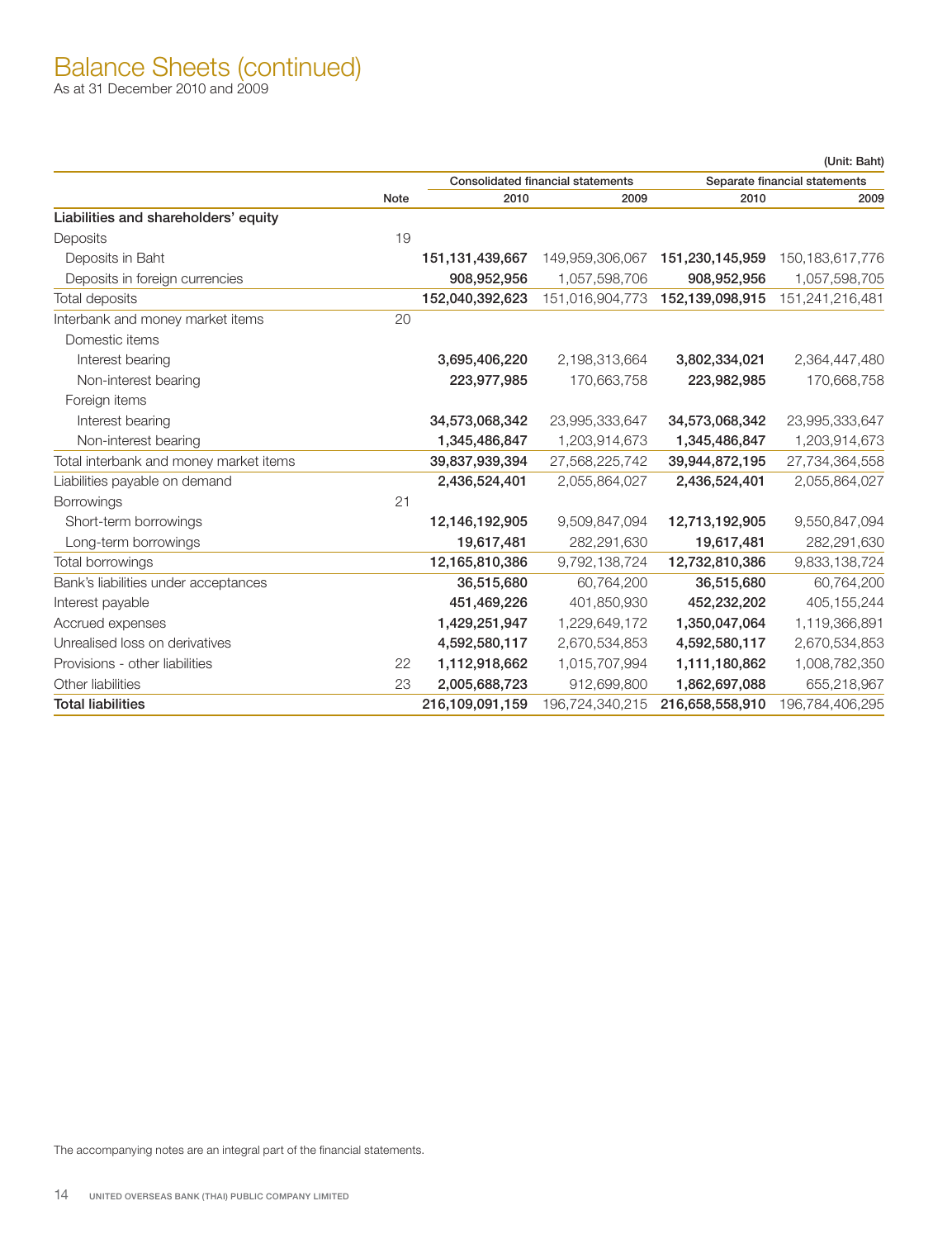**(Unit: Baht)**  Consolidated financial statements **Separate financial statements Note 2010 2009 2010 2009 Shareholders' equity** Share capital Registered share capital 2,485,661,305 ordinary shares at par value of Baht 10 each **24,856,613,050** 24,856,613,050 **24,856,613,050** 24,856,613,050 Issued and fully paid-up share capital 2,485,661,305 ordinary shares at par value of Baht 10 each **24,856,613,050** 24,856,613,050 **24,856,613,050** 24,856,613,050 Revaluation surplus on fi xed assets **717,927,024** 721,970,330 **717,927,024** 721,970,330 Revaluation surplus on investments 10.3 **197,982,690** 151,306,066 **191,539,989** 149,199,770 Retained earnings Appropriated Statutory reserve 24 **190,000,000** 100,000,000 **190,000,000** 100,000,000 Unappropriated **5,792,942,455** 4,759,841,402 **5,498,780,949** 3,824,610,753 Equity attributable to the Bank's shareholders **31,755,465,219** 30,589,730,848 **31,454,861,012** 29,652,393,903 Minority interests **26,238,346** 27,613,457 **-** - **Total shareholders' equity 31,781,703,565** 30,617,344,305 **31,454,861,012** 29,652,393,903 **Total liabilities and shareholders' equity 247,890,794,724** 227,341,684,520 **248,113,419,922** 226,436,800,198 **Off-balance sheet items** 29.1 **- Contingencies and commitments** Avals to bills and guarantees of loans **2,738,685,368** 1,618,141,783 **2,738,685,368** 1,618,141,783 Liabilities under unmatured import bills **878,581,396** 736,813,415 **878,581,396** 736,813,415 Letters of credit **2,415,925,757** 1,729,891,679 **2,415,925,757** 1,729,891,679

Other contingencies and commitments **497,614,834,529** 286,235,636,265 **497,614,834,529** 286,235,636,265

SUPPERIOU DIVIDING ้ง zj. (Chua Teng Hui)

President & Chief Executive Officer Deputy President & Deputy Chief Executive Officer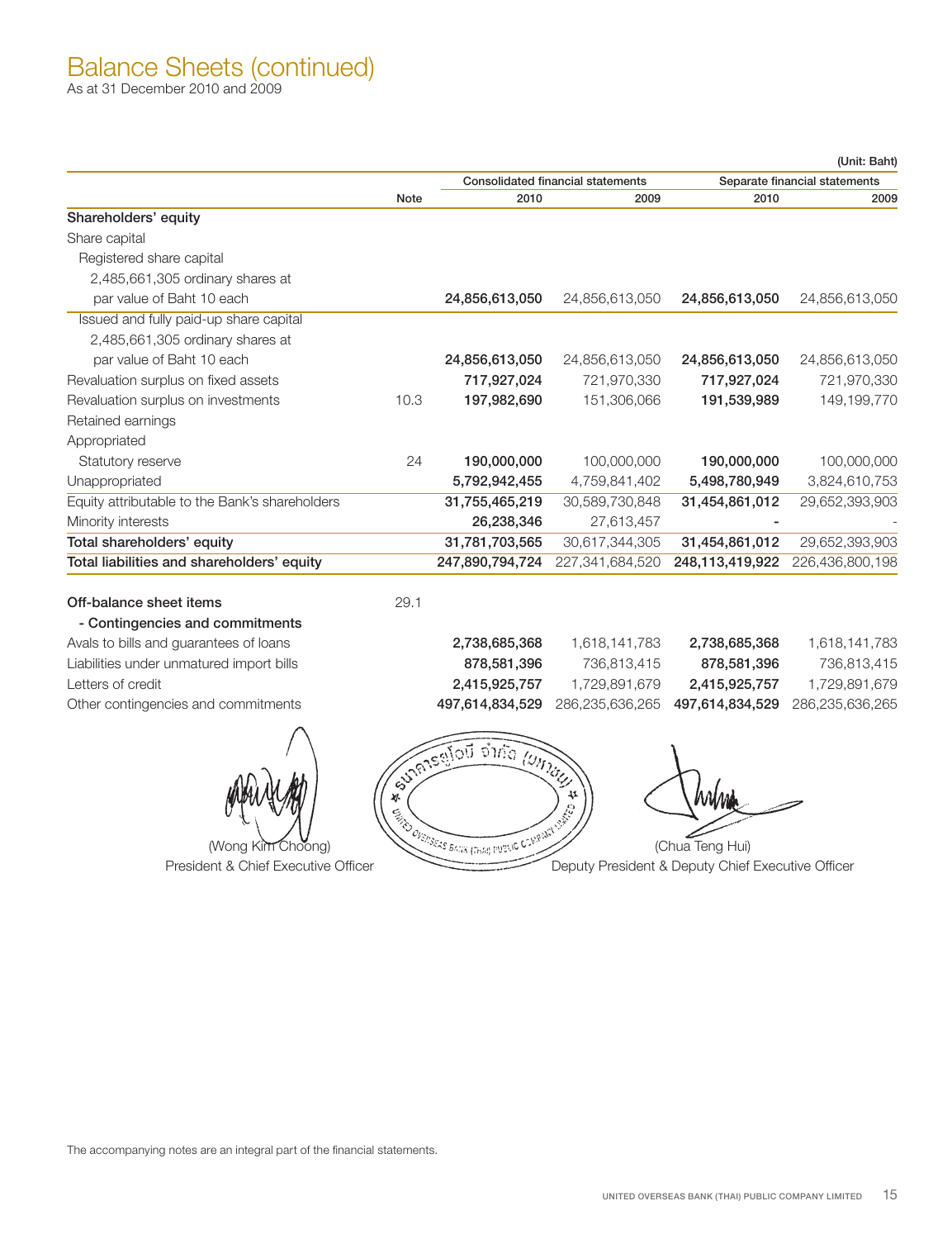# **Income Statements**

For the years ended 31 December 2010 and 2009

|                                           |             |                 |                                          |                 | (Unit: Baht)                  |
|-------------------------------------------|-------------|-----------------|------------------------------------------|-----------------|-------------------------------|
|                                           |             |                 | <b>Consolidated financial statements</b> |                 | Separate financial statements |
|                                           | <b>Note</b> | 2010            | 2009                                     | 2010            | 2009                          |
| Interest and dividend income              |             |                 |                                          |                 |                               |
| Loans                                     |             | 7,656,520,720   | 8,561,020,066                            | 7,680,100,857   | 8,605,568,545                 |
| Interbank and money market items          |             | 414.798.562     | 457.009.522                              | 412,838,334     | 455,657,044                   |
| Hire-purchase and financial lease         |             | 200,458,024     | 185,519,819                              | 50,803,628      |                               |
| Investments                               |             | 651,924,127     | 384,047,968                              | 1,238,376,270   | 394,087,273                   |
| Total interest and dividend income        |             | 8,923,701,433   | 9,587,597,375                            | 9,382,119,089   | 9,455,312,862                 |
| Interest expenses                         |             |                 |                                          |                 |                               |
| Deposits                                  |             | 1,613,231,344   | 2,305,684,694                            | 1,614,762,008   | 2,308,211,163                 |
| Interbank and money market items          |             | 130,386,151     | 54,271,543                               | 132,036,224     | 56,929,177                    |
| Short-term borrowings                     |             | 138,061,539     | 188,498,965                              | 139,389,999     | 189,195,619                   |
| Long-term borrowings                      |             |                 | 7,494,153                                |                 | 7,494,153                     |
| <b>Total interest expenses</b>            |             | 1,881,679,034   | 2,555,949,355                            | 1,886,188,231   | 2,561,830,112                 |
| Net interest and dividend income          |             | 7,042,022,399   | 7,031,648,020                            | 7,495,930,858   | 6,893,482,750                 |
| Bad debts and doubtful accounts           |             | (718, 817, 142) | (1,487,784,261)                          | (684, 376, 312) | (1,489,379,159)               |
| Net interest and dividend income after    |             |                 |                                          |                 |                               |
| bad debts and doubtful accounts           |             | 6,323,205,257   | 5,543,863,759                            | 6,811,554,546   | 5,404,103,591                 |
| Non-interest income                       |             |                 |                                          |                 |                               |
| Gains on investments                      | 26          | 226,194,189     | 126,716,732                              | 230,486,787     | 126,716,732                   |
| Share of profit from investment accounted |             |                 |                                          |                 |                               |
| for under equity method                   |             | 7,058,544       | 8,553,028                                |                 |                               |
| Fees and service income                   |             |                 |                                          |                 |                               |
| Acceptances, avals and guarantees         |             | 12,093,769      | 9,303,628                                | 12,093,769      | 9,303,628                     |
| Others                                    |             | 2,074,114,357   | 1,818,729,864                            | 1,859,512,591   | 1,606,873,966                 |
| Gains on exchange                         |             | 98,640,662      | 358,019,153                              | 98,573,862      | 357,748,045                   |
| Other income                              |             | 45,142,330      | 102,216,327                              | 27,334,032      | 62,626,325                    |
| Total non-interest income                 |             | 2,463,243,851   | 2,423,538,732                            | 2,228,001,041   | 2,163,268,696                 |

The accompanying notes are an integral part of the financial statements.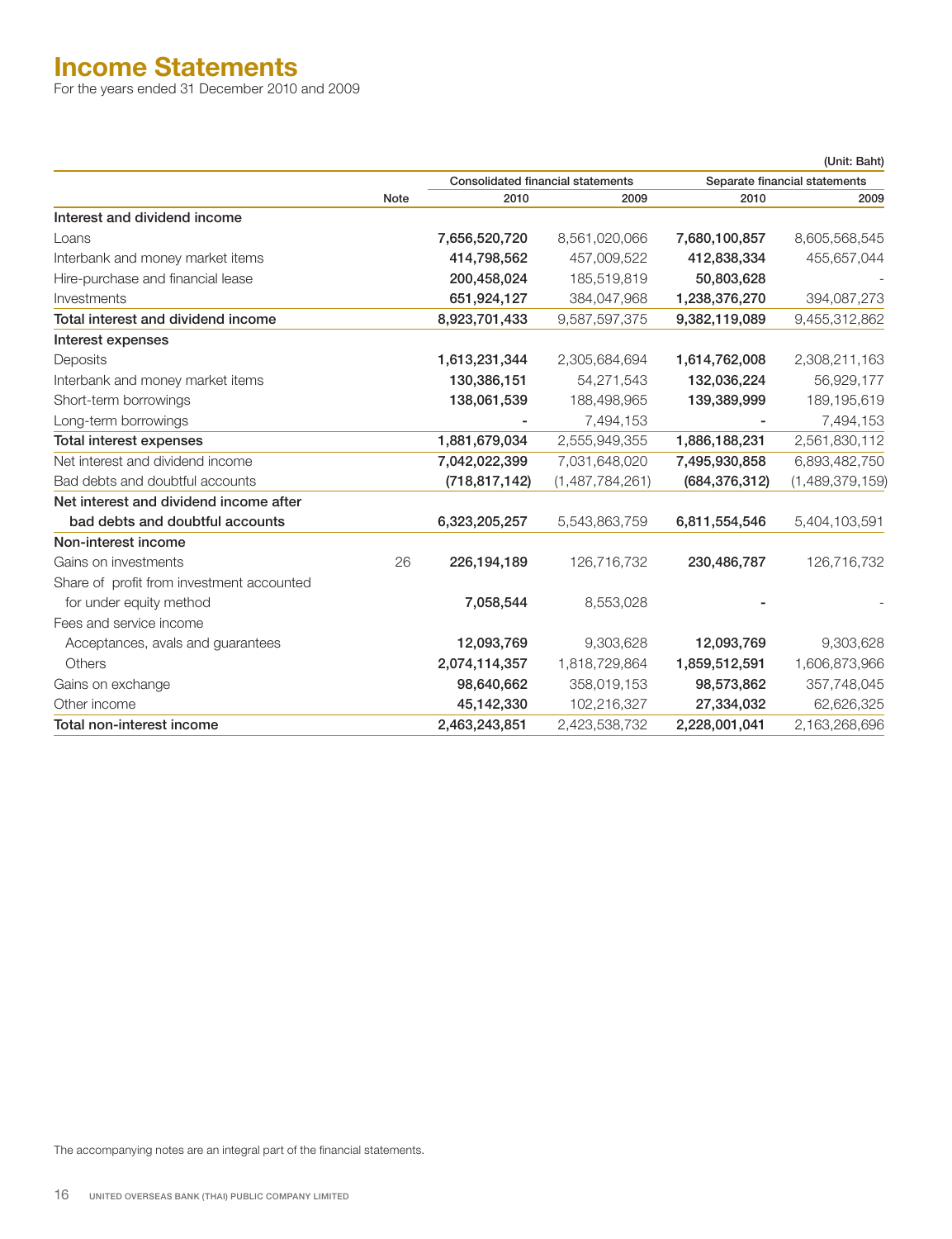# Income Statements (continued)

For the years ended 31 December 2010 and 2009

|                                                     |      |                                          |               |               | (Unit: Baht)                  |
|-----------------------------------------------------|------|------------------------------------------|---------------|---------------|-------------------------------|
|                                                     |      | <b>Consolidated financial statements</b> |               |               | Separate financial statements |
|                                                     | Note | 2010                                     | 2009          | 2010          | 2009                          |
| Non-interest expenses                               |      |                                          |               |               |                               |
| Personnel expenses                                  | 27   | 3,000,811,417                            | 2,775,192,760 | 2,760,812,819 | 2,540,311,510                 |
| Premises and equipment expenses                     |      | 1,156,858,041                            | 1,153,168,730 | 1,126,399,879 | 1,114,906,058                 |
| Taxes and duties                                    |      | 329,114,037                              | 345,262,887   | 327,962,141   | 344,172,016                   |
| Fees and service expenses                           |      | 694, 181, 288                            | 640,272,294   | 820,605,059   | 850,358,620                   |
| Directors' remuneration                             | 33   | 8,445,000                                | 8,595,000     | 8,280,000     | 8,430,000                     |
| Payments to the Deposit Protection Agency           |      | 594,198,433                              | 642,725,507   | 594,198,433   | 642,725,507                   |
| Losses on properties foreclosed                     | 28   | 504,746,462                              | 592,160,247   | 503,982,561   | 587,636,816                   |
| Other expenses                                      |      | 650,978,894                              | 492,711,892   | 627,428,153   | 451,836,736                   |
| Total non-interest expenses                         |      | 6,939,333,572                            | 6,650,089,317 | 6,769,669,045 | 6,540,377,263                 |
| Income before income tax                            |      | 1,847,115,536                            | 1,317,313,174 | 2,269,886,542 | 1,026,995,024                 |
| Income tax                                          | 34   | 729,432,900                              | 470,578,317   | 509,759,652   | 377, 147, 857                 |
| Net income for the years                            |      | 1,117,682,636                            | 846,734,857   | 1,760,126,890 | 649,847,167                   |
| Net income attributable to:                         |      |                                          |               |               |                               |
| Equity holders of the parent                        |      | 1,119,057,747                            | 848,802,467   | 1,760,126,890 | 649,847,167                   |
| Minority interests of the subsidiaries              |      | (1, 375, 111)                            | (2,067,610)   |               |                               |
|                                                     |      | 1,117,682,636                            | 846,734,857   |               |                               |
| Basic earnings per share                            | 35   |                                          |               |               |                               |
| Net income attributable to equity holders           |      |                                          |               |               |                               |
| of the parent                                       |      | 0.45                                     | 0.34          | 0.71          | 0.26                          |
| Weighted average number of ordinary shares (shares) |      | 2,485,661,305                            | 2,485,661,305 | 2,485,661,305 | 2,485,661,305                 |
|                                                     |      |                                          |               |               |                               |



Mm

President & Chief Executive Officer<br>
Deputy President & Deputy Chief Executive Officer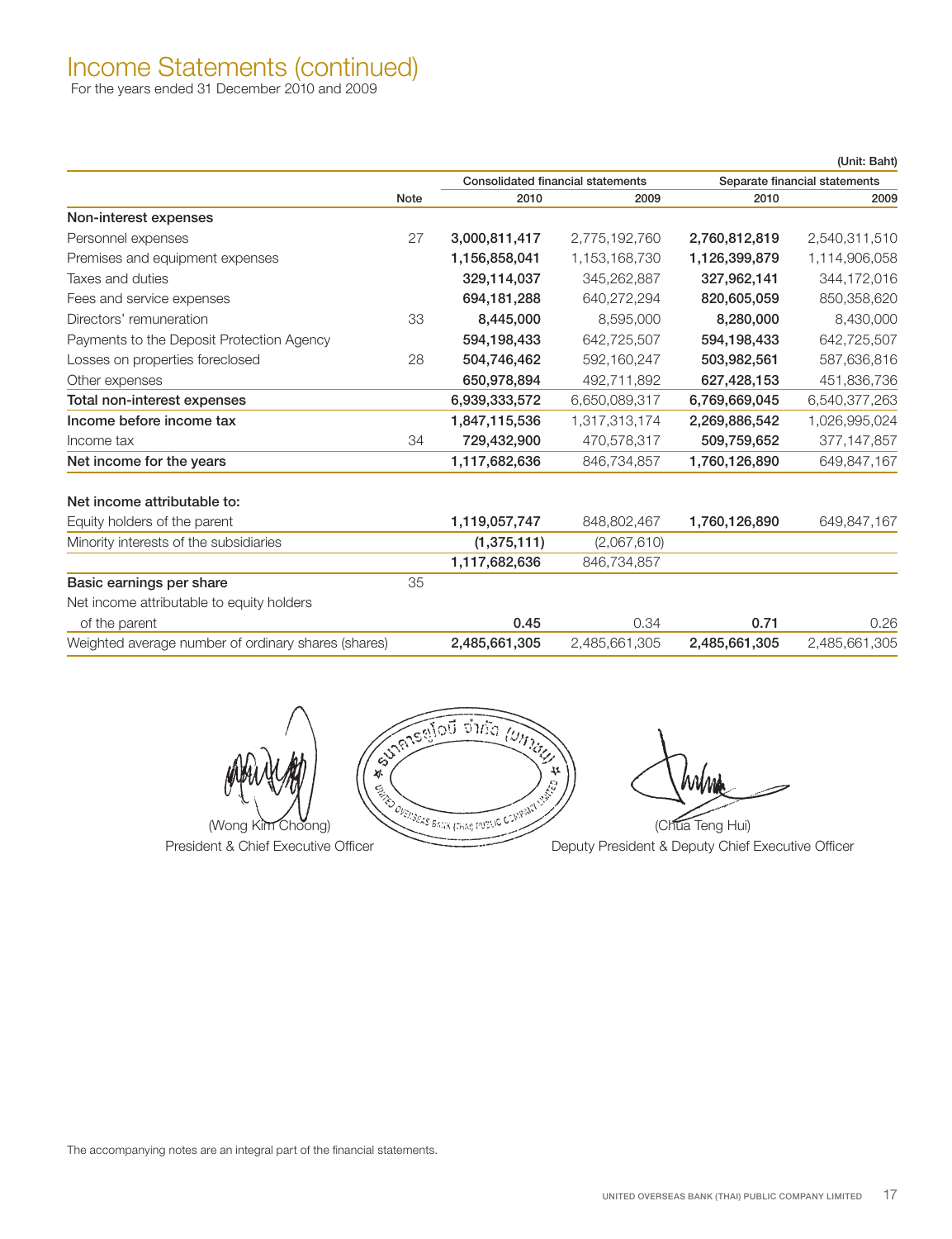| í,<br>$\frac{1}{2}$                                         |                                               |
|-------------------------------------------------------------|-----------------------------------------------|
| $\overline{\phantom{a}}$<br>こくにん こくらく<br>C <sub>hou</sub> s |                                               |
| nents of Changes in !                                       | For the years ended 31 December 2010 and 2009 |
|                                                             |                                               |

(Unit: Baht)  **(Unit: Baht)**

|                                                                   |                    |                |              | Consolidated financial statements |                   |             |                           |
|-------------------------------------------------------------------|--------------------|----------------|--------------|-----------------------------------|-------------------|-------------|---------------------------|
|                                                                   |                    | Revaluation    | Revaluation  |                                   |                   |             |                           |
|                                                                   | Issued and paid-up | surplus on     | surplus on   |                                   | Retained earnings | Minority    |                           |
|                                                                   | share capital      | fixed assets   | investments  | Appropriated                      | Unappropriated    | interests   | Total                     |
| Beginning balance as of 1 January 2009                            | 24,856,613,050     | 737,515,852    | 190,264,287  | 65,000,000                        | 3,941,853,737     | 29,681,067  | 29,820,927,993            |
| Amortisation of revaluation surplus on fixed assets               |                    | (5,978,854)    |              |                                   | 5,978,854         |             |                           |
| Decrease in revaluation surplus on fixed assets                   |                    | (16, 229, 035) |              |                                   |                   |             | (16, 229, 035)            |
| Decrease in revaluation surplus on investments                    |                    |                | (61,594,608) |                                   |                   |             | (61,594,608)              |
| Deferred tax recognised in shareholder equity                     |                    | 6,662,367      | 22,636,387   |                                   | (1,793,656)       |             | 27,505,098                |
| Net income and expenses recognised directly in equity             |                    | (15,545,522)   | (38,958,221) |                                   | 4,185,198         |             | (50,318,545)              |
| Net income for the year                                           |                    |                |              |                                   | 848,802,467       | (2,067,610) | 846,734,857               |
| Total income and expenses for the year                            |                    | (15,545,522)   | (38,958,221) |                                   | 852,987,665       | (2,067,610) | 796,416,312               |
| Unappropriated retained earnings transferred to statutory reserve |                    |                |              | 35,000,000                        | (35,000,000)      |             |                           |
| Ending balance as of 31 December 2009                             | 24,856,613,050     | 721,970,330    | 151,306,066  | 100,000,000                       | 4,759,841,402     |             | 27,613,457 30,617,344,305 |
|                                                                   |                    |                |              |                                   |                   |             |                           |
| Beginning balance as of 1 January 2010                            | 24,856,613,050     | 721,970,330    | 151,306,066  | 100,000,000                       | 4,759,841,402     | 27,613,457  | 30,617,344,305            |
| Amortisation of revaluation surplus on fixed assets               |                    | (5,776,151)    |              |                                   | 5,776,151         |             |                           |
| Increase in revaluation surplus on investments                    |                    |                | 66,146,785   |                                   |                   |             | 66,146,785                |
| Deferred tax recognised in shareholder equity                     |                    | 1,732,845      | (19,470,161) |                                   | (1,732,845)       |             | (19, 470, 161)            |
| Net income and expenses recognised directly in equity             |                    | (4,043,306)    | 46,676,624   |                                   | 4,043,306         |             | 46,676,624                |
| Net income for the year                                           |                    |                |              |                                   | 1,119,057,747     | (1,375,111) | 1,117,682,636             |
| Total income and expenses for the year                            |                    | (4,043,306)    | 46,676,624   |                                   | 1,123,101,053     | (1,375,111) | 1,164,359,260             |

Unappropriated retained earnings transferred to statutory reserve **- - - 90,000,000 (90,000,000) - - Ending balance as of 31 December 2010 24,856,613,050 717,927,024 197,982,690 190,000,000 5,792,942,455 26,238,346 31,781,703,565**

ï

717,927,024

24,856,613,050

Unappropriated retained earnings transferred to statutory reserve<br>Ending balance as of 31 December 2010

ï

26,238,346 31,781,703,565  $\overline{1}$ 

 $(90,000,000)$ 5,792,942,455

90,000,000 190,000,000

J.

197,982,690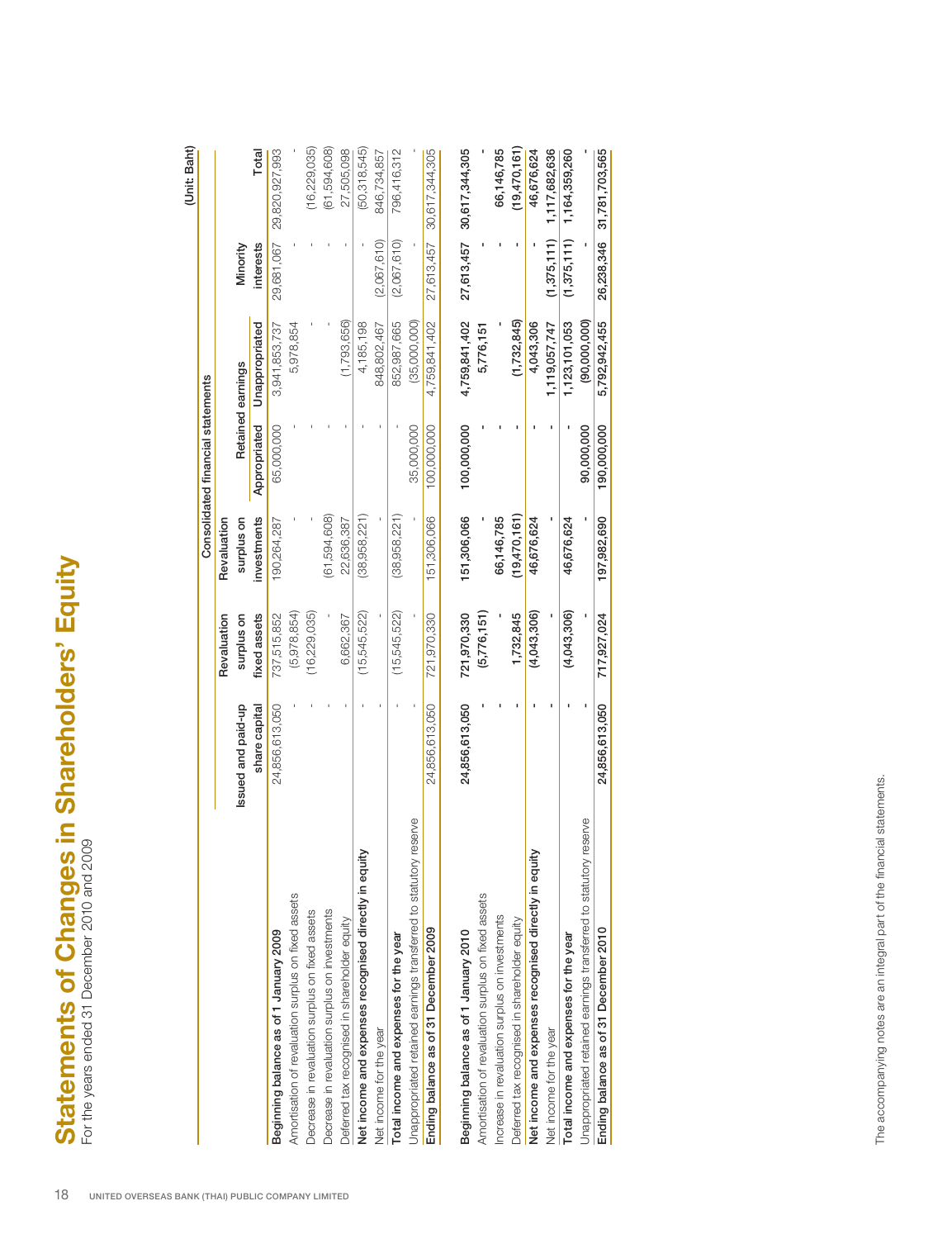# Statements of Changes in Shareholders' Equity (continued)<br>For the years ended 31 December 2010 and 2009 Statements of Changes in Shareholders' Equity (continued) For the years ended 31 December 2010 and 2009

(Unit: Baht)  **(Unit: Baht)**

|                                                                   |                    |                |                | Separate financial statements |                   |                              |
|-------------------------------------------------------------------|--------------------|----------------|----------------|-------------------------------|-------------------|------------------------------|
|                                                                   |                    | Revaluation    | Revaluation    |                               |                   |                              |
|                                                                   | Issued and paid-up | surplus on     | surplus on     |                               | Retained earnings |                              |
|                                                                   | share capital      | fixed assets   | investments    | Appropriated                  | Unappropriated    | Total                        |
| Beginning balance as of 1 January 2009                            | 24,856,613,050     | 737,515,852    | 203,242,548    | 65,000,000                    | 3,205,578,388     | 29,067,949,838               |
| Amortisation of revaluation surplus on fixed assets               |                    | (5,978,854)    |                |                               | 5,978,854         |                              |
| Decrease in revaluation surplus on fixed assets                   |                    | (16, 229, 035) |                |                               |                   | (16, 229, 035)               |
| Decrease in revaluation surplus on investments                    |                    |                | (77, 203, 969) |                               |                   | (77, 203, 969)               |
| Deferred tax recognised in shareholder equity                     |                    | 6.662.367      | 23,161,191     |                               | (1.793.656)       | 28,029,902                   |
| Net income and expenses recognised directly in equity             |                    | (15, 545, 522) | (54, 042, 778) |                               | 4,185,198         | (65, 403, 102)               |
| Net income for the year                                           |                    |                |                |                               | 649,847,167       | 649, 847, 167                |
| Total income and expenses for the year                            |                    | (15, 545, 522) | (54, 042, 778) |                               | 654,032,365       | 584,444,065                  |
| Unappropriated retained earnings transferred to statutory reserve |                    |                |                | 35,000,000                    | (35,000,000)      |                              |
| Ending balance as of 31 December 2009                             | 24,856,613,050     | 721,970,330    | 149,199,770    | 100,000,000                   | 3,824,610,753     | 29,652,393,903               |
|                                                                   |                    |                |                |                               |                   |                              |
| Beginning balance as of 1 January 2010                            | 24,856,613,050     | 721,970,330    | 149,199,770    | 100,000,000                   |                   | 3,824,610,753 29,652,393,903 |
| Amortisation of revaluation surplus on fixed assets               |                    | (5,776,151)    |                |                               | 5,776,151         |                              |
| Increase in revaluation surplus on investments                    |                    |                | 60,486,027     |                               |                   | 60,486,027                   |
| Deferred tax recognised in shareholder equity                     |                    | 1,732,845      | (18, 145, 808) |                               | (1,732,845)       | (18, 145, 808)               |
| Net income and expenses recognised directly in equity             |                    | (4,043,306)    | 42,340,219     |                               | 4,043,306         | 42,340,219                   |
| Net income for the year                                           |                    |                |                |                               | 1,760,126,890     | 1,760,126,890                |
| Total income and expenses for the year                            |                    | (4,043,306)    | 42,340,219     |                               | 1,764,170,196     | 1,802,467,109                |
| Unappropriated retained earnings transferred to statutory reserve |                    |                |                | 90,000,000                    | (90,000,000)      |                              |
| Ending balance as of 31 December 2010                             | 24,856,613,050     | 717,927,024    | 191,539,989    | 190,000,000                   |                   | 5,498,780,949 31,454,861,012 |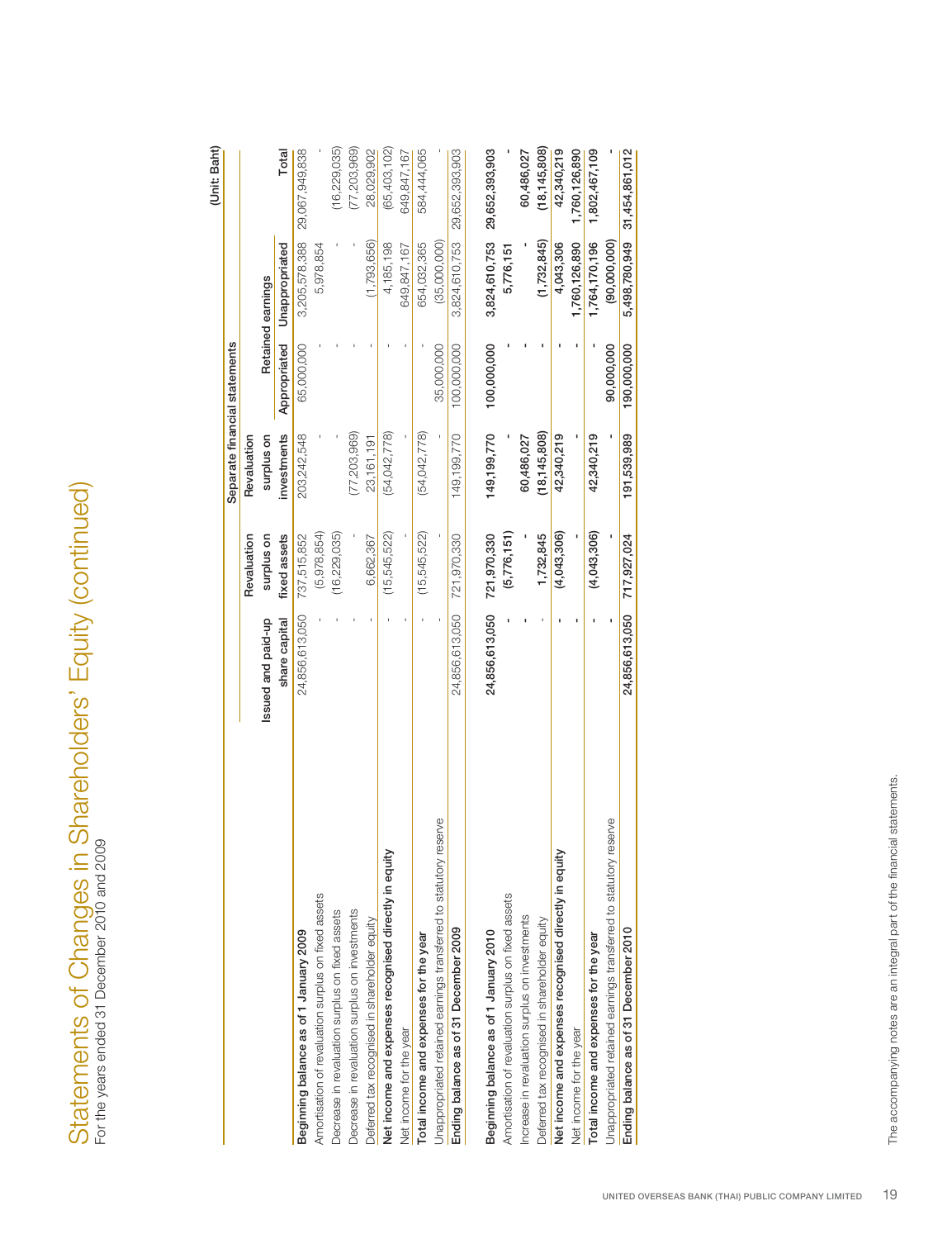# **Cash Flows Statements**

For the years ended 31 December 2010 and 2009

|                                                      | (Unit: Baht)                             |                 |                    |                               |  |  |
|------------------------------------------------------|------------------------------------------|-----------------|--------------------|-------------------------------|--|--|
|                                                      | <b>Consolidated financial statements</b> |                 |                    | Separate financial statements |  |  |
|                                                      | 2010                                     | 2009            | 2010               | 2009                          |  |  |
| Cash flows from operating activities                 |                                          |                 |                    |                               |  |  |
| Net income for the years before corporate income tax | 1,847,115,536                            | 1,317,313,174   | 2,269,886,542      | 1,026,995,024                 |  |  |
| Adjustments to reconcile net income to net cash      |                                          |                 |                    |                               |  |  |
| provided by (paid from) operating activities:        |                                          |                 |                    |                               |  |  |
| Share of profit on investment accounted for under    |                                          |                 |                    |                               |  |  |
| equity method                                        | (7,058,544)                              | (8,553,028)     |                    |                               |  |  |
| Depreciation                                         | 338,997,060                              | 366,795,650     | 330,140,323        | 351,086,801                   |  |  |
| Amortisation and losses on assets written off        | 134,970,135                              | 114,881,164     | 132,980,212        | 113,070,807                   |  |  |
| Unrealised losses on revaluation of investments      | 13,232,071                               | 19,065,778      | 13,232,071         | 19,065,778                    |  |  |
| Losses on impairment of investments                  | 20,146,892                               | 23,821,680      | 20,146,892         | 23,821,680                    |  |  |
| Bad debt and doubtful accounts - loans and accrued   |                                          |                 |                    |                               |  |  |
| interest receivables                                 | 1,311,411,585                            | 1,911,209,220   | 1,287,967,960      | 1,867,339,369                 |  |  |
| Interest income recognised by amortisation of        |                                          |                 |                    |                               |  |  |
| revaluation allowance from debt restructuring        |                                          | (220, 661)      |                    | (220, 661)                    |  |  |
| Losses on impairment of properties foreclosed        | 500,000,000                              | 602,998,552     | 500,000,000        | 600,000,000                   |  |  |
| Gain on disposal of investments                      | (158, 968, 167)                          | (171, 875, 635) | (163, 260, 765)    | (171, 875, 635)               |  |  |
| (Gain) loss on disposal of premises and equipment    | (4,944,085)                              | 7,781,715       | 14,196,978         | 7,228,481                     |  |  |
| Loss on exchange                                     | 1,331,706,015                            | 131,435,681     | 1,331,706,015      | 131,435,681                   |  |  |
| (Increase) decrease in accrued other income          | (37, 425, 919)                           | 16,927,181      | (18, 564, 082)     | (3, 101, 461)                 |  |  |
| Increase in provisions                               | 97,210,668                               | 8,745,267       | 102,398,512        | 4,219,622                     |  |  |
| Decrease in accrued other expenses                   | 170,538,669                              | (49, 585, 899)  | 183,886,487        | (52, 251, 990)                |  |  |
|                                                      | 5,556,931,916                            | 4,290,739,839   | 6,004,717,145      | 3,916,813,496                 |  |  |
| Net interest and dividend income                     | (7,042,022,399)                          | (7,031,648,020) | (7, 495, 930, 858) | (6,893,482,750)               |  |  |
| Cash received from interest and dividend income      | 8,852,487,316                            | 9,546,776,572   | 9,314,341,401      | 9,417,201,357                 |  |  |
| Cash paid for interest expenses                      | (1,808,567,039)                          | (3,023,424,240) | (1,815,617,574)    | (3,027,431,322)               |  |  |
| Cash paid for corporate income tax                   | (852, 225, 006)                          | (854, 161, 771) | (786, 630, 358)    | (778, 416, 143)               |  |  |
| Net income from operating activities before          |                                          |                 |                    |                               |  |  |
| changes in operating assets and liabilities          | 4,706,604,788                            | 2,928,282,380   | 5,220,879,756      | 2,634,684,638                 |  |  |
|                                                      |                                          |                 |                    |                               |  |  |

The accompanying notes are an integral part of the financial statements.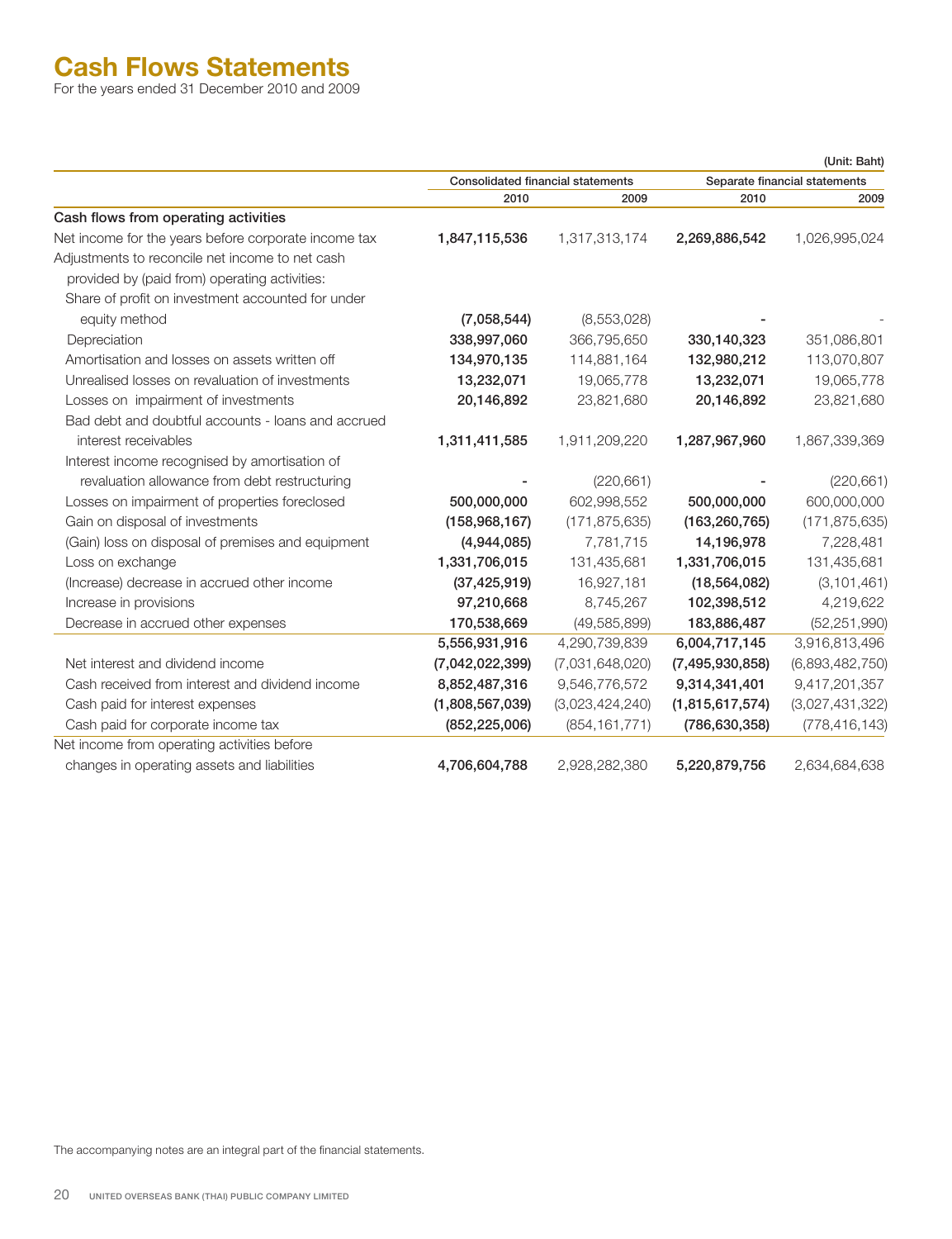# Cash Flows Statements (continued)

For the years ended 31 December 2010 and 2009

|                                                        |                     |                                          |                     | (Unit: Baht)                  |  |
|--------------------------------------------------------|---------------------|------------------------------------------|---------------------|-------------------------------|--|
|                                                        |                     | <b>Consolidated financial statements</b> |                     | Separate financial statements |  |
|                                                        | 2010                | 2009                                     | 2010                | 2009                          |  |
| (Increase) decrease in operating assets                |                     |                                          |                     |                               |  |
| Interbank and money market items                       | 22,942,247,478      | (21, 327, 962, 517)                      | 22,982,025,765      | (21, 244, 110, 413)           |  |
| Investment in securities for trading                   | (9,755,092,422)     | (3,723,462,388)                          | (9,755,092,422)     | (3,723,462,388)               |  |
| L <sub>o</sub> ans                                     | (20, 436, 374, 253) | 13,371,152,015                           | (20, 534, 347, 521) | 13,569,860,106                |  |
| Properties foreclosed                                  | 1,464,017,568       | 1,574,574,897                            | 1,461,459,829       | 1,566,250,787                 |  |
| Other assets                                           | 588,517,885         | 5, 134, 788, 147                         | 191,976,725         | 5,286,492,530                 |  |
| Increase (decrease) in operating liabilities           |                     |                                          |                     |                               |  |
| Deposits                                               | 1,063,538,685       | (10, 727, 275, 964)                      | 972,766,009         | (10, 642, 041, 917)           |  |
| Interbank and money market items                       | 12,144,664,586      | 19,366,783,854                           | 12,085,458,571      | 19,339,612,094                |  |
| Liabilities payable on demand                          | 381,189,652         | 163,008,121                              | 381,189,652         | 163,008,121                   |  |
| Short-term borrowings                                  | 2,370,484,882       | 3,670,384,251                            | 2,896,484,882       | 3,662,687,596                 |  |
| Other liabilities                                      | 36,650,417          | (3,818,833,151)                          | 105,698,089         | (3,985,812,352)               |  |
| Net cash flows provided by in operating activities     | 15,506,449,266      | 6,611,439,645                            | 16,008,499,335      | 6,627,168,802                 |  |
| Cash flows from investing activities                   |                     |                                          |                     |                               |  |
| Proceeds from sales of investments                     | 29,292,804,651      | 21,764,939,159                           | 29,270,642,440      | 21,697,712,406                |  |
| Cash paid for investments                              | (45, 267, 234, 461) | (27, 829, 192, 941)                      | (45, 265, 271, 565) | (27, 815, 278, 502)           |  |
| Cash received from liquidation of a subsidiary         |                     | 110,779,988                              |                     | 110,779,988                   |  |
| Cash paid for entire business transfer of a subsidiary |                     |                                          | (465, 797, 913)     |                               |  |
| Proceeds from sales of premises and equipment          | 24,270,690          | 10,691,545                               | 4,490,819           | 10,662,228                    |  |
| Purchases of premises and equipment                    | (149, 720, 348)     | (262, 016, 522)                          | (147, 200, 620)     | (238, 383, 690)               |  |
| Proceeds from sales of intangible assets               |                     |                                          |                     | 11,649,611                    |  |
| Purchases of intangible assets                         | (145,051,566)       | (193, 077, 439)                          | (143, 819, 726)     | (190, 741, 224)               |  |
| Net cash used in investing activities                  | (16, 244, 931, 034) | (6,397,876,210)                          | (16, 746, 956, 565) | (6,413,599,183)               |  |
| Cash flows from financing activities                   |                     |                                          |                     |                               |  |
| Decrease in long-term borrowings                       | (10, 894, 539)      | (450, 201, 589)                          | (10, 894, 539)      | (450, 201, 589)               |  |
| Net cash used in financing activities                  | (10, 894, 539)      | (450, 201, 589)                          | (10, 894, 539)      | (450, 201, 589)               |  |
| Net decreases in cash                                  | (749, 376, 307)     | (236, 638, 154)                          | (749, 351, 769)     | (236, 631, 970)               |  |
| Cash as at 1 January                                   | 3,558,348,631       | 3,794,986,785                            | 3,558,214,093       | 3,794,846,063                 |  |
| Cash as at 31 December                                 | 2,808,972,324       | 3,558,348,631                            | 2,808,862,324       | 3,558,214,093                 |  |
|                                                        |                     |                                          |                     |                               |  |

### Supplemental disclosures of cash flows information

Non-cash item

Properties foreclosed received in settlement of

| debts from borrowers | 60.995.988 | 192.004.553 | 60.995.988 | 180.531.952 |
|----------------------|------------|-------------|------------|-------------|
|                      |            |             |            |             |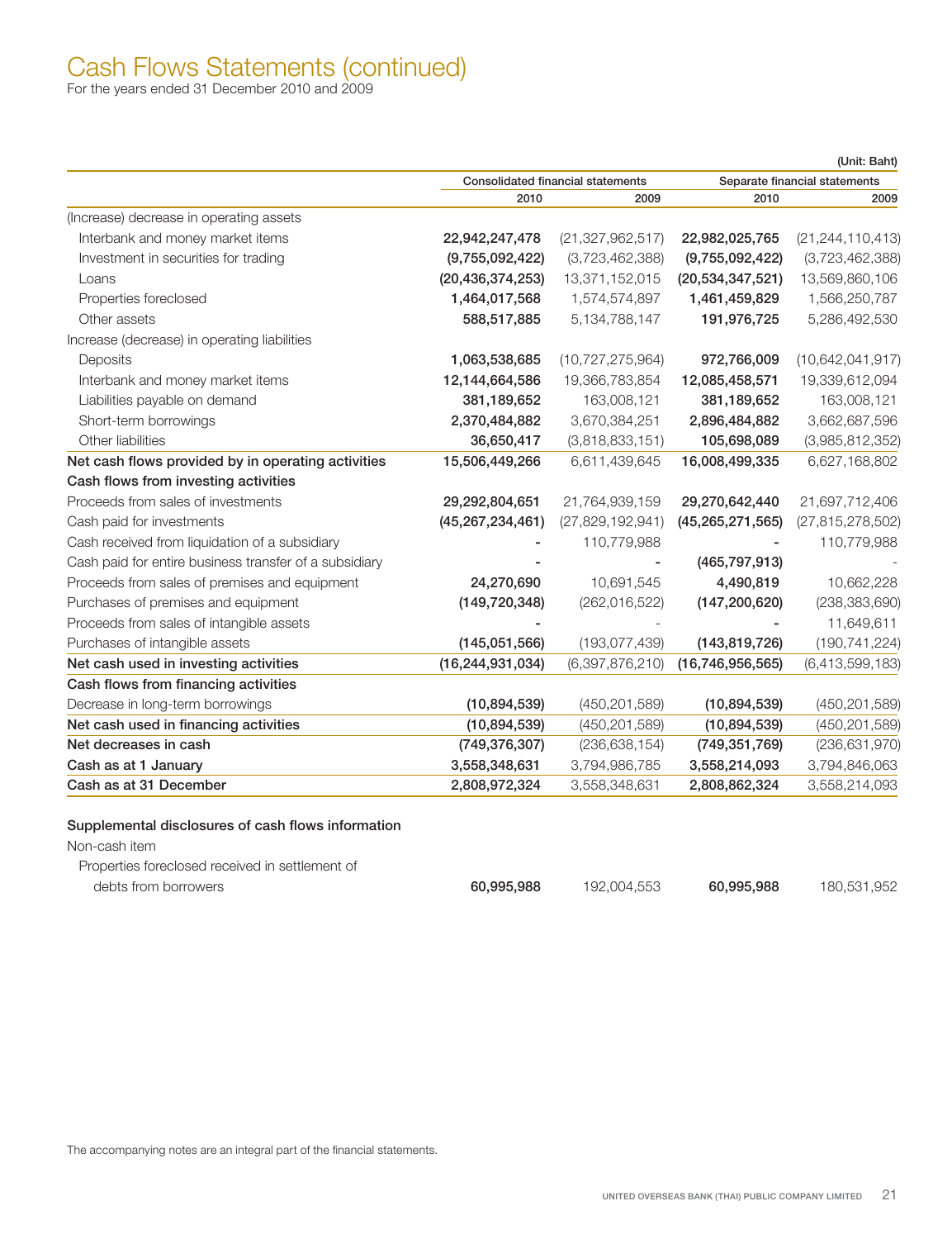For the year ended 31 December 2010 and 2009

## **1. General information**

#### **1.1 Corporate information**

 United Overseas Bank (Thai) Public Company Limited ("the Bank") was incorporated as a public company under Thai Laws. Its registered head office is located at 191 South Sathon Road, Sathon, Bangkok. The Bank's main business is commercial banking. As at 31 December 2010, the Bank conducts its business through a network of 146 domestic branches, covering all parts of Thailand (2009: 146 domestic branches and 1 overseas branch). Its major shareholder is United Overseas Bank Limited, a company registered in Singapore.

 All subsidiaries were incorporated as companies under Thai law and operate their businesses in Thailand. Their principal businesses are fund management, derivatives brokerage, and debt collection services.

#### **1.2 The entire business transfer of the subsidiary**

 At the Annual General Meeting No. 18, held on 16 April 2010, the shareholders approved the transfer to the Bank of the entire business of UOB Leasing (Thai) Co., Ltd., a subsidiary company in which the Bank holds a 99.99 % interest. Such transfer of business includes the transfer of all assets, liabilities, and employees of the subsidiary. On 1 October 2010, the Bank entered into an agreement to transfer an entire business with its subsidiary, under which it was to receive all of its subsidiary's business, together with its assets, liabilities and obligations, including the employees of its subsidiary. The transfer price was set at the net book value of the subsidiary as at the end of the last working day prior to the effective date per the agreement (1 October 2010).

**(Unit: Baht)**

Asset and liability items of the subsidiary as at 30 September 2010 are as follows:

| Assets                                             |               |
|----------------------------------------------------|---------------|
| Cash and cash equivalents                          | 49,996,016    |
| Hire-purchase receivables                          | 436,507,055   |
| Finance lease receivables                          | 2,401,375,838 |
| Operating lease receivables                        | 471,508,596   |
| Other current assets - net                         | 7,451,442     |
| Other long-term investments - net                  |               |
| Loans to other companies - net                     | 2,008,687     |
| Leasehold improvement and equipment - net          | 5,745,847     |
| Other non-current assets - net                     | 1,000,000     |
| Liabilities                                        |               |
| Loans from a parent company                        | 2,517,720,000 |
| Installments received in advance                   | 3,626,310     |
| Current portion of deposits under lease agreements | 1,738,318     |
| Amount due to a parent company                     | 300,000,000   |
| Other current liabilities                          | 44,737,531    |
| Deferred tax liabilities                           | 41,973,410    |
| Transfer price - net book value                    | 465,797,913   |
|                                                    |               |

 On 15 October 2010, an extraordinary general meeting of the subsidiary approved its dissolution, and this was registered with the Ministry of Commerce on 15 October 2010.

#### **2. Basis of preparation**

The financial statements have been prepared in accordance with accounting standards enunciated under the Accounting Profession Act B.E. 2547 and with reference to the guidelines laid down by the Bank of Thailand ("The BOT"). Their presentation is in compliance with the requirements of the Notification of the BOT dated 3 August 2008, concerning "Preparation and announcement of the financial statements of commercial banks and holding companies which are the parent company of a group of companies offering financial services".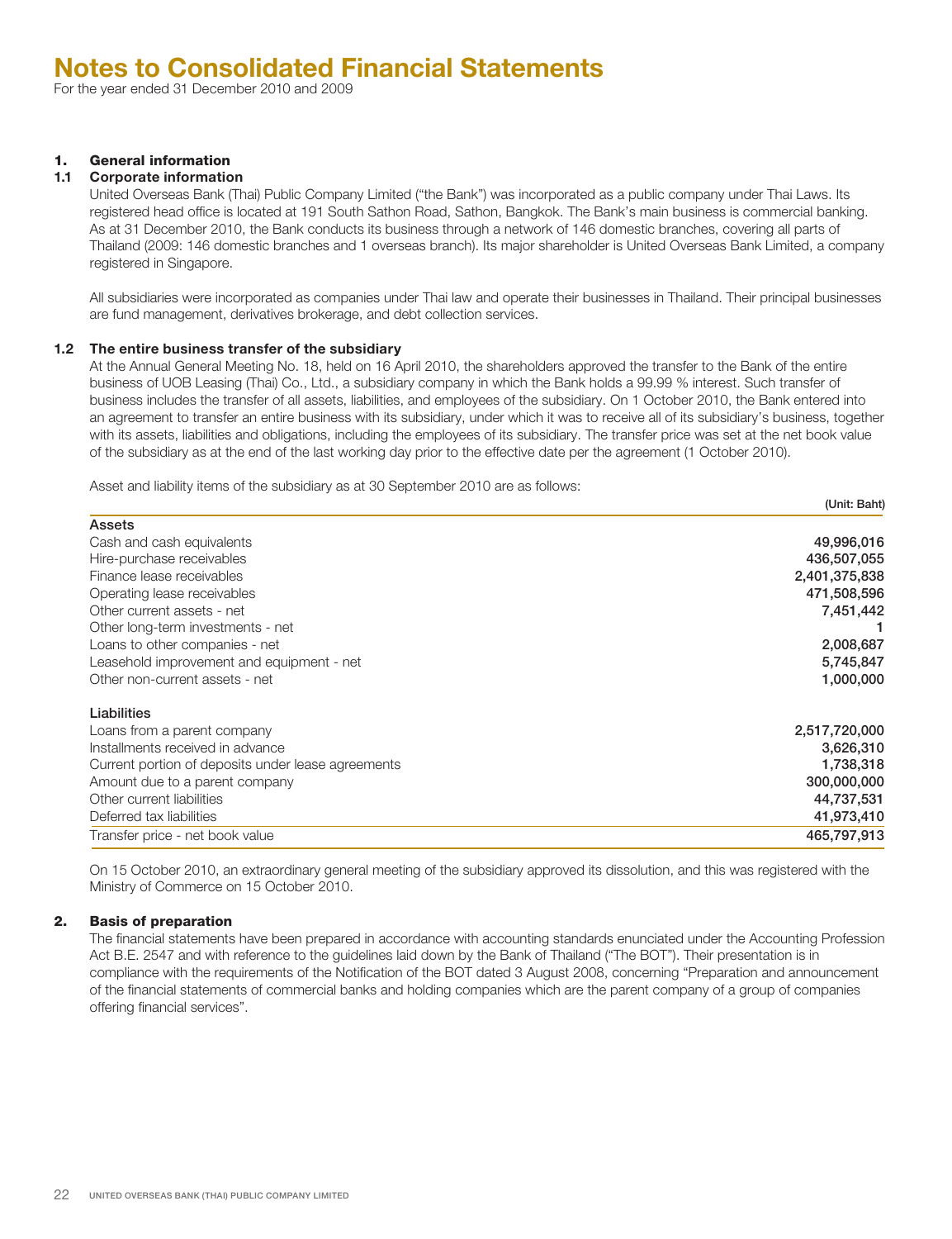The financial statements in Thai language are the official statutory financial statements of the Bank. The financial statements in English language have been translated from the Thai language financial statements.

The financial statements have been prepared on a historical cost basis except for those that have been disclosed in the accounting policies.

#### **3. Basis of consolidation**

(a) These consolidated financial statements include the financial statements of United Overseas Bank (Thai) Public Company Limited ("the Bank") and the following subsidiaries ("the subsidiaries"):

|                                                           |                      |              |       |                |                                        |                     | Percentage of income |                     |  |
|-----------------------------------------------------------|----------------------|--------------|-------|----------------|----------------------------------------|---------------------|----------------------|---------------------|--|
|                                                           |                      |              |       |                |                                        | Percentage of total |                      | included in         |  |
|                                                           |                      |              |       | Percentage of  |                                        | assets included in  | consolidated income  |                     |  |
|                                                           |                      |              |       | share holdings | consolidated assets                    |                     |                      | for the years ended |  |
|                                                           |                      | Country of   |       |                | As at 31 December<br>As at 31 December |                     |                      | 31 December         |  |
|                                                           | <b>Business type</b> | registration | 2010  | 2009           | 2010                                   | 2009                | 2010                 | 2009                |  |
| <b>Subsidiaries</b>                                       |                      |              |       |                |                                        |                     |                      |                     |  |
| UOB Leasing (Thai) Co., Ltd.                              | Liquidation          | Thailand     | 99.99 | 99.99          | ۰                                      | 1.34                | 1.84                 | 2.39                |  |
| <b>UOB Asset Management</b>                               | Fund Management      | Thailand     | 99.99 | 99.99          | 0.10                                   | 0.09                | 2.39                 | 2.20                |  |
| (Thai) Co., Ltd.                                          |                      |              |       |                |                                        |                     |                      |                     |  |
| <b>UOB Bullion and Futures</b><br>Derivatives Brokerage   |                      | Thailand     | 75.00 | 75.00          | 0.05                                   | 0.09                | 0.15                 | 0.08                |  |
| (Thai) Co., Ltd.                                          |                      |              |       |                |                                        |                     |                      |                     |  |
| <b>Debt Collection Business</b><br>UOB Services Co., Ltd. |                      | Thailand     | 99.99 | 99.99          | 0.01                                   | 0.01                | ۰                    |                     |  |

(b) Subsidiaries are entities in which the Bank has control over the financial and operating policies of those entities. Subsidiaries are fully consolidated from the date of acquisition, being the date on which the Bank obtains control, and continue to be consolidated until the date when such control ceases. The effects to the consolidated financial statements of all significant transactions between the Bank and its subsidiaries are eliminated in the consolidated financial statements, including investment in subsidiaries and share capital of subsidiaries.

- (c) The financial statements of the subsidiaries are prepared using the same significant accounting policies as the Bank.
- (d) The accompanying financial statements include the accounts of all branches after elimination of significant inter-branch transactions and balances.
- (e) If the Bank receives shares as a result of debt restructuring of a borrower, which causes the Bank to hold more than 20% or 50% of the shares of such company, the Bank will not treat that investee company as an associated or a subsidiary company, but will treat it as general investments since the Bank intends to hold such shares only temporarily.
- (f) The consolidated financial statements do not include the financial statements of unit trusts in which the Bank holds more than 50% of their issued units since the Bank has no control over their financial and operating policies.
- (g) The separate financial statements, which present investments in subsidiaries and associates presented under the cost method, have been prepared solely for the benefit of the public.
- (h) Minority interests represent the portion of net income or loss and net assets of the subsidiaries that are not held by the Bank and are presented separately in the consolidated income statement and within equity in the consolidated balance sheet.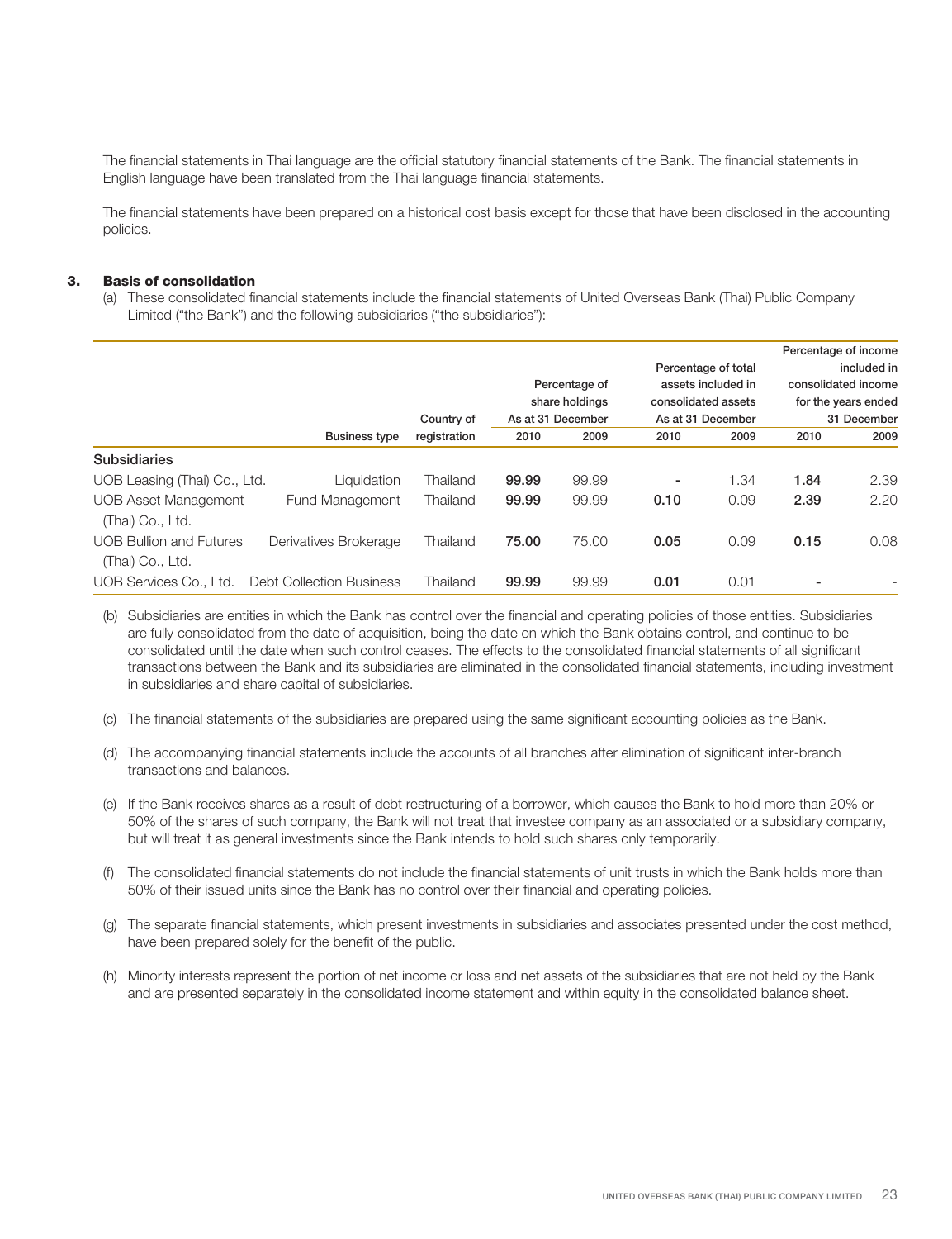## **4. Adoption of new accounting standards**

 During the current year, the Federation of Accounting Professions issued a number of revised and new accounting standards (TAS, TFRS, TFRIC, SIC) as listed below.

(a) Accounting standards that are effective for fiscal years beginning on or after 1 January 2011 (except Framework for the Preparation and Presentation of Financial Statements, which is immediately effective):

Framework for the Preparation and Presentation of Financial Statements (revised 2009)

| TAS 2 (revised 2009)<br>Inventories<br>TAS 7 (revised 2009)<br>Statement of Cash Flows<br>TAS 8 (revised 2009)<br>TAS 10 (revised 2009)<br>Events after the Reporting Period<br>TAS 11 (revised 2009)<br><b>Construction Contracts</b><br>TAS 16 (revised 2009)<br>Property, Plant and Equipment<br>TAS 17 (revised 2009)<br>Leases<br>TAS 18 (revised 2009)<br>Revenue<br><b>TAS 19</b><br><b>Employee Benefits</b><br><b>Borrowing Costs</b><br>TAS 23 (revised 2009)<br><b>Related Party Disclosures</b><br><b>TAS 24 (revised 2009)</b><br><b>TAS 26</b><br>Accounting and Reporting by Retirement Benefit Plans<br>Consolidated and Separate Financial Statements<br>TAS 27 (revised 2009)<br>Investments in Associates<br>TAS 28 (revised 2009)<br><b>TAS 29</b><br>Financial Reporting in Hyperinflationary Economies<br>Interests in Joint Ventures<br>TAS 31 (revised 2009)<br>TAS 33 (revised 2009)<br>Earnings per Share<br>TAS 34 (revised 2009)<br>Interim Financial Reporting<br>TAS 36 (revised 2009)<br>Impairment of Assets<br>TAS 37 (revised 2009)<br>Provisions, Contingent Liabilities and Contingent Assets<br>TAS 38 (revised 2009)<br>Intangible Assets<br>TAS 40 (revised 2009)<br><b>Investment Property</b><br>TFRS 2<br>Share-Based Payment<br><b>Business Combinations</b><br>TFRS 3 (revised 2009)<br>TFRS 5 (revised 2009)<br>TFRS 6<br>Exploration for and Evaluation of Mineral Resources<br>TFRIC 15<br>Agreements for the Construction of Real Estate<br><b>SIC 31</b> | TAS 1 (revised 2009) | Presentation of Financial Statements                            |
|-----------------------------------------------------------------------------------------------------------------------------------------------------------------------------------------------------------------------------------------------------------------------------------------------------------------------------------------------------------------------------------------------------------------------------------------------------------------------------------------------------------------------------------------------------------------------------------------------------------------------------------------------------------------------------------------------------------------------------------------------------------------------------------------------------------------------------------------------------------------------------------------------------------------------------------------------------------------------------------------------------------------------------------------------------------------------------------------------------------------------------------------------------------------------------------------------------------------------------------------------------------------------------------------------------------------------------------------------------------------------------------------------------------------------------------------------------------------------------------------------------------|----------------------|-----------------------------------------------------------------|
|                                                                                                                                                                                                                                                                                                                                                                                                                                                                                                                                                                                                                                                                                                                                                                                                                                                                                                                                                                                                                                                                                                                                                                                                                                                                                                                                                                                                                                                                                                           |                      |                                                                 |
|                                                                                                                                                                                                                                                                                                                                                                                                                                                                                                                                                                                                                                                                                                                                                                                                                                                                                                                                                                                                                                                                                                                                                                                                                                                                                                                                                                                                                                                                                                           |                      |                                                                 |
|                                                                                                                                                                                                                                                                                                                                                                                                                                                                                                                                                                                                                                                                                                                                                                                                                                                                                                                                                                                                                                                                                                                                                                                                                                                                                                                                                                                                                                                                                                           |                      | Accounting Policies, Changes in Accounting Estimates and Errors |
|                                                                                                                                                                                                                                                                                                                                                                                                                                                                                                                                                                                                                                                                                                                                                                                                                                                                                                                                                                                                                                                                                                                                                                                                                                                                                                                                                                                                                                                                                                           |                      |                                                                 |
|                                                                                                                                                                                                                                                                                                                                                                                                                                                                                                                                                                                                                                                                                                                                                                                                                                                                                                                                                                                                                                                                                                                                                                                                                                                                                                                                                                                                                                                                                                           |                      |                                                                 |
|                                                                                                                                                                                                                                                                                                                                                                                                                                                                                                                                                                                                                                                                                                                                                                                                                                                                                                                                                                                                                                                                                                                                                                                                                                                                                                                                                                                                                                                                                                           |                      |                                                                 |
|                                                                                                                                                                                                                                                                                                                                                                                                                                                                                                                                                                                                                                                                                                                                                                                                                                                                                                                                                                                                                                                                                                                                                                                                                                                                                                                                                                                                                                                                                                           |                      |                                                                 |
|                                                                                                                                                                                                                                                                                                                                                                                                                                                                                                                                                                                                                                                                                                                                                                                                                                                                                                                                                                                                                                                                                                                                                                                                                                                                                                                                                                                                                                                                                                           |                      |                                                                 |
|                                                                                                                                                                                                                                                                                                                                                                                                                                                                                                                                                                                                                                                                                                                                                                                                                                                                                                                                                                                                                                                                                                                                                                                                                                                                                                                                                                                                                                                                                                           |                      |                                                                 |
|                                                                                                                                                                                                                                                                                                                                                                                                                                                                                                                                                                                                                                                                                                                                                                                                                                                                                                                                                                                                                                                                                                                                                                                                                                                                                                                                                                                                                                                                                                           |                      |                                                                 |
|                                                                                                                                                                                                                                                                                                                                                                                                                                                                                                                                                                                                                                                                                                                                                                                                                                                                                                                                                                                                                                                                                                                                                                                                                                                                                                                                                                                                                                                                                                           |                      |                                                                 |
|                                                                                                                                                                                                                                                                                                                                                                                                                                                                                                                                                                                                                                                                                                                                                                                                                                                                                                                                                                                                                                                                                                                                                                                                                                                                                                                                                                                                                                                                                                           |                      |                                                                 |
|                                                                                                                                                                                                                                                                                                                                                                                                                                                                                                                                                                                                                                                                                                                                                                                                                                                                                                                                                                                                                                                                                                                                                                                                                                                                                                                                                                                                                                                                                                           |                      |                                                                 |
|                                                                                                                                                                                                                                                                                                                                                                                                                                                                                                                                                                                                                                                                                                                                                                                                                                                                                                                                                                                                                                                                                                                                                                                                                                                                                                                                                                                                                                                                                                           |                      |                                                                 |
|                                                                                                                                                                                                                                                                                                                                                                                                                                                                                                                                                                                                                                                                                                                                                                                                                                                                                                                                                                                                                                                                                                                                                                                                                                                                                                                                                                                                                                                                                                           |                      |                                                                 |
|                                                                                                                                                                                                                                                                                                                                                                                                                                                                                                                                                                                                                                                                                                                                                                                                                                                                                                                                                                                                                                                                                                                                                                                                                                                                                                                                                                                                                                                                                                           |                      |                                                                 |
|                                                                                                                                                                                                                                                                                                                                                                                                                                                                                                                                                                                                                                                                                                                                                                                                                                                                                                                                                                                                                                                                                                                                                                                                                                                                                                                                                                                                                                                                                                           |                      |                                                                 |
|                                                                                                                                                                                                                                                                                                                                                                                                                                                                                                                                                                                                                                                                                                                                                                                                                                                                                                                                                                                                                                                                                                                                                                                                                                                                                                                                                                                                                                                                                                           |                      |                                                                 |
|                                                                                                                                                                                                                                                                                                                                                                                                                                                                                                                                                                                                                                                                                                                                                                                                                                                                                                                                                                                                                                                                                                                                                                                                                                                                                                                                                                                                                                                                                                           |                      |                                                                 |
|                                                                                                                                                                                                                                                                                                                                                                                                                                                                                                                                                                                                                                                                                                                                                                                                                                                                                                                                                                                                                                                                                                                                                                                                                                                                                                                                                                                                                                                                                                           |                      |                                                                 |
|                                                                                                                                                                                                                                                                                                                                                                                                                                                                                                                                                                                                                                                                                                                                                                                                                                                                                                                                                                                                                                                                                                                                                                                                                                                                                                                                                                                                                                                                                                           |                      |                                                                 |
|                                                                                                                                                                                                                                                                                                                                                                                                                                                                                                                                                                                                                                                                                                                                                                                                                                                                                                                                                                                                                                                                                                                                                                                                                                                                                                                                                                                                                                                                                                           |                      |                                                                 |
|                                                                                                                                                                                                                                                                                                                                                                                                                                                                                                                                                                                                                                                                                                                                                                                                                                                                                                                                                                                                                                                                                                                                                                                                                                                                                                                                                                                                                                                                                                           |                      |                                                                 |
|                                                                                                                                                                                                                                                                                                                                                                                                                                                                                                                                                                                                                                                                                                                                                                                                                                                                                                                                                                                                                                                                                                                                                                                                                                                                                                                                                                                                                                                                                                           |                      |                                                                 |
|                                                                                                                                                                                                                                                                                                                                                                                                                                                                                                                                                                                                                                                                                                                                                                                                                                                                                                                                                                                                                                                                                                                                                                                                                                                                                                                                                                                                                                                                                                           |                      | Non-current Assets Held for Sale and Discontinued Operations    |
|                                                                                                                                                                                                                                                                                                                                                                                                                                                                                                                                                                                                                                                                                                                                                                                                                                                                                                                                                                                                                                                                                                                                                                                                                                                                                                                                                                                                                                                                                                           |                      |                                                                 |
|                                                                                                                                                                                                                                                                                                                                                                                                                                                                                                                                                                                                                                                                                                                                                                                                                                                                                                                                                                                                                                                                                                                                                                                                                                                                                                                                                                                                                                                                                                           |                      |                                                                 |
|                                                                                                                                                                                                                                                                                                                                                                                                                                                                                                                                                                                                                                                                                                                                                                                                                                                                                                                                                                                                                                                                                                                                                                                                                                                                                                                                                                                                                                                                                                           |                      | Revenue-Barter Transactions Involving Advertising Services      |

(b) Accounting standards that are effective for fiscal years beginning on or after 1 January 2013:

| TAS 12                | Income Taxes                                               |
|-----------------------|------------------------------------------------------------|
| TAS 20 (revised 2009) | Accounting for Government Grants and Disclosure of         |
|                       | Government Assistance                                      |
| TAS 21 (revised 2009) | The Effects of Changes in Foreign Exchange Rates           |
| SIC 10                | Government Assistance - No Specific Relation to Operating  |
|                       | Activities                                                 |
| SIC 21                | Income Taxes - Recovery of Revalued Non-Depreciable Assets |
| <b>SIC 25</b>         | Income Taxes - Changes in Tax Status of an Entity or its   |
|                       | Shareholders                                               |
|                       |                                                            |

 The Bank and its subsidiaries have early adopted TAS 12: Income Taxes. With respect to the other accounting standards and financial reporting standards, the management of the Bank and its subsidiaries have believes that these accounting standards will not have any significant impact on the financial statements for the year when they are initially applied, except for the, TAS19: Employee Benefits which management expects the impact on the financial statements in the year when it is adopted.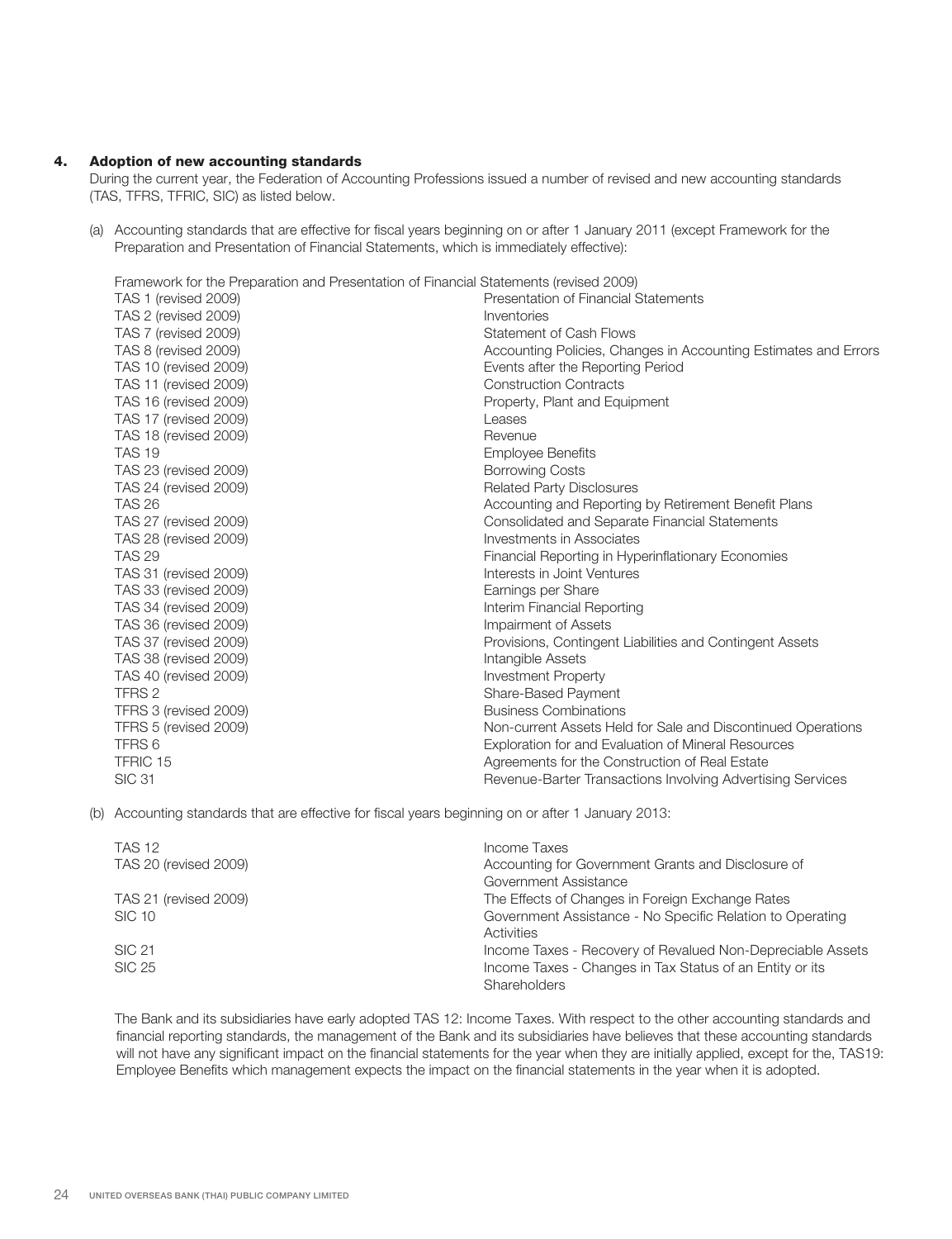#### **TAS 19 Employee Benefits**

This accounting standard requires employee benefits to be recognised as expense in the period in which the service is performed by the employee. In particular, an entity has to evaluate and make a provision for post-employment benefits or liabilities arising from other defined benefit plans using actuarial techniques. Currently, the Bank records employee benefits when they are paid to the employees, and some portions being estimated as provisions through the income statement.

Based on management's evaluation of the impact of the application of this accounting standard on the financial statements in the year 2011, taking into account the results of expert determination of employee benefits using actuarial techniques, the effect will be to reduce retained earnings as at 1 January 2011 by approximately Baht 419 million in the consolidated financial statements and by approximately Baht 407 million in the separate financial statements.

#### **5.** Significant accounting policies

Significant accounting policies adopted by the Bank and its subsidiaries are summarised below.

#### **5.1 Revenue recognition**

(a) Interest and discount on loans

 The Bank recognises interest on loans as income on an accrual basis. In accordance with the BOT's regulation, interest in arrears for more than three months from the due date, regardless of whether the loans are covered by collateral, is not accrued as interest income but is instead recognised as income when received. In addition, interest accrued in arrears for three months is reversed against interest income.

Interest income from loans under litigation is recognised on a cash basis.

#### (b) Hire purchase and financial lease income recognition

Interest on hire-purchase receivables and financial lease receivable under hire purchase agreements and financial lease agreements with effective dates on or after 1 January 2008 are recognised over the installment period, using the effective interest rate and income is recognised as the installments fall due irrespective of actual collections.

For interest on hire-purchase receivables and financial lease receivables under hire purchase agreements and financial lease agreements with effective dates before 1 January 2008, the Bank and a subsidiary company has chosen to adopt the following methods:

- For short-term lease agreement (3-4 years), the Bank and a subsidiary company applies the existing sum-of-the-years' digits method until the lease expires.
- For long-term lease agreements, the Bank and a subsidiary company uses the outstanding balances of the pre-existing finance leases as of 1 January 2008 as the beginning balances and apply the effective interest rate method over the remainder of the lease period.

 Rental income from operating lease contracts and car rent are recognised based on the term of lease except for receivables overdue more than three months, which are recognised on a cash basis.

- (c) Revenues from factoring are recognised on an accrual basis except for overdue receivables more than three months, which are recognised on a cash basis.
- (d) Interest income from loans under legal/litigation process is recognised on a cash basis.
- (e) Management fees and registrar fees are calculated as a percentage of the net asset value of the funds managed by a subsidiary or fixed amount as mentioned in prospectus and recognised as income on an accrual basis.
- (f) Realised gains or losses resulting from sales of securities and derivatives are recognised as at transaction date.
- (g) Fee income and other service income are recognised on an accrual basis.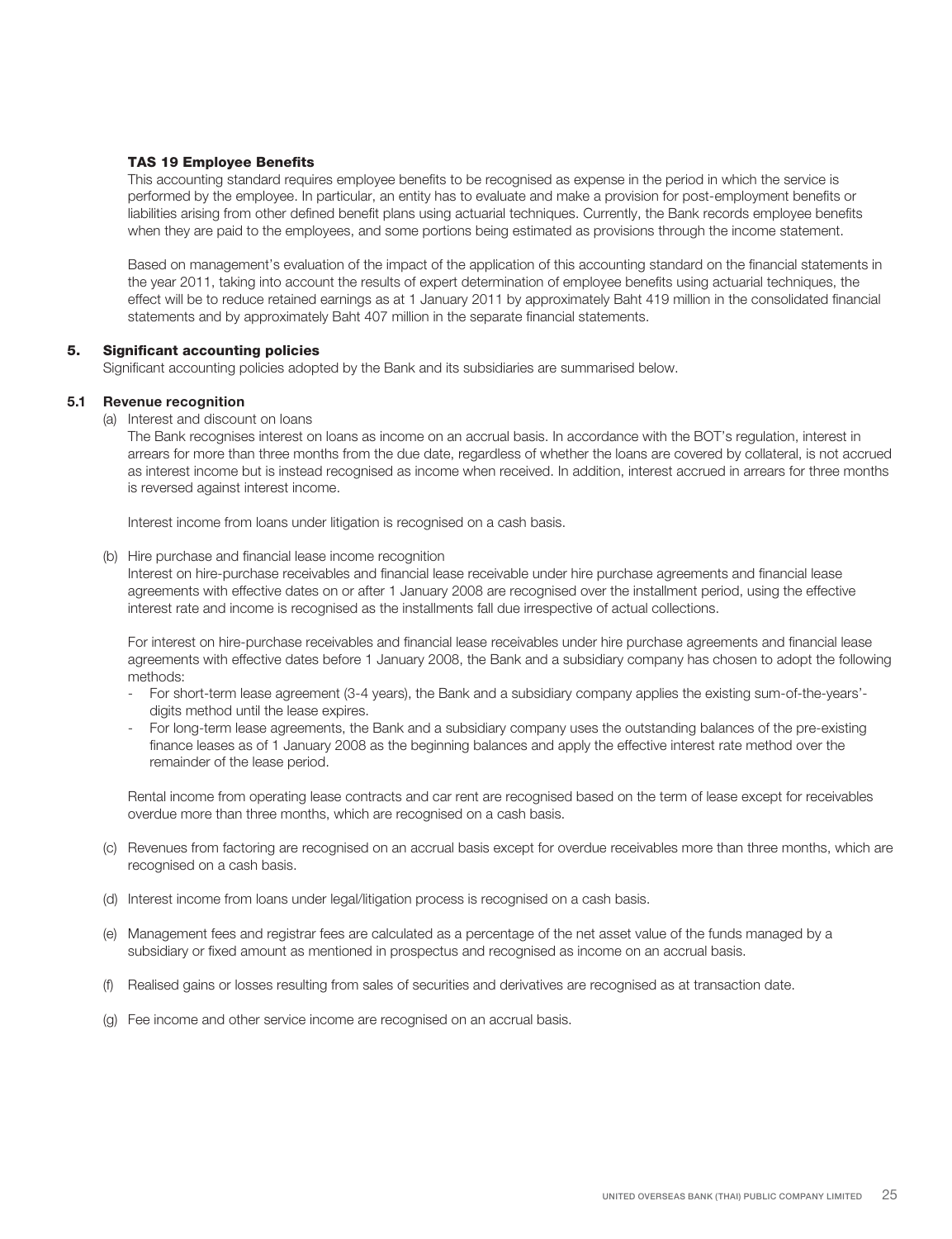#### **5.2 Expenses recognition**

The Bank and its subsidiaries recognise expenses on an accrual basis.

#### **5.3 Cash**

Cash is that amount included in the balance sheet under the caption of cash, and consist of cash on hand and cheques in transit.

#### **5.4 Investments**

 The Bank and its subsidiaries classify investments in all types of debt securities and marketable equity securities as either trading securities, available-for-sale securities, or held-to-maturity securities, and classify non-marketable equity securities as general investment or investments in subsidiaries and associated companies.

Investments classified as trading securities are stated at fair value. Change in the fair value of these securities are recorded as gains or losses in the income statement.

Investments classified as available-for-sale securities are stated at fair value. Change in the fair value of these securities are recorded as a separate item in shareholders' equity, and will be recorded as gains or losses in the income statement when the securities are sold.

 Investments in debt securities held-to-maturity are stated at amortised cost net of allowance for impairment. Any loss from impairment is charged to the income statement.

 General investments, other than investments in subsidiaries and associated company, are stated at cost net of allowance for impairment (if any). Loss on impairment is charged to the income statement.

Purchases and sales of investments are recognised on settlement date.

 Realised gains or losses resulting from the disposal of securities are recognised in the income statement by using the weighted average cost calculation method.

 Interest income from debt securities is recognised on an accrual basis. Premiums and discounts arising on the acquisition of securities are amortised or accreted to interest income in the income statement based on effective yield rate over the term of the securities.

Income from equity investments and other non-fixed income investments is recognised as dividend income when the right to receive the dividend is established.

Fair values of securities are calculated on the following bases:

- (i) For Government securities and state enterprises securities, fair values are calculated by using the BOT formula, based on the average latest bidding price posted on the Thai Bond Market Association.
- (ii) For listed equity securities, fair value is the last bid price quoted in The Stock Exchange of Thailand on the last business day of the year.
- (iii) For unit trust, fair value is the Net Assets Value (NAV) as at the end of the year.
- (iv) For private enterprises debt securities, the average latest bidding price of the Thai Bond Market Association are used as fair values. In the absence of such prices, fair values are determined by applying the aforementioned the BOT yield curve adjusted for risk in accordance with the criteria established by the BOT.

In the event the Bank reclassifies investments from one type to another, such investments will be readjusted to their fair value as at the reclassification date. The difference between the carrying amount of the investments and the fair value on the date of reclassification are recorded as gains or losses in the income statement or recorded as surplus (deficit) from changes in the value of investments in shareholders' equity, depending on the type of investment that is reclassified.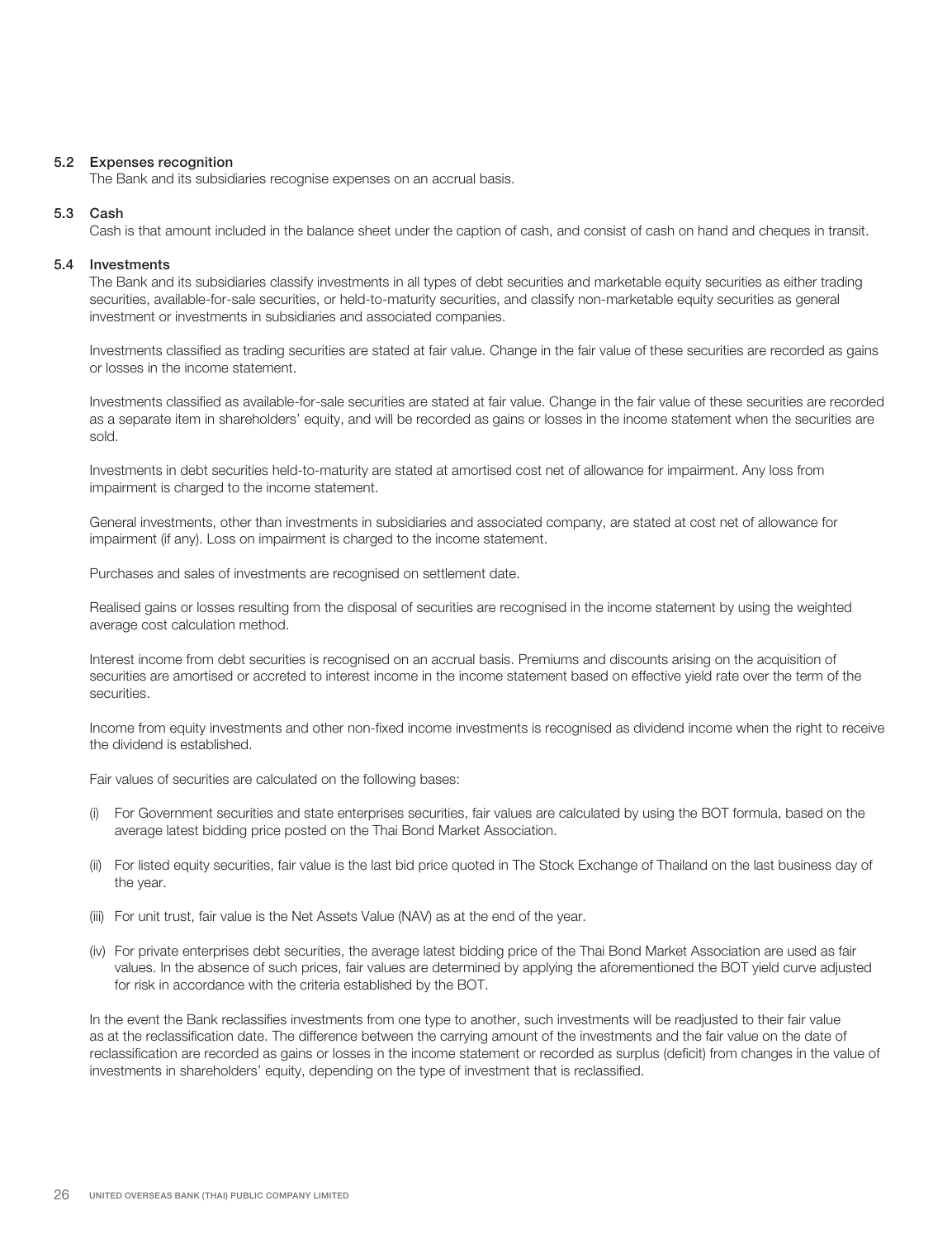#### **5.5 Investments in subsidiaries and associated company**

#### **Separate financial statements**

 Investments in subsidiaries and associated company are stated at cost net of allowance for impairment (if any). Loss on impairment is charged to the income statement.

#### **Consolidated financial statements**

 Investments in associated company is recorded using the equity method. Under this method, investments are initially recorded at the acquisition cost and are adjusted to reflect the attributable share of the profits or losses from the operations of the associated company, in proportion to the investment.

## **5.6 Loans**

Loans include overdrafts, term-loans, trade bills, hire-purchase and financial lease receivables and other loans. All items categorised under loans (except for overdrafts) are disclosed as principal amount outstanding net off unearned discounts received in advance, with accrued interest income added as a single line item for all the instruments together.

Overdrafts are stated at the drawn amounts together with any accrued interest.

 Discounts received in advance in respect of bills purchased and other unearned interest income are recognised on an accrual basis over the period to maturity of the bills.

#### **5.7 Allowance for doubtful accounts**

 The Bank set provision at 1% and 2% of the loan balance (excluding accrued interest receivable) net of collateral value for normal (including restructured receivables) loans and special mention loans, respectively, as required by the BOT guidelines.

For non-performing loans and receivables which are classified as substandard, doubtful and doubtful of loss, the Bank records allowance for doubtful accounts at 100% of the debt balance remaining after deducting the present value of expected future cash inflows from debt collection or from collateral disposal, with the discount interest rate and the period of collateral disposal being set with reference to the BOT's Notifications, in accordance with the BOT's quidelines issued on 3 August 2008. For unsecured consumer loan, the collective approach is applied based on historical loss experience of each customer group.

 Bad debts are written off during the period that the Bank considers they are uncollectible as approved by the Executive Committee and are deducted from the allowance for doubtful accounts. All bad debt recovered are recognised as income on cash basis which is presented as an offset to bad debts and doubtful accounts in the income statement.

 The Bank writes off unsecured consumer loans that are overdue more than 180 days. Those unsecured consumer loans comprise of credit card receivables and other unsecured personal loans.

#### **5.8 Troubled debt restructuring**

The Bank restructures loans by means of transferring assets, transferring equity or modifying the terms of the loan.

Loans which have been restructured through a modification of terms are stated at the present value of estimated future receivable cash flows using discount rates equivalent to the market interest rates applicable at the time of the restructuring. The difference between the fair value of the loan as at the restructuring date and the previous book value is accounted for as revaluation allowance for debt restructuring and amortised to the income statement as interest income based on the amount received over the remaining period of the restructuring agreement.

#### **5.9 Properties foreclosed**

 Properties foreclosed of the Bank and a subsidiary are stated at the lower of cost and net realisable value. Net realisable value is determined by using the latest appraisal value, considering selling expenses in accordance with the BOT's guidelines. Properties foreclosed which have been received as a result of an asset swap are recorded at the lower of the legally claimable value of the loan or the net realisable value of the foreclosed property.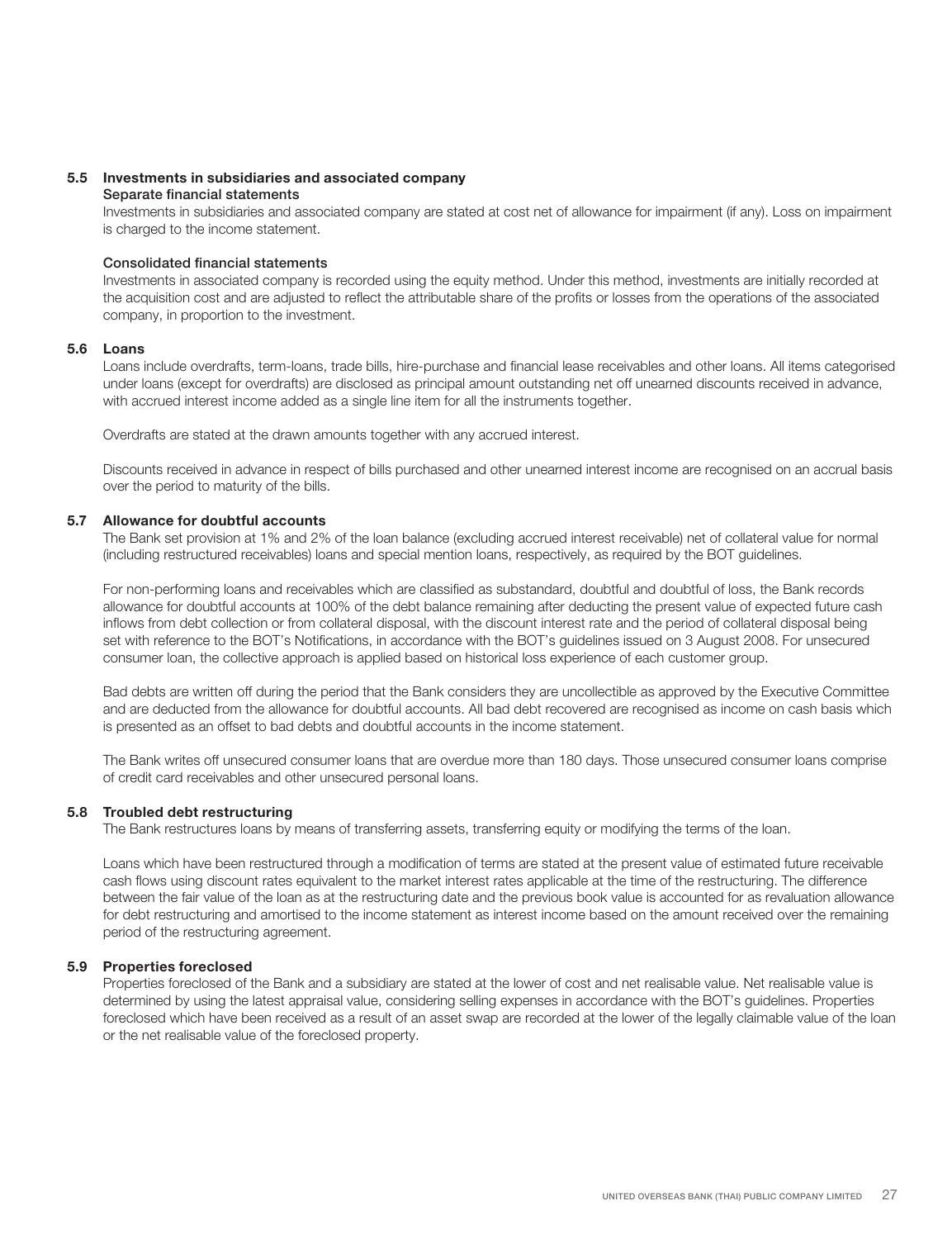Losses on impairment are charged to the income statement. Gains or losses on the sale of properties foreclosed are recognised only when such properties are sold.

#### **5.10 Premises and equipment and depreciation**

 Land is stated at cost or reappraised value. Premises is stated at cost or reappraised value less accumulated depreciation and allowance for impairment (if any). Equipment is stated at cost less accumulated depreciation.

 Depreciation is calculated by reference to their cost or reappraised value on a straight-line basis over the following estimated useful lives:

| <b>Premises</b> | - 50 years      |
|-----------------|-----------------|
| Equipment       | - 5 or 10 years |

No depreciation is determined for land and assets under installation.

 Premises and equipment are initially recorded at cost. Land and premises are however subsequently revalued by the independent appraisers to their fair value in accordance with the guidelines announced by the BOT. The Bank's policy is to revalue these assets every 5 years in order that the book value of these assets on the balance sheet dates does not differ materially from their fair value.

Differences arising from revaluation are dealt with in the financial statements as follows:

- When the Bank's carrying amount of asset is increased as a result of a revaluation, the increase is credited directly to equity under the heading of "Revaluation surplus on fixed assets". However, a revaluation increase will be recognised as income to the extent that it reverses a revaluation decrease of the same asset previously recognised as an expense.
- When the Bank's carrying amount of asset is decreased as a result of a revaluation, the decrease is recognised as an expense in the income statements. However, a revaluation decrease is to be charged directly against the related "Revaluation surplus on fixed assets" to the extent that the decrease does not exceed the amount held in the "Revaluation surplus on fixed assets" in respect of those same assets. Any excess amount is to be recognised as an expense in the income statement.

Amortisation of the revaluation surplus on assets is transferred directly to retained earnings (deficit).

The revaluation surplus can neither be offset against deficit nor used for dividend payment.

An item of property, plant and equipment is derecognised upon disposal or when no future economic benefits are expected from its use or disposal. Any gain or loss arising on disposal of an asset (calculated as the difference between the net disposal proceeds and the carrying amount of the asset) is included in the income statement when the asset is derecognised.

#### **5.11 Leasehold rights**

 Leasehold rights are stated at cost less accumulated amortisation under the heading of "Other assets". Leasehold rights are amortised on a straight-line basis over the lease periods and the amortisation amounts are recognised as expenses in statements of income.

#### **5.12 Intangible assets and amortisation**

Intangible assets are carried at cost less accumulated amortisation and an accumulated impairment losses (if any).

Intangible assets with finite lives are amortised on a systematic basis over the useful economic useful life and tested for impairment whenever there is an indication that the intangible asset may be impaired. The amortisation period and the amortisation method of such intangible assets are reviewed at least at each financial year end. The amortisation expense is charged to the income statement.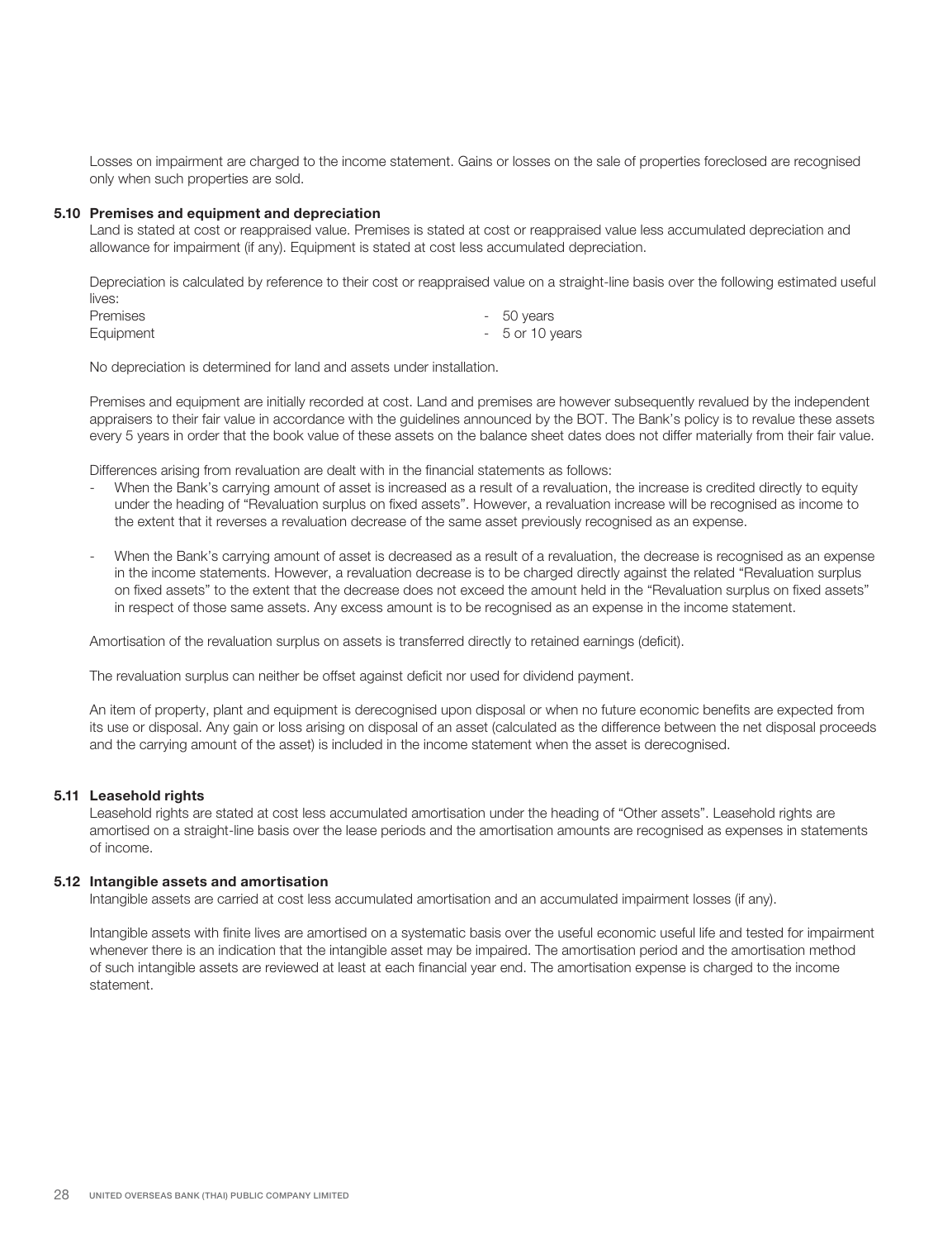A summary of the intangible assets with finite useful lives is as follows.

|                       | Useful lives  |
|-----------------------|---------------|
| Application softwares | 5 or 10 years |
| Others                | 5 years       |

#### **5.13 Provisions - other liabilities**

 Provisions are recognised when the Bank and its subsidiaries has a present obligation as a result of a past event and it is probable that an outflow of resources embodying economic benefits will be required to settle the obligation. In the event that no independent market value can be obtained, then an estimate is assessed.

#### **5.14 Related party transactions**

 Related parties comprise enterprises and individuals that control, or are controlled by, the Bank and its subsidiaries, whether directly or indirectly, or which are under common control with the Bank and its subsidiaries.

 They also include associated company and individuals which directly or indirectly own a voting interest in the Bank and its subsidiaries that gives them significant influence over the Bank and its subsidiaries, key management personnel, directors and officers with authority in the planning and direction of the Bank's and its subsidiaries operations, together with close family members of such persons and companies which are controlled and influenced by them, whether directly or indirectly.

#### **5.15 Impairment of assets**

 At each reporting date, the Bank performs impairment reviews in respect of an asset whenever events or changes in circumstances indicate that an asset may be impaired. An impairment loss is recognised when the recoverable amount of an asset, which is the higher of the asset's fair value less costs to sell and its value in use, is less than the carrying amount. In determining value in use, the estimated future cash flows are discounted to their present value using a pre-tax discount rate that reflects current market assessments of the time value of money and the risks specific to the asset. In determining fair value less costs to sell, an appropriate valuation model is used. These calculations are corroborated by a valuation model that, based on information available, reflects the amount that the Bank could obtain from the disposal of the asset in an arm's length transaction between knowledgeable, willing parties, after deducting the costs of disposal.

 An impairment loss is recognised in the income statement. However in cases where property, plant and equipment was previously revalued and the revaluation was taken to equity, a part of such impairment is recognised in equity up to the amount of the previous revaluation.

 In the assessment of asset impairment if there is any indication that previously recognised impairment losses may no longer exist or may have decreased, the Bank estimates the asset's recoverable amount. A previously recognised impairment loss is reversed only if there has been a change in the assumptions used to determine the asset's recoverable amount since the last impairment loss was recognised. The increased carrying amount of the asset attributable to a reversal of an impairment loss shall not exceed the carrying amount that would have been determined had no impairment loss been recognised for the asset in prior years. Such reversal is recognised in the income statement unless the asset is carried at a revalued amount, in which case the reversal, which exceeds the carrying amount that would have been determined, is treated as a revaluation increase.

#### **5.16 Employee benefits**

 Salaries, wages, bonuses and contributions to the social security fund and provident fund are recognised as expenses when incurred.

 The Bank and its employees established the provident funds under the Provident Fund Act B.E. 2530. According to the Fund's regulations, every employee, after the probation period, is entitled to apply for membership. The employees contribute to the fund at the rate of 2% or 5% of basic salary and the Bank contributes to the fund at the rate of 5% of basic salary. The employees are entitled to the benefits upon termination of employment status except when the terminated employee has violated the rules of the Bank.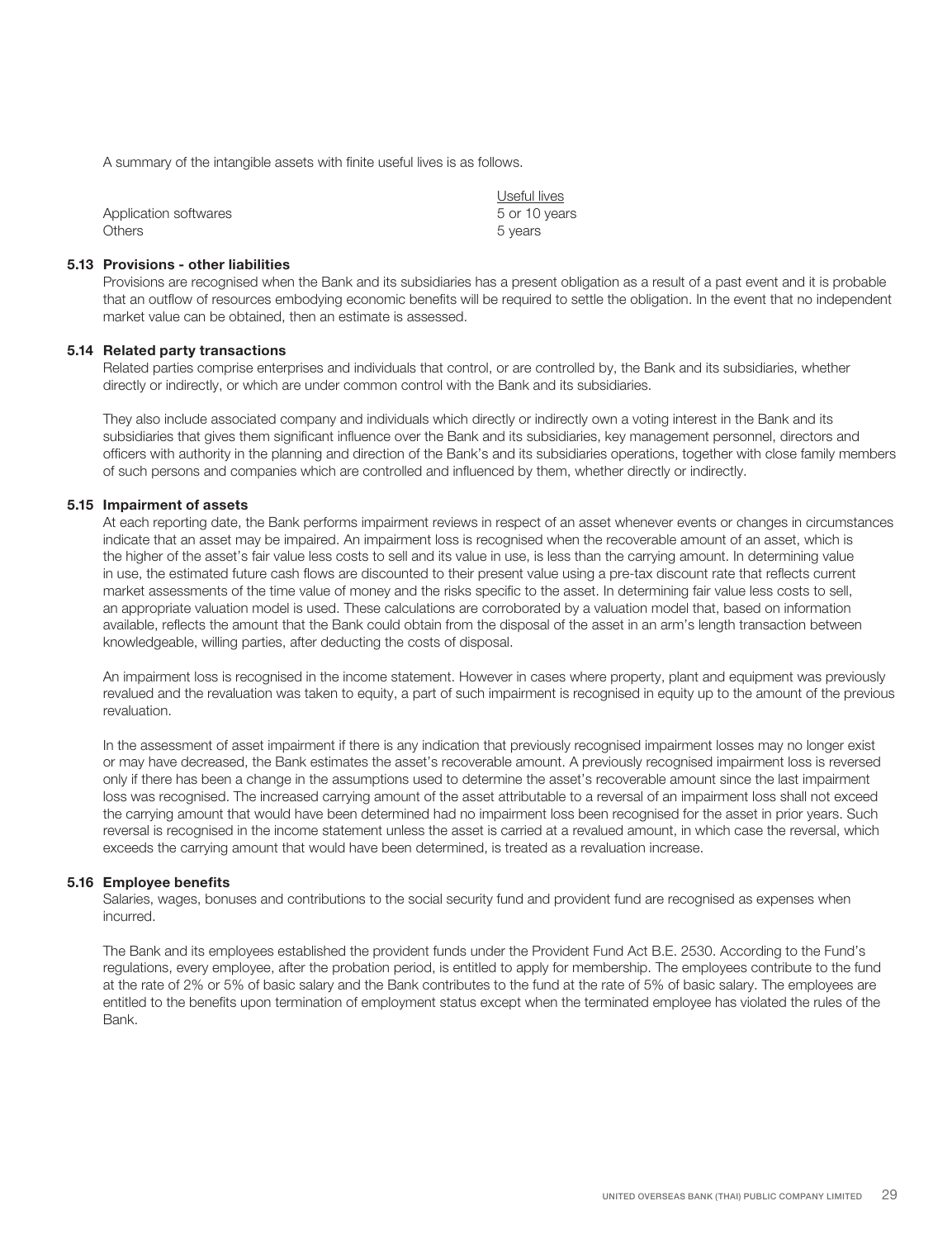The Bank's subsidiaries and their employees also established their provident funds under the Provident Fund Act B.E. 2530. The Bank's subsidiaries and their employees contribute to the funds at the same rate of between 2% to 10% of basic salary depending upon the number of years of services of each employee. The funds will be paid to employees upon termination in accordance with the rules of the funds.

 The funds set up by the Bank and its subsidiaries are managed independently by UOB Asset Management (Thai) Co., Ltd. except for the fund set up by UOB Asset Management (Thai) Co., Ltd., which is managed by Bualuang Securities Public Co., Ltd. Therefore, these funds do not appear in the consolidated or separate balance sheets of the Bank and the relevant subsidiaries.

The Bank also has long-term employment benefit scheme for employees who have employment period of not less than 15 years only for the Bank of Asia Public Co., Ltd.'s employees who joined the Bank before 16 May 2005, the benefi t being based on the latest month's salary and the years of service. Employees will receive half of this long-term employment benefit when they resign or will receive it in full when they retire. The provision for this scheme is recorded as expenses in the income statements.

#### **5.17 Contributions to the Deposit Protection Agency**

Contributions to the Deposit Protection Agency are recorded as expenses for the period on an accrual basis.

#### **5.18 Income tax**

a) Current tax

Income tax is provided in the accounts at the amount expected to be paid to the taxation authorities, based on taxable profits determined in accordance with tax legislation.

b) Deferred Tax

 Deferred tax is calculated based on temporary differences at the balance sheet date between the tax bases of assets and liabilities and their carrying amounts, by using the enacted tax rate at the balance sheet date.

 The Bank recognises deferred tax liabilities for taxable temporary differences and recognises deferred tax assets for deductible temporary differences. The Bank recognises deferred tax assets to the extent that it is probable that future taxable profit will be available against which such deductible temporary differences can be utilized.

 At each balance sheet date, the Bank reviews and reduces the carrying amount of deferred tax assets to the extent that it is no longer probable that sufficient taxable profit will be available to allow all or part of the deferred tax asset to be utilised.

The Bank records deferred tax directly to equity if the tax relates to items that are recorded directly to equity.

#### **5.19 Translation of foreign currency**

 Transactions in foreign currencies are translated into Baht at the foreign exchange rate ruling at the date of the transaction. Monetary assets and liabilities denominated in foreign currencies and off-balance sheet items, which related to forward exchange contracts and currency swap contracts, outstanding on the balance sheet date, have been translated into Baht at the exchange rate ruling on the balance sheet date announced by the BOT.

All foreign exchange gains or losses are recognised in the income statement.

#### **5.20 Financial derivatives**

 Financial derivative contracts are recorded as off-balance sheet items and the changes in fair value are recorded in the income statements.

Outstanding financial derivative contracts are valued at fair value. At the balance sheet date, the unrealised gains or losses on outstanding financial derivative contracts, are presented on a gross basis in the balance sheet.

#### **5.21 Offsetting**

 Financial assets and liabilities are offset and the net amount is reported in the balance sheet when the Bank and its subsidiaries have a legally enforceable right to set off the recognised amount and the transactions are intended to be settled on a net basis.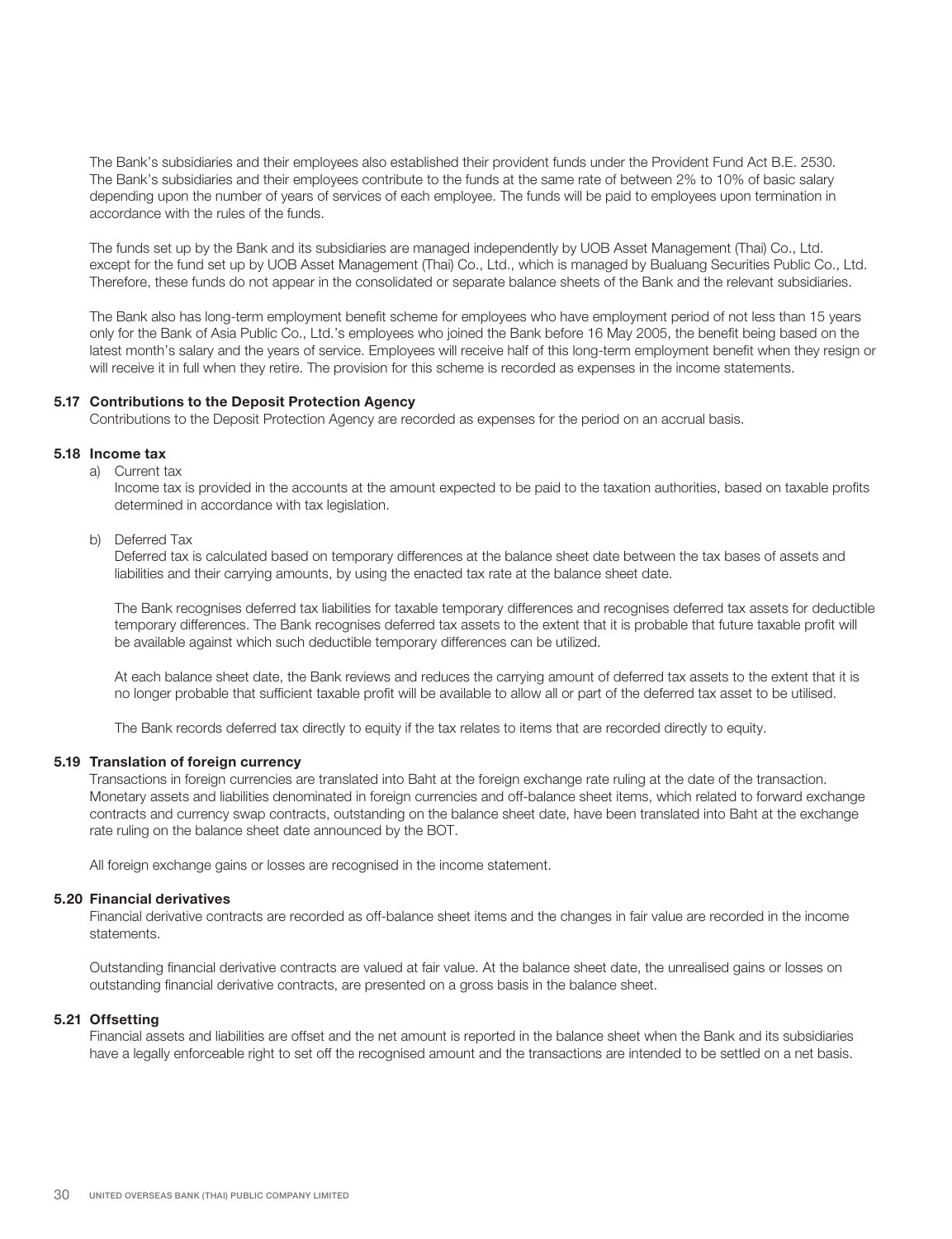#### **6.** Significant accounting judgments and estimates

The preparation of financial statements in conformity with generally accepted accounting principles at times requires management to make subjective judgments and estimates regarding matters that are inherently uncertain. However, the use of different estimates and assumptions could affect the amounts of accounting estimate. These judgments and estimates affect reported amounts and disclosures and actual results could differ. The significant accounting judgments and estimates are as follows:

#### **Allowance for loan losses**

 Allowances for loan losses are intended to adjust the value of loans and receivables for probable credit losses. The management uses judgment to establish reserves for estimated losses on outstanding loans when there is any doubt about the borrower's capacity to repay the principal and/or the interest. The allowances for loan losses are determined through a combination of specific reviews, statistical modeling and estimates, taking into account change in the value of collateral and current economic conditions.

#### **Fair value of financial instruments**

In determining the fair value of financial instruments that are not actively traded and for which quoted market prices are not readily available, the management exercised judgment, using a variety of valuation techniques and models. The input to these models is taken from observable markets, and includes consideration of liquidity, correlation and longer-term volatility of financial instruments.

#### **Impairment of equity investments**

The Bank treats equity investments as impaired when there has been a significant or prolonged decline in the fair value below its cost or where other objective evidence of impairment exists. The determination of what is "significant" or "prolonged" requires judament.

#### **Recognition and derecognition of assets and liabilities**

 In considering whether to recognise or to derecognise assets or liabilities, the management is required to make judgment on whether risk and rewards of those assets or liabilities have been transferred, based on their best knowledge of the current events and arrangements.

#### **Retirement benefits**

Retirement benefit costs are estimated based on assumptions. Inherent within these calculations are assumptions as to number of employees, salary and number of working years of each employee.

#### **Goodwill and intangible assets**

 The initial recognition and measurement of goodwill and other intangible assets, and subsequent impairment testing, require management to make estimates of cash flows to be generated by the asset or the cash generating units and to choose a suitable discount rate in order to calculate the present value of those cash flows.

#### **Litigation**

 The Bank has contingent liabilities as a result of litigation. The Bank's management has used judgment to assess of the results of the litigation. The estimated loss has been recorded under contingent liabilities as at the balance sheet date.

#### **Leases**

In determining whether a lease is to be classified as an operating lease or financial lease, management is required to use judgment regarding whether significant risk and rewards of ownership of the leased asset has been transferred, taking into consideration terms and conditions of the arrangement.

#### **Premises and equipment/Depreciation**

 In determining depreciation of premises and equipment, the management is required to make estimates of the useful lives and salvage values of the Bank's premises and equipment and to review estimate useful lives and salvage values when there are any changes.

 The Bank and its subsidiaries measure land and buildings at revalued amounts. Fair value from revaluation is determined by independent valuer using market approach for land and depreciated replacement cost approach for buildings. Such valuation is based on certain assumptions and estimates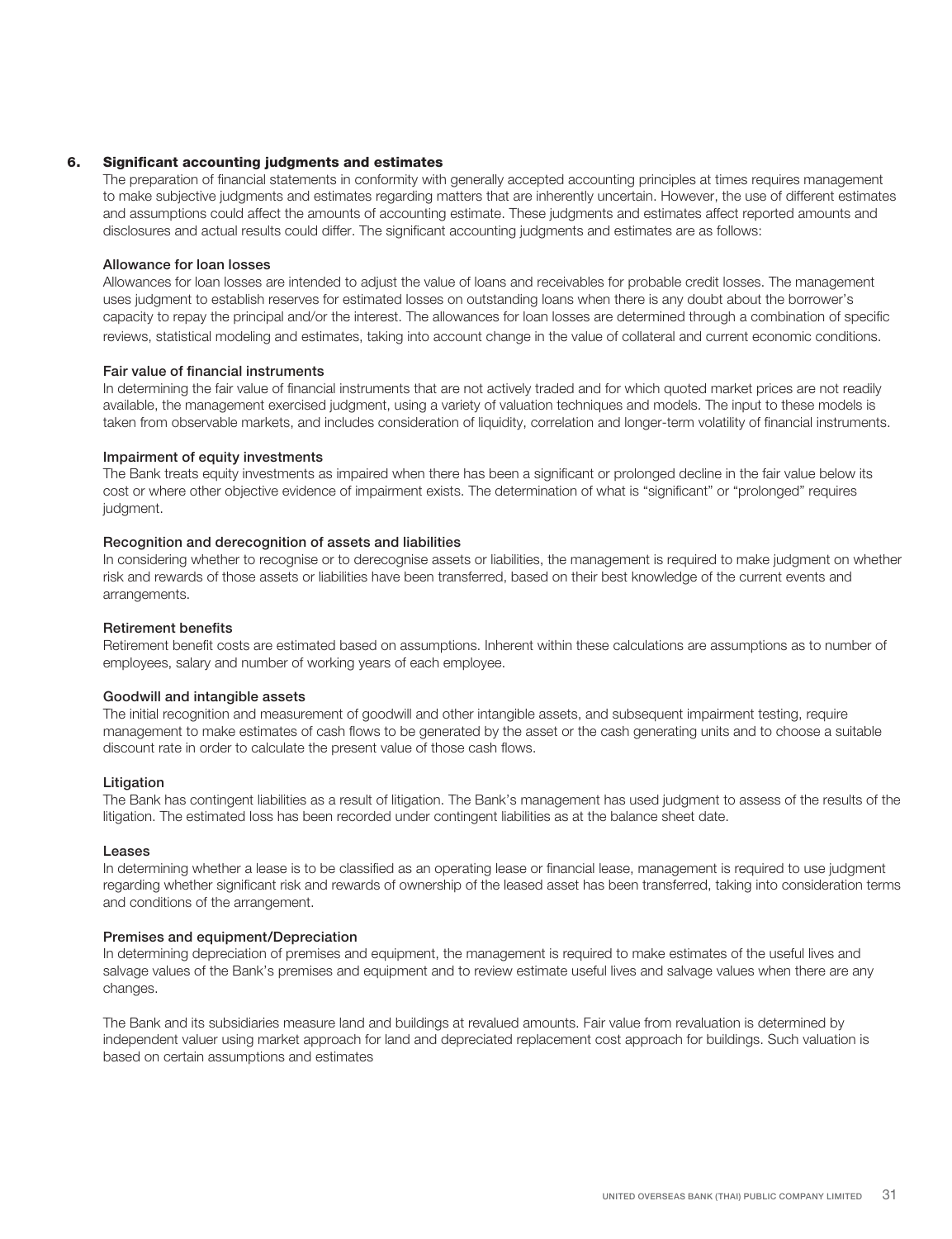#### **Allowance for impairment of property foreclosed**

 The Bank assesses allowance for impairment of property foreclosed when net realisable value is below book value. The management uses judgment in estimating impairment loss, taking into account changes in the value of asset, appraisal value, the type and quality of asset, how long it is expected to take to dispose of the asset and changes in economic circumstances.

#### Profit and loss sharing from transfer non-performing loan

In calculating profits or losses arising from the management of non-performing loans transferred to the Thai Asset Management Corporation (TAMC), the Bank uses projections of the amounts expect to be received from the debtors, from collateral value or from guarantors. The management consider these assumptions to be appropriate given the currently available information and current situation.

## **Deferred tax assets**

Deferred tax assets are recognised in respect of temporary differences only to the extent that it is probable that taxable profit will be available against which these differences can be utilised. Significant management judgement is required to determine the amount of deferred tax assets that can be recognised, based upon the likely timing and level of estimate future profits.

#### **7. Regulatory rule related to capital fund**

According to the BOT's notification Sor Nor Sor 25/2552, commercial banks are required to disclose certain additional capital information for position of 31 December 2010. The Bank will disclose this mandatory information at its website (www.uob.co.th) by end-April 2011. The Bank also disclosed capital adequacy and capital risk exposure information as of 31 December 2009 since 23 April 2010.

## **8. Cash**

|                    | (Unit: Million Baht)          |       |  |
|--------------------|-------------------------------|-------|--|
|                    | Consolidated and              |       |  |
|                    | separate financial statements |       |  |
|                    | As at 31 December             |       |  |
|                    | 2010                          | 2009  |  |
| Cash               | 2,712                         | 3,297 |  |
| Cheques in transit | 97                            | 261   |  |
| Total              | 2,809                         | 3,558 |  |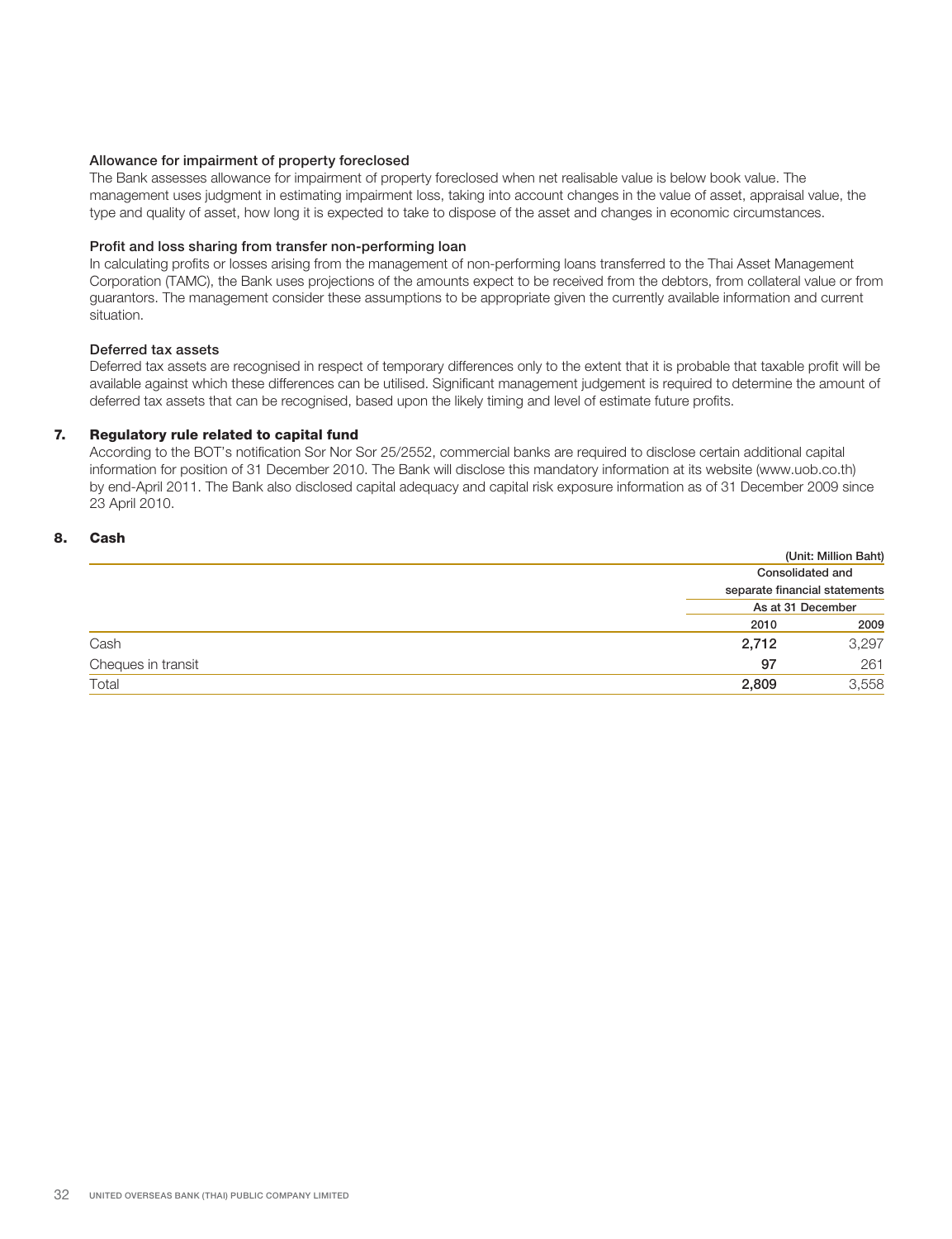## **9. Interbank and money market items (Assets)**

|                                       |           |        | <b>Consolidated financial statements</b> |           |        |        |
|---------------------------------------|-----------|--------|------------------------------------------|-----------|--------|--------|
|                                       |           |        | As at 31 December                        |           |        |        |
|                                       |           | 2010   |                                          |           | 2009   |        |
|                                       | On demand | Term   | Total                                    | On demand | Term   | Total  |
| Domestic items                        |           |        |                                          |           |        |        |
| The Bank of Thailand and Financial    |           |        |                                          |           |        |        |
| Institutions Development Fund         | 2,196     | 10,800 | 12,996                                   | 2,028     | 42,600 | 44,628 |
| Commercial banks                      | 74        | 5,557  | 5,631                                    | 84        | 149    | 233    |
| Other banks                           |           | 2,225  | 2,225                                    |           |        |        |
| Finance companies,                    |           |        |                                          |           |        |        |
| securities companies and              |           |        |                                          |           |        |        |
| credit foncier companies              |           | 1,074  | 1,074                                    |           | 288    | 288    |
| Other financial institutions          |           | 1,610  | 1,610                                    |           | 412    | 412    |
| Total domestic items                  | 2,270     | 21,266 | 23,536                                   | 2,112     | 43,449 | 45,561 |
| Add: Accrued interest receivables     |           | 9      | 9                                        |           | 16     | 16     |
| Less: Allowance for doubtful accounts |           | (4)    | (4)                                      |           | (102)  | (102)  |
| Domestic items - net                  | 2,270     | 21,271 | 23,541                                   | 2,112     | 43,363 | 45,475 |
| Foreign items                         |           |        |                                          |           |        |        |
| <b>US Dollar</b>                      | 91        |        | 91                                       | 552       | 667    | 1,219  |
| Yen                                   | 67        |        | 67                                       | 47        |        | 47     |
| <b>EURO</b>                           | 65        |        | 65                                       | 25        |        | 25     |
| Other currencies                      | 301       |        | 301                                      | 151       |        | 151    |
| Total foreign items                   | 524       |        | 524                                      | 775       | 667    | 1,442  |
| Add: Accrued interest receivables     |           |        |                                          |           | 9      | 9      |
| Foreign items - net                   | 524       | ٠      | 524                                      | 775       | 676    | 1,451  |
| Domestic and foreign items - net      | 2,794     | 21,271 | 24,065                                   | 2,887     | 44,039 | 46,926 |

 **(Unit: Million Baht)**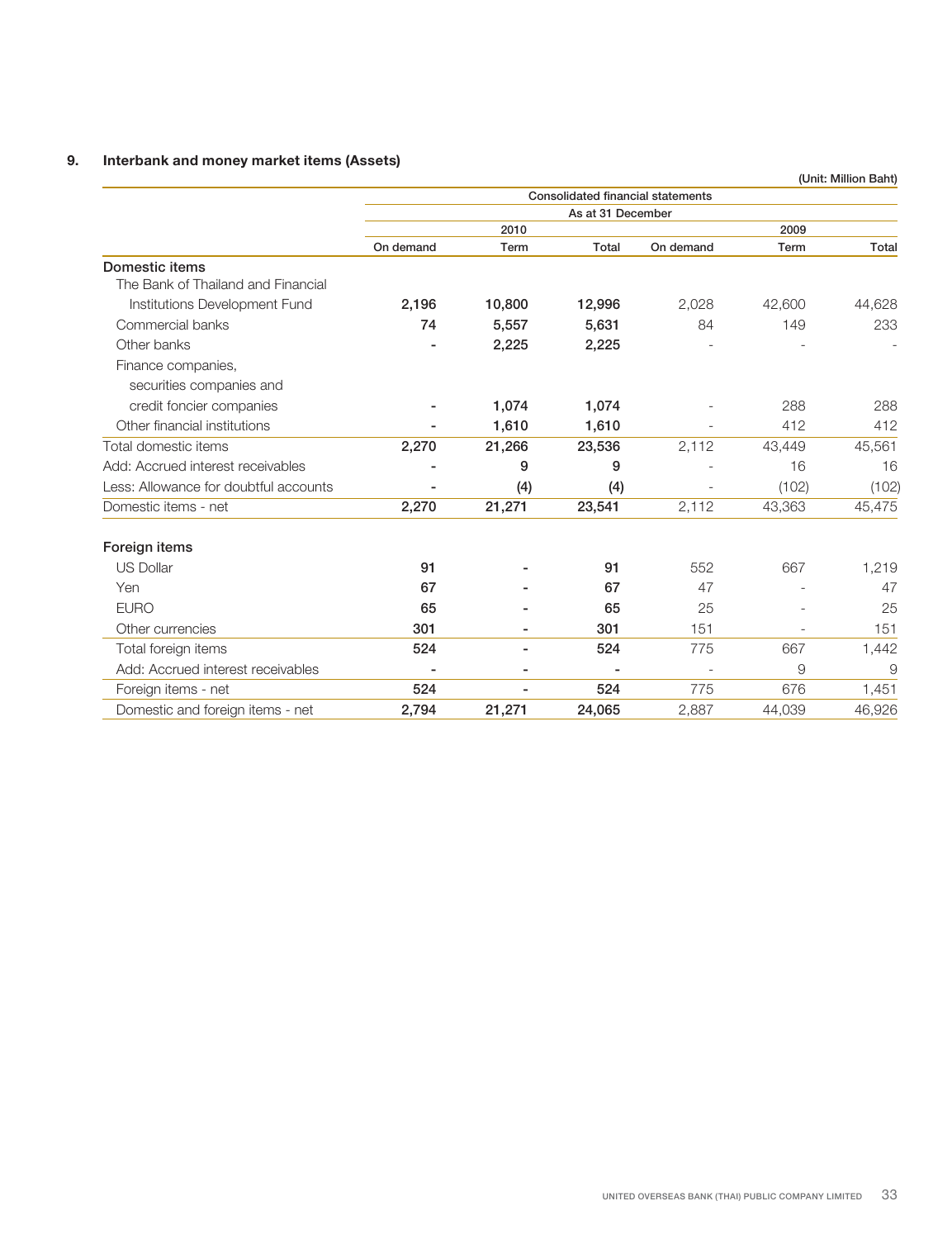**(Unit: Million Baht)**

|                                      |           |                          | Separate financial statements |           |        |        |
|--------------------------------------|-----------|--------------------------|-------------------------------|-----------|--------|--------|
|                                      |           |                          | As at 31 December             |           |        |        |
|                                      |           | 2010                     |                               |           | 2009   |        |
|                                      | On demand | Term                     | Total                         | On demand | Term   | Total  |
| <b>Domestic Items</b>                |           |                          |                               |           |        |        |
| The Bank of Thailand and             |           |                          |                               |           |        |        |
| <b>Financial Institutions</b>        |           |                          |                               |           |        |        |
| Development Fund                     | 2,196     | 10,800                   | 12,996                        | 2,028     | 42,600 | 44,628 |
| Commercial banks                     | 62        | 5,506                    | 5,568                         | 64        | 5      | 69     |
| Other banks                          |           | 2,100                    | 2,100                         |           |        |        |
| Financial companies,                 |           |                          |                               |           |        |        |
| securities companies and             |           |                          |                               |           |        |        |
| credit foncier companies             |           | 1,074                    | 1,074                         |           | 288    | 288    |
| Other financial institutions         |           | 1,610                    | 1,610                         |           | 412    | 412    |
| Total domestic items                 | 2,258     | 21,090                   | 23,348                        | 2,092     | 43,305 | 45,397 |
| Add: Accrued interest receivables    |           | 9                        | 9                             |           | 16     | 16     |
| Less: Allowance for doubtful account |           | (4)                      | (4)                           |           | (102)  | (102)  |
| Domestic items - net                 | 2,258     | 21,095                   | 23,353                        | 2,092     | 43,219 | 45,311 |
| Foreign items                        |           |                          |                               |           |        |        |
| <b>US Dollar</b>                     | 91        |                          | 91                            | 552       | 667    | 1,219  |
| Yen                                  | 67        |                          | 67                            | 47        |        | 47     |
| <b>EURO</b>                          | 65        |                          | 65                            | 25        |        | 25     |
| Other currencies                     | 301       |                          | 301                           | 151       |        | 151    |
| Total foreign items                  | 524       |                          | 524                           | 775       | 667    | 1,442  |
| Add: Accrued interest receivables    |           |                          |                               |           | 9      | 9      |
| Foreign items - net                  | 524       | $\overline{\phantom{a}}$ | 524                           | 775       | 676    | 1,451  |
| Domestic and foreign items - net     | 2,782     | 21,095                   | 23,877                        | 2,867     | 43,895 | 46,762 |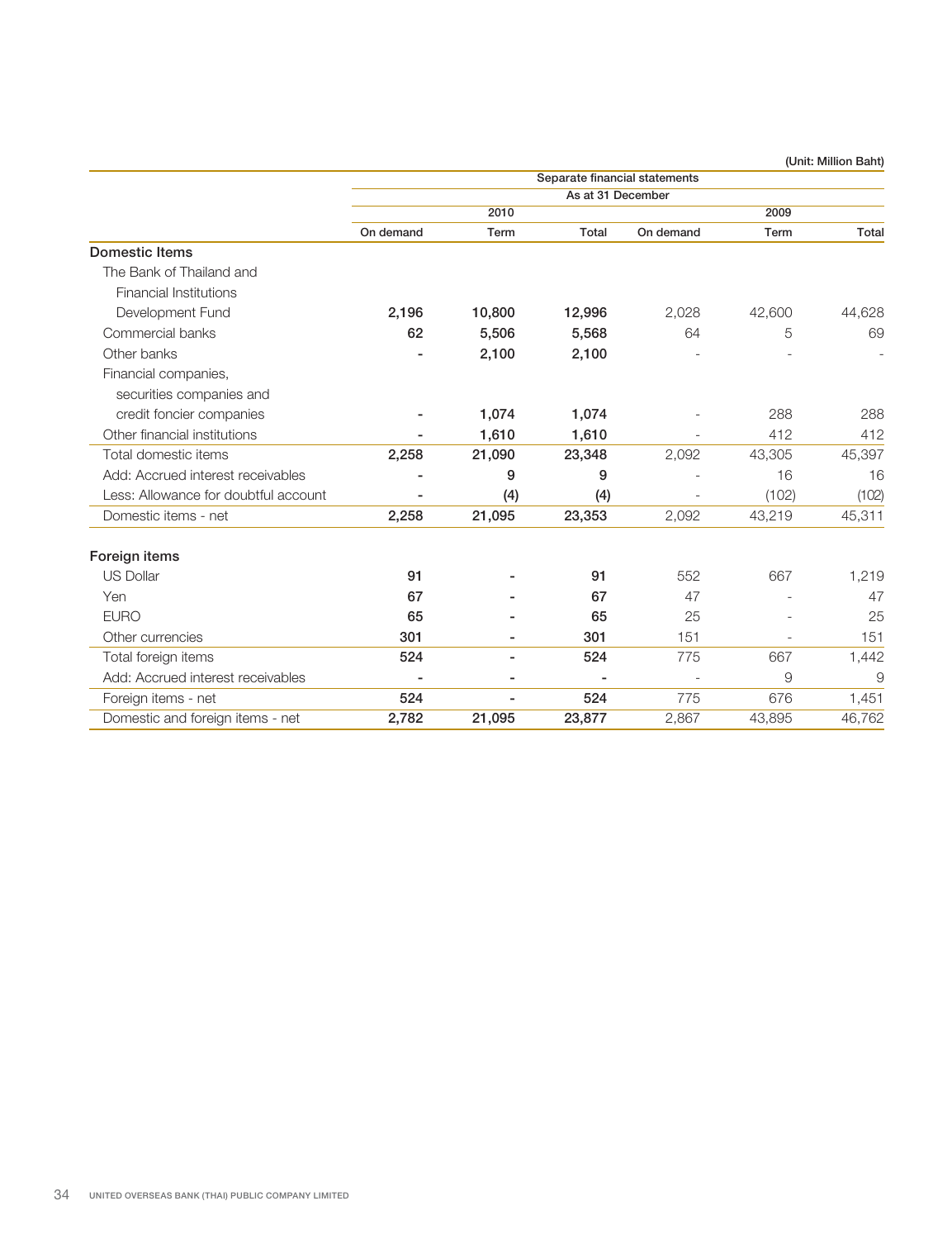# **10. Investments**

# **10.1 Classified by types of investment**

|                                                       |           |                                          |           | (Unit: Million Baht) |
|-------------------------------------------------------|-----------|------------------------------------------|-----------|----------------------|
|                                                       |           | <b>Consolidated financial statements</b> |           |                      |
|                                                       | 2010      | As at 31 December                        | 2009      |                      |
|                                                       | Cost/     |                                          | Cost/     |                      |
|                                                       | amortised |                                          | amortised |                      |
|                                                       | cost      | Fair value*                              | cost      | Fair value*          |
| <b>Current investments</b>                            |           |                                          |           |                      |
| Securities for trading                                |           |                                          |           |                      |
| Government and state enterprises securities           | 17,103    | 17,082                                   | 7,348     | 7,339                |
| Less: Allowance for revaluation                       | (21)      |                                          | (9)       |                      |
| Total                                                 | 17,082    | 17,082                                   | 7,339     | 7,339                |
| Available-for-sale securities                         |           |                                          |           |                      |
| Government and state enterprises securities           | 25,469    | 25,456                                   | 1,916     | 1,917                |
| Private sector debt securities                        |           |                                          | 210       | 214                  |
| Structured notes                                      | 259       | 259                                      | 388       | 393                  |
| Total                                                 | 25,728    | 25,715                                   | 2,514     | 2,524                |
| Add (less): Allowance for revaluation                 | (13)      |                                          | 10        |                      |
| Total                                                 | 25,715    | 25,715                                   | 2,524     | 2,524                |
| Held-to-maturity debt instruments - due within 1 year |           |                                          |           |                      |
| Thai Asset Management Corporation promissory notes    | 2,864     |                                          |           |                      |
| Less: Allowance for impairment of securities          | (2, 211)  |                                          |           |                      |
| Total                                                 | 653       |                                          |           |                      |
| Total current investments - net                       | 43,450    |                                          | 9,863     |                      |
| Long-term investments                                 |           |                                          |           |                      |
| Available-for-sale securities                         |           |                                          |           |                      |
| Government and state enterprises securities           | 3,048     | 3,006                                    | 9,677     | 9,482                |
| Private sector debt securities                        | 25        |                                          | 25        |                      |
| Marketable domestic equity securities                 | 327       | 301                                      | 327       | 313                  |
| Marketable foreign equity security                    |           | 58                                       |           | 231                  |
| Structured notes                                      |           |                                          | 252       | 257                  |
| Unit trusts                                           | 517       | 531                                      | 527       | 416                  |
| Total                                                 | 3,917     | 3,896                                    | 10,808    | 10,699               |
| Add: Allowance for revaluation                        | 287       |                                          | 199       |                      |
| Less: Allowance for impairment of securities          | (308)     |                                          | (308)     |                      |
| Total                                                 | 3,896     | 3,896                                    | 10,699    | 10,699               |
| Held-to-maturity debt instruments                     |           |                                          |           |                      |
| Thai Asset Management Corporation promissory notes    |           |                                          | 2,905     |                      |
| Less: Allowance for impairment of securities          |           |                                          | (2, 191)  |                      |
| Total                                                 | ٠         |                                          | 714       |                      |
| <b>General investments</b>                            |           |                                          |           |                      |
|                                                       |           |                                          |           |                      |
| Non-marketable domestic equity securities             | 120       |                                          | 120       |                      |
| Non-marketable foreign equity securities              | 14        |                                          | 14        |                      |
| Unit trusts                                           | 123       |                                          | 145       |                      |
| Total                                                 | 257       |                                          | 279       |                      |
| Less: Allowance for impairment of securities          | (77)      |                                          | (77)      |                      |
| Total                                                 | 180       |                                          | 202       |                      |
| Total long-term investments - net                     | 4,076     |                                          | 11,615    |                      |

*\* Refer to Note 37.6 C to the fi nancial statements for fair value Held-to-maturity debt investments and general investments.*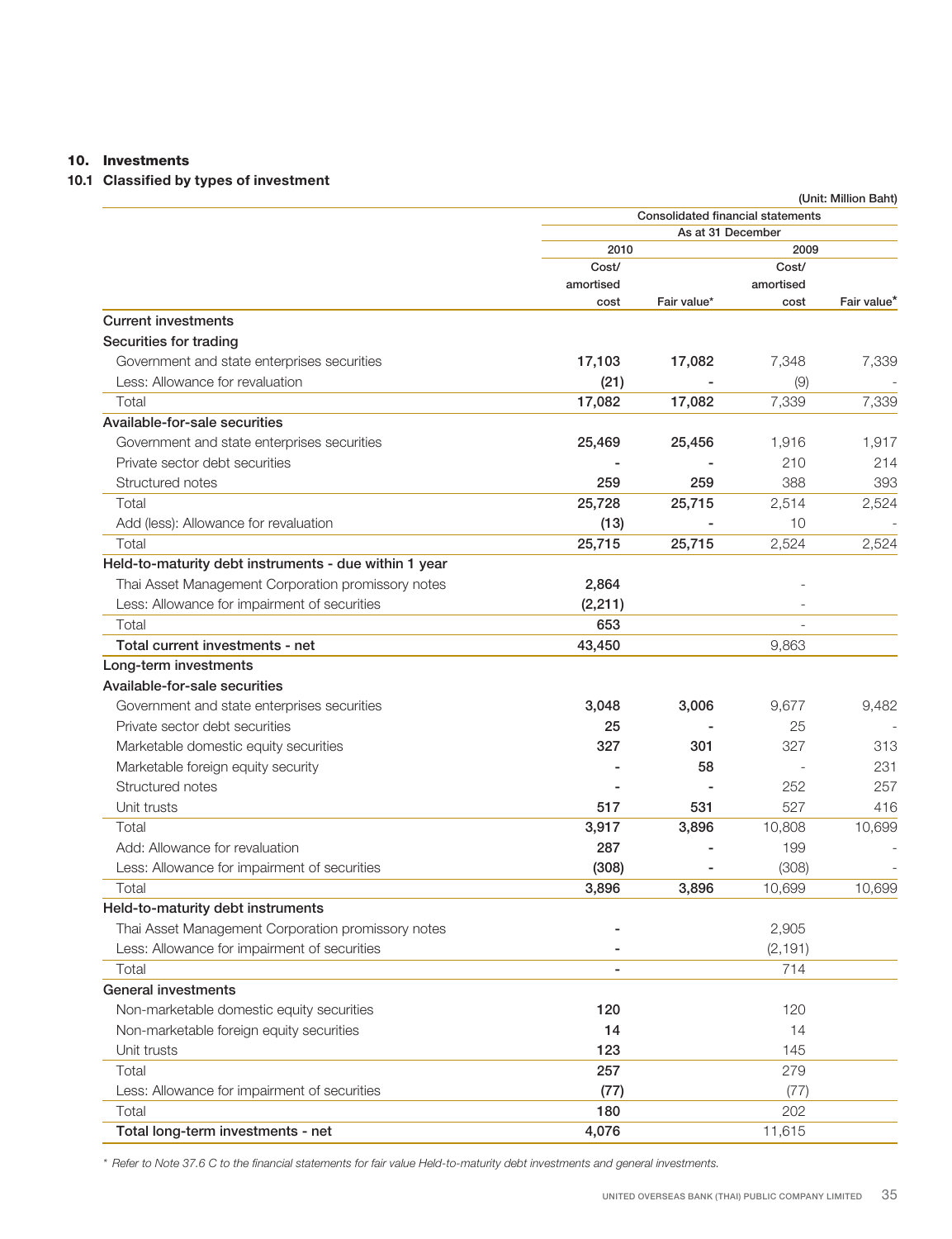|                                                       |                          | Separate financial statements |                    |                         |
|-------------------------------------------------------|--------------------------|-------------------------------|--------------------|-------------------------|
|                                                       |                          | As at 31 December             |                    |                         |
|                                                       | 2010                     |                               | 2009               |                         |
|                                                       | Cost/<br>amortised       |                               | Cost/<br>amortised |                         |
|                                                       | cost                     | Fair value*                   | cost               | Fair value <sup>*</sup> |
| <b>Current investments</b>                            |                          |                               |                    |                         |
| Securities for trading                                |                          |                               |                    |                         |
| Government and state enterprises securities           | 17,103                   | 17,082                        | 7,348              | 7,339                   |
| Less: Allowance for revaluation                       | (21)                     |                               | (9)                |                         |
| Total                                                 | 17,082                   | 17,082                        | 7,339              | 7,339                   |
| Available-for-sale securities                         |                          |                               |                    |                         |
| Government and state enterprises securities           | 25,469                   | 25,456                        | 1,902              | 1,903                   |
| Private sector debt securities                        |                          |                               | 210                | 214                     |
| Structured notes                                      | 259                      | 259                           | 388                | 393                     |
| Total                                                 | 25,728                   | 25,715                        | 2,500              | 2,510                   |
| Add (less): Allowance for revaluation                 | (13)                     |                               | 10                 |                         |
| Total                                                 | 25,715                   | 25,715                        | 2,510              | 2,510                   |
| Held-to-maturity debt instruments - due within 1 year |                          |                               |                    |                         |
| Thai Asset Management Corporation promissory notes    | 2,864                    |                               |                    |                         |
| Less: Allowance for impairment of securities          | (2, 211)                 |                               |                    |                         |
| Total                                                 | 653                      |                               |                    |                         |
| <b>Total current investments - net</b>                | 43,450                   |                               | 9,849              |                         |
| Long-term investments                                 |                          |                               |                    |                         |
| Available-for-sale securities                         |                          |                               |                    |                         |
| Government and state enterprises securities           | 3,048                    | 3,006                         | 9,677              | 9,482                   |
| Private sector debt securities                        | 25                       |                               | 25                 |                         |
|                                                       |                          |                               |                    |                         |
| Marketable domestic equity securities                 | 327                      | 301                           | 327                | 312                     |
| Marketable foreign equity security                    |                          | 58                            |                    | 231                     |
| Structured notes                                      |                          |                               | 252                | 257                     |
| Unit trusts                                           | 517                      | 531                           | 517                | 412                     |
| Total                                                 | 3,917                    | 3,896                         | 10,798             | 10,694                  |
| Add: Allowance for revaluation                        | 287                      |                               | 204                |                         |
| Less: Allowance for impairment of securities          | (308)                    |                               | (308)              |                         |
| Total                                                 | 3,896                    | 3,896                         | 10,694             | 10,694                  |
| Held-to-maturity debt instruments                     |                          |                               |                    |                         |
| Thai Asset Management Corporation promissory notes    |                          |                               | 2,905              |                         |
| Less: Allowance for impairment of securities          |                          |                               | (2, 191)           |                         |
| Total                                                 | $\overline{\phantom{m}}$ |                               | 714                |                         |
| <b>General investments</b>                            |                          |                               |                    |                         |
| Non-marketable domestic equity securities             | 119                      |                               | 119                |                         |
| Non-marketable foreign equity securities              | 14                       |                               | 14                 |                         |
| Unit trusts                                           | 123                      |                               | 145                |                         |
| Total                                                 | 256                      |                               | 278                |                         |
| Less: Allowance for impairment of securities          | (77)                     |                               | (77)               |                         |
| Total                                                 | 179                      |                               | 201                |                         |
| Total long-term investments - net                     | 4,075                    |                               | 11,609             |                         |

 *\* Refer to Note 37.6 C to the fi nancial statements for fair value of Held-to-maturity debt investments and general investments.*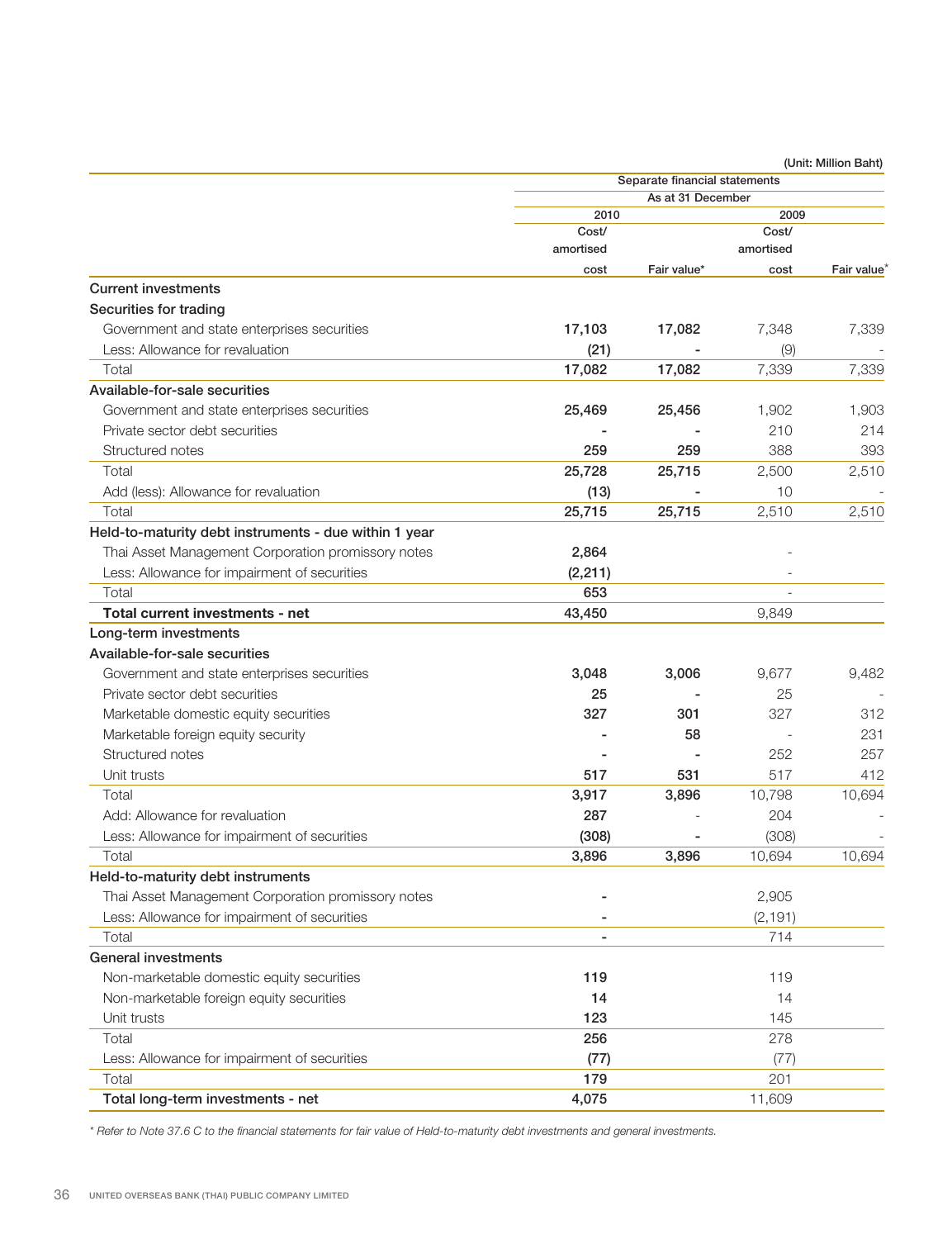As at 31 December 2010, the Bank has commitments to purchase debt securities of Baht 11,711 million (2009: Baht 2,354 million) and commitments to sell debt securities of Baht 12,812 million (2009: Baht 2,286 million).

 The Bank has commitments in relation to an investment agreement to purchase investment units denominated in US Dollar currency. As at 31 December 2010, the Bank was committed to pay Baht 10 million, (2009: Baht 11 million) converted using the exchange rate ruling on the balance sheet date, for this investment.

## **10.2 Classified by the remaining period to maturity of the debt securities**

Investments in debt instruments, excluding trading debt instruments, classified by remaining maturities are as follows:

|                                                    |         |                        |                                         | (Unit: Million Baht) |
|----------------------------------------------------|---------|------------------------|-----------------------------------------|----------------------|
|                                                    |         |                        | <b>Consolidated financial statement</b> |                      |
|                                                    |         | As at 31 December 2010 |                                         |                      |
|                                                    |         | Remaining within       |                                         |                      |
|                                                    | 1 year  | $1 - 5$ years          | Over 5 years                            | Total                |
| Available-for-sale securities                      |         |                        |                                         |                      |
| Government and state enterprises securities        | 25,469  | 3,048                  |                                         | 28,517               |
| Private sector debt securities                     | 25      |                        |                                         | 25                   |
| Structured notes                                   | 259     |                        | ۰                                       | 259                  |
| Total                                              | 25,753  | 3,048                  |                                         | 28,801               |
| Less: Allowance for revaluation                    | (13)    | (42)                   |                                         | (55)                 |
| Less: Allowance for impairment of securities       | (25)    | -                      | ۰                                       | (25)                 |
| Total                                              | 25,715  | 3,006                  | ٠                                       | 28,721               |
| Held-to-maturity debt instruments                  |         |                        |                                         |                      |
| Thai Asset Management Corporation promissory notes | 2,864   |                        |                                         | 2,864                |
| Less: Allowance for impairment of securities       | (2,211) |                        |                                         | (2, 211)             |
| Total                                              | 653     |                        |                                         | 653                  |

|                                                    |                          |               |                                         | (Unit: Million Baht) |
|----------------------------------------------------|--------------------------|---------------|-----------------------------------------|----------------------|
|                                                    |                          |               | <b>Consolidated financial statement</b> |                      |
|                                                    |                          |               | As at 31 December 2009                  |                      |
|                                                    |                          |               | Remaining within                        |                      |
|                                                    | 1 year                   | $1 - 5$ years | Over 5 years                            | Total                |
| Available-for-sale securities                      |                          |               |                                         |                      |
| Government and state enterprises securities        | 1,916                    | 8,472         | 1,205                                   | 11,593               |
| Private sector debt securities                     | 235                      |               |                                         | 235                  |
| Structured notes                                   | 388                      | 252           |                                         | 640                  |
| Total                                              | 2,539                    | 8,724         | 1,205                                   | 12,468               |
| Add (less): Allowance for revaluation              | 10                       | (145)         | (45)                                    | (180)                |
| Less: Allowance for impairment of securities       | (25)                     |               |                                         | (25)                 |
| Total                                              | 2,524                    | 8,579         | 1,160                                   | 12,263               |
| Held-to-maturity debt instruments                  |                          |               |                                         |                      |
| Thai Asset Management Corporation promissory notes |                          | 2,905         | $\qquad \qquad -$                       | 2,905                |
| Less: Allowance for impairment of securities       | $\overline{\phantom{0}}$ | (2, 191)      | $\overline{\phantom{a}}$                | (2, 191)             |
| Total                                              |                          | 714           |                                         | 714                  |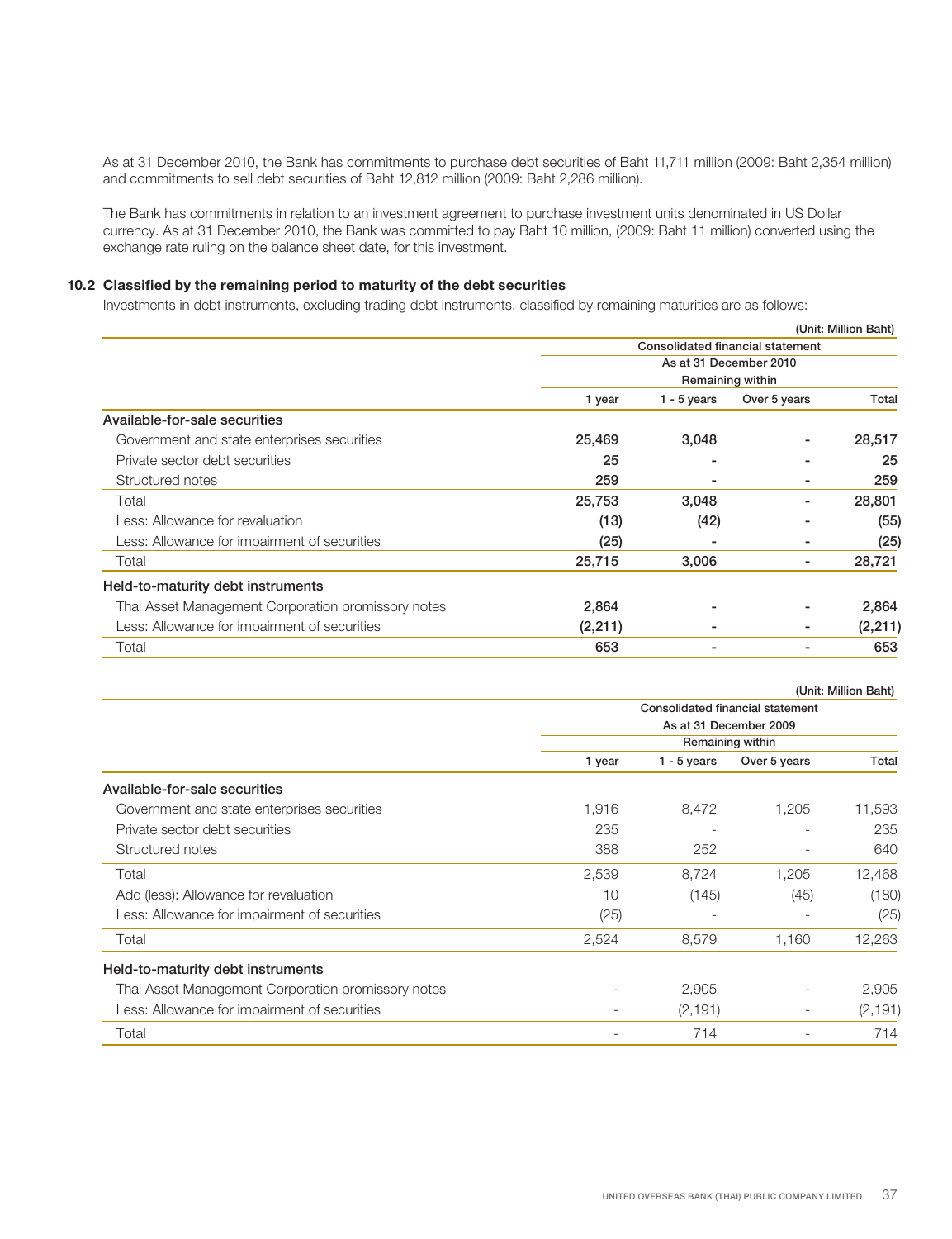|                                                    |         |               | Separate financial statement |          |
|----------------------------------------------------|---------|---------------|------------------------------|----------|
|                                                    |         |               | As at 31 December 2010       |          |
|                                                    |         |               | Remaining within             |          |
|                                                    | 1 year  | $1 - 5$ years | Over 5 years                 | Total    |
| Available-for-sale securities                      |         |               |                              |          |
| Government and state enterprises securities        | 25,469  | 3,048         |                              | 28,517   |
| Private sector debt securities                     | 25      |               |                              | 25       |
| Structured notes                                   | 259     |               |                              | 259      |
| Total                                              | 25,753  | 3,048         | ۰                            | 28,801   |
| Less: Allowance for revaluation                    | (13)    | (42)          |                              | (55)     |
| Less: Allowance for impairment of securities       | (25)    |               |                              | (25)     |
| Total                                              | 25,715  | 3,006         | ۰                            | 28,721   |
| Held-to-maturity debt instruments                  |         |               |                              |          |
| Thai Asset Management Corporation promissory notes | 2,864   |               |                              | 2,864    |
| Less: Allowance for impairment of securities       | (2,211) |               |                              | (2, 211) |
| Total                                              | 653     |               |                              | 653      |

|                                                    |        |                          |                              | (Unit: Million Baht) |
|----------------------------------------------------|--------|--------------------------|------------------------------|----------------------|
|                                                    |        |                          | Separate financial statement |                      |
|                                                    |        |                          | As at 31 December 2009       |                      |
|                                                    |        |                          | Remaining within             |                      |
|                                                    | 1 year | $1 - 5$ years            | Over 5 years                 | Total                |
| Available-for-sale securities                      |        |                          |                              |                      |
| Government and state enterprises securities        | 1,902  | 8,472                    | 1,205                        | 11,579               |
| Private sector debt securities                     | 235    | $\overline{\phantom{0}}$ |                              | 235                  |
| Structured notes                                   | 388    | 252                      | $\overline{\phantom{0}}$     | 640                  |
| Total                                              | 2,525  | 8,724                    | 1,205                        | 12,454               |
| Add (less): Allowance for revaluation              | 10     | (145)                    | (45)                         | (180)                |
| Less: Allowance for impairment of securities       | (25)   |                          |                              | (25)                 |
| Total                                              | 2,510  | 8,579                    | 1,160                        | 12,249               |
| Held-to-maturity debt instruments                  |        |                          |                              |                      |
| Thai Asset Management Corporation promissory notes |        | 2,905                    |                              | 2,905                |
| Less: Allowance for impairment of securities       |        | (2, 191)                 |                              | (2, 191)             |
| Total                                              |        | 714                      |                              | 714                  |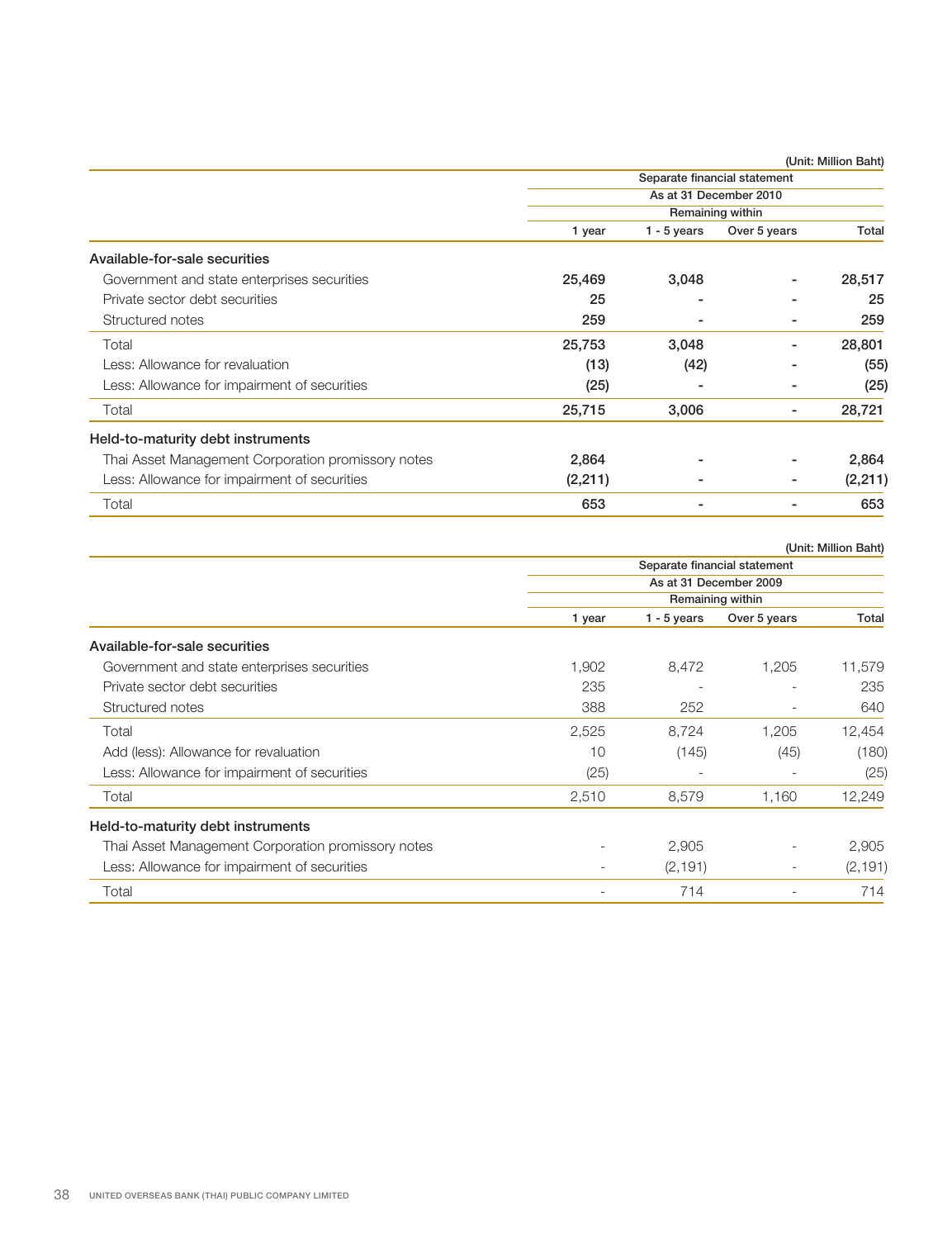#### **10.3 Revaluation surplus on investments**

|                                    |                |                      |                      | (Unit: Million Baht) |
|------------------------------------|----------------|----------------------|----------------------|----------------------|
|                                    |                | Consolidated         |                      | Separate             |
|                                    |                | financial statements | financial statements |                      |
|                                    |                | As at 31 December    | As at 31 December    |                      |
|                                    | 2010           | 2009                 | 2010                 | 2009                 |
| Revaluation surplus on investments |                |                      |                      |                      |
| Debt securities                    | $\overline{2}$ | 7                    | $\overline{2}$       | $\overline{7}$       |
| Equity securities                  | 240            | 287                  | 234                  | 281                  |
| Total                              | 242            | 294                  | 236                  | 288                  |
| Revaluation deficit on investments |                |                      |                      |                      |
| Debt securities                    | (40)           | (134)                | (40)                 | (134)                |
| Equity securities                  | (4)            | (9)                  | (4)                  | (5)                  |
| Total                              | (44)           | (143)                | (44)                 | (139)                |
| Total                              | 198            | 151                  | 192                  | 149                  |

# **10.4 Investments in equity securities in which the Bank and its subsidiaries holds over 10% of the paid-up capital, are as follow:**

|                    |              |          |          | Consolidated and separate financial statements |       |                   |          |                   |          |                   |
|--------------------|--------------|----------|----------|------------------------------------------------|-------|-------------------|----------|-------------------|----------|-------------------|
|                    | Nature of    | Type of  |          |                                                |       | Percentage        |          |                   |          | <b>Dividend</b>   |
| Company's name     | business     | security |          | Paid-up share capital                          |       | of investment     |          | Carrying value*   |          | For the years end |
|                    |              |          |          | As at 31 December                              |       | As at 31 December |          | As at 31 December |          | 31 December       |
|                    |              |          | 2010     | 2009                                           | 2010  | 2009              | 2010     | 2009              | 2010     | 2009              |
|                    |              |          | (Million | (Million                                       | (%)   | $(\% )$           | (Million | (Million          | (Million | (Million          |
|                    |              |          | Baht)    | Baht)                                          |       |                   | Baht)    | Baht)             | Baht)    | Baht)             |
| Related company    |              |          |          |                                                |       |                   |          |                   |          |                   |
| Wing Fat Co., Ltd. | Leather      | Common   |          |                                                |       |                   |          |                   |          |                   |
|                    | manufacturer | stock    | 70       | 70                                             | 14.29 | 14.29             |          |                   |          |                   |

*\* Carrying value represents the cost less the allowance for impairment (if any).* 

# **10.5 Investments in unit trusts in which the Bank and its subsidiaries hold more than 10% of total fund, classified by type of fund, are as follows:**

|      |      |                                                           | (Unit: Million Baht) |
|------|------|-----------------------------------------------------------|----------------------|
|      |      | Separate                                                  |                      |
|      |      | financial statements                                      |                      |
|      |      | As at 31 December                                         |                      |
| 2010 | 2009 | 2010                                                      | 2009                 |
| 204  | 179  | 204                                                       | 175                  |
| 327  | 237  | 327                                                       | 237                  |
| 531  | 416  | 531                                                       | 412                  |
|      |      | Consolidated<br>financial statements<br>As at 31 December |                      |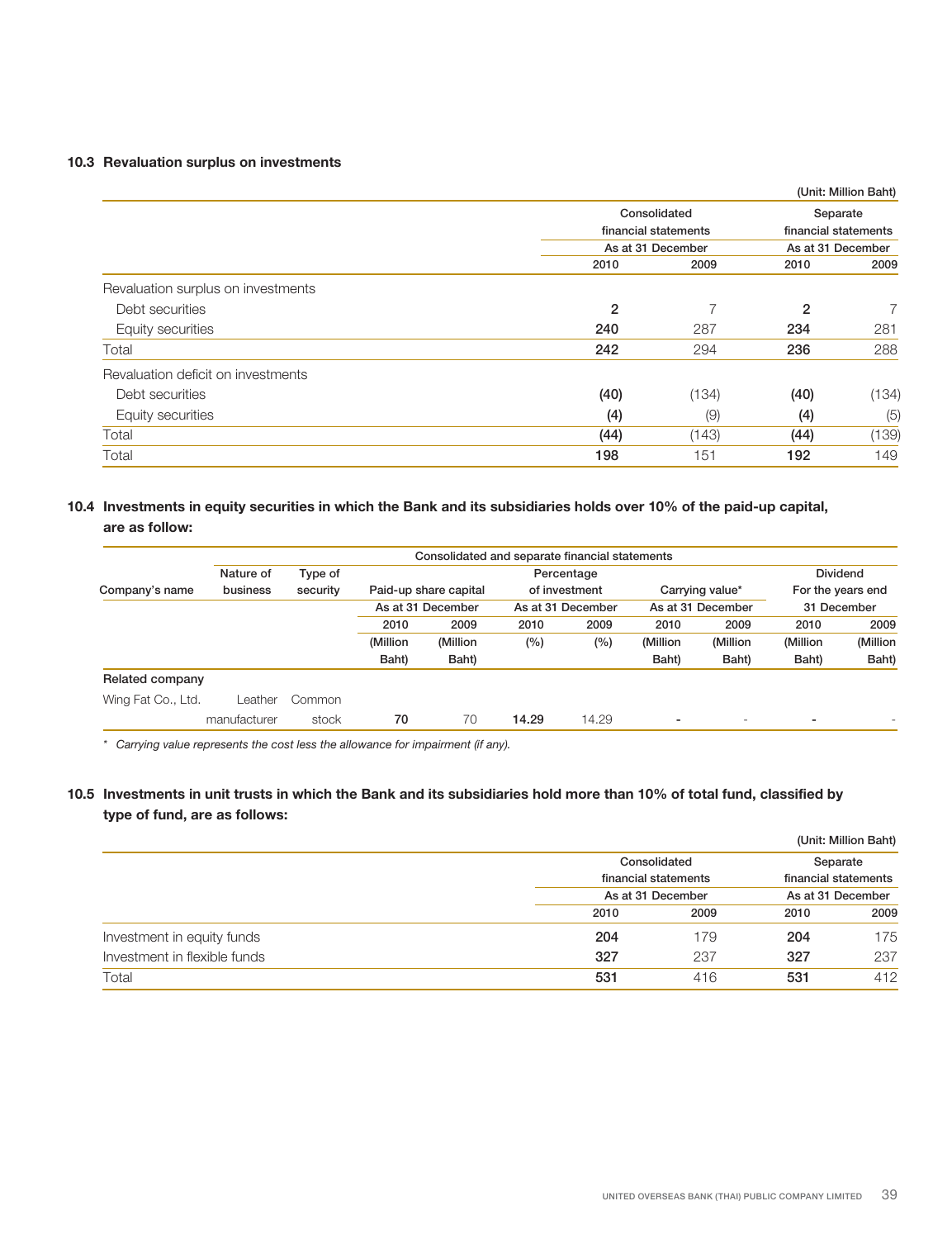|                                                          |                    |                 |                 |                       |       |                   |          |                      | Investment value |                      |                   |                |
|----------------------------------------------------------|--------------------|-----------------|-----------------|-----------------------|-------|-------------------|----------|----------------------|------------------|----------------------|-------------------|----------------|
|                                                          |                    |                 |                 |                       |       |                   |          | Separate             |                  | Consolidated         | Dividend income   |                |
|                                                          |                    | Type of         |                 |                       |       | Percentage of     |          | financial statements |                  | financial statements | recognised during |                |
| Company's name                                           | Nature of business | security        |                 | Paid-up share capital |       | holding           |          | (Cost method)        |                  | (Equity method)      | the years ended   |                |
|                                                          |                    |                 |                 | As at 31 December     |       | As at 31 December |          | As at 31 December    |                  | As at 31 December    | 31 December       |                |
|                                                          |                    |                 | 2010            | 2009                  | 2010  | 2009              | 2010     | 2009                 | 2010             | 2009                 | 2010              | 2009           |
|                                                          |                    |                 | (Million        | (Million              | (%)   | (%)               | (Million | (Million             | (Million         | (Million             | (Million          | Million        |
|                                                          |                    |                 | Baht)           | Baht)                 |       |                   | Baht)    | Baht)                | Baht)            | Baht)                | Baht)             | Baht)          |
| Subsidiaries                                             |                    |                 |                 |                       |       |                   |          |                      |                  |                      |                   |                |
| JOB Leasing (Thai) Co., Ltd.                             | Liquidation        | Common<br>stock | 320             | 320                   | 99.99 | 99.99             | 320      | 320                  |                  |                      | 470               |                |
| <b>UOB Asset Management (Thai)</b>                       | Fund               | Common          | $\frac{8}{100}$ | <b>CO</b>             | 99.99 | 99.99             | 135      | 135                  |                  |                      | SO                |                |
| Co., Ltd.                                                | management         | stock           |                 |                       |       |                   |          |                      |                  |                      |                   |                |
| UOB Bullion and Futures (Thai)                           | Derivatives        | Common          | 150             | 150                   | 75.00 | 75.00             | 113      | 113                  |                  |                      |                   |                |
| Co., Ltd.                                                | brokerage          | stock           |                 |                       |       |                   |          |                      |                  |                      |                   |                |
| UOB Services Co., Ltd.                                   | Debt Collection    | Common          | 80              | 8                     | 99.99 | 99.99             | 80       | 8                    |                  |                      | 86                |                |
|                                                          | <b>Business</b>    | stock           |                 |                       |       |                   |          |                      |                  |                      |                   |                |
| Associated company                                       |                    |                 |                 |                       |       |                   |          |                      |                  |                      |                   |                |
| AXA Insurance Public Co., Ltd.                           | Non-life           | Common          | 353             | 353                   | 22.06 | 22.06             | 121      | 121                  | 136              | 131                  |                   | $\overline{C}$ |
|                                                          | Φ<br>insuranc      | stock           |                 |                       |       |                   |          |                      |                  |                      |                   |                |
| Investments in subsidiaries and associated company - net |                    |                 |                 |                       |       |                   | 749      | 749                  | 136              | 131                  | 587               | $\overline{0}$ |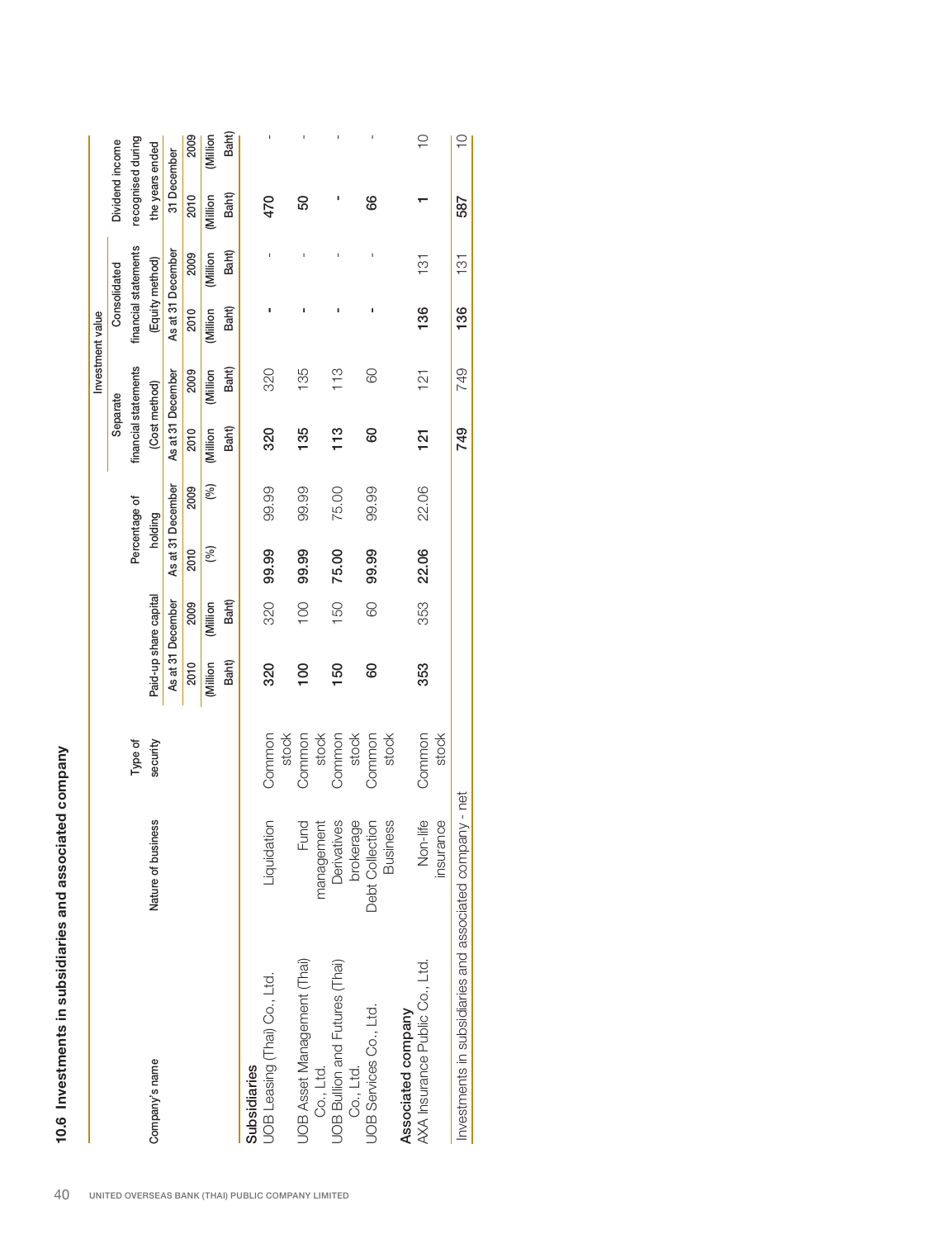Summarised financial information of an associated company, AXA Insurance Public Co., Ltd. are as follows:

|                                               |                                                                    | (Unit: Million Baht) |
|-----------------------------------------------|--------------------------------------------------------------------|----------------------|
|                                               | As at 31 December<br>2010<br>353<br>135<br>2,015<br>1,403<br>1,456 |                      |
|                                               |                                                                    | 2009                 |
| Paid-up capital                               |                                                                    | 353                  |
| Fair values of investments (Net Assets Value) |                                                                    | 132                  |
| Total assets                                  |                                                                    | 1,815                |
| <b>Total liabilities</b>                      |                                                                    | 1,216                |
| Total revenues for the year                   |                                                                    | 1,191                |
| Net income for the year                       | 8                                                                  | 45                   |
| Dividend received during the year             |                                                                    | 10                   |

A reconciliation of shareholders' equity balance from the separate financial statements to the consolidated financial statements are as follows:

|                                                                  |        | (Unit: Million Baht) |
|------------------------------------------------------------------|--------|----------------------|
|                                                                  |        | As at 31 December    |
|                                                                  | 2010   | 2009                 |
| Shareholders' equity in the separate financial statements        | 31,455 | 29,652               |
| <b>Reconciliation items</b>                                      |        |                      |
| Accumulated share of profit from investments under equity method | 375    | 1.014                |
| Accumulated dividend received from associated company            | (80)   | (79)                 |
| Minority interest                                                | 26     | 28                   |
| Revaluation surplus of subsidiaries investment                   | 6      | -2                   |
| Total reconciliation items                                       | 327    | 965                  |
| Shareholders' equity in consolidated financial statements        | 31,782 | 30,617               |

#### **11. Loans and accrued interest receivable**

## **11.1 Classified by loan type**

|              |          |                                           | (Unit: Million Baht) |
|--------------|----------|-------------------------------------------|----------------------|
| Consolidated |          | Separate                                  |                      |
|              |          |                                           | financial statements |
|              |          |                                           | As at 31 December    |
| 2010         | 2009     | 2010                                      | 2009                 |
| 14,152       | 13,532   | 14,152                                    | 13,532               |
| 94,912       | 90,094   | 94,911                                    | 90,015               |
| 50,330       | 37,098   | 50,330                                    | 39,041               |
| 443          | 315      | 443                                       |                      |
| 2,291        | 2,296    | 2,291                                     |                      |
| 719          | 635      | 719                                       | 245                  |
| 162,847      | 143,970  | 162,846                                   | 142,833              |
| 313          | 313      | 313                                       | 317                  |
| (6, 147)     | (6, 162) | (6, 147)                                  | (5,941)              |
| 157,013      | 138,121  | 157,012                                   | 137,209              |
|              |          | financial statements<br>As at 31 December |                      |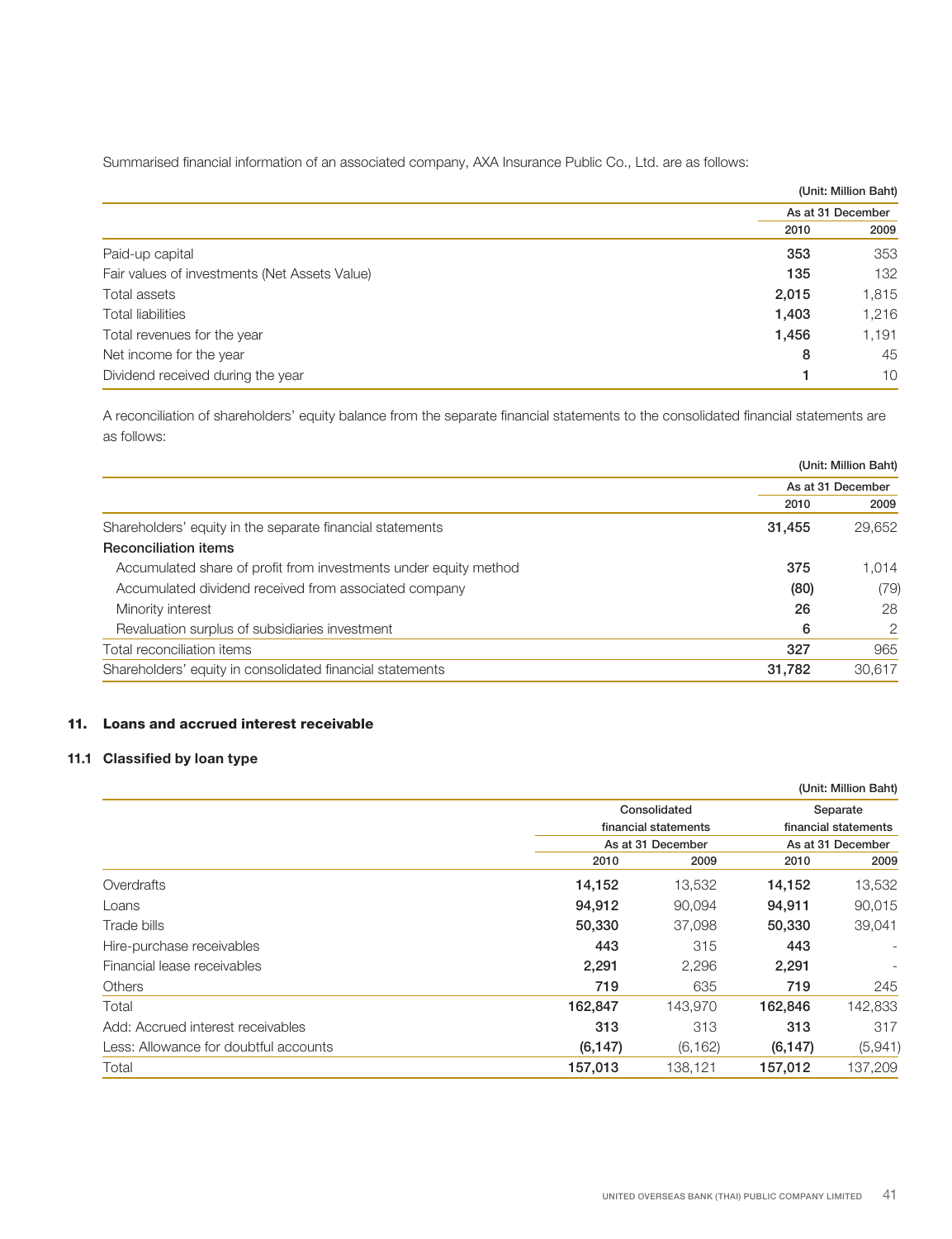## 11.2 Classified by the remaining periods of contracts

|                      |         |                                   | (Unit: Million Baht) |
|----------------------|---------|-----------------------------------|----------------------|
|                      |         | Separate                          |                      |
| financial statements |         | financial statements              |                      |
|                      |         | As at 31 December                 |                      |
| 2010                 | 2009    | 2010                              | 2009                 |
| 92,139               | 81,422  | 92.139                            | 80,642               |
| 70,708               | 62,548  | 70,707                            | 62,191               |
| 162,847              | 143,970 | 162,846                           | 142,833              |
| 313                  | 313     | 313                               | 317                  |
| 163,160              | 144.283 | 163,159                           | 143,150              |
|                      |         | Consolidated<br>As at 31 December |                      |

*\* Including contracts without maturity date and expired contracts*

## **11.3 Classified by currencies and residential status of debtors**

|                                   |          |          |                                          |          |                          | (Unit: Million Baht) |
|-----------------------------------|----------|----------|------------------------------------------|----------|--------------------------|----------------------|
|                                   |          |          | <b>Consolidated financial statements</b> |          |                          |                      |
|                                   |          |          | As at 31 December                        |          |                          |                      |
|                                   |          | 2010     |                                          |          | 2009                     |                      |
|                                   | Domestic | Overseas | Total                                    | Domestic | Overseas                 | Total                |
| <b>Baht</b>                       | 157,784  | 157      | 157,941                                  | 140,621  | 181                      | 140,802              |
| US Dollar                         | 4,473    | ۰        | 4,473                                    | 2,912    | $\overline{\phantom{a}}$ | 2,912                |
| Other currencies                  | 433      | ۰        | 433                                      | 256      | $\overline{\phantom{a}}$ | 256                  |
| Total                             | 162,690  | 157      | 162,847                                  | 143,789  | 181                      | 143,970              |
| Add: Accrued interest receivables | 313      | ۰        | 313                                      | 313      | $\overline{\phantom{0}}$ | 313                  |
| Total                             | 163.003  | 157      | 163.160                                  | 144.102  | 181                      | 144.283              |

# **(Unit: Million Baht) Separate financial statements As at 31 December 2010 2009 Domestic Overseas Total Domestic Overseas Total** Baht **157,783 157 157,940** 139,484 181 139,665 US Dollar **4,473 - 4,473** 2,912 - 2,912 Other currencies **433 133 1433 1433 256 1433 256 1433** Total **162,689 157 162,846** 142,652 181 142,833 Add: Accrued interest receivables **313 - 313** 317 - 317 Total **163,002 157 163,159** 142,969 181 143,150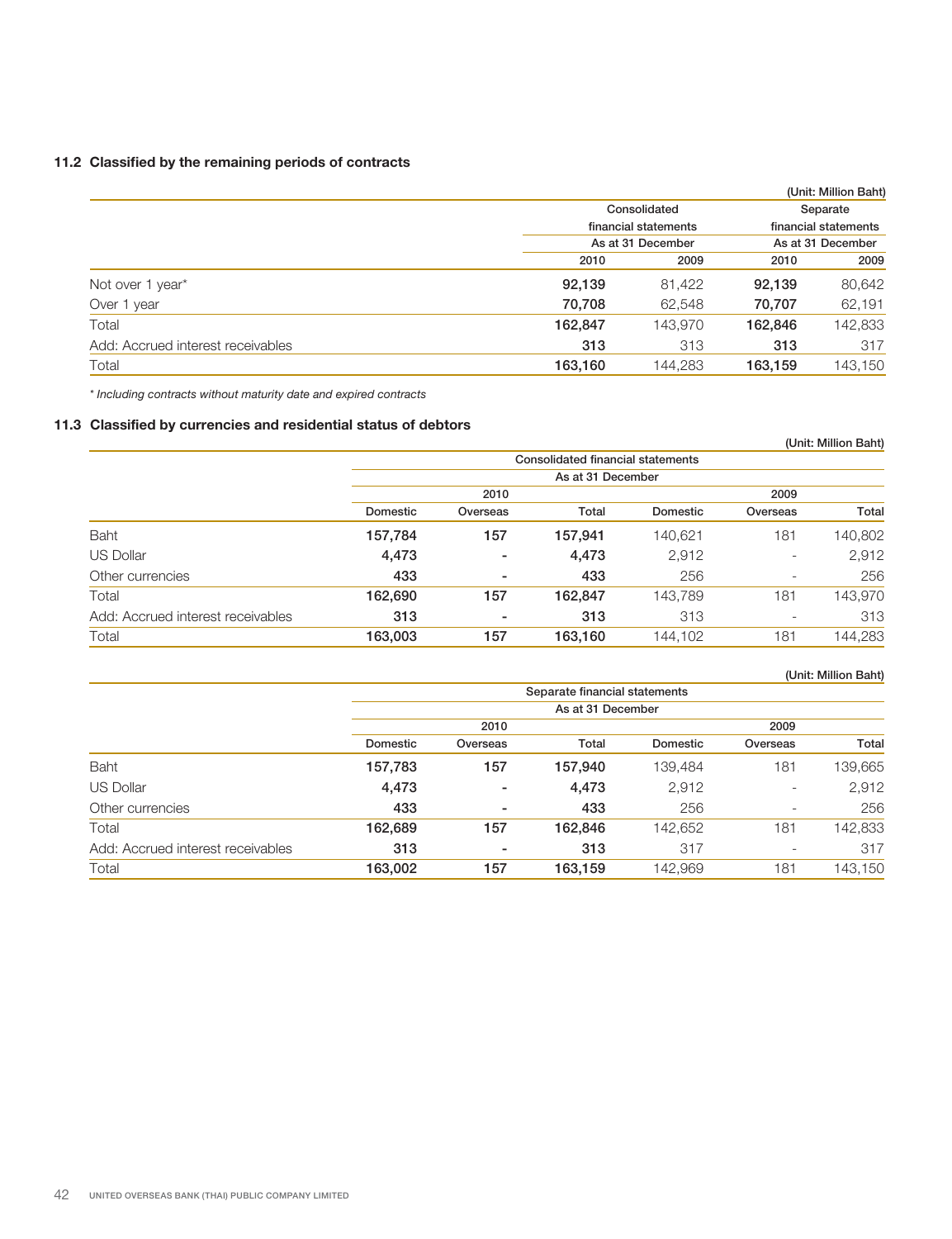# 11.4 Classified by types of business and classified loans

|                                   |                        |         | Separate financial statement |                |             |         |  |
|-----------------------------------|------------------------|---------|------------------------------|----------------|-------------|---------|--|
|                                   | As at 31 December 2010 |         |                              |                |             |         |  |
|                                   |                        | Special |                              |                | Doubtful of |         |  |
|                                   | Normal                 | mention | Substandard                  | Doubtful       | loss        | Total   |  |
| Agriculture and mining            | 649                    | 20      | 4                            | ۰              | 369         | 1,042   |  |
| Manufacturing and commerce        | 56,648                 | 1,192   | 614                          | 28             | 4,679       | 63,161  |  |
| Real estate and construction      | 9,426                  | 251     | 37                           | $\overline{2}$ | 340         | 10,056  |  |
| Public utilities and services     | 16.460                 | 516     | 65                           | ۰              | 212         | 17,253  |  |
| Housing loans                     | 48,500                 | 441     | 383                          | 215            | 1,096       | 50,635  |  |
| <b>Others</b>                     | 19.782                 | 341     | 326                          | 200            | 50          | 20,699  |  |
| Total                             | 151,465                | 2,761   | 1,429                        | 445            | 6,746       | 162,846 |  |
| Add: Accrued interest receivables | 301                    | 12      |                              |                |             | 313     |  |
| Total                             | 151,766                | 2,773   | 1.429                        | 445            | 6.746       | 163,159 |  |

 **(Unit: Million Baht)**

|                                   |         | Separate financial statement |                          |                          |                          |         |  |  |
|-----------------------------------|---------|------------------------------|--------------------------|--------------------------|--------------------------|---------|--|--|
|                                   |         |                              | As at 31 December 2009   |                          |                          |         |  |  |
|                                   |         | Special                      |                          |                          | Doubtful of              |         |  |  |
|                                   | Normal  | mention                      | Substandard              | Doubtful                 | loss                     | Total   |  |  |
| Agriculture and mining            | 504     |                              | 55                       | $\qquad \qquad -$        | 417                      | 983     |  |  |
| Manufacturing and commerce        | 40.552  | 2.512                        | 594                      | 28                       | 4.402                    | 48,088  |  |  |
| Real estate and construction      | 9.370   | 597                          | 41                       | $\qquad \qquad -$        | 366                      | 10.374  |  |  |
| Public utilities and services     | 15.420  | 479                          | 8                        |                          | 204                      | 16.112  |  |  |
| Housing loans                     | 43.962  | 432                          | 391                      | 180                      | 1,017                    | 45.982  |  |  |
| <b>Others</b>                     | 19.929  | 554                          | 419                      | 279                      | 113                      | 21.294  |  |  |
| Total                             | 129.737 | 4,581                        | 1,508                    | 488                      | 6,519                    | 142,833 |  |  |
| Add: Accrued interest receivables | 286     | 31                           | $\overline{\phantom{0}}$ | $\overline{\phantom{a}}$ | $\overline{\phantom{a}}$ | 317     |  |  |
| Total                             | 130.023 | 4,612                        | 1,508                    | 488                      | 6,519                    | 143,150 |  |  |

As at 31 December 2009, the status of the loans of a subsidiary classified by past due performance are as follows:

|                | (Unit: Million Baht)   |
|----------------|------------------------|
|                | As at 31 December 2009 |
| $1 - 30$ days  | 2,857                  |
| 31 - 90 days   | 54                     |
| 91 - 180 days  | 19                     |
| 181 - 365 days | 5                      |
| Over 365 days  | 145                    |
| Total          | 3,080                  |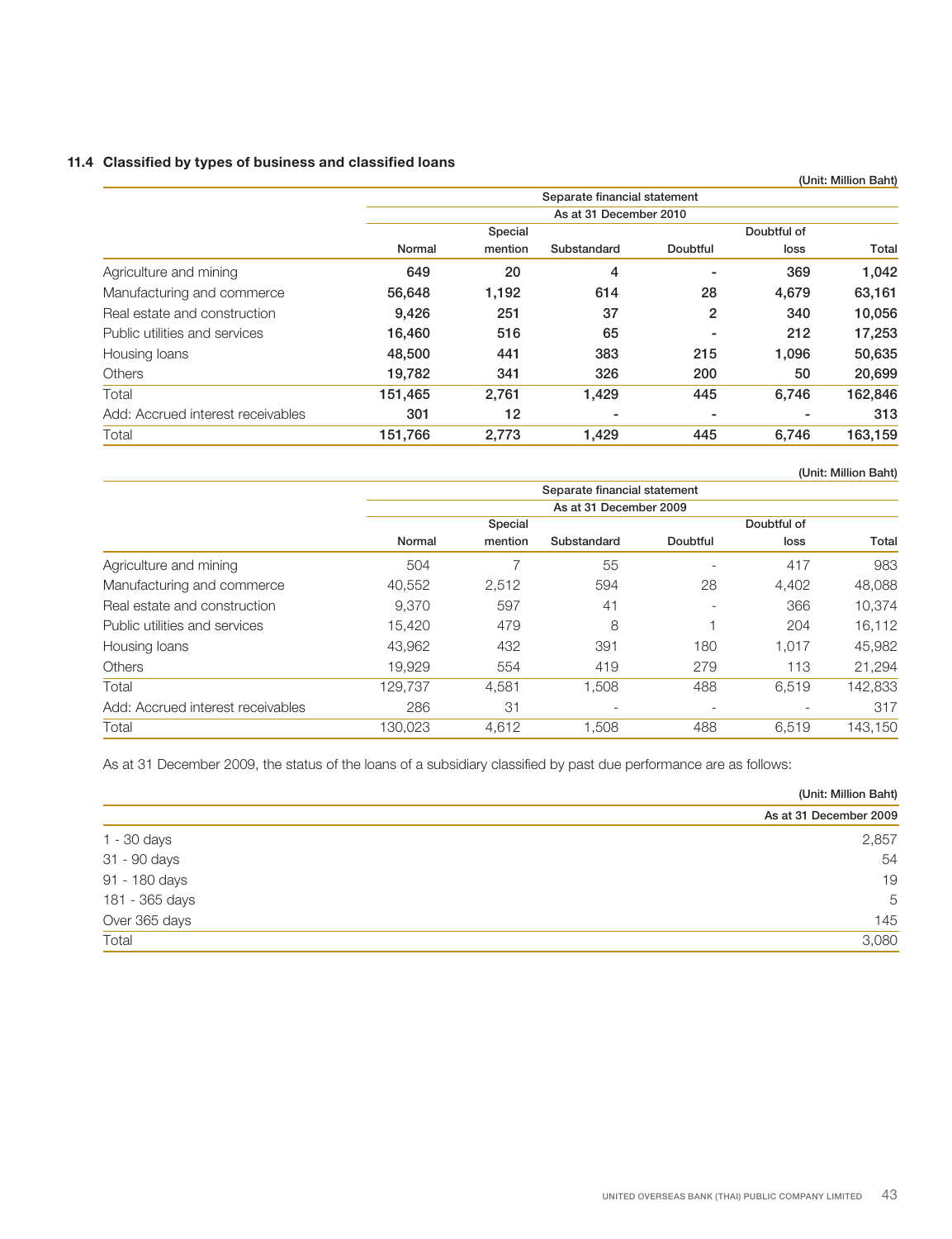#### 11.5 Classified by loan classification in accordance with the Notification of the BOT

|                                      |                  |                        |                              |                |            | (Unit: Million Baht) |  |  |  |
|--------------------------------------|------------------|------------------------|------------------------------|----------------|------------|----------------------|--|--|--|
|                                      |                  |                        | Separate financial statement |                |            |                      |  |  |  |
|                                      |                  | As at 31 December 2010 |                              |                |            |                      |  |  |  |
|                                      |                  |                        |                              | Outstanding    | <b>The</b> |                      |  |  |  |
|                                      |                  |                        |                              | balance (after | average    |                      |  |  |  |
|                                      | Loans and        |                        |                              | deduction      | rate of    |                      |  |  |  |
|                                      | accrued interest | Other                  |                              | of collateral  | provision  | Provision            |  |  |  |
|                                      | receivables      | claims                 | Total                        | value)**       | (%)        | amount               |  |  |  |
| Pass*                                | 151,766          | 5                      | 151,771                      | 48,640         | 1.0        | 486                  |  |  |  |
| Special mention*                     | 2,773            | ۰                      | 2,773                        | 1,023          | 2.0        | 21                   |  |  |  |
| Substandard                          | 1,429            | 4                      | 1,433                        | 798            | 100.0      | 798                  |  |  |  |
| Doubtful                             | 445              |                        | 446                          | 216            | 100.0      | 216                  |  |  |  |
| Doubtful of loss                     | 6,746            | 2                      | 6,748                        | 3,888          | 100.0      | 3,888                |  |  |  |
| Provision in addition to the minimum |                  |                        |                              |                |            |                      |  |  |  |
| requirement of the BOT               |                  | ۰                      |                              |                |            | 745                  |  |  |  |
| Total                                | 163,159          | 12                     | 163,171                      | 54,565         |            | 6,154                |  |  |  |

*Notes:* 

*\* Debt balance/book value of normal and special mention loans used in the calculation of provision excludes accrued interest receivable* 

\*\* Outstanding balance after deduction of collateral value represented loans balance less (1) present value of discounted future cash flow to be received  *from customer, or (2) present value of discounted cash flow of collateral value, or (3) recoverable loan balance based on collective approach.* 

|                                      |                                              |                          | Separate financial statement |                                                                         |                                                      | (Unit: Million Baht) |
|--------------------------------------|----------------------------------------------|--------------------------|------------------------------|-------------------------------------------------------------------------|------------------------------------------------------|----------------------|
|                                      |                                              |                          | As at 31 December 2009       |                                                                         |                                                      |                      |
|                                      | Loans and<br>accrued interest<br>receivables | Other<br>claims          | Total                        | Outstanding<br>balance (after<br>deduction<br>of collateral<br>value)** | <b>The</b><br>average<br>rate of<br>provision<br>(%) | Provision<br>amount  |
| Pass*                                | 130,023                                      | 7                        | 130,030                      | 43,983                                                                  | 1.0                                                  | 440                  |
| Special mention*                     | 4,612                                        |                          | 4,613                        | 2,413                                                                   | 2.0                                                  | 48                   |
| Substandard                          | 1,508                                        | $\overline{4}$           | 1,512                        | 586                                                                     | 100.0                                                | 586                  |
| Doubtful                             | 488                                          |                          | 489                          | 264                                                                     | 100.0                                                | 264                  |
| Doubtful of loss                     | 6,519                                        |                          | 6,520                        | 3.714                                                                   | 100.0                                                | 3,714                |
| Provision in addition to the minimum |                                              |                          |                              |                                                                         |                                                      |                      |
| requirement of the BOT               | $\overline{\phantom{a}}$                     | $\overline{\phantom{a}}$ | $\overline{\phantom{0}}$     |                                                                         |                                                      | 895                  |
| Total                                | 143,150                                      | 14                       | 143,164                      | 50,960                                                                  |                                                      | 5,947                |

*Notes:* 

*\* Debt balance/book value of normal and special mention loans used in the calculation of provision excludes accrued interest receivable* 

*\*\* Outstanding balance after deduction of collateral value represented loans balance less (1) present value of discounted future cash flow to be received from customer, or (2) present value of discounted cash flow of collateral value, or (3) recoverable loan balance based on collective approach.* 

As at 31 December 2010, loan provisions mentioned above include provision for other claims, amounting to Baht 7 million (2009: Baht 6 million).

As at 31 December 2010, following the entire business transfer of the subsidiary, the Bank had Baht 288 million of deferred interest attributable to bills purchased at a discount, hire-purchase contracts and financial lease receivables, which have been set off against amounts recorded as receivables in the consolidated balance sheets.

As at 31 December 2009, the Bank and a subsidiary had Baht 280 million deferred interest attributable to bills purchased at a discount, hire-purchase contracts and financial lease receivables, which have been set off against amounts recorded as receivables in the consolidated balance sheets and in the separate financial statements these amounted to Baht 12 million.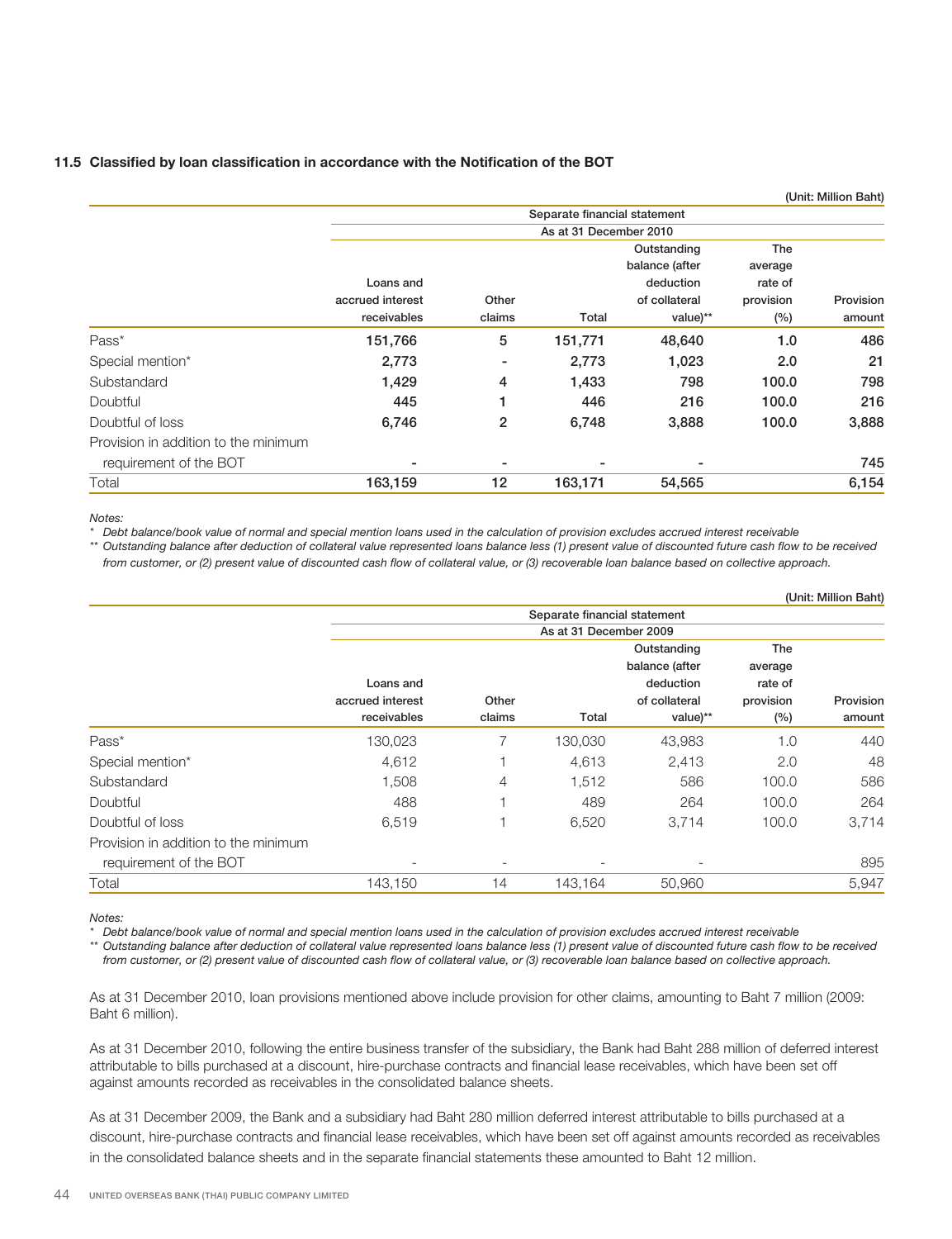As at 31 December 2009, a subsidiary company has recorded allowance for doubtful accounts amounting to Baht 221 million.

As at 31 December 2010 and 2009 the Bank has classified unsecured consumer loan in accordance with the Notification of the BOT for non-performing loans (excluding receivables classified as pass and special mention) using a collective approach, as follows:

|                |                |                              | (Unit: Million Baht) |  |  |  |
|----------------|----------------|------------------------------|----------------------|--|--|--|
|                |                | Separate financial statement |                      |  |  |  |
|                |                | As at 31 December 2010       |                      |  |  |  |
|                | Unsecured      | The range of                 | Provision            |  |  |  |
| Overdue (Days) | consumer loans | provision (%)                | amount               |  |  |  |
| $0 - 119$      | 302            | $73 - 94$                    | 228                  |  |  |  |
| 120 - 179      | 205            | $73 - 94$                    | 154                  |  |  |  |
| Total          | 507            |                              | 382                  |  |  |  |

#### **(Unit: Million Baht)**

|                |                | Separate financial statement<br>As at 31 December 2009 |           |  |  |  |
|----------------|----------------|--------------------------------------------------------|-----------|--|--|--|
|                |                |                                                        |           |  |  |  |
|                | Unsecured      | The range of                                           | Provision |  |  |  |
| Overdue (Days) | consumer loans | provision (%)                                          | amount    |  |  |  |
| $0 - 119$      | 400            | $49 - 69$                                              | 216       |  |  |  |
| 120 - 179      | 287            | $63 - 88$                                              | 213       |  |  |  |
| Total          | 687            |                                                        | 429       |  |  |  |
|                |                |                                                        |           |  |  |  |

#### **11.6 Hire purchase/finance lease receivables**

As at 31 December 2010, following the entire business transfer of the subsidiary, the Bank has net receivables under hire purchase agreements and financial leases amounting to Baht 2,734 million (2009: the subsidiary had net receivables under hire purchase agreements and financial leases amounting to Baht 2,611 million), mostly comprising hire purchase agreements and financial leases for vehicles and machines. The terms of the agreements are generally between 3 to 5 years and most interest is charged at a fixed rate.

|                                                    | As at 31 December 2010<br>Amounts due under lease agreement |             |         |            |       |
|----------------------------------------------------|-------------------------------------------------------------|-------------|---------|------------|-------|
|                                                    |                                                             |             |         |            |       |
|                                                    |                                                             |             |         |            |       |
|                                                    | Less than                                                   |             | Over    | performing |       |
|                                                    | 1 year                                                      | 1 - 5 years | 5 years | loans      | Total |
| Gross investment in the lease                      | 252                                                         | 2,656       |         | 92         | 3,000 |
| Unearned finance income*                           | (7)                                                         | (251)       |         | (8)        | (266) |
| Present value of minimum lease payments receivable | 245                                                         | 2,405       |         | 84         | 2,734 |
| Allowance for doubtful accounts                    |                                                             |             |         |            | 111   |

*\* After deduction of commission and deferred initial direct costs of hire purchase (if any)*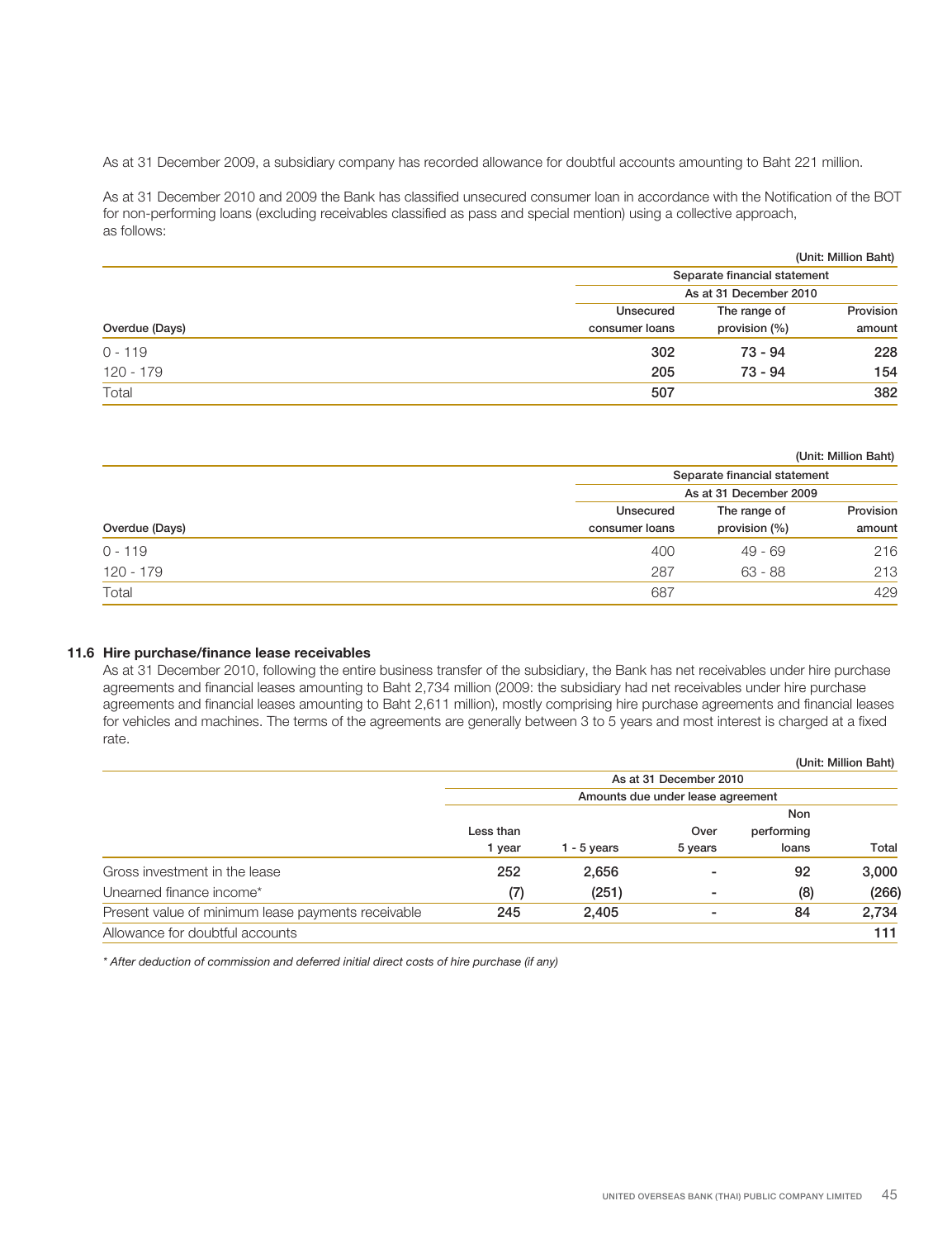|                                                    | As at 31 December 2009            |             |         |       |            |  |  |
|----------------------------------------------------|-----------------------------------|-------------|---------|-------|------------|--|--|
|                                                    | Amounts due under lease agreement |             |         |       |            |  |  |
|                                                    |                                   |             |         | Non   |            |  |  |
|                                                    | Less than<br>1 year               |             | Over    |       | performing |  |  |
|                                                    |                                   | 1 - 5 years | 5 years | loans | Total      |  |  |
| Gross investment in the lease                      | 1.274                             | 1,552       |         | 53    | 2,879      |  |  |
| Unearned finance income*                           | (119)                             | (144)       |         | (5)   | (268)      |  |  |
| Present value of minimum lease payments receivable | 1.155                             | 1.408       |         | 48    | 2,611      |  |  |
| Allowance for doubtful accounts                    |                                   |             |         |       | 94         |  |  |

*\* After deduction of commission and deferred initial direct costs of hire purchase (if any)* 

#### **11.7 Non-accrual loans**

The Bank had non-accrual loans, according to the BOT's criteria (NPLs and restructured NPLs under current period) as follows:

| (Unit: Million Baht)               |       |                               |  |  |
|------------------------------------|-------|-------------------------------|--|--|
|                                    |       | Separate financial statements |  |  |
|                                    |       | As at 31 December             |  |  |
|                                    | 2010  | 2009                          |  |  |
| Non-accrual loans (principal only) | 8,620 | 8,632                         |  |  |
| Percentage of total loans*         | 4.98  | 4.64                          |  |  |

#### *\* Including interbank and money market loans*

The outstanding as at 31 December 2009 included loans to financial institutions amounting to Baht 117 million which are presented in interbank and money market items.

As at 31 December 2009, a subsidiary had the non-accrual loans in accordance with accounting policy as detailed in Note 5.1 to the financial statements amounting to Baht 169 million which represented 5.47% of its total loans.

#### **11.8 Troubled debt restructuring**

During the years ended 31 December 2010 and 2009, the Bank entered into troubled debt restructuring agreements with debtors. The number of debtors and their debt balances (including recorded accrued interest receivables) before restructuring can be summarised below.

| (Unit: Million Baht)               |       |                                 |  |  |
|------------------------------------|-------|---------------------------------|--|--|
|                                    |       | Separate financial statements   |  |  |
|                                    |       | For the years ended 31 December |  |  |
|                                    | 2010  | 2009                            |  |  |
| Debt balances before restructuring | 1.708 | 2,637                           |  |  |
| Total number of customers          | 7,239 | 14.313                          |  |  |
|                                    |       |                                 |  |  |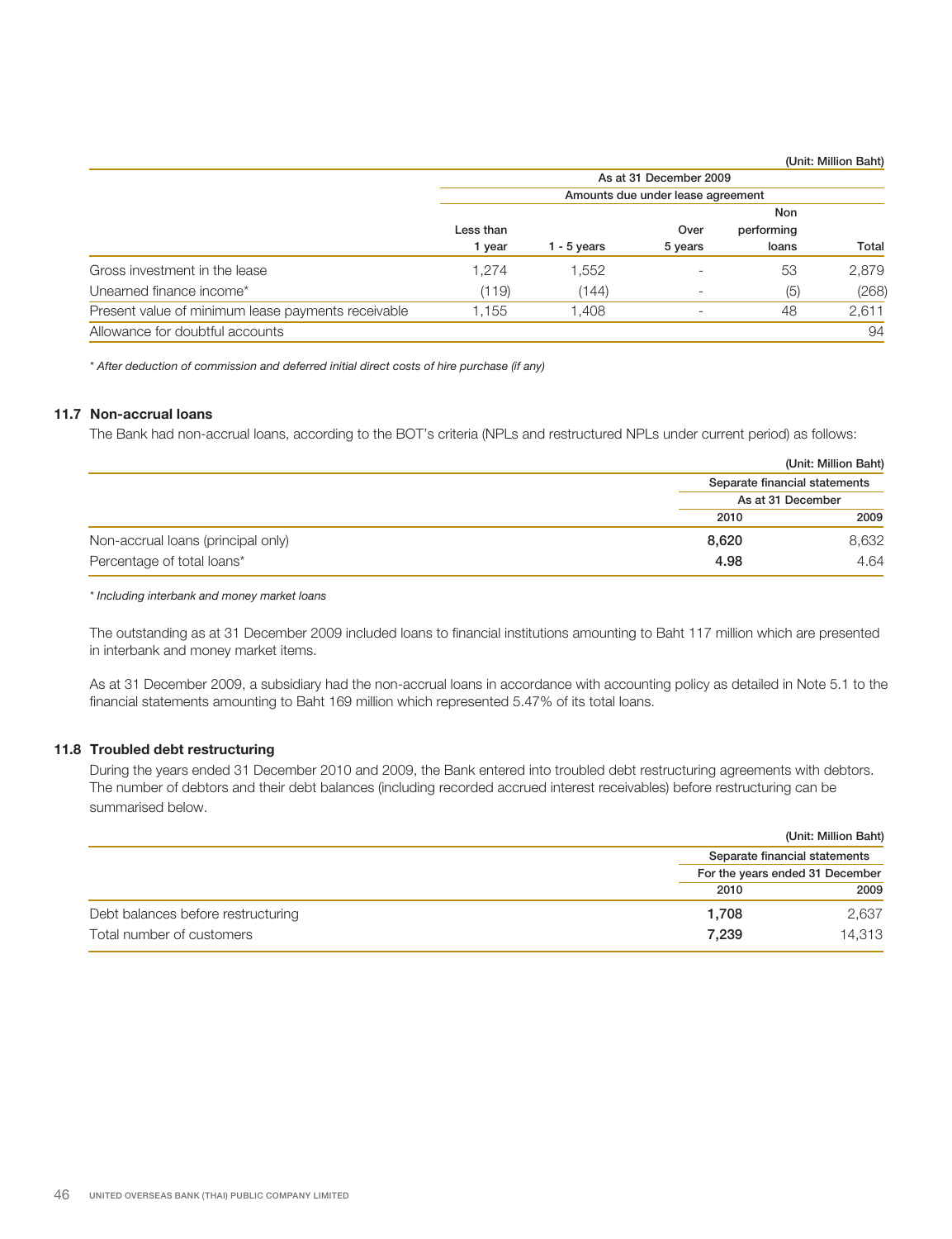Detail of the restructured debtors during the years ended 31 December 2010 and 2009 referred to above can be classified by method of troubled debt restructuring as follows:

|                                              |               |                                     |                              |                          | (Unit: Million Baht) |
|----------------------------------------------|---------------|-------------------------------------|------------------------------|--------------------------|----------------------|
|                                              |               |                                     | Separate financial statement |                          |                      |
|                                              |               | For the year ended 31 December 2010 |                              |                          |                      |
|                                              | Number of     | Debt                                |                              |                          | Debt                 |
|                                              | customers     | balances                            |                              |                          | balances             |
|                                              | subject to    | before                              |                              | Fair value               | after                |
| Type of restructuring                        | restructuring | restructuring                       | Type of assets               | of assets                | restructuring        |
| Asset swap for settlement                    |               |                                     | -                            | $\overline{\phantom{a}}$ |                      |
| Modification of terms                        | 7,239         | 1,708                               | ٠                            | ۰                        | 1,708                |
| Transfer of assets and modification of terms |               |                                     | -                            |                          |                      |
| Total                                        | 7,239         | 1,708                               |                              | ٠                        | 1,708                |
|                                              |               |                                     |                              |                          |                      |

**(Unit: Million Baht)** 

|                                              | Separate financial statement        |               |                          |                          |               |  |  |  |  |
|----------------------------------------------|-------------------------------------|---------------|--------------------------|--------------------------|---------------|--|--|--|--|
|                                              | For the year ended 31 December 2009 |               |                          |                          |               |  |  |  |  |
|                                              | Number of                           | Debt          |                          |                          | Debt          |  |  |  |  |
|                                              | customers                           | balances      |                          |                          | balances      |  |  |  |  |
|                                              | subject to                          | before        |                          | Fair value               | after         |  |  |  |  |
| Type of restructuring                        | restructuring                       | restructuring | Type of assets           | of assets                | restructuring |  |  |  |  |
| Asset swap for settlement                    | 44                                  | 207           | Cash                     | 207                      |               |  |  |  |  |
| Modification of terms                        | 14.264                              | 1.797         | $\overline{\phantom{a}}$ | $\overline{\phantom{a}}$ | 1,797         |  |  |  |  |
| Transfer of assets and modification of terms | 5                                   | 633           | Cash/                    | 346                      | 269           |  |  |  |  |
|                                              |                                     |               | Common stock             |                          |               |  |  |  |  |
| Total                                        | 14,313                              | 2,637         |                          | 553                      | 2,066         |  |  |  |  |

The Bank recorded losses on restructuring for the year in relation to certain particular customers as utilisation of allowance for doubtful accounts rather than charging to the income statements for the period since the Bank had already fully provided allowance for those loans.

The debts restructured by means of modification of the term of repayment referred to above during the years ended 31 December 2010 and 2009 can be classified by the term of repayment under the restructuring agreement as follows:

|                                                              |           | Separate financial statement<br>For the year ended 31 December 2010 |                              |  |  |
|--------------------------------------------------------------|-----------|---------------------------------------------------------------------|------------------------------|--|--|
|                                                              |           |                                                                     |                              |  |  |
|                                                              |           |                                                                     | Debt balances (Million Baht) |  |  |
|                                                              | Number of | <b>Before</b>                                                       | After                        |  |  |
|                                                              | debtors   | restructuring                                                       | restructuring                |  |  |
| Term of repayment according to the restructuring agreements: |           |                                                                     |                              |  |  |
| Not more than 5 years                                        | 7,162     | 1,543                                                               | 1,543                        |  |  |
| $5 - 10$ years                                               | 33        | 50                                                                  | 50                           |  |  |
| $10 - 15$ years                                              | 8         | 19                                                                  | 19                           |  |  |
| More than 15 years                                           | 36        | 96                                                                  | 96                           |  |  |
| Total                                                        | 7,239     | 1.708                                                               | 1,708                        |  |  |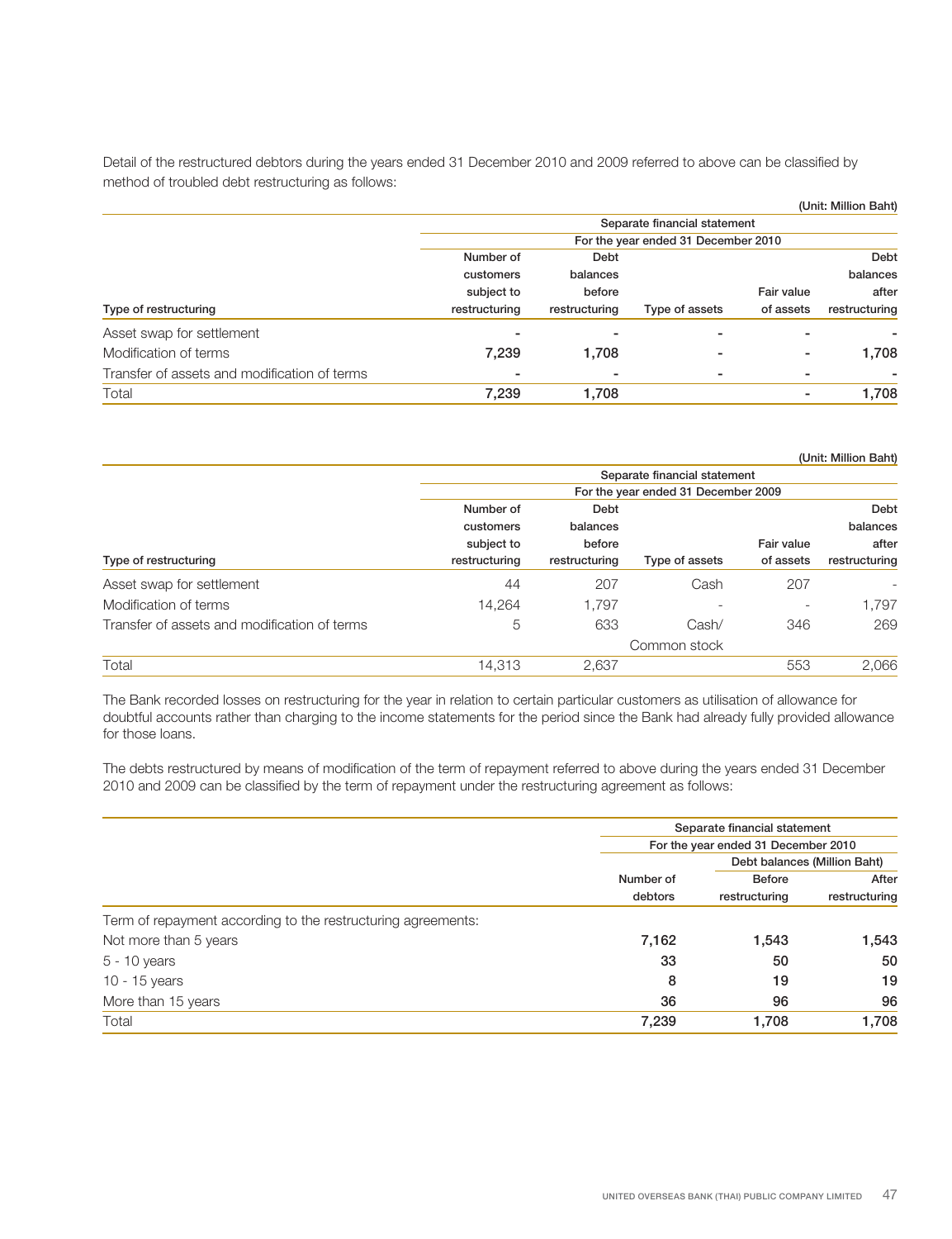|                                                              |           | Separate financial statement<br>For the year ended 31 December 2009 |               |  |  |  |
|--------------------------------------------------------------|-----------|---------------------------------------------------------------------|---------------|--|--|--|
|                                                              |           |                                                                     |               |  |  |  |
|                                                              |           | Debt balances (Million Baht)                                        |               |  |  |  |
|                                                              | Number of | <b>Before</b>                                                       | After         |  |  |  |
|                                                              | debtors   | restructuring                                                       | restructuring |  |  |  |
| Term of repayment according to the restructuring agreements: |           |                                                                     |               |  |  |  |
| Not more than 5 years                                        | 14,033    | 2,230                                                               | .866          |  |  |  |
| 5 - 10 years                                                 | 36        | 83                                                                  | 83            |  |  |  |
| 10 - 15 years                                                | 39        | 31                                                                  | 31            |  |  |  |
| More than 15 years                                           | 161       | 86                                                                  | 86            |  |  |  |
| Total                                                        | 14,269    | 2,430                                                               | 2,066         |  |  |  |

As at 31 December 2010 and 2009, the troubled debtors restructuring for which the Bank completed the restructuring can be summarised as follows:

|                                                        |           | (Unit: Million Baht)          |
|--------------------------------------------------------|-----------|-------------------------------|
|                                                        |           | Separate financial statements |
|                                                        | Number of | Debt balances                 |
|                                                        | debtors   | after restructuring           |
| Balance of restructured debtors as at 31 December 2010 | 19.219    | 5,063                         |
| Balance of restructured debtors as at 31 December 2009 | 19.017    | 4.883                         |

As at 31 December 2010, the Bank has committed additional funds to restructured debtors amounting to Baht 98 million (2009: Baht 226 million).

#### **11.9 Transfer of Assets to the Thai Asset Management Corporation (TAMC)**

On 12 October 2001, the Bank entered into an agreement with the Thai Asset Management Corporation (TAMC) to transfer non-performing loans in accordance with the Emergency Decree on the Thai Asset Management Corporation B.E. 2544. Under the agreement, the Bank will receive a ten-year non-transferable promissory note avaled by the Financial Institutions Development Fund, which beared interest at a rate based on the quarterly average deposit rate of the 5 major Thai commercial banks payable annually on the last working day of the year. The face value of the promissory note will be determined based on the lower of (a) the collateral value or (b) the net book value of the loans including three months accrued interest receivable as determined by the TAMC.

In accordance with the Emergency Decree on the Thai Asset Management Corporation B.E. 2544, the TAMC and the Bank will jointly be responsible for any profits or losses arising from managing the impaired assets in accordance with the conditions specified in the agreement at the end of the fifth year and at the end of the tenth year commencing 1 July 2001. The calculation of such profits or losses shall take into consideration the cost of transfer and all operating expenses of the TAMC, including interest on the promissory note. In the event that the TAMC incurs losses on the impaired assets transferred to it by the Bank, the Bank will be responsible for the first portion of losses, not exceeding 20% of the transfer price. The second portion of losses, not exceeding 20% of the transfer price, will be equally shared between the TAMC and the Bank. The remaining losses will be absorbed by the TAMC. In the event that the TAMC makes profits on the impaired assets transferred to it by the Bank, the first portion of profits, not exceeding 20% of the transfer price, will be equally shared between the TAMC and the Bank. Should there be any profits remaining, the Bank is entitled to the remaining profits up to an amount not exceeding the sum of the book value of the assets transferred less the transfer price and the Bank's share of the first portion of the profits.

On 20 May 2004, the TAMC issued a letter to the Bank informing that it was reviewing whether to reduce the value of machinery and inventory which had been pledged as collateral relating to a major debtor. The receivable relating to this debtor was one of the assets transferred to the TAMC in October 2001. The letter argues that, as the pledged machinery and inventory was never moved to the location of the pledgee, the pledge agreement had been made with no intention of actual obligation and, as such, was invalid.

Based on legal advice received from independent legal counsel, the Bank's management assessed as remote, the possibility that the Bank will have to accept a reduction in the value of the promissory note from the TAMC because of the TAMC's contention that the above pledge of assets was invalid. As such, the Bank expected no loss, as a result of that mentioned matter.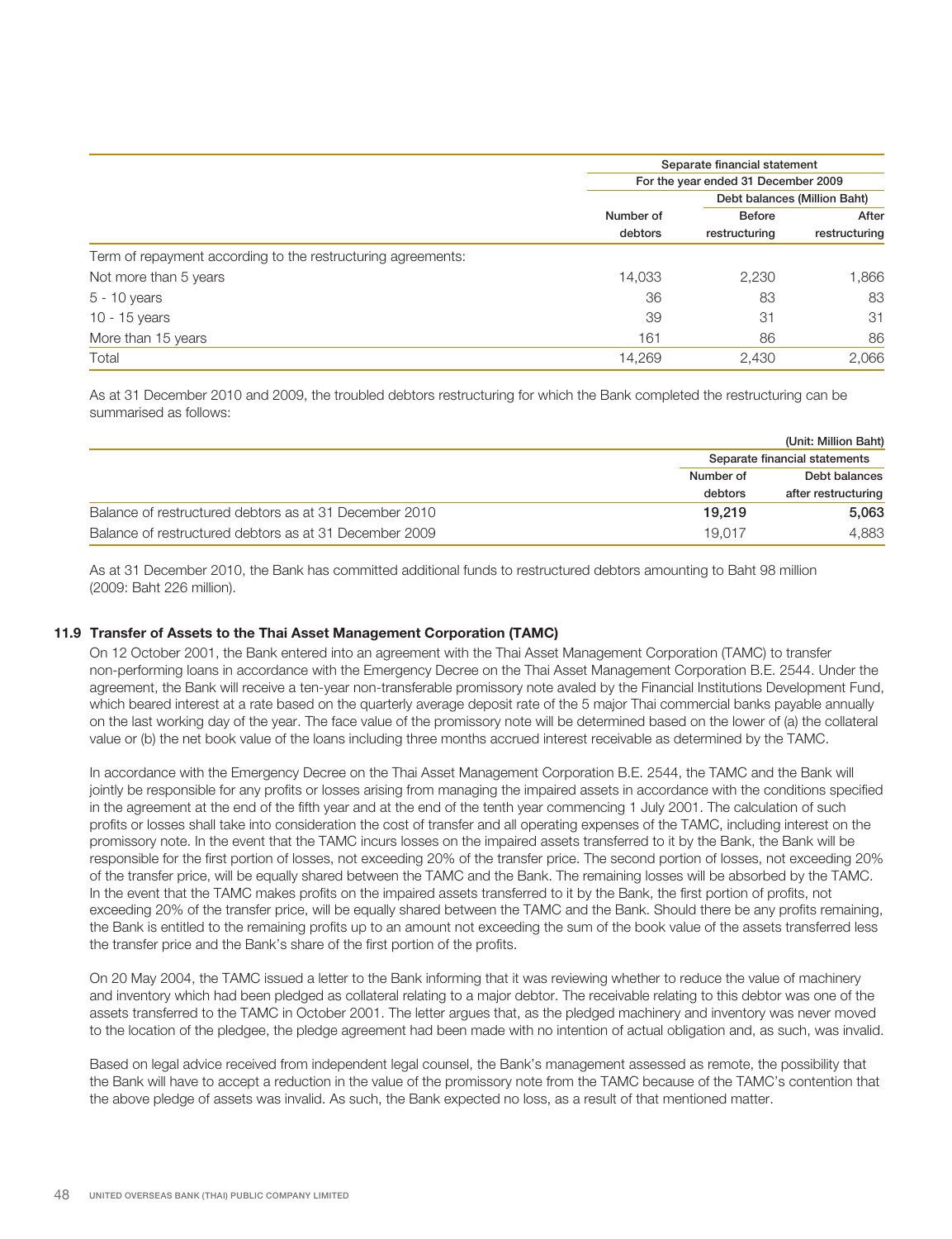On 30 June 2006, the Bank received a letter from TAMC informing that TAMC will not give value to such machinery, given that those assets were not valid collateral and asks the Bank to make adjustment to the original list of assets transferred by reducing the value of the pledged collateral and hence the transfer value of such debtor totaling Baht 1,660 million. However, the Bank's Management does not agree with TAMC's position. The Bank has written to the TAMC on 31 July 2006 to confirm that the original transfer value is correct.

In addition, the Bank also received TAMC's letter dated 10 July 2006 and 7 December 2006 requesting the Bank to review the value of collateral of the transferred non-performing loans which are leasehold rights and whether the Bank's right over the leasehold rights are valid. If the Bank's legal right over the leasehold rights are invalid, the Bank is requested to adjust the collateral value and its transferred price amounting to Baht 5.4 million. The Bank's Management has confirmed the Bank's right over such collateral at the transfer date and therefore maintained the transfer price as previously reported as correct.

On 28 November 2006, the Bank received a TAMC loss sharing report for the end of the first 5 - year period, which the Bank was required to inform TAMC if any disputes arose from such report. The Bank has responded to the TAMC on the loss sharing report to TAMC on 15 January 2007, which included the confirmation of original transfer value as mentioned in the two preceding paragraphs.

On 15 October 2007, the Bank filed a law suit against TAMC regarding to the above matter. On 12 March 2009, the Court of First Instance judged in favor of the Bank. Currently, the case is under the Court of Appeal process.

The gross book value (before deduction of allowance for doubtful accounts) of non-performing loans transferred to TAMC was Baht 10,582 million, with the total transfer price based on the lower of collateral value or net book value of loans and accrued interest receivable totaling of Baht 6,399 million, of which included the value of collaterals as detailed above. Against this, as at 31 December 2010 the Bank has provided a provision for contingent loss from the gain/loss sharing from managing the impaired assets totaling of Baht 2,211 million.

As at 31 December 2010, the outstanding of TAMC's promissory note (before the price adjustment as informed according to TAMC's letter as mentioned above) was Baht 2,864 million (2009: Baht 2,905 million). During the year ended 31 December 2010, the Bank received a payment from TAMC for a principal and interest amounting to Baht 42 million and Baht 11 million, respectively (2009: principal of Baht 356 million and interest of Baht 23 million, respectively).

## **12. Allowance for doubtful accounts**

|                                          |      |                                     |             |                              |          |            | (Unit: Million Baht) |  |  |
|------------------------------------------|------|-------------------------------------|-------------|------------------------------|----------|------------|----------------------|--|--|
|                                          |      |                                     |             | Separate financial statement |          |            |                      |  |  |
|                                          |      | For the year ended 31 December 2010 |             |                              |          |            |                      |  |  |
|                                          |      | Special                             |             |                              | Doubtful | Additional |                      |  |  |
|                                          | Pass | mention                             | Substandard | Doubtful                     | of loss  | provision  | Total                |  |  |
| Beginning balance                        | 440  | 48                                  | 582         | 263                          | 3,713    | 895        | 5,941                |  |  |
| Doubtful accounts (reversal)             | 15   | (28)                                | 86          | (55)                         | 1,253    | (150)      | 1,121                |  |  |
| Increase from entired business           |      |                                     |             |                              |          |            |                      |  |  |
| transferred of a subsidiary              | 34   |                                     | 25          | 8                            | 176      |            | 244                  |  |  |
| Transferred from (transfer to) allowance |      |                                     |             |                              |          |            |                      |  |  |
| for doubtful debts of loans to interbank |      |                                     |             |                              |          |            |                      |  |  |
| and money market                         | (3)  |                                     | 100         |                              |          |            | 97                   |  |  |
| Bad debts written off                    | -    |                                     |             |                              | (1,256)  |            | (1,256)              |  |  |
| <b>Others</b>                            | ۰    |                                     |             | (1)                          | -        |            |                      |  |  |
| Ending balance                           | 486  | 21                                  | 794         | 215                          | 3,886    | 745        | 6,147                |  |  |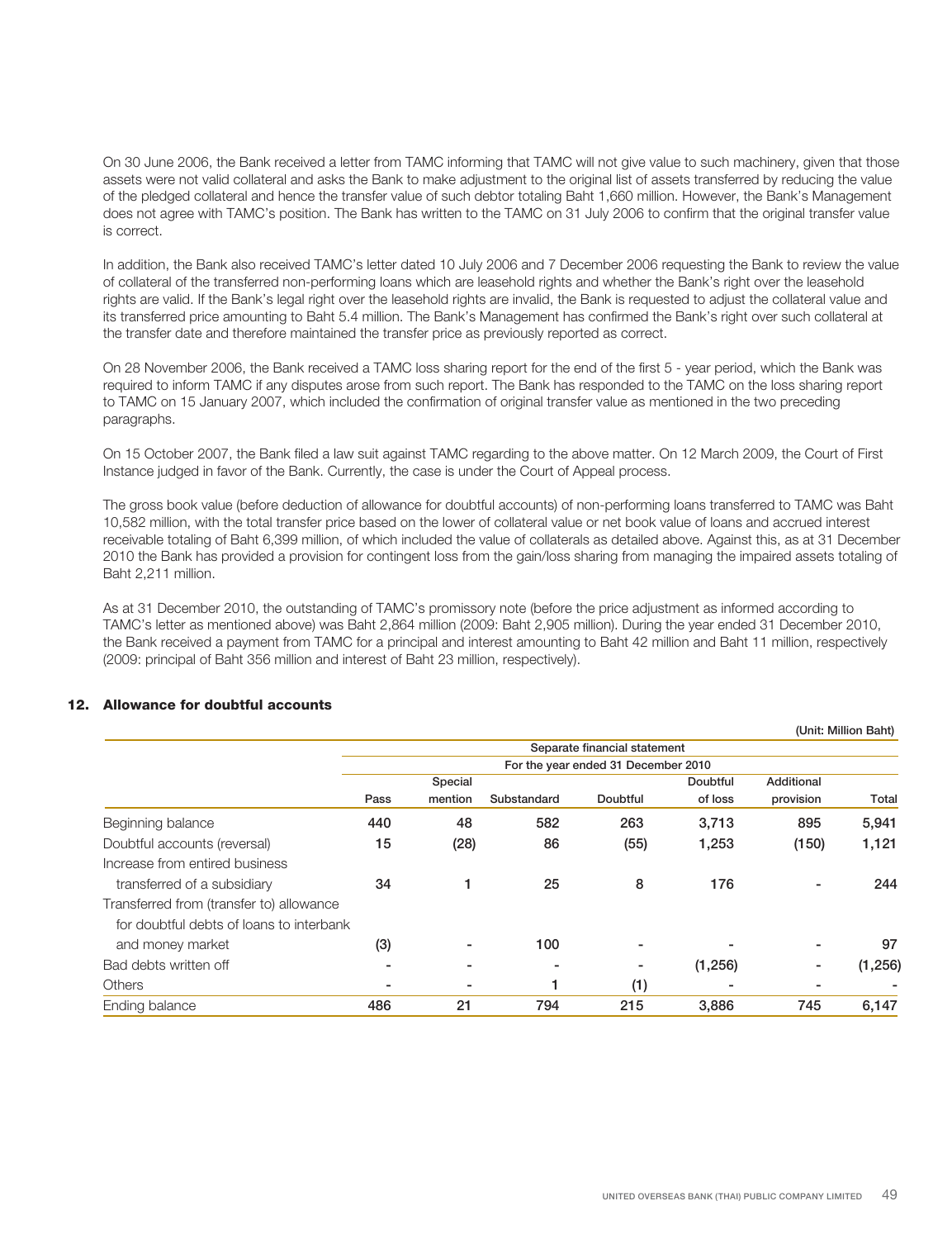|                                | Separate financial statement        |                          |                          |                          |                 |                          |         |  |
|--------------------------------|-------------------------------------|--------------------------|--------------------------|--------------------------|-----------------|--------------------------|---------|--|
|                                | For the year ended 31 December 2009 |                          |                          |                          |                 |                          |         |  |
|                                |                                     | Special                  |                          |                          | <b>Doubtful</b> | Additional               |         |  |
|                                | Pass                                | mention                  | Substandard              | Doubtful                 | of loss         | provision                | Total   |  |
| Beginning balance              | 519                                 | 51                       | 546                      | 212                      | 3,489           | 950                      | 5,767   |  |
| Doubtful accounts (reversal)   | (82)                                | (3)                      | 18                       | 52                       | 1,937           | (55)                     | 1,867   |  |
| Transferred from allowance for |                                     |                          |                          |                          |                 |                          |         |  |
| doubtful debts of loans to     |                                     |                          |                          |                          |                 |                          |         |  |
| interbank and money market     | 3                                   |                          | 19                       | $\overline{\phantom{a}}$ |                 | $\overline{\phantom{a}}$ | 22      |  |
| Bad debts written off          | $\overline{\phantom{a}}$            |                          | $\overline{\phantom{a}}$ | $\overline{\phantom{a}}$ | (1,710)         | $\overline{\phantom{a}}$ | (1,710) |  |
| <b>Others</b>                  | $\overline{\phantom{a}}$            | $\overline{\phantom{a}}$ | (1)                      | (1)                      | (3)             | $\overline{\phantom{a}}$ | (5)     |  |
| Ending balance                 | 440                                 | 48                       | 582                      | 263                      | 3.713           | 895                      | 5.941   |  |

As at 31 December 2009, the allowance for doubtful accounts of a subsidiary is as follows:

|                      | (Unit: Million Baht)                   |
|----------------------|----------------------------------------|
|                      | For the year ended<br>31 December 2009 |
| Beginning balance    | 222                                    |
| Doubtful accounts    | 44                                     |
| Bad debt written off | (45)                                   |
| Ending balance       | 221                                    |

#### **13. Properties foreclosed**

Properties foreclosed represent properties from debtors as a result of debt restructuring or properties obtained as a result of a successful bid for the mortgaged assets of debtors at auction.

Under the debt restructuring agreements, in cases where the debtors restructure their debts by means of a debt/asset swap, the Bank grants buy-back options or first refusal rights to certain debtors for a certain period, at prices as agreed in the debt restructuring agreements. The buy-back prices are normally agreed to be the transfer prices of the properties on the restructuring dates or plus interest.

Under BOT rules, the commercial banks are also required to treat owned closed branch's premises as "Properties foreclosed".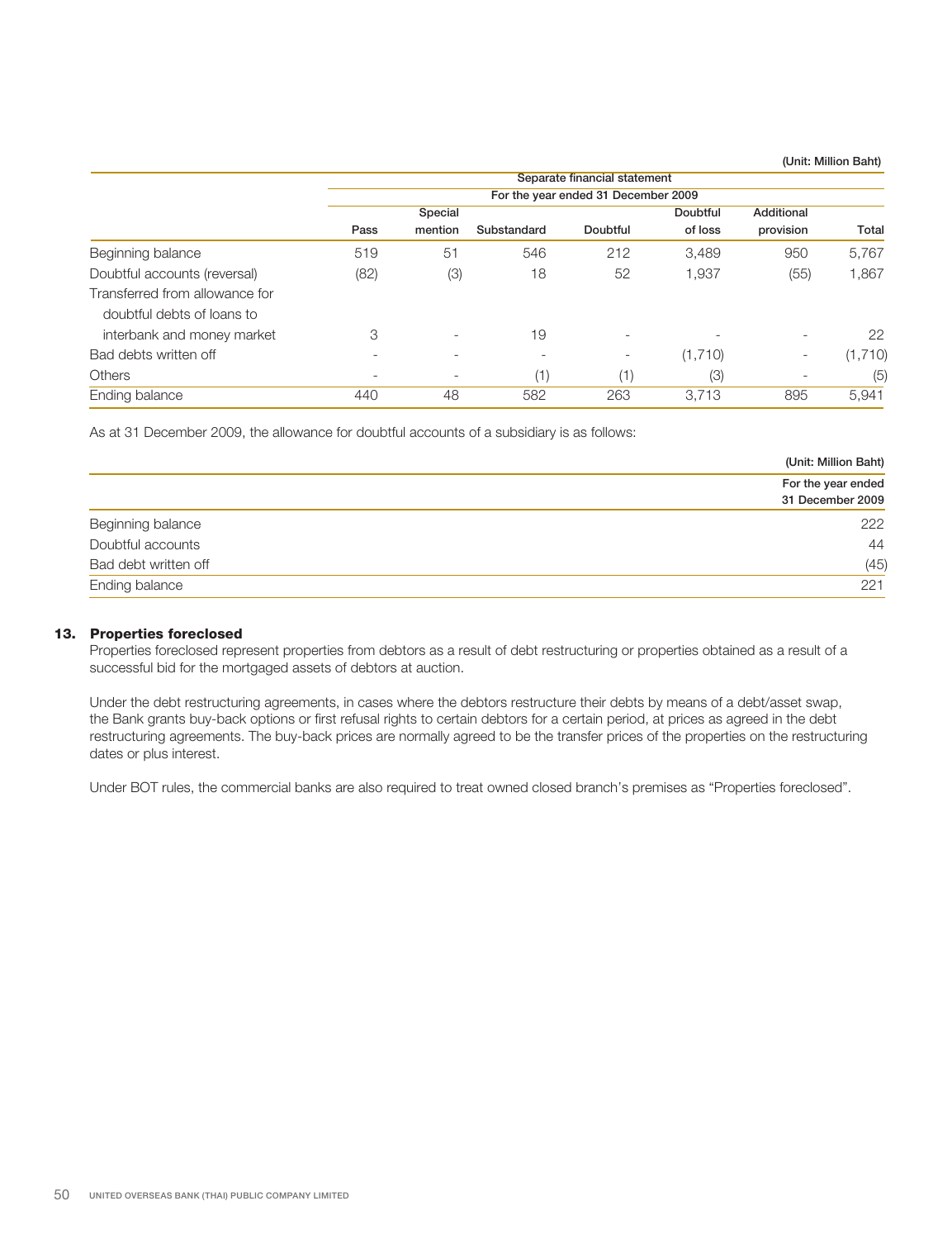As at 31 December 2010 and 2009, the details of properties foreclosed are as follows:

|                                  |           |                 |                                     |          |          | (Unit: Million Baht) |
|----------------------------------|-----------|-----------------|-------------------------------------|----------|----------|----------------------|
|                                  |           |                 |                                     |          |          |                      |
|                                  |           |                 | For the year ended 31 December 2010 |          |          |                      |
|                                  |           |                 |                                     |          |          | Obligations          |
|                                  |           |                 |                                     |          |          | with regard          |
|                                  |           |                 |                                     |          |          | to buy-back          |
|                                  | Beginning | <b>Transfer</b> |                                     |          | Ending   | options or first     |
| Type of properties foreclosed    | balance   | in (out)        | Addition                            | Disposal | balance  | refusal rights       |
| Immovable                        |           |                 |                                     |          |          |                      |
| Appraised by internal appraisers | 2,133     | 73              | 74                                  | (1,013)  | 1,267    |                      |
| Appraised by external appraisers | 5,852     | (73)            |                                     | (1,252)  | 4,527    |                      |
| Movable                          | 6         | ٠               | $\overline{2}$                      | (8)      |          |                      |
| Total                            | 7,991     | ٠               | 76                                  | (2, 273) | 5,794    |                      |
| <b>Others</b>                    | 22        | ٠.              | ۰                                   | (14)     | 8        | ۰                    |
| Total properties foreclosed      | 8,013     | ۰               | 76                                  | (2, 287) | 5,802    |                      |
| Less: Allowance for impairment   | (1,733)   | ٠               | (500)                               | 820      | (1, 413) |                      |
| Properties foreclosed - net      | 6,280     | ۰               | (424)                               | (1, 467) | 4,389    |                      |

# **(Unit: Million Baht)**

|                                  |                          | Consolidated financial statement    |                          |                 |                   |                                                                                 |  |  |  |
|----------------------------------|--------------------------|-------------------------------------|--------------------------|-----------------|-------------------|---------------------------------------------------------------------------------|--|--|--|
|                                  |                          | For the year ended 31 December 2009 |                          |                 |                   |                                                                                 |  |  |  |
| Type of properties foreclosed    | Beginning<br>balance     | <b>Transfer</b><br>in (out)         | <b>Addition</b>          | <b>Disposal</b> | Ending<br>balance | Obligations<br>with regard<br>to buy-back<br>options or first<br>refusal rights |  |  |  |
| Immovable                        |                          |                                     |                          |                 |                   |                                                                                 |  |  |  |
| Appraised by internal appraisers | 1,659                    | 867                                 | 60                       | (453)           | 2,133             |                                                                                 |  |  |  |
| Appraised by external appraisers | 8,100                    | (867)                               | 121                      | (1,502)         | 5,852             |                                                                                 |  |  |  |
| Movable                          | $\overline{\phantom{a}}$ | $\overline{\phantom{a}}$            | 12                       | (6)             | 6                 |                                                                                 |  |  |  |
| Total                            | 9,759                    | $\overline{\phantom{a}}$            | 193                      | (1,961)         | 7,991             |                                                                                 |  |  |  |
| <b>Others</b>                    | 98                       | $\overline{\phantom{a}}$            | $\overline{\phantom{a}}$ | (76)            | 22                | $\overline{\phantom{0}}$                                                        |  |  |  |
| Total properties foreclosed      | 9,857                    | $\overline{\phantom{a}}$            | 193                      | (2,037)         | 8,013             |                                                                                 |  |  |  |
| Less: Allowance for impairment   | (1, 553)                 | $\overline{\phantom{a}}$            | (625)                    | 445             | (1,733)           | $\overline{\phantom{a}}$                                                        |  |  |  |
| Properties foreclosed - net      | 8,304                    |                                     | (432)                    | (1,592)         | 6,280             |                                                                                 |  |  |  |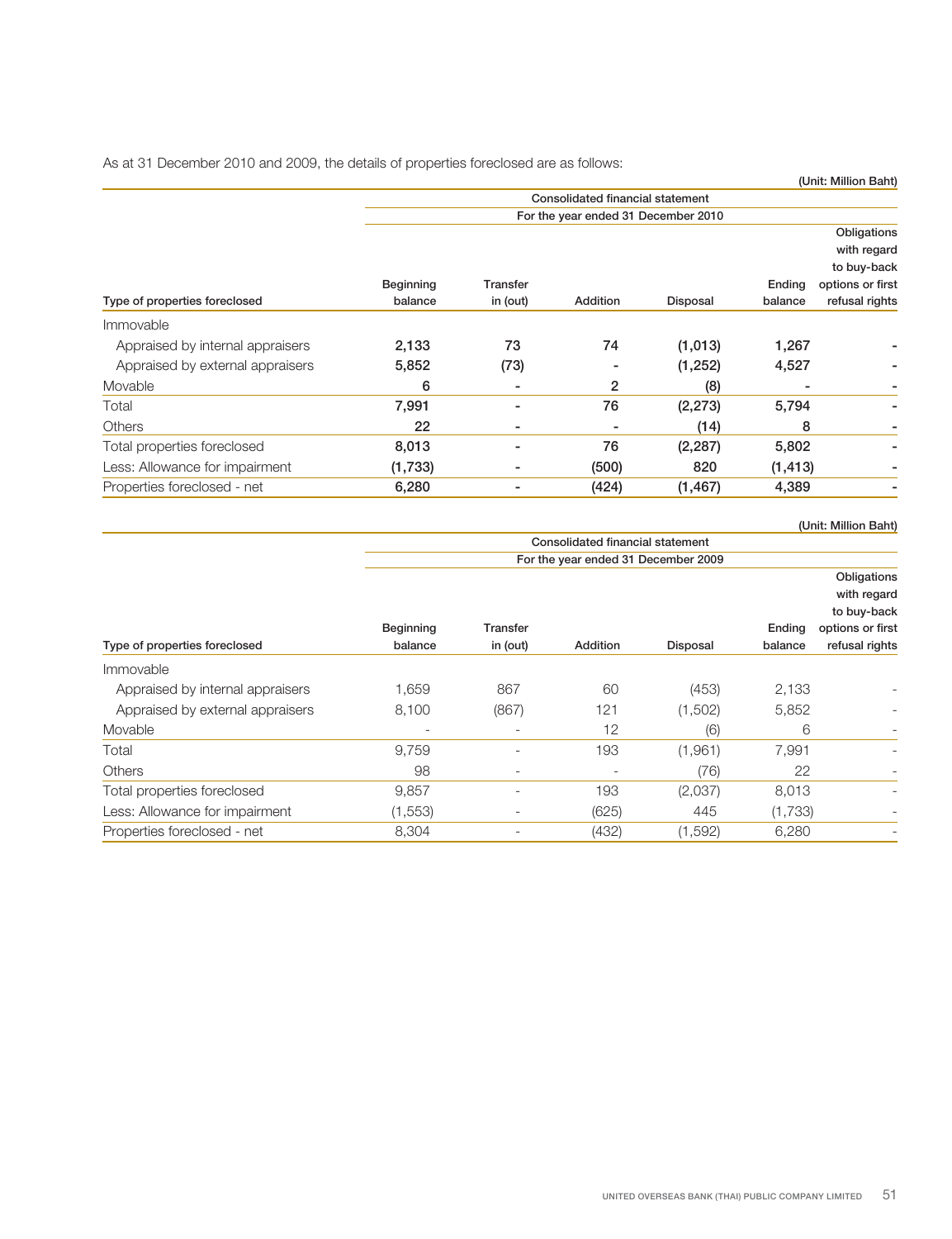|                                  |                      | Separate financial statement        |          |                 |                   |                                    |  |  |  |
|----------------------------------|----------------------|-------------------------------------|----------|-----------------|-------------------|------------------------------------|--|--|--|
|                                  |                      | For the year ended 31 December 2010 |          |                 |                   |                                    |  |  |  |
|                                  |                      |                                     |          |                 |                   | Obligations<br>with regard         |  |  |  |
|                                  |                      |                                     |          |                 |                   | to buy-back                        |  |  |  |
| Type of properties foreclosed    | Beginning<br>balance | <b>Transfer</b><br>in (out)         | Addition | <b>Disposal</b> | Endina<br>balance | options or first<br>refusal rights |  |  |  |
| Immovable                        |                      |                                     |          |                 |                   |                                    |  |  |  |
| Appraised by internal appraisers | 2,133                | 73                                  | 74       | (1,013)         | 1,267             |                                    |  |  |  |
| Appraised by external appraisers | 5,852                | (73)                                | ۰        | (1,252)         | 4,527             |                                    |  |  |  |
| Movable                          | -                    | ۰                                   |          |                 |                   | ۰                                  |  |  |  |
| Total                            | 7,985                | ۰                                   | 74       | (2, 265)        | 5,794             | ٠                                  |  |  |  |
| <b>Others</b>                    | 22                   | ۰                                   |          | (14)            | 8                 | ۰                                  |  |  |  |
| Total properties foreclosed      | 8,007                | ۰                                   | 74       | (2, 279)        | 5,802             |                                    |  |  |  |
| Less: Allowance for impairment   | (1,730)              | ۰                                   | (500)    | 817             | (1, 413)          |                                    |  |  |  |
| Properties foreclosed - net      | 6,277                |                                     | (426)    | (1, 462)        | 4,389             |                                    |  |  |  |

## **(Unit: Million Baht)**

|                          |         |                                     | Separate financial statement |                          |                          |                                  |  |  |  |
|--------------------------|---------|-------------------------------------|------------------------------|--------------------------|--------------------------|----------------------------------|--|--|--|
|                          |         | For the year ended 31 December 2009 |                              |                          |                          |                                  |  |  |  |
| Obligations              |         |                                     |                              |                          |                          |                                  |  |  |  |
| with regard              |         |                                     |                              |                          |                          |                                  |  |  |  |
| to buy-back              |         |                                     |                              |                          |                          |                                  |  |  |  |
| options or first         | Ending  |                                     |                              | <b>Transfer</b>          | Beginning                |                                  |  |  |  |
| refusal rights           | balance | <b>Disposal</b>                     | Addition                     | in (out)                 | balance                  | Type of properties foreclosed    |  |  |  |
|                          |         |                                     |                              |                          |                          | Immovable                        |  |  |  |
|                          | 2,133   | (453)                               | 60                           | 867                      | 1,659                    | Appraised by internal appraisers |  |  |  |
|                          | 5,852   | (1,502)                             | 121                          | (867)                    | 8,100                    | Appraised by external appraisers |  |  |  |
| $\overline{\phantom{0}}$ |         |                                     | $\overline{\phantom{0}}$     | $\overline{\phantom{a}}$ | $\overline{\phantom{0}}$ | Movable                          |  |  |  |
|                          | 7,985   | (1,955)                             | 181                          | $\overline{\phantom{a}}$ | 9,759                    | Total                            |  |  |  |
|                          | 22      | (76)                                | $\overline{\phantom{a}}$     | $\overline{\phantom{a}}$ | 98                       | <b>Others</b>                    |  |  |  |
|                          | 8,007   | (2,031)                             | 181                          |                          | 9,857                    | Total properties foreclosed      |  |  |  |
|                          | (1,730) | 423                                 | (600)                        | $\overline{\phantom{a}}$ | (1, 553)                 | Less: Allowance for impairment   |  |  |  |
|                          | 6,277   | (1,608)                             | (419)                        |                          | 8,304                    | Properties foreclosed - net      |  |  |  |
|                          |         |                                     |                              |                          |                          |                                  |  |  |  |

On 27 January 2010, the Bank signed a Sale and Purchase Agreement to sell properties foreclosed ("NPAs") of approximately Baht 861 million, which were the carrying value before allowance for impairment to Bangkok Commercial Asset Management Company Limited ("BAM"). There was no additional loss from sales of those properties foreclosed as allowance for impairment already been provided by the Bank. Transfer of the title deeds to these properties was completed in July 2010.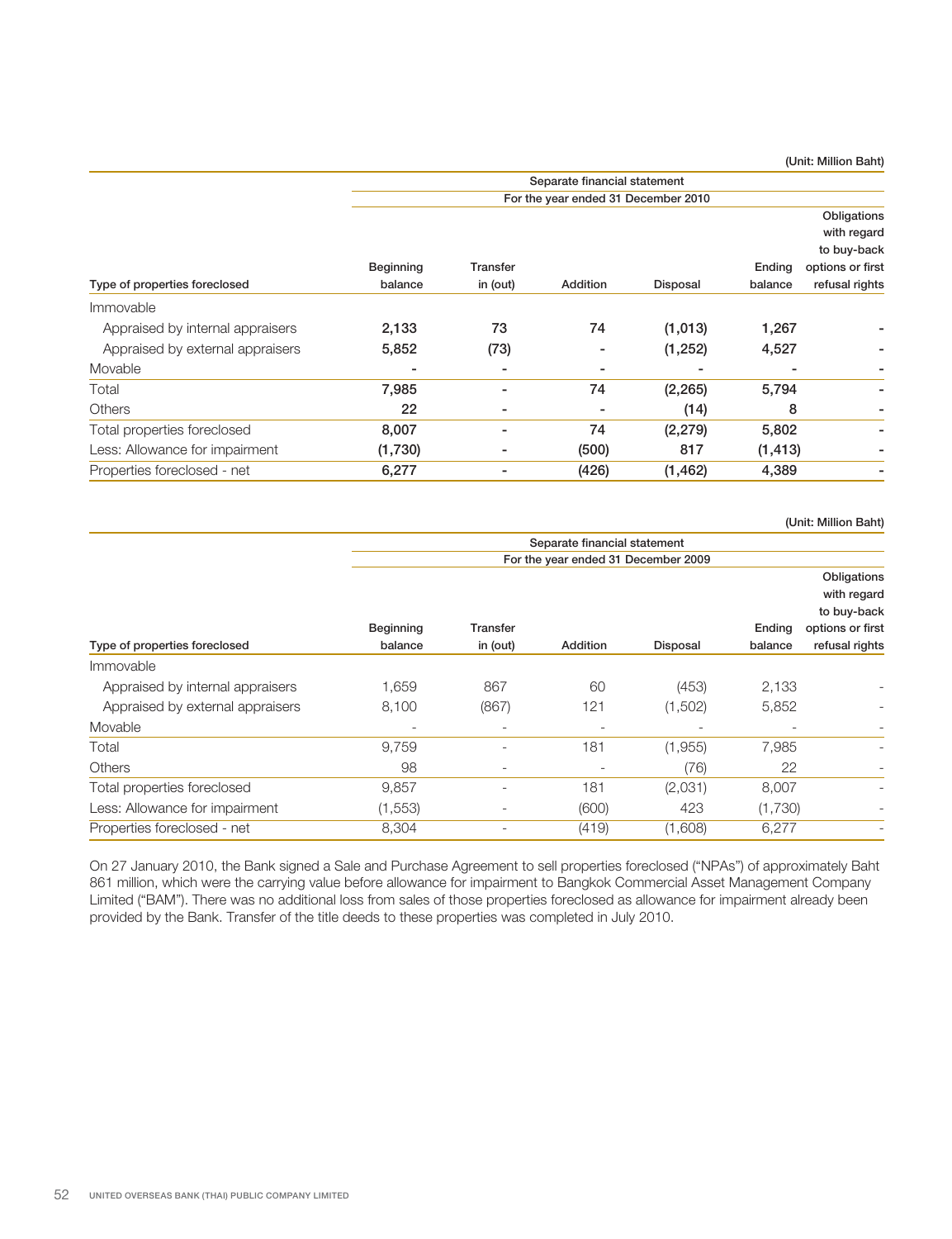# **14. Premises and equipment**

|                                                                                        |                | (Unit: Million Baht)<br><b>Consolidated financial statements</b> |           |                          |              |  |  |  |  |
|----------------------------------------------------------------------------------------|----------------|------------------------------------------------------------------|-----------|--------------------------|--------------|--|--|--|--|
|                                                                                        | Assets under   |                                                                  |           |                          |              |  |  |  |  |
|                                                                                        | Land           | Premises                                                         | Equipment | installation             | Total        |  |  |  |  |
| Cost                                                                                   |                |                                                                  |           |                          |              |  |  |  |  |
| 31 December 2009                                                                       | 1,392          | 1,424                                                            | 3,980     | 47                       | 6,843        |  |  |  |  |
| Acquisition                                                                            |                |                                                                  | 110       | 40                       | 150          |  |  |  |  |
| Transfer in (out)                                                                      | (8)            | 26                                                               | 36        | (78)                     | (24)         |  |  |  |  |
| Disposal and written off                                                               | $\overline{a}$ | $\overline{a}$                                                   | (332)     | $\overline{a}$           | (332)        |  |  |  |  |
| 31 December 2010                                                                       | 1,384          | 1,450                                                            | 3,794     | 9                        | 6,637        |  |  |  |  |
| Increase from revaluation                                                              |                |                                                                  |           |                          |              |  |  |  |  |
| 31 December 2009                                                                       | 882            | 206                                                              |           | $\overline{a}$           | 1.088        |  |  |  |  |
| 31 December 2010                                                                       | 882            | 206                                                              |           | $\overline{\phantom{a}}$ | 1,088        |  |  |  |  |
| Accumulated depreciation                                                               |                |                                                                  |           |                          |              |  |  |  |  |
| 31 December 2009                                                                       |                | (885)                                                            | (2,808)   |                          | (3,693)      |  |  |  |  |
| Depreciation charged for the year                                                      |                | (21)                                                             | (318)     |                          | (339)        |  |  |  |  |
| Transfer out                                                                           |                | 11                                                               |           |                          | 11           |  |  |  |  |
| Disposal and written off                                                               |                |                                                                  | 311       |                          | 311          |  |  |  |  |
| 31 December 2010                                                                       | $\overline{a}$ | (895)                                                            | (2, 815)  | $\overline{\phantom{a}}$ | (3,710)      |  |  |  |  |
| <b>Impairment loss</b>                                                                 |                |                                                                  |           |                          |              |  |  |  |  |
| 31 December 2009                                                                       | (355)          | (93)                                                             | (2)       |                          | (450)        |  |  |  |  |
| Disposal and written off                                                               |                | $\overline{\phantom{a}}$                                         | 2         |                          | $\mathbf{2}$ |  |  |  |  |
| 31 December 2010                                                                       | (355)          | (93)                                                             |           | $\overline{\phantom{a}}$ | (448)        |  |  |  |  |
| Net book value                                                                         |                |                                                                  |           |                          |              |  |  |  |  |
| 31 December 2009                                                                       | 1,919          | 652                                                              | 1,170     | 47                       | 3,788        |  |  |  |  |
| 31 December 2010                                                                       | 1,911          | 668                                                              | 979       | 9                        | 3,567        |  |  |  |  |
| Depreciation charge included in the income statements for the years ended 31 December: |                |                                                                  |           |                          |              |  |  |  |  |
| 2009                                                                                   |                |                                                                  |           |                          | 367          |  |  |  |  |
| 2010                                                                                   |                |                                                                  |           |                          | 339          |  |  |  |  |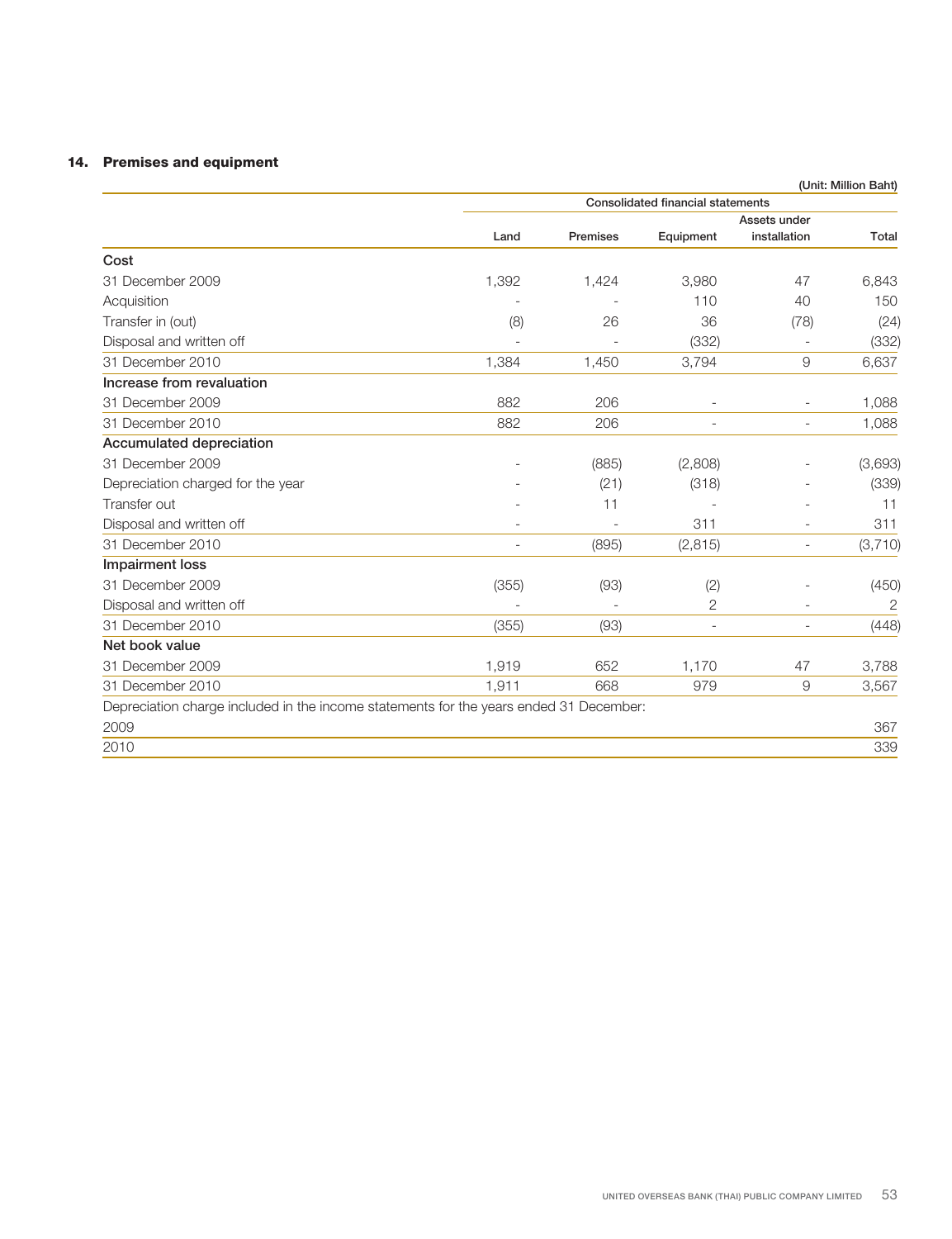|                                                                                        | Separate financial statements |                 |           |                          |         |  |  |
|----------------------------------------------------------------------------------------|-------------------------------|-----------------|-----------|--------------------------|---------|--|--|
|                                                                                        | Assets under                  |                 |           |                          |         |  |  |
|                                                                                        | Land                          | <b>Premises</b> | Equipment | installation             | Total   |  |  |
| Cost                                                                                   |                               |                 |           |                          |         |  |  |
| 31 December 2009                                                                       | 1,392                         | 1,424           | 3.731     | 47                       | 6,594   |  |  |
| Acquisition                                                                            |                               |                 | 108       | 40                       | 148     |  |  |
| Increased from entired business transferred of a subsidiary                            |                               |                 | 13        |                          | 13      |  |  |
| Transfer in (out)                                                                      | (8)                           | 26              | 36        | (78)                     | (24)    |  |  |
| Disposal and written off                                                               | $\overline{a}$                |                 | (151)     |                          | (151)   |  |  |
| 31 December 2010                                                                       | 1,384                         | 1,450           | 3,737     | 9                        | 6,580   |  |  |
| Increase from revaluation                                                              |                               |                 |           |                          |         |  |  |
| 31 December 2009                                                                       | 882                           | 206             |           | $\overline{a}$           | 1.088   |  |  |
| 31 December 2010                                                                       | 882                           | 206             |           |                          | 1,088   |  |  |
| Accumulated depreciation                                                               |                               |                 |           |                          |         |  |  |
| 31 December 2009                                                                       |                               | (885)           | (2, 593)  |                          | (3,478) |  |  |
| Increased from entired business transferred of a subsidiary                            |                               |                 | (9)       |                          | (9)     |  |  |
| Depreciation charged for the year                                                      |                               | (21)            | (309)     |                          | (330)   |  |  |
| Transfer out                                                                           |                               | 11              |           |                          | 11      |  |  |
| Disposal and written off                                                               |                               |                 | 132       |                          | 132     |  |  |
| 31 December 2010                                                                       | $\overline{\phantom{a}}$      | (895)           | (2,779)   | $\overline{\phantom{a}}$ | (3,674) |  |  |
| Impairment loss                                                                        |                               |                 |           |                          |         |  |  |
| 31 December 2009                                                                       | (355)                         | (93)            |           |                          | (448)   |  |  |
| 31 December 2010                                                                       | (355)                         | (93)            |           | $\overline{a}$           | (448)   |  |  |
| Net book value                                                                         |                               |                 |           |                          |         |  |  |
| 31 December 2009                                                                       | 1,919                         | 652             | 1,138     | 47                       | 3,756   |  |  |
| 31 December 2010                                                                       | 1,911                         | 668             | 958       | 9                        | 3,546   |  |  |
| Depreciation charge included in the income statements for the years ended 31 December: |                               |                 |           |                          |         |  |  |
| 2009                                                                                   |                               |                 |           |                          | 351     |  |  |
| 2010                                                                                   |                               |                 |           |                          | 330     |  |  |

The Bank's land and buildings were last appraised in the year 2007 by independent appraisers. The reappraisal approaches are as follows:

| Land     |                          | Fair market approach         |
|----------|--------------------------|------------------------------|
| Premises | $\overline{\phantom{0}}$ | Depreciated replacement cost |

Difference arising from revaluation is recorded in the Bank's financial statement in accordance with the accounting policy as detailed in Note 5.10 to the financial statements.

As at 31 December 2010, certain premises and equipment items of the Bank and its subsidiaries have been fully depreciated but are still in use. The gross carrying amount, before deducting accumulated depreciation, of those assets amounted to Baht 1,536 million (2009: Baht 1,591 million). The Bank only: Baht 1,523 million (2009: Baht 1,567 million)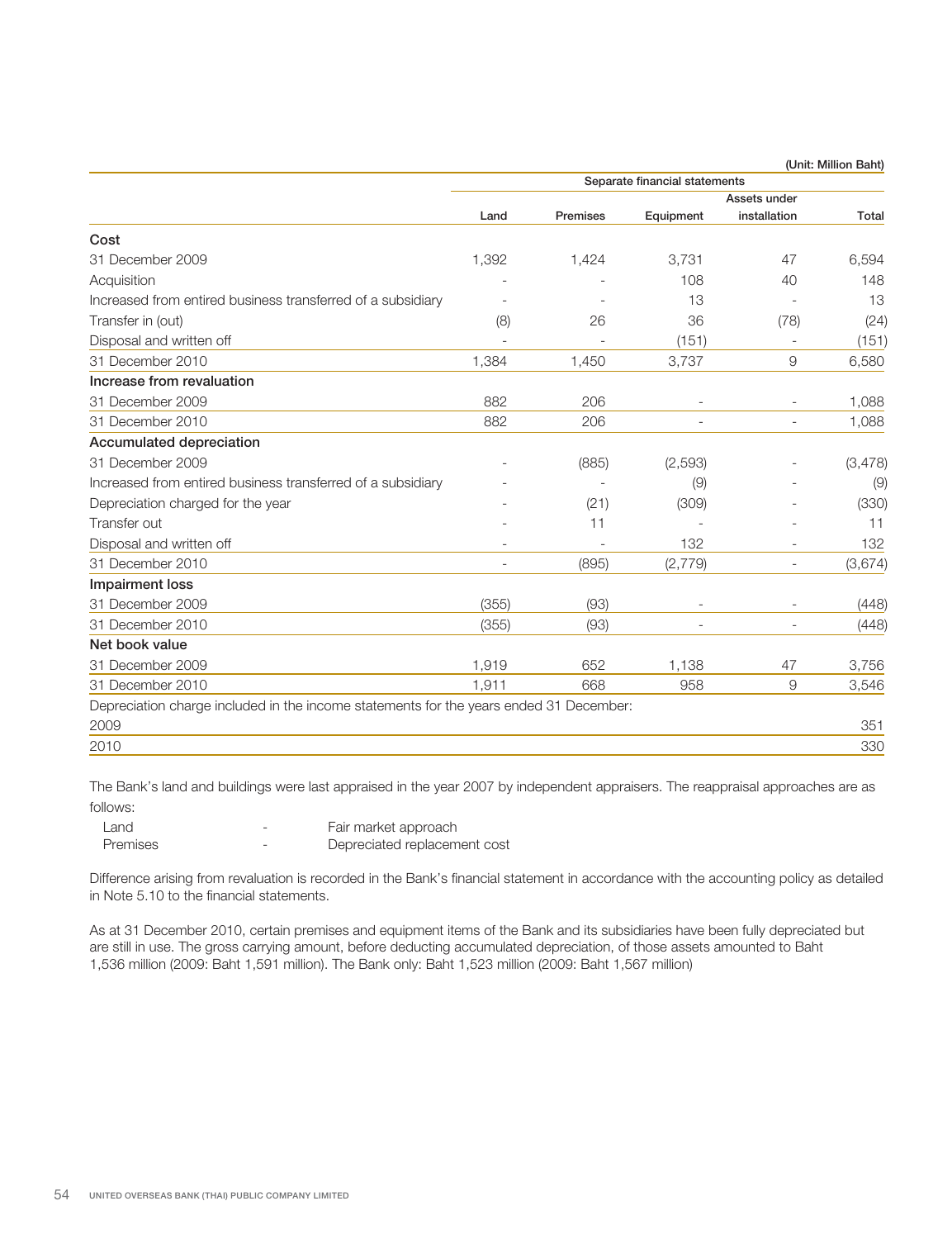#### **15. Intangible assets**

As at 31 December 2010 and 2009, the intangible assets are as follows:

|                                                                                        |             | (Unit: Million Baht)                     |                          |                |  |  |  |
|----------------------------------------------------------------------------------------|-------------|------------------------------------------|--------------------------|----------------|--|--|--|
|                                                                                        |             | <b>Consolidated financial statements</b> |                          |                |  |  |  |
|                                                                                        | Application | Assets under                             |                          |                |  |  |  |
|                                                                                        | software    | installation                             | <b>Others</b>            | Total          |  |  |  |
| Cost                                                                                   |             |                                          |                          |                |  |  |  |
| 31 December 2009                                                                       | 1,629       | 34                                       | 2                        | 1,665          |  |  |  |
| Acquisition                                                                            | 76          | 69                                       |                          | 145            |  |  |  |
| Transfer in (out)                                                                      | 61          | (61)                                     |                          |                |  |  |  |
| Written off                                                                            | (4)         |                                          |                          | (4)            |  |  |  |
| 31 December 2010                                                                       | 1,762       | 42                                       | $\overline{2}$           | 1,806          |  |  |  |
| Accumulated amortisation                                                               |             |                                          |                          |                |  |  |  |
| 31 December 2009                                                                       | (759)       |                                          |                          | (759)          |  |  |  |
| Amortisation for the year                                                              | (135)       |                                          |                          | (135)          |  |  |  |
| Written off                                                                            | 4           |                                          |                          | $\overline{4}$ |  |  |  |
| 31 December 2010                                                                       | (890)       |                                          | $\overline{\phantom{a}}$ | (890)          |  |  |  |
| Net book value                                                                         |             |                                          |                          |                |  |  |  |
| 31 December 2009                                                                       | 870         | 34                                       | 2                        | 906            |  |  |  |
| 31 December 2010                                                                       | 872         | 42                                       | $\overline{2}$           | 916            |  |  |  |
| Remaining useful lives (years)                                                         | $5 - 10$    | $\overline{\phantom{0}}$                 | $\overline{\phantom{a}}$ |                |  |  |  |
| Amortisation charge included in the income statements for the years ended 31 December: |             |                                          |                          |                |  |  |  |
| 2009                                                                                   |             |                                          |                          | 115            |  |  |  |
| 2010                                                                                   |             |                                          |                          | 135            |  |  |  |

|                                                                                        |                               |                          |                          | (Unit: Million Baht) |  |  |
|----------------------------------------------------------------------------------------|-------------------------------|--------------------------|--------------------------|----------------------|--|--|
|                                                                                        | Separate financial statements |                          |                          |                      |  |  |
|                                                                                        | Application                   | Assets under             |                          |                      |  |  |
|                                                                                        | software                      | installation             | <b>Others</b>            | Total                |  |  |
| Cost                                                                                   |                               |                          |                          |                      |  |  |
| 31 December 2009                                                                       | 1,597                         | 34                       | 2                        | 1,633                |  |  |
| Acquisition                                                                            | 75                            | 69                       |                          | 144                  |  |  |
| Increased from entired business transferred of a subsidiary                            | 2                             |                          |                          | 2                    |  |  |
| Transfer in (out)                                                                      | 61                            | (61)                     |                          |                      |  |  |
| 31 December 2010                                                                       | 1,735                         | 42                       | 2                        | 1,779                |  |  |
| Accumulated amortisation                                                               |                               |                          |                          |                      |  |  |
| 31 December 2009                                                                       | (742)                         |                          |                          | (742)                |  |  |
| Increased from entired business transferred of a subsidiary                            | (1)                           |                          |                          | (1)                  |  |  |
| Amortisation for the year                                                              | (133)                         |                          |                          | (133)                |  |  |
| 31 December 2010                                                                       | (876)                         |                          | $\overline{\phantom{0}}$ | (876)                |  |  |
| Net book value                                                                         |                               |                          |                          |                      |  |  |
| 31 December 2009                                                                       | 855                           | 34                       | 2                        | 891                  |  |  |
| 31 December 2010                                                                       | 859                           | 42                       | $\overline{2}$           | 903                  |  |  |
| Remaining useful lives (years)                                                         | $5 - 10$                      | $\overline{\phantom{a}}$ | $\overline{\phantom{a}}$ |                      |  |  |
| Amortisation charge included in the income statements for the years ended 31 December: |                               |                          |                          |                      |  |  |
| 2009                                                                                   |                               |                          |                          | 113                  |  |  |
| 2010                                                                                   |                               |                          |                          | 133                  |  |  |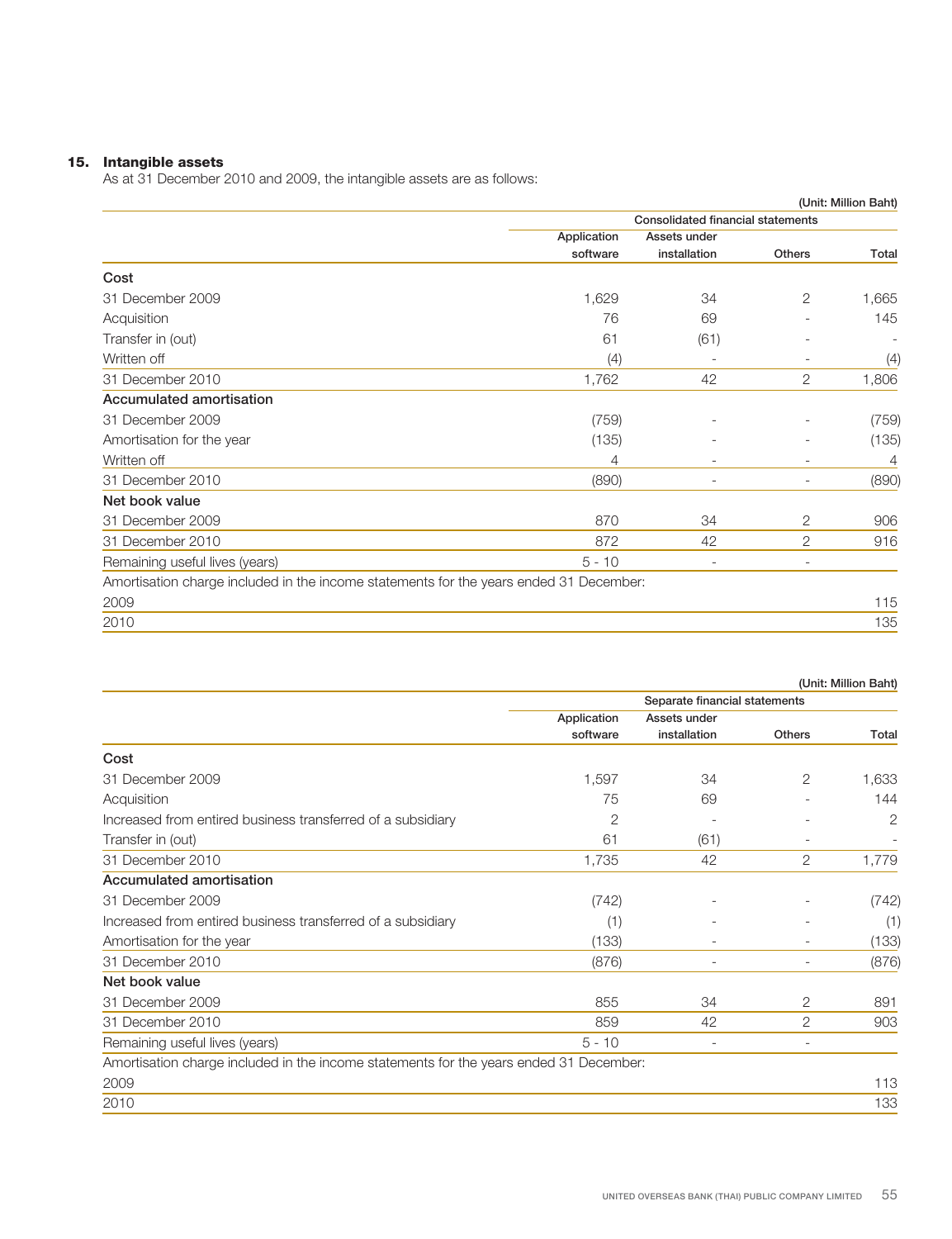As at 31 December 2010, certain intangible assets of the Bank and its subsidiaries have been fully amortised but are still in use. The gross carrying amount, before deducting accumulated amortisation, of those assets amounted to Baht 163 million (2009: Baht 166 million). The Bank only: Baht 155 million (2009: Baht 155 million).

## **16. Deferred Tax**

As at 31 December 2010 and 2009, deferred tax relates to the following:

|                                     |       |                                          |                   |                   |                   |                               | (Unit: Million Baht) |       |  |  |
|-------------------------------------|-------|------------------------------------------|-------------------|-------------------|-------------------|-------------------------------|----------------------|-------|--|--|
|                                     |       | <b>Consolidated financial statements</b> |                   |                   |                   | Separate financial statements |                      |       |  |  |
|                                     |       |                                          | As at 31 December |                   | As at 31 December |                               |                      |       |  |  |
|                                     |       | <b>Balance sheets</b>                    |                   | Income statements |                   | <b>Balance sheets</b>         | Income statements    |       |  |  |
|                                     | 2010  | 2009                                     | 2010              | 2009              | 2010              | 2009                          | 2010                 | 2009  |  |  |
| Deferred tax assets on:             |       |                                          |                   |                   |                   |                               |                      |       |  |  |
| Allowance for doubtful accounts     | 297   | 335                                      | 38                | 17                | 297               | 269                           | 45                   | 17    |  |  |
| Allowance for impairment            |       |                                          |                   |                   |                   |                               |                      |       |  |  |
| of properties foreclosed            | 424   | 520                                      | 96                | (54)              | 424               | 519                           | 95                   | (53)  |  |  |
| Allowance for revaluation,          |       |                                          |                   |                   |                   |                               |                      |       |  |  |
| impairment of fixed assets          | 132   | 133                                      | 1                 | $\mathbf 1$       | 132               | 133                           | 1                    | 1     |  |  |
| Allowance for revaluation           |       |                                          |                   |                   |                   |                               |                      |       |  |  |
| of investments                      | 929   | 920                                      | (9)               | (5)               | 929               | 920                           | (9)                  | (5)   |  |  |
| Provision of contingent liabilities | 334   | 305                                      | (29)              | (7)               | 333               | 303                           | (30)                 | (6)   |  |  |
| Unrealized loss on derivatives      | 370   | 2                                        | (368)             | (346)             | 370               | 2                             | (368)                | (346) |  |  |
| <b>Others</b>                       | 339   | 388                                      | 49                | (9)               | 334               | 280                           | (54)                 | (13)  |  |  |
|                                     | 2,825 | 2,603                                    | (222)             | (403)             | 2,819             | 2,426                         | (320)                | (405) |  |  |
| Deferred tax liabilities on:        |       |                                          |                   |                   |                   |                               |                      |       |  |  |
| Revaluation surplus on fixed        |       |                                          |                   |                   |                   |                               |                      |       |  |  |
| assets                              | 308   | 310                                      | (2)               | (2)               | 308               | 310                           | (2)                  | (2)   |  |  |
| Revaluation surplus on              |       |                                          |                   |                   |                   |                               |                      |       |  |  |
| investments                         | 82    | 63                                       |                   |                   | 82                | 64                            |                      |       |  |  |
| <b>Others</b>                       | 111   | 42                                       | 69                | (11)              | 111               |                               | (4)                  |       |  |  |
|                                     | 501   | 415                                      | 67                | (13)              | 501               | 374                           | (6)                  | (2)   |  |  |
| Deferred tax - net                  | 2,324 | 2,188                                    |                   |                   | 2,318             | 2,052                         |                      |       |  |  |
| Deferred tax - income               |       |                                          | (155)             | (416)             |                   |                               | (326)                | (407) |  |  |

Movements in the deferred tax during the years ended 31 December 2010 and 2009 are as follows:

|             |                          |                                                             | (Unit: Million Baht)     |  |
|-------------|--------------------------|-------------------------------------------------------------|--------------------------|--|
|             |                          | Separate<br>financial statements<br>For the years ended     |                          |  |
|             |                          |                                                             |                          |  |
|             |                          |                                                             |                          |  |
| 31 December |                          | 31 December                                                 |                          |  |
| 2010        | 2009                     | 2010                                                        | 2009                     |  |
| 2,188       | 1.745                    | 2,052                                                       | .617                     |  |
| 155         | 416                      | 326                                                         | 407                      |  |
| (19)        | 27                       | (18)                                                        | 28                       |  |
|             | $\overline{\phantom{0}}$ | (42)                                                        | $\overline{\phantom{a}}$ |  |
| 2,324       | 2,188                    | 2,318                                                       | 2,052                    |  |
|             |                          | Consolidated<br>financial statements<br>For the years ended |                          |  |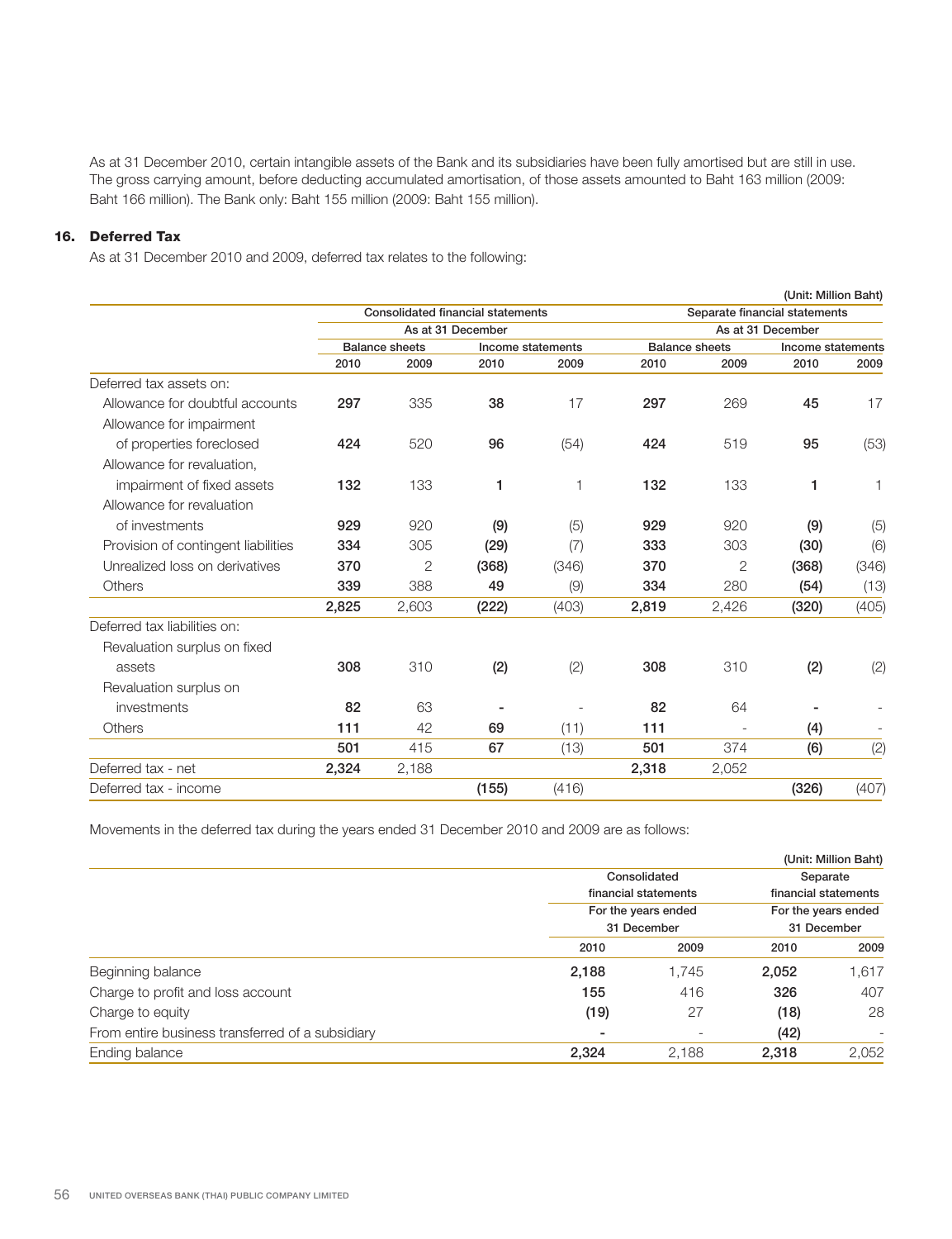During the years ended 31 December 2010 and 2009, deferred income tax related to items charged directly to equity during the period are as follows:

|                                                                       |                                           |              |                                           | (Unit: Million Baht) |
|-----------------------------------------------------------------------|-------------------------------------------|--------------|-------------------------------------------|----------------------|
|                                                                       |                                           | Consolidated |                                           | Separate             |
|                                                                       | financial statements<br>As at 31 December |              | financial statements<br>As at 31 December |                      |
|                                                                       |                                           |              |                                           |                      |
|                                                                       | 2010                                      | 2009         | 2010                                      | 2009                 |
| Deferred tax relating to revaluation (surplus) deficit on investments | (19)                                      | 22           | (18)                                      | 23                   |
| Deferred tax relating to revaluation of fixed assets                  |                                           | 5            |                                           | 5                    |
|                                                                       | (19)                                      |              | (18)                                      | 28                   |

## **17. Other assets**

|                               |       |                      |          | (Unit: Million Baht) |
|-------------------------------|-------|----------------------|----------|----------------------|
|                               |       | Consolidated         | Separate |                      |
|                               |       | financial statements |          | financial statements |
|                               |       | As at 31 December    |          | As at 31 December    |
|                               | 2010  | 2009                 | 2010     | 2009                 |
| Accrued income                | 472   | 475                  | 430      | 450                  |
| Suspense debtors              | 102   | 97                   | 102      | 97                   |
| Prepaid and deferred expenses | 158   | 130                  | 148      | 120                  |
| Deposits                      | 843   | 359                  | 733      | 165                  |
| Leasehold right - net         | 129   | 143                  | 129      | 143                  |
| <b>Others</b>                 | 46    | 39                   | 47       | 25                   |
| Total                         | 1,750 | 1,243                | 1.589    | ,000                 |

# **18. Classified assets**

|                  |             |                      |                              |              | (Unit: Million Baht) |
|------------------|-------------|----------------------|------------------------------|--------------|----------------------|
|                  |             |                      | Separate financial statement |              |                      |
|                  |             |                      | As at 31 December 2010       |              |                      |
|                  |             |                      | Properties                   | Other        |                      |
|                  | Investments | Loans <sup>(1)</sup> | foreclosed                   | assets $(2)$ | Total                |
| Classifications  |             |                      |                              |              |                      |
| Pass             | ۰.          | 161,756              |                              | 5            | 161,761              |
| Special mention  | ٠.          | 2,761                | ۰                            | ٠            | 2,761                |
| Substandard      | ۰           | 1,429                |                              | 4            | 1,433                |
| <b>Doubtful</b>  | ۰           | 445                  | ۰                            |              | 446                  |
| Doubtful of loss | 3,167       | 6,746                | 159                          | 70           | 10,142               |
| Total            | 3,167       | 173,137              | 159                          | 80           | 176,543              |

*(1) Including interbank and money market loans.* 

*(2) Including accrued interest receivable for non-performing loans.*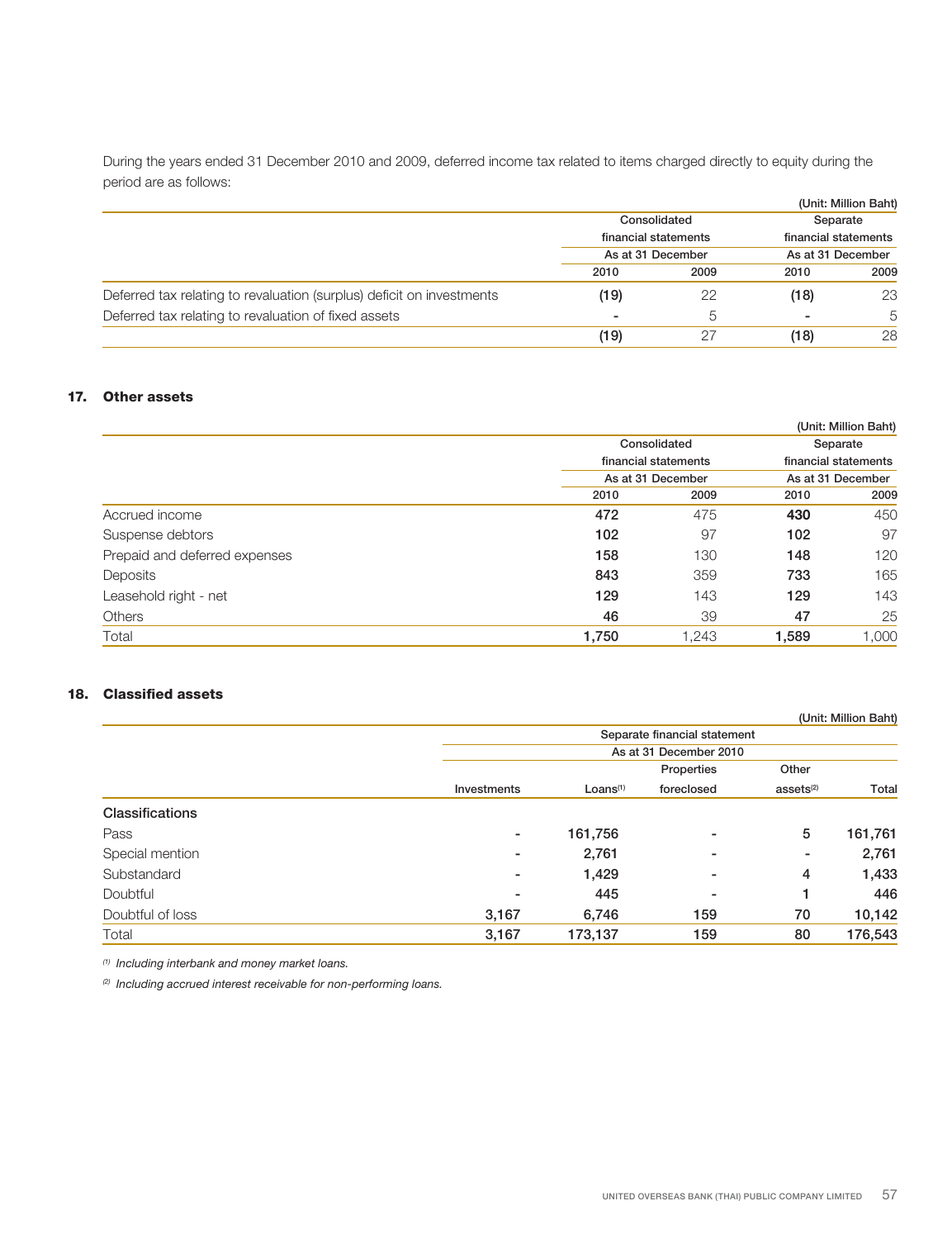|                        |                          |                        | Separate financial statement |                |         |  |  |  |
|------------------------|--------------------------|------------------------|------------------------------|----------------|---------|--|--|--|
|                        |                          | As at 31 December 2009 |                              |                |         |  |  |  |
|                        |                          |                        | Properties                   | Other          |         |  |  |  |
|                        | Investments              | Loans <sup>(1)</sup>   | foreclosed                   | assets $(2)$   | Total   |  |  |  |
| <b>Classifications</b> |                          |                        |                              |                |         |  |  |  |
| Pass                   | $\qquad \qquad -$        | 172,925                | $\overline{\phantom{a}}$     |                | 172,932 |  |  |  |
| Special mention        | $\overline{\phantom{a}}$ | 4,581                  | $\overline{\phantom{a}}$     |                | 4,582   |  |  |  |
| Substandard            | $\overline{\phantom{a}}$ | 1,625                  | $\overline{\phantom{a}}$     | $\overline{4}$ | 1,629   |  |  |  |
| <b>Doubtful</b>        | $\overline{\phantom{a}}$ | 488                    | $\qquad \qquad \blacksquare$ |                | 489     |  |  |  |
| Doubtful of loss       | 3,275                    | 6,519                  | 367                          | 54             | 10,215  |  |  |  |
| Total                  | 3,275                    | 186,138                | 367                          | 67             | 189,847 |  |  |  |

*(1) Including interbank and money market loans.* 

*(2) Including accrued interest receivable for non-performing loans.* 

## **19. Deposits**

# **19.1 Classified by types of deposits**

|                      |         |                      |         | (Unit: Million Baht) |  |
|----------------------|---------|----------------------|---------|----------------------|--|
|                      |         | Consolidated         |         | Separate             |  |
|                      |         | financial statements |         | financial statements |  |
|                      |         | As at 31 December    |         | As at 31 December    |  |
|                      | 2010    | 2009                 | 2010    | 2009                 |  |
| Current accounts     | 4,722   | 4.404                | 4,728   | 4,412                |  |
| Savings accounts     | 69,910  | 69,853               | 70,003  | 70,019               |  |
| Fixed deposits       |         |                      |         |                      |  |
| - Less than 6 months | 19,784  | 28,761               | 19,784  | 28,761               |  |
| - 6 months - 1 year  | 32,504  | 24,980               | 32,504  | 24,980               |  |
| - Over 1 year        | 25,120  | 23,019               | 25,120  | 23,069               |  |
| Total                | 152,040 | 151,017              | 152,139 | 151,241              |  |

## **19.2 Classified by the remaining period of contracts**

|         |                                                           |         | (Unit: Million Baht)                                  |  |
|---------|-----------------------------------------------------------|---------|-------------------------------------------------------|--|
|         | Consolidated<br>financial statements<br>As at 31 December |         | Separate<br>financial statements<br>As at 31 December |  |
|         |                                                           |         |                                                       |  |
|         |                                                           |         |                                                       |  |
| 2010    | 2009                                                      | 2010    | 2009                                                  |  |
| 149,209 | 130,754                                                   | 149,308 | 130,978                                               |  |
| 2,831   | 20,263                                                    | 2,831   | 20,263                                                |  |
| 152,040 | 151.017                                                   | 152.139 | 151,241                                               |  |
|         |                                                           |         |                                                       |  |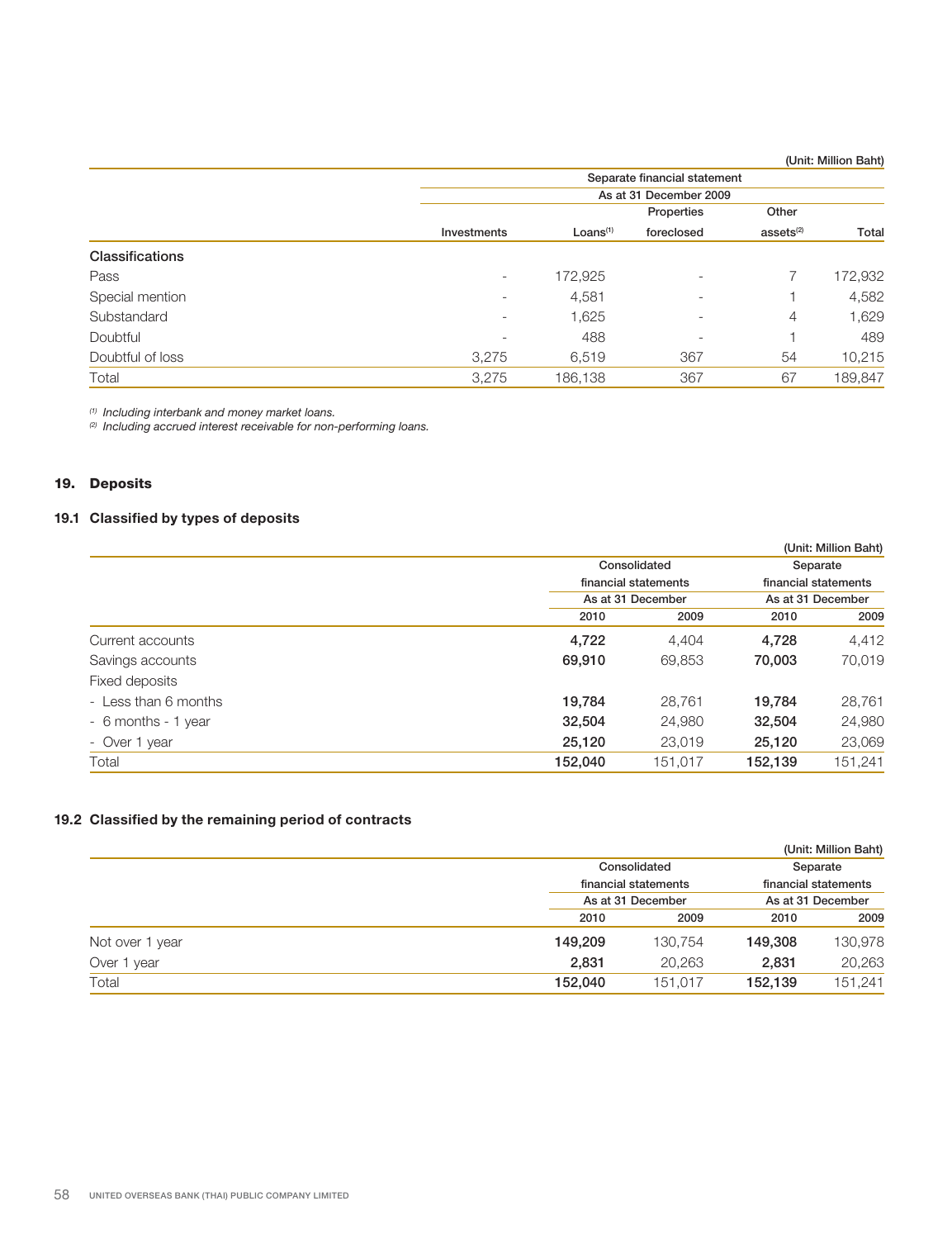# **19.3 Classified by currencies and residential status of depositors**

|               |          |          |         |                                   |          | (Unit: Million Baht) |  |
|---------------|----------|----------|---------|-----------------------------------|----------|----------------------|--|
|               |          |          |         | Consolidated financial statements |          |                      |  |
|               |          |          |         | As at 31 December                 |          |                      |  |
|               |          | 2010     |         |                                   | 2009     |                      |  |
|               | Domestic | Overseas | Total   | Domestic                          | Overseas | Total                |  |
| <b>Baht</b>   | 146,643  | 4,488    | 151,131 | 145,643                           | 4,316    | 149,959              |  |
| US Dollar     | 330      | 153      | 483     | 528                               | 154      | 682                  |  |
| <b>Others</b> | 219      | 207      | 426     | 150                               | 226      | 376                  |  |
| Total         | 147.192  | 4,848    | 152.040 | 146.321                           | 4,696    | 151.017              |  |

#### **(Unit: Million Baht)**

|                  |          |                   |         | Separate financial statements |          |         |  |
|------------------|----------|-------------------|---------|-------------------------------|----------|---------|--|
|                  |          | As at 31 December |         |                               |          |         |  |
|                  |          | 2010              |         |                               | 2009     |         |  |
|                  | Domestic | Overseas          | Total   | Domestic                      | Overseas | Total   |  |
| <b>Baht</b>      | 146,742  | 4,488             | 151.230 | 145.867                       | 4,316    | 150,183 |  |
| <b>US Dollar</b> | 330      | 153               | 483     | 528                           | 154      | 682     |  |
| <b>Others</b>    | 219      | 207               | 426     | 150                           | 226      | 376     |  |
| Total            | 147,291  | 4,848             | 152,139 | 146,545                       | 4,696    | 151,241 |  |

# **20. Interbank and money market items (Liabilities)**

|                                    |           |        |        |                                          |                          | (Unit: Million Baht) |  |
|------------------------------------|-----------|--------|--------|------------------------------------------|--------------------------|----------------------|--|
|                                    |           |        |        | <b>Consolidated financial statements</b> |                          |                      |  |
|                                    |           |        |        | As at 31 December                        |                          |                      |  |
|                                    |           | 2010   |        |                                          | 2009                     |                      |  |
|                                    | On demand | Term   | Total  | On demand                                | Term                     | Total                |  |
| Domestic items                     |           |        |        |                                          |                          |                      |  |
| The Bank of Thailand and Financial |           |        |        |                                          |                          |                      |  |
| Institutions Development Fund      |           | 486    | 486    |                                          | 500                      | 500                  |  |
| Commercial banks                   | 1,458     |        | 1,458  | 84                                       | 667                      | 751                  |  |
| Other banks                        | ۰         | 603    | 603    |                                          |                          |                      |  |
| Finance companies, securities      |           |        |        |                                          |                          |                      |  |
| companies and credit foncier       |           |        |        |                                          |                          |                      |  |
| companies                          | 517       | 146    | 663    | 341                                      | 202                      | 543                  |  |
| Other financial institutions       | 352       | 357    | 709    | 302                                      | 272                      | 574                  |  |
| Total domestic items               | 2,327     | 1,592  | 3,919  | 728                                      | 1,641                    | 2,369                |  |
| Foreign items                      |           |        |        |                                          |                          |                      |  |
| <b>US Dollar</b>                   | 25        | 34,312 | 34,337 | 9                                        | 23,992                   | 24,001               |  |
| Yen                                |           | 259    | 259    |                                          |                          |                      |  |
| Other currencies                   | 1,323     |        | 1,323  | 1,198                                    | $\overline{\phantom{0}}$ | 1,198                |  |
| Total foreign items                | 1,348     | 34,571 | 35,919 | 1,207                                    | 23,992                   | 25,199               |  |
| Total domestic and foreign items   | 3,675     | 36,163 | 39,838 | 1,935                                    | 25,633                   | 27,568               |  |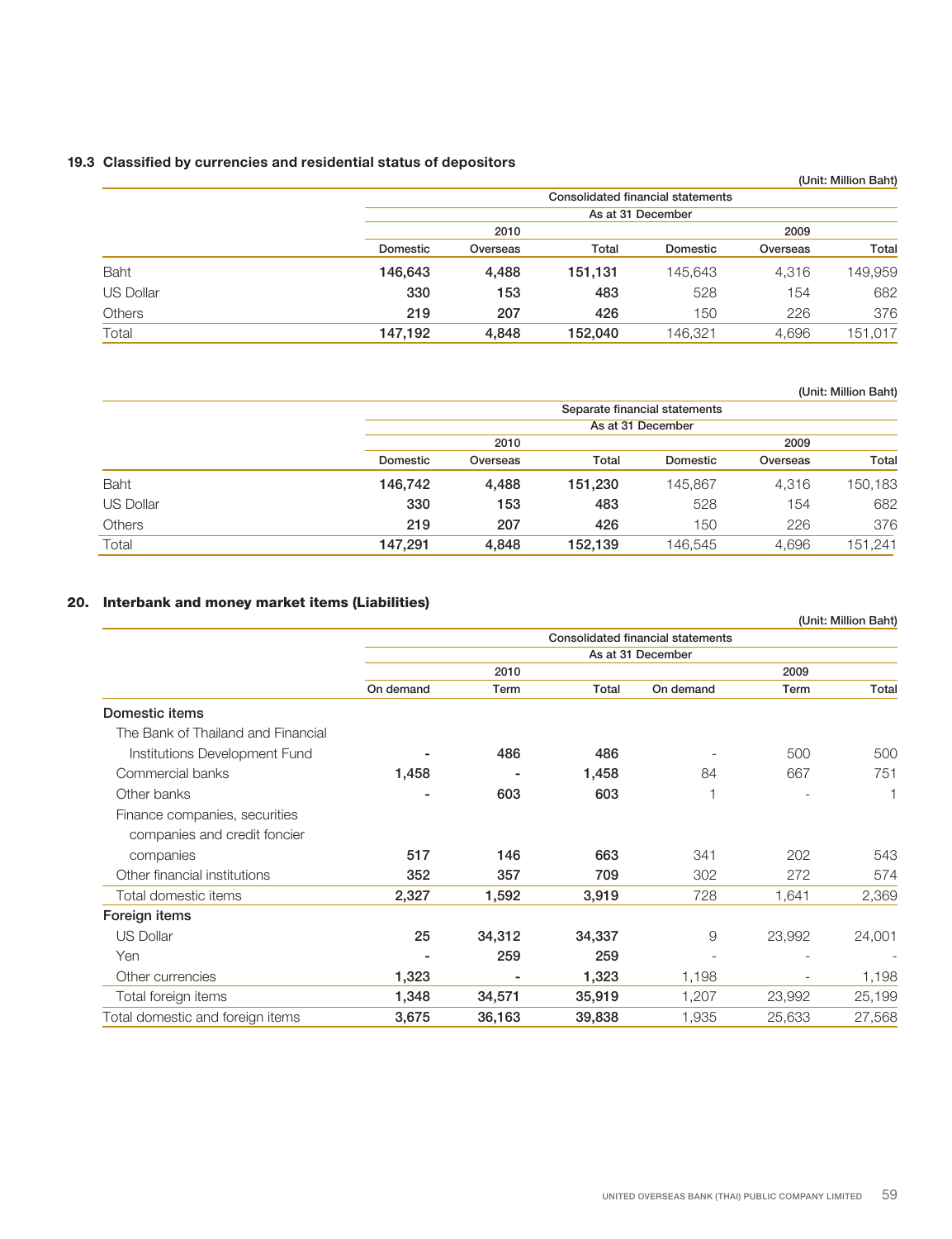|                                    |           |        | Separate financial statements |           |                          |        |  |
|------------------------------------|-----------|--------|-------------------------------|-----------|--------------------------|--------|--|
|                                    |           |        | As at 31 December             |           |                          |        |  |
|                                    |           | 2010   |                               |           | 2009                     |        |  |
|                                    | On demand | Term   | Total                         | On demand | Term                     | Total  |  |
| Domestic items                     |           |        |                               |           |                          |        |  |
| The Bank of Thailand and Financial |           |        |                               |           |                          |        |  |
| Institutions Development Fund      |           | 486    | 486                           |           | 500                      | 500    |  |
| Commercial banks                   | 1,458     |        | 1,458                         | 84        | 667                      | 751    |  |
| Other banks                        |           | 603    | 603                           |           |                          | 1      |  |
| Finance companies, securities      |           |        |                               |           |                          |        |  |
| companies and credit foncier       |           |        |                               |           |                          |        |  |
| companies                          | 517       | 146    | 663                           | 341       | 202                      | 543    |  |
| Other financial institutions       | 365       | 451    | 816                           | 307       | 433                      | 740    |  |
| Total domestic items               | 2,340     | 1,686  | 4,026                         | 733       | 1,802                    | 2,535  |  |
| Foreign items                      |           |        |                               |           |                          |        |  |
| <b>US Dollar</b>                   | 25        | 34,312 | 34,337                        | 9         | 23,992                   | 24,001 |  |
| Yen                                |           | 259    | 259                           |           |                          |        |  |
| Other currencies                   | 1,323     | ٠      | 1,323                         | 1,198     | $\overline{\phantom{0}}$ | 1,198  |  |
| Total foreign items                | 1,348     | 34,571 | 35,919                        | 1,207     | 23,992                   | 25,199 |  |
| Total domestic and foreign items   | 3,688     | 36,257 | 39,945                        | 1,940     | 25,794                   | 27,734 |  |

# **21. Borrowings**

As at 31 December 2010 and 2009, borrowings comprising only domestic borrowings in Baht currency are classified by type of securities, maturity and interest rate as follows:

|                       |                                  |                             | (Unit: Million Baht) |  |  |
|-----------------------|----------------------------------|-----------------------------|----------------------|--|--|
|                       | Consolidated financial statement |                             |                      |  |  |
|                       |                                  | As at 31 December 2010      |                      |  |  |
| <b>Types</b>          | Maturity                         | Interest rate per annum (%) | Amount               |  |  |
| Short-term borrowings |                                  |                             |                      |  |  |
| Bills of exchange     | 4 Jan 2011 - 30 Dec 2011         | $1.00 - 3.21$               | 12,146               |  |  |
| Total                 |                                  |                             | 12,146               |  |  |
| Long-term borrowings  |                                  |                             |                      |  |  |
| Term loan agreement   | 20 Jan 2013 - 4 Sep 2014         | -                           | 20                   |  |  |
| Total                 |                                  |                             | 20                   |  |  |
| Total borrowings      |                                  |                             | 12,166               |  |  |
|                       |                                  |                             |                      |  |  |

**(Unit: Million Baht)** 

|                       |                           | <b>Consolidated financial statement</b> |        |  |  |  |  |
|-----------------------|---------------------------|-----------------------------------------|--------|--|--|--|--|
|                       |                           | As at 31 December 2009                  |        |  |  |  |  |
| <b>Types</b>          | Maturity                  | Interest rate per annum (%)             | Amount |  |  |  |  |
| Short-term borrowings |                           |                                         |        |  |  |  |  |
| Bills of exchange     | 4 Jan 2010 - 22 Dec 2010  | $0.75 - 5.12$                           | 9,510  |  |  |  |  |
| Total                 |                           |                                         | 9,510  |  |  |  |  |
| Long-term borrowings  |                           |                                         |        |  |  |  |  |
| Bills of exchange     | 31 Jan 2011 - 28 Feb 2011 | $2.88 - 3.21$                           | 252    |  |  |  |  |
| Term loan agreement   | 20 Jan 2013 - 3 Jun 2015  |                                         | 30     |  |  |  |  |
| Total                 |                           |                                         | 282    |  |  |  |  |
| Total borrowings      |                           |                                         | 9,792  |  |  |  |  |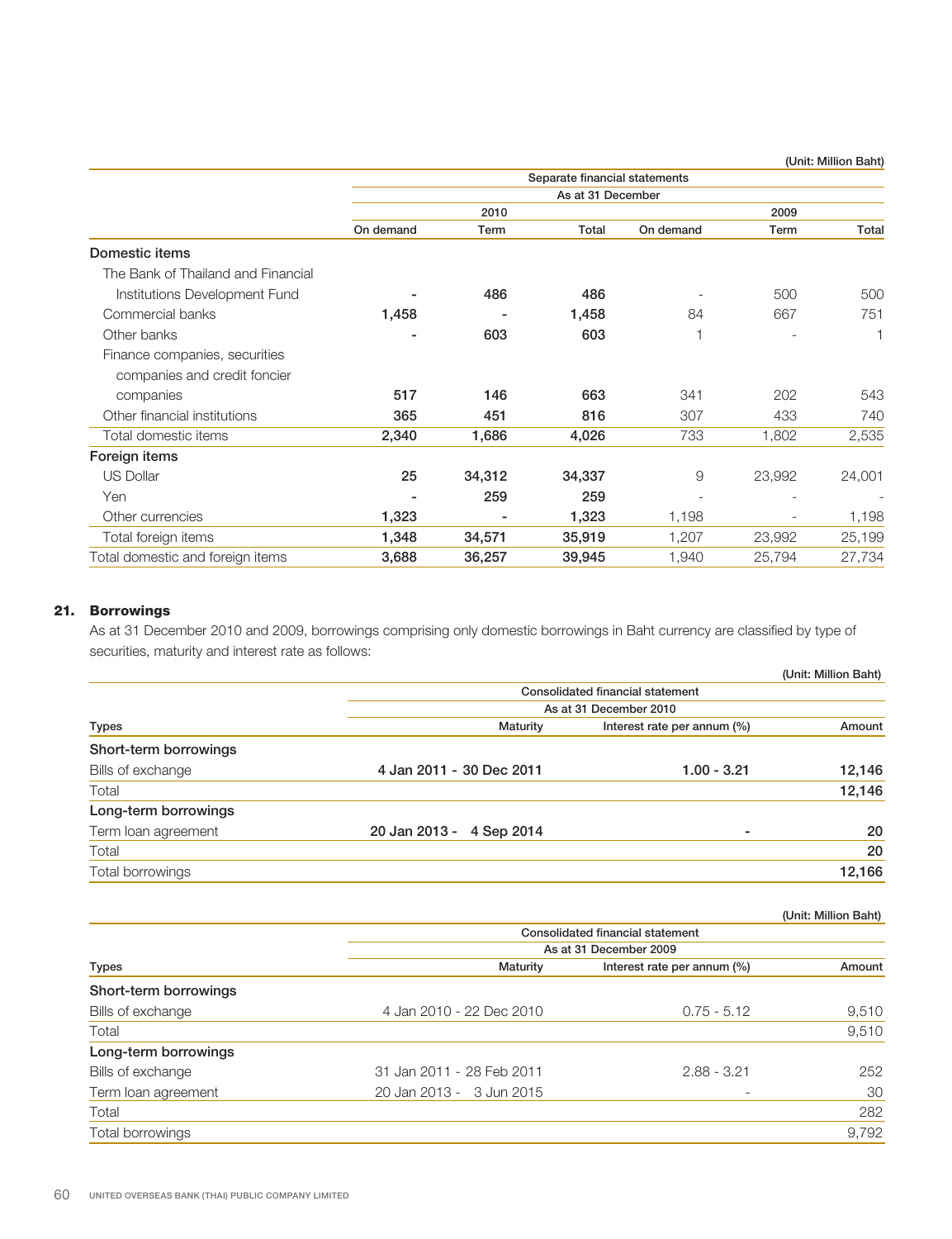|                       |                          | Separate financial statement |        |  |  |  |  |  |
|-----------------------|--------------------------|------------------------------|--------|--|--|--|--|--|
|                       |                          | As at 31 December 2010       |        |  |  |  |  |  |
| <b>Types</b>          | Maturity                 | Interest rate per annum (%)  | Amount |  |  |  |  |  |
| Short-term borrowings |                          |                              |        |  |  |  |  |  |
| Bills of exchange     | 4 Jan 2011 - 30 Dec 2011 | $1.00 - 3.21$                | 12,713 |  |  |  |  |  |
| Total                 |                          |                              | 12,713 |  |  |  |  |  |
| Long-term borrowings  |                          |                              |        |  |  |  |  |  |
| Term loan agreement   | 20 Jan 2013 - 4 Sep 2014 | -                            | 20     |  |  |  |  |  |
| Total                 |                          |                              | 20     |  |  |  |  |  |
| Total borrowings      |                          |                              | 12,733 |  |  |  |  |  |

|                       | (Unit: Million Baht)<br>Separate financial statement |                             |        |  |  |
|-----------------------|------------------------------------------------------|-----------------------------|--------|--|--|
|                       |                                                      | As at 31 December 2009      |        |  |  |
| <b>Types</b>          | Maturity                                             | Interest rate per annum (%) | Amount |  |  |
| Short-term borrowings |                                                      |                             |        |  |  |
| Bills of exchange     | 4 Jan 2010 - 22 Dec 2010                             | $0.75 - 5.12$               | 9,551  |  |  |
| Total                 |                                                      |                             | 9,551  |  |  |
| Long-term borrowings  |                                                      |                             |        |  |  |
| Bills of exchange     | 31 Jan 2011 - 28 Feb 2011                            | $2.88 - 3.21$               | 252    |  |  |
| Term loan agreement   | 20 Jan 2013 - 3 Jun 2015                             | $\overline{\phantom{a}}$    | 30     |  |  |
| Total                 |                                                      |                             | 282    |  |  |
| Total borrowings      |                                                      |                             | 9,833  |  |  |

## **22. Provisions - other liabilities**

Outstanding balance comprise the following:

|                                  |                          | (Unit: Million Baht) |  |
|----------------------------------|--------------------------|----------------------|--|
| Consolidated financial statement |                          |                      |  |
| Employee                         |                          |                      |  |
| <b>Benefits</b>                  | <b>Others</b>            | Total                |  |
| 683                              | 333                      | 1.016                |  |
| 193                              | (21)                     | 172                  |  |
| (63)                             | $\overline{\phantom{a}}$ | (63)                 |  |
|                                  | (12)                     | (12)                 |  |
| 813                              | 300                      | .113                 |  |
|                                  |                          |                      |  |

|                                     | (Unit: Million Baht) |                              |       |  |
|-------------------------------------|----------------------|------------------------------|-------|--|
|                                     |                      | Separate financial statement |       |  |
|                                     | Employee             |                              |       |  |
|                                     | <b>Benefits</b>      | <b>Others</b>                | Total |  |
| At 1 January 2010                   | 676                  | 333                          | 1,009 |  |
| Increase (decrease) during the year | 185                  | (21)                         | 164   |  |
| Decreased from actual payment       | (50)                 | $\overline{\phantom{0}}$     | (50)  |  |
| Reversal of provisions              |                      | (12)                         | (12)  |  |
| At 31 December 2010                 | 811                  | 300                          | .111  |  |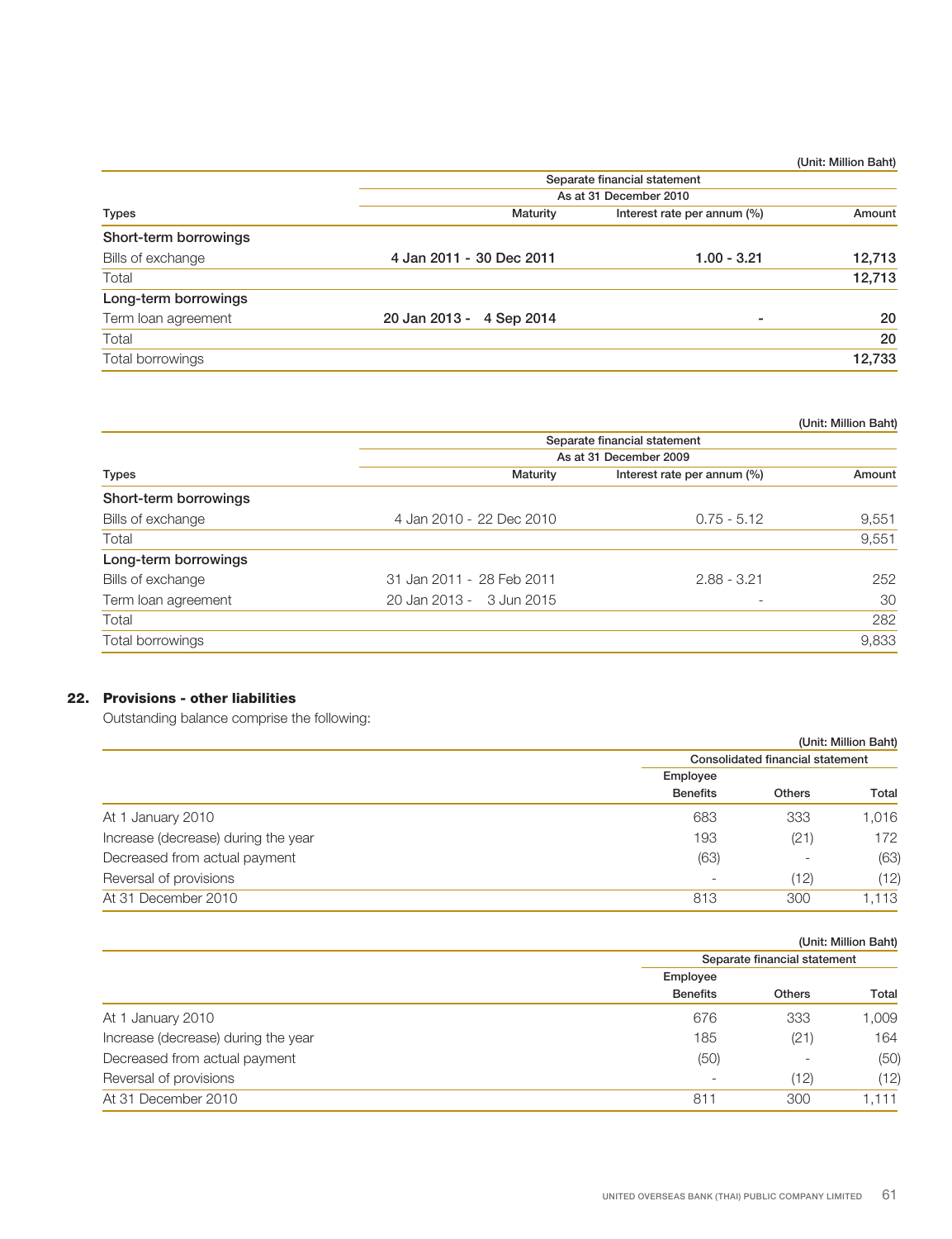#### **23. Other liabilities**

|                             |       |                              |       | (Unit: Million Baht)     |  |
|-----------------------------|-------|------------------------------|-------|--------------------------|--|
|                             |       | Consolidated                 |       | Separate                 |  |
|                             |       | financial statements         |       | financial statements     |  |
|                             |       | As at 31 December            |       | As at 31 December        |  |
|                             | 2010  | 2009                         | 2010  | 2009                     |  |
| Accounts payable - others   | 355   | 518                          | 221   | 279                      |  |
| Suspense creditors          | 201   | 206                          | 201   | 206                      |  |
| Deposits                    | 49    | 73                           | 52    | 72                       |  |
| Bills collection - branches | 30    | 37                           | 30    | 37                       |  |
| Deferred income             | 1,292 | $\qquad \qquad \blacksquare$ | 1,292 | $\overline{\phantom{0}}$ |  |
| <b>Others</b>               | 79    | 79                           | 67    | 61                       |  |
| Total                       | 2,006 | 913                          | 1,863 | 655                      |  |

#### **24. Statutory reserve**

Pursuant to Section 116 of the Public Company Limited Act B.E. 2535, the Bank is required to set aside to a statutory reserve at least 5% of its net income, after deducting any balance of deficit brought forward, until such reserve reaches 10% of the Bank's registered share capital. The statutory reserve is not available for dividend distribution.

In addition, under the Civil and Commercial Code, the Bank's subsidiaries are required to set aside a statutory reserve at least 5% of their net income each time dividend is declared until the reserve reaches 10% of registered share capital. The statutory reserve cannot be used for dividend payment.

#### **25. Capital funds**

The primary objectives of the Bank's capital management are to maintain the Bank's ability to continue as a going concern and to maintain a capital adequacy ratio in accordance with the regulations of the BOT.

As at 31 December 2010, the Bank maintained Capital Funds in compliance with the BOT's Basel II framework and received an approval from the BOT to adopt Foundation Internal Ratings - Based Approach (FIRB) to compute capital requirement for credit risk.

As at 31 December 2009, the Bank adopted Standardised Approach (SA), for credit risk capital requirement under the BOT's Basel II framework.

|                                                                    |          | (Unit: Million Baht) |
|--------------------------------------------------------------------|----------|----------------------|
|                                                                    |          | Separate             |
|                                                                    |          | financial statements |
|                                                                    |          | As at 31 December    |
|                                                                    | 2010     | 2009                 |
| <b>Tier 1 Capital</b>                                              |          |                      |
| Paid up share capital                                              | 24,857   | 24,857               |
| Statutory reserves                                                 | 190      | 100                  |
| Retained earnings after appropriation                              | 3,825    | 3,205                |
| Deduct: Deductions items from Tier 1 Capital - Deferred tax assets | (2, 426) | (2,020)              |
| <b>Total Tier 1 Capital</b>                                        | 26,446   | 26,142               |
|                                                                    |          |                      |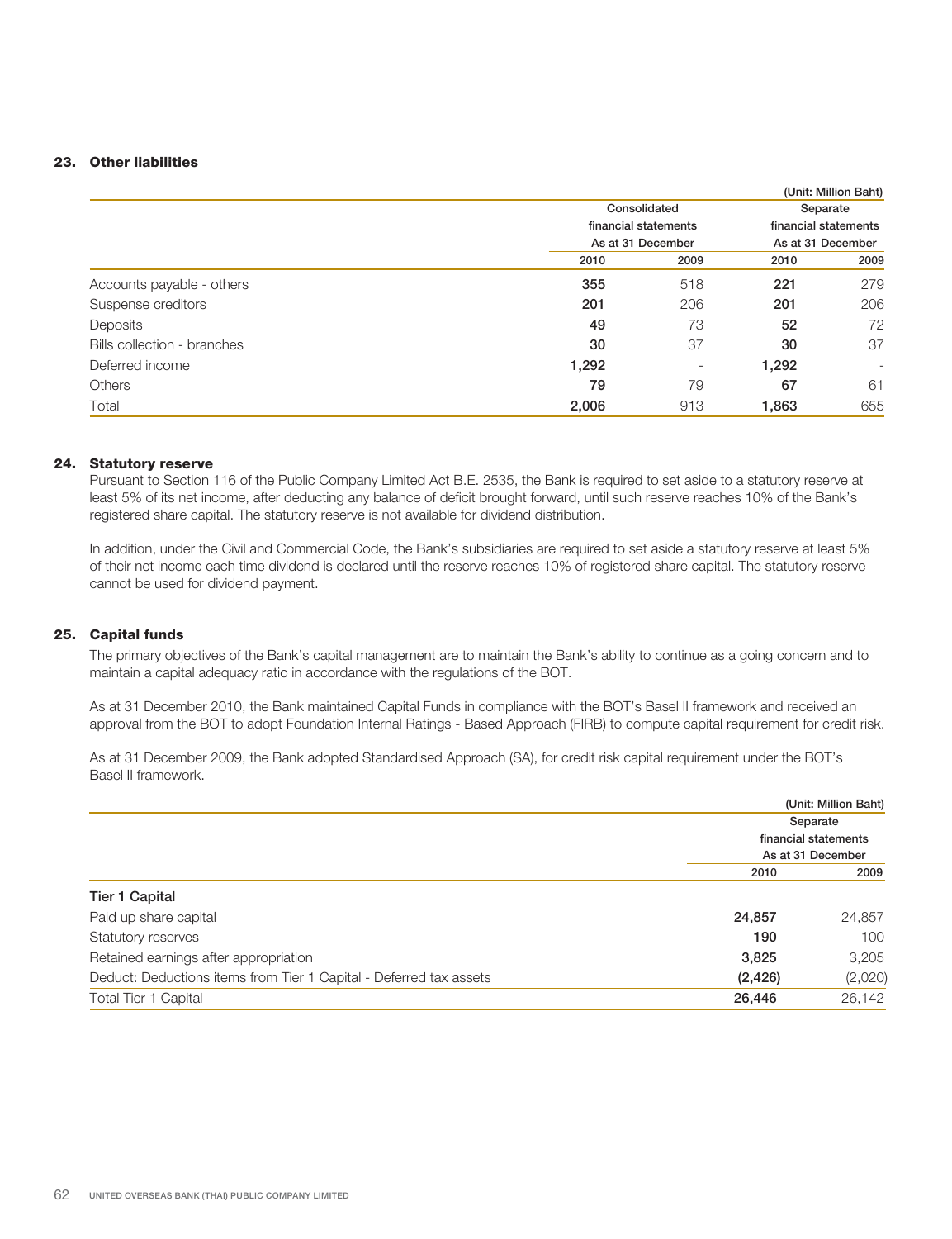|                                                                   |        | (Unit: Million Baht)     |
|-------------------------------------------------------------------|--------|--------------------------|
|                                                                   |        | Separate                 |
|                                                                   |        | financial statements     |
|                                                                   |        | As at 31 December        |
|                                                                   | 2010   | 2009                     |
| <b>Tier 2 Capital</b>                                             |        |                          |
| Unrealised revaluation surplus on land appraisal                  | 617    | 617                      |
| Unrealised revaluation surplus on building appraisal              | 72     | 75                       |
| Reserve for normal performing loans                               | 397    | 1,336                    |
| Excess provision which qualifies as Tier 2 Capital - IRB Approach | 517    | $\overline{\phantom{a}}$ |
| Revaluation surplus from equity securities - AFS                  | 148    | 177                      |
| <b>Total Tier 2 Capital</b>                                       | 1.751  | 2.205                    |
| <b>Total capital funds</b>                                        | 28.197 | 28.347                   |

|                                              |                    |                               |          | (Unit: Million Baht) |  |
|----------------------------------------------|--------------------|-------------------------------|----------|----------------------|--|
|                                              |                    | Separate financial statements |          |                      |  |
|                                              |                    | As at 31 December             |          |                      |  |
|                                              | 2010               |                               |          | 2009                 |  |
|                                              | <b>BOT Minimum</b> |                               |          | <b>BOT Minimum</b>   |  |
| Capital Adequacy Ratio                       | The Bank           | Requirement                   | The Bank | Requirement          |  |
| Tier 1 capital funds to risk weighted assets | 17.78%             | 4.25%                         | 19.53%   | 4.25%                |  |
| Total capital funds to risk weighted assets  | 18.95%             | 8.50%                         | 21.18%   | 8.50%                |  |

## **26. Gains on investments**

|                                    |                                                            |              |                                                            | (Unit: Million Baht) |
|------------------------------------|------------------------------------------------------------|--------------|------------------------------------------------------------|----------------------|
|                                    |                                                            | Consolidated | Separate                                                   |                      |
|                                    | financial statements<br>For the years ended<br>31 December |              | financial statements<br>For the years ended<br>31 December |                      |
|                                    |                                                            |              |                                                            |                      |
|                                    |                                                            |              |                                                            |                      |
|                                    | 2010                                                       | 2009         | 2010                                                       | 2009                 |
| Gain on disposal of investments    | 259                                                        | 170          | 263                                                        | 170                  |
| Loss on impairment of investment   | (20)                                                       | (24)         | (20)                                                       | (24)                 |
| Loss on revaluation of investments | (13)                                                       | (19)         | (13)                                                       | (19)                 |
| Gains on investments               | 226                                                        | 127          | 230                                                        | 127                  |

## **27. Share-based compensation plans**

During the year 2010, the Bank has implemented the share-based payment plan ("the Plan") under which compensation in the form of Restricted Shares ("RS") and Share Appreciation Rights ("SAR") of United Overseas Bank Limited ("Major shareholder"). The Plan is awarded to senior members of management selected by the Nomination and Compensation Committee (NCC) based on factors such as individual performance, potential, leadership skills, job level, and market competitive practices. All participants in the Plan must have at least 1 year of service.

The Major shareholder will reimburse the Bank for costs incurred in respect of the Plan. During the year 2010, the Bank estimated and recorded expenses of Baht 0.2 million under the above plan.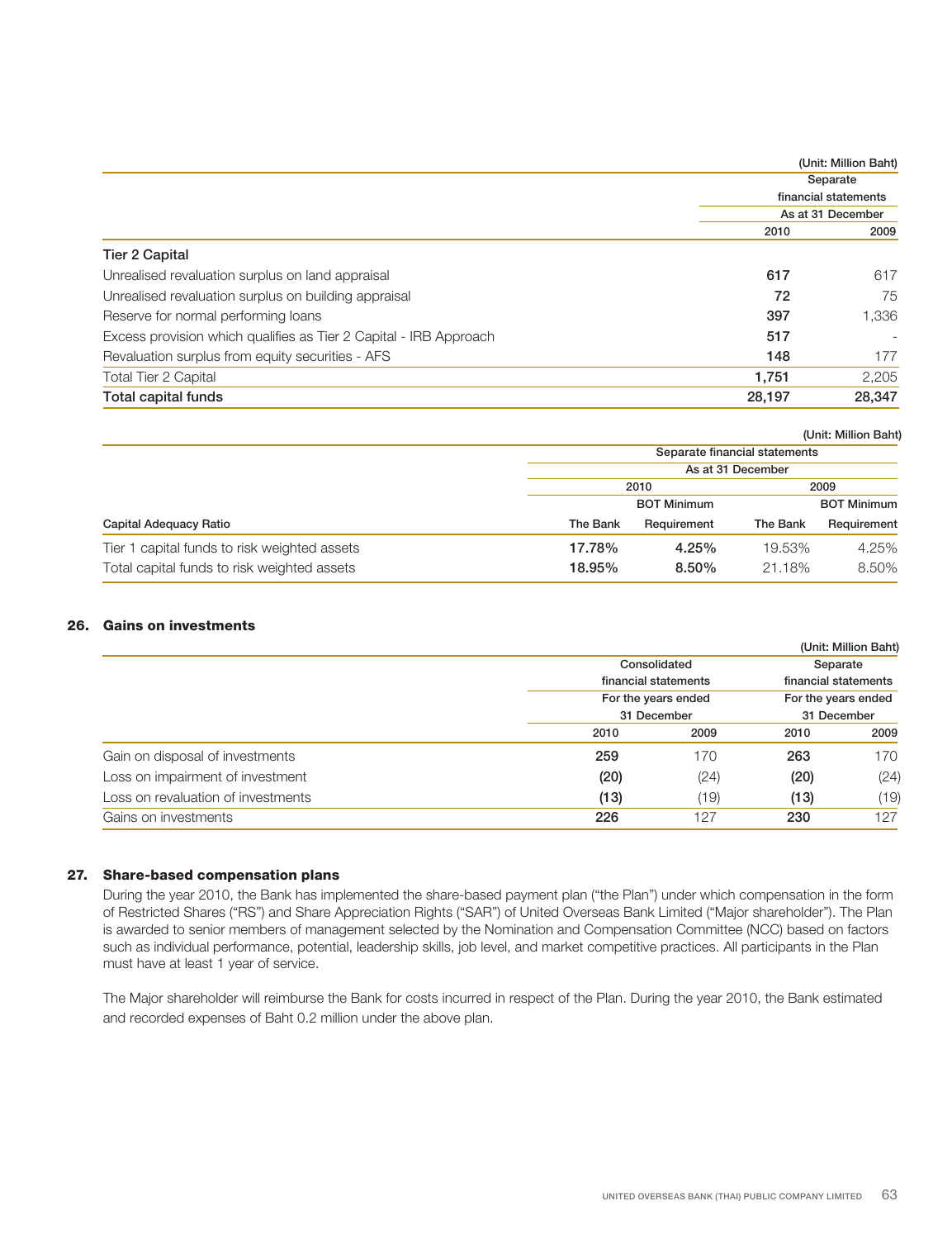# **28. Losses on properties foreclosed**

|                                                  |      |                                                                            |      | (Unit: Million Baht) |  |
|--------------------------------------------------|------|----------------------------------------------------------------------------|------|----------------------|--|
|                                                  |      | Consolidated<br>financial statements<br>For the years ended<br>31 December |      | Separate             |  |
|                                                  |      |                                                                            |      | financial statements |  |
|                                                  |      |                                                                            |      | For the years ended  |  |
|                                                  |      |                                                                            |      | 31 December          |  |
|                                                  | 2010 | 2009                                                                       | 2010 | 2009                 |  |
| Loss (gain) on disposal of properties foreclosed | 5    | (11)                                                                       | 4    | (12)                 |  |
| Loss on impairment of properties foreclosed      | 500  | 603                                                                        | 500  | 600                  |  |
| Losses on properties foreclosed                  | 505  | 592                                                                        | 504  | 588                  |  |

# **29. Commitments and contingencies liabilities**

# **29.1 Commitments**

|                                              |                                                |            |                   |             |                          | (Unit: Million Baht) |  |  |  |
|----------------------------------------------|------------------------------------------------|------------|-------------------|-------------|--------------------------|----------------------|--|--|--|
|                                              | Consolidated and separate financial statements |            |                   |             |                          |                      |  |  |  |
|                                              |                                                |            | As at 31 December |             |                          |                      |  |  |  |
|                                              |                                                | 2010       |                   |             | 2009                     |                      |  |  |  |
|                                              | <b>Baht</b>                                    | Foreign    |                   | <b>Baht</b> | Foreign                  |                      |  |  |  |
|                                              | currency                                       | currencies | Total             | currency    | currencies               | Total                |  |  |  |
| Aval to bills                                | 716                                            | ٠          | 716               | 375         |                          | 375                  |  |  |  |
| Guarantees of loans                          | 148                                            | 1,875      | 2,023             | 135         | 1,108                    | 1,243                |  |  |  |
| Other guarantees                             | 10,933                                         | 656        | 11,589            | 10,778      | 542                      | 11,320               |  |  |  |
| Letters of credit                            | 77                                             | 2,339      | 2,416             | 134         | 1,596                    | 1,730                |  |  |  |
| Foreign exchange contracts*                  |                                                |            |                   |             |                          |                      |  |  |  |
| Bought                                       |                                                | 86,364     | 86,364            |             | 58,980                   | 58,980               |  |  |  |
| Sold                                         |                                                | 53,106     | 53,106            |             | 36,499                   | 36,499               |  |  |  |
| Interest rate swap contracts*                | 305,564                                        | 13,224     | 318,788           | 150,252     |                          | 150,252              |  |  |  |
| Cross currency interest rate swap contracts* |                                                |            |                   |             |                          |                      |  |  |  |
| <b>Bought</b>                                | ۰                                              | 6,467      | 6,467             |             | 4,905                    | 4,905                |  |  |  |
| Sold                                         |                                                | 603        | 603               |             | 2,642                    | 2,642                |  |  |  |
| Equity - linked options*                     |                                                |            |                   |             |                          |                      |  |  |  |
| <b>Bought</b>                                | 434                                            | ٠          | 434               | 768         |                          | 768                  |  |  |  |
| Sold                                         | 428                                            | ۰          | 428               | 751         | $\overline{\phantom{0}}$ | 751                  |  |  |  |
| Undrawn overdraft amount                     | 19,835                                         |            | 19,835            | 20,118      |                          | 20,118               |  |  |  |
| Liabilities under unmatured import bills     | 100                                            | 779        | 879               | 94          | 643                      | 737                  |  |  |  |
| Total                                        | 338,235                                        | 165,413    | 503,648           | 183,405     | 106,915                  | 290,320              |  |  |  |

*\* Refer to Note 37.5 to the financial statements for fair values of financial instruments.*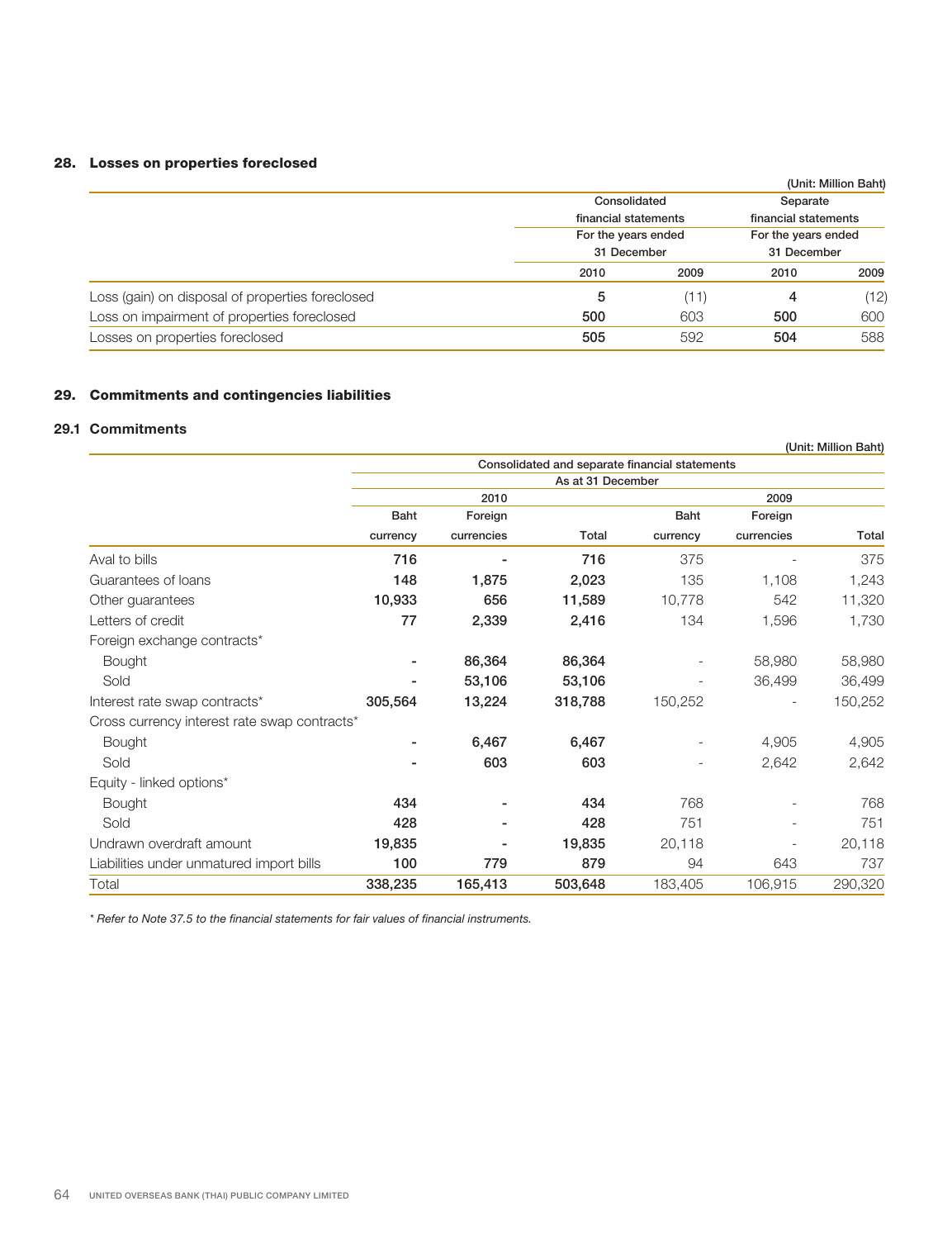#### **29.2 Operating lease commitments**

As at 31 December 2010 and 2009, the Bank and its subsidiaries had land/building lease agreements for branch offices and vehicles lease agreements, for which the lease terms range from 3 to 30 years and are renewable. The Bank and its subsidiaries also have committed to pay future rental payments which can be summarised as follows:

|                                      |      |                                                           |      | (Unit: Million Baht) |  |
|--------------------------------------|------|-----------------------------------------------------------|------|----------------------|--|
|                                      |      | Consolidated<br>financial statements<br>As at 31 December |      | Separate             |  |
|                                      |      |                                                           |      | financial statements |  |
|                                      |      |                                                           |      | As at 31 December    |  |
|                                      | 2010 | 2009                                                      | 2010 | 2009                 |  |
| Land and building rental commitments | 341  | 167                                                       | 341  | 167                  |  |
| Car rental commitments               | 84   | 111                                                       | 83   | 109                  |  |
| Total                                | 425  | 278                                                       | 424  | 276                  |  |

#### **29.3 Commitments under Bancassurance Agreement**

On 31 January 2010, the UOB Group and the Bank signed a business partner agreement (Bancassurance Agreement) with an Insurance Group. Under the agreement the Bank received a sum of the fees in advance. With the commitment to the agreement for 12 years from the date of the agreement. The Bank amortises such fees income over the term of the agreement and presents the fees received in advance under other liabilities, as disclosed in note 23 to the financial statements.

#### **29.4 Other commitments**

The Bank has contractual commitments in respect of the purchase and servicing of information technology systems as well as other services. The outstanding balances of these major contractual commitments as at 31 December 2010, were approximately Baht 294 million (2009: Baht 324 million).

As at 31 December 2010, the Bank also has commitments in relation to various "to-sell and to-purchase" agreements for its foreclosed properties, the net book value of which was Baht 75 million (2009: Baht 136 million). The estimated gains under those agreements is Baht 9 million (2009: Baht 5 million), and the Bank recognises the sales transactions and any subsequent gains on the transfer dates.

In addition, the Bank has commitments in respect of the loss sharing under the Non-performing Loan Transfer Agreement made with TAMC, as discussed in Note 11.9 to the financial statements.

#### **30. Assets pledged as collateral**

|                                                                      |                                     | (Unit: Million Baht) |  |
|----------------------------------------------------------------------|-------------------------------------|----------------------|--|
|                                                                      | Consolidated and                    |                      |  |
|                                                                      | Separate financial statements       |                      |  |
|                                                                      | Net book value<br>As at 31 December |                      |  |
|                                                                      |                                     |                      |  |
|                                                                      | 2010                                | 2009                 |  |
| <b>Government bonds</b>                                              |                                     |                      |  |
| Pledged as collateral for securities sold under repurchase agreement | 5,288                               | 858                  |  |
| Pledged as collateral for Intraday Liquidity Facilities to the BOT   | 13,126                              | 1,406                |  |
| Pledged as collateral for Government departments                     | 35                                  | 36                   |  |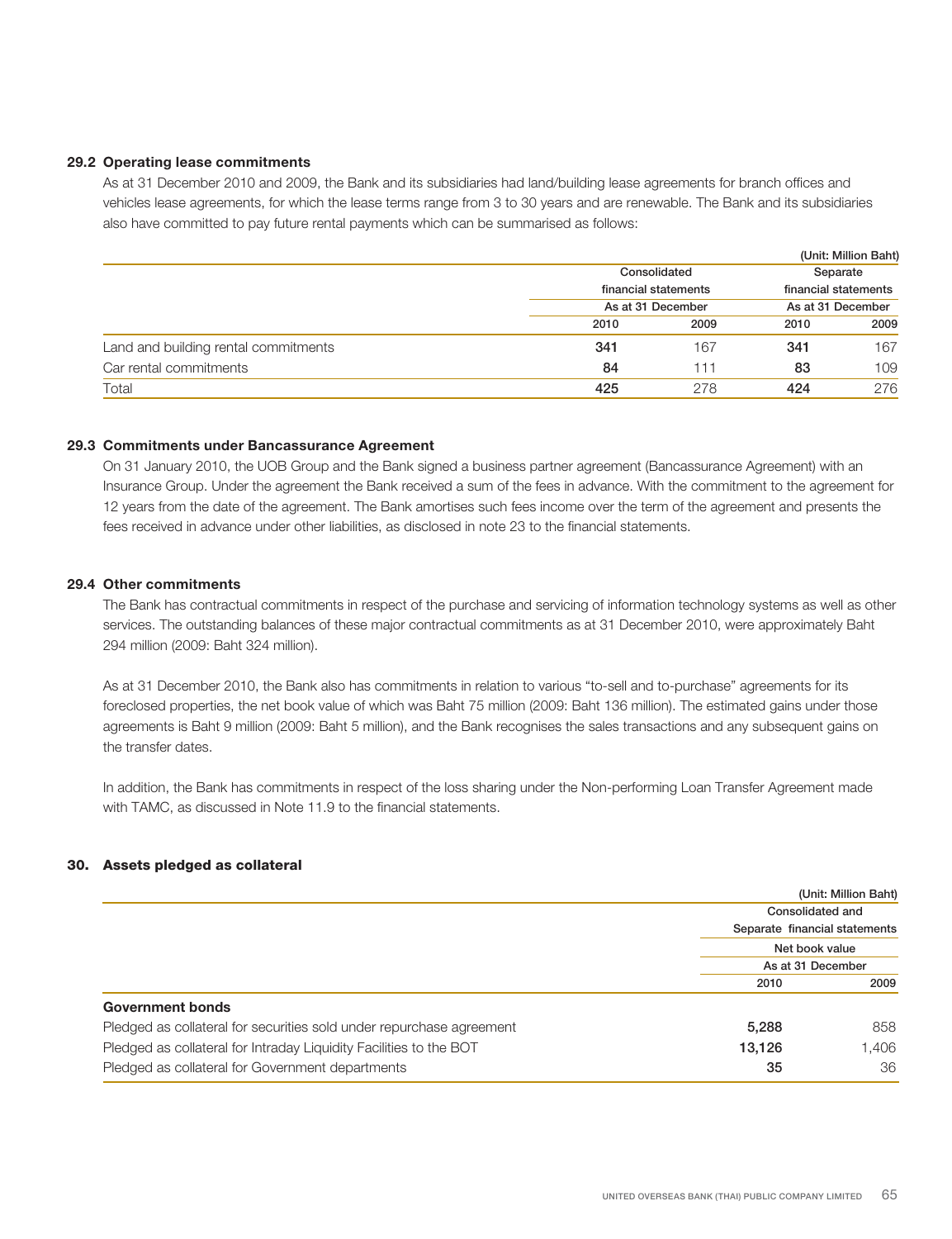#### **31. Litigation**

In the course of operating its banking business, the Bank has had various labor suits and civil suits brought against it, including cases of tort. Under these lawsuits, claims against the Bank as at 31 December 2010 totaled Baht 1,069 million (2009: Baht 1,077 million). The Bank's management believes that the liability (if any) resulting from the lawsuits will not have a material impact to the Bank's financial position or results of operations.

## **32. Related party transactions**

During the year, the Bank had significant business transactions with its subsidiaries, associated, related companies (related by ways of shareholding and/or common shareholders and/or common directors) and related persons (Directors and Senior Management, i.e. Senior Executive Vice Presidents, Executive Vice Presidents and executives from the level of Senior Vice President upwards who report directly to CEO) and their close family members. These transactions, have been concluded on commercial terms and based agreed upon in the ordinary course of business between the Bank and those companies. Interest rates on loans to employees are calculated based on the Bank's employee welfare policy.

As at 31 December 2010, the Bank also has staff welfare loans to executives from level of Senior Vice President upwards who report directly to CEO of Baht 6 million (2009: Baht 8 million) and also has normal loans to Senior Management and their close family members with the outstanding balance of Baht 13 million (2009: Baht 13 million) and the average balance for the period then ended of Baht 11 million (2009: Baht 11 million).

In addition, as at 31 December 2010, the Bank also has deposits of those staff and their close family members of Baht 40 million (2009: Baht 56 million).

Significant transactions, outstanding balances, income and expenses incurred with related parties, apart from those disclosed in the other notes, are summarised below.

|                                 |            |                                          |             |       |                          |                   |                     | (Unit: Million Baht) |  |  |
|---------------------------------|------------|------------------------------------------|-------------|-------|--------------------------|-------------------|---------------------|----------------------|--|--|
|                                 |            | <b>Consolidated financial statements</b> |             |       |                          |                   |                     |                      |  |  |
|                                 |            | For the years ended 31 December          |             |       |                          |                   |                     |                      |  |  |
|                                 |            | 2010                                     |             |       |                          | 2009              |                     |                      |  |  |
|                                 |            |                                          | Group of    |       |                          |                   | Group of            |                      |  |  |
|                                 |            |                                          | major       |       |                          |                   | major               |                      |  |  |
|                                 | Associated | Related                                  | shareholder |       | Associated               |                   | Related shareholder |                      |  |  |
|                                 | company    | companies                                | (UOB)       | Total | company                  | companies         | (UOB)               | Total                |  |  |
| Interest income                 |            | ۰                                        | 3           | 3     |                          |                   | 29                  | 29                   |  |  |
| Gain (loss) on exchange         |            | -                                        | 388         | 388   |                          |                   | (2,293)             | (2, 292)             |  |  |
| Commission and service income   | 13         | 3                                        | 12          | 28    | 10                       |                   |                     | 18                   |  |  |
| Other income                    |            | ۰                                        |             |       |                          |                   |                     |                      |  |  |
| Interest expenses               |            | 17                                       | 106         | 123   | $\overline{\phantom{0}}$ | 12                | 9                   | 21                   |  |  |
| Insurance expenses              | 9          |                                          |             | 9     | 11                       |                   |                     | 11                   |  |  |
| Commission and service expenses |            |                                          | 274         | 274   |                          | $\qquad \qquad -$ | 268                 | 268                  |  |  |
| Premises and equipment expenses |            |                                          | 9           | 9     |                          |                   | 3                   | 3                    |  |  |
|                                 |            |                                          |             |       |                          |                   |                     |                      |  |  |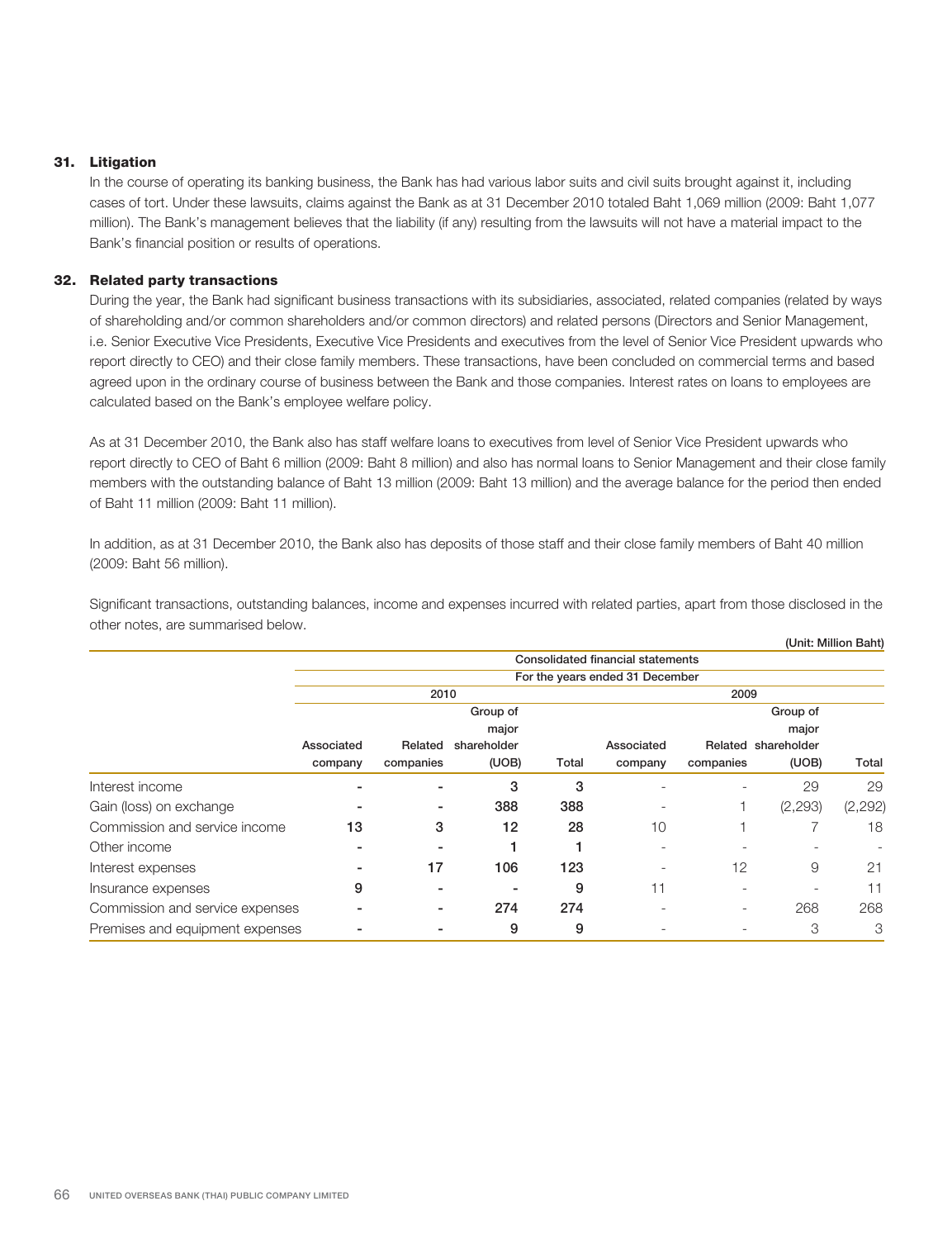|                        |                                 |            |           |             |       | Separate financial statements |            |           |                          |         |
|------------------------|---------------------------------|------------|-----------|-------------|-------|-------------------------------|------------|-----------|--------------------------|---------|
|                        | For the years ended 31 December |            |           |             |       |                               |            |           |                          |         |
|                        |                                 |            | 2010      |             |       |                               |            | 2009      |                          |         |
|                        |                                 |            |           | Group       |       |                               |            |           | Group                    |         |
|                        |                                 |            |           | of major    |       |                               |            |           | of major                 |         |
|                        |                                 | Associated | Related   | shareholder |       |                               | Associated | Related   | shareholder              |         |
|                        | <b>Subsidiaries</b>             | company    | companies | (UOB)       | Total | Subsidiaries                  | company    | companies | (UOB)                    | Total   |
| Interest income        | 46                              |            |           | 3           | 49    | 73                            |            |           | 29                       | 102     |
| Gain (loss) on         |                                 |            |           |             |       |                               |            |           |                          |         |
| exchange               |                                 |            |           | 388         | 389   |                               |            |           | (2, 293)                 | (2,292) |
| Commission and         |                                 |            |           |             |       |                               |            |           |                          |         |
| service income         | 78                              | 13         | 3         |             | 95    | 78                            | 10         |           | $\overline{\phantom{a}}$ | 89      |
| Other income           | 16                              | -          |           |             | 17    | 15                            |            |           | $\overline{\phantom{a}}$ | 15      |
| Interest expenses      | 5                               | ۰          | 17        | 106         | 128   | 6                             |            | 12        | 9                        | 27      |
| Insurance expenses     | ٠                               | 8          |           |             | 8     |                               | 8          |           |                          | 8       |
| Commission and service |                                 |            |           |             |       |                               |            |           |                          |         |
| expenses               | 159                             |            |           | 274         | 433   | 232                           |            |           | 268                      | 500     |
| Premises and equipment |                                 |            |           |             |       |                               |            |           |                          |         |
| expenses               | (5)                             |            |           | 9           | 4     |                               |            |           | 3                        | 3       |

In addition, for the year ended 31 December 2010, the Bank also has paid Baht 47 million (2009: Baht 40 million) on software development to United Overseas Bank Limited, major shareholder.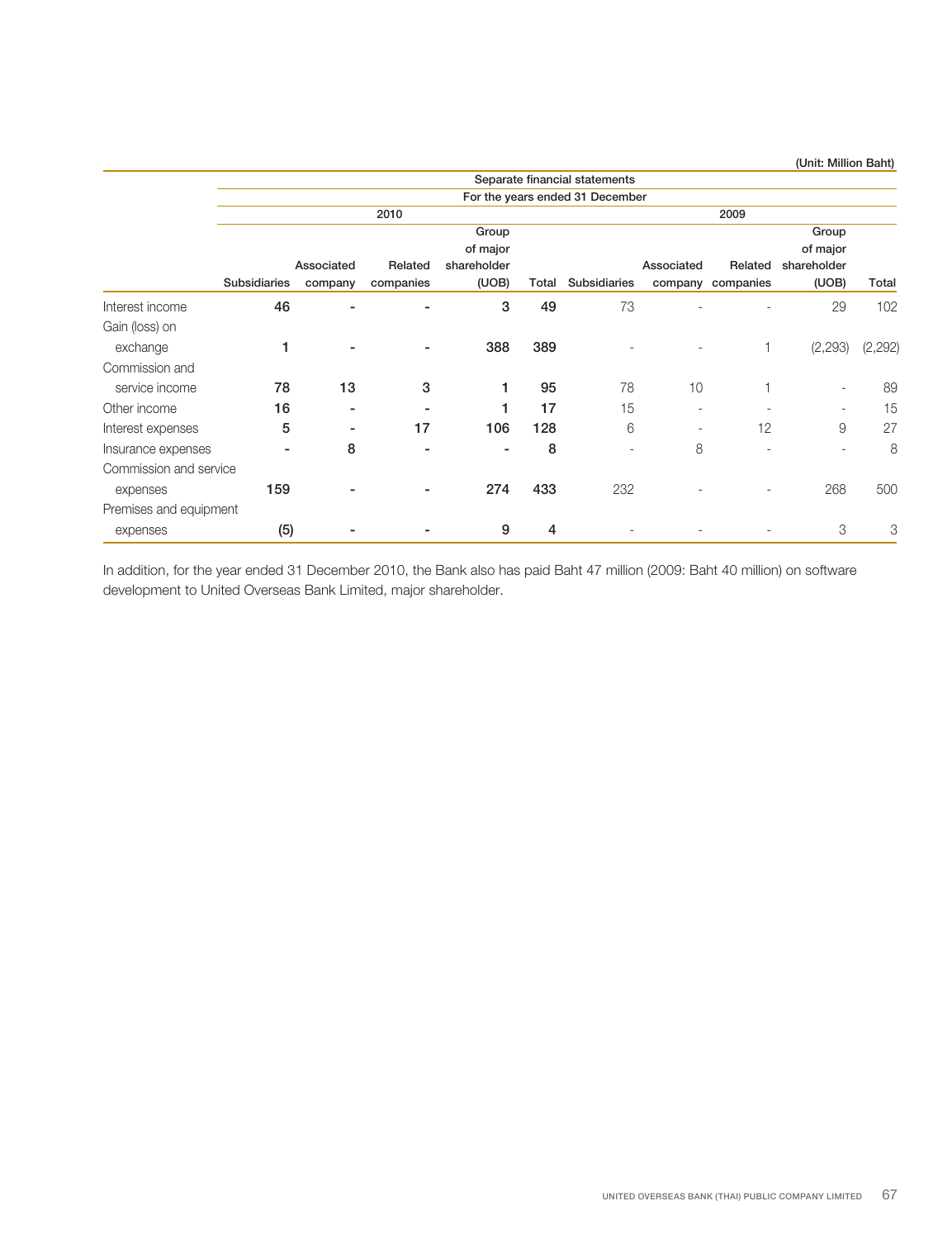| i           |
|-------------|
|             |
|             |
| ׇ֚֡֬֕       |
|             |
|             |
|             |
|             |
|             |
|             |
| Ò           |
| I           |
|             |
| Ì           |
| I           |
|             |
|             |
|             |
| ׇ֚֕֡        |
|             |
|             |
|             |
|             |
| í<br>I      |
|             |
|             |
| 5           |
|             |
|             |
|             |
| ١           |
|             |
|             |
| ١<br>l      |
|             |
|             |
|             |
|             |
|             |
|             |
|             |
|             |
|             |
| ׇ֚֘         |
|             |
|             |
|             |
|             |
|             |
|             |
|             |
|             |
|             |
|             |
|             |
|             |
|             |
| j           |
|             |
|             |
|             |
|             |
|             |
|             |
|             |
|             |
|             |
|             |
|             |
| İ           |
|             |
|             |
|             |
| j           |
|             |
|             |
|             |
|             |
|             |
|             |
|             |
|             |
|             |
|             |
|             |
|             |
| ١           |
|             |
|             |
|             |
|             |
| I           |
|             |
|             |
| t           |
|             |
|             |
|             |
| l           |
| ۔<br>ک<br>İ |

|                                   |                   |      | 2010 Pricing<br>policy of loans<br>Other<br>liabilities              |                    | $\frac{4}{2}$      |                   | $\lessgtr$         | $\frac{4}{2}$ |                    | $\frac{4}{2}$       |                 | $\stackrel{\triangleleft}{\geq}$ | $\lessgtr$              |                    | $\lessgtr$         | $\lessgtr$               | $\frac{4}{2}$             | $\lesssim$  |                       | $\lessgtr$ | $\frac{4}{2}$              | $\frac{4}{2}$              |                    | Money market<br>$66$         | reference rate |
|-----------------------------------|-------------------|------|----------------------------------------------------------------------|--------------------|--------------------|-------------------|--------------------|---------------|--------------------|---------------------|-----------------|----------------------------------|-------------------------|--------------------|--------------------|--------------------------|---------------------------|-------------|-----------------------|------------|----------------------------|----------------------------|--------------------|------------------------------|----------------|
|                                   |                   |      | derivatives<br>loss on<br>Unrealised                                 |                    |                    |                   |                    |               |                    |                     |                 |                                  |                         |                    |                    |                          |                           |             |                       |            |                            |                            |                    | $\ddot{4}$                   |                |
|                                   |                   |      | market items<br>and money<br>(liabilities)<br>Interbank              |                    |                    |                   |                    |               |                    | 229                 |                 |                                  |                         |                    |                    |                          |                           |             |                       |            | $\sim$                     |                            |                    | 24,240                       |                |
|                                   |                   | 2009 | Deposits                                                             |                    | 17                 |                   |                    |               |                    |                     |                 | 178                              | $\sim$                  |                    | $\mathbb{S}^2$     | $\circ$                  | $\sim$                    |             |                       |            |                            |                            |                    |                              |                |
|                                   |                   |      | off-balance<br>sheet<br>Commitment/                                  |                    |                    |                   |                    | 59            |                    | 169                 |                 |                                  |                         |                    |                    |                          |                           | S           |                       | 22         |                            |                            |                    | 2,006                        |                |
|                                   |                   |      | Other<br>assets                                                      |                    |                    |                   |                    |               |                    |                     |                 |                                  |                         |                    |                    |                          |                           |             |                       |            |                            |                            |                    |                              |                |
|                                   |                   |      | gain on<br>derivatives<br>and money Unrealised                       |                    |                    |                   |                    |               |                    |                     |                 |                                  |                         |                    |                    |                          |                           |             |                       |            |                            |                            |                    |                              |                |
|                                   |                   |      | (assets)<br>market items<br>Interbank                                |                    |                    |                   |                    |               |                    |                     |                 |                                  |                         |                    |                    |                          |                           |             |                       |            |                            |                            |                    | 712                          |                |
| Consolidated financial statements | As at 31 December |      | loans Outstanding<br>loans                                           |                    |                    |                   |                    |               |                    |                     |                 |                                  |                         |                    |                    |                          |                           |             |                       |            |                            |                            |                    |                              |                |
|                                   |                   |      | Average<br>outstanding                                               |                    |                    |                   |                    |               |                    |                     |                 |                                  |                         |                    |                    |                          |                           |             |                       |            |                            |                            |                    | S3                           |                |
|                                   |                   |      | liabilities<br>Other<br>loss on                                      |                    |                    |                   |                    |               |                    |                     |                 |                                  |                         |                    |                    |                          |                           |             |                       |            |                            |                            |                    | $\sqrt{3}$                   |                |
|                                   |                   |      | derivatives<br>Unrealised<br>and money<br>(liabilities)<br>Interbank |                    |                    |                   |                    |               |                    | 237                 |                 |                                  |                         |                    |                    |                          |                           |             |                       |            |                            |                            |                    | 34,848                       |                |
|                                   |                   |      | market items<br>Deposits                                             |                    | 42                 |                   |                    |               |                    |                     |                 | 236                              | 2                       |                    | 46                 |                          | $\sim$                    | 2           |                       |            |                            |                            |                    |                              |                |
|                                   |                   | 2010 | Commitment<br>sheet                                                  |                    | ı                  |                   | ÷                  | ೫             |                    | 169                 |                 |                                  |                         |                    | ı                  |                          |                           | $\sim$      |                       |            |                            |                            |                    | 26,774                       |                |
|                                   |                   |      | Other off-balance<br>assets                                          |                    | f,                 |                   |                    |               |                    | ٠                   |                 | f,                               |                         |                    | ٠                  | ٠                        |                           | ٠           |                       |            |                            | J.                         |                    | ×                            |                |
|                                   |                   |      | gain on<br>derivatives<br>Unrealised                                 |                    |                    |                   |                    |               |                    |                     |                 |                                  |                         |                    |                    |                          |                           |             |                       |            |                            | ×                          |                    | 304                          |                |
|                                   |                   |      | and money<br>market items<br>Interbank<br>(assets)                   |                    | ı                  |                   |                    |               |                    |                     |                 |                                  |                         |                    |                    |                          |                           | ×           |                       |            |                            |                            |                    | 90                           |                |
|                                   |                   |      | loans Outstanding<br>loans                                           |                    |                    |                   |                    |               |                    |                     |                 |                                  |                         |                    |                    |                          |                           |             |                       |            |                            |                            |                    |                              |                |
|                                   |                   |      | outstanding<br>Average                                               |                    |                    |                   |                    |               |                    |                     |                 |                                  |                         |                    |                    |                          |                           |             |                       |            |                            |                            |                    |                              |                |
|                                   |                   |      |                                                                      | Associated company | AXA Insurance Plc. | Related companies | Wing Fat Co., Ltd. | Loxley Plc.   | The Muangthai Life | Assurance Co., Ltd. | Underwaterworld | Pattaya Co., Ltd.                | PPHR (Thailand) Limited | Haw Par Tiger Balm | (Thailand) Limited | Loxley Trading Co., Ltd. | Loxley Wireless Co., Ltd. | Loxbit Plc. | Professional Computer | Co., Ltd.  | Tisco Securities Co., Ltd. | Malakyte Holding Co., Ltd. | Major shareholders | United Overseas Bank Limited |                |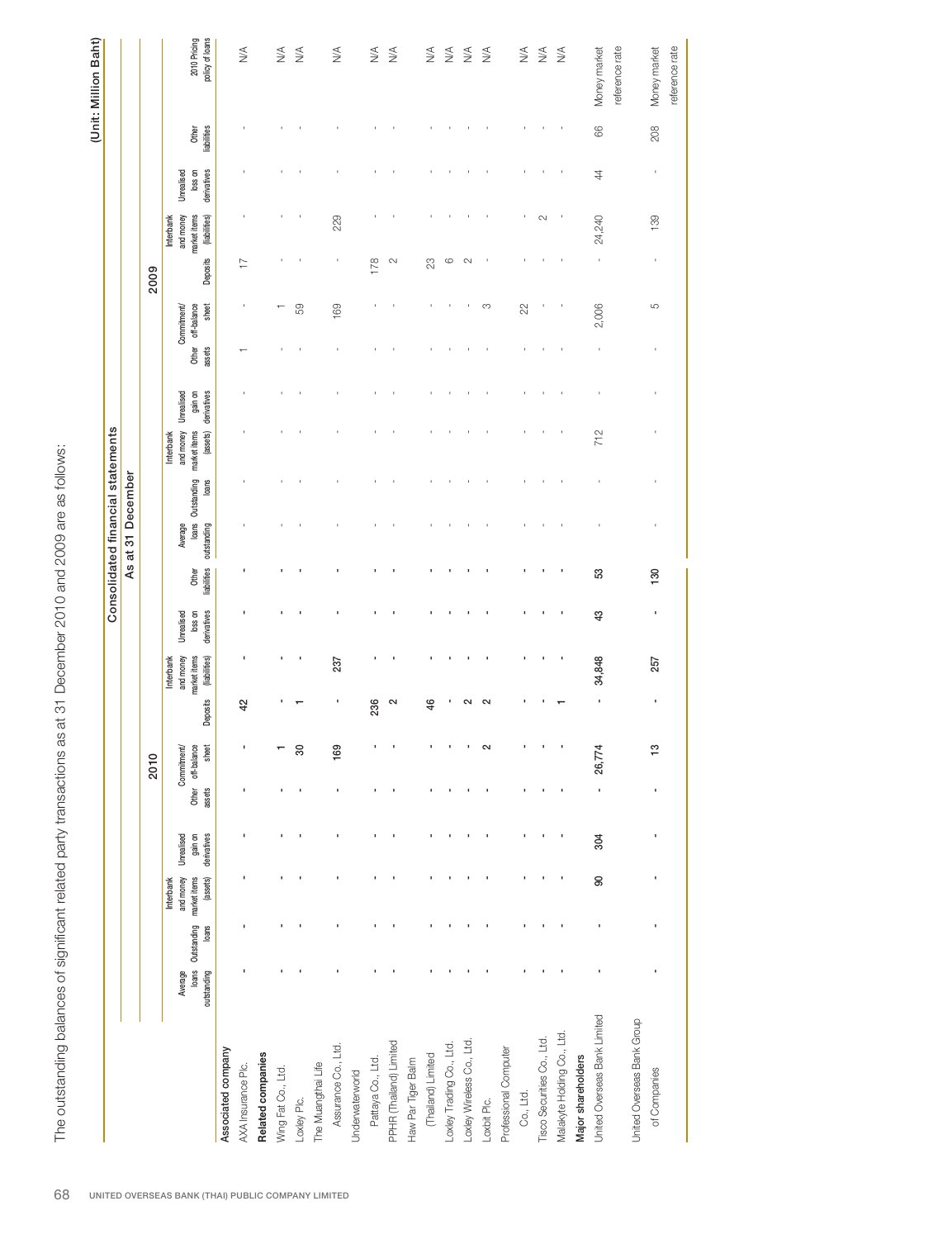|                                                    |                                             |                                                             |                                      |                 |                                    |                 |                                                         |                         |                                      | Separate financial statements    |                              |                   |                                                    |                                      |                             |                          |                               |                                                                               |                       |                                  |                                 |
|----------------------------------------------------|---------------------------------------------|-------------------------------------------------------------|--------------------------------------|-----------------|------------------------------------|-----------------|---------------------------------------------------------|-------------------------|--------------------------------------|----------------------------------|------------------------------|-------------------|----------------------------------------------------|--------------------------------------|-----------------------------|--------------------------|-------------------------------|-------------------------------------------------------------------------------|-----------------------|----------------------------------|---------------------------------|
|                                                    |                                             |                                                             |                                      |                 |                                    |                 |                                                         |                         |                                      |                                  |                              | As at 31 December |                                                    |                                      |                             |                          |                               |                                                                               |                       |                                  |                                 |
|                                                    |                                             |                                                             |                                      |                 |                                    | 2010            |                                                         |                         |                                      |                                  |                              |                   |                                                    |                                      |                             | 2009                     |                               |                                                                               |                       |                                  |                                 |
|                                                    | loans Outstanding<br>outstanding<br>Average | Interbank<br>and money<br>market items<br>(assets)<br>loans | gain on<br>derivatives<br>Unrealised | Other<br>assets | sheet<br>Commitment<br>off-balance | <b>Deposits</b> | market items<br>(liabilities)<br>Interbank<br>and money | borrowing<br>Short-term | derivatives<br>loss on<br>Unrealised | liabilities outstanding<br>Other | loans Outstanding<br>Average | loans             | and money<br>(assets)<br>Interbank<br>market items | derivatives<br>gain on<br>Unrealised | Other off-balance<br>assets | sheet<br>Commitment      | Deposits                      | (liabilities) borrowings<br>market items Short-term<br>and money<br>Interbank | loss on<br>Unrealised | Other<br>derivatives liabilities | 2010 Pricing<br>policy of loans |
| Subsidiary companies<br>UOB Leasing (Thai)         |                                             |                                                             |                                      |                 |                                    |                 |                                                         |                         |                                      |                                  |                              |                   |                                                    |                                      |                             |                          |                               |                                                                               |                       |                                  |                                 |
| Co., Ltd.                                          | 1,642                                       |                                                             |                                      |                 |                                    | ဖ               |                                                         | 460                     |                                      | ٠                                | 1,971                        | 1,944             |                                                    |                                      | 5                           | $28$                     | $\overleftarrow{\mathrm{co}}$ |                                                                               |                       |                                  | $2.57\%$ -<br>3.83 % p.a.       |
| UOB Asset Management                               |                                             |                                                             |                                      |                 |                                    |                 |                                                         |                         |                                      |                                  |                              |                   |                                                    |                                      |                             |                          |                               |                                                                               |                       |                                  |                                 |
| <b>UOB Bullion and Futures</b><br>(Thai) Co., Ltd. |                                             |                                                             |                                      |                 | 4                                  |                 | 107                                                     |                         |                                      | 2                                |                              |                   |                                                    |                                      | 4                           |                          |                               | 166                                                                           |                       |                                  | $\lessgtr$<br>$\sim$            |
| (Thai) Co., Ltd.                                   |                                             |                                                             |                                      |                 |                                    | 42              |                                                         | 29                      |                                      | ٠                                |                              |                   |                                                    |                                      |                             |                          | 79                            |                                                                               | 4                     |                                  | $\lessgtr$<br>က                 |
| UOB Services Co., Ltd.                             |                                             |                                                             |                                      |                 | 2                                  | 5               |                                                         | ຊ                       |                                      | $\tilde{e}$                      |                              |                   |                                                    |                                      | $\sim$                      |                          | 114                           |                                                                               |                       |                                  | $\lessgtr$<br>22                |
| Associated company                                 |                                             |                                                             |                                      |                 |                                    |                 |                                                         |                         |                                      |                                  |                              |                   |                                                    |                                      |                             |                          |                               |                                                                               |                       |                                  |                                 |
| Related companies<br>AXA Insurance Plc.            |                                             |                                                             |                                      |                 |                                    | 42              |                                                         |                         |                                      |                                  |                              |                   |                                                    |                                      |                             |                          | $\overline{a}$                |                                                                               |                       |                                  | $\lessgtr$                      |
| Wing Fat Co., Ltd.                                 |                                             |                                                             |                                      |                 |                                    |                 |                                                         |                         |                                      |                                  |                              |                   |                                                    |                                      |                             | $\overline{\phantom{0}}$ |                               |                                                                               |                       |                                  | $\lessgtr$                      |
| Loxley Plc.                                        |                                             |                                                             |                                      |                 | $30\,$                             |                 |                                                         |                         |                                      |                                  |                              |                   |                                                    |                                      |                             | S9                       |                               |                                                                               |                       |                                  | $\lessgtr$                      |
| The Muangthai Life                                 |                                             |                                                             |                                      |                 |                                    |                 |                                                         |                         |                                      |                                  |                              |                   |                                                    |                                      |                             |                          |                               |                                                                               |                       |                                  |                                 |
| Assurance Co., Ltd.                                |                                             |                                                             |                                      |                 | 169                                |                 | 237                                                     |                         |                                      |                                  |                              |                   |                                                    |                                      |                             | 169                      |                               | 229                                                                           |                       |                                  | $\lessgtr$                      |
| Underwaterworld Pattaya                            |                                             |                                                             |                                      |                 |                                    |                 |                                                         |                         |                                      |                                  |                              |                   |                                                    |                                      |                             |                          |                               |                                                                               |                       |                                  |                                 |
| Co., Ltd.                                          |                                             |                                                             |                                      |                 |                                    | 236             |                                                         |                         |                                      |                                  |                              |                   |                                                    |                                      |                             |                          | 178                           |                                                                               |                       |                                  | $\lessgtr$                      |
| PPHR (Thailand) Limited                            |                                             |                                                             |                                      |                 |                                    | 2               |                                                         |                         |                                      |                                  |                              |                   |                                                    |                                      |                             |                          | $\sim$                        |                                                                               |                       |                                  | $\lessgtr$                      |
| Haw Par Tiger Balm                                 |                                             |                                                             |                                      |                 |                                    |                 |                                                         |                         |                                      |                                  |                              |                   |                                                    |                                      |                             |                          |                               |                                                                               |                       |                                  |                                 |
| (Thailand) Limited                                 |                                             |                                                             |                                      |                 |                                    | \$              |                                                         |                         |                                      |                                  |                              |                   |                                                    |                                      |                             |                          | 23                            |                                                                               |                       |                                  | $\lessgtr$                      |
| Loxley Trading Co., Ltd.                           |                                             |                                                             |                                      |                 |                                    |                 |                                                         |                         |                                      |                                  |                              |                   |                                                    |                                      |                             |                          | $\circ$                       |                                                                               |                       |                                  | $\lessgtr$                      |
| Loxley Wireless Co., Ltd.                          |                                             |                                                             |                                      |                 |                                    | $\sim$          |                                                         |                         |                                      |                                  |                              |                   |                                                    |                                      |                             |                          | $\sim$                        |                                                                               |                       |                                  | $\lessgtr$                      |
| Loxbit Plc.                                        |                                             |                                                             |                                      |                 | 2                                  | 2               |                                                         |                         |                                      |                                  |                              |                   |                                                    |                                      |                             | S                        |                               |                                                                               |                       |                                  | $\lessgtr$                      |
| Professional Computer Co., Ltd.                    |                                             |                                                             |                                      |                 |                                    |                 |                                                         |                         |                                      |                                  |                              |                   |                                                    |                                      |                             | $\approx$                |                               |                                                                               |                       |                                  | $\lessgtr$                      |
| Tisco Securities Co., Ltd.                         |                                             |                                                             |                                      |                 |                                    |                 |                                                         |                         |                                      |                                  |                              |                   |                                                    |                                      |                             |                          |                               | $\sim$                                                                        |                       |                                  | $\lessgtr$                      |
| Malakyte Holding Co., Ltd.                         |                                             |                                                             |                                      |                 |                                    |                 |                                                         |                         |                                      |                                  |                              |                   |                                                    |                                      |                             |                          |                               |                                                                               |                       |                                  | $\lessgtr$                      |
| Major shareholders                                 |                                             |                                                             |                                      |                 |                                    |                 |                                                         |                         |                                      |                                  |                              |                   |                                                    |                                      |                             |                          |                               |                                                                               |                       |                                  |                                 |
| United Overseas Bank Limited                       |                                             |                                                             | 8                                    | 304             | 26,774                             |                 | 34,848                                                  |                         | \$                                   | S3                               |                              |                   | 712                                                |                                      |                             | 2,006                    |                               | 24,240                                                                        |                       | $\ddot{4}$                       | Money market<br>$66\,$          |
| United Overseas Bank                               |                                             |                                                             |                                      |                 |                                    |                 |                                                         |                         |                                      |                                  |                              |                   |                                                    |                                      |                             |                          |                               |                                                                               |                       |                                  | reference rate                  |
| Group of Companies                                 |                                             |                                                             |                                      |                 | $\frac{3}{2}$                      |                 | 257                                                     |                         |                                      |                                  |                              |                   |                                                    |                                      |                             | S                        |                               | 139                                                                           |                       |                                  | Money market                    |
|                                                    |                                             |                                                             |                                      |                 |                                    |                 |                                                         |                         |                                      |                                  |                              |                   |                                                    |                                      |                             |                          |                               |                                                                               |                       |                                  | reference rate                  |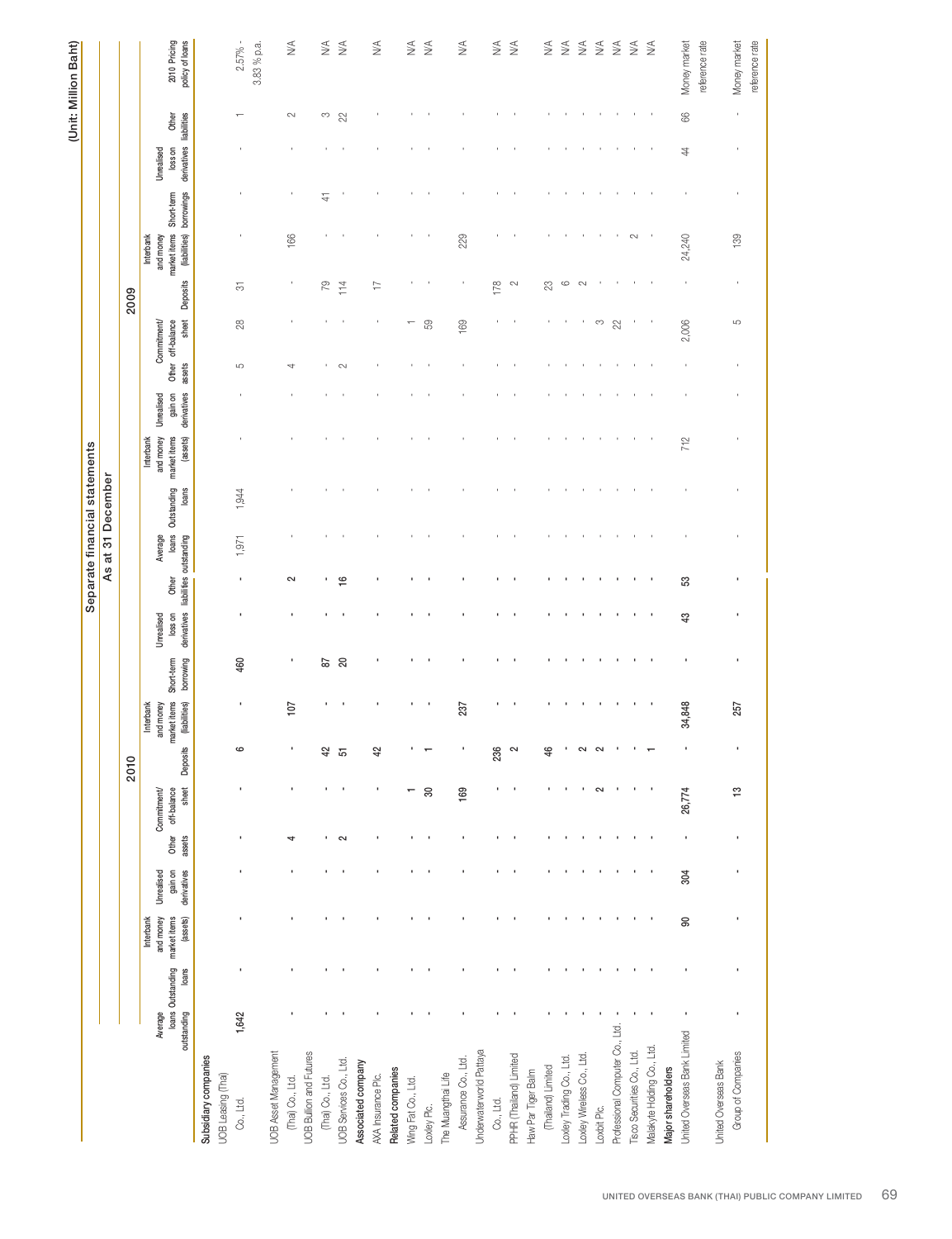#### **33. Benefits of directors and Management**

As at 31 December 2010 and 2009, the Bank and its subsidiaries had not paid other benefits except for normal staff benefits to their directors and management.

#### **34. Tax**

Tax charge to the profit and loss accounts for the years ended 31 December 2010 and 2009 comprises the following:

|                                       |                      |       |                      | (Unit: Million Baht) |
|---------------------------------------|----------------------|-------|----------------------|----------------------|
|                                       | Consolidated         |       | Separate             |                      |
|                                       | financial statements |       | financial statements |                      |
|                                       | For the years ended  |       | For the years ended  |                      |
|                                       | 31 December          |       | 31 December          |                      |
|                                       | 2010                 | 2009  | 2010                 | 2009                 |
| On profit of the financial year       |                      |       |                      |                      |
| Current tax                           | 843                  | 811   | 797                  | 716                  |
| Deferred tax                          | (322)                | (416) | (326)                | (407)                |
| Deferred tax adjustment               | 167                  |       | ۰                    |                      |
|                                       | 688                  | 395   | 471                  | 309                  |
| Current tax adjustment                | 39                   | 73    | 39                   | 68                   |
| Share of tax of an associated company | 2                    | 3     |                      |                      |
| Tax expenses on the profit the year   | 729                  | 471   | 510                  | 377                  |

Tax charge on profit for the years ended 31 December 2010 and 2009 differs from the amount computed in accordance with tax legislation as detailed below.

|                                    |                      |       |                      | (Unit: Million Baht) |
|------------------------------------|----------------------|-------|----------------------|----------------------|
|                                    | Consolidated         |       | Separate             |                      |
|                                    | financial statements |       | financial statements |                      |
|                                    | For the years ended  |       | For the years ended  |                      |
|                                    | 31 December          |       | 31 December          |                      |
|                                    | 2010                 | 2009  | 2010                 | 2009                 |
| Accounting profit                  | 1,847                | 1,317 | 2,270                | 1,027                |
| Tax calculated at tax rate of 30%  | 554                  | 395   | 681                  | 308                  |
| Effect of:                         |                      |       |                      |                      |
| Income not subject to tax          | (16)                 | (9)   | (187)                | (5)                  |
| Expenses not deductible for tax    | (17)                 | 6     | (23)                 | 6                    |
| Deferred tax adjustment            | 167                  |       |                      |                      |
| Other adjustment                   |                      | 3     |                      |                      |
|                                    | 688                  | 395   | 471                  | 309                  |
| Current tax adjustment             | 39                   | 73    | 39                   | 68                   |
| Share of tax of associated         | 2                    | 3     | ٠                    |                      |
| Tax expenses on profit of the year | 729                  | 471   | 510                  | 377                  |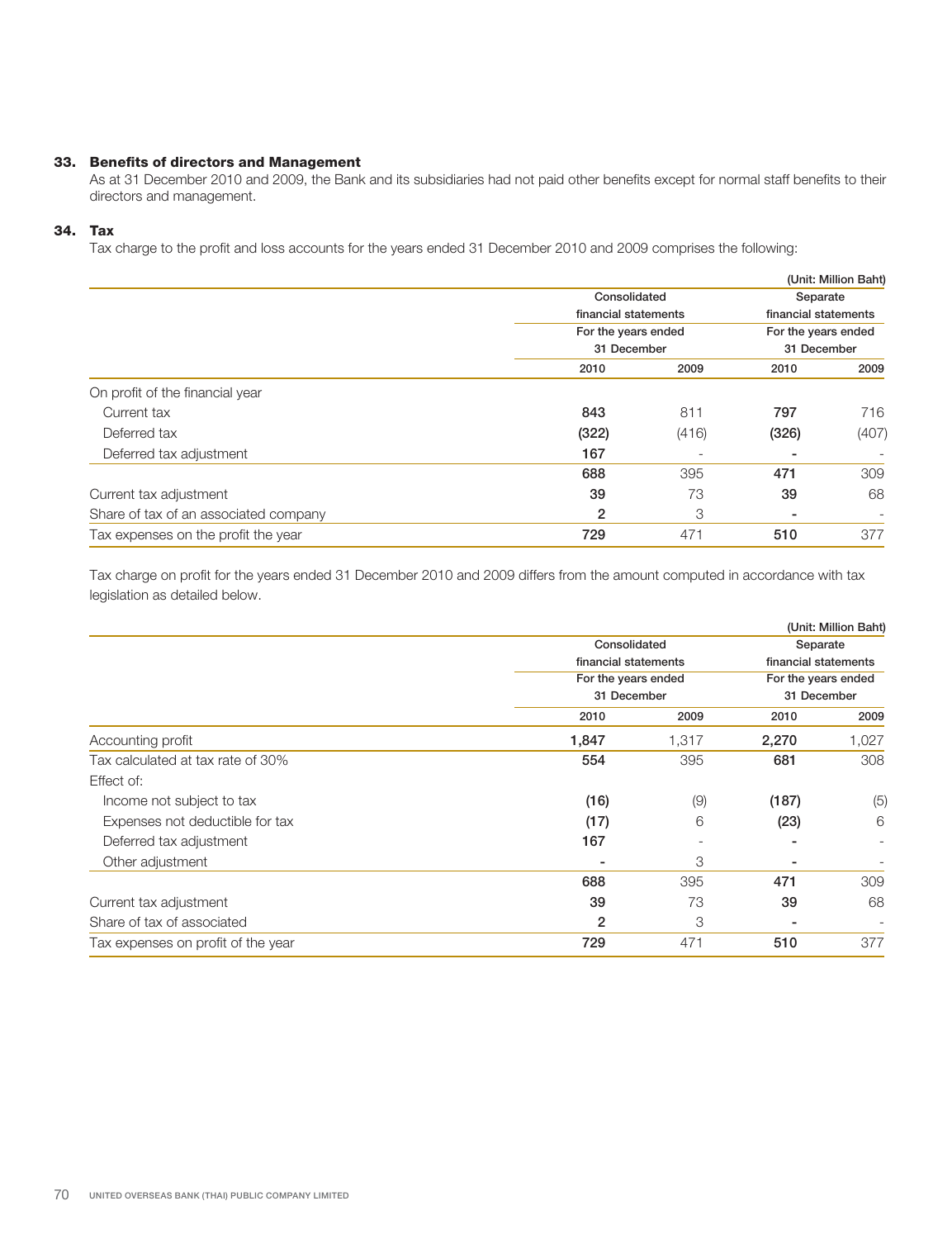# **35. Basic Earnings per share**

Earning per share as presented in the income statements is basic earning per share, which is calculated by dividing net income for the years by the weighted average number of ordinary shares in issue during the year.

The Bank had the basic earnings per share as follows:

|                                 | Consolidated                                |               | Separate      |                      |  |  |
|---------------------------------|---------------------------------------------|---------------|---------------|----------------------|--|--|
|                                 | financial statements<br>For the years ended |               |               | financial statements |  |  |
|                                 |                                             |               |               | For the years ended  |  |  |
|                                 | 31 December                                 |               | 31 December   |                      |  |  |
|                                 | 2010                                        | 2009          | 2010          | 2009                 |  |  |
| Net income (Million Baht)       | 1,119                                       | 849           | 1.760         | 650                  |  |  |
| Weighted average number of      |                                             |               |               |                      |  |  |
| ordinary shares (shares)        | 2,485,661,305                               | 2,485,661,305 | 2,485,661,305 | 2,485,661,305        |  |  |
| Basic earnings per share (Baht) | 0.45                                        | 0.34          | 0.71          | 0.26                 |  |  |

# **36. Distribution of Balance Sheet items by geographic locations and results of operations classified by type of businesses**

Key balance sheet items as at 31 December 2010 and 2009, classified by type of business are as follows:

|                                                |            |         |                                  |         |              | (Unit: Million Baht) |
|------------------------------------------------|------------|---------|----------------------------------|---------|--------------|----------------------|
|                                                |            |         | Consolidated financial statement |         |              |                      |
|                                                |            |         | As at 31 December 2010           |         |              |                      |
|                                                | Commercial |         |                                  |         | Eliminated   | Consolidated         |
|                                                | Bank       | Leasing | <b>Others</b>                    | Total   | transaction* | Total                |
| Total assets                                   | 248,113    | 467     | 721                              | 249,301 | (1, 410)     | 247,891              |
| Interbank and money market                     |            |         |                                  |         |              |                      |
| items - net (assets)                           | 23,877     | 466     | 495                              | 24,838  | (773)        | 24,065               |
| Investments - net                              | 48.275     | ۰       |                                  | 48.276  | (614)        | 47,662               |
| Loans and accrued interest                     |            |         |                                  |         |              |                      |
| receivable - net                               | 157,012    | ٠       |                                  | 157,013 | ۰            | 157,013              |
| Deposits                                       | 152,139    | ۰       | ۰                                | 152,139 | (99)         | 152,040              |
| Interbank and money market items (liabilities) | 39,945     | ۰       |                                  | 39,945  | (107)        | 39,838               |
| <b>Borrowings</b>                              | 12.733     | ۰       |                                  | 12.733  | (567)        | 12.166               |
| Total contingencies-off-balance sheet          | 503,648    | ۰       |                                  | 503,648 | ۰            | 503,648              |

*\* Eliminated transaction are transactions between the Bank and its subsidiaries and are eliminated upon consolidation in accordance to accounting standards.*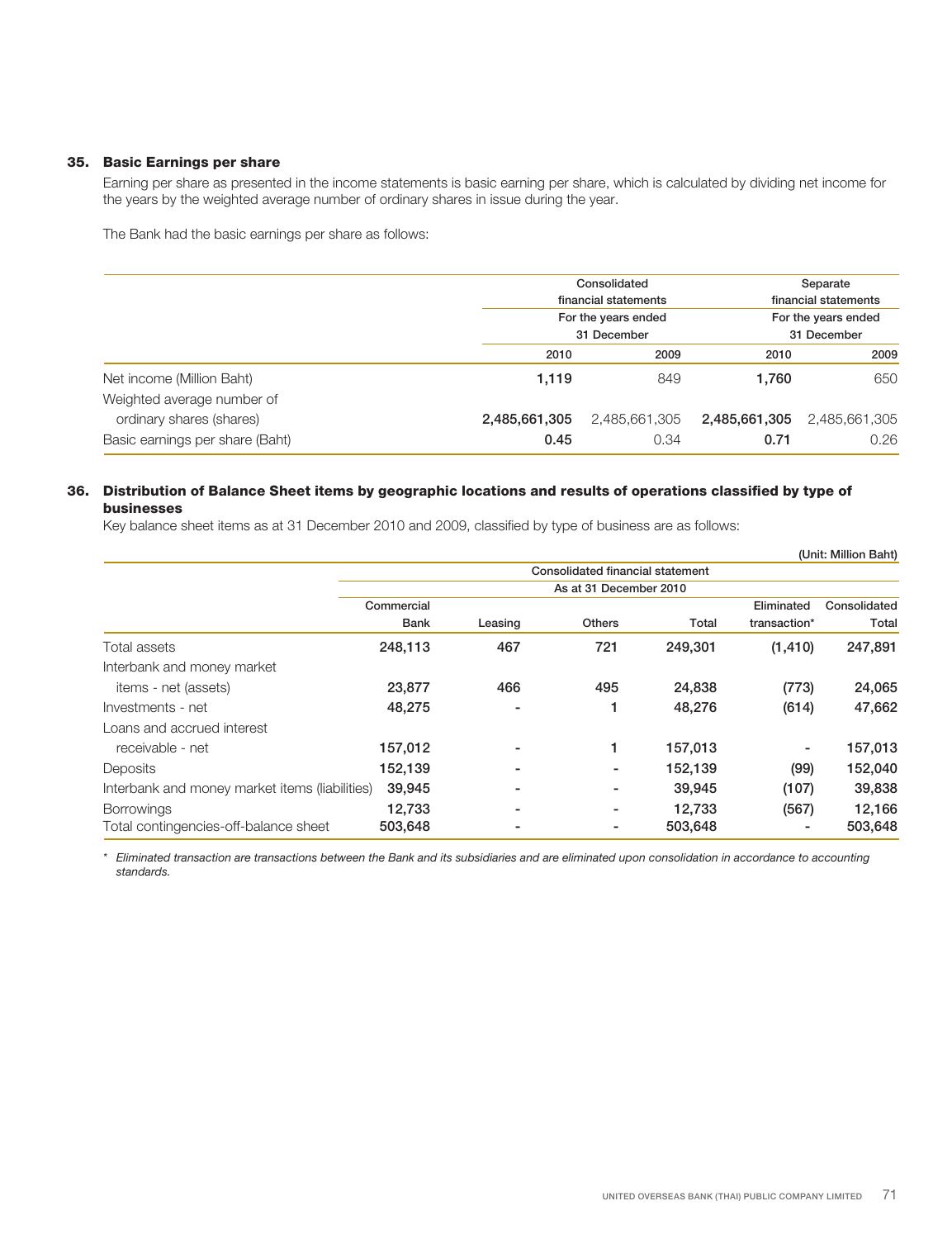**(Unit: Million Baht)**

|                                       |                        |                          | Consolidated financial statement |         |                          |              |  |  |  |
|---------------------------------------|------------------------|--------------------------|----------------------------------|---------|--------------------------|--------------|--|--|--|
|                                       | As at 31 December 2009 |                          |                                  |         |                          |              |  |  |  |
|                                       | Commercial             |                          |                                  |         | Eliminated               | Consolidated |  |  |  |
|                                       | <b>Bank</b>            | Leasing                  | <b>Others</b>                    | Total   | transaction*             | Total        |  |  |  |
| Total assets                          | 226,437                | 3,067                    | 869                              | 230,373 | (3,031)                  | 227,342      |  |  |  |
| Interbank and money market            |                        |                          |                                  |         |                          |              |  |  |  |
| items - net (assets)                  | 46,762                 | 42                       | 557                              | 47,361  | (435)                    | 46,926       |  |  |  |
| Investments - net                     | 22,207                 | 5                        | 15                               | 22,227  | (618)                    | 21,609       |  |  |  |
| Loans and accrued interest            |                        |                          |                                  |         |                          |              |  |  |  |
| receivable - net                      | 137,209                | 2,860                    | $\overline{\phantom{0}}$         | 140,069 | (1,948)                  | 138,121      |  |  |  |
| Deposits                              | 151,241                |                          | $\overline{\phantom{a}}$         | 151,241 | (224)                    | 151,017      |  |  |  |
| Interbank and money market items      |                        |                          |                                  |         |                          |              |  |  |  |
| (liabilities)                         | 27.734                 | 1,944                    | $\overline{\phantom{a}}$         | 29,678  | (2, 110)                 | 27,568       |  |  |  |
| <b>Borrowings</b>                     | 9.833                  | $\overline{\phantom{a}}$ | $\overline{\phantom{a}}$         | 9.833   | (41)                     | 9.792        |  |  |  |
| Total contingencies-off-balance sheet | 290,320                | $\overline{\phantom{a}}$ | $\overline{\phantom{0}}$         | 290,320 | $\overline{\phantom{a}}$ | 290,320      |  |  |  |

*\* Eliminated transaction are transactions between the Bank and its subsidiaries and are eliminated upon consolidation in accordance to accounting standards.* 

Distribution of Balance Sheet items by geographic locations of the Bank as at 31 December 2010 and 2009 are as follows:

|                                       |          |          |                               |          |                          | (Unit: Million Baht) |
|---------------------------------------|----------|----------|-------------------------------|----------|--------------------------|----------------------|
|                                       |          |          | Separate financial statements |          |                          |                      |
|                                       |          |          | As at 31 December             |          |                          |                      |
|                                       |          | 2010     |                               |          | 2009                     |                      |
|                                       | Domestic | Overseas | Total                         | Domestic | Overseas                 | Total                |
| Total assets                          | 248,113  | ٠.       | 248,113                       | 226,434  | 3                        | 226,437              |
| Interbank and money market            |          |          |                               |          |                          |                      |
| items - net (assets)                  | 23,877   | ٠.       | 23,877                        | 46,762   | $\overline{\phantom{a}}$ | 46,762               |
| Investments - net                     | 48,275   |          | 48,275                        | 22,207   | $\overline{\phantom{a}}$ | 22,207               |
| Loans and accrued interest            |          |          |                               |          |                          |                      |
| receivable - net                      | 157,012  | ٠.       | 157,012                       | 137,209  | $\overline{\phantom{a}}$ | 137,209              |
| Deposits                              | 152,139  | ۰        | 152.139                       | 151,241  | $\overline{\phantom{a}}$ | 151.241              |
| Interbank and money market items      |          |          |                               |          |                          |                      |
| (liabilities)                         | 39,945   | ٠        | 39,945                        | 27.734   | $\overline{\phantom{a}}$ | 27,734               |
| <b>Borrowings</b>                     | 12,733   | ٠.       | 12,733                        | 9.833    | $\overline{\phantom{a}}$ | 9,833                |
| Total contingencies-off-balance sheet | 503,648  |          | 503,648                       | 290,320  | $\overline{\phantom{a}}$ | 290,320              |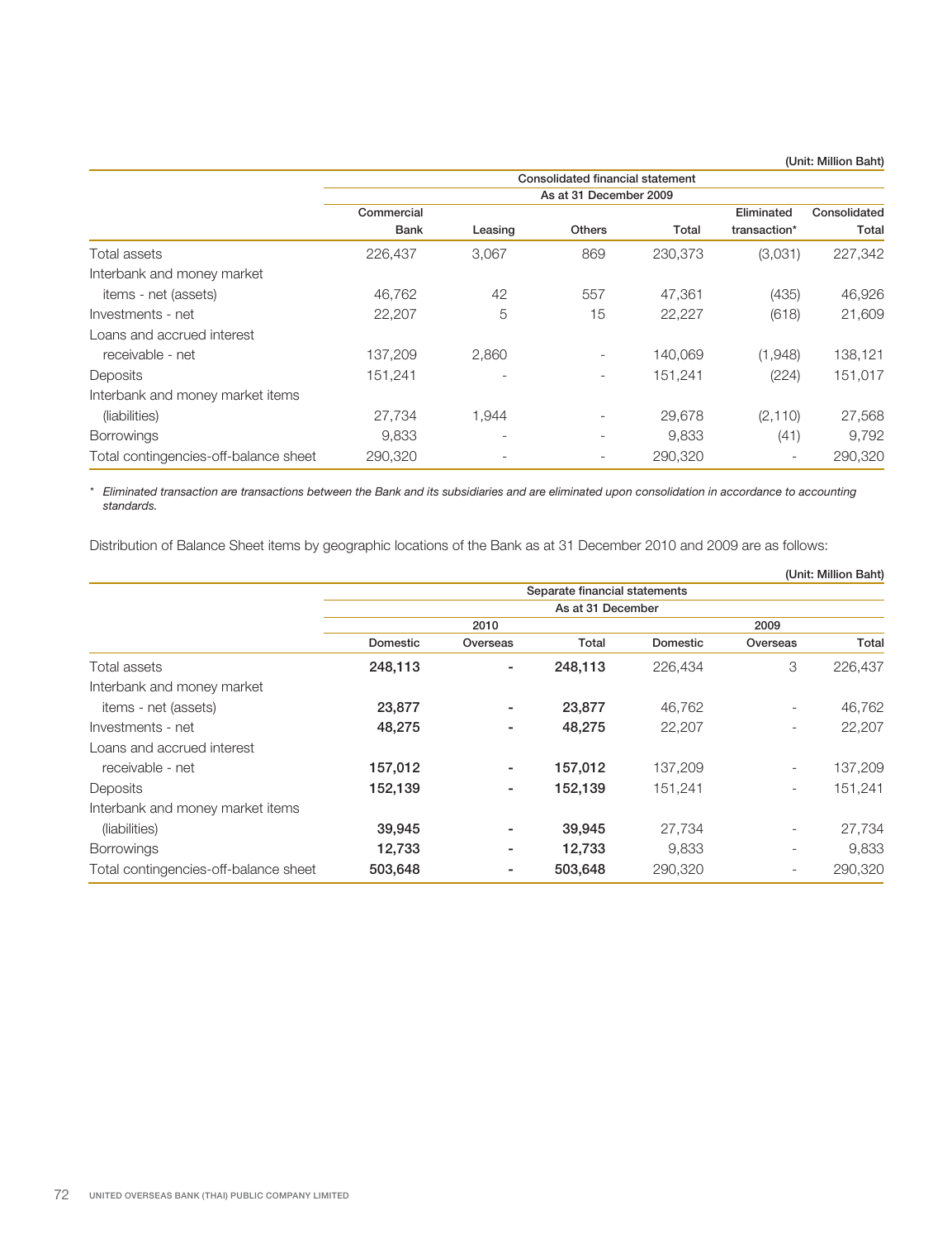Results of the Bank's operations for the years ended 31 December 2010 and 2009 classified by type of business are as follows:

|                                  |             |         |                                     |          |              | (Unit: Million Baht) |
|----------------------------------|-------------|---------|-------------------------------------|----------|--------------|----------------------|
|                                  |             |         | Consolidated financial statement    |          |              |                      |
|                                  |             |         | For the year ended 31 December 2010 |          |              |                      |
|                                  | Commercial  |         |                                     |          | Eliminated   | Consolidated         |
|                                  | <b>Bank</b> | Leasing | <b>Others</b>                       | Total    | transaction* | Total                |
| Interest and dividend income     | 9,382       | 174     | 6                                   | 9,562    | (638)        | 8,924                |
| Interest expenses                | (1,886)     | (47)    | ۰                                   | (1,933)  | 51           | (1,882)              |
| Net interest and dividend income | 7,496       | 127     | 6                                   | 7,629    | (587)        | 7,042                |
| Non-interest income              | 2,228       | 36      | 445                                 | 2.709    | (246)        | 2,463                |
| Non-interest expenses            | (7, 454)    | (73)    | (384)                               | (7, 911) | 253          | (7,658)              |
| Income before income tax         | 2,270       | 90      | 67                                  | 2,427    | (580)        | 1,847                |

*\* Eliminated transaction are transactions between the Bank and its subsidiaries and are eliminated upon consolidation in accordance accounting standards.* 

|                                  |             |         | Consolidated financial statement    |         |              |              |
|----------------------------------|-------------|---------|-------------------------------------|---------|--------------|--------------|
|                                  |             |         | For the year ended 31 December 2009 |         |              |              |
|                                  | Commercial  |         |                                     |         | Eliminated   | Consolidated |
|                                  | <b>Bank</b> | Leasing | <b>Others</b>                       | Total   | transaction* | Total        |
| Interest and dividend income     | 9.455       | 214     | 8                                   | 9.677   | (89)         | 9,588        |
| Interest expenses                | (2,562)     | (73)    | $\qquad \qquad -$                   | (2,635) | 79           | (2,556)      |
| Net interest and dividend income | 6,893       | 141     | 8                                   | 7.042   | (10)         | 7,032        |
| Non-interest income              | 2,163       | 77      | 505                                 | 2.745   | (322)        | 2,423        |
| Non-interest expenses            | (8,029)     | (73)    | (366)                               | (8,468) | 330          | (8, 138)     |
| Income before income tax         | .027        | 145     | 147                                 | 1,319   | (2)          | 1.317        |

*\* Eliminated transaction are transactions between the Bank and its subsidiaries and are eliminated upon consolidation in accordance accounting standard.* 

Results of the Bank's operations for the years ended 31 December 2010 and 2009 distributed by geographic locations are as follows:

|                                  |          |          |                                 |                 |                          | (Unit: Million Baht) |
|----------------------------------|----------|----------|---------------------------------|-----------------|--------------------------|----------------------|
|                                  |          |          | Separate financial statements   |                 |                          |                      |
|                                  |          |          | For the years ended 31 December |                 |                          |                      |
|                                  |          | 2010     |                                 |                 | 2009                     |                      |
|                                  | Domestic | Overseas | Total                           | <b>Domestic</b> | Overseas                 | Total                |
| Interest and dividend income     | 9,382    | ۰        | 9,382                           | 9,455           | $\overline{\phantom{0}}$ | 9.455                |
| Interest expenses                | (1,886)  | ۰        | (1,886)                         | (2,562)         | $\overline{\phantom{a}}$ | (2, 562)             |
| Net interest and dividend income | 7,496    | ۰        | 7,496                           | 6,893           | $\overline{\phantom{a}}$ | 6,893                |
| Non-interest income              | 2,228    |          | 2,228                           | 2,163           | $\overline{\phantom{a}}$ | 2,163                |
| Non-interest expenses            | (7, 451) | (3)      | (7, 454)                        | (8,026)         | (3)                      | (8,029)              |
| Income (loss) before income tax  | 2,273    | (3)      | 2.270                           | 1.030           | (3)                      | 1,027                |
|                                  |          |          |                                 |                 |                          |                      |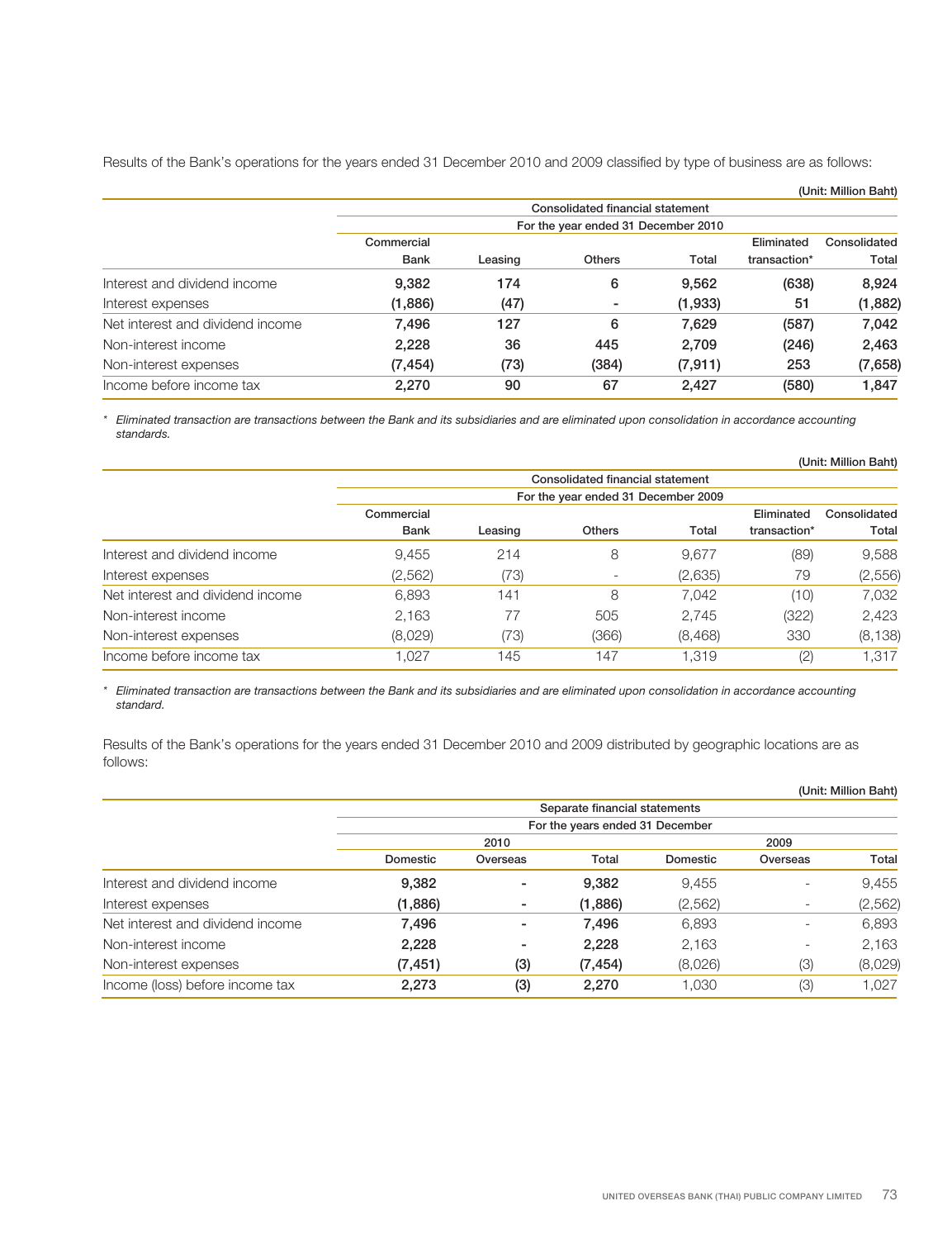#### **37. Disclosure of financial instruments**

The Bank enters into financial instruments with off-balance sheet risk in the normal course of business, in order to meet the financing needs of its customers and to reduce its own exposure to fluctuations in foreign exchange rates and interest rates. These financial instruments with off-balance sheet risk include commitments to extend credit, standby letters of credit, financial guarantees, forward foreign exchange contracts, among others. Such instruments involve, to varying degrees, elements of credit risk, interest rate risk and foreign exchange risk in excess of the amount already recognised in the financial statements. The contracts or notional amounts of those instruments reflect the extent of the Bank's involvement in particular classes of financial instruments.

The Bank enters into derivative contracts as part of its risk management strategy primarily to manage market risks arising from the Bank's underlying assets and liabilities and to reduce customer risks. In entering into off-balance sheet financial instruments, the Bank is governed by policies and parameters proposed by the Assets and Liabilities Committee and endorsed by the Corporate Risk Management Committee and Board of Directors.

#### **37.1 Accounting policies**

Details of significant accounting policies and methods adopted, including criteria for recognition, the basis of measurement and the basis on which revenues and expenses are recognised in respect of each class of financial assets and financial liabilities, are disclosed in Note 5 to the financial statements.

# **37.2 Credit risk**

Credit risk refers to the risk that a counterparty will default on its contractual obligations resulting in a financial loss to the Bank and its subsidiaries. The Bank and its subsidiaries have adopted the policy of only dealing with creditworthy counterparties and obtaining sufficient collateral or other security, where appropriate, as a means of mitigating the risk of financial losses as a result of defaults.

In the case of recognised financial assets, the carrying amount of the assets recorded in the balance sheet, net of allowance for doubtful accounts, represents the Bank's and its subsidiaries' maximum exposure to credit risk.

Furthermore, the Bank's exposure to credit risk in the event of non-performance by the counterparties to commitments to extend credit, standby letters of credit, and financial guarantees is represented by the contractual notional amount of those instruments. The Bank uses the same credit policies in making commitments and accepting conditional obligations as it does for on-balance sheet instruments. For derivatives, the contract or notional amounts do not represent the real exposure to credit loss. The Bank controls the credit risk of its derivatives through the credit approval process, credit limits, and monitoring procedures set by its Executive Committee. Credit risks also arise from the possibility that the counterparty to the off-balance sheet financial instruments will not adhere to the terms of the contract with the Bank when settlement becomes due.

The following table shows the credit equivalent of unmatured off-balance sheet financial instruments in accordance with the BOT's ruling.

|                                             |                    | (Unit: Million Baht) |
|---------------------------------------------|--------------------|----------------------|
|                                             | Consolidated and   |                      |
|                                             | Separate financial |                      |
|                                             | statements         |                      |
|                                             | As at 31 December  |                      |
|                                             | 2010               | 2009                 |
| Foreign exchange contracts                  | 1,086              | 863                  |
| Interest rate swap contracts                | 744                | 712                  |
| Cross currency interest rate swap contracts | 52                 | 569                  |
| Options                                     | 5                  | 21                   |
| Avals to bills                              | 484                | 296                  |
| Guarantees of loans                         | 2,006              | 1,197                |
| Performance guarantees                      | 3,589              | 4,213                |
| <b>Bid guarantees</b>                       | 135                | 177                  |
| Liability under unmatured import bills      | 152                | 103                  |
| Import letters of credit                    | 474                | 318                  |
| <b>Others</b>                               | 33                 | 3                    |
| Total                                       | 8,760              | 8,472                |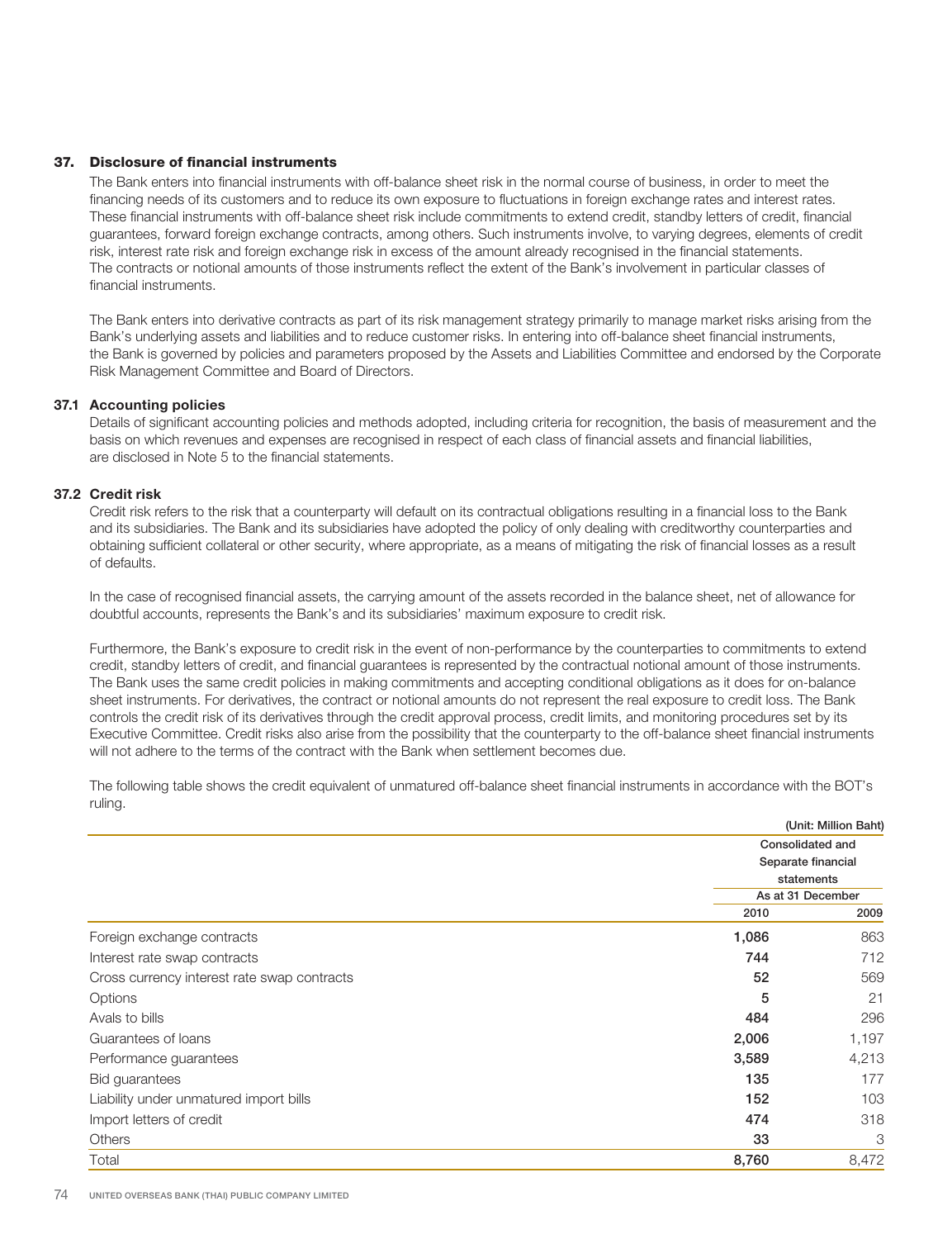# **37.3 Interest rate risk**

Interest rate risk arises when there is the potential for a change in interest rates to have an adverse effect on the net interest income of the Bank and its subsidiaries in the current reporting period, and in the future. Interest rate risk arises from the structure and characteristics of the Bank and its subsidiaries' assets, liabilities, shareholders' equity and interest rate linked derivative contracts, and from maturity mismatch in the repricing dates of their assets and liabilities.

The table below shows the Bank and its subsidiaries' exposure to interest rate risk, the remaining period to the earlier of contractual repricing dates or maturity dates, and the average contractual interest rate, where applicable, for classes of financial assets and financial liabilities subject to interest rate risk.

|                                  |                          |                    |               |                                  |                          |         | (Unit: Million Baht)       |
|----------------------------------|--------------------------|--------------------|---------------|----------------------------------|--------------------------|---------|----------------------------|
|                                  |                          |                    |               | Consolidated financial statement |                          |         |                            |
|                                  |                          |                    |               | As at 31 December 2010           |                          |         |                            |
|                                  | Floating                 |                    |               |                                  | Non-                     |         | Average rate               |
|                                  | rate/ Within<br>3 months | $3 - 12$<br>months | $1 - 5$ years | More than<br>5 years             | interest<br>bearing      | Total   | of return per<br>annum (%) |
| <b>Financial assets</b>          |                          |                    |               |                                  |                          |         |                            |
| Cash                             |                          |                    |               |                                  | 2,809                    | 2,809   |                            |
| Interbank and money market       |                          |                    |               |                                  |                          |         |                            |
| items - net                      | 20,937                   | 322                | 20            | $\overline{\phantom{a}}$         | 2,786                    | 24,065  | 1.53                       |
| Investments - net                | 28,300                   | 11,728             | 6,310         | 118                              | 1,206                    | 47,662  | 2.06                       |
| Loans*                           | 130,448                  | 14,126             | 9,406         | 10                               | 8,857                    | 162,847 | 5.94                       |
| <b>Financial liabilities</b>     |                          |                    |               |                                  |                          |         |                            |
| Deposits                         | 112,097                  | 32,390             | 2,831         | ä,                               | 4,722                    | 152,040 | 1.20                       |
| Interbank and money market items | 35,535                   | 2,501              | 233           |                                  | 1,569                    | 39,838  | 0.47                       |
| Liabilities payable on demand    |                          |                    |               | $\overline{\phantom{0}}$         | 2,437                    | 2,437   | $\sim$                     |
| Short-term borrowings            | 7,359                    | 4,787              |               |                                  | ۰                        | 12,146  | 1.82                       |
| Long-term borrowings             |                          |                    | 20            |                                  |                          | 20      |                            |
| Off-balance sheet financial      |                          |                    |               |                                  |                          |         |                            |
| instruments                      |                          |                    |               |                                  |                          |         |                            |
| Interest rate swap contracts     |                          |                    |               |                                  |                          |         |                            |
| - floating rate payer            | 85,167                   | 70,255             |               |                                  | $\overline{\phantom{a}}$ | 155,422 | 1.23                       |
| - fixed rate payer               | 6,950                    | 47,417             | 101,989       | 7,010                            | ۰                        | 163,366 | 2.57                       |
| - floating rate payee            | 100,129                  | 63,237             |               |                                  |                          | 163,366 | 1.22                       |
| - fixed rate payee               | 9,730                    | 35,123             | 103,563       | 7,006                            | ۰                        | 155,422 | 2.58                       |
| Cross currency interest rate     |                          |                    |               |                                  |                          |         |                            |
| swap contracts                   |                          |                    |               |                                  |                          |         |                            |
| - floating rate payer            | 844                      | 1,332              |               |                                  |                          | 2,176   | 1.15                       |
| - fixed rate payer               |                          | 3,203              | 2,370         |                                  |                          | 5,573   | 3.40                       |
| - floating rate payee            | 844                      | 4,007              |               |                                  |                          | 4,851   | 1.29                       |
| - fixed rate payee               |                          | 2,898              |               |                                  |                          | 2,898   | 0.50                       |

*\* Under interest rate risk management policy, non-accrual loans and loans are overdue with contract had matured are reported in the non-interest bearing bucket.*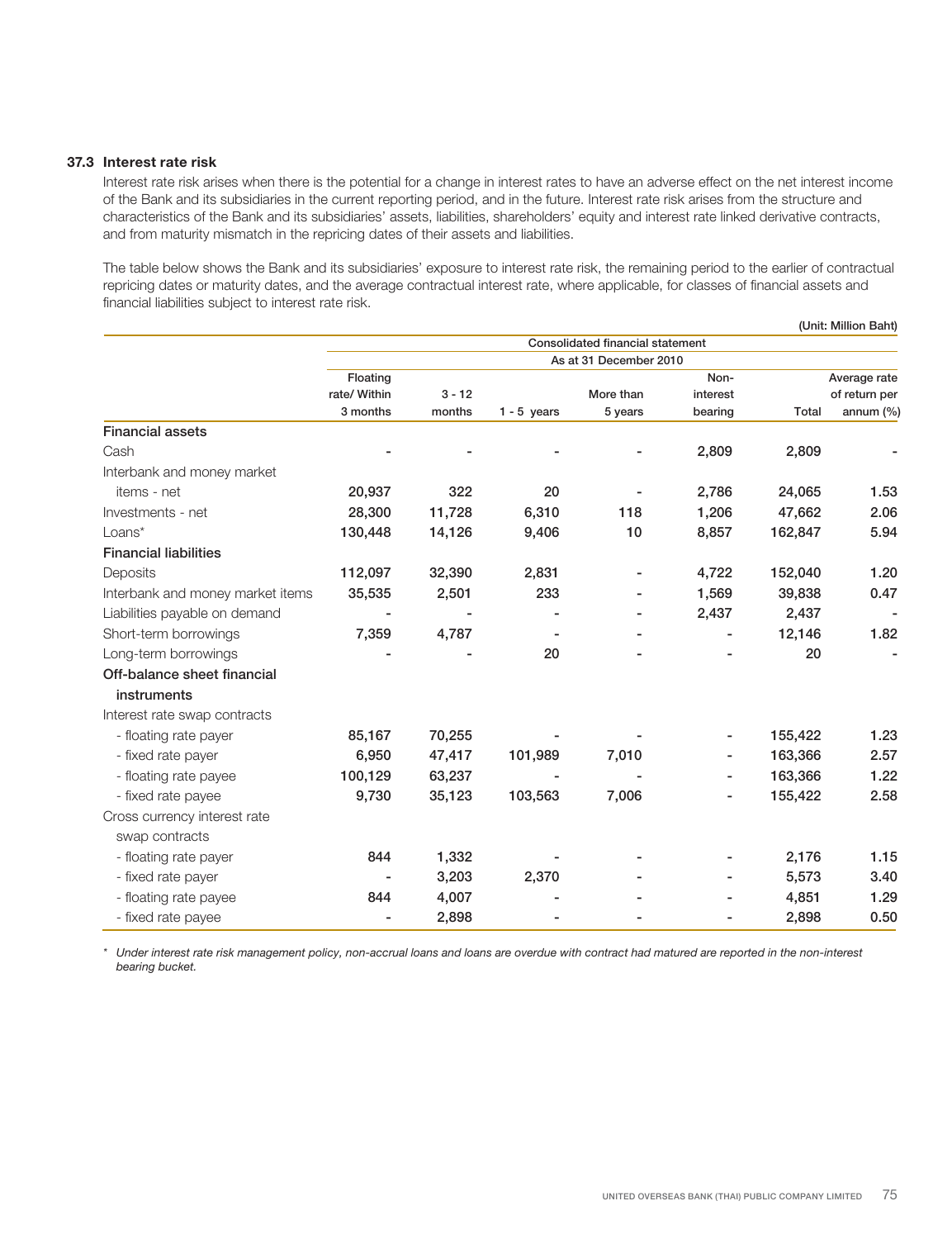**(Unit: Million Baht)** 

|                                  |              |                |               | <b>Consolidated financial statement</b> |                          |         |                          |
|----------------------------------|--------------|----------------|---------------|-----------------------------------------|--------------------------|---------|--------------------------|
|                                  |              |                |               | As at 31 December 2009                  |                          |         |                          |
|                                  | Floating     |                |               |                                         | Non-                     |         | Average rate             |
|                                  | rate/ Within | $3 - 12$       |               | More than                               | interest                 |         | of return per            |
|                                  | 3 months     | months         | $1 - 5$ years | 5 years                                 | bearing                  | Total   | annum (%)                |
| <b>Financial assets</b>          |              |                |               |                                         |                          |         |                          |
| Cash                             |              |                |               |                                         | 3,558                    | 3,558   |                          |
| Interbank and money market       |              |                |               |                                         |                          |         |                          |
| items - net                      | 43,197       | 859            |               |                                         | 2,870                    | 46,926  | 1.11                     |
| Investments - net                | 4,038        | 4,476          | 10,138        | 1,664                                   | 1,293                    | 21,609  | 2.16                     |
| Loans*                           | 113,418      | 11,998         | 9,207         | 39                                      | 9,308                    | 143,970 | 6.55                     |
| <b>Financial liabilities</b>     |              |                |               |                                         |                          |         |                          |
| Deposits                         | 106,496      | 19,854         | 20,263        | $\overline{\phantom{a}}$                | 4,404                    | 151,017 | 1.08                     |
| Interbank and money market items | 24,653       | 1,314          | 226           |                                         | 1,375                    | 27,568  | 0.38                     |
| Liabilities payable on demand    |              |                |               |                                         | 2,056                    | 2,056   | $\overline{\phantom{a}}$ |
| Short-term borrowings            | 7,637        | 1,873          |               |                                         |                          | 9,510   | 1.60                     |
| Long-term borrowings             |              |                | 277           | 5                                       |                          | 282     | 2.89                     |
| Off-balance sheet financial      |              |                |               |                                         |                          |         |                          |
| instruments                      |              |                |               |                                         |                          |         |                          |
| Interest rate swap contracts     |              |                |               |                                         |                          |         |                          |
| - floating rate payer            | 37,923       | 34,556         |               |                                         | $\overline{\phantom{a}}$ | 72,479  | 1.23                     |
| - fixed rate payer               | 5,100        | 18,581         | 50,192        | 3,900                                   |                          | 77,773  | 3.39                     |
| - floating rate payee            | 41,997       | 35,776         |               |                                         | $\overline{\phantom{0}}$ | 77,773  | 1.14                     |
| - fixed rate payee               | 4,900        | 18,850         | 47,829        | 900                                     |                          | 72,479  | 3.44                     |
| Cross currency interest rate     |              |                |               |                                         |                          |         |                          |
| swap contracts                   |              |                |               |                                         |                          |         |                          |
| - floating rate payer            | 844          | 4,174          |               |                                         |                          | 5,018   | 1.45                     |
| - fixed rate payer               |              | $\overline{a}$ | 2,944         |                                         | $\overline{a}$           | 2,944   | 6.20                     |
| - floating rate payee            | 844          | 4,276          |               |                                         | $\overline{a}$           | 5,120   | 1.32                     |
| - fixed rate payee               |              |                | 2,842         |                                         | $\overline{a}$           | 2,842   | 6.45                     |

*\* Under interest rate risk management policy, non-accrual loans and loans are overdue with contract had matured are reported in the non-interest bearing bucket.*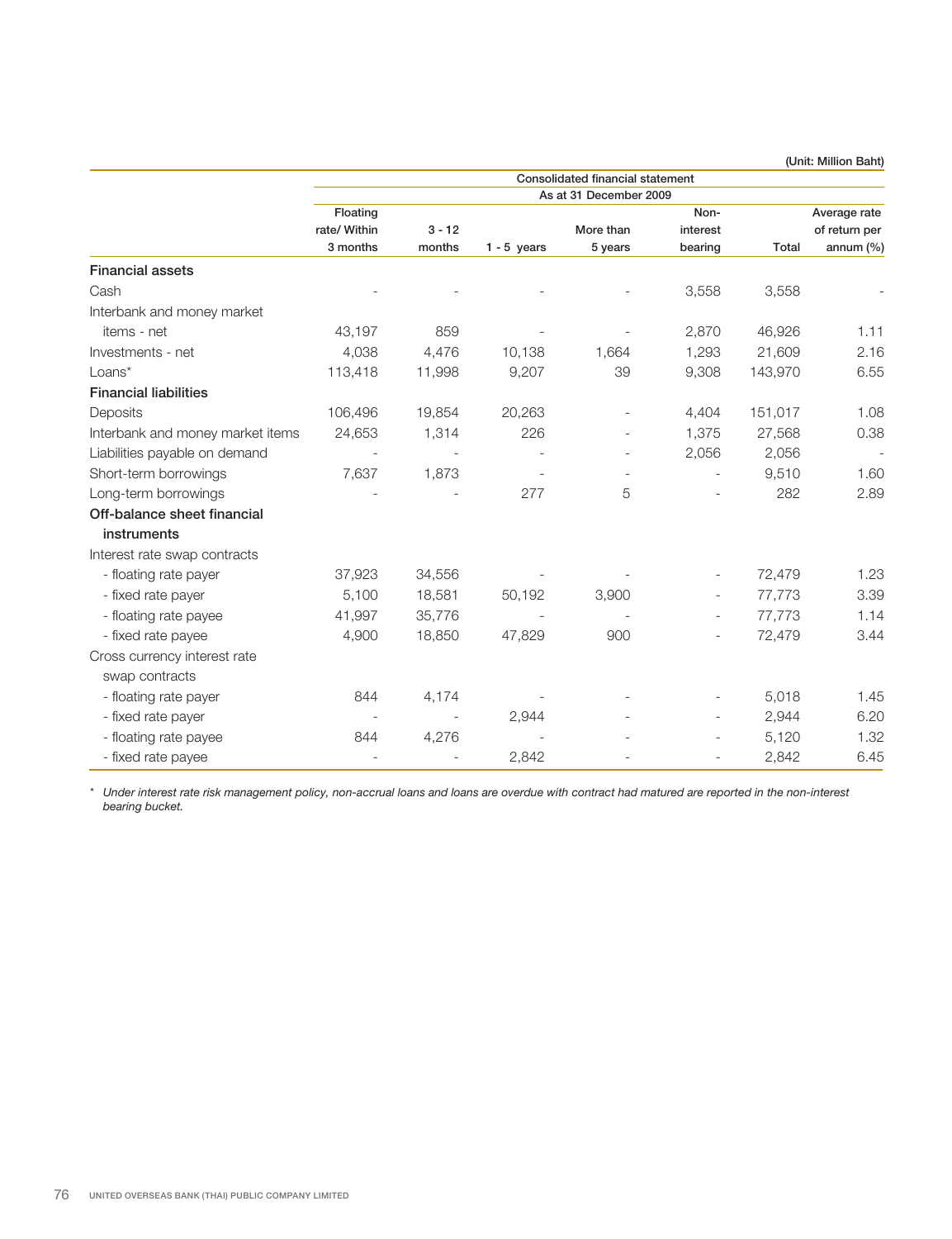**(Unit: Million Baht)**

|                                  |              |                        |               | Separate financial statement |                          |         |               |  |
|----------------------------------|--------------|------------------------|---------------|------------------------------|--------------------------|---------|---------------|--|
|                                  |              | As at 31 December 2010 |               |                              |                          |         |               |  |
|                                  | Floating     |                        |               |                              | Non-                     |         | Average rate  |  |
|                                  | rate/ Within | $3 - 12$               |               | More than                    | interest                 |         | of return per |  |
|                                  | 3 months     | months                 | $1 - 5$ years | 5 years                      | bearing                  | Total   | annum $(%)$   |  |
| <b>Financial assets</b>          |              |                        |               |                              |                          |         |               |  |
| Cash                             |              |                        |               |                              | 2,809                    | 2,809   |               |  |
| Interbank and money market       |              |                        |               |                              |                          |         |               |  |
| items - net                      | 20,859       | 236                    |               |                              | 2,782                    | 23,877  | 1.53          |  |
| Investments - net                | 28,300       | 11,728                 | 6,310         | 118                          | 1,819                    | 48,275  | 2.06          |  |
| Loans*                           | 130,448      | 14,126                 | 9,405         | 10                           | 8,857                    | 162,846 | 5.94          |  |
| <b>Financial liabilities</b>     |              |                        |               |                              |                          |         |               |  |
| Deposits                         | 112,190      | 32,390                 | 2,831         |                              | 4,728                    | 152,139 | 1.20          |  |
| Interbank and money market items | 35,612       | 2,531                  | 233           |                              | 1,569                    | 39,945  | 0.47          |  |
| Liabilities payable on demand    |              |                        |               |                              | 2,437                    | 2,437   |               |  |
| Short-term borrowings            | 7,826        | 4,887                  |               |                              |                          | 12,713  | 1.80          |  |
| Long-term borrowings             |              |                        | 20            |                              |                          | 20      |               |  |
| Off-balance sheet financial      |              |                        |               |                              |                          |         |               |  |
| instruments                      |              |                        |               |                              |                          |         |               |  |
| Interest rate swap contracts     |              |                        |               |                              |                          |         |               |  |
| - floating rate payer            | 85,167       | 70,255                 |               |                              | ٠                        | 155,422 | 1.23          |  |
| - fixed rate payer               | 6,950        | 47,417                 | 101,989       | 7,010                        |                          | 163,366 | 2.57          |  |
| - floating rate payee            | 100,129      | 63,237                 |               |                              | $\overline{\phantom{a}}$ | 163,366 | 1.22          |  |
| - fixed rate payee               | 9,730        | 35,123                 | 103,563       | 7,006                        | ۰                        | 155,422 | 2.58          |  |
| Cross currency interest rate     |              |                        |               |                              |                          |         |               |  |
| swap contracts                   |              |                        |               |                              |                          |         |               |  |
| - floating rate payer            | 844          | 1,332                  |               |                              |                          | 2,176   | 1.15          |  |
| - fixed rate payer               |              | 3,203                  | 2,370         |                              |                          | 5,573   | 3.40          |  |
| - floating rate payee            | 844          | 4,007                  |               |                              |                          | 4,851   | 1.29          |  |
| - fixed rate payee               |              | 2,898                  |               |                              |                          | 2,898   | 0.50          |  |

*\* Under interest rate risk management policy, non-accrual loans and loans are overdue with contract had matured are reported in the non-interest bearing bucket.*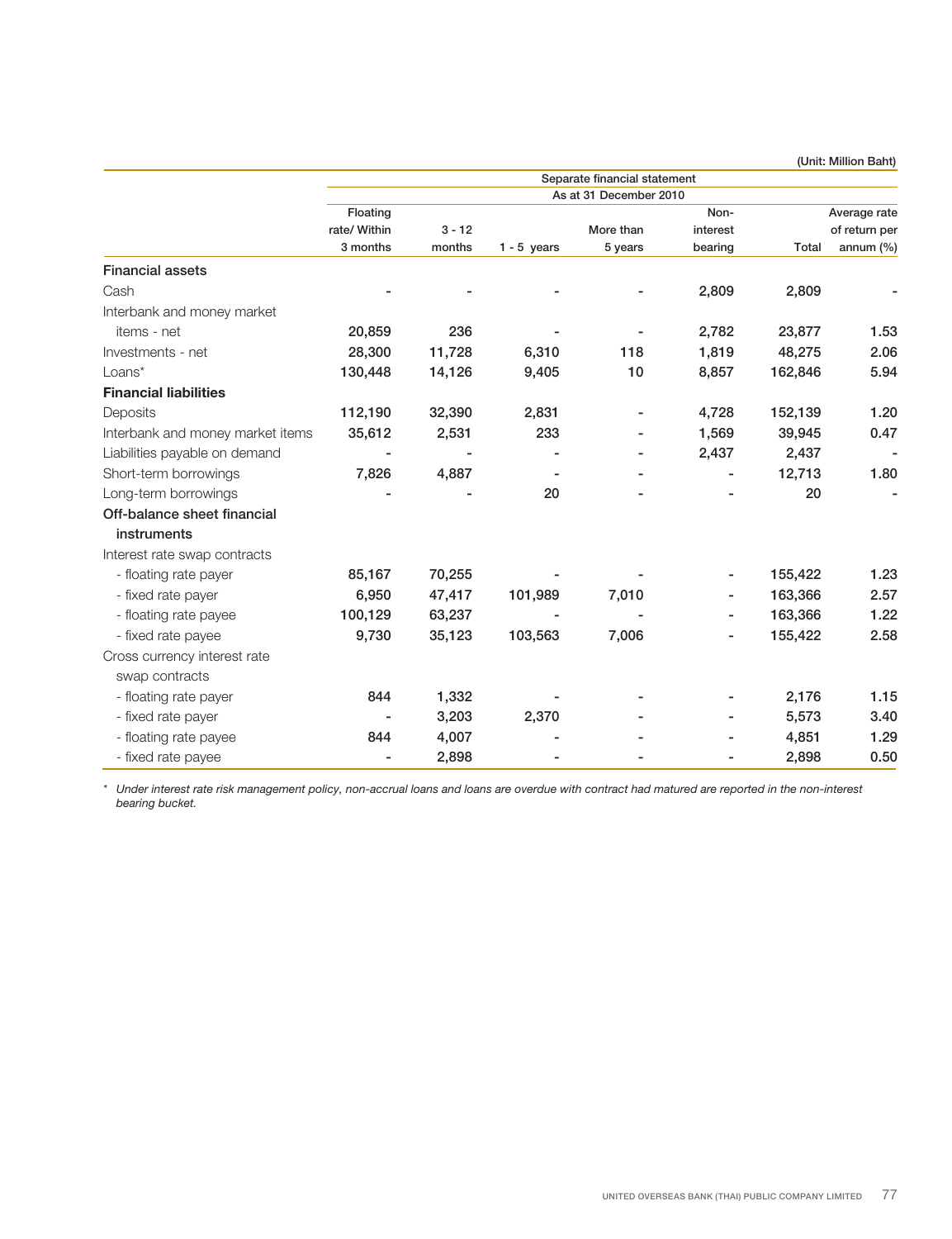| (Unit: | Millior<br>Bant. |
|--------|------------------|
|--------|------------------|

|                                  |              |                |               | Separate financial statement |                          |         |               |
|----------------------------------|--------------|----------------|---------------|------------------------------|--------------------------|---------|---------------|
|                                  |              |                |               | As at 31 December 2009       |                          |         |               |
|                                  | Floating     |                |               |                              | Non-                     |         | Average rate  |
|                                  | rate/ Within | $3 - 12$       |               | More than                    | interest                 |         | of return per |
|                                  | 3 months     | months         | $1 - 5$ years | 5 years                      | bearing                  | Total   | annum $(%)$   |
| <b>Financial assets</b>          |              |                |               |                              |                          |         |               |
| Cash                             |              |                |               |                              | 3,558                    | 3,558   |               |
| Interbank and money market       |              |                |               |                              |                          |         |               |
| items - net                      | 43,132       | 764            |               |                              | 2,866                    | 46,762  | 1.11          |
| Investments - net                | 4,038        | 4,462          | 10,138        | 1,664                        | 1,905                    | 22,207  | 2.16          |
| Loans*                           | 112,941      | 11,865         | 8,849         | 39                           | 9,139                    | 142,833 | 6.46          |
| <b>Financial liabilities</b>     |              |                |               |                              |                          |         |               |
| Deposits                         | 106,662      | 19,904         | 20,263        |                              | 4,412                    | 151,241 | 1.08          |
| Interbank and money market items | 24,744       | 1,389          | 226           |                              | 1,375                    | 27,734  | 0.37          |
| Liabilities payable on demand    |              |                |               |                              | 2,056                    | 2,056   |               |
| Short-term borrowings            | 7,678        | 1,873          |               |                              |                          | 9,551   | 1.60          |
| Long-term borrowings             |              |                | 277           | 5                            |                          | 282     | 2.89          |
| Off-balance sheet financial      |              |                |               |                              |                          |         |               |
| instruments                      |              |                |               |                              |                          |         |               |
| Interest rate swap contracts     |              |                |               |                              |                          |         |               |
| - floating rate payer            | 37,923       | 34,556         |               |                              | $\overline{\phantom{0}}$ | 72,479  | 1.23          |
| - fixed rate payer               | 5,100        | 18,581         | 50,192        | 3,900                        |                          | 77,773  | 3.39          |
| - floating rate payee            | 41,997       | 35,776         |               |                              | $\overline{a}$           | 77,773  | 1.14          |
| - fixed rate payee               | 4,900        | 18,850         | 47,829        | 900                          |                          | 72,479  | 3.44          |
| Cross currency interest rate     |              |                |               |                              |                          |         |               |
| swap contracts                   |              |                |               |                              |                          |         |               |
| - floating rate payer            | 844          | 4,174          |               |                              |                          | 5,018   | 1.45          |
| - fixed rate payer               |              | $\overline{a}$ | 2,944         |                              |                          | 2,944   | 6.20          |
| - floating rate payee            | 844          | 4,276          |               |                              |                          | 5,120   | 1.32          |
| - fixed rate payee               |              |                | 2,842         |                              |                          | 2,842   | 6.45          |

*\* Under interest rate risk management policy, non-accrual loans and loans are overdue with contract had matured are reported in the non-interest bearing bucket.* 

#### **37.4 Liquidity risk**

Liquidity risk is the risk that the Bank and its subsidiaries may not be able to meet their obligations as they fall due as a result of inability to release their assets or to cover funding requirements at an appropriate price, resulting in losses to the Bank and its subsidiaries.

The Bank maintains sufficient liquidity to fund its day-to-day operations, meet deposit withdrawals and loan disbursements, and repay borrowings. Hence, liquidity is managed in a manner to address known as well as unanticipated cash funding needs.

The Bank manages liquidity at a centralised level. Liquidity risk is managed in accordance with a framework of policies, controls and limits established by the Bank's Assets and Liabilities Committee (ALCO). These policies, controls and limits enable the Bank to monitor and manage liquidity risk to ensure that sufficient sources of funds are available over a range of market conditions. These include minimising excessive funding concentrations by diversifying the sources and terms of funding as well as maintaining a portfolio of high quality and marketable debt securities.

The Bank takes a conservative stance in its liquidity management by continuing to gather core deposits, ensuring that liquidity limits are strictly adhered to and that there are adequate liquid assets to meet cash shortfall.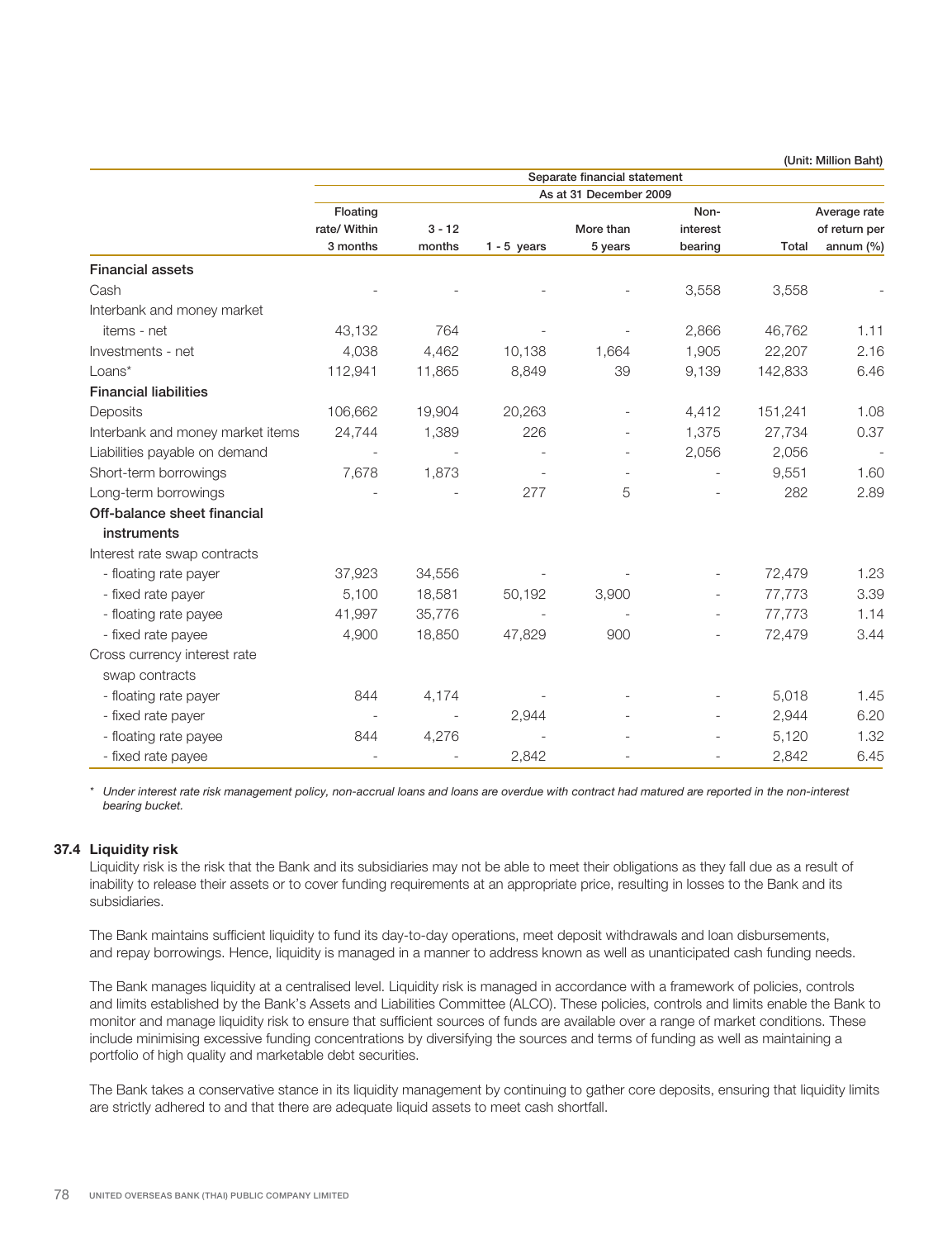The distribution of deposits is managed actively to ensure a balance between cost effectiveness, continued accessibility to funds, and diversification of funding sources. Important factors in ensuring liquidity are competitive pricing, proactive management of the Bank's core deposits and the maintenance of customer confidence. Core deposits are generally stable non-bank deposits, such as current accounts, savings accounts and fixed deposits. The Bank monitors the stability of its core deposits by analysing their volatility over time.

The Bank uses the funds to lend to customers and invests excess funds in government securities.

The Bank's liquidity risk management is aligned with the regulatory liquidity risk management framework, and is measured and managed on a projected cash flow basis. The Bank is monitored under 'business as usual', and 3 crisis scenarios which are 'bank-specific crisis', 'general market crisis', and 'combination crisis'.

Liquidity Gap Analysis or Cash Flow Mismatch Analysis under the 'Business as Usual' scenario is measured and monitored against Net Cumulative Outflow (NCO) Limits which are set for overnight, 7 days, and 30 days. In the event that a limit is breached, an investigation will be conducted and the related documents reported to relevant parties, in accordance with the escalation process.

For stress testing (bank-specific crisis, general market crisis and combined scenarios), additional assumptions are taken into account such as sudden increase in deposit withdrawals, reduction in loan repayments, potential trading losses, or liquidation of securities with haircuts. These assumptions are agreed by Business Units and approved by Board of Directors or delegated committee.

The frequency of liquidity risk assessment is conducted on daily and monthly basis. Liquidity gap or maturity mismatch analysis report is produced by Balance Sheet Risk Management unit and monitored by Middle Office against approved Net Cumulative Outflow Limits. Other reports such as early warning indicators as well as sources and utilization of funds are produced on a monthly basis. These reports are deliberated in ALCO meeting.

Behavioural modeling is carried out and reviewed regularly to ensure that the cash flow requirements for the 'business as usual' and crisis scenarios are realistic. Loans and deposits which do not have maturity dates, and fixed deposits which are rolled over frequently, are generally estimated based on their past statistics or trends. Cash flow mismatch limits are established to limit the Bank's liquidity exposure. The Bank also employs liquidity early warning indicators and trigger points to signal possible contingency situations.

Contingency funding plans are in place to identify liquidity crises using a series of warning indicators. Crisis escalation processes and various strategies including funding and communication have been developed to minimise the impact of any liquidity crunch.

The Bank uses liquidity ratios as early warning indicators such as Loans to Deposits Ratio, Single Depositor Ratio and Top 20 Depositors Ratio, Undrawn Facilities Ratio, Deposit Withdrawal Ratio, Net Cumulative Outflow.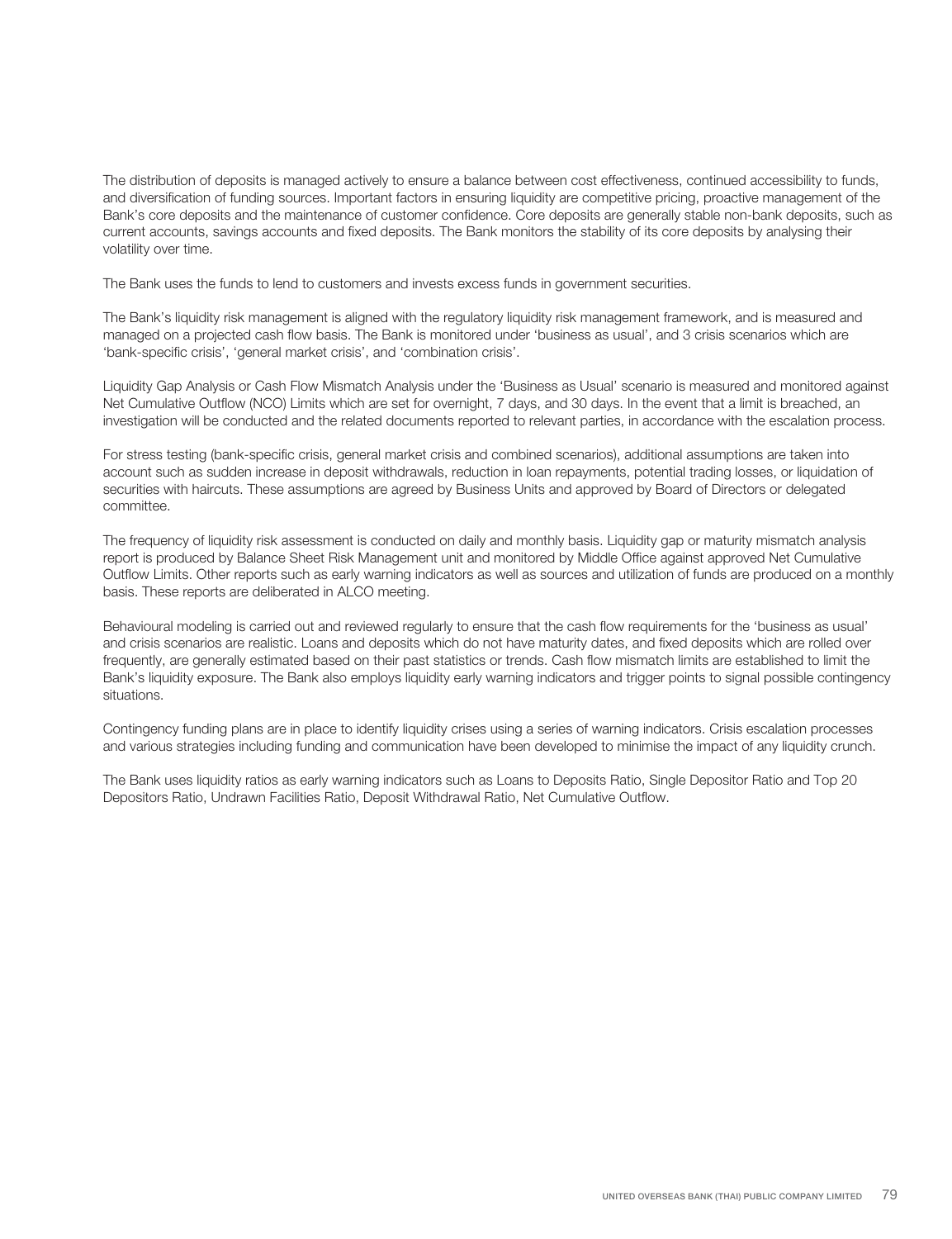The maturity analysis of financial assets, financial liabilities and off-balance sheet items computed from the remaining maturity to repayment date is as follows:

|                                          |        |          |          | <b>Consolidated financial statement</b> |           |                          |         |
|------------------------------------------|--------|----------|----------|-----------------------------------------|-----------|--------------------------|---------|
|                                          |        |          |          | As at 31 December 2010                  |           |                          |         |
|                                          |        | Within   | $3 - 12$ |                                         | More than | No specific              |         |
|                                          | Call   | 3 months | months   | $1 - 5$ years                           | 5 years   | maturity                 | Total   |
| <b>Financial assets</b>                  |        |          |          |                                         |           |                          |         |
| Cash                                     | 2,809  |          |          |                                         |           |                          | 2,809   |
| Interbank and money market               |        |          |          |                                         |           |                          |         |
| items - net                              | 2,794  | 20,928   | 323      | 20                                      |           |                          | 24,065  |
| Investments - net                        |        | 24,808   | 11,944   | 9,586                                   | 118       | 1,206                    | 47,662  |
| Loans*                                   | 14,767 | 46,278   | 22,192   | 33,467                                  | 37,241    | 8,902                    | 162,847 |
| <b>Financial liabilities</b>             |        |          |          |                                         |           |                          |         |
| Deposits                                 | 74,632 | 42,187   | 32,390   | 2,831                                   |           |                          | 152,040 |
| Interbank and money market items         | 3,675  | 33,429   | 2,501    | 233                                     |           |                          | 39,838  |
| Liabilities payable on demand            | 2,437  |          |          |                                         |           |                          | 2,437   |
| Short-term borrowings                    | 10     | 7,349    | 4,787    |                                         |           |                          | 12,146  |
| Long-term borrowings                     |        |          |          | 20                                      |           |                          | 20      |
| Off-balance sheet financial              |        |          |          |                                         |           |                          |         |
| instruments                              |        |          |          |                                         |           |                          |         |
| Avals to bills                           |        | 685      | 31       |                                         |           |                          | 716     |
| Guarantee of loans                       | 15     | 873      | 99       | 112                                     | 924       | ÷,                       | 2,023   |
| Other quarantees                         | 6,170  | 1,669    | 3,342    | 398                                     | 10        | $\blacksquare$           | 11,589  |
| Letters of credit                        | 110    | 2,236    | 70       |                                         |           |                          | 2,416   |
| Foreign exchange contracts               |        | 81,976   | 57,395   | 99                                      |           | $\overline{\phantom{a}}$ | 139,470 |
| Interest rate swap contracts             |        | 16,680   | 82,540   | 205,552                                 | 14,016    | ۰                        | 318,788 |
| Cross currency interest rate             |        |          |          |                                         |           |                          |         |
| swap contracts                           |        |          | 3,573    | 3,497                                   |           | ۰                        | 7,070   |
| Equity linked options                    |        | 520      |          | 342                                     |           |                          | 862     |
| Undrawn overdraft amount                 | 19,835 |          |          | $\sim$                                  |           | ۰                        | 19,835  |
| Liabilities under unmatured import bills |        | 701      | 176      | $\overline{2}$                          |           |                          | 879     |

*\* Under liquidity risk management policy, non-accrual loans such as certain restructured loans and NPLs are reported in the no specific maturity bucket.*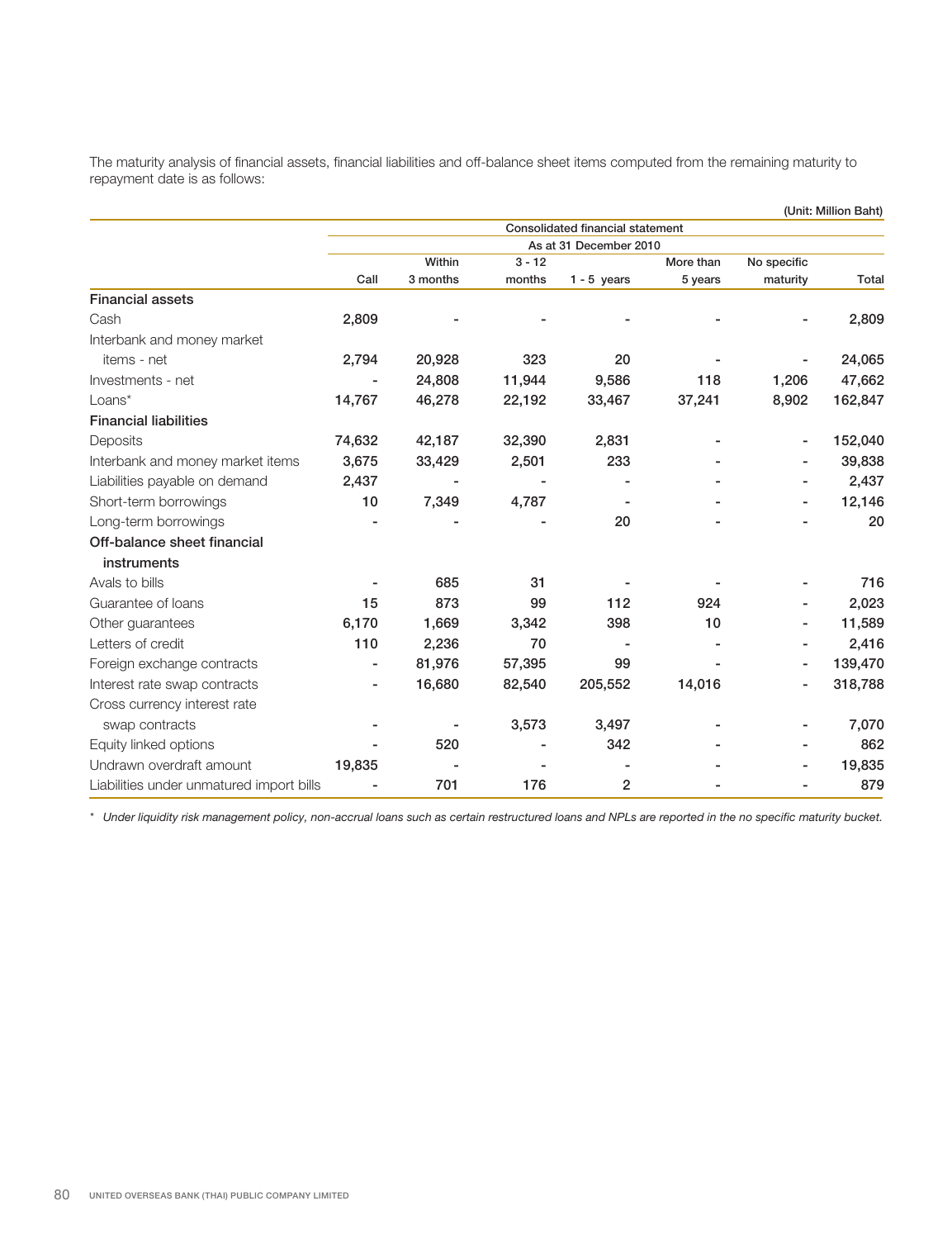|                                          |                          |          |          | <b>Consolidated financial statement</b> |           |                          |         |
|------------------------------------------|--------------------------|----------|----------|-----------------------------------------|-----------|--------------------------|---------|
|                                          |                          |          |          | As at 31 December 2009                  |           |                          |         |
|                                          |                          | Within   | $3 - 12$ |                                         | More than | No specific              |         |
|                                          | Call                     | 3 months | months   | $1 - 5$ years                           | 5 years   | maturity                 | Total   |
| <b>Financial assets</b>                  |                          |          |          |                                         |           |                          |         |
| Cash                                     | 3,558                    |          |          |                                         |           |                          | 3,558   |
| Interbank and money market               |                          |          |          |                                         |           |                          |         |
| items - net                              | 2,887                    | 43,178   | 861      |                                         |           |                          | 46,926  |
| Investments - net                        |                          | 2,370    | 4,262    | 12,020                                  | 1,664     | 1,293                    | 21,609  |
| Loans $*$                                | 14,513                   | 33,438   | 24,171   | 27,182                                  | 35,366    | 9,300                    | 143,970 |
| <b>Financial liabilities</b>             |                          |          |          |                                         |           |                          |         |
| Deposits                                 | 74,257                   | 36,643   | 19,854   | 20,263                                  |           | $\overline{\phantom{a}}$ | 151,017 |
| Interbank and money market items         | 1,935                    | 24,093   | 1,314    | 226                                     |           |                          | 27,568  |
| Liabilities payable on demand            | 2,056                    |          |          |                                         |           | $\overline{\phantom{a}}$ | 2,056   |
| Short-term borrowings                    | 11                       | 7,626    | 1,873    |                                         |           |                          | 9,510   |
| Long-term borrowings                     |                          |          |          | 277                                     | 5         |                          | 282     |
| Off-balance sheet financial              |                          |          |          |                                         |           |                          |         |
| instruments                              |                          |          |          |                                         |           |                          |         |
| Avals to bills                           |                          |          | 375      |                                         |           |                          | 375     |
| Guarantee of loans                       | 15                       |          | 154      | 182                                     | 892       | $\overline{\phantom{a}}$ | 1,243   |
| Other guarantees                         | 5,743                    | 180      | 4,135    | 1,248                                   | 14        |                          | 11,320  |
| Letters of credit                        |                          | 14       | 1,716    |                                         |           | $\overline{\phantom{a}}$ | 1,730   |
| Foreign exchange contracts               | $\overline{\phantom{a}}$ | 52,500   | 36,378   | 6,601                                   |           | $\overline{a}$           | 95,479  |
| Interest rate swap contracts             |                          | 10,000   | 37,431   | 98,021                                  | 4,800     |                          | 150,252 |
| Cross currency interest rate             |                          |          |          |                                         |           |                          |         |
| swap contracts                           |                          |          |          | 7,547                                   |           |                          | 7,547   |
| Equity - linked options                  |                          | 281      | 375      | 863                                     |           | $\overline{\phantom{a}}$ | 1,519   |
| Undrawn overdraft amount                 | 20,118                   |          |          |                                         |           | $\overline{\phantom{a}}$ | 20,118  |
| Liabilities under unmatured import bills |                          |          | 737      |                                         |           |                          | 737     |

*\* Under liquidity risk management policy, non-accrual loans such as certain restructured loans and NPLs are reported in the no specific maturity bucket.* 

 **(Unit: Million Baht)**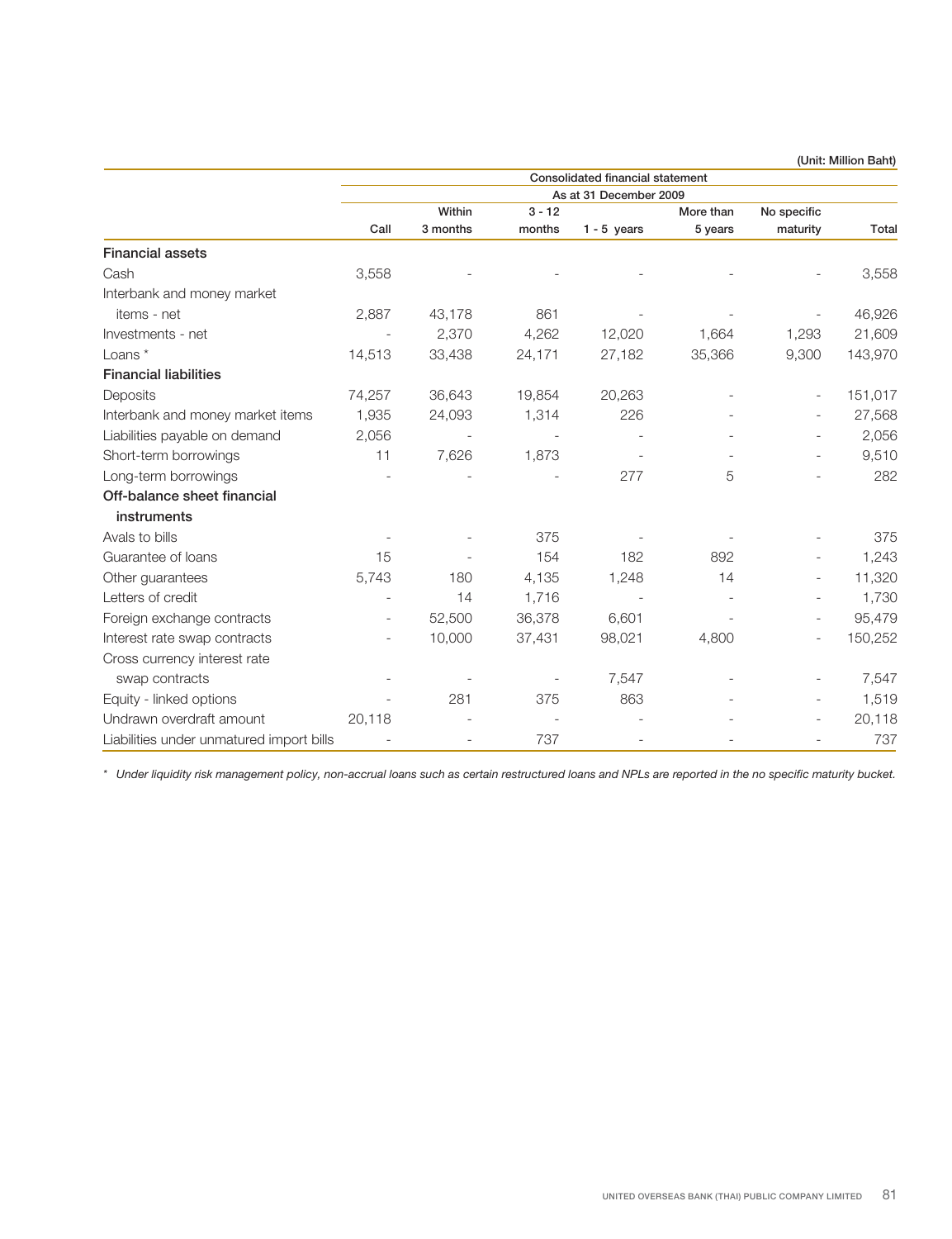|  | Million<br>(Unit: | ∴Baht. | $-1-1$ |  |
|--|-------------------|--------|--------|--|
|--|-------------------|--------|--------|--|

|                                          |        |          |          | Separate financial statement |           |                          |         |
|------------------------------------------|--------|----------|----------|------------------------------|-----------|--------------------------|---------|
|                                          |        |          |          | As at 31 December 2010       |           |                          |         |
|                                          |        | Within   | $3 - 12$ |                              | More than | No specific              |         |
|                                          | Call   | 3 months | months   | $1 - 5$ years                | 5 years   | maturity                 | Total   |
| <b>Financial assets</b>                  |        |          |          |                              |           |                          |         |
| Cash                                     | 2,809  |          |          |                              |           | ۰                        | 2,809   |
| Interbank and money market               |        |          |          |                              |           |                          |         |
| items - net                              | 2,782  | 20,858   | 237      |                              |           |                          | 23,877  |
| Investments - net                        |        | 24,808   | 11,944   | 9,586                        | 118       | 1,819                    | 48,275  |
| Loans*                                   | 14,767 | 46,278   | 22,192   | 33,466                       | 37,241    | 8,902                    | 162,846 |
| <b>Financial liabilities</b>             |        |          |          |                              |           |                          |         |
| Deposits                                 | 74,731 | 42,187   | 32,390   | 2,831                        |           |                          | 152,139 |
| Interbank and money market items         | 3,688  | 33,493   | 2,531    | 233                          |           |                          | 39,945  |
| Liabilities payable on demand            | 2,437  |          |          |                              |           |                          | 2,437   |
| Short-term borrowings                    | 10     | 7,816    | 4,887    |                              |           |                          | 12,713  |
| Long-term borrowings                     |        |          |          | 20                           |           |                          | 20      |
| Off-balance sheet financial              |        |          |          |                              |           |                          |         |
| instruments                              |        |          |          |                              |           |                          |         |
| Avals to bills                           |        | 685      | 31       |                              |           |                          | 716     |
| Guarantee of loans                       | 15     | 873      | 99       | 112                          | 924       | ۰                        | 2,023   |
| Other guarantees                         | 6,170  | 1,669    | 3,342    | 398                          | 10        | $\overline{\phantom{a}}$ | 11,589  |
| Letters of credit                        | 110    | 2,236    | 70       |                              |           |                          | 2,416   |
| Foreign exchange contracts               | $\sim$ | 81,976   | 57,395   | 99                           |           | $\sim$                   | 139,470 |
| Interest rate swap contracts             |        | 16,680   | 82,540   | 205,552                      | 14,016    | ۰                        | 318,788 |
| Cross currency interest rate             |        |          |          |                              |           |                          |         |
| swap contracts                           |        |          | 3,573    | 3,497                        |           | ٠                        | 7,070   |
| Equity - linked options                  |        | 520      |          | 342                          |           |                          | 862     |
| Undrawn overdraft amount                 | 19,835 |          |          |                              |           | $\blacksquare$           | 19,835  |
| Liabilities under unmatured import bills |        | 701      | 176      | $\overline{2}$               |           |                          | 879     |
|                                          |        |          |          |                              |           |                          |         |

*\* Under liquidity risk management policy, non-accrual loans such as certain restructured loans and NPLs are reported in the no specific maturity bucket.*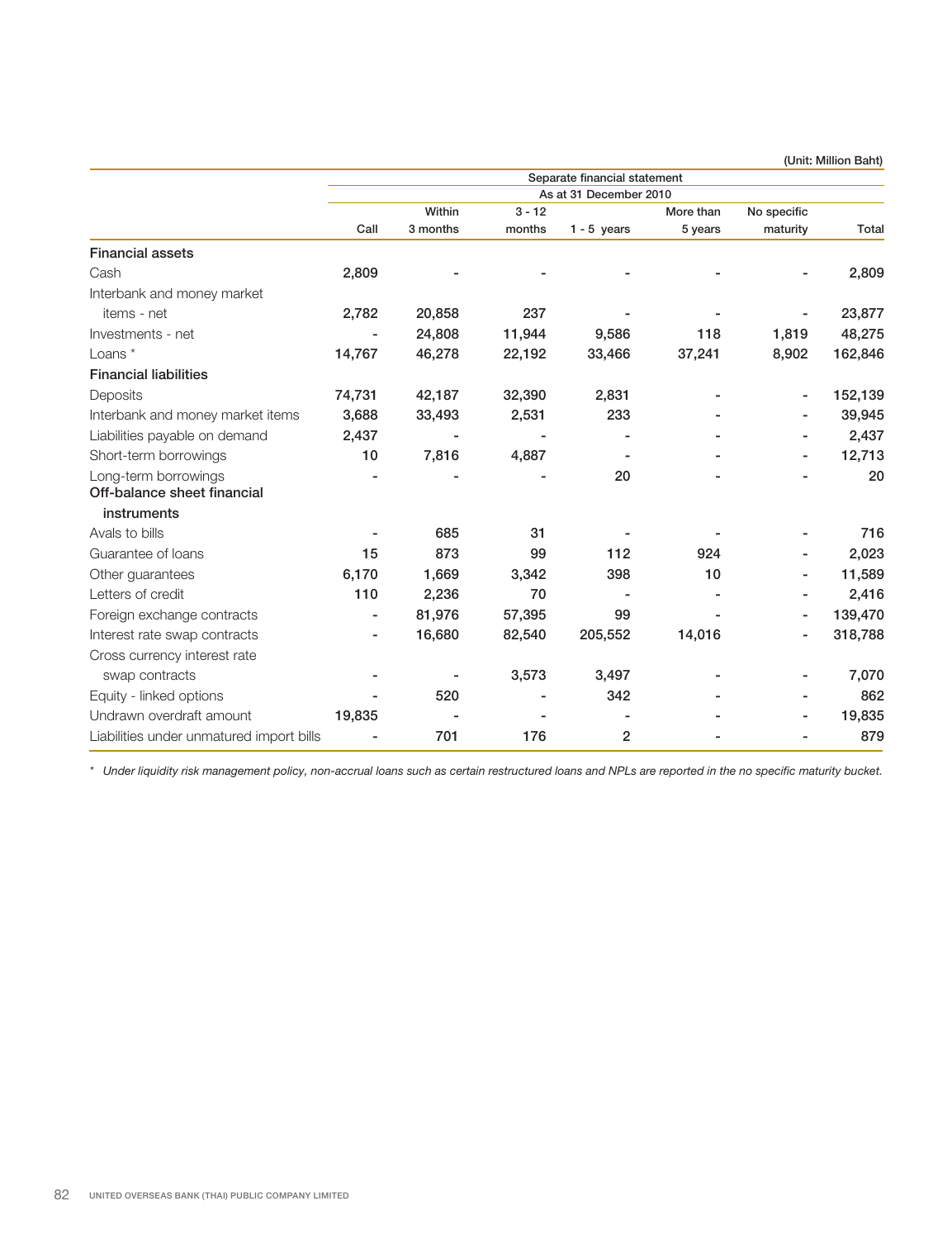|                                          |                          |          |          | Separate financial statement |           |                          |         |
|------------------------------------------|--------------------------|----------|----------|------------------------------|-----------|--------------------------|---------|
|                                          |                          |          |          | As at 31 December 2009       |           |                          |         |
|                                          |                          | Within   | $3 - 12$ |                              | More than | No specific              |         |
|                                          | Call                     | 3 months | months   | $1 - 5$ years                | 5 years   | maturity                 | Total   |
| <b>Financial assets</b>                  |                          |          |          |                              |           |                          |         |
| Cash                                     | 3,558                    |          |          |                              |           |                          | 3,558   |
| Interbank and money market               |                          |          |          |                              |           |                          |         |
| items - net                              | 2,867                    | 43,130   | 765      |                              |           |                          | 46,762  |
| Investments - net                        |                          | 2,370    | 4,248    | 12,020                       | 1,664     | 1,905                    | 22,207  |
| Loans*                                   | 14,648                   | 32,825   | 24,038   | 26,825                       | 35,366    | 9,131                    | 142,833 |
| <b>Financial liabilities</b>             |                          |          |          |                              |           |                          |         |
| Deposits                                 | 74,431                   | 36,643   | 19,904   | 20,263                       |           | $\overline{\phantom{a}}$ | 151,241 |
| Interbank and money market items         | 1,940                    | 24,179   | 1,389    | 226                          |           |                          | 27,734  |
| Liabilities payable on demand            | 2,056                    |          |          |                              |           | $\overline{\phantom{a}}$ | 2,056   |
| Short-term borrowings                    | 11                       | 7,667    | 1,873    |                              |           | $\overline{\phantom{a}}$ | 9,551   |
| Long-term borrowings                     |                          |          |          | 277                          | 5         |                          | 282     |
| Off-balance sheet financial              |                          |          |          |                              |           |                          |         |
| instruments                              |                          |          |          |                              |           |                          |         |
| Avals to bills                           |                          |          | 375      |                              |           |                          | 375     |
| Guarantee of loans                       | 15                       |          | 154      | 182                          | 892       | $\overline{a}$           | 1,243   |
| Other guarantees                         | 5,743                    | 180      | 4,135    | 1,248                        | 14        | $\overline{\phantom{a}}$ | 11,320  |
| Letters of credit                        | $\overline{a}$           | 14       | 1,716    |                              |           | $\overline{\phantom{a}}$ | 1,730   |
| Foreign exchange contracts               | $\overline{\phantom{a}}$ | 52,500   | 36,378   | 6,601                        |           | $\overline{a}$           | 95,479  |
| Interest rate swap contracts             | $\overline{\phantom{a}}$ | 10,000   | 37,431   | 98,021                       | 4,800     | $\overline{\phantom{a}}$ | 150,252 |
| Cross currency interest rate             |                          |          |          |                              |           |                          |         |
| swap contracts                           |                          |          |          | 7,547                        |           | $\overline{\phantom{a}}$ | 7,547   |
| Equity - linked options                  | $\overline{a}$           | 281      | 375      | 863                          |           | $\overline{\phantom{a}}$ | 1,519   |
| Undrawn overdraft amount                 | 20,118                   |          |          |                              |           | $\overline{\phantom{a}}$ | 20,118  |
| Liabilities under unmatured import bills |                          |          | 737      |                              |           |                          | 737     |

*\* Under liquidity risk management policy, non-accrual loans such as certain restructured loans and NPLs are reported in the no specific maturity bucket.* 

#### **37.5 Estimated fair value of financial instruments**

The fair values of financial instruments have been estimated by the Bank and its subsidiaries using available market information and appropriate valuation methodologies.

As at 31 December 2010 and 2009, there are no material differences between the Bank and its subsidiaries' book value of financial instruments and their fair value, except that the fair value of off-balance sheet financial instruments as follows:

|                                             |                                                |                   |                | (Unit: Million Baht) |  |
|---------------------------------------------|------------------------------------------------|-------------------|----------------|----------------------|--|
|                                             | Consolidated and separate financial statements |                   |                |                      |  |
|                                             |                                                | As at 31 December |                |                      |  |
|                                             | 2009<br>2010                                   |                   |                |                      |  |
|                                             | Notional value                                 | Fair value*       | Notional value | Fair value*          |  |
| Foreign exchange contracts                  | 139,470                                        | (159)             | 95.479         | (84)                 |  |
| Interest rate swap contracts                | 318,788                                        | (254)             | 150,252        | 74                   |  |
| Cross currency interest rate swap contracts | 7.070                                          | (820)             | 7,547          |                      |  |
| Equity - linked options                     | 863                                            |                   | 1.519          |                      |  |

*\* Fair value represents gain/(loss) from mark-to-market as at the balance sheets date.* 

 **(Unit: Million Baht)**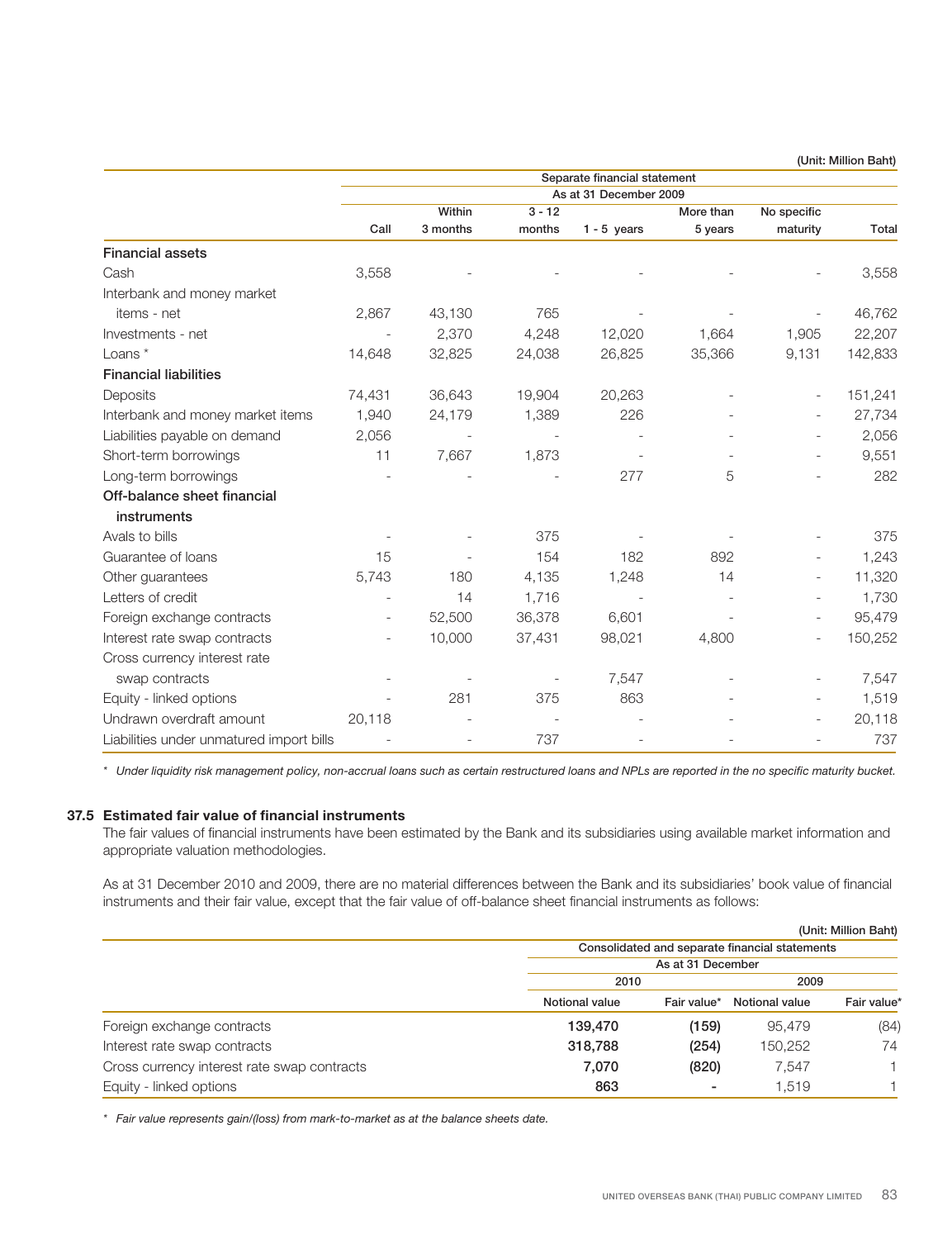#### **37.6 Methods and assumptions in estimating fair value of financial instruments**

The following methods and assumptions were used by the Bank and its subsidiaries in estimating fair value of financial instruments as disclosed herein.

#### **(a) Cash and interbank and money market items**

 The carrying amounts of cash and interbank and money market items which have remaining maturities of less than 1 year or bear floating rates of interest approximate their fair value. Fair value for fixed rate instruments with remaining maturities greater than 1 year is estimated by using a discounted cash flow calculation applying average interest rates currently being offered on similar instruments.

#### **(b) Securities purchased under resale agreements**

The carrying amount of securities purchased under resale agreements is deemed to be the fair value.

#### **(c) Investments**

 Fair value for securities is based on quoted market prices, where available. If quoted market prices are not available, fair value is based on quoted market prices of comparable instruments after adjusting for risk involved or the net asset values of such securities.

#### **(d) Loans**

For floating rate loans that reprice frequently and have no significant change in credit risk, fair value is based on carrying values. The fair value of fixed rate loans that reprice within 1 year from the balance sheet date is based on the carrying value at the balance sheet date. Fair value for other fixed interest rate loans is estimated using discounted cash flow analysis and using average interest rates currently being offered for loans with similar terms to borrowers of similar credit quality except in case of immaterial, carrying value will be used.

 Fair value of hire-purchase and financial lease receivables is estimated by using discounted cash flow analysis and using interest rates currently being offered with average remaining years to maturity.

#### **(e) Accrued interest receivable**

Fair value of accrued interest receivable is based on carrying values.

#### **(f)Deposit liabilities**

 The fair value of deposits which is payable on demand by the depositor, is equal to the carrying value of such deposits. The fair value of floating rate, certificates of deposit (CDs) and fixed rate deposits repricable within 1 year approximate their carrying value at the reporting date. Fair value for other fixed rate deposits is estimated using a discounted cash flow calculation that applies the current average deposit rates of the four major commercial banks to a schedule of aggregate expected monthly maturities on time deposits except in case of immaterial, carrying value will be used.

#### **(g) Interbank and money market items (liabilities)**

 The carrying amount of interbank and money market items which have remaining maturities of less than 1 year and/or bear floating rates of interest approximates their fair value at the reporting date. Fair value for fixed rate instruments with remaining maturities greater than 1 year is estimated by using a discounted cash flow calculation applying average interest rates currently being offered on similar instruments.

#### **(h) Securities sold under repurchase agreements**

The carrying value of securities sold under repurchase agreements approximates fair value.

#### **(I) Borrowings**

 The fair value of borrowings with remaining maturities less than 1 year approximates their carrying value at the reporting date. Fair value of borrowings with remaining maturities greater than 1 year is estimated using discounted cash flow analysis based on the average current borrowing rates for similar types of borrowing arrangements.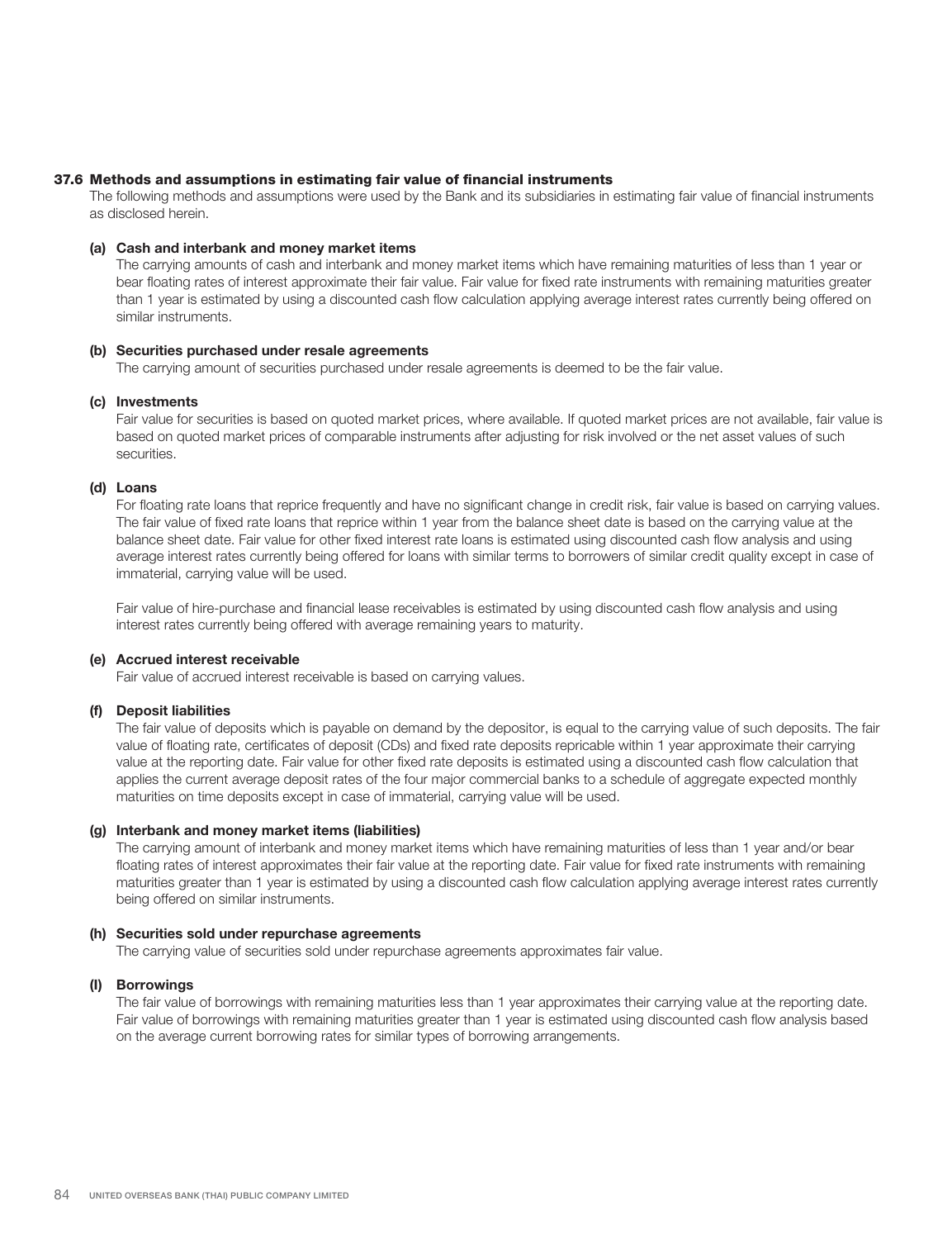#### **(J) Fair value of off-balance sheet financial instruments**

#### *Commitments to aval, guarantee, and letters of credit*

 These financial instruments are generally not intended to be sold or traded such that estimated fair values are not readily ascertainable. Fair value of these items were not calculated for the following reasons:

- very few of the commitments extending beyond 1 year would commit the Bank to a predetermined rate of interest;
- the fees attaching to these commitments are the same as those currently charged to enter into similar arrangements; and
- the quantum of fees collected under these arrangements, upon which fair value would be determined, is not material.

#### *Other off-balance sheet financial instruments*

 The fair values of foreign exchange contracts were obtained from quoted market prices of similar foreign exchange contracts. For the other derivative contracts, the fair value is estimated using discounted cash flow.

#### **38. Subsequence event**

On 4 March 2011, the Bank's Board of Directors' meeting passed a resolution to propose to the Annual General Meeting for approval, dividend payment of Baht 0.15 per share in respect of net income for the year 2010, or a total of Baht 373 million calculated on the basis of 2,485,661,305 issued and paid-up ordinary shares.

#### **39. Approval of financial statements**

These financial statements were authorised for issue by the Bank's Board of Directors on 4 March 2011.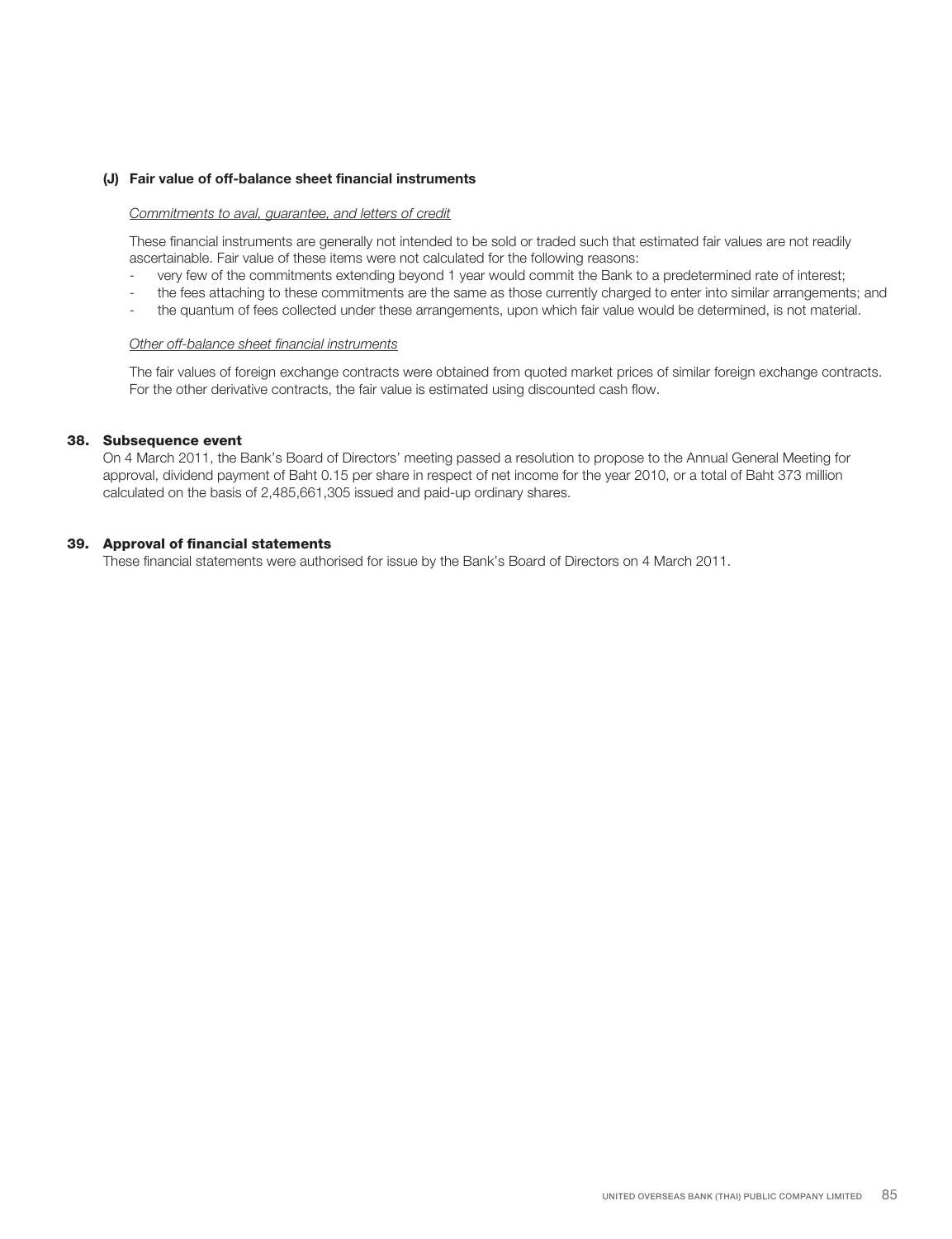# **Other Information**

# 1. Subsidiaries and Affiliated Companies of UOB (Thai)

# **1. UOB Asset Management (Thai) Company Limited**

| <b>Business</b>              | : Provides asset management for mutual funds, private funds, provident funds and property funds |
|------------------------------|-------------------------------------------------------------------------------------------------|
| Location                     | $\pm$ 11 <sup>th</sup> Floor 191 South Sathon Road, Yannawa, Sathon, Bangkok 10120              |
| Tel                          | $: 0 - 2676 - 7100$                                                                             |
| Fax                          | $: 0 - 2676 - 7880 - 7$                                                                         |
| Paid-up capital              | : Baht 100,000,000 (10,000,000 ordinary shares)                                                 |
| UOB (Thai)'s holding: 99.99% |                                                                                                 |

### **2. UOB Services Company Limited**

| <b>Business</b>              | : Collection services                                                     |
|------------------------------|---------------------------------------------------------------------------|
| Location                     | : 17-18 <sup>th</sup> Floor 690 Sukhumvit Road, Klong Toey, Bangkok 10110 |
| Tel                          | $: 0 - 2680 - 5555$                                                       |
| Fax                          | $: 0 - 2258 - 6900$                                                       |
| Paid-up capital              | : Baht 60,000,000 (10,000,000 ordinary shares)                            |
| UOB (Thai)'s holding: 99.99% |                                                                           |
|                              |                                                                           |

# **3. UOB Bullion and Futures (Thai) Company Limited**

| <b>Business</b>              | : Trading in Futures Contracts                          |
|------------------------------|---------------------------------------------------------|
| Location                     | : 191 South Sathon Road, Yannawa, Sathon, Bangkok 10120 |
| Tel                          | $: 0 - 2213 - 2611$                                     |
| Fax                          | $: 0 - 2213 - 2614$                                     |
| Paid-up capital              | : Baht 150,000,000 (1,500,000 ordinary shares)          |
| UOB (Thai)'s holding: 75.00% |                                                         |
|                              |                                                         |

# **4. AXA Insurance Public Company Limited**

| <b>Business</b>              | : Non-life insurance company                                                                               |
|------------------------------|------------------------------------------------------------------------------------------------------------|
| Location                     | : 23 <sup>rd</sup> Floor Lumpini Tower Building, 1168/67 Rama IV Road, Thungmahamek, Sathon, Bangkok 10120 |
| Tel                          | : 0-2285-6385                                                                                              |
| Fax                          | $: 0 - 2285 - 6383$                                                                                        |
| Paid-up capital              | Baht 352,642,100 (3,526,421 ordinary shares)                                                               |
| UOB (Thai)'s holding: 22.06% |                                                                                                            |

# **5. UOB Leasing (Thai) Company Limited**

| <b>Business</b>              | : The company registered the closure on 15 October 2010 |
|------------------------------|---------------------------------------------------------|
| Location                     | : 191 South Sathon Road, Yannawa, Sathon, Bangkok 10120 |
| Tel                          | $: 0 - 2343 - 4546$                                     |
| Fax                          | $: 0 - 2285 - 1633$                                     |
| Paid-up capital              | : Baht 320,000,000 (32,000,000 ordinary shares)         |
| UOB (Thai)'s holding: 99.99% |                                                         |
|                              |                                                         |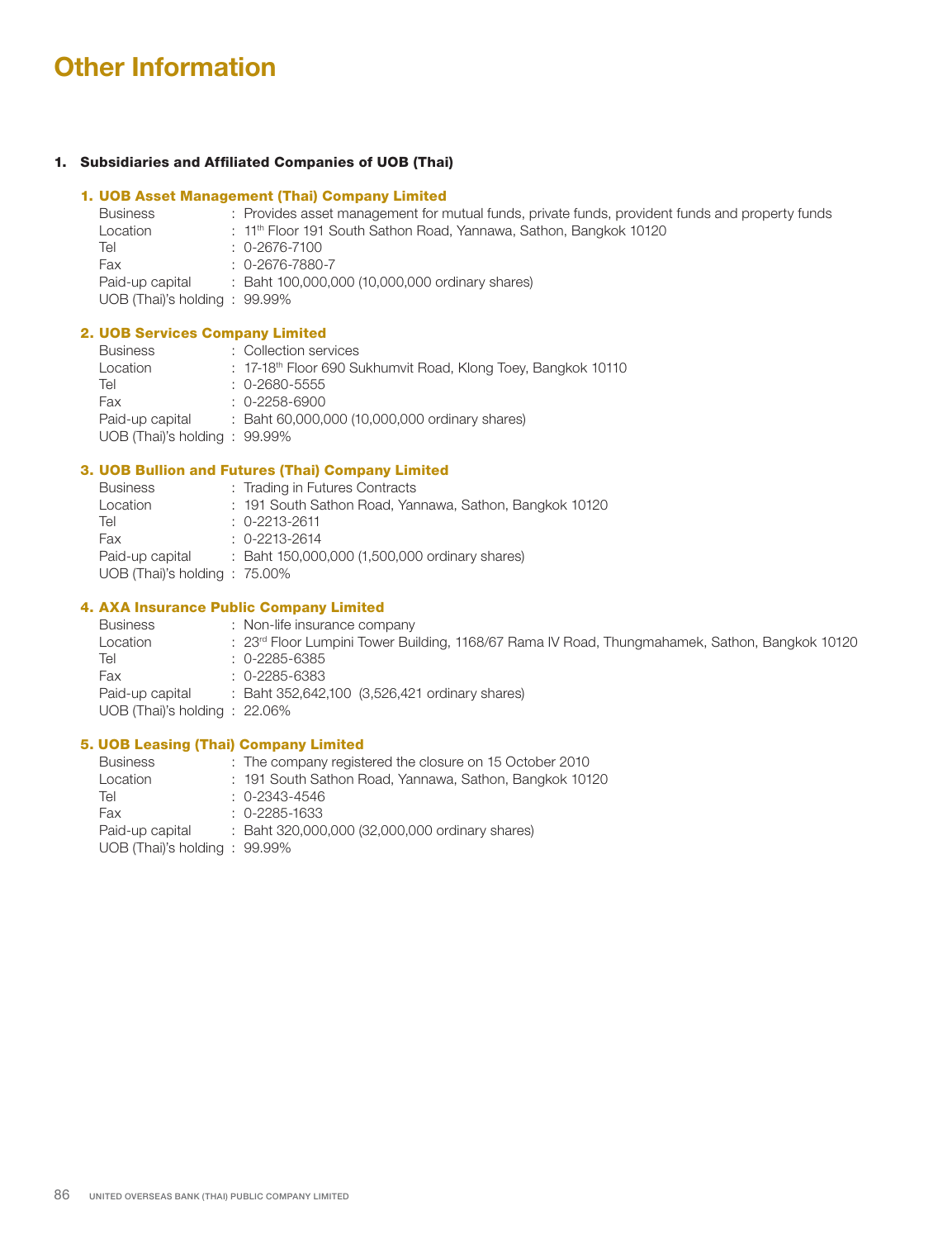# **2. Details of Directors**

| <b>Name</b>                                    | <b>Period</b>                             | <b>Experience</b>                                                                                                  |
|------------------------------------------------|-------------------------------------------|--------------------------------------------------------------------------------------------------------------------|
| 1. Wee Cho Yaw                                 | Jul 2004 - Present                        | • Chairman of the Board of Directors (Authorised Signatory),<br>UOB (Thai)                                         |
|                                                | 1974 - Present<br>1974 - Apr 2007         | • Chairman, United Overseas Bank Limited, Singapore<br>• Chairman and CEO, United Overseas Bank Limited, Singapore |
| 2. Wee Ee Cheong                               | Jul 2004 - Present                        | • Deputy Chairman of the Board of Directors (Authorised Signatory),<br>UOB (Thai)                                  |
|                                                | May 2007 - Present                        | · Deputy Chairman and CEO, United Overseas Bank Limited,                                                           |
|                                                | 2000 - Apr 2007                           | Singapore<br>• Deputy Chairman and President, United Overseas Bank Limited,<br>Singapore                           |
| 3. Suebtrakul Soonthornthum Aug 2010 - Present |                                           | • Chairman of the Nomination and Compensation Committee and<br>Member of the Audit Committee, UOB (Thai)           |
|                                                | Aug 2008 - Aug 2010                       | • Chairman of the Audit Committee, UOB (Thai)                                                                      |
|                                                | Aug 2004 - Present<br>1992 - Present      | • Independent Director, UOB (Thai)<br>• Senior Executive Vice President, Loxley Public Company Limited             |
| 4. Arun Chirachavala                           | Aug 2010 - Present<br>Apr 2008 - Present  | • Chairman of the Audit Committee, UOB (Thai)                                                                      |
|                                                | Aug 2007 - Present                        | • Independent Director, UOB (Thai)<br>• Executive Chairman, Krungdhep Sophon Pcl. and subsidiaries                 |
|                                                | 2004 - 2006                               | • President, Siam City Bank Pcl.                                                                                   |
| 5. Chinnawat Bulsuk                            | Aug 2008 - Aug 2010                       | • Chairman of the Nomination and Compensation Committee,<br>UOB (Thai)                                             |
|                                                | Aug 2006 - Aug 2008<br>Aug 2004 - Present | • Chairman of the Audit Committee, UOB (Thai)<br>• Independent Director and Member of the Audit Committee,         |
|                                                |                                           | UOB (Thai)                                                                                                         |
|                                                | 2003 - Present                            | · Director & CEO, Thai Samut Asset Co., Ltd.                                                                       |
| 6. Lee Chin Yong                               | Aug 2004 - Present                        | • Authorised Signatory Director, UOB (Thai)                                                                        |
|                                                | 2003 - Present                            | • Senior Executive Vice President, United Overseas Bank Limited,<br>Singapore                                      |
| 7. Cheo Chai Hong                              | Nov 2009 - Present                        | • Authorised Signatory Director, UOB (Thai)                                                                        |
|                                                | Jul 2005 - Present                        | • Executive Vice President, United Overseas Bank Limited,<br>Singapore                                             |
| 8. Wong Kim Choong                             | Aug 2004 - Present                        | • Authorised Signatory Director and President and CEO, UOB (Thai)                                                  |
|                                                | 2003 - 2004                               | · Deputy CEO, United Overseas Bank (Malaysia) Berhad                                                               |
| 9. Chua Teng Hui                               | Jul 2004 - Present                        | • Authorised Signatory Director and Deputy President & Deputy<br>CEO, UOB (Thai)                                   |
|                                                | 1999 - Jul 2004                           | • CEO, United Overseas Bank, Philippines                                                                           |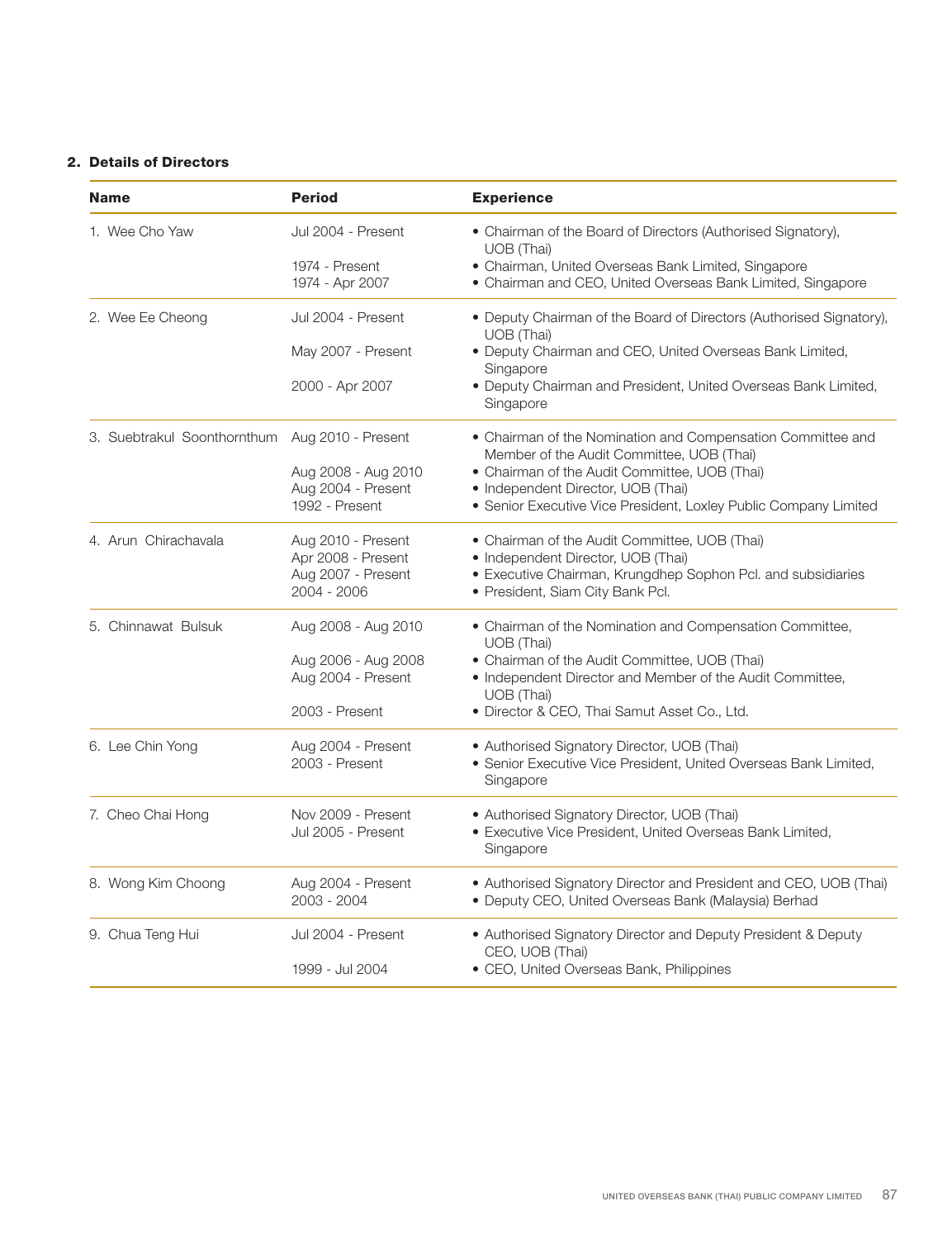# **3. Directors' Remuneration**

|                                       | <b>Baht</b>               |                          |                               |
|---------------------------------------|---------------------------|--------------------------|-------------------------------|
|                                       | <b>Board of Directors</b> | <b>Audit Committee</b>   | <b>Nomination &amp;</b>       |
|                                       |                           |                          | <b>Compensation Committee</b> |
| Wee Cho Yaw                           | 1.440.000                 |                          |                               |
| Wee Ee Cheong                         | 1,080,000                 |                          | 90,000                        |
| Suebtrakul Soonthornthum              | 720,000                   | 570,000                  | 150,000                       |
| Arun Chirachavala                     | 720,000                   | 510,000                  |                               |
| Chinnawat Bulsuk                      | 720,000                   | 360,000                  | 210,000                       |
| Lee Chin Yong                         | 360,000                   | $\overline{\phantom{0}}$ | 90,000                        |
| Cheo Chai Hong                        | 360,000                   |                          |                               |
| Wong Kim Choong                       | 360,000                   |                          |                               |
| Chua Teng Hui                         | 360,000                   | $\overline{\phantom{a}}$ |                               |
| Lee Tse Tiong (resigned 18 June 2010) | 180,000                   |                          |                               |
|                                       | 6.300.000                 | 1.440.000                | 540,000                       |

# **4. Senior Management's Remuneration**

In 2010, the Bank Senior management's remuneration was Baht 237,654,972 (2009: Baht 226,324,088).

# **5. Directorships as of year end 2010 of Directors and Senior Management**

# **Directors**

# **1. Wee Cho Yaw**

| Company                                                               | <b>Position</b>        |
|-----------------------------------------------------------------------|------------------------|
| <b>UOB Business Group</b>                                             |                        |
| United Overseas Bank Ltd.                                             | Chairman               |
| United Overseas Insurance Ltd.                                        | Chairman               |
| United Overseas Bank (Malaysia) Bhd                                   | Chairman               |
| UOB Australia Ltd.                                                    | Chairman               |
| Far Eastern Bank Ltd.                                                 | Chairman               |
| PT Bank UOB Buana                                                     | President Commissioner |
| United Overseas Bank (China) Ltd.                                     | Supervisor             |
| Overseas Union Bank Limited (pending dissolution-merged into UOB)     | Chairman               |
| United International Securities Ltd.                                  | Chairman               |
| <b>Wee Family Business Group</b>                                      |                        |
| C Y Wee & Co Pte Ltd.                                                 | Chairman               |
| Ju Da Pte Ltd.                                                        | Chairman               |
| Kheng Leong Company (Pte) Ltd.                                        | Chairman               |
| Wee Investments (Pte) Ltd.                                            | Chairman               |
| UOL Group Ltd.                                                        | Chairman               |
| Pan Pacific Hotels Group Limited (formerly known as Hotel Plaza Ltd.) | Chairman               |
| Haw Par Corporation Ltd.                                              | Chairman               |
| United Industrial Corporation Ltd.                                    | Chairman               |
| Singapore Land Ltd.                                                   | Chairman               |
| Marina Centre Holdings Pte Ltd.                                       | Chairman               |
| Aquamarina Hotel Pte Ltd.                                             | Chairman               |
| Hotel Marina City Pte Ltd.                                            | Chairman               |
| Marina Bay Hotel Pte Ltd.                                             | Chairman               |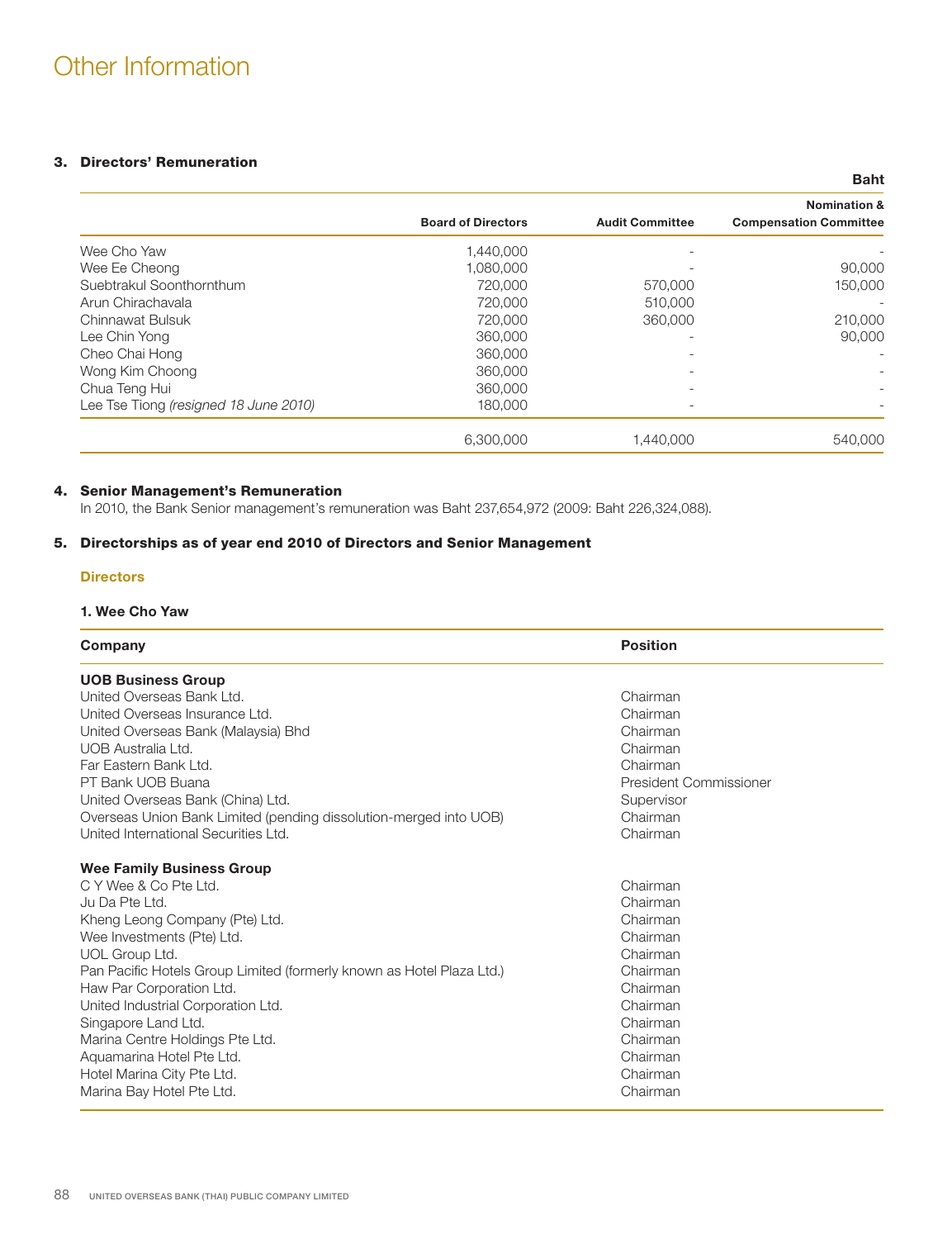# **Company** Position

# **Non-Profit/Community Service Business Group**

Chinese Development Assistance Council Chairman (Board of Trustees) Chairman (Board of Trustees) Kim Mui Hoey Kuan<br>Singapore Chinese Chamber of Commerce & Industry extending the chairman Chairman Chairman Singapore Chinese Chamber of Commerce & Industry Singapore Federation of Chinese Clan Associations **Honorary President** Singapore Hokkien Huay Kuan<br>
Honorary President Singapore Hokkien Huay Kuan Honorary President Singapore Hokkien Huay Kuan Honorary President Singapore President Singapore President Singapore President Singapore President Singapore President Singapore President Singapor Wee Foundation

# **2. Wee Ee Cheong**

| Company                                                                     | <b>Position</b>     |  |
|-----------------------------------------------------------------------------|---------------------|--|
| <b>UOB Business Group</b>                                                   |                     |  |
| Chung Khiaw Bank (Malaysia) Bhd                                             | Director            |  |
| Far Eastern Bank Ltd.                                                       | <b>Director</b>     |  |
| Hermes UOB Capital Management Ltd.                                          | <b>Director</b>     |  |
| OUB Centre Ltd.                                                             | Chairman            |  |
| Overseas Union Bank Ltd. (pending dissolution-merged into UOB)              | Director            |  |
| PT Bank UOB Buana                                                           | Commissioner        |  |
| United Overseas Bank Ltd.                                                   | Director            |  |
| United Overseas Bank (China) Ltd.                                           | Chairman            |  |
| United Overseas Bank (Malaysia) Bhd                                         | Director            |  |
| United Overseas Insurance Ltd.                                              | Director            |  |
| <b>UOBGC General Partners Ltd.</b>                                          | Director            |  |
| UOB Australia Ltd.                                                          | Director            |  |
| UOB Developments Pte Ltd.                                                   | Director            |  |
| <b>UOB Global Capital LLC</b>                                               | Director & Chairman |  |
| UOB Global Capital Pte Ltd.                                                 | Chairman            |  |
| UOB Hermes Asia Technology Fund                                             | Director            |  |
| UOB Travel Planners Pte Ltd.                                                | Director            |  |
| <b>UOB Trust Ltd.</b>                                                       | Director            |  |
| United International Securities Ltd.                                        | <b>Director</b>     |  |
| Walden AB Ayala Ventures Co Inc (incorporated in Philippines)               | Director            |  |
| <b>Wee Family Business Group</b>                                            |                     |  |
| C Y Wee & Co Pte Ltd.                                                       | <b>Director</b>     |  |
| E C Wee Pte Ltd.                                                            | Director            |  |
| Kheng Investment Ltd. (incorporated in Cayman Islands)                      | Director            |  |
| Kheng Leong Co (HK) Ltd. (incorporated in Hong Kong)                        | Director            |  |
| Kheng Leong Company (Pte) Ltd.                                              | <b>Director</b>     |  |
| K.I.P. Industrial Holdings Limited (incorporated in Hong Kong)              | Director            |  |
| KLC Holdings Limited (incorporated in the British Virgin Islands)           | <b>Director</b>     |  |
| KLC Holdings (Hong Kong) Limited (incorporated in Hong Kong)                | Director            |  |
| Phoebus Singapore Holdings Pte Ltd.                                         | Director            |  |
| Portfolio Nominees Limited (incorporated in the British Virgin Islands)     | <b>Director</b>     |  |
| Richly Joy Holdings Limited (incorporated in the British Virgin Islands)    | <b>Director</b>     |  |
| Wee Investments Pte Ltd.                                                    | <b>Director</b>     |  |
| Wee Venture (Overseas) Limited (incorporated in the British Virgin Islands) | <b>Director</b>     |  |
| Pilkon Development Co., Ltd. (incorporated in the British Virgin Islands)   | Director            |  |
| Plaza Hotel Company Limited (incorporated in Vietnam)                       | Director            |  |
|                                                                             |                     |  |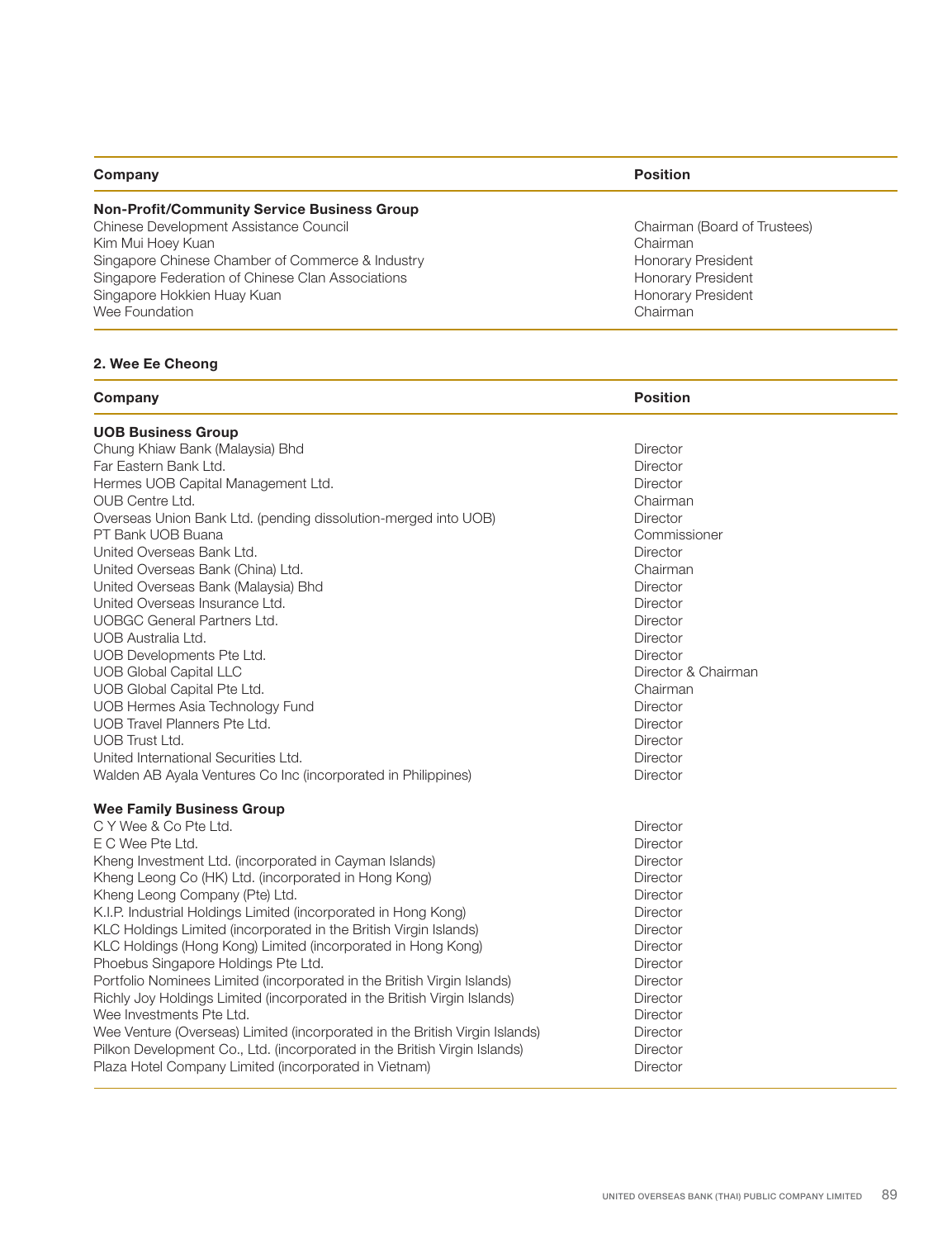# Other Information

| Company                                                         | <b>Position</b>              |
|-----------------------------------------------------------------|------------------------------|
| <b>Non-Profit/Community Service/Relationship Business Group</b> |                              |
| ASEAN Finance Corporation Ltd.                                  | Director                     |
| <b>INSEAD East Asia Council &amp; International Council</b>     | <b>Advisory Board Member</b> |
| Singapore-China Foundation                                      | Member, Board of Governors   |
| Singapore Chinese Chamber of Commerce & Industry                | Honorary Council Member      |
| The Association of Banks in Singapore                           | Chairman                     |
| The Institute of Banking & Finance                              | Director                     |
| Visa International Senior Client Council                        | Member                       |
| Wee Foundation                                                  | Director                     |

# **3. Suebtrakul Soonthornthum**

| Company                                  | <b>Position</b>      |
|------------------------------------------|----------------------|
| <b>Loxley Business Group</b>             |                      |
| Loxley Public Co., Ltd.                  | Director & SEVP      |
| Loxley Global Co., Ltd.                  | Director             |
| Loxley GTECH Technology Co., Ltd.        | Director             |
| Loxley Trading Co., Ltd.                 | Director             |
| Loxley Property Development Co., Ltd.    | Director             |
| Guardfire Co., Ltd.                      | Chairman             |
| Foseco (Thailand) Co., Ltd.              | Chairman             |
| General Aviation Co., Ltd.               | Director             |
| Besta International Co., Ltd.            | Director             |
| Blue Scope Steel (Thailand) Co., Ltd.    | Director             |
| Blue Scope Services (Thailand) Co., Ltd. | Director             |
| Blue Scope Lysaght (Thailand) Co., Ltd.  | Director             |
| BP Castrol (Thailand) Co., Ltd.          | Director             |
| Ekpavee Co., Ltd.                        | Director             |
| Data Mining Co., Ltd.                    | Director             |
| Jago Co., Ltd.                           | Director             |
| Asia Securities Management Co., Ltd.     | Director             |
| Zin Suapah Co., Ltd.                     | Director             |
| Loxley Joint and Hold Co., Ltd.          | Director             |
| Oriental Post Co., Ltd.                  | Director             |
| Postique Co., Ltd.                       | Director             |
| Societe Commerciale Lao Co., Ltd.        | Director             |
| <b>Other Business Groups</b>             |                      |
| Muang Thai Life Insurance Co., Ltd.      | Independent Director |
| Muang Thai Real Estate Public Co., Ltd.  | Chairman             |
| Vanachai Group Public Co., Ltd.          | Independent Director |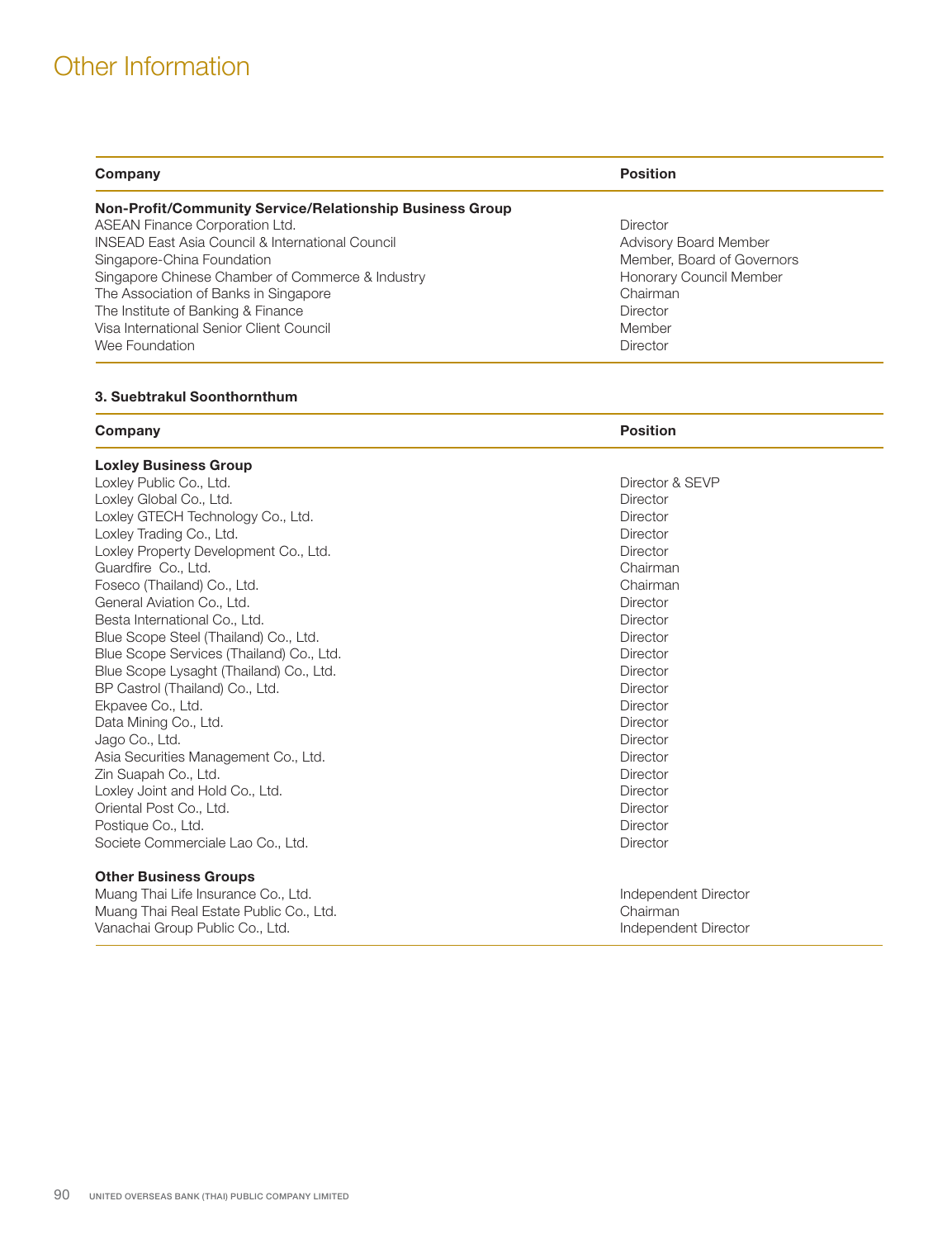# **4. Arun Chirachavala**

| Company                           | <b>Position</b>      |
|-----------------------------------|----------------------|
| <b>Krungdhep Sophon Group</b>     |                      |
| Krungdhep Sophon Public Co., Ltd. | Executive Chairman   |
| Krungdhep Document Co., Ltd.      | Chairman             |
| K.W.C. Warehouse Co., Ltd.        | Chairman             |
| <b>Other Business Group</b>       |                      |
| Palang Sophon Co., Ltd.           | Director             |
| TRC Construction Public Co., Ltd. | Independent Director |
|                                   |                      |
| 5. Chinnawat Bulsuk               |                      |
| Company                           | <b>Position</b>      |

# **Chinnawat Bulsuk's Business Group** Thai Samut Asset Co., Ltd. **Director & CEO Other Business Group** Chong Choe Co., Ltd. Director

# **6. Lee Chin Yong**

| Company                                | <b>Position</b>              |
|----------------------------------------|------------------------------|
| <b>UOB Group of Companies</b>          |                              |
| United Overseas Bank (Malaysia) Bhd    | Director                     |
| Uni. Asia Capital Sdn Bhd              | <b>Director</b>              |
| Uni Asia Life Assurance Bhd            | Director and Deputy Chairman |
| UOB Property Investment Pte Ltd.       | Director                     |
| PT Bank UOB Buana                      | Vice President Commissioner  |
| UOB International Investment Pte Ltd.  | <b>Director</b>              |
| UOB-Kay Hian Holdings Ltd.             | Director                     |
| United Overseas Bank (China) Ltd.      | Director                     |
| <b>UOL Group of Companies</b>          |                              |
| President Hotel Sdn Bhd                | Director                     |
| HPL Properties (Malaysia) Sdn Bhd      | Director                     |
| Grand Elite Sdn Bhd                    | <b>Director</b>              |
| Grand Elite (Penang) Sdn Bhd           | Director                     |
| <b>UOL Serviced Residences Sdn Bhd</b> | Director                     |

# **7. Cheo Chai Hong**

| Company                          | <b>Position</b> |
|----------------------------------|-----------------|
| <b>UOB Group of Companies</b>    |                 |
| United Overseas Bank Philippines | <b>Director</b> |
| <b>Other Business Group</b>      |                 |
| Banco De Oro Unibank Inc.        | <b>Director</b> |
| Encus International Pte Ltd.     | <b>Director</b> |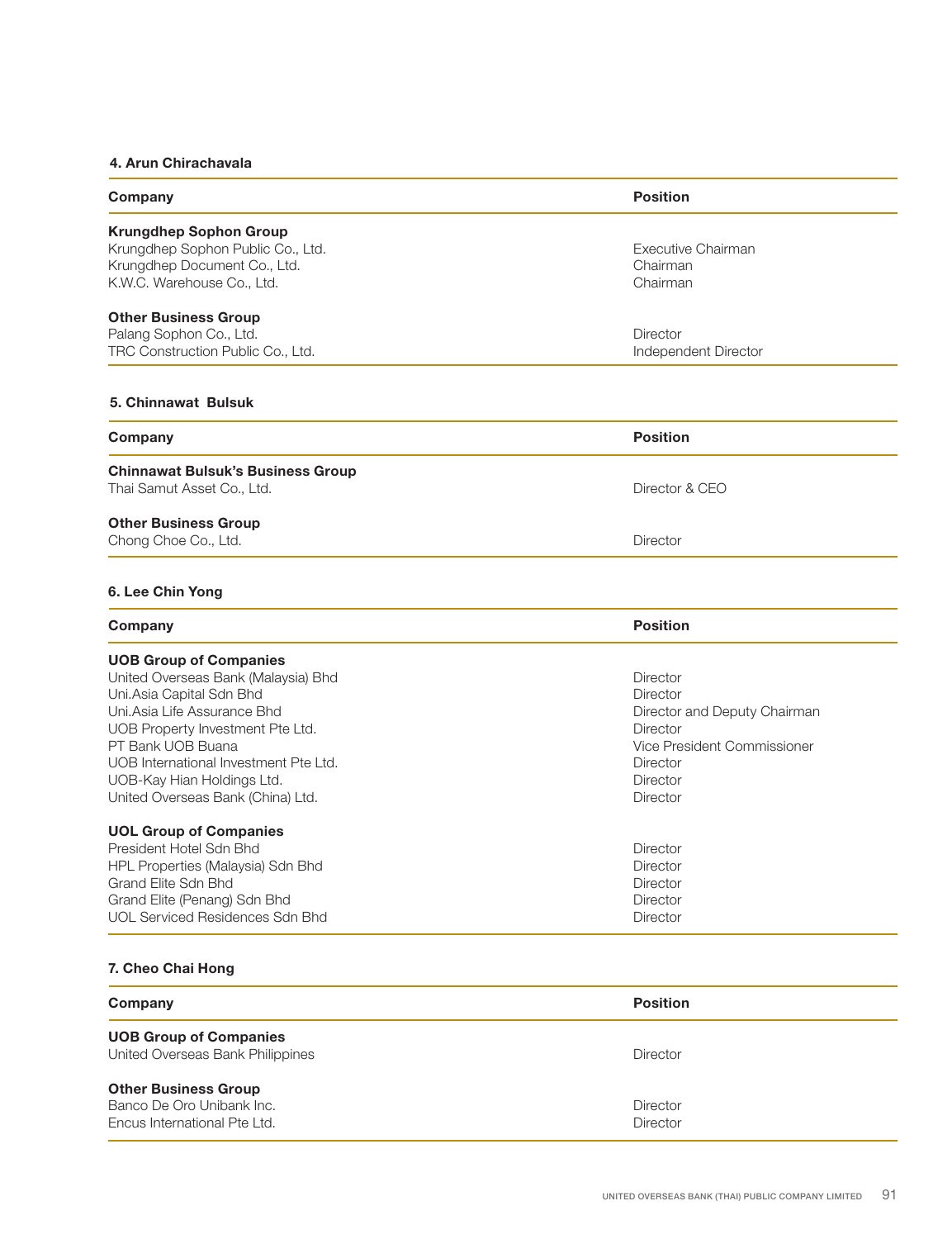# Other Information

# **8. Wong Kim Choong**

-NIL-

# **9. Chua Teng Hui**

| Company                       | <b>Position</b> |
|-------------------------------|-----------------|
| <b>UOB Group of Companies</b> |                 |
| UOB Services Co., Ltd.        | Chairman        |

# **Senior Management**

| <b>Name</b>                        | Company                                     | <b>Position</b> |
|------------------------------------|---------------------------------------------|-----------------|
| 1. Chanindh Homsilpakul            |                                             |                 |
| Yeo Kian Ing<br>2.                 |                                             |                 |
| Roongthip Angkasirisan<br>З.       |                                             |                 |
| Sanchai Apisaksirikul<br>4.        | 1. UOB Asset Management (Thai) Co., Ltd.    | Director        |
|                                    | 2. UOB Bullion and Futures (Thai) Co., Ltd. | Director        |
|                                    | 3. UOB Services Co., Ltd.                   | <b>Director</b> |
| 5. Pipat Assamongkol               |                                             |                 |
| Ho Swit Moy Margaret<br>6.         |                                             |                 |
| 7. Khoo Wah Sun                    |                                             |                 |
| Lim Keng Teck<br>8.                | 1. UOB Services Co., Ltd.                   | Director        |
|                                    | 2. Singapore Thai Chamber of Commerce       | <b>Director</b> |
| Piyaporn Ratanaprasartporn<br>9.   |                                             |                 |
| Adisorn Sermchaiwong<br>10.        |                                             |                 |
| Ngamjitt Sirijindalert<br>11.      |                                             |                 |
| Pimolrat Tangkosakul<br>12.        | Malakyte Holding Limited                    | Director        |
| Tay Han Chong<br>13.               |                                             |                 |
| 14. Yuttachai Teyarachakul         |                                             |                 |
| Pornchai Wiwatpattarakul<br>15.    |                                             |                 |
| Yap Tsok Kee<br>16.                | UOB Bullion and Futures (Thai) Co., Ltd.    | <b>Director</b> |
| Sayumrat Maranate<br>17.           |                                             |                 |
| Vajee Pramualrat<br>18.            |                                             |                 |
| Lek Ruangnaovarat<br>19.           |                                             |                 |
| <b>Phannivat Srikraivin</b><br>20. |                                             |                 |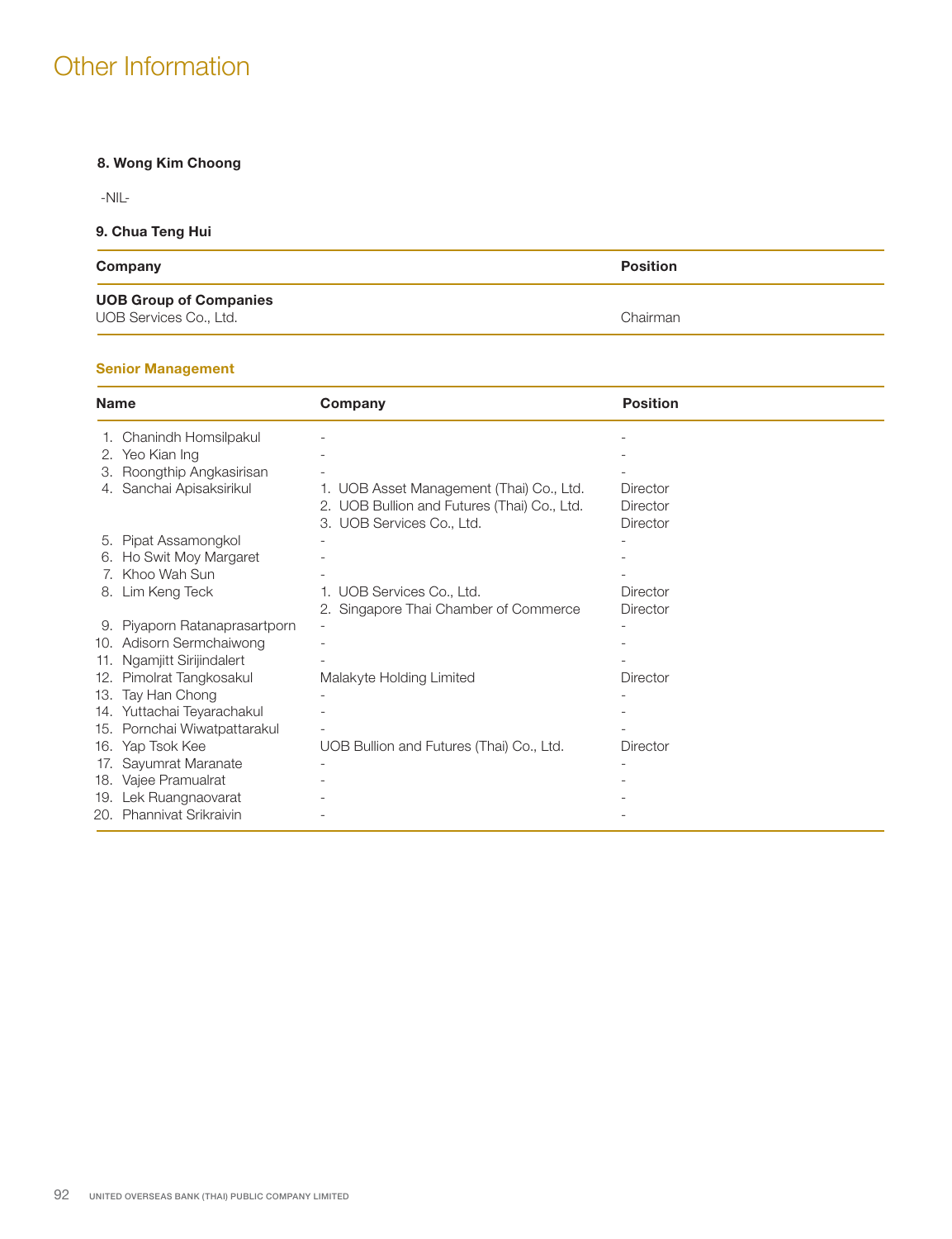| ٠            |
|--------------|
|              |
| $\mathbf{d}$ |

The Bank's transactions with the companies related to the Bank's directors during the year 2010 are as follows: The Bank's transactions with the companies related to the Bank's directors during the year 2010 are as follows:

| market items<br>(liabilities)<br><b>Deposits</b><br>off-balance<br>sheet<br>Other<br>assets<br>market items<br>(assets)<br>Loans<br>L Hardware and Services<br>PPHR (Thailand) Limited<br>Loxley Wireless Co., Ltd.<br>Subsidiaries companies<br>Loxley Trading Co., Ltd.<br>UOB Services Co., Ltd.<br>Assurance Co., Ltd.<br>Professional Computer<br>United Overseas Bank<br><b>United Overseas Bank</b><br>(Thailand) Limited<br>Solution Co., Ltd.<br>Haw Par Tiger Balm<br>Pattaya Co., Ltd.<br>The Muangthai Life<br>Major shareholders<br>Related companies<br>Underwaterworld<br>Netone Network<br>Co., Ltd.<br>Co., Ltd.<br>Limited<br>Loxley Plc.<br>Loxbit Pcl. | Other<br>liabilities | (loss) on<br>exchange<br><b>Interest</b><br>Income | income<br>and service | Other income | Interest<br>expenses | equipment<br>expenses<br>and service<br>expenses | Related with<br><b>UOB</b> (Thai) Director |
|----------------------------------------------------------------------------------------------------------------------------------------------------------------------------------------------------------------------------------------------------------------------------------------------------------------------------------------------------------------------------------------------------------------------------------------------------------------------------------------------------------------------------------------------------------------------------------------------------------------------------------------------------------------------------|----------------------|----------------------------------------------------|-----------------------|--------------|----------------------|--------------------------------------------------|--------------------------------------------|
|                                                                                                                                                                                                                                                                                                                                                                                                                                                                                                                                                                                                                                                                            |                      |                                                    |                       |              |                      |                                                  |                                            |
|                                                                                                                                                                                                                                                                                                                                                                                                                                                                                                                                                                                                                                                                            |                      |                                                    |                       |              |                      |                                                  |                                            |
|                                                                                                                                                                                                                                                                                                                                                                                                                                                                                                                                                                                                                                                                            |                      |                                                    |                       |              |                      |                                                  | Chua Teng Hui                              |
|                                                                                                                                                                                                                                                                                                                                                                                                                                                                                                                                                                                                                                                                            |                      |                                                    |                       |              |                      |                                                  |                                            |
|                                                                                                                                                                                                                                                                                                                                                                                                                                                                                                                                                                                                                                                                            |                      |                                                    |                       |              |                      |                                                  | Suebtrakul                                 |
|                                                                                                                                                                                                                                                                                                                                                                                                                                                                                                                                                                                                                                                                            |                      |                                                    |                       |              |                      |                                                  | Soonthornthum<br>Suebtrakul                |
|                                                                                                                                                                                                                                                                                                                                                                                                                                                                                                                                                                                                                                                                            |                      |                                                    |                       |              |                      |                                                  | Soonthornthum                              |
|                                                                                                                                                                                                                                                                                                                                                                                                                                                                                                                                                                                                                                                                            |                      |                                                    |                       |              |                      |                                                  |                                            |
|                                                                                                                                                                                                                                                                                                                                                                                                                                                                                                                                                                                                                                                                            |                      |                                                    |                       |              |                      |                                                  | Wee Cho Yaw                                |
|                                                                                                                                                                                                                                                                                                                                                                                                                                                                                                                                                                                                                                                                            |                      |                                                    |                       |              |                      |                                                  | Wee Cho Yaw,                               |
|                                                                                                                                                                                                                                                                                                                                                                                                                                                                                                                                                                                                                                                                            |                      |                                                    |                       |              |                      |                                                  | Wee Ee Cheong                              |
|                                                                                                                                                                                                                                                                                                                                                                                                                                                                                                                                                                                                                                                                            |                      |                                                    |                       |              |                      |                                                  | Wee Cho Yaw,                               |
|                                                                                                                                                                                                                                                                                                                                                                                                                                                                                                                                                                                                                                                                            |                      |                                                    |                       |              |                      |                                                  | Wee Ee Cheong                              |
|                                                                                                                                                                                                                                                                                                                                                                                                                                                                                                                                                                                                                                                                            |                      |                                                    |                       |              |                      |                                                  | Suebtrakul                                 |
|                                                                                                                                                                                                                                                                                                                                                                                                                                                                                                                                                                                                                                                                            |                      |                                                    |                       |              |                      |                                                  | Soonthomthum                               |
|                                                                                                                                                                                                                                                                                                                                                                                                                                                                                                                                                                                                                                                                            |                      |                                                    |                       |              |                      |                                                  | Suebtrakul                                 |
|                                                                                                                                                                                                                                                                                                                                                                                                                                                                                                                                                                                                                                                                            |                      |                                                    |                       |              |                      |                                                  | Soonthornthum                              |
|                                                                                                                                                                                                                                                                                                                                                                                                                                                                                                                                                                                                                                                                            |                      |                                                    |                       |              |                      |                                                  | Suebtrakul                                 |
|                                                                                                                                                                                                                                                                                                                                                                                                                                                                                                                                                                                                                                                                            |                      |                                                    |                       |              |                      |                                                  | Soonthomthum                               |
|                                                                                                                                                                                                                                                                                                                                                                                                                                                                                                                                                                                                                                                                            |                      |                                                    |                       |              |                      |                                                  | Suebtrakul                                 |
|                                                                                                                                                                                                                                                                                                                                                                                                                                                                                                                                                                                                                                                                            |                      |                                                    |                       |              |                      |                                                  | Soonthornthum                              |
|                                                                                                                                                                                                                                                                                                                                                                                                                                                                                                                                                                                                                                                                            |                      |                                                    |                       |              |                      |                                                  | Suebtrakul                                 |
|                                                                                                                                                                                                                                                                                                                                                                                                                                                                                                                                                                                                                                                                            |                      |                                                    |                       |              |                      |                                                  | Soonthornthum                              |
|                                                                                                                                                                                                                                                                                                                                                                                                                                                                                                                                                                                                                                                                            |                      |                                                    |                       |              |                      |                                                  | Suebtrakul                                 |
|                                                                                                                                                                                                                                                                                                                                                                                                                                                                                                                                                                                                                                                                            |                      |                                                    |                       |              |                      |                                                  | Soonthornthum                              |
|                                                                                                                                                                                                                                                                                                                                                                                                                                                                                                                                                                                                                                                                            |                      |                                                    |                       |              |                      |                                                  | Wee Cho Yaw,                               |
|                                                                                                                                                                                                                                                                                                                                                                                                                                                                                                                                                                                                                                                                            |                      |                                                    |                       |              |                      |                                                  | Wee Ee Cheong                              |
|                                                                                                                                                                                                                                                                                                                                                                                                                                                                                                                                                                                                                                                                            |                      |                                                    |                       |              |                      |                                                  |                                            |
| <b>Group of Companies</b>                                                                                                                                                                                                                                                                                                                                                                                                                                                                                                                                                                                                                                                  |                      |                                                    |                       |              |                      |                                                  |                                            |
| United Overseas Bank                                                                                                                                                                                                                                                                                                                                                                                                                                                                                                                                                                                                                                                       |                      |                                                    |                       |              |                      |                                                  | Wee Cho Yaw,                               |
| (Malaysia) Bhd                                                                                                                                                                                                                                                                                                                                                                                                                                                                                                                                                                                                                                                             |                      |                                                    |                       |              |                      |                                                  | Wee Ee Cheong                              |
| Far Eastern Bank Ltd.,                                                                                                                                                                                                                                                                                                                                                                                                                                                                                                                                                                                                                                                     |                      |                                                    |                       |              |                      |                                                  | Wee Cho Yaw,                               |
| Singapore                                                                                                                                                                                                                                                                                                                                                                                                                                                                                                                                                                                                                                                                  |                      |                                                    |                       |              |                      |                                                  | Wee Ee Cheong                              |
| <b>UOB Kay Hian Securities</b>                                                                                                                                                                                                                                                                                                                                                                                                                                                                                                                                                                                                                                             |                      |                                                    |                       |              |                      |                                                  |                                            |
| (Thailand) Co., Ltd.                                                                                                                                                                                                                                                                                                                                                                                                                                                                                                                                                                                                                                                       |                      |                                                    |                       |              |                      |                                                  | Wee Cho Yaw                                |

Details of all related party transactions are disclosed in Note 32 in the Financial statements. Details of all related party transactions are disclosed in Note 32 in the Financial statements.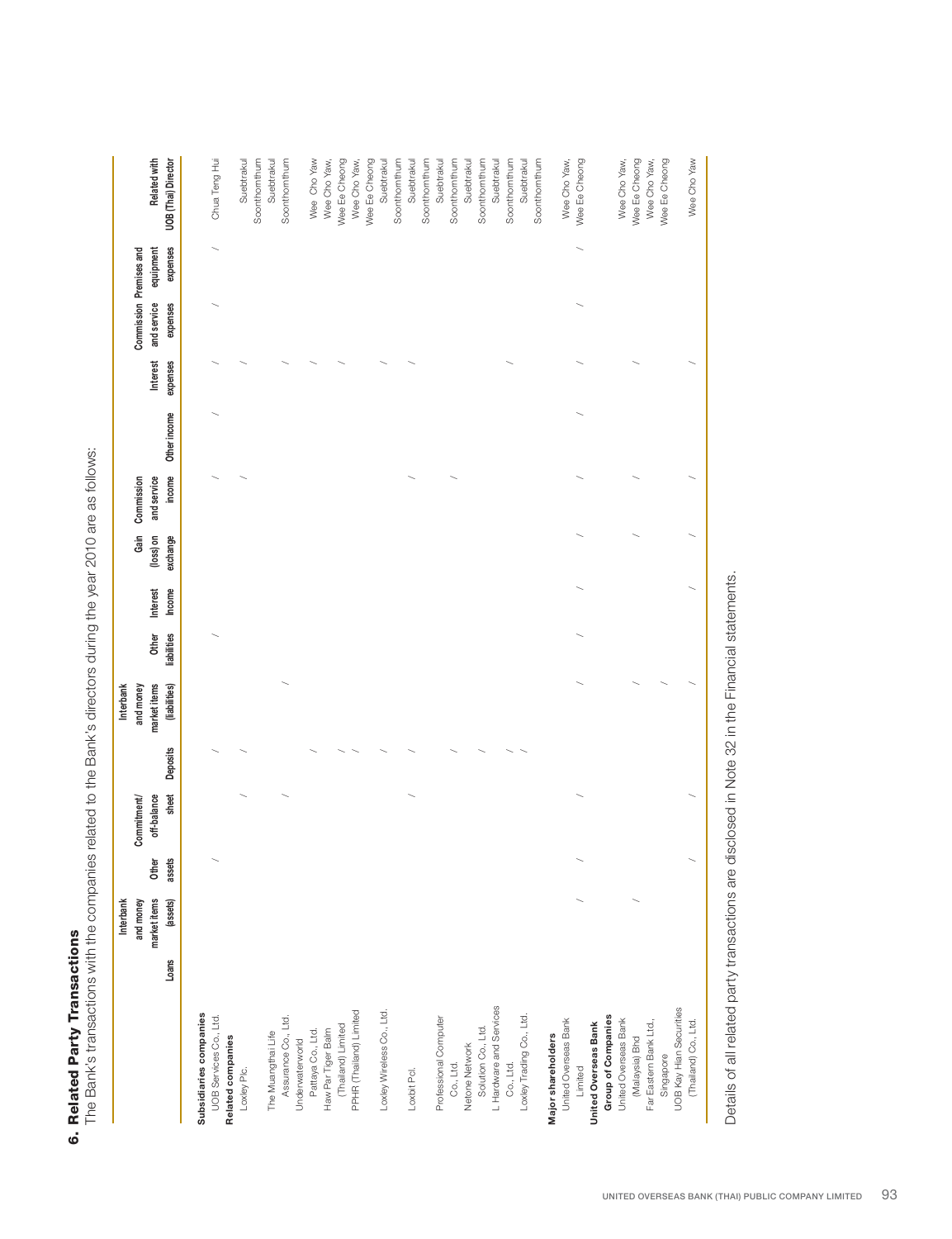# **7. Shares of UOB (Thai), Subsidiaries and Affiliated Companies**

Directors of UOB (Thai) do not own any shares in UOB (Thai) or any of its subsidiaries and associated companies.

# **8. Auditor's Remuneration**

In 2010, the Bank and its subsidiaries paid for audit fee and special audit fee regarding to the Bank of Thailand's requirement to Ernst & Young Office Limited amounting to Baht 8,850,000 and Baht 350,000 respectively, totalling Baht 9,200,000.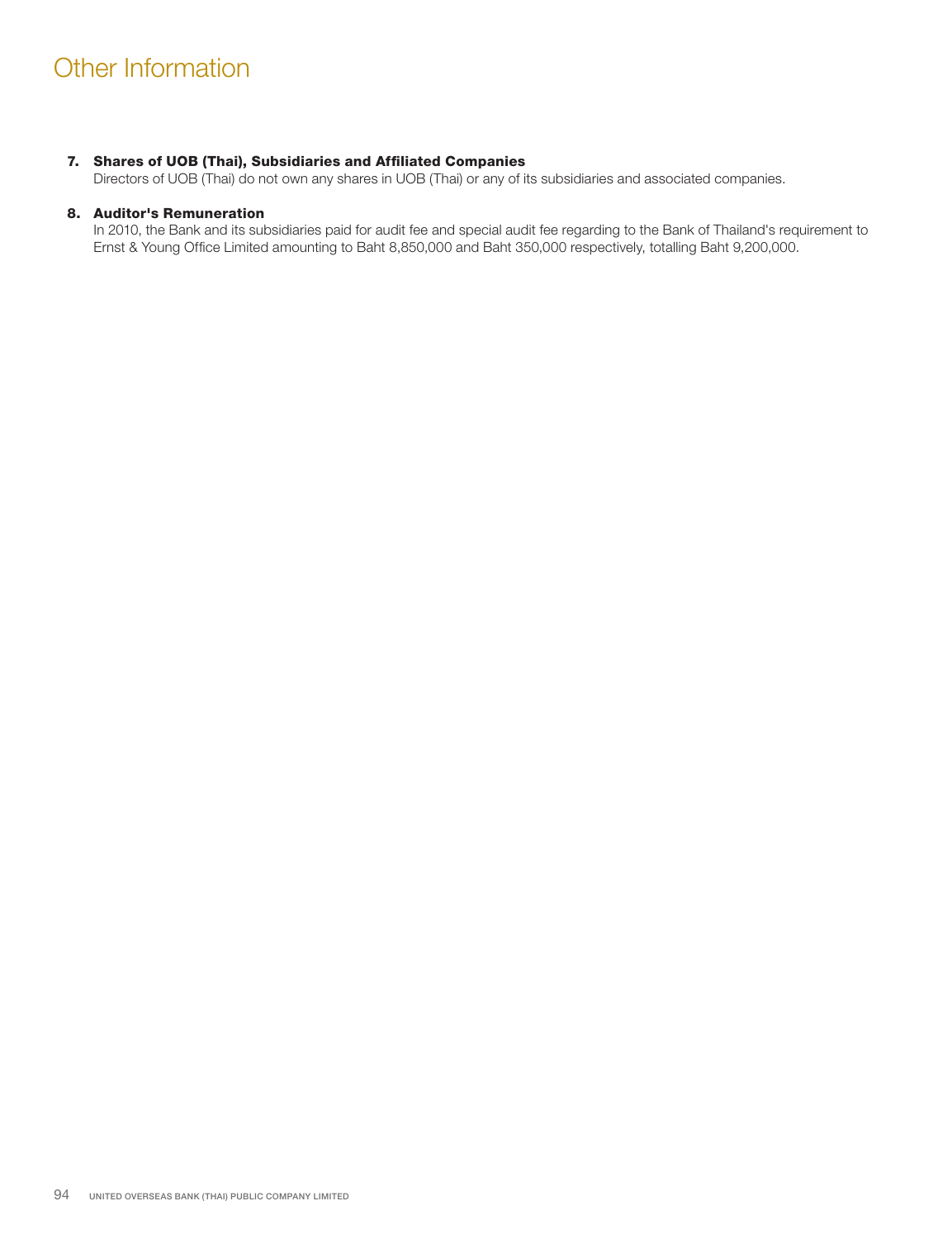# **Pillar 3 Disclosure**

# **Pillar 3 Disclosure – Qualitative Parts**

In compliance with the Bank of Thailand ("BOT")'s notification to banks on Basel II Pillar 3 - Market Discipline, the following quantitative and qualitative disclosures have been included to facilitate the understanding of UOB (Thai) Group (consisting of UOB (Thai) and its subsidiaries)'s risk profile and the assessment of UOB (Thai) Group's capital adequacy.

#### **Scope of Application**

For the year ending 31 December 2010, the Pillar 3 disclosure by UOB (Thai) is prepared at both the Bank and Group levels. UOB (Thai) Group comprises United Overseas Bank (Thai) and its subsidiaries, namely UOB Asset Management (Thai), UOB Bullion and Futures (Thai) and UOB Services.

# **Capital Management**

The capital management is overseen by senior management and the Board of Directors (the "Board"). The overall framework seeks to ensure that UOB (Thai) Group maintains adequate capital to support the underlying risks of its businesses and complies with BOT's minimum requirements.

Capital management involves a continuous capital assessment process, which encompasses the following key elements:

- Assessment of capital and business risks on an integrated basis across business segments, products and geographies, and the integration of such assessment with the budgeting process;
- Setting and tracking of internal capital targets to ensure that UOB (Thai) Group is able to maintain adequate capital for business growth;
- Assessment of short-term and long-term capital needs, including stress testing and scenario reviews, for the purposes of capital management and planning; and
- Assessment of the quality of capital and financing structures.

Capital management is led by Finance, with support from Risk Management, and key business units.

# **Internal Audit**

Internal Audit ("IA") is an independent function that reports directly to the Audit Committee and the Board. IA performs an independent audit of the rest of UOB (Thai) Group and reports any control deficiencies, control lapses as well as non-compliance with policies and procedures to the Audit Committee and the Board. IA periodically assesses the formal disclosure policy and internal controls over the disclosure process to ascertain that the operations of disclosure are in compliance with related rules and/or regulations.

#### **Risk Management**

The assumption of financial and non-financial risks is an integral part of UOB (Thai) Group's business. The risk management strategy is targeted at ensuring on-going effective risk discovery and achieving effective capital management. Risks are managed within levels established by the management committees, and approved by the Board and its committees.

UOB (Thai) Group applies the following risk management principles:

- Promotion of sustainable long-term growth through embracing sound risk management principles and business practices;
- Continual improvement of risk discovery capabilities and establishment of appropriate value-creating risk controls; and
- Focus on facilitating business development within a prudent, consistent and efficient risk management framework that balances risks and returns.

UOB (Thai) Group has a comprehensive framework of policies and procedures for the identification, measurement, monitoring and control of risks. This framework is governed by the Board and appropriate senior management committees.

### **Credit Risk**

Credit Risk is defined as the potential loss arising from any failure by customers to fulfill their obligations, as and when they fall due. These obligations may arise from on-balance sheet and off-balance sheet exposures such as direct lending, trade finance, receivables under derivatives and foreign exchange contracts, and other credit-related activities.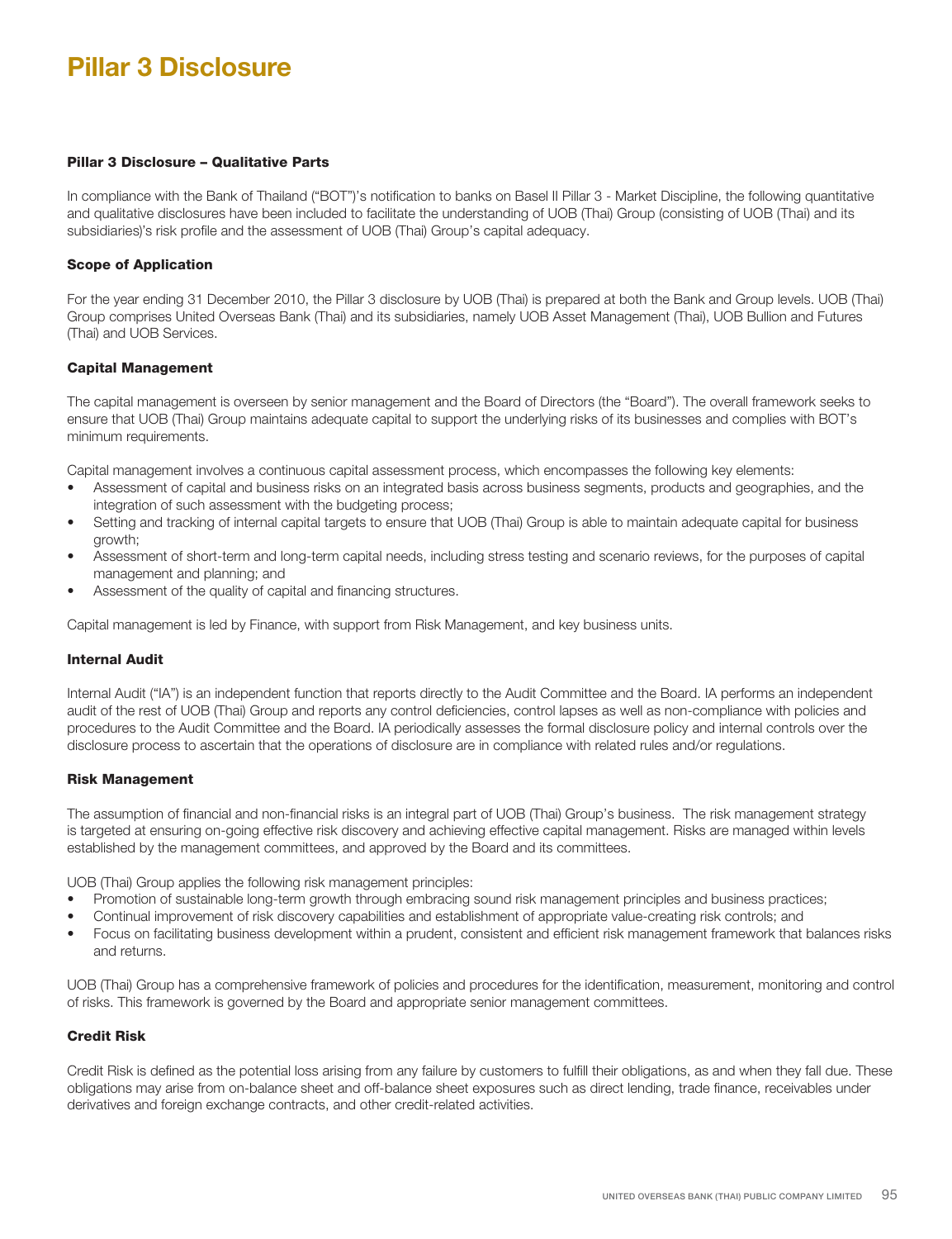# Pillar 3 Disclosure

Through the Risk Management Committee or Credit Risk Committee, UOB (Thai) Group establishes well-defined risk parameters for accepting credit risk, credit policies, guidelines and procedures to ensure that the credit portfolio is well-diversified and of an acceptable quality.

UOB (Thai) Group also has in place a rigorous process to regularly review, monitor and report credit exposures including credit risk concentration, industry sector exposures, level of non-performing loans as well as adequacy of provisions.

#### **Credit Risk Policies and Processes**

Credit policies and processes are in place to manage credit risk in the following key areas:

#### Credit Approval Process

To maintain independence and integrity of the credit approval process, the credit approval function is segregated from credit origination. Credit approval authority is delegated through a risk-based credit discretionary limit ("CDL") structure that is tiered according to the borrower's credit rating. Delegation of CDL follows a stringent process that takes into consideration the experience, seniority and track record of the officer. All credit approving officers are guided by credit policies and credit acceptance guidelines. Approval of consumer and small business loans is guided by product programmes. These credit policies, guidelines and product programmes are periodically reviewed to ensure their continued relevance.

#### Credit Risk Concentration

A risk-sensitive process is in place to regularly review, manage and report credit concentrations and portfolio quality. This includes monitoring concentration limits and exposures by obligors, portfolios, borrowers, and industries. Limits are generally set as a percentage of capital fund.

Obligor limits ensure that there is no undue concentration to a group of related borrowers that may potentially pose a single substantial risk to UOB (Thai) Group.

Portfolio and borrower limits ensure that lending to borrowers with weaker credit is confined to acceptable levels. These limits are generally tiered according to the borrowers' credit standing.

Industry limits ensure that any adverse effect arising from an industry-specific risk event is confined to acceptable levels.

#### Credit Stress Test

UOB (Thai) Group incorporates periodic credit stress testing as an integral part of its credit portfolio management process. This allows UOB (Thai) Group to assess the potential credit losses arising from the impact of exceptional but plausible adverse events. The preventive actions against the potential vulnerabilities and credit deterioration will be taken where necessary. Remedial actions such as exposure reduction, portfolio rebalancing, hedging and review of credit acceptance guidelines will be taken into consideration if necessary.

#### Delinquency Monitoring

All delinquent accounts, especially non-retail accounts, including credit limit excesses, are closely monitored and managed through a robust process by officers from business units, and Risk Management. Where appropriate, these accounts are also subject to more frequent credit reviews. For delinquent consumer loans as well as small retail enterprise loans, delinquent accounts are auto-routed to the collectors for immediate actions.

Delinquency trends are monitored, analysed and reported to the Credit Risk Committee periodically.

#### Classification and Loan Loss Impairment

UOB (Thai) Group classifies its loan portfolios according to the borrower's ability to repay the loan from its normal source of income. All loans and advances to customers are classified into 'Pass', 'Special Mention' or 'Non-Performing or Default' categories. Non-performing loans ("NPL") are further classified as 'Substandard', 'Doubtful' or 'Doubtful of Loss' in accordance with BOT guidelines.

Upgrading and de-classification of a NPL account to 'Pass' or 'Special Mention' status must be supported by a credit assessment of the repayment capability, cash flows and financial position of the borrower. UOB (Thai) Group must also be satisfied that once the account is de-classified, the account is unlikely to be classified again in the near future.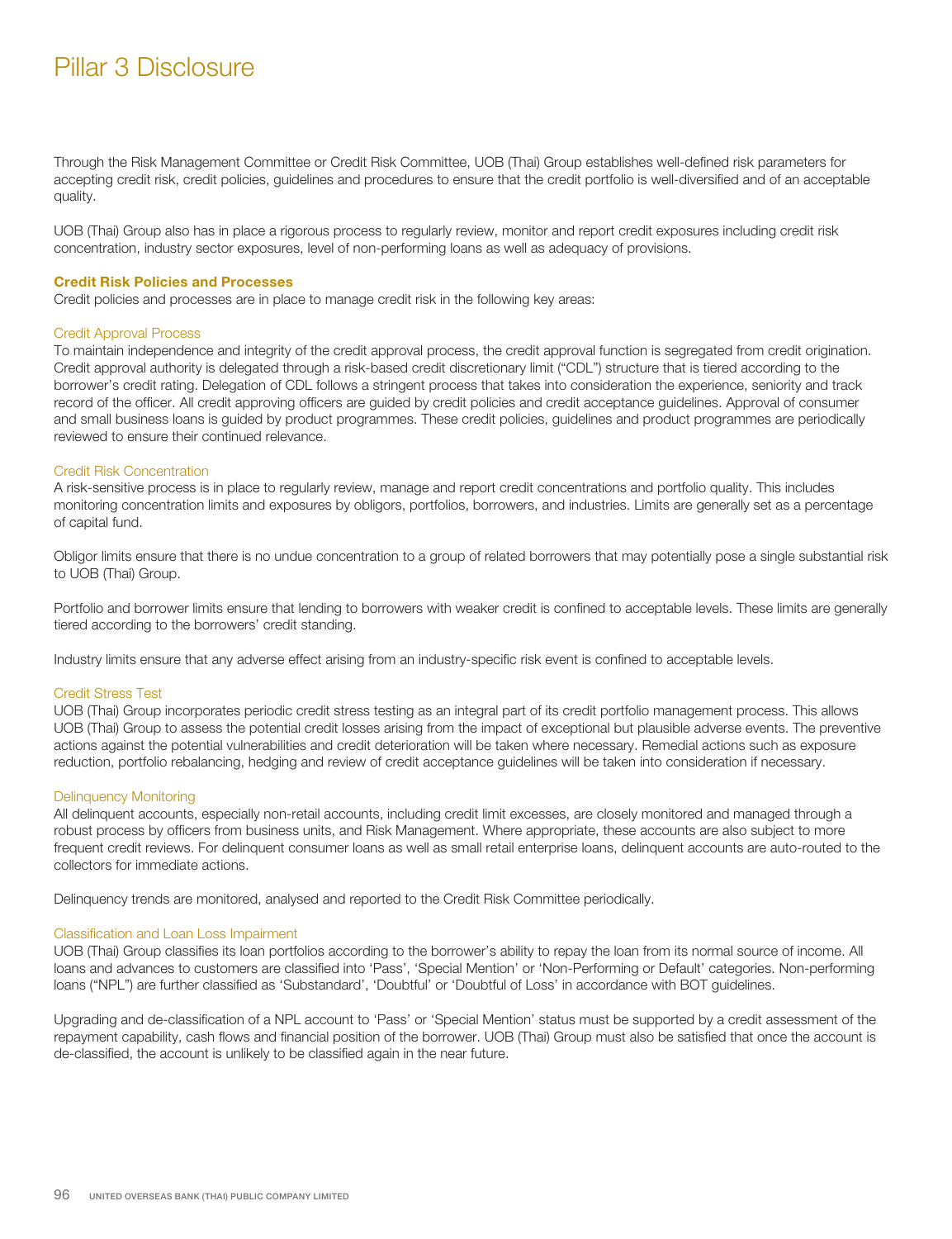A restructured account is categorised as 'Non-performing' and placed on the appropriate classified grade depending on UOB (Thai) Group's assessment of the financial conditions of the borrower and the ability of the borrower to repay based on the restructured terms. A restructured account for credit facilities with monthly repayments or quarterly repayments can only be upgraded to 'Pass' status when all payments are current for six consecutive months and one year respectively. Credit facilities with semi-annual, annual or longer repayment bases are only upgraded if the borrower has fully complied with the restructured terms and demonstrated the ability to repay after achieving three consecutive repayment periods.

UOB (Thai) Group provides for impairment in accordance with regulatory requirements as well as accounting standards.

#### Special Asset Management

Special Asset Management ("SAM") manages the non-performing portfolios of UOB (Thai) Group. SAM proactively manages not only NPL accounts, with the primary intention of nursing these accounts back to health and transferring them back to the respective business units, but also the disposal of Non-Performing Assets to maximise UOB (Thai) Group's recovery.

#### Write-off Policy

A classified account that is not secured by any realisable collateral will be written off when all feasible avenues of recovery have been exhausted.

#### **Credit exposures under Basel II**

Under Basel II, credit risk for the various asset classes may be computed using a combination of (i) Standardised Approach; (ii) Foundation Internal Ratings-Based ("FIRB") Approach; and (iii) Internal Ratings-Based ("IRB") Approach. UOB (Thai) and UOB (Thai) Group currently use the FIRB Approach for regulatory capital computation purposes, while the subsidiaries use the Standardised Approach.

The table below summarises the approaches adopted by the Group for credit risk computation.

|                               | Standardised <sup>1</sup><br><b>Million Baht</b> | <b>IRB</b><br><b>Million Baht</b> |
|-------------------------------|--------------------------------------------------|-----------------------------------|
| Corporate, Sovereign and Bank | 8.271                                            | 134,908                           |
| Retail                        | 67,602                                           | 25,756                            |
| Other Assets                  | 1.980                                            | 17,937                            |
| Total                         | 77.853                                           | 178,601                           |

*1 Amount under the Standardised Approach refers to credit exposures where IRB Approach is not applicable, or portfolios that will eventually adopt the IRB Approach.*

#### **Credit Risk Mitigation**

As a fundamental credit principle, UOB (Thai) Group generally does not extend credit facilities solely on the basis of the collateral provided. All credit facilities are granted based on the credit standing of the borrower, source of repayment and debt servicing ability.

Collateral is taken whenever possible to mitigate the credit risk assumed. The value of the collateral is monitored periodically. The frequency of valuation depends on the type, liquidity and volatility of the collateral value as well as in accordance with specific regulations as mandated by BOT. The main types of collateral taken by UOB (Thai) Group are cash, qualified marketable securities, and real estate. Policies and procedures are in place to satisfy the standard applicable for credit risk mitigation.

In addition, personal guarantees are often taken as a form of moral support to ensure moral commitment from the principal shareholders and/or directors. Corporate guarantees are also often obtained when the borrower's credit worthiness is not sufficient to justify an extension of credit.

UOB (Thai) Group currently uses supervisory prescribed haircuts for eligible financial collateral. For the purpose of capital computation, UOB (Thai) Group does not recognise personal and corporate guarantees as an eligible credit risk protection. UOB (Thai) Group also does not recognise International Swaps and Derivatives Association ("ISDA") netting.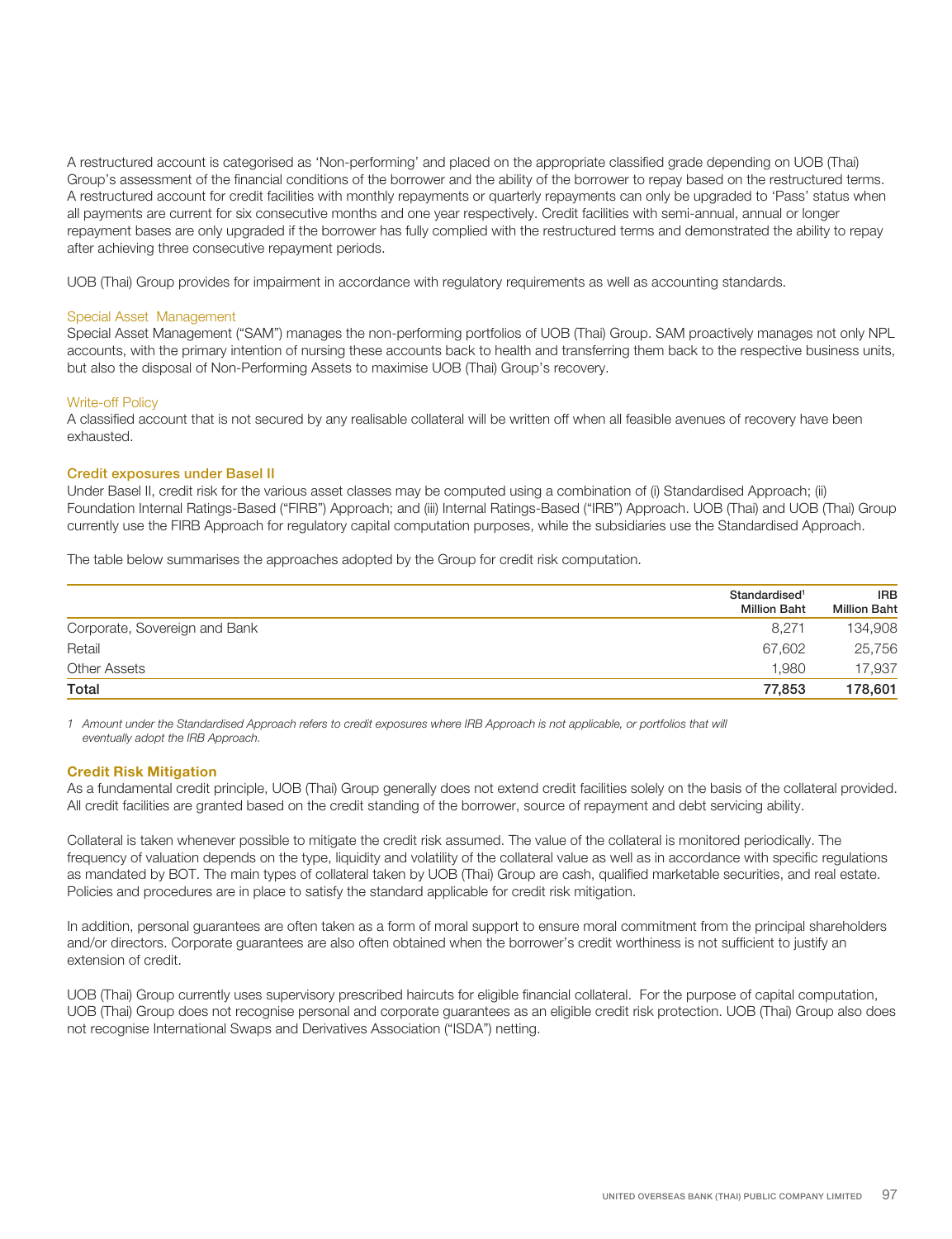# Pillar 3 Disclosure

In general, the following eligibility criteria must be met before collateral can be accepted for IRB purpose:

- **Legal certainty:** The documentation must be legally binding and enforceable (on an on-going basis) in all relevant jurisdictions.
- Material positive correlation: The value of the collateral must not be significantly affected by the deterioration of the borrower's credit worthiness.
- **Third-party custodian:** The collateral that is held by a third-party custodian must be segregated from the custodian's own assets.

To recognise the effects of guarantees under the FIRB Approach, UOB (Thai) Group adopts the Probability of Default ("PD") substitution approach whereby an exposure guaranteed by an eligible guarantor will utilise the PD of the computation of its capital requirements.

UOB (Thai) Group currently uses supervisory prescribed haircuts for eligible financial collateral. The following table summarises credit exposures by asset class secured by eligible collateral and guarantees:

|                               |                        | Standardised (Million Baht)<br>Amount by which total<br>exposures are covered by | FIRB (Million Baht)<br>Amount by which total<br>exposures are covered by |           |
|-------------------------------|------------------------|----------------------------------------------------------------------------------|--------------------------------------------------------------------------|-----------|
|                               | Eligible<br>collateral | Guarantee                                                                        | Eligible<br>collateral                                                   | Guarantee |
| Corporate, Sovereign and Bank | 2,155                  | 130                                                                              | 25,319                                                                   | 1.507     |
| Retail                        | 275                    | $\overline{\phantom{a}}$                                                         | NА                                                                       | <b>NA</b> |
| Total                         | 2,430                  | 130                                                                              | 25,319                                                                   | 1,507     |

*NA: Not Applicable*

#### **Credit exposures subject to Standardised Approach**

For exposures subject to the Standardised Approach, approved External Credit Assessment Institutions ("ECAI") ratings and prescribed risk weights based on asset class are used in the computation of regulatory capital except for Claims on Corporate where 100% risk weight is applied.

The ECAI ratings used by UOB (Thai) Group are international ratings from Standard & Poor's, Moody's Investors Services, and Fitch Ratings.

The following table shows the breakdown of net exposures after credit mitigation and provisions by risk weights under the Standardised Approach:

| Risk weights   | Net exposures<br><b>Million Baht</b> |
|----------------|--------------------------------------|
| 0% to 50%      | 47,592                               |
| 51% to 100%    | 27,761                               |
| 101% and above | $\overline{\phantom{a}}$             |
| Total          | 75,353                               |

# **Credit exposures subject to supervisory's prescribed risk weight**

#### Equity asset class

As per BOT's guidelines, 100% risk weight is applied to equity exposures which have been exempted from IRB capital computation for the first 10 years of Basel II implementation (2008-2018) as its total position has been immaterial, accounting for fewer than 10 equities with risk-weighted assets ("RWA") comprising less than 5% of the total capital.

# **Credit exposures subject to supervisory risk weight under IRB Approach**

The Specialised Lending exposures are subject to supervisory risk weight under the IRB Approach. The Specialised Lending exposures are Income Producing Real Estate ("IPRE"), Commodities Finance ("CF") and Project Finance ("PF").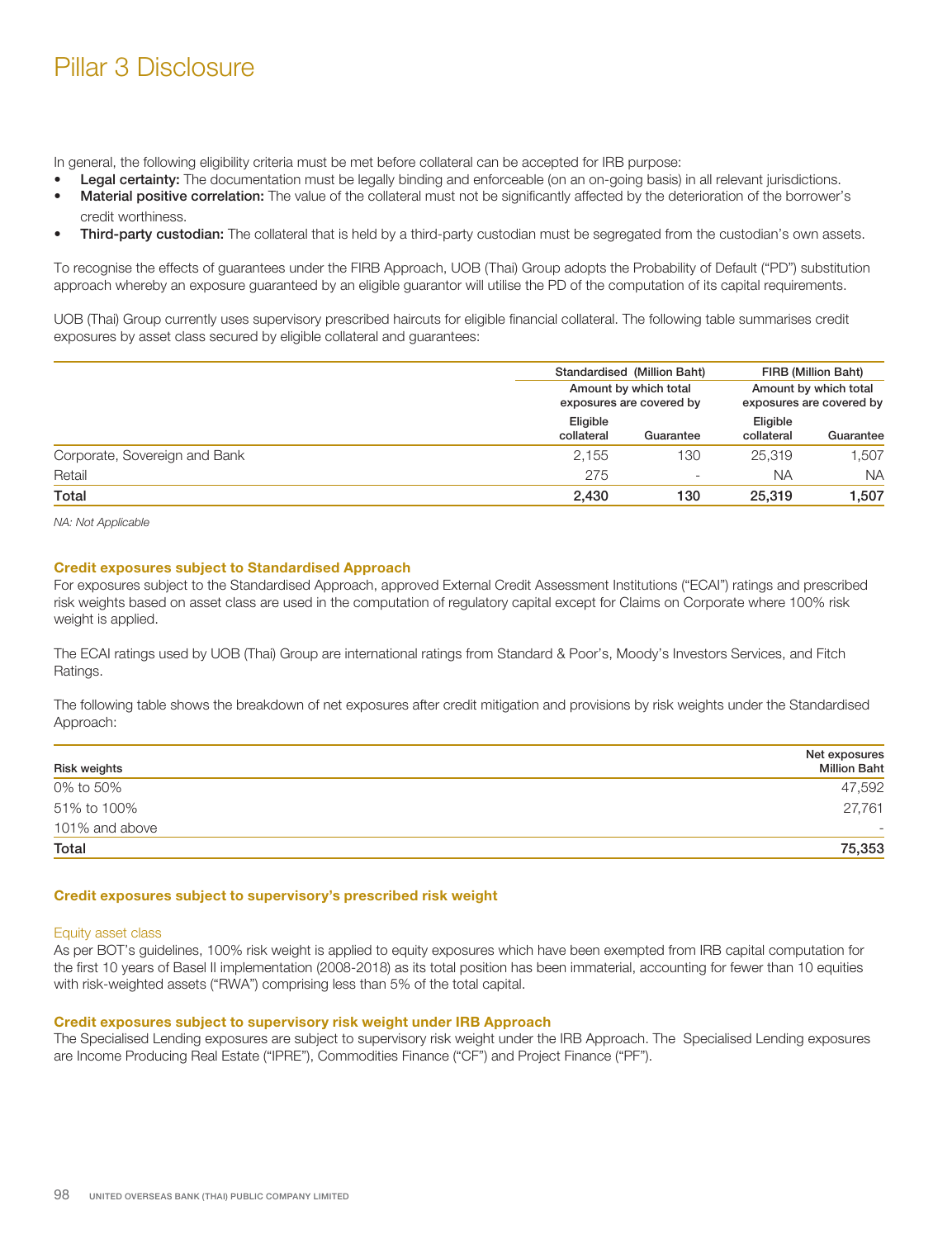The following table shows the breakdown of Specialised Lending exposures subject to supervisory risk weight under the IRB Approach:

| Risk weights   | <b>Specialised lending</b><br><b>Million Baht</b> |
|----------------|---------------------------------------------------|
| 0% to 50%      | $\overline{\phantom{0}}$                          |
| 51% to 100%    | 2,949                                             |
| 101% and above | 8,206                                             |
| Total          | 11,155                                            |

# **IRB Rating System**

IRB rating system refers to the methods, processes, controls, data collection and information technology systems that support the assessment of credit risk, the assignment of exposures to rating grades or pools, as well as the parameterisation process for the various classes of exposure.

# Rating System Governance

UOB (Thai) Group has established a credit rating governance framework to ensure the reliable and consistent performance of UOB (Thai) Group's rating systems. The framework specifies the roles and responsibilities of the various parties in the credit rating process, including independent model performance monitoring, annual model validation and independent reviews by Internal Audit.

# Rating Structure

UOB (Thai) Group has adopted the FIRB Approach for its non-retail exposures and the IRB Approach for its retail SME exposures.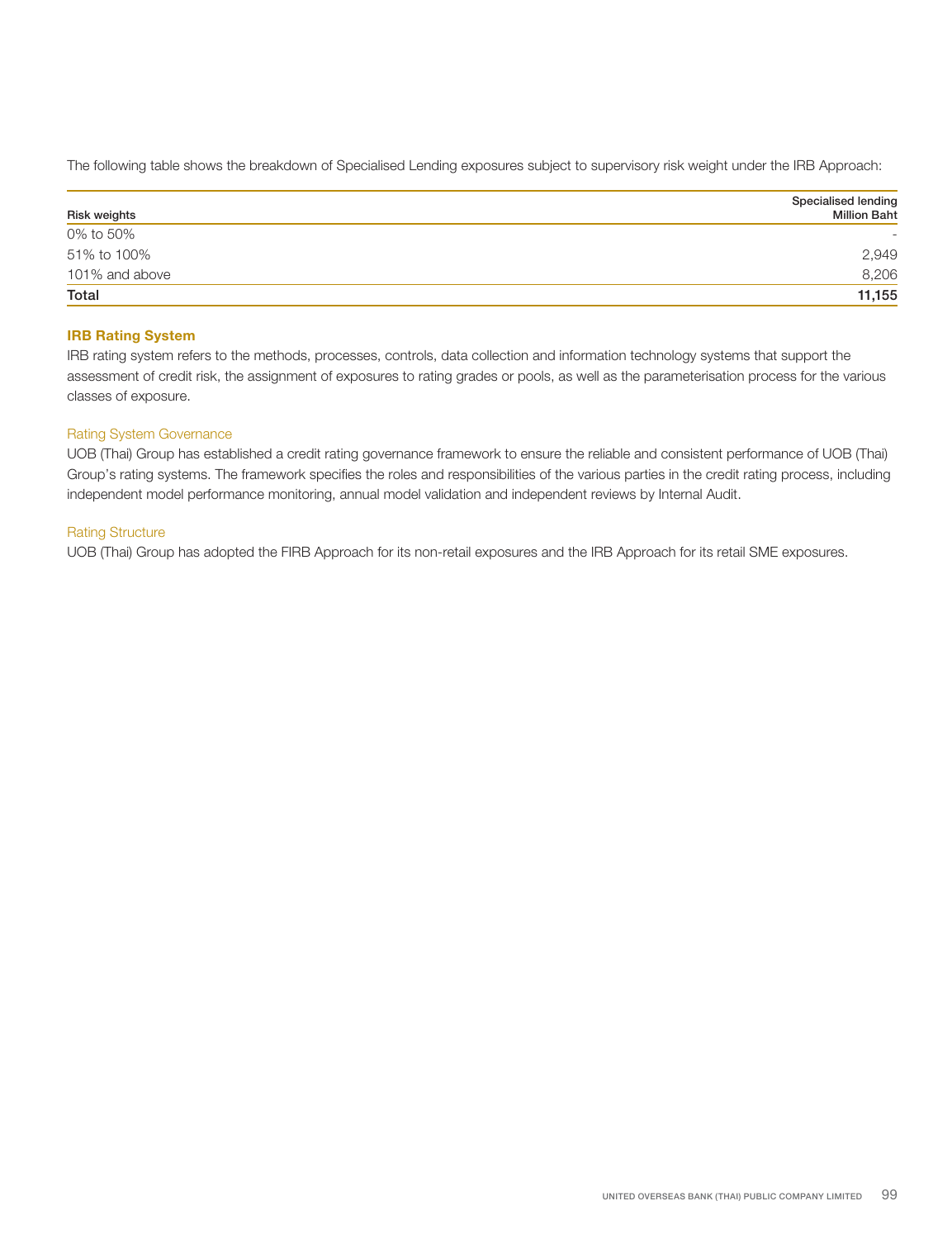# Pillar 3 Disclosure

UOB (Thai) Group's Internal Rating Structure is illustrated below.



*1 NBLI refers to Non-Bank Lending Institution*

- *2 IPRE refers to Income Producing Real Estate*
- *3 CF refers to Commodity Finance*
- *4 PF refers to Project Finance*

# **Internal Rating System**

UOB (Thai) Group's internal rating system consists of statistical and expert judgemental models.

A statistical model is one whereby the risk factors and their risk weights are determined using a statistical method (for example, logistic regression). Such models are developed for portfolios with sufficient internal historical loss data such as the Corporate SME portfolio.

An expert judgement model is one whereby the risk factors and their risk weights are determined judgementally by credit experts. Such models are developed for portfolios with limited or no internal historical loss data, such as Bank and Sovereign asset classes.

All rating models are independently validated before they are implemented for use. They are also subject to annual reviews to ensure that the chosen risk factors appropriately measure the risks in the respective portfolios.

The PD is an estimate of the likelihood that an obligor will default within the next 12 months. An obligor is considered to have defaulted if:

- the obligor is unlikely to pay its credit obligations to UOB (Thai) Group in full, without recourse by UOB (Thai) Group to actions such as realising the security; or
- the obligor is past due more than 90 days on any credit obligation to UOB (Thai) Group.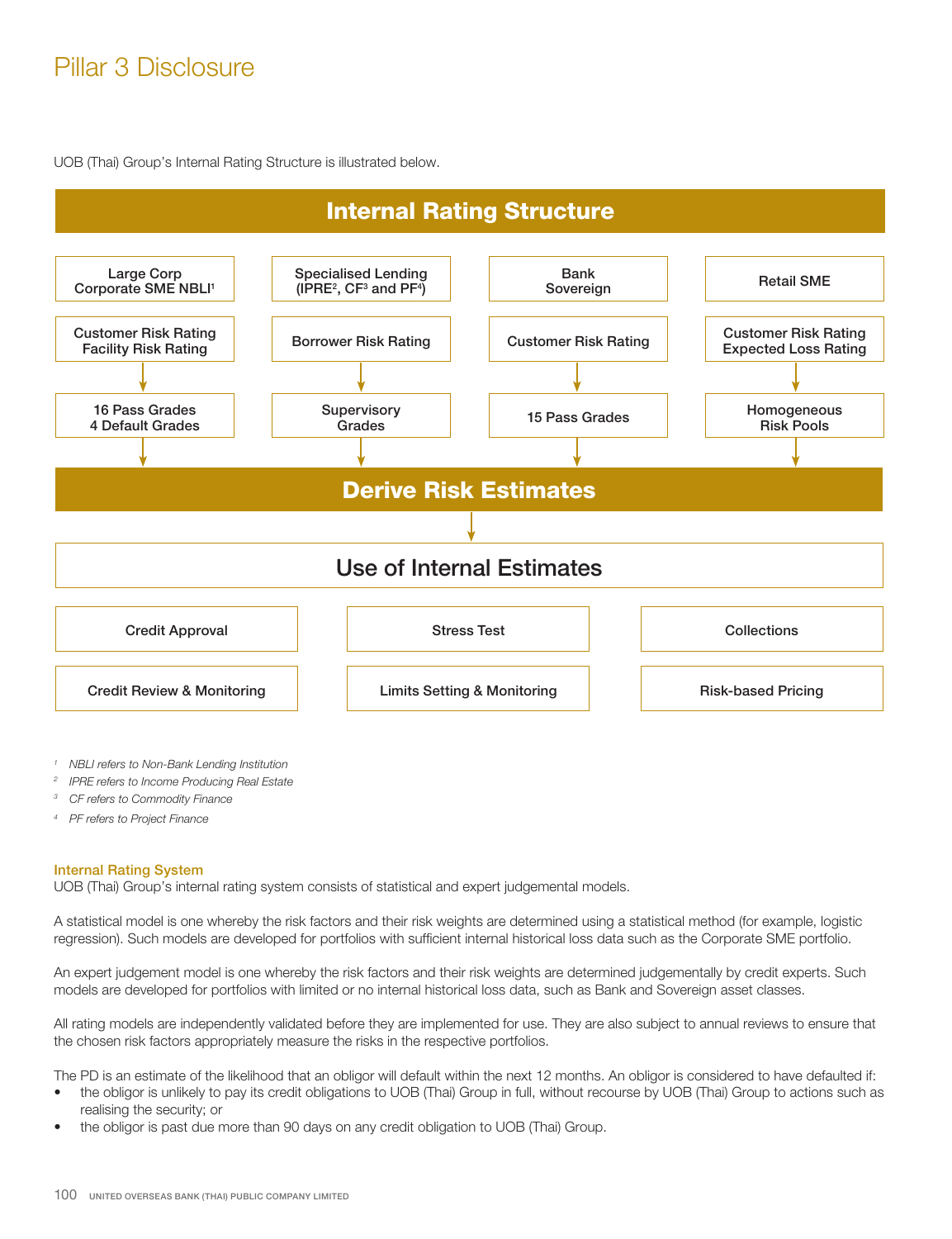UOB (Thai) Group's internal Corporate risk rating process provides a PD-based credit assessment of a borrower over a one-year time horizon.

The rating represents UOB (Thai) Group's assessment of the borrower's ability and willingness to contractually perform despite adverse economic conditions or the occurrence of unexpected events. Therefore, UOB (Thai) Group uses a longer time horizon in the rating assignment process, although the time horizon used in PD estimation is one year.

#### **Corporate Asset Class**

The Group has rolled out Corporate SME ("CSME") and Non-Bank Lending Institution ("NBLI") models to rate exposures in this asset class. The rating structure consists of two dimensions:

- Risk of borrower default: Customer Risk Rating ("CRR") is the standalone rating of a borrower's credit risk based on financial (quantitative) and non-financial (qualitative) factors. This is derived from a comprehensive assessment of the borrower's financial strength, quality of management, business risks, and the industry it operates in.
- Transaction-specific factors: Facility Risk Rating is the rating of a facility's risk based on the borrower's CRR, facility and collateral-specific factors such as the type and structure of the facility, availability and type of collateral, and seniority of the exposure.

UOB (Thai) Group's internal rating grade structure for the Corporate asset class consists of 16 pass grades and four default grades. The CSME and NBLI models are mapped to the rating scale by calibration that takes into account UOB (Thai) Group's long-term average portfolio default rate.

#### **Specialised Lending Asset Sub-Class**

Within the corporate asset class, UOB (Thai) Group has three sub-classes for Specialised Lending: Income Producing Real Estate ("IPRE"), Commodity Finance ("CF") and Project Finance ("PF"). Specialised Lending exposures are treated separately from normal Corporate exposures. Such exposures generally possess the following attributes either in legal or economic form:

- The exposure is typically to an entity (often a special purpose entity) which is created specifically to finance and/or operate physical assets;
- The borrowing entity has little or no other material assets or activities, and therefore little or no independent capacity to repay the obligation besides from the income that it receives from the asset(s) being financed;
- The terms of the obligation give UOB (Thai) Group a substantial degree of control over the asset(s) and the income that it generates; and
- The primary source of repayment of the obligation is the income generated by the asset(s), rather than the independent capacity of a broader commercial enterprise.

### IPRE, CF and PF

UOB (Thai) Group has rolled out the IPRE model as well as the CF and PF scorecards to rate IPRE, CF and PF exposures respectively in this asset sub-class. The internal risk grades are derived based on a comprehensive assessment of both financial and non-financial risk factors. The internal risk grades are then mapped to the five prescribed supervisory categories, each of which is associated with a specific risk weight. The five categories are 'Strong', 'Good', 'Satisfactory', 'Weak' and 'Default'.

#### **Bank and Sovereign Asset Classes**

UOB (Thai) Group has rolled out internal Bank and Sovereign scorecards to rate exposures in the respective asset classes. As there was insufficient internal default data, the scorecard took into account external default data from ECAIs. The scorecard has an internal rating grade structure consisting of 15 pass grades.

# **Retail Asset Class**

UOB (Thai) Group has adopted the IRB Approach for the Retail SME portfolio, which is classified under the Other Retail asset sub-class. According to regulators and internal guidelines, Retail SME exposure is defined as an exposure to individuals for businesses or to small businesses with total group obligor exposure of not more than Baht 45 million. In addition, the exposure is not managed individually but rather as part of a pool of similar exposures.

Retail SME exposures are assessed and managed using a combination of Application and Behavioral scorecards, Loss Given Default ("LGD") and Exposure At Default ("EAD") models to segregate exposures according to their borrower and transaction risks. PD, LGD and EAD parameters are estimated using internal loss data covering an economic cycle including downturns. Where internal loss data do not cover an appropriate economic cycle and/or are insufficient to provide robust risk estimates, the PD, LGD and EAD models may incorporate internal and/or external proxies, and where necessary, may be augmented with appropriate margins of conservatism.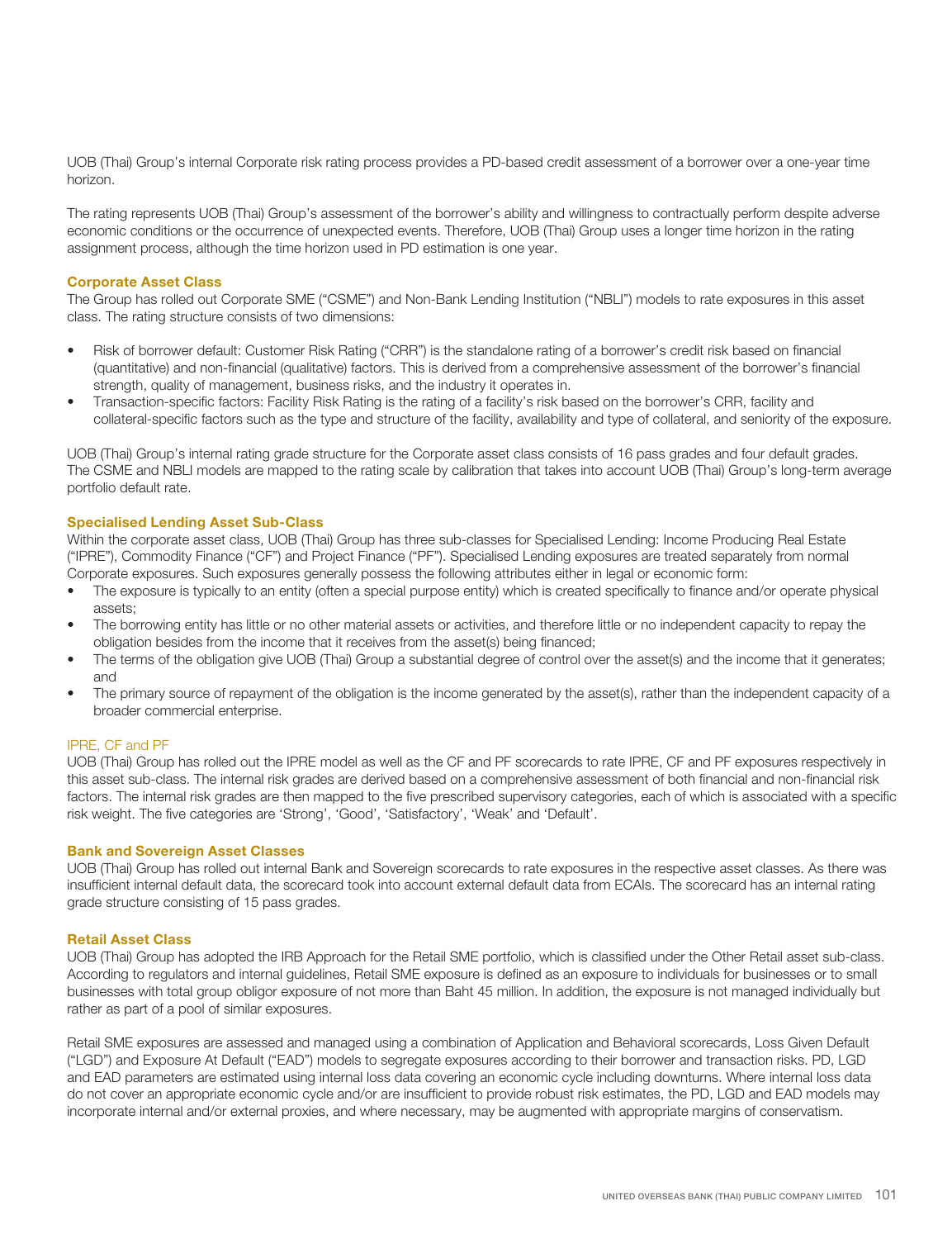#### Probability of Default

PD is an estimate of the likelihood that an obligor will default within the next 12 months. The PD model comprises (i) an Application scorecard that is used for new customers and is used only for the first 12 months of the customer's relationship with UOB (Thai) Group; and (ii) a Behavioral scorecard that is used for subsequent re-rating at regular intervals and for rating existing customers who apply for limit increase.

## Loss Given Default

LGD is an estimate of economic loss in the event of default. The definition of default in the LGD model is identical to that of the PD model. Loss rates are estimated from historical workout experiences, taking into account the timing and uncertainty of recovery cash flows, direct and indirect costs in association with workouts, as well as the various post-default outcomes, such as cures, full recoveries and liquidations.

#### Exposure At Default

EAD is an estimate of the expected gross exposure of a facility upon default. The definition of default in the EAD model is identical to that of the PD model. EAD comprises (i) the currently drawn exposures as well as an estimate of future drawings of available but unutilised credit (both on-balance and off-balance sheet exposures) (ii) the cash-equivalent amount of the off-balance sheet exposures.

#### **Credit Risk Profile**

The following tables show the breakdown of exposures by RWA and EAD using the respective internal rating scale for the model applicable to the asset classes:

#### **Corporate SME and NBLI Exposures**

| CRR band  | <b>Credit RWA</b><br><b>Million Baht</b> | <b>EAD</b><br><b>Million Baht</b> | Exposure-weighted<br>average risk weights (%) |
|-----------|------------------------------------------|-----------------------------------|-----------------------------------------------|
| $1 - 9$   | 40.558                                   | 42.928                            | 94%                                           |
| $10 - 16$ | 27.481                                   | 26.141                            | 105%                                          |
| $17 - 20$ |                                          | 4.556                             | 0%                                            |
| Total     | 68,039                                   | 73.624                            | 92%                                           |

# **Specialised Lending (IPRE, CF and PF) Exposures**

| CRR band     | <b>Credit RWA</b><br><b>Million Baht</b> | <b>EAD</b><br><b>Million Baht</b> | Exposure-weighted<br>average risk weights (%) |
|--------------|------------------------------------------|-----------------------------------|-----------------------------------------------|
| Strong       |                                          | 0                                 | 0%                                            |
| Good         | 2,625                                    | 2,949                             | 89%                                           |
| Satisfactory | 8,915                                    | 7,753                             | 115%                                          |
| Weak         | 1,133                                    | 453                               | 250%                                          |
| Default      |                                          | 0                                 | 0%                                            |
| Total        | 12,673                                   | 11.155                            | 114%                                          |

# **Sovereign Exposures**

| CRR band  | <b>Credit RWA</b><br><b>Million Baht</b> | <b>EAD</b><br><b>Million Baht</b> | Exposure-weighted<br>average risk weights (%) |
|-----------|------------------------------------------|-----------------------------------|-----------------------------------------------|
| $1 - 9$   |                                          |                                   | 0%                                            |
| $10 - 15$ |                                          | 44.701                            | $0\%$                                         |
| Total     |                                          | 44.701                            | 0%                                            |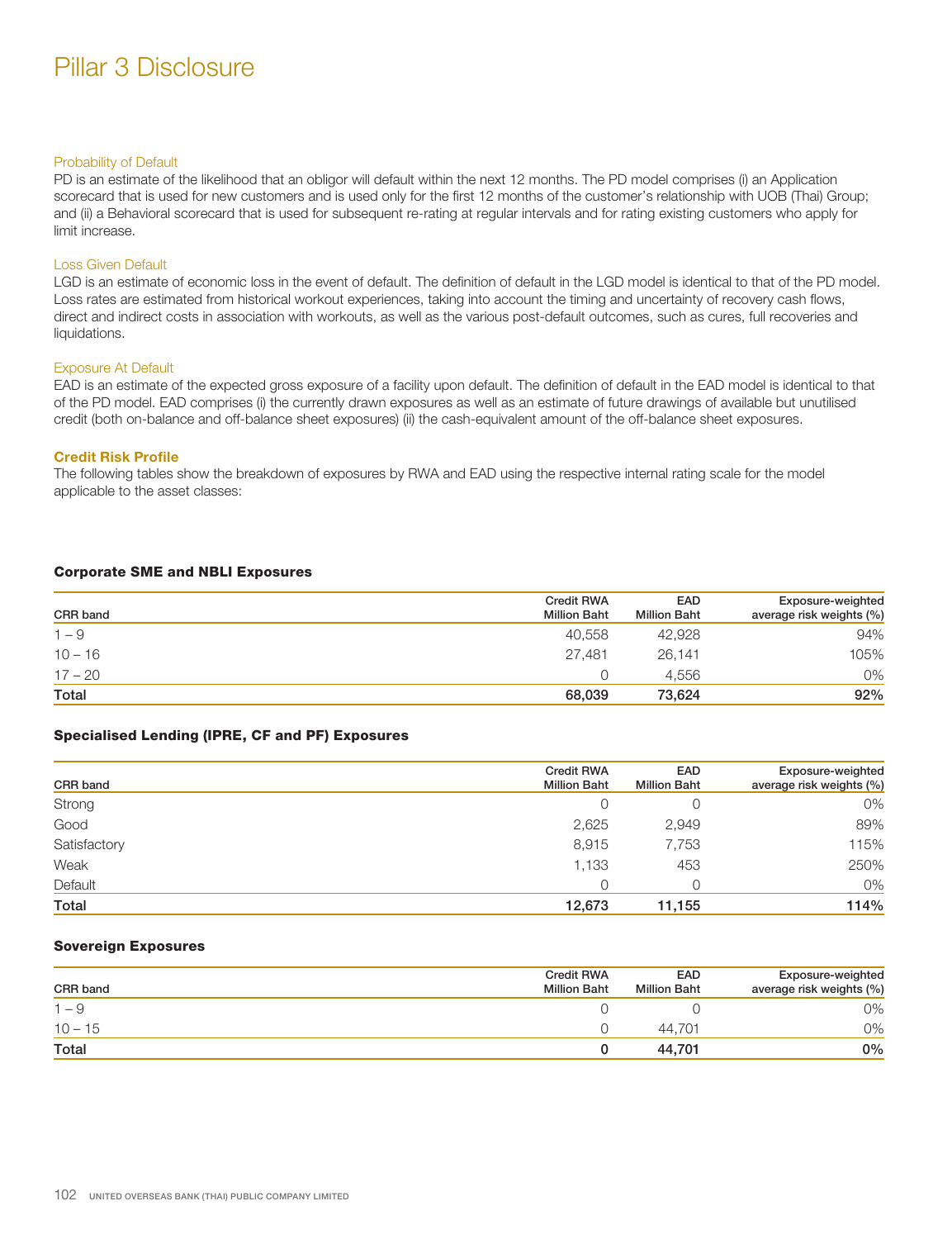#### **Bank Exposures**

| CRR band  | <b>Credit RWA</b><br><b>Million Baht</b> | <b>EAD</b><br><b>Million Baht</b> | Exposure-weighted<br>average risk weights (%) |
|-----------|------------------------------------------|-----------------------------------|-----------------------------------------------|
| $1 - 9$   | 1.368                                    | 8.111                             | 17%                                           |
| $10 - 15$ | 855                                      | 13.144                            | 7%                                            |
| Total     | 2.223                                    | 21.255                            | 10%                                           |

#### **Retail SME Exposures**

| CRR band  | <b>Credit RWA</b><br><b>Million Baht</b> | <b>EAD</b><br><b>Million Baht</b> | Exposure-weighted<br>average risk weights (%) |
|-----------|------------------------------------------|-----------------------------------|-----------------------------------------------|
| $1 - 9$   | 3.205                                    | 22,745                            | 14%                                           |
| $10 - 16$ | 1.358                                    | 2,993                             | 45%                                           |
| $17 - 20$ | 1.989                                    | .781                              | 112%                                          |
| Total     | 6.552                                    | 27,519                            | 24%                                           |

# **Comparison of Actual Loss and Expected Loss**

UOB (Thai) Group adopted IRB in June 2010 and consequently, such EL comparison is not applicable at this stage.

#### **Use of Internal Estimates**

Internal ratings are used pervasively in the areas of credit approval, credit review and monitoring, credit stress test, limits setting, pricing and collections.

# **Market Risk**

Market risk is governed by the Asset and Liability Committee ("ALCO"), which meets monthly to review and provide directions on market risk matters. The Market Risk Management Unit ("MRM") supports the ALCO with independent assessment of the market risk profile of UOB (Thai) Group.

UOB (Thai) Group's market risk framework comprises market risk policies, practices, control, and risk limits structure with appropriate delegation of authority. In addition, we have a stringent Product/Service Programme process in place to ensure that market risk issues are adequately addressed prior to product launches.

UOB (Thai) Group currently adopts the Standardised Approach for the calculation of regulatory market risk capital but uses Value-at-Risk ("VaR") to measure and control trading market risks. To complement the VaR measure, stress and scenario tests are performed to identify UOB (Thai) Group's vulnerability to event risk. These tests serve to provide early warnings of plausible extreme losses to facilitate proactive management of market risks.

In addition, VaR estimates are back-tested against profit and loss of the trading book to validate the robustness of the methodology. The back-testing process analyses whether exceptions are due to model deficiencies or market volatility.

# **Interest Rate Risk in Banking Book**

Balance Sheet Risk Management Unit ("BSRM") supports the ALCO in monitoring the interest rate risk profile of the Banking book. The Asset-Liability Management unit ("ALM") under Global Markets is responsible for the effective management of the UOB (Thai) Group balance sheet risk in accordance with the approved policy.

The purposes of interest rate risk management are to protect and enhance capital or economic net-worth through adequate, stable and reliable growth in net interest earnings under a broad range of possible economic conditions. This is achieved by ensuring that the structural interest rate risk is identified, measured, monitored and managed over a range of potential and realistic interest rate scenarios, including under stress situations. In addition, UOB (Thai) Group maintains a prudent and continuous balance between meeting the requirements/expectations of customers, shareholders, and regulators, and maintaining the solvency and economic viability of UOB (Thai) Group.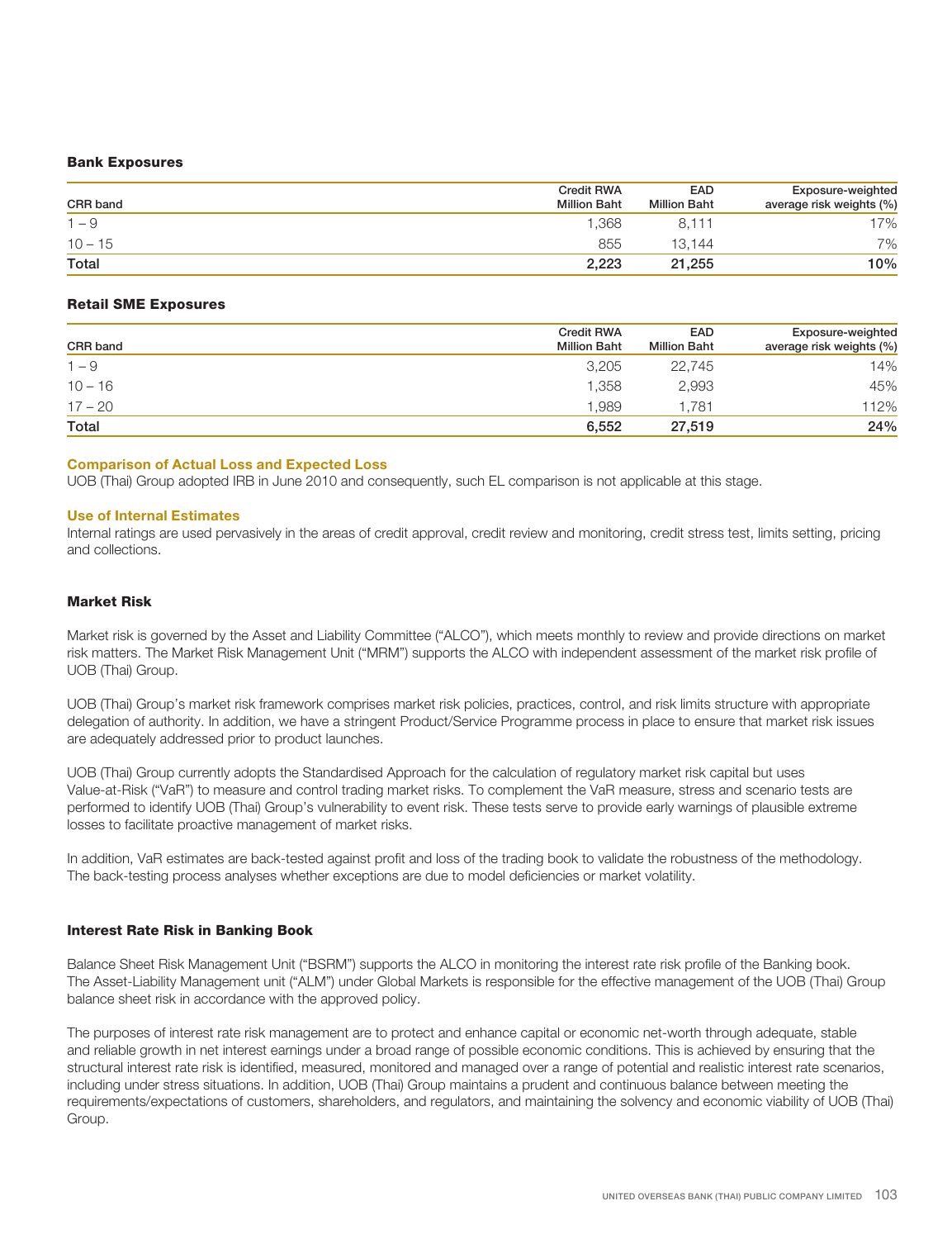# Pillar 3 Disclosure

Interest rate risk assessment is mainly based on earnings perspective and economic value perspective. The impact of interest rate sensitivity is measured via static analysis. UOB (Thai) Group also conducts analysis using the repricing gap approach and price value of a basis point (PV01). In repricing gap approach, the cash flows are profiled in different time bands based on repricing schedule. For loans and deposits that do not have maturity dates, such as saving account deposit, the earliest possible repricing dates will be taken into consideration. Mismatches in the longer tenor from repricing gap will experience greater change in the price-value of interest rate positions than similar positions in the shorter tenor.

In addition, UOB (Thai) Group performs monthly stress testing to assess the impact of interest rate change on Net Interest Income ("NII") and Economic Value of Equity ("EVE"). The parallel rate shocks of 100 basis points ("bp") and 200bp are applied to the repricing gap profile. Such tests are performed to provide early warnings of potential losses, facilitating the proactive management of interest rate risks.

# **Liquidity Risk**

Liquidity risk is the risk that UOB (Thai) and its subsidiaries may not be able to meet their obligations as they fall due as a result of inability to release their assets or to cover funding requirements at an appropriate price, resulting in losses to the Bank and its subsidiaries.

UOB (Thai) Group maintains sufficient liquidity to fund its day-to-day operations, meet deposit withdrawals and loan disbursements, and repay borrowings. Hence, liquidity is managed in a manner to address known as well as unanticipated cash funding needs.

UOB (Thai) Group manages liquidity at a centralised level. Liquidity risk is managed in accordance with a framework of policies, controls and limits established by UOB (Thai)'s ALCO. These policies, controls and limits enable the Bank to monitor and manage liquidity risk to ensure that sufficient sources of funds are available over a range of market conditions. These include minimising excessive funding concentrations by diversifying the sources and terms of funding as well as maintaining a portfolio of high quality and marketable debt securities.

UOB (Thai) Group takes a conservative stance in its liquidity management by continuing to gather core deposits, ensuring that liquidity limits are strictly adhered to and that there are adequate liquid assets to meet cash shortfall.

The distribution of deposits is managed actively to ensure a balance between cost effectiveness, continued accessibility to funds, and diversification of funding sources. Important factors in ensuring liquidity are competitive pricing, proactive management of UOB (Thai) Group's core deposits and the maintenance of customer confidence. Core deposits are generally stable non-bank deposits, such as current accounts, savings accounts and fixed deposits. UOB (Thai) Group monitors the stability of its core deposits by analysing their volatility over time.

UOB (Thai) Group uses the funds to lend to customers and invests excess funds in government securities.

UOB (Thai) Group's liquidity risk management is aligned with the regulatory liquidity risk management framework, and is measured and managed on a projected cash flow basis. UOB (Thai) Group is monitored under 'business as usual', and three crisis scenarios, which are 'bank-specific crisis', 'general market crisis', and 'combination crisis'.

Liquidity Gap Analysis or Cash Flow Mismatch Analysis under the 'Business as Usual' scenario is measured and monitored against Net Cumulative Outflow ("NCO") limits which are set for overnight, seven days and 30 days. In the event that a limit is breached, an investigation will be conducted and the related documents reported to relevant parties, in accordance with the escalation process.

For stress testing (bank-specific crisis, general market crisis, and combined scenarios), additional assumptions such as sudden increase in deposit withdrawals, reduction in loan repayments, potential trading losses, or liquidation of securities with haircuts, are taken into account. These assumptions are agreed by business units and approved by The Board of Directors or delegated committee.

Liquidity risk assessment is conducted on both daily and monthly basis. Liquidity gap or maturity mismatch analysis report is produced by Balance Sheet Risk Management unit and monitored by Market Risk Control against approved NCO limits on a daily basis. Other reports such as early warning indicators as well as sources and utilisation of funds are produced on a monthly basis. These reports are deliberated in ALCO meetings.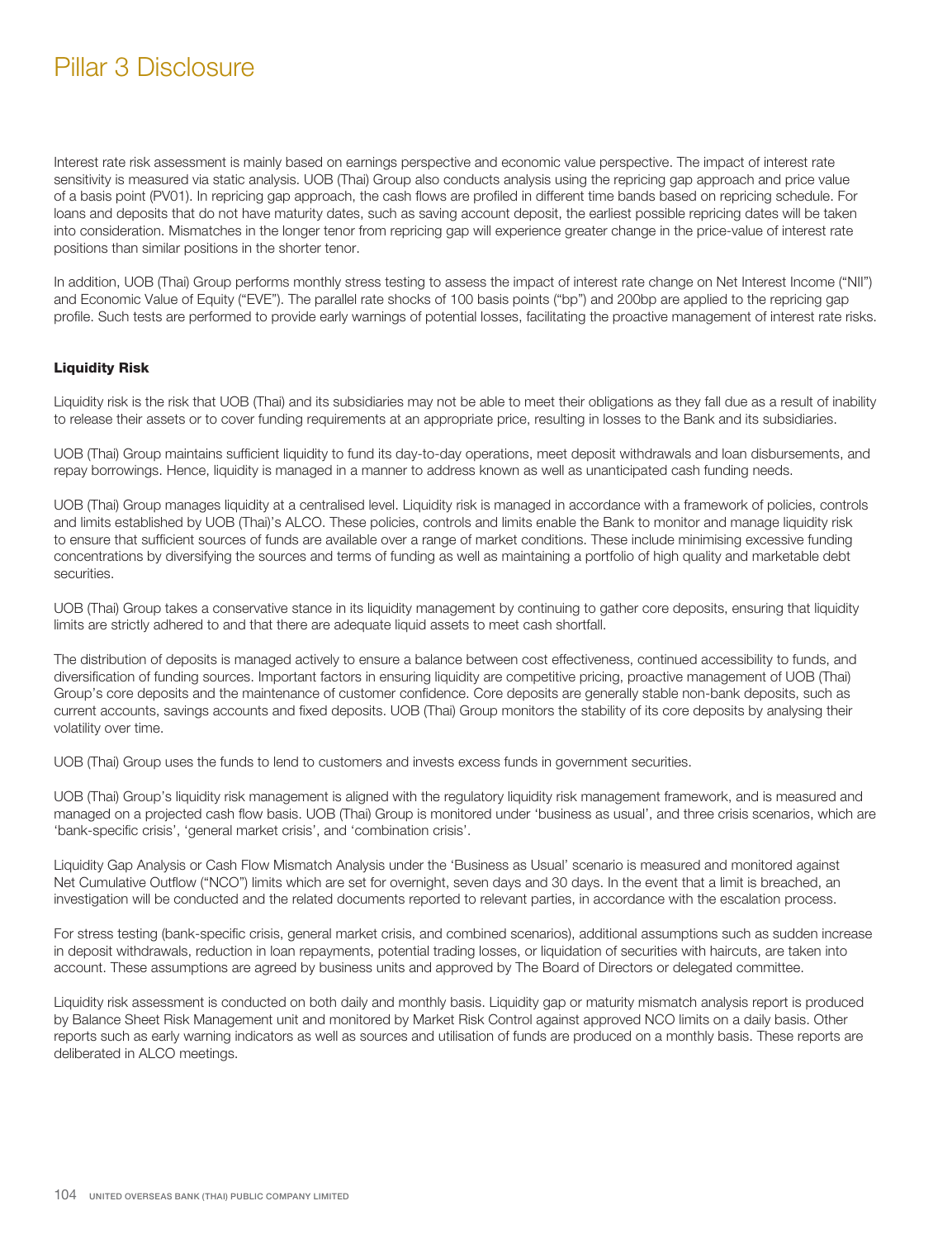Behavioural modeling is carried out and reviewed regularly to ensure that the cash flow requirements for the 'business as usual' and crisis scenarios are realistic. Loans and deposits which do not have maturity dates, and fixed deposits which are rolled over frequently, are generally estimated based on their past statistics or trends. Other balance sheet items like credit cards are generally estimated based on the past statistics of customers. Cash flow mismatch limits are established to limit the UOB (Thai) Group liquidity exposure. UOB (Thai) Group also employs liquidity early warning indicators and trigger points to signal possible contingency situations.

Contingency funding plans are in place to identify liquidity crises using a series of warning indicators. Crisis escalation processes and various strategies including funding and communication have been developed to minimise the impact of any liquidity crunch.

Loans to Deposits and Bill of Exchange (interbank and money market items are excluded) are among the liquidity ratios monitored.

#### **Operational Risk**

Operational risk is managed through a framework of policies, processes and procedures by which business units identify, assess, monitor and control/mitigate their operational risks.

Operational Risk Self Assessment involves identifying and assessing inherent risks, as well as assessing the effectiveness of controls to mitigate the identified risks. Action plans to address issues are documented and monitored via Operational Risk Action Plans.

Key Operational Risk Indicators are statistical data collected and monitored by business and support units on an on-going basis to facilitate early detection of potential operational control weaknesses. Trend analysis is carried out to identify systemic issues that need to be addressed.

A database of operational risk events and losses has been established to facilitate the future use of advanced approaches for quantification of operational risks. The analysis of loss trends and root causes of loss events helps in strengthening the internal control environment.

An Insurance Programme is in place to mitigate the risk of high impact operational losses.

A Product/Services Programme ensures that risks associated with the introduction of new products and services are identified, analysed and addressed prior to launch and is subject to periodic reviews.

With the increasing need to outsource and insource for cost and operational efficiency, UOB (Thai) Group's Outsourcing and Insourcing Policy and Framework ensures that outsourcing and insourcing risks are adequately identified and managed prior to entering into any new arrangements and on an on-going basis.

Effective business continuity and crisis management strategies and plans have been developed and tested to ensure prompt recovery of critical business functions in the event of major business and/or system disruptions.

Legal risk is part of operational risk. Legal risk arises from unenforceable, unfavourable, defective or unintended contracts; lawsuits or claims; developments in laws and regulations; or non-compliance with applicable laws and regulations. Business units work with UOB (Thai) Group's legal counsel and external legal counsel to ensure that legal risks are effectively managed.

Reputation risk is the adverse impact on earning, liquidity or capital arising from negative stakeholder perception or opinion on UOB (Thai) Group's business practices, activities and financial condition. UOB (Thai) Group has a framework for managing reputation risk.

An operational risk management training and awareness programme is in place to promote an effective risk management culture.

UOB (Thai) Group adopts the Standardised Approach for the calculation of regulatory operational risk capital.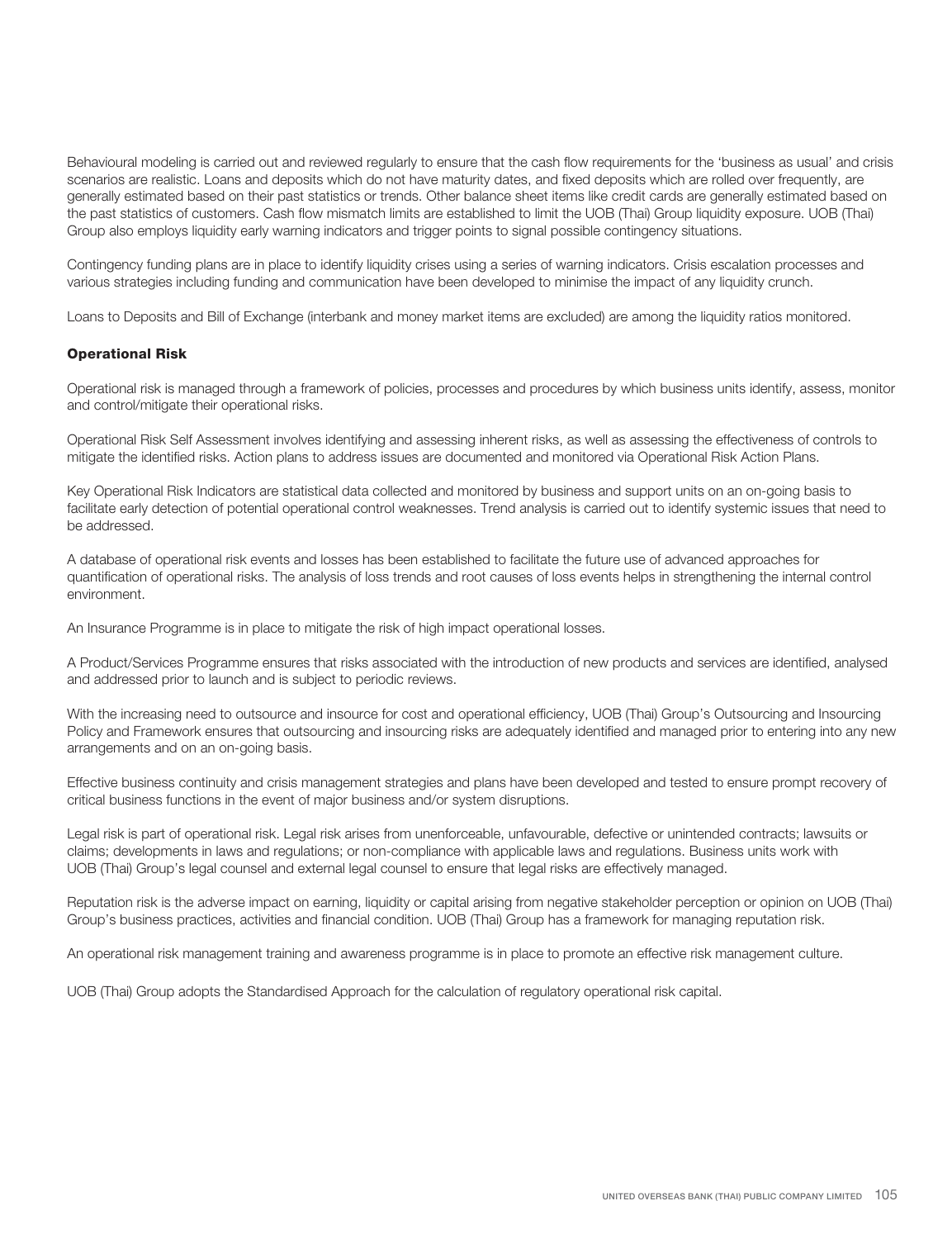# Pillar 3 Disclosure

# **Capital Disclosure**

In compliance with the requirement under Basel II The Third Pillar - Market Discipline and the Bank of Thailand ("BOT") disclosure requirements, United Overseas Bank (Thai) ("UOB (Thai)") has developed a set of disclosures on consolidated basis - 'UOB (Thai) and subsidiaries' ("UOB (Thai) Group"), as firstly disclosed for the period ending 31 December 2010, covering:

- 1. Capital Structure
- 2. Capital Adequacy
- 3. Minimum Capital Requirements by risk type
- 4. Risk Exposures and Assessment
	- Credit Risk
	- Equity Exposures
	- Interest Rate Risk in Banking Book

On 31 December 2010, UOB (Thai) Group comprises UOB (Thai) and subsidiaries as follows:

|                                          |                                 | Percentage of share holdings |
|------------------------------------------|---------------------------------|------------------------------|
| Subsidiaries                             | Business type                   | As at 31 December 2010       |
| UOB Asset Management (Thai) Co., Ltd.    | <b>Fund Management</b>          | 99.99                        |
| UOB Services Co., Ltd.                   | <b>Debt Collection Business</b> | 99.99                        |
| UOB Bullion and Futures (Thai) Co., Ltd. | Derivatives Brokerage           | 75.00                        |

# **1. Capital Structure**

UOB (Thai) Group assesses its capital adequacy to support current and future activities and has received approval from BOT to adopt the Foundation Internal Ratings-Based ("FIRB") Approach for credit risk capital computation since 30 June 2010. The following table represents the breakdown of UOB (Thai) Group's total regulatory capital as of 31 December 2010.

# **Capital Structure**

| Unit: Million Baht                                                                 | 31 Dec 10 |
|------------------------------------------------------------------------------------|-----------|
| Tier 1 capital                                                                     |           |
| Paid-up share capital                                                              | 24,857    |
| Statutory reserves                                                                 | 190       |
| Retained earnings after appropriation                                              | 4,045     |
| Minority Interest                                                                  | 13        |
| <b>Deduct:</b> Deduction items from Tier 1 capital - deferred tax assets           | (2,426)   |
| Deduct items - 50% from Tier 1 capital and 50 % from Tier 2 capital                | (60)      |
| <b>Total Tier 1 capital</b>                                                        | 26,619    |
| Tier 2 capital                                                                     |           |
| Unrealised revaluation surplus on land and building appraisal                      | 689       |
| Reserve for performing loans under SA                                              | 394       |
| Excess provision which qualifies as Tier 2 capital under IRB Approach              | 516       |
| Revaluation surplus from equity securities - AFS                                   | 148       |
| Minority interest                                                                  | 13        |
| <b>Deduct:</b> Deduct items - 50% from Tier 1 capital and 50 % from Tier 2 capital | (60)      |
| <b>Total Tier 2 capital</b>                                                        | 1,700     |
| <b>Total Capital Funds</b>                                                         | 28,319    |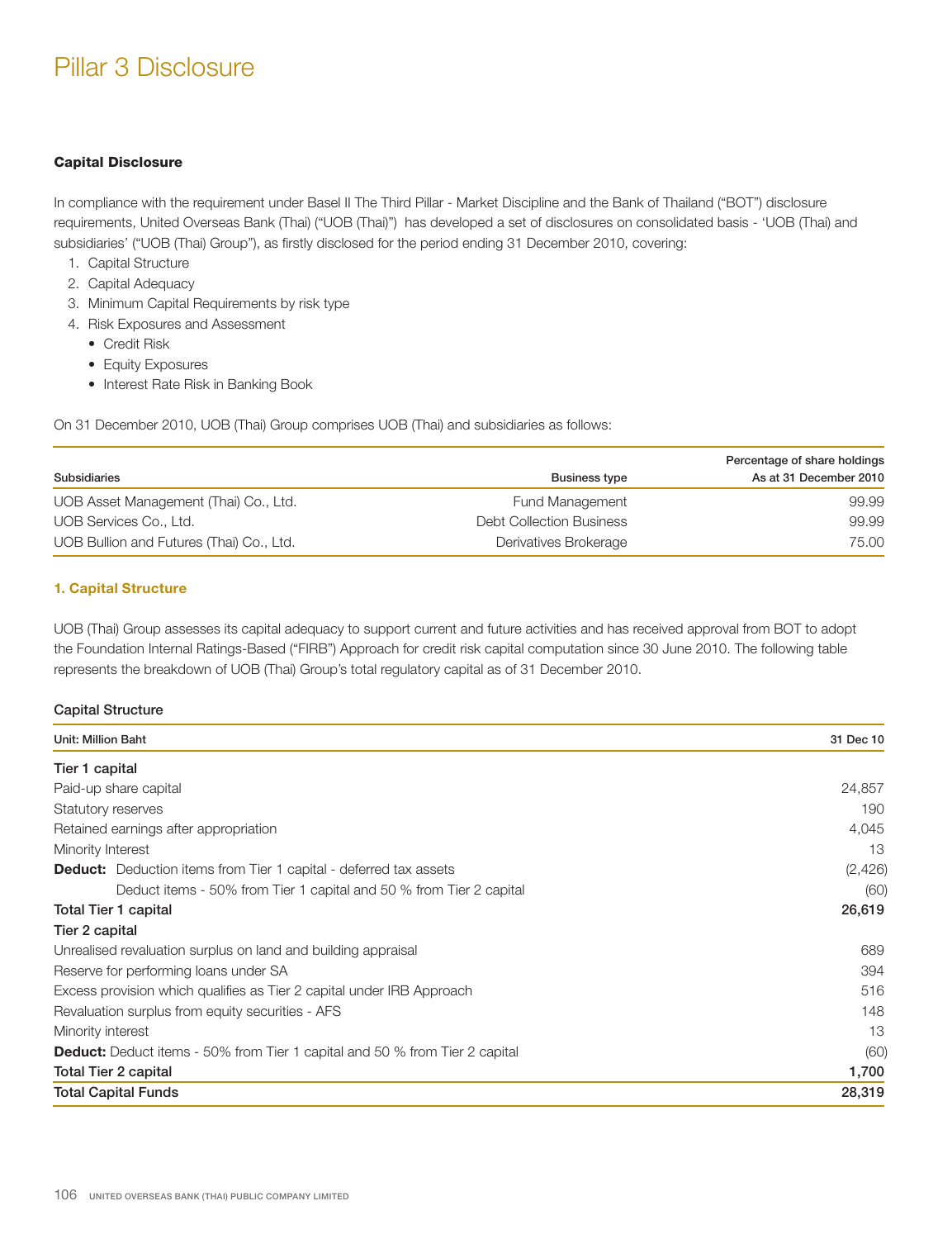# **2. Capital Adequacy**

UOB (Thai) Group is subject to the capital adequacy guidelines stipulated by BOT, which are based on the framework of Basel II. As per these guidelines, the Bank is required to maintain a minimum ratio of total capital to risk-weighted assets of 8.50%. In addition, the ratio of Tier 1 capital to risk-weighted assets cannot be less than 4.25% and Tier 2 capital cannot exceed Tier 1 capital.

As at 31 December 2010, UOB (Thai) Group's Total Capital Adequacy Ratio was 19.07%, and the ratio of Tier 1 capital to risk-weighted assets was 17.93%.

| Unit: Percent                               | <b>BOT Minimum Requirements</b> | 31 Dec 10 |
|---------------------------------------------|---------------------------------|-----------|
| Total capital funds to risk-weighted assets | 8.50                            | 19.07     |
| Tier 1 capital fund to risk-weighted assets | 4.25                            | '7.93     |

# Risk-Weighted Assets

BOT has approved the Bank's adoption of FIRB to compute credit risk capital since 30 June 2010. The following table provides information on UOB (Thai) Group's risk-weighted assets, and their equivalent amount categorised by types of risk as at 31 December 2010.

| Unit: Million Baht                                     | Approach    | 31 Dec 10 |
|--------------------------------------------------------|-------------|-----------|
| Credit risk-weighted assets                            | <b>FIRB</b> | 126.393   |
| Market risk-weighted assets                            | SA          | 7.700     |
| Operational equivalent amount for risk-weighted assets | SА          | 14.383    |
| Total risk-weighted assets                             |             | 148.476   |

# **3. Minimum Capital Requirements by Risk Types**

Under the Basel II Pillar 1 framework in accordance with BOT's guidelines, UOB (Thai) Group must maintain the minimum capital requirements covering three types of risk-weighted assets: credit risk, market risk and operational risk.

The table below represents a breakdown of the minimum capital requirements by risk type. As of 31 December 2010, UOB (Thai) Group's total capital fund was Baht 28,319 million, compared with the BOT's minimum capital requirements of Baht 12,620 million. The Bank's capital exceeded the minimum regulatory requirement by Baht 15,699 million.

# **Minimum Capital Requirements by Risk Type**

| Unit: Million Baht                                        | Approach    | 31 Dec 10 |
|-----------------------------------------------------------|-------------|-----------|
| Minimum capital requirements for :                        |             |           |
| Credit risk                                               | <b>FIRB</b> | 10,743    |
| Market risk                                               | SA          | 654       |
| Operational risk                                          | SA          | 1,223     |
| Total minimum capital requirements                        |             | 12.620    |
| Total capital funds                                       |             | 28,319    |
| Excess of capital funds over minimum capital requirements |             | 15.699    |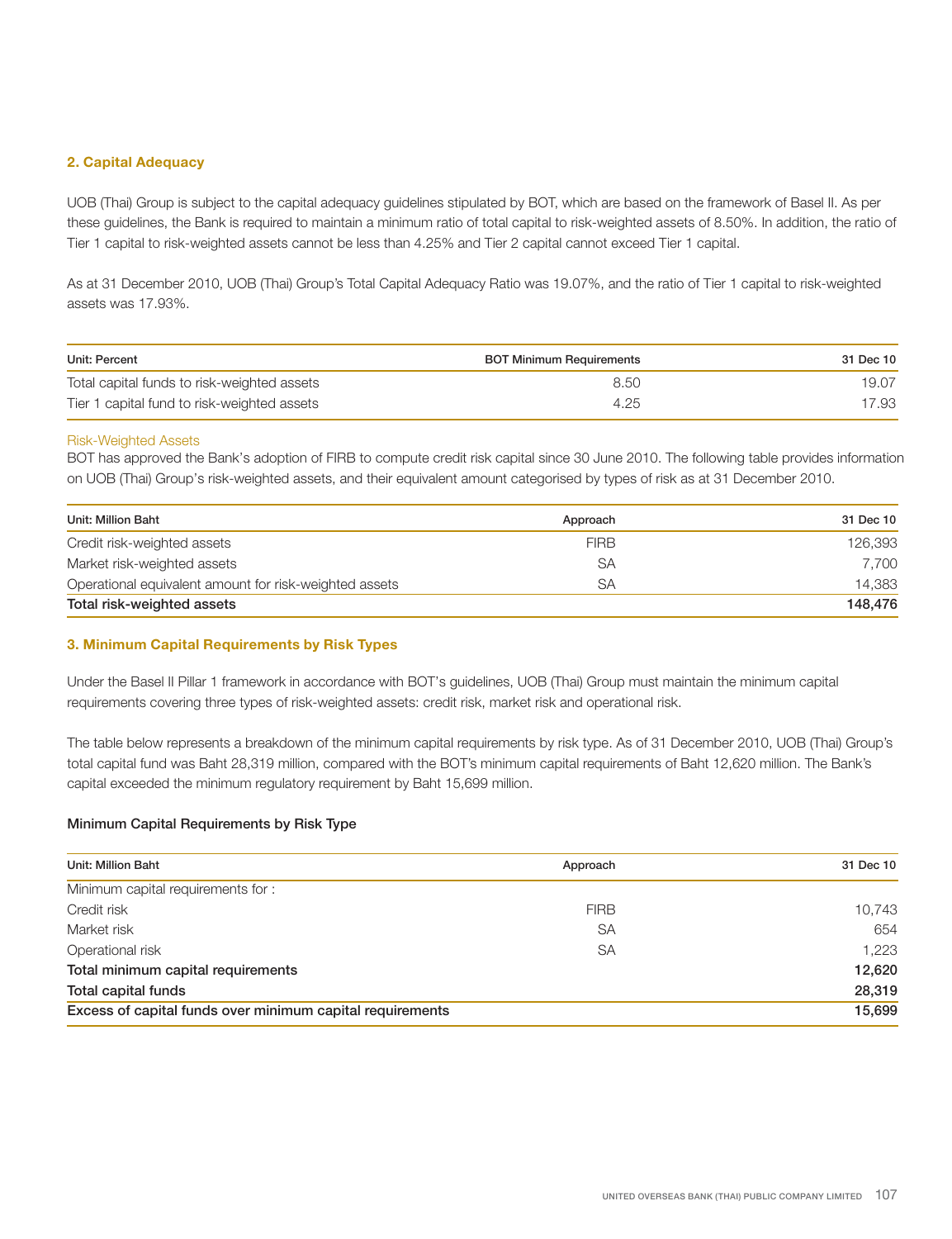# Pillar 3 Disclosure

# **Minimum Capital Requirements for Credit Risk by Asset Class under IRB Approach**

| Unit: Million Baht                                                                                 | 31 Dec 10 |
|----------------------------------------------------------------------------------------------------|-----------|
| Minimum capital requirements for credit risk under IRB Approach                                    |           |
| Performing                                                                                         |           |
| Claims on sovereigns, financial institutions and corporates                                        | 5,972     |
| Claims on other retail exposures                                                                   | 388       |
| Other assets                                                                                       | 786       |
| Non-performing                                                                                     | 169       |
| Total minimum capital requirements for credit risk under IRB Approach                              | 7,315     |
| Minimum capital requirements for credit risk under SA                                              |           |
| Performing                                                                                         |           |
| Claims on financial institutions, non-central government public sector entities (PSEs), corporates | 489       |
| Claims on retail                                                                                   | 1,242     |
| Claims on housing loans                                                                            | 1,474     |
| Equity exposures                                                                                   | 91        |
| Other assets                                                                                       | 13        |
| Non-performing                                                                                     | 119       |
| Total minimum capital requirements for credit risk under SA                                        | 3,428     |
| Total minimum capital requirements for credit risk                                                 | 10,743    |

*Note : Under BOT's supervision, credit risk-weighted assets under IRB Approach must be at least 60% of the value of all credit risk-weighted assets, excluding equity exposures.*

# **4. Risk Exposures and Assessment**

# **Credit Risk**

The following table represents the exposure amount of assets and off-balance sheet items in both Trading and Banking Books.

# Exposure Amount of Key Asset and Off-Balance Sheet Items before Credit Risk Mitigation Classified by Remaining Maturity and **Yearly Average Balance as at 31 December 2010**

|                                                                |               |                                    |         | <b>Unit: Million Baht</b> |
|----------------------------------------------------------------|---------------|------------------------------------|---------|---------------------------|
|                                                                |               | Remaining Maturity as at 31 Dec 10 |         |                           |
|                                                                |               | More than                          |         | Average                   |
|                                                                | Within 1 year | 1 year                             | Total   | Balance                   |
| Asset Items                                                    |               |                                    |         |                           |
| Loans including Interbank and Money Market - net of provisions | 88.117        | 79.189                             | 167,306 | 167,873                   |
| Debt securities - net of provisions                            | 36.752        | 9.704                              | 46.456  | 32.040                    |
| Deposits and Placement                                         | 13.771        |                                    | 13.771  | 7.233                     |
| Off-balance sheet items                                        |               |                                    |         |                           |
| Aval of bills, guarantees of loans, and letter of credits      | 4.119         | 1.036                              | 5.155   | 3.962                     |
| OTC derivatives (notional amount)                              | 239,767       | 223.339                            | 463.106 | 363,528                   |
| Undrawn committed line                                         | 3             | 598                                | 601     | 1.239                     |

*Note : 1. The outstanding off-balance sheet items are before applying credit conversion factors ("CCF").*

 *2. Loans, Deposits and Placement include accrued interest.*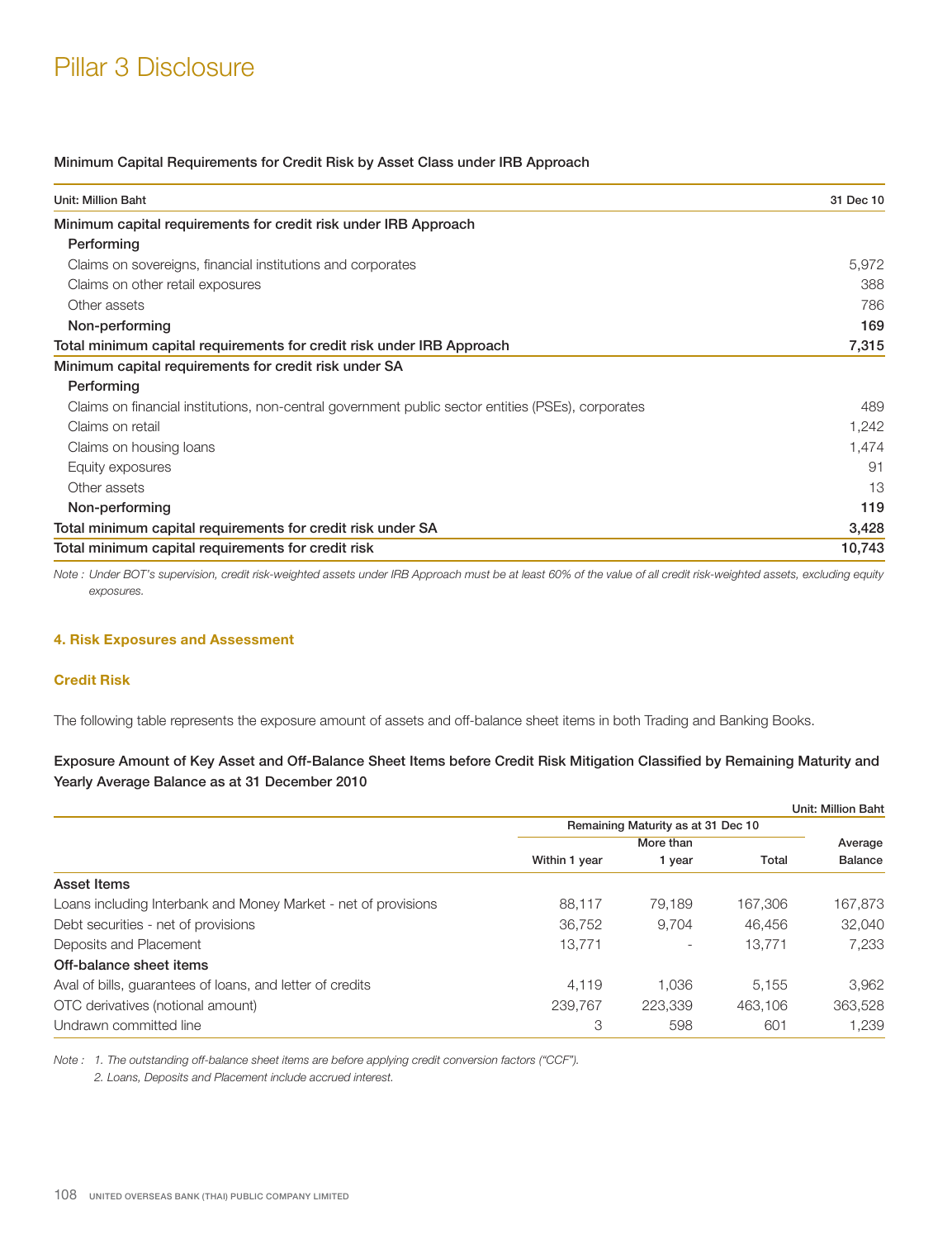Loans including Accrued Interest before Credit Risk Mitigation Classified by Business Type as at 31 December 2010

|                               |         |         |                                               |                 |                 | Unit: Million Baht |
|-------------------------------|---------|---------|-----------------------------------------------|-----------------|-----------------|--------------------|
|                               |         |         | Asset classification as prescribed by the BOT |                 |                 |                    |
|                               |         | Special | Sub-                                          |                 | <b>Doubtful</b> |                    |
| <b>Business Type</b>          | Normal  | Mention | standard                                      | <b>Doubtful</b> | of loss         | Total              |
| Loans                         |         |         |                                               |                 |                 |                    |
| Agriculture and mining        | 649     | 20      | 4                                             |                 | 369             | 1,042              |
| Manufacturing and commerce    | 56,649  | 1,192   | 614                                           | 28              | 4.679           | 63,162             |
| Real estate and construction  | 9.426   | 251     | 37                                            | 2               | 340             | 10,056             |
| Public utilities and services | 16.460  | 516     | 65                                            |                 | 212             | 17,253             |
| Housing loans                 | 48,500  | 441     | 383                                           | 215             | 1.096           | 50,635             |
| <b>Others</b>                 | 30,072  | 341     | 326                                           | 200             | 50              | 30,989             |
| <b>Total Loans</b>            | 161,756 | 2,761   | 1,429                                         | 445             | 6,746           | 173,137            |
| Accrued Interest Receivable   | 308     | 12      | $\overline{\phantom{a}}$                      |                 |                 | 320                |
| Total                         | 162,064 | 2,773   | 1,429                                         | 445             | 6,746           | 173,457            |

*Note : Loans before provisions*

Provisions (General and Specific provision) and Write-off during the Period. For Loans including Accrued Interest and Debt **Investment Classified by Business Type as at 31 December 2010** 

|                                      |           |           | Unit: Million Baht        |
|--------------------------------------|-----------|-----------|---------------------------|
|                                      |           | 31 Dec 10 |                           |
|                                      | General   |           | Specific Write-off during |
| <b>Business Type</b>                 | provision | provision | the period                |
| Loans                                |           |           |                           |
| Agriculture and mining               |           | 129       | 14                        |
| Manufacturing and commerce           |           | 3,717     | 101                       |
| Real estate and construction         |           | 142       | $\overline{\phantom{0}}$  |
| Public utilities and services        |           | 141       |                           |
| Housing loans                        |           | 367       | 63                        |
| <b>Others</b>                        |           | 399       | 999                       |
| Total                                | 1,256     | 4,895     | 1,178                     |
| <b>Investment in Debt Securities</b> |           | 2,236     |                           |

*Note : General provision is the provision for performing loans, while specific provision is the provision for non-performing loans.* 

# **Change in Provision for Loans with Accrued Interest**

|                                            |                          |                       | <b>Unit: Million Baht</b> |
|--------------------------------------------|--------------------------|-----------------------|---------------------------|
|                                            |                          | 31 Dec 10             |                           |
|                                            | General                  | Specific<br>provision |                           |
|                                            | provision                |                       | Total                     |
| Beginning Provisions as at 31 Dec 09       | 1,384                    | 4,658                 | 6,042                     |
| Movement in 2010 :                         |                          |                       |                           |
| Increase/(Decrease)                        |                          |                       |                           |
| 1. Bad debts written-off                   |                          | (1, 178)              | (1, 178)                  |
| 2. Increase (Decrease) in provisions       | (128)                    | 1,416                 | 1,288                     |
| 3. Change in provisions from exchange rate | $\overline{\phantom{0}}$ | (1)                   | (1)                       |
| Ending Provisions as at 31 Dec 10          | 1,256                    | 4,895                 | 6,151                     |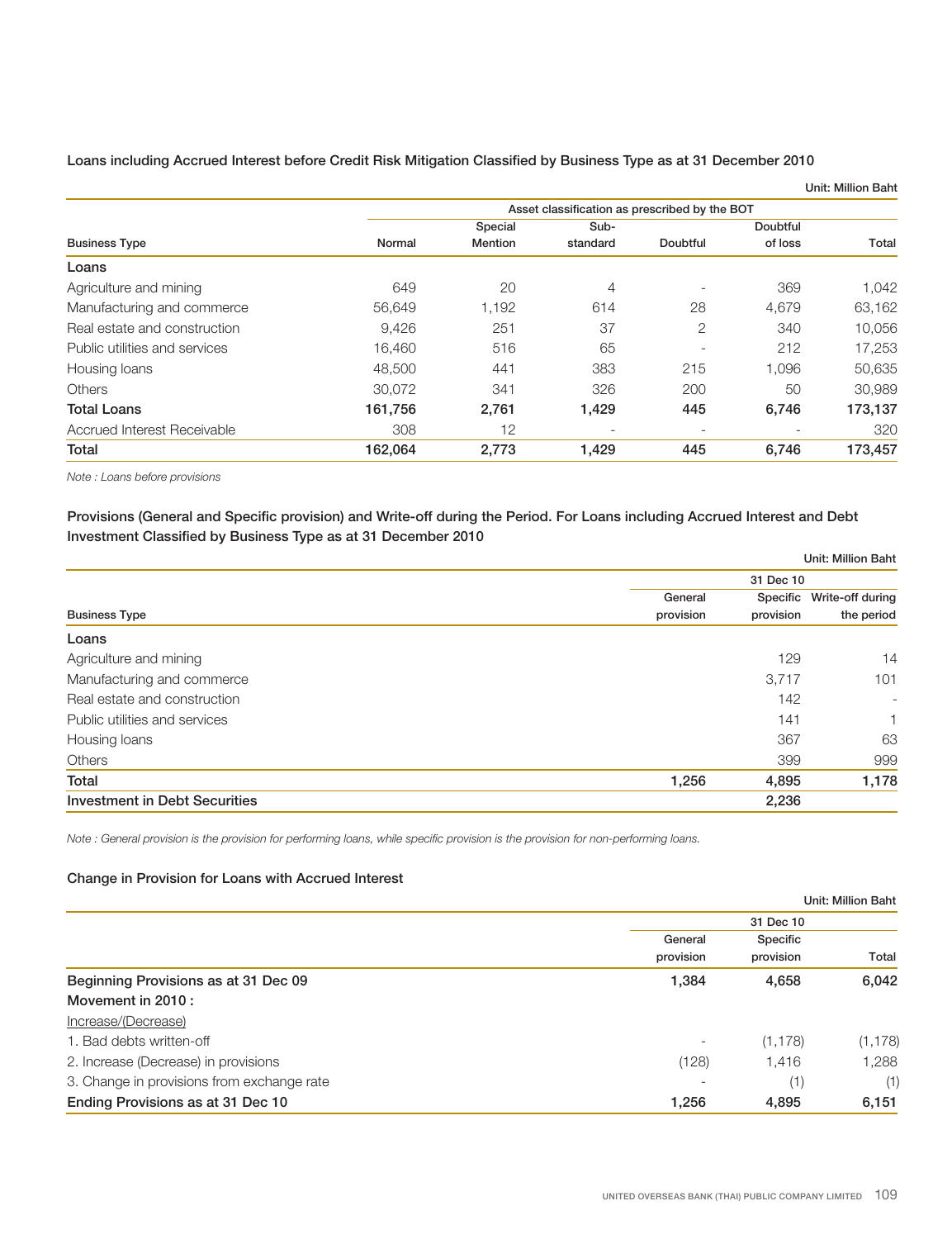# Exposures at Default

As per Basel II definition, the exposure at default ("EAD") gives an estimate of the amount outstanding drawn amounts plus likely future drawdowns in case the borrower defaults. The following table exhibits the EAD for credit risk which are the outstanding balances of both on-balance sheet assets and off-balance sheet items, distributed by Basel II asset class. Under Basel II IRB Approach, the EAD of the assets is shown before specific provision, while the EAD of the off-balance sheet items is presented after applying the relevant credit conversion factor ("CCF") and before specific provision.

# **EAD by Asset Class under IRB Approach as at 31 December 2010**

|                  |             | Unit: Million Baht |
|------------------|-------------|--------------------|
| On-balance sheet | Off-balance |                    |
| assets           | sheet items | Total              |
|                  |             |                    |
| 110.133          | 24.775      | 134,908            |
| 16.464           | 9.292       | 25,756             |
| 17,937           |             | 17,937             |
| 5.944            | 423         | 6,367              |
| 150,478          | 34.490      | 184,968            |
|                  |             |                    |

# **EAD by Asset Class under SA Approach as at 31 December 2010**

|                                                             |                  |             | <b>Unit: Million Baht</b> |
|-------------------------------------------------------------|------------------|-------------|---------------------------|
|                                                             | On-balance sheet | Off-balance |                           |
|                                                             | assets           | sheet items | Total                     |
| Performing claims                                           |                  |             |                           |
| Claims on financial institutions, PSEs treated as claims on |                  |             |                           |
| financial institutions, and securities firms                | 380              | 87          | 467                       |
| Claims on corporate, PSEs treated as claims on corporate    | 7.716            | 88          | 7,804                     |
| Claims on retail                                            | 18,323           | 1.047       | 19,370                    |
| Claims on housing loans                                     | 48.138           | 94          | 48,232                    |
| Other Assets                                                | 1,980            |             | 1,980                     |
| Non-performing claims                                       | 1.651            |             | 1,651                     |
| Total                                                       | 78,188           | 1.316       | 79,504                    |

*Note: 1. PSEs = Non-Central Government Public Sector Entities* 

2. EAD under SA is presented after applying the relevant credit conversion factor ("CCF") and specific provision.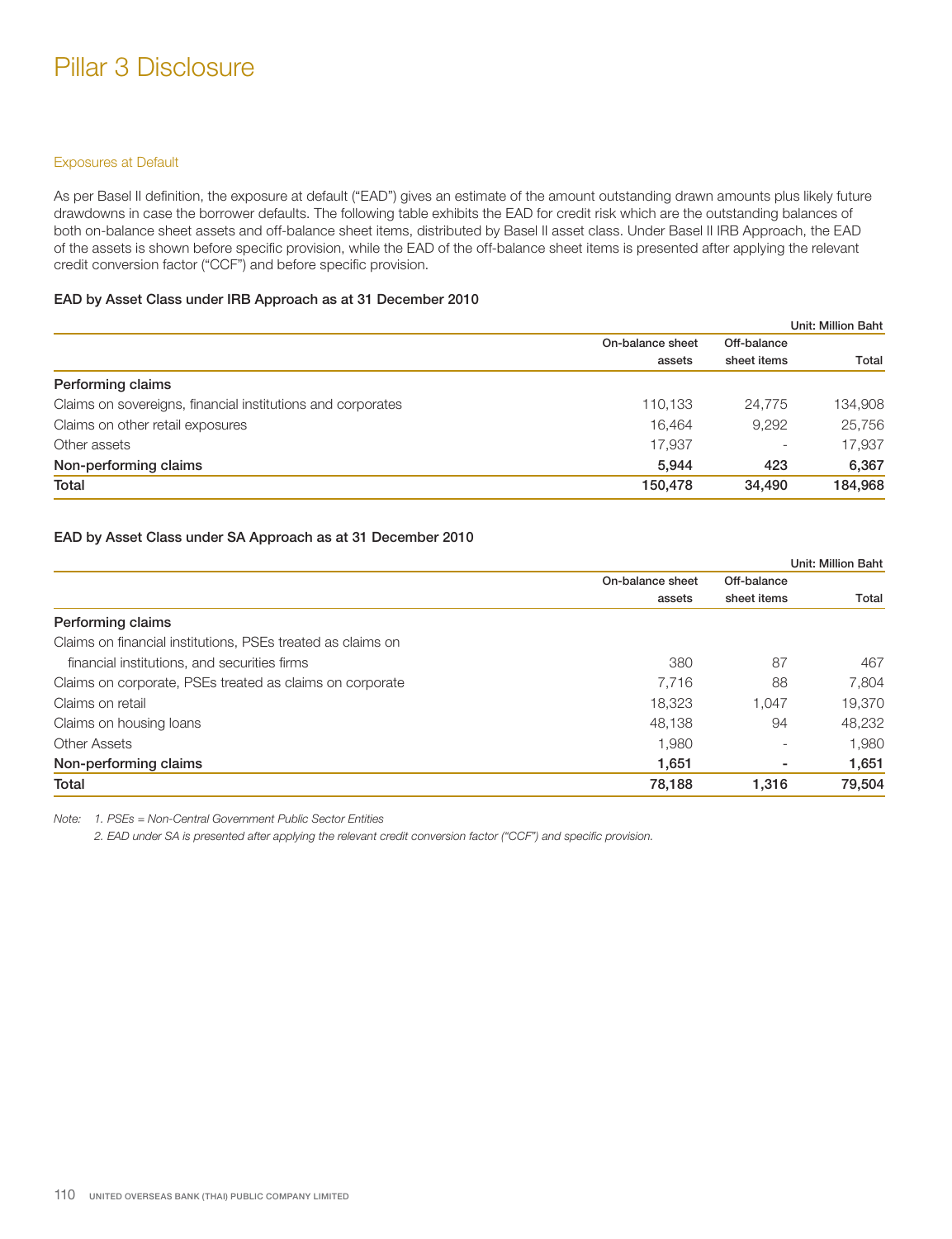# Credit Risk Mitigation ("CRM")

Under Basel II IRB approach, banks may mitigate credit risk in calculating capital requirements. The main CRM techniques as allowed by BOT are financial collateral, on-balance sheet netting, guarantees and credit derivatives. For UOB (Thai) Group, financial collateral and guarantees are used as credit risk mitigation. The table below represents the exposure amount which had financial collaterals and guarantees categorised by asset type.

# Exposure Amount with Collateral for Each Type of Asset under IRB Classified by Credit Risk Mitigation Techniqnes **as at 31 December 2010**

|                                                          | Unit: Million Baht                     |
|----------------------------------------------------------|----------------------------------------|
|                                                          | <b>Exposure Amount with Collateral</b> |
| <b>Performing Claims</b>                                 |                                        |
| Claims on financial institutions and corporate covering: |                                        |
| Financial collateral                                     | 15,609                                 |
| Other collateral                                         | 9,710                                  |
| Guarantee                                                | 1,507                                  |
| Total                                                    | 26,826                                 |

# Exposure Amount with Collateral for Each Type of Asset under SA Classified by Credit Risk Mitigation Techniques **as at 31 December 2010**

|                                                                                       |                             |            | <b>Unit: Million Baht</b> |
|---------------------------------------------------------------------------------------|-----------------------------|------------|---------------------------|
| Asset type                                                                            | <b>Financial collateral</b> | Guarantees | Total                     |
| <b>Performing Claims</b>                                                              |                             |            |                           |
| - Claims on financial institutions, PSEs treated as claims on financial institutions, |                             |            |                           |
| and securities firms                                                                  | 15                          | 24         | 39                        |
| - Claims on corporates, PSEs treated as claims on corporate                           | 2.140                       | 106        | 2.246                     |
| - Claims on retail                                                                    | 275                         |            | 275                       |
| Total                                                                                 | 2,430                       | 130        | 2.560                     |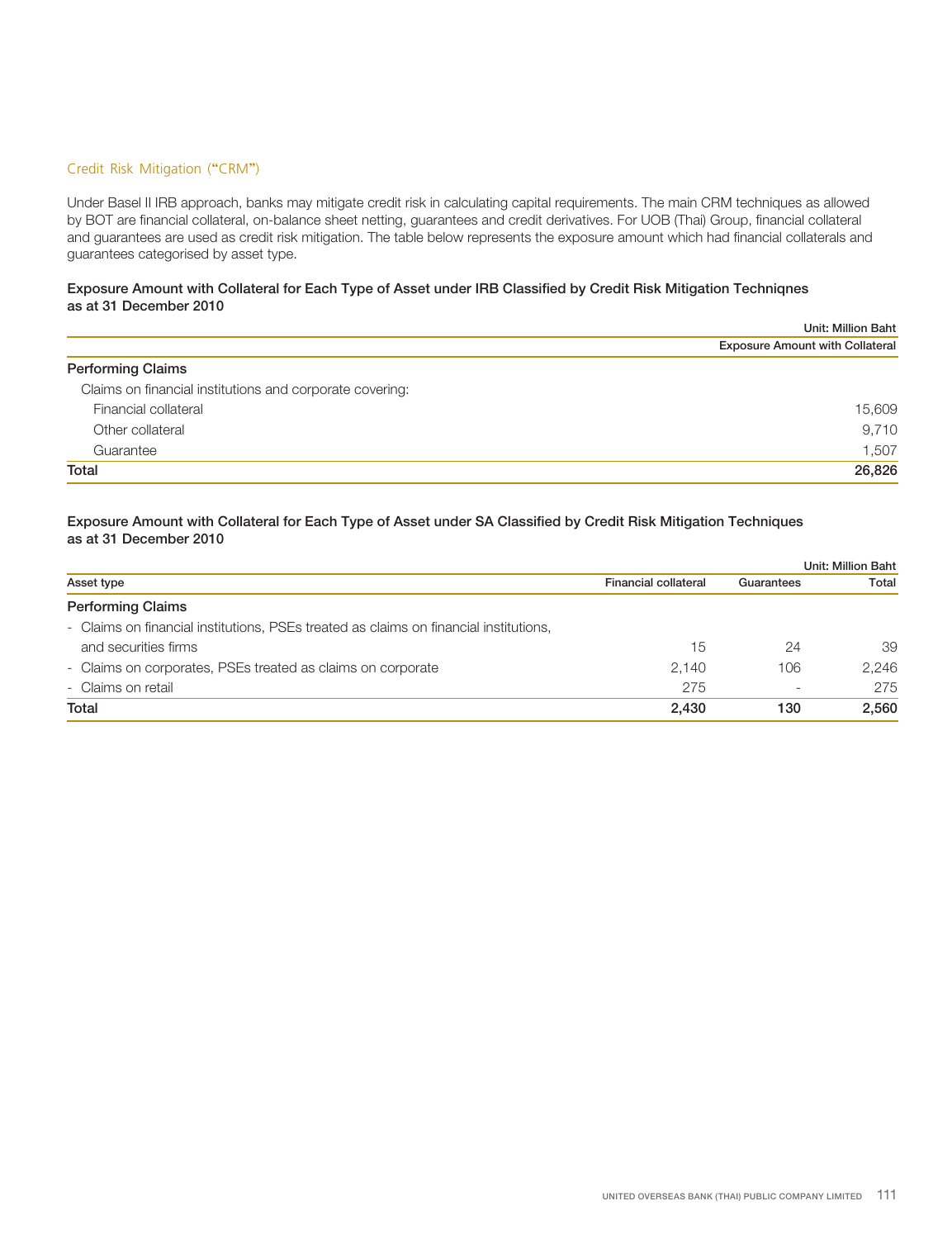# Pillar 3 Disclosure

Exposure Amount of On- and Off-Balance Sheet Items (Net) after CRM in Each Type of Asset Classified by Risk Weight (%) **under SA as at 31 December 2010**

|                                                        |                          |                          |                          |                          |                          |       |                          | Unit: Million Baht |
|--------------------------------------------------------|--------------------------|--------------------------|--------------------------|--------------------------|--------------------------|-------|--------------------------|--------------------|
|                                                        |                          |                          |                          |                          | 31 Dec 10                |       |                          |                    |
|                                                        | % Risk Weight            |                          |                          |                          |                          |       |                          |                    |
| Asset type                                             | 0                        | 20                       | 35                       | 50                       | 75                       | 100   | 150                      | Total              |
| Performing claims                                      |                          |                          |                          |                          |                          |       |                          |                    |
| - Claims on financial institutions, PSEs treated as    |                          |                          |                          |                          |                          |       |                          |                    |
| claims on financial institutions, and securities firms | 5                        | 145                      |                          | 338                      |                          |       | $\overline{\phantom{0}}$ | 488                |
| - Claims on corporates, PSEs treated                   |                          |                          |                          |                          |                          |       |                          |                    |
| as claims on corporates                                |                          | $\overline{\phantom{a}}$ |                          |                          | $\overline{\phantom{a}}$ | 5,558 | $\overline{\phantom{a}}$ | 5,558              |
| - Claims on retail                                     | $\overline{\phantom{a}}$ | $\overline{\phantom{a}}$ |                          | $\overline{\phantom{a}}$ | 17.922                   | 1.173 | $\overline{\phantom{a}}$ | 19,095             |
| - Claims on housing loans                              |                          | $\overline{\phantom{a}}$ | 47,094                   | $\overline{\phantom{a}}$ | 1,132                    | 6     | $\overline{\phantom{a}}$ | 48,232             |
| - Other assets                                         | 10                       | $\overline{\phantom{a}}$ | $\overline{\phantom{a}}$ | $\overline{\phantom{a}}$ | $\qquad \qquad -$        | 1,970 | $\overline{\phantom{a}}$ | 1,980              |
| Total                                                  | 15                       | 145                      | 47,094                   | 338                      | 19.054                   | 8,707 | ٠                        | 75,353             |
| Non-performing claims                                  |                          |                          |                          | 575                      | 9                        | 993   | 74                       | 1.651              |

# Credit Risk Assessment under IRB Classified by Rating Grade as at 31 December 2010

|                                              |           |        |             |            |             |        |            |        | <b>Unit: Million Baht</b> |
|----------------------------------------------|-----------|--------|-------------|------------|-------------|--------|------------|--------|---------------------------|
|                                              |           |        |             |            | 31 Dec 10   |        |            |        |                           |
|                                              | Grade 1-9 |        | Grade 10-16 |            | Grade 17-20 |        |            |        |                           |
| Asset Type                                   | EAD       | PD (%) | RW (%)      | <b>EAD</b> | PD (%)      | RW (%) | <b>EAD</b> | PD (%) | RW (%)                    |
| Claims on sovereigns, financial institutions |           |        |             |            |             |        |            |        |                           |
| and corporates                               | 51.039    | 0.82   | 82.15       | 83.986     | 2.01        | 33.74  | 4.556      | 100.00 |                           |
| Other retail exposures                       | 22.745    | 0.45   | 14.09       | 2.993      | 8.56        | 45.39  | 1.781      | 100.00 | 11.65                     |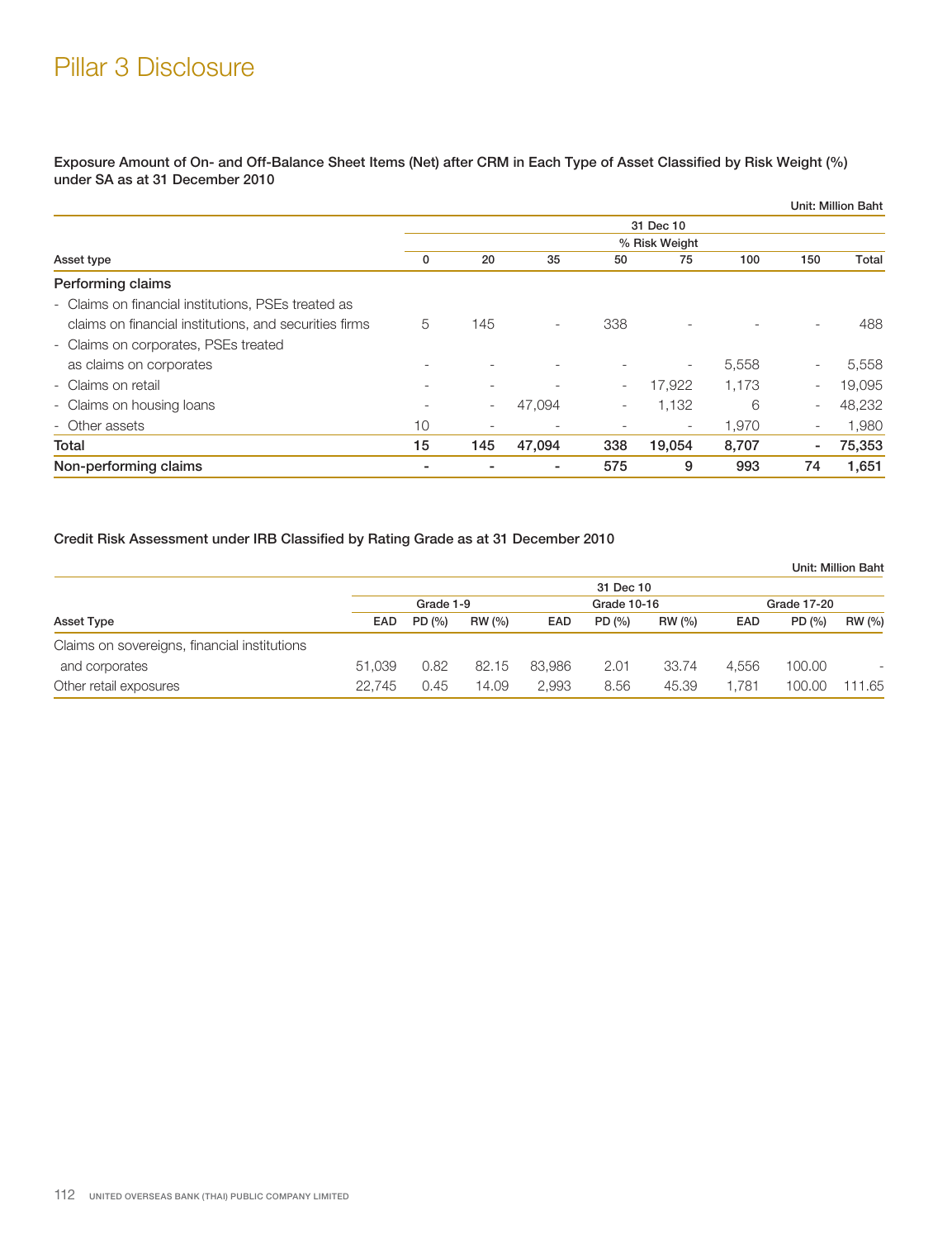# Net Exposure Amount of Specialised Lending using the Supervisory Slotting Criteria Method under IRB Classified by **Risk Weight (%) as at 31 December 2010**

|                          |             | Unit: Million Baht       |  |  |  |
|--------------------------|-------------|--------------------------|--|--|--|
|                          |             | Exposure                 |  |  |  |
| <b>Supervisory Grade</b> | Risk weight | Amount                   |  |  |  |
| 1. Strong                | 70%         | $\overline{\phantom{0}}$ |  |  |  |
| 2. Strong*               | 50%         | $\overline{\phantom{0}}$ |  |  |  |
| 3. Good                  | 90%         | 2,805                    |  |  |  |
| 4. Good*                 | 70%         | 144                      |  |  |  |
| 5. Satisfactory          | 115%        | 7,753                    |  |  |  |
| 6. Weak                  | 250%        | 453                      |  |  |  |
| 7. Default               | 0%          | $\overline{\phantom{0}}$ |  |  |  |
| Total                    |             | 11,155                   |  |  |  |

*Note : \* Preferential risk weight under the conditions of Specialised Lending as specified by Bank of Thailand.* 

# **Expected Loss as at 31 December 2010**

|                                                             | <b>Unit: Million Baht</b> |
|-------------------------------------------------------------|---------------------------|
| <b>Asset Class</b>                                          | <b>Expected loss</b>      |
| Claims on sovereigns, financial institutions and corporates | 2,766                     |
| Retail exposures                                            | 744                       |
| Total                                                       | 3,510                     |

# **Equity Exposures**

# **Equity Exposures in Banking Book under SA as at 31 December 2010**

|                                                                | <b>Unit: Million Baht</b> |
|----------------------------------------------------------------|---------------------------|
|                                                                | 31 Dec 10                 |
| 1. Equity exposures                                            |                           |
| 1.1 Listed Equity Shares                                       |                           |
| - Book Value                                                   | 288                       |
| - Market Value                                                 | 359                       |
| 1.2 Mutual Funds                                               |                           |
| - Book Value                                                   | 273                       |
| - Market Value                                                 | 531                       |
| 1.3 Other Equity Shares                                        | 621                       |
| <b>Total Equity Exposures</b>                                  | 1,511                     |
| 2. Gain on sale of equities in the reporting period            | 148                       |
| 3. Net surplus from revaluation of available for sale equities | 329                       |
| 4. Minimum capital requirements for exposures under SA         | 128                       |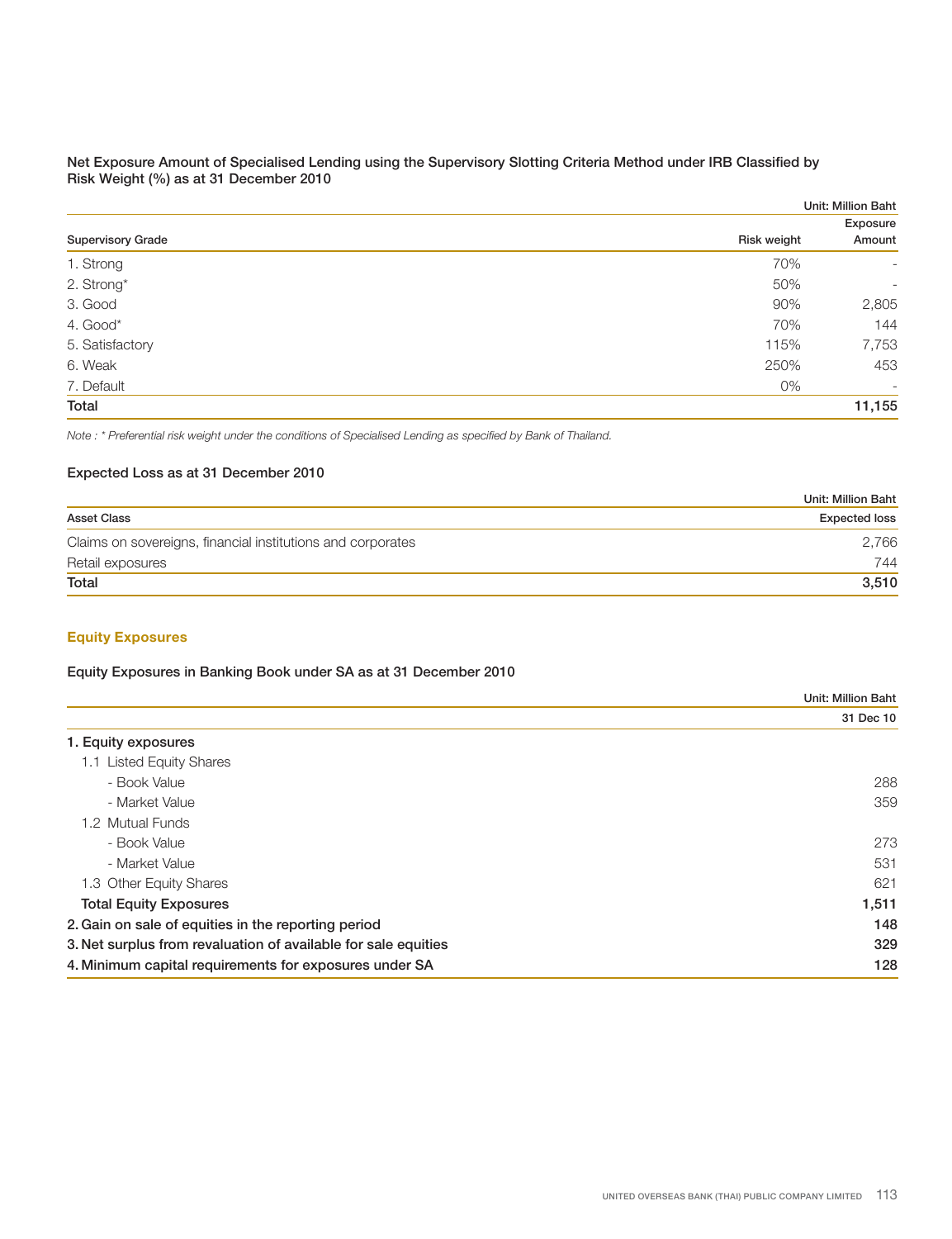# Pillar 3 Disclosure

# **Interest Rate Risk in Banking Book**

**Impact of Change in Interest Rate to Earnings as at 31 December 2010**

|                                      | Unit: Million Baht                                  |
|--------------------------------------|-----------------------------------------------------|
|                                      | Impact of Change in Interest Rate by 1% to Earnings |
| <b>THB</b>                           | 302                                                 |
| <b>USD</b>                           | (169)                                               |
| <b>EURO</b>                          | $\overline{\phantom{0}}$                            |
| <b>Other Currencies</b>              | (10)                                                |
| <b>Total Impact in Interest Rate</b> | 123                                                 |

*Note : Interest Rate Change of +100bps is applied.*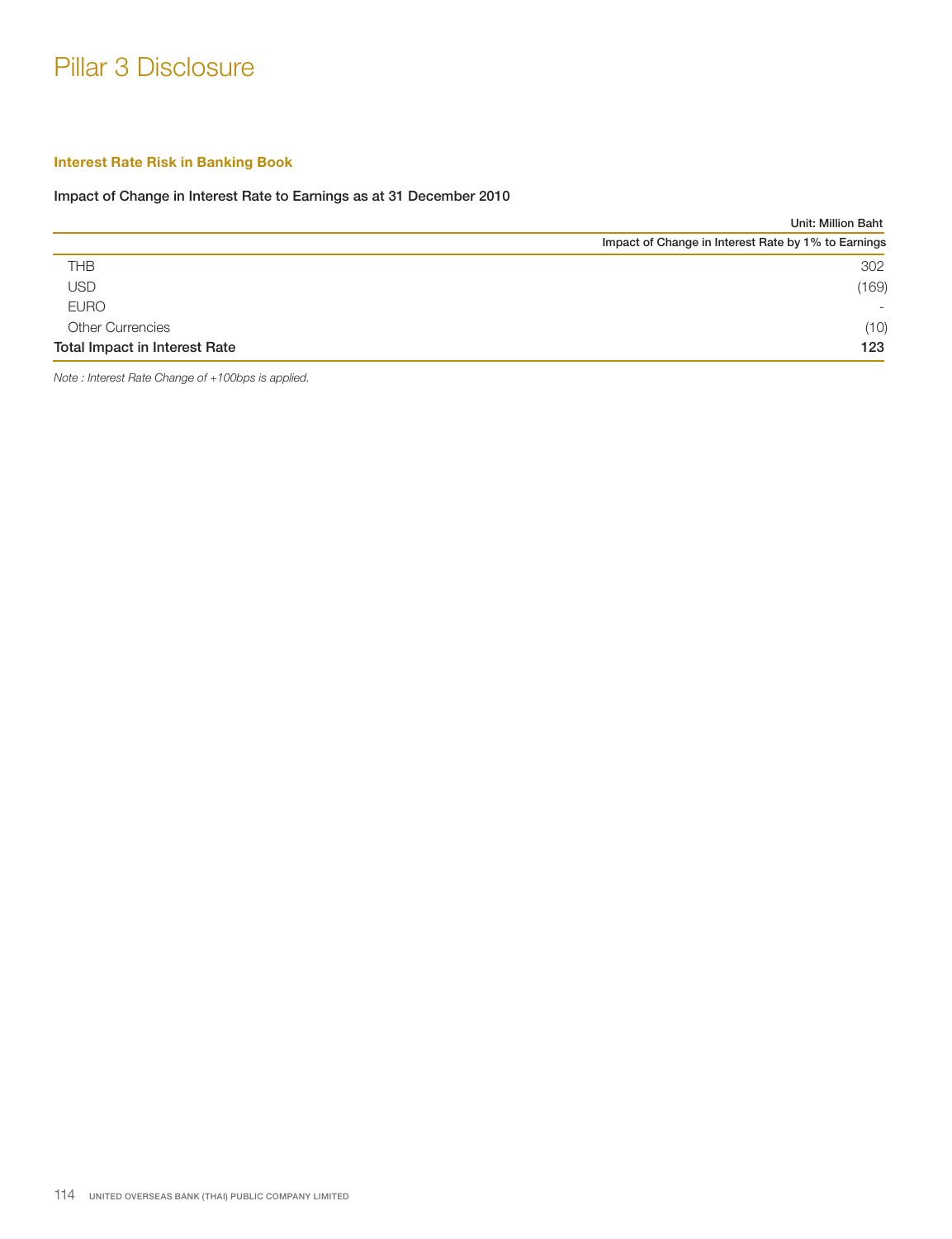# **Report of the Audit Committee**

The Audit Committee of United Overseas Bank (Thai) Pcl. comprises three independent directors: Mr. Arun Chirachavala, AC Chairman, Mr. Suebtrakul Soonthornthum and Mr. Chinnawat Bulsuk as Committee members. All Committee members are non-executive directors and non-employees of the Bank.

In 2010, the Committee held four meetings to review the Bank's internal control system and discussed financial and operational audit issues with the Bank's External and Internal Auditors. Relevant Management members were invited to attend the meetings to provide additional information and clarification of the internal control systems.

Major matters in the meetings were as follows:

- Reviewed the major items of the financial reports, Management Letter (ML) and the reliability of those reports including the meetings (non-executive session) held with the External Auditor (E&Y).
- Proposed the Revised Audit Committee Charter for the Board of Directors' approval.
- Approved the Revised Internal Audit Charter and Codes of Ethics for Internal Audit, and further proposed to the Board of Directors for approval.
- Approved the Annual Planned Schedules for Audit Committee Meetings.
- Approved and monitored the Internal Audit Year Plan and resources.
- Evaluated the Performance Evaluation of the Head of Internal Audit.
- Acknowledged the Quarterly Compliance and Risk Management reports.
- Acknowledged the major audit findings regarding the compliance with internal and external regulations.
- Acknowledged the quarterly audit reports, major findings, and status updates.
- Acknowledged the implementation issues and progresses of Basel II Internal Ratings Based Approach (IRBA) and the Internal Capital Adequacy Assessment Process (ICAAP).
- Reviewed and discussed the adequacy and effectiveness of the Bank's Internal Control System with the Senior Management, Internal and External Auditors as well as the Management's Responses to the control deficiencies and timely remedial actions taken.
- Reviewed the reasonableness of the Connected and Related Parties' transactions.
- Reviewed and proposed the Bank's External Auditor Fees to the Board of Directors.

The Committee has continuously reviewed and assessed the Bank's key risks, controls and monitoring system through the Bank's Internal Audit and upon the discussions with the External Auditor and Senior Management. From the evaluation of the Bank's Internal Control System, it was concluded that the Bank's Internal Control in the areas of financial reporting and risk management are adequate and reliable, and that reinforces the Bank to continue to improve the overall internal control framework.

In addition, the Internal Audit System is ISO9001: 2008 certified.

Mr. Arun Chirachavala Chairman of the Audit Committee March 4, 2011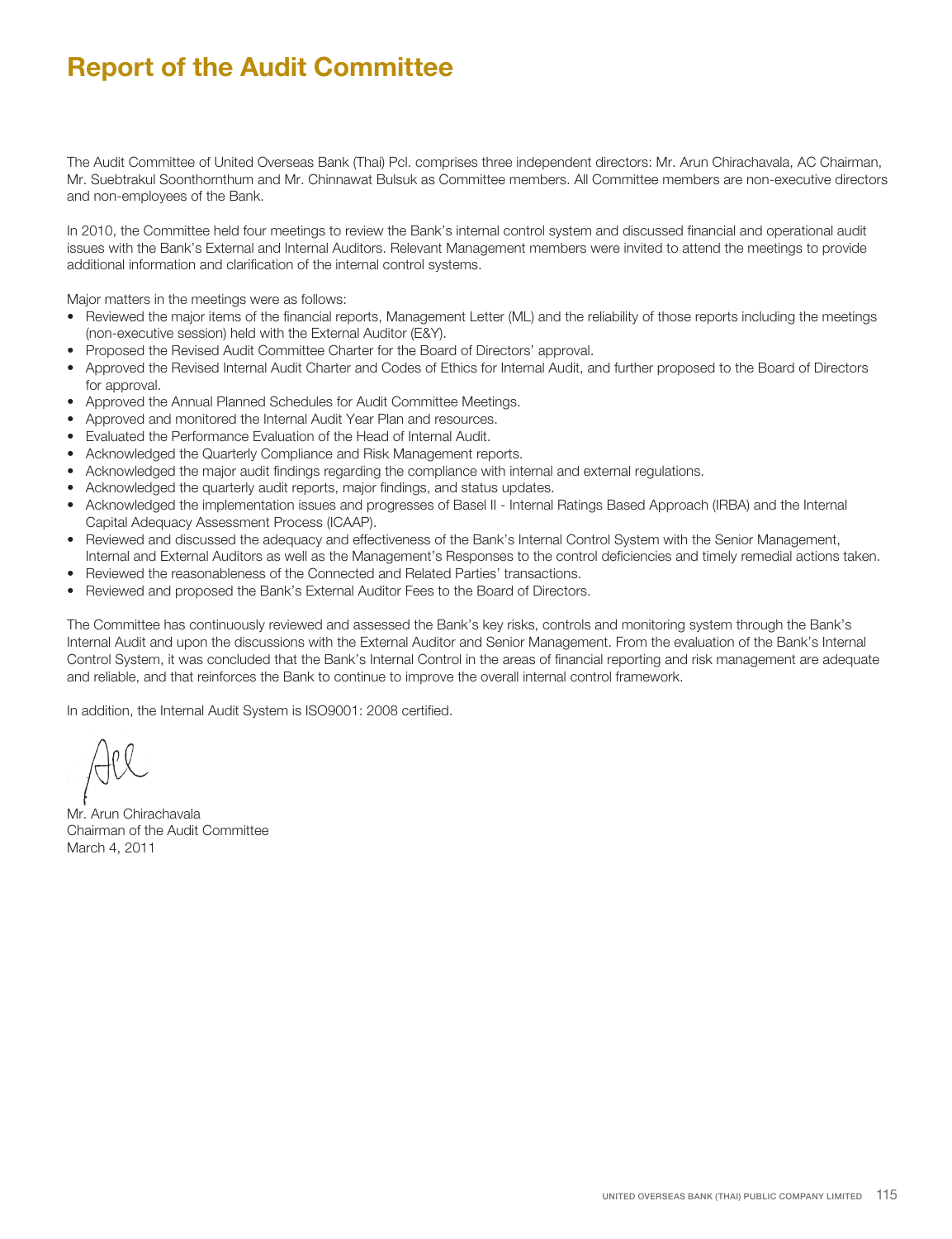# **Opinion of the Audit Committee on the Bank's Internal Control System**

The Board of Directors has reviewed the opinion and the assessment form on the adequacy of Internal Control System prepared by the Audit Committee during the Board of Directors' Meeting no. 573 held on March 4, 2011. Participants of the meeting included the Audit Committee members comprising the three independent directors who are not employees of the Bank.

The Audit Committee's opinion on the Internal Control System of the Bank and its subsidiaries was summarized after the meetings with the Senior Management and External Auditor, and upon the Quarterly Reports by Risk Management, Compliance, Internal Audit, and General Control Environment Self-Assessment (GCESA).

The evaluation of the Bank's Internal Control System was divided into five sections as follows:

- Organization Control and Environment Measures
- Risk Management Measures
- Management Control Activities
- Information and Communication Measures
- Monitoring and Evaluation

The Audit Committee is of the opinion that the Bank has in place an adequate internal control system. The Audit Committee has been regularly notified of the issues arisen.

The External Auditor of the Bank is Ernst & Young Office Limited (E&Y) of which Ms. Phuphun Charoensuk, a Certified Public Accountant (CPA), as Designated External Auditor, has examined and given her opinion that the Bank's Financial Statements in all material respects; its financial position, operations results and cash flows for the year then ended as at December 31, 2010 presented fairly and in accordance with generally accepted accounting principles.

Mr. Arun Chirachavala Chairman of the Audit Committee March 4, 2011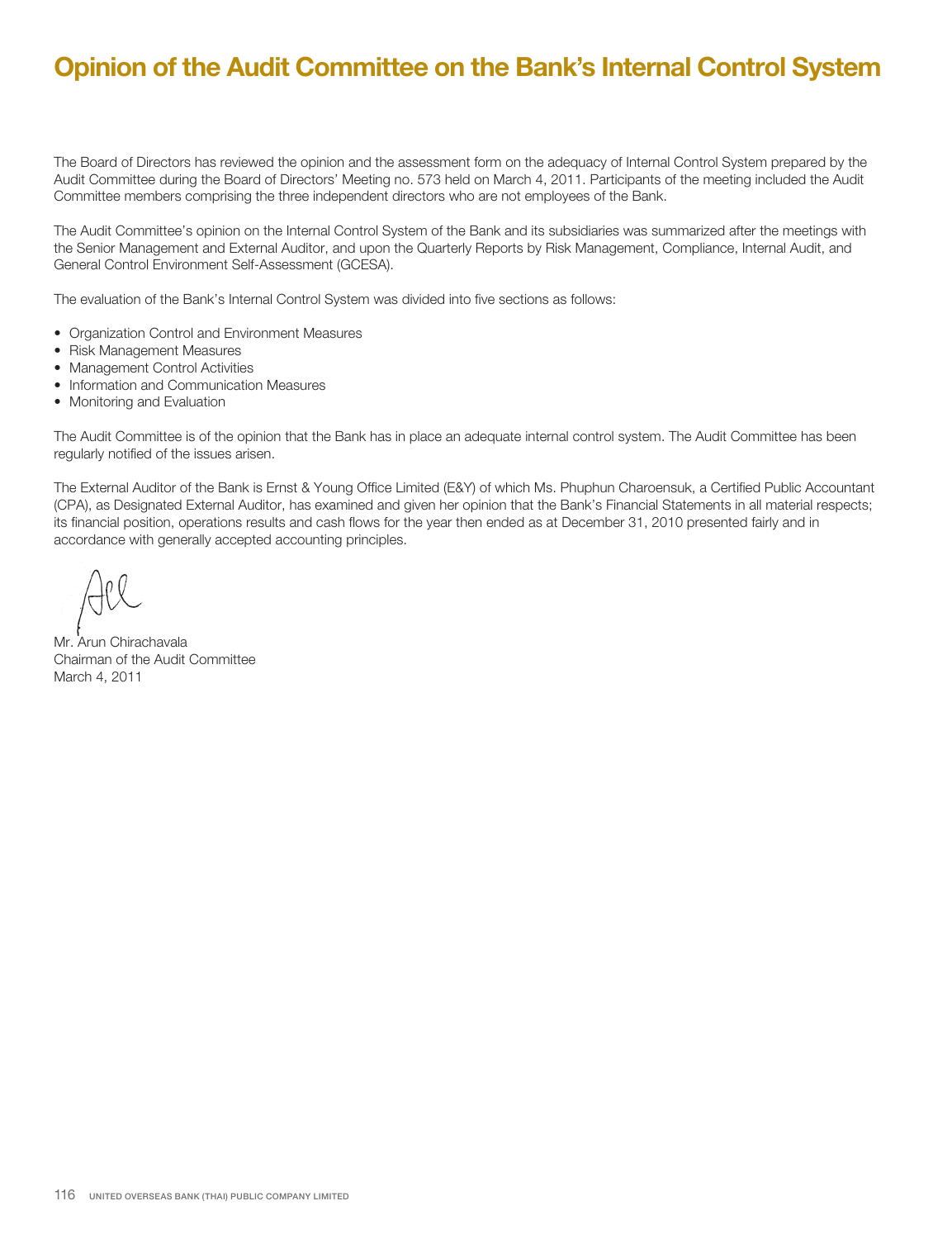# **Report of the Nomination & Compensation Committee**

The Nomination and Compensation Committee is appointed by the Board of Directors, and consists of an Independent Director as Committee Chairman and other 2 non-executive Directors as follows:

| 1) Mr. Suebtrakul Soonthornthum | Chairman |
|---------------------------------|----------|
| 2) Mr. Wee Ee Cheong            | Member   |
| 3) Mr. Francis Lee Chin Yong    | Member   |

The Nomination and Compensation Committee held 5 meetings in 2010.

The Nomination and Compensation Committee is responsible for the setting up of policies and criteria for considering the selection and remuneration of the Bank's Board members and the Bank's senior management and includes the following:

- Review the nomination of qualified Board Directors, CEO and Management from EVP level and above, including any internal promotions to the rank of EVP and above;
- Recommend the remuneration of the Board Directors and review the remuneration of the senior management team.

In selecting a Board Director, CEO and Senior Management, the factors to be taken into consideration, in addition to all applicable regulatory requirements, include the candidate's academic qualifications, personal character, technical and leadership competence, employment and career experience, and his or her management philosophy and management vision.

The successful candidate must share the Board's and Management's philosophy and vision in managing the financial institution in order to ensure that the institution's goals are met. Furthermore, the candidate must share the same beliefs that will help establish mutual trust and close working relationships with the Board and with the Senior Management team. The Nomination and Compensation Committee will review the successful candidate for suitability before the bank proceeds to obtain approval from the Bank of Thailand and from the Board of Directors.

In setting compensation for 2010 as disclosed in this Annual Report, the scale and component of remuneration for the Directors, Executive Directors, Non-Executive Directors, and Senior Management are comparable to the general practice in the financial industry with regard to work experience and the Bank's overall performance results and in accordance with the principles and policies which have been approved by the Board and shareholders.

The Bank believes in the remuneration policy and principle of meritocracy - which is to ensure that each staff including that of senior management is rewarded and recognized based on his or her level of performance and contribution to the Bank.

The Nomination and Compensation Committee will, based on the bank's financial performance, market and industry rewards trends, as well as on GDP and inflation rate projections, propose the annual staff remuneration increment and bonus rates to the Board of Directors for consideration and approval in the first quarter of each year.

Mr. Suebtrakul Soonthornthum Chairman of the Nomination & Compensation Committee February 11 2011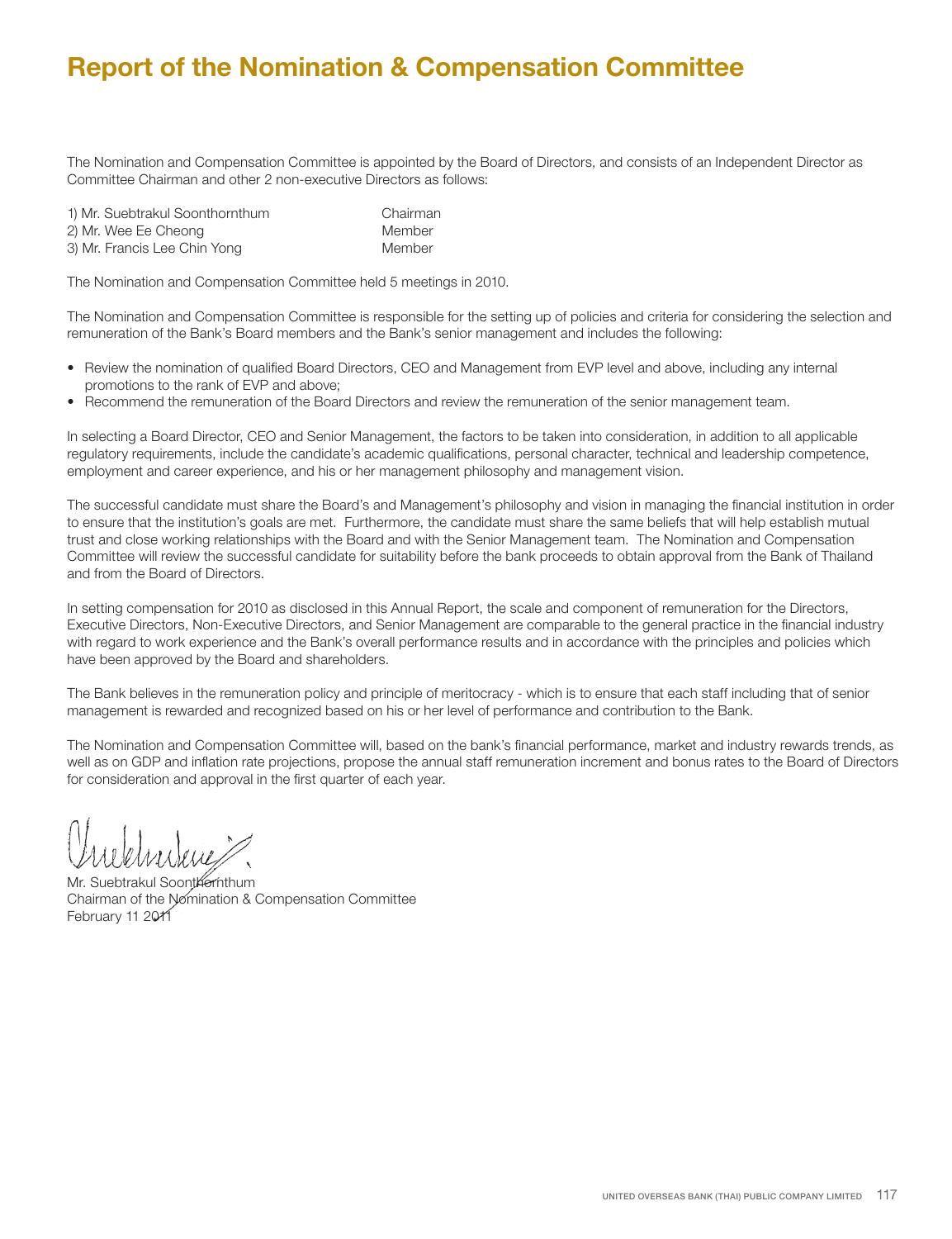# **Corporate Governance and Management Structure**

# **Corporate Governance**

United Overseas Bank (Thai) Public Company Limited (the "Bank"), a United Overseas Bank Limited ("UOB") subsidiary, is committed to maintaining the highest standard of corporate governance. The Bank believes that good corporate governance is fundamental to sustaining business growth, as well as safeguarding the beneficial interests of stakeholders including all shareholders, employees, business partners, customers, government entities with supervisory authority and auditors. The Bank has established a "Code of Conduct" (the "code") as a set of principles for guidance for all employees, including the Management Team, in the performance of their roles and responsibilities. This code spells out the best practices that all employees should follow to uphold the core values of integrity and trust of the Bank.

The Board of Directors (the "Board") has formed various committees for effective management and oversight of the Bank's various activities; and closely monitors their performance. These committees ensure that the Bank adheres to the good governance practices of the Bank of Thailand and government entities to ensure that the interests of all stakeholders are equally protected.

# **Control Systems, Compliance and Internal Audit**

The Board and Management recognise the importance of having effective and efficient internal controls, risk management, compliance and internal audit. All units within the Bank are expected to comply with the governance guidelines on internal controls and ethics. Internal control activities form an integral part of operational processes. The Bank has established appropriate dual controls segregating the operational functions and the control and monitoring functions to achieve appropriate checks and balances. The Bank has also set up various committees to manage detailed day-to-day operational matters, and has an Internal Audit team, which comprises qualified members, to audit and ensure compliance with all established controls in all operational systems and the Bank's Policies and Guidelines.

Compliance is an independent function that manages compliance risks within the Bank and reports directly to the Board of Directors. Compliance is responsible for communicating, educating and advising all units in the Bank on applicable regulatory development and the impact on the business practices as well as conducting compliance reviews and tests to ensure that all applicable law and regulations, including anti-money laundering and anti-terrorist and financial crime measures, are duly complied with in the Bank's business conduct.

Internal Audit is an independent unit that reports directly to the Audit Committee and is responsible for auditing and providing assurance with regard to operational control (including relatedparty transactions) and internal control guidelines. Internal Audit is certified under international standards (ISO9001: 2008) and complies with UOB Group's audit standards.

# **Directors' Reporting**

The Board is responsible for the Bank's and its subsidiaries' consolidated financial statements and for the financial information presented in this annual report. These financial statements were prepared in accordance with accounting standards enunciated under the accounting Profession Act. B.E. 2547, and in reliance of governing policies, careful judgement and best estimates. Important information is adequately disclosed in the notes to financial statements and has been reviewed and unconditionally commented on by independent certified public accountants. The Bank's financial statements reflect the true and transparent financial status and performance for the information of shareholders.

The Board has prescribed and maintains oversight of an effective internal control system to ensure that accounting records are accurate, complete and adequate to protect the Bank's assets and uncover weaknesses to prevent operational risk or materially irregular operations.

The Board of Directors has established the Audit Committee, consisting of independent members, which is responsible for the quality of the financial reports, internal control systems, internal audit and disclosure of related-party transactions or transactions that may cause conflict of interest, to ensure ethical standards and transparency.

# **Management Structure**

# **Board of Directors**

The Board of Directors (the "Board") consists of nine qualified directors, three of whom are independent directors. The Board meets at least once every three months and no fewer than half of the total number constitutes a quorum for meetings.

The Board's duties are to set the Bank's policies and strategic directions as well as to oversee Management to ensure the Bank's efficient and effective compliance with the Bank's policies, relevant laws, objectives, articles of association, and the shareholders' resolutions. The Board is also empowered to elect a certain number of Board members to form the Executive Committee to conduct any business or businesses under any such condition that the Board may think fit and may appoint one director or other person to take action on its behalf.

- The Board of Directors consists of: Wee Cho Yaw **Chairman** Wee Ee Cheong **Deputy Chairman** Chinnawat Bulsuk **Independent Director** Suebtrakul Soonthornthum Independent Director Arun Chirachavala **Independent Director** Lee Chin Yong Director Cheo Chai Hong Director Wong Kim Choong **Director** Chua Teng Hui **Director** 
	-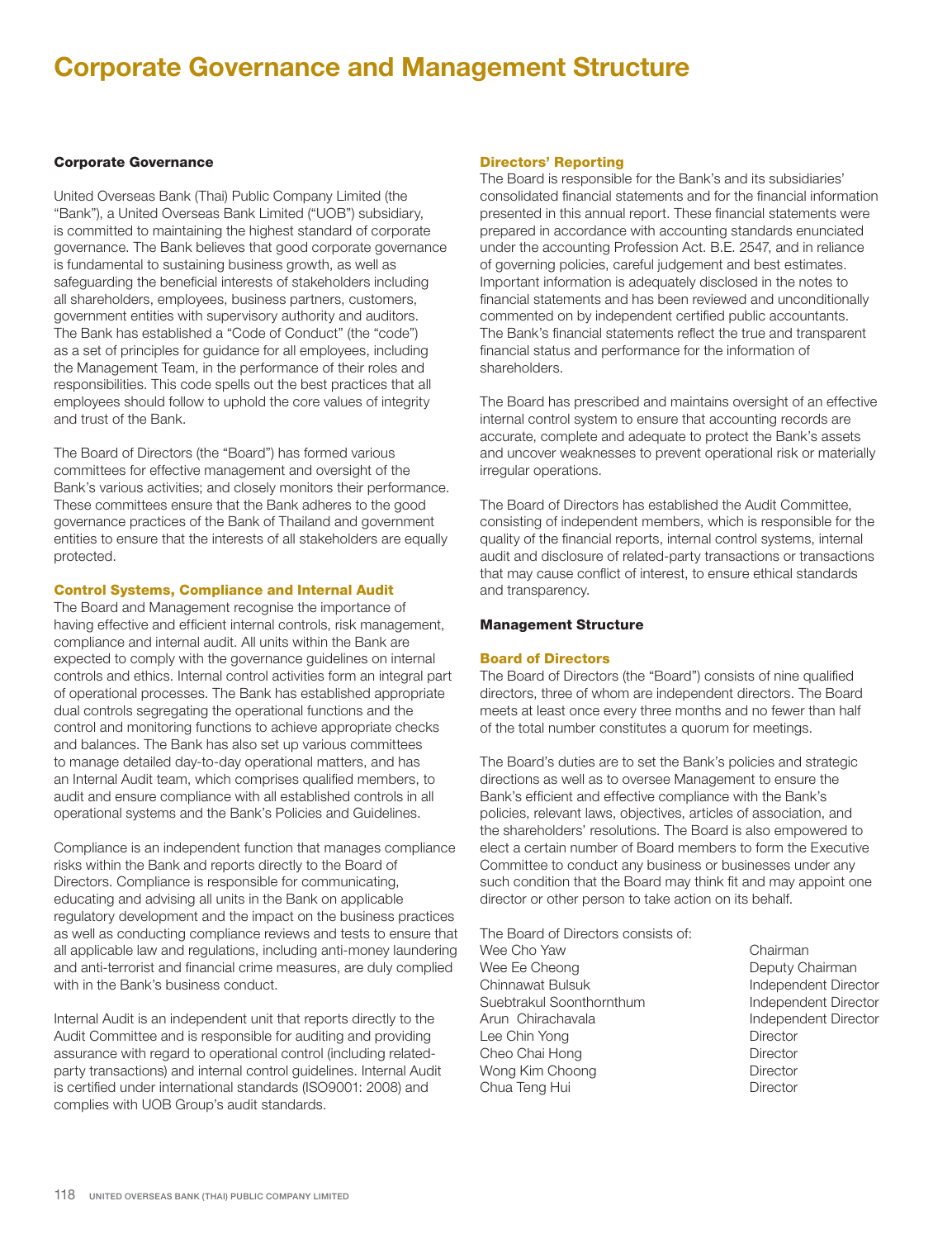# **Executive Committee**

The Executive Committee ("EXCO") is empowered by the Board to manage the day-to-day operations of the Bank. The EXCO is also given the authority to:

- a) set credit discretionary limits;
- b) approve or ratify approvals for credit applications and debt restructuring cases;
- c) delegate to the Assets and Liabilities Committee ("ALCO") the responsibility to manage and review the Bank's assets and liabilities;
- d) review and approve the risk policies of the Bank;
- e) approve and control the design and development of the use of the risk measurement system, including the processes and procedures applied in the risk appraisal; and
- f) approve and control the administration and management of the capital fund, including the capital adequacy assessment process and stress testing.

The EXCO also empowers the Bank's President to set up necessary functional committees, appoint members to the committee and determine the scope of duties and responsibilities of these committees. In addition, the EXCO is responsible for monitoring the progress of the Bank's business operations.

The Executive Committee consists of:

| Wong Kim Choong | Chairman         |
|-----------------|------------------|
| Wee Ee Cheong   | Vice Chairman I  |
| Lee Chin Yong   | Vice Chairman II |
| Chua Teng Hui   | Member           |
| Cheo Chai Hong  | Member           |

# **Audit Committee**

The Audit Committee is appointed by the Board of Directors. Its main responsibilities are to ensure that the Bank has appropriate and efficient internal control systems, the internal audit function audits the business' compliance with the regulations imposed by governing laws, and that the process of the preparation and disclosure of information in the financial reports of the Bank is complete and correct. The Audit Committee is also responsible for the selection and nomination of the Bank's auditors, including determining the auditors' remuneration and considering the disclosure of information on related-party transactions or transactions where conflict of interest may occur, to ensure ethical standards and transparency.

Chairman Member Member

# **Nomination and Compensation Committee**

The Nomination and Compensation Committee is appointed by the Board of Directors, and consists of an Independent Director as the Committee Chairman and two other non-executive directors. It is responsible for the setting up of policies and criteria for considering the selection and remuneration of the Bank's Board members and the Bank's senior management. This includes:

- 1. reviewing the nomination of qualified directors to the Board, Chief Executive Officer and management from Executive Vice President level and above, including deciding on any internal promotions to the rank of Executive Vice President and above; and
- 2. recommending the remuneration of the Board of Directors and reviewing the remuneration of the senior management team.

The Nomination and Compensation Committee consists of: Suebtrakul Soonthornthum Chairman<br>
Wee Ee Cheong Chairman Member Wee Ee Cheong Lee Chin Yong **Member** 

# **Risk Management Committee**

The Risk Management Committee ("RMC") assists the Board in overseeing the risk management of the Bank. The RMC reviews the Bank's overall risk appetite and the Internal Capital Adequacy Assessment Process ("ICAAP"). Other key functions performed by RMC include:

- 1. establishing policies covering credit risk, market risk, liquidity risk, operational risk and any other types of risks that may affect the reputation and stability of the Bank and its subsidiaries;
- 2. reviewing the adequacy of the policies, risk management procedures and all important aspects of the rating systems and processes which include the use of rating systems and estimates of Internal Ratings-Based Approach parameters and stress test, taking into account the business and capital implication;
- 3. discussing risk and capital issues on an integrated basis including review of capital plan and capital allocation; and
- 4. overseeing UOB (Thai) Group's consolidated companies to ensure Group risk management policies and regulatory requirements are complied with.

The Committee reports directly to the Board on a regular basis and highlights new risks and exceptional risk events to the Audit Committee from time to time.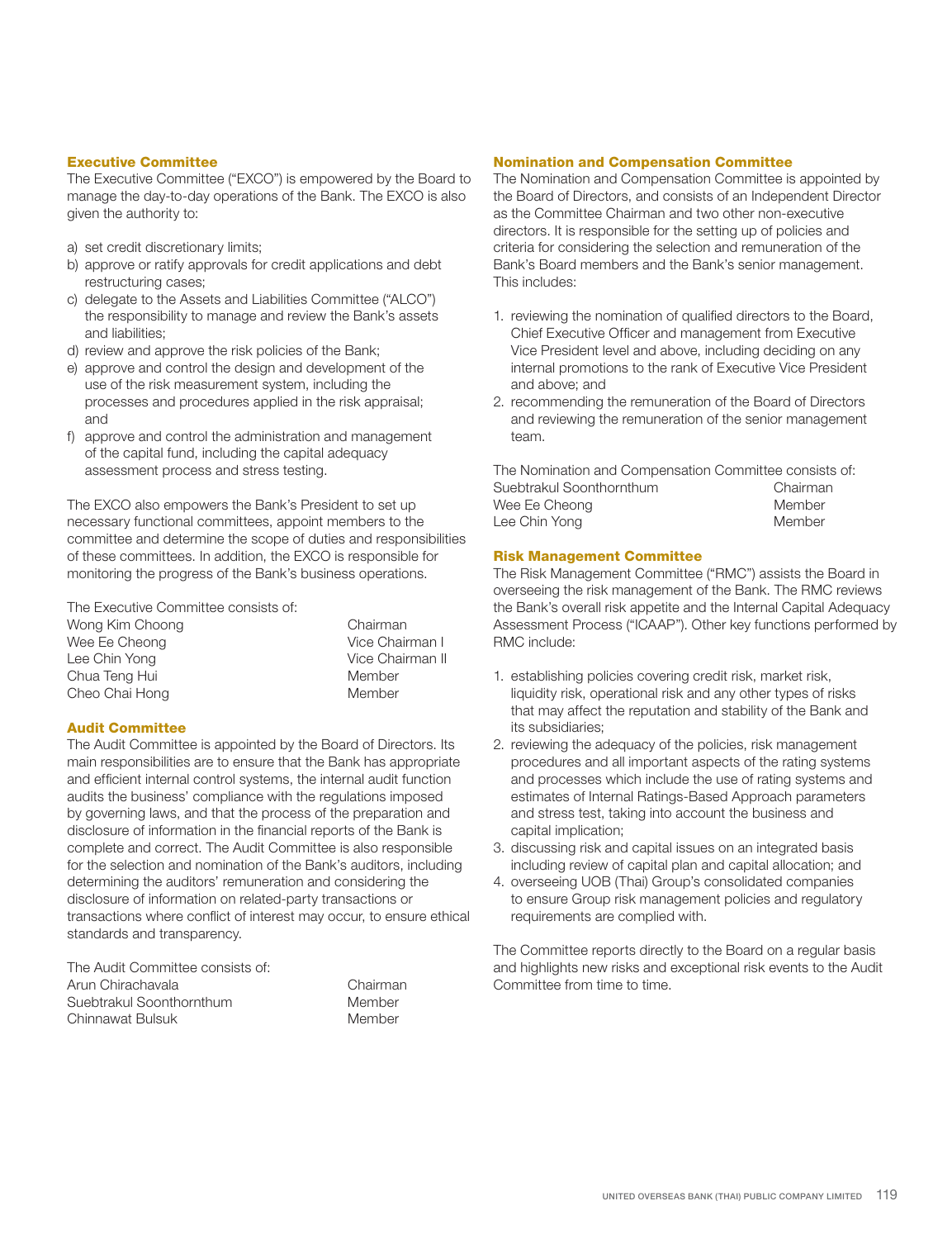# Corporate Governance

The Risk Management Committee consists of: President and CEO Chairman<br>
Deputy President and Deputy CEO Vice Chairman Deputy President and Deputy CEO Head of Technology and Operations Member Head of Finance and Corporate Services Member Head of Corporate Banking Member Head of Commercial Banking Member Head of Personal Financial Services Member<br>Head of Credit Approval Member Head of Credit Approval Head of Global Markets Member Head of Compliance Member Head of Risk Management Member Head of Channels **Member** Head of Business Banking Member

In addition to these committees, the Board also has sub-committees to manage the day-to-day operational matters. These committees consist of relevant management staff handling various functions. These committees include the Management Committee, Assets and Liabilities Committee, Credit Committee, Valuation Committee, IT Committee, Credit Risk Committee, Special Asset Management Credit Committee and UOB (Thai) Subsidiaries Management Committee.

In 2010, the Board of Directors held four meetings, and the Audit Committee held four meetings. The attendance of each director is as follows:

| <b>Board of Directors' meeting</b>    | Meetings attended |
|---------------------------------------|-------------------|
| Wee Cho Yaw                           | 2/4               |
| Wee Ee Cheong                         | 4/4               |
| Chinnawat Bulsuk                      | 4/4               |
| Suebtrakul Soonthornthum              | 4/4               |
| Arun Chirachavala                     | 3/4               |
| Lee Chin Yong                         | 4/4               |
| Cheo Chai Hong                        | 4/4               |
| Wong Kim Choong                       | 4/4               |
| Chua Teng Hui                         | 4/4               |
| Lee Tse Tiong (Resigned 18 June 2010) | 1/1               |
| Audit Committee's meeting             | Meetings attended |
| Suebtrakul Soonthornthum              | 4/4               |
| Chinnawat Bulsuk                      | 4/4               |
| Arun Chirachavala                     | 4/4               |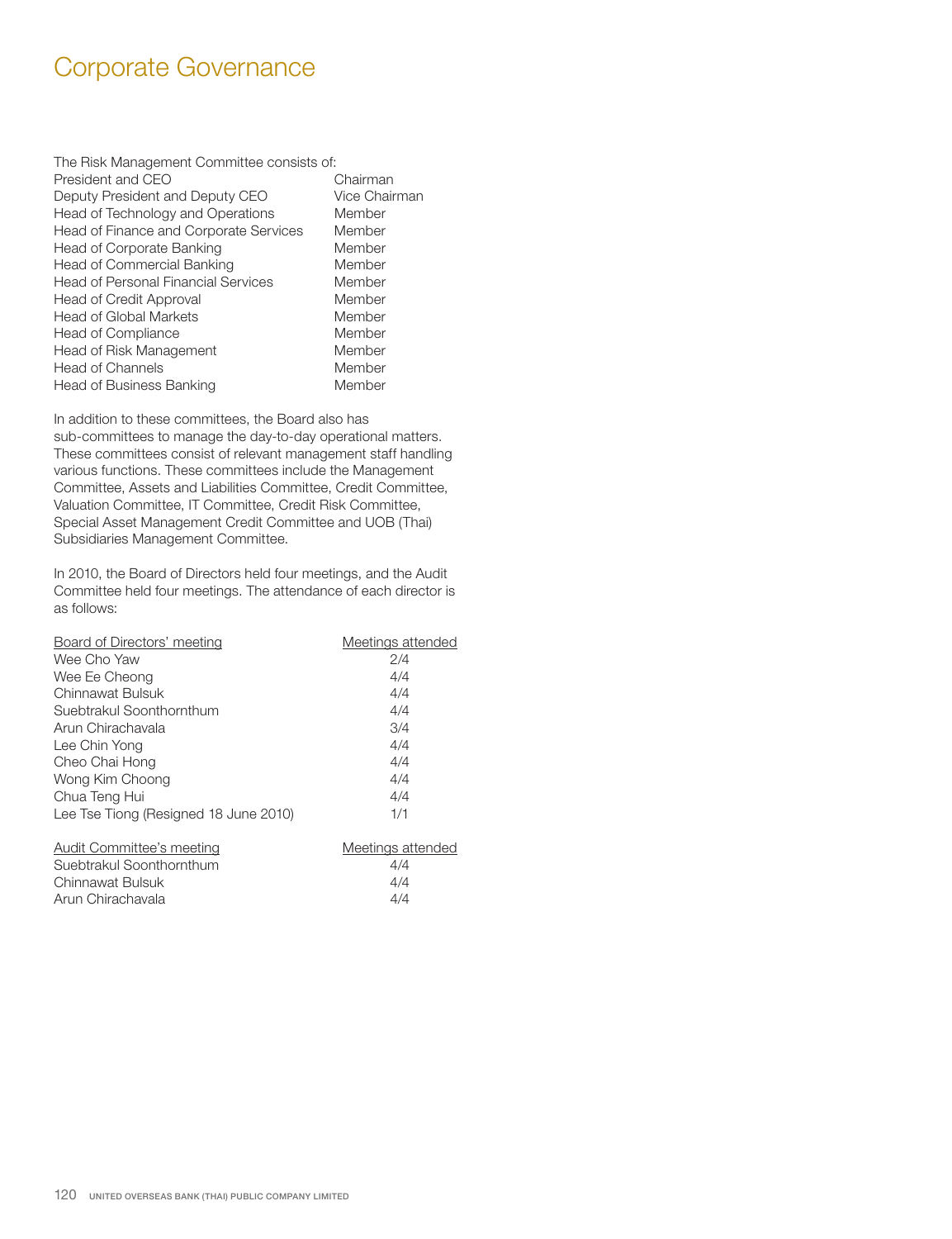# **Branch Network**

as of 31 March 2011

# **Head Office**

# **Sathon Head Office**

191 South Sathon Road, Sathon, Bangkok 10120 Tel : 0-2343-3000, ext. 2682, 2684, 2686, 2688, 2689<br>Fax : 0-2287-2972  $: 0 - 2287 - 2972$ 

## **Bangkok Metropolitan Branch Offices**

#### **All Seasons Place**

3<sup>rd</sup> Floor M Thai Tower. All Seasons Place, 87 Wittayu Road, Pathumwan, Bangkok 10330 Tel : 0-2257-0116-8, 0-2257-0137 Fax : 0-2257-0149

### **Amarin Plaza**

*(Mon.-Fri. 8.30am-5.00pm)* 1<sup>st</sup> Floor Amarin Plaza, 500 Ploenchit Road, Pathumwan, Bangkok 10500 Tel : 0-2252-6292-3, 0-2251-8579, 0-2256-9045-6, 0-2256-9906, 0-2256-9677, 0-2256-9680<br>Fax: 0-2252-7871  $: 0 - 2252 - 7871$ 

#### **Anusavaree Chaisamoraphoom**

911/1-3 Phaholyothin Road, Phayatai, Bangkok 10400<br>Tel : 0-2271-0089, 0-2  $: 0 - 2271 - 0089, 0 - 2271 - 3447,$  0-2271-2662 Fax : 0-2271-0088

### **Asoke**

1st Floor Ratchapark Building, 163 Sukhumvit 21 Road, Wattana, Bangkok 10110 Tel : 0-2258-3259, 0-2258-3261, 0-2258-3265, 0-2258-3268, 0-2258-3881 Fax : 0-2258-9552

### **Bang Bon**

289 , 291, 293 and 295 Mu 6, Eakchai-Bangbon Road, Bangbon, Bangkok 10150 Tel : 0-2898-0423-5, 0-2415-6984<br>Fax : 0-2898-0426  $: 0 - 2898 - 0426$ 

## **Bangbuathong**

28/33-35 Mu 4, Bangkruay-Sainoi Road, Bangbuathong, Nonthaburi 11110 Tel : 0-2920-2451-5 Fax : 0-2920-2450

## **Bangkae**

455/9-11 Petchkasem Road (Soi 51-53), Bangkae, Bangkok 10160 Tel : 0-2455-2091, 0-2455-2095. 0-2455-2097<br>0-2455-2108 Fax  $: 0 - 2455 - 2108$ 

#### **Bang Kapi**

*(Mon.-Fri. 8.30am-5.00pm)* 1<sup>st</sup> Floor Mall Avenue Building, 3530 Ladprao Road, Bang Kapi, Bangkok 10240 Tel : 0-2378-0973-4, 0-2375-0201<br>Fax : 0-2378-0975  $: 0 - 2378 - 0975$ 

#### **Bangmod**

630 Rama II Road, Jomthong, Bangkok 10150<br>Tel : 0-2867 Tel : 0-2867-0203-5, 0-2867-0913<br>Fax : 0-2867-0914  $: 0 - 2867 - 0914$ 

#### **Bangna K.M.2**

21/235-236 Mu 12, Bang Na-Trad Road, Bangna, Bangkok 10260 Tel : 0-2396-1931, 0-2393-9825, 0-2399-0178-81<br>Eax : 0-2393-6147  $: 0 - 2393 - 6147$ 

#### **Bangplee**

*(Mon.-Fri. 8.30am-5.00pm)* **BIG C Center Bangplee,** 89 Mu 9 Taeparak KM 13 Road, Bangplee, Samutprakarn 10540<br>Tel : 0-2752-4505-6, 0-2752 : 0-2752-4505-6, 0-2752-4507-9 Fax : 0-2752-4504

# **Bangrak**

Jems Tower Building, 1249/19, 1249/50, 1249/59 Charoen Krung Road, Bangrak, Bangkok 10500<br>Tel : 0-2237-5050-1.  $: 0 - 2237 - 5050 - 1, 0 - 2266 - 9896 - 7$ Fax : 0-2266-9667

# **Bangyai City**

*(Mon.-Sat. 10.00am-06.00pm)* 89/12-14 Mu 6 Bangyai City, Kanchanapisek Road, Saothonghin, Bangyai, Nonthaburi 11140<br>Tel : 0-2595-0481, 0-2595-0482,  $: 0 - 2595 - 0481, 0 - 2595 - 0482,$  0-2595-0484, 0-2595-0485 Fax : 0-2595-0486

### **Big C Omyai**

*(everyday 10.00am-8.00pm)* Big C Super Center Omyai, 17/17 Mu 8 Omyai, Sampran, Nakhon Prathom 73160 Tel : 0-2431-1534-37<br>Fax : 0-2431-1542  $: 0 - 2431 - 1542$ 

#### **BTS On Nut**

*(everyday 10.00am-8.00pm)* BTS On Nut, Sukhumvit Road, Klong Toey, Bangkok 10110<br>Tel : 0-2741-4206-7, 0-2 Tel : 0-2741-4206-7, 0-2741-4210<br>Fax : 0-2741-4208  $: 0 - 2741 - 4208$ 

#### **Buntudthong**

56/20, 56/59-62 Rama I Road, Pathumwan, Bangkok 10330 Tel : 0-2214-1733, 0-2214-2067, 0-2214-2252, 0-2214-1292<br>Fax : 0-2215-4836  $: 0 - 2215 - 4836$ 

### **Central Pinklao**

*(everyday 10.00am-8.00pm)* Central Pinklao Department Store, 7/364 Baromratchonnanee Road, Bangkok-Noi, Bangkok 10700<br>Tel : 0-2884-8030-2 Tel : 0-2884-8030-2<br>Fax : 0-2884-8033  $: 0 - 2884 - 8033$ 

#### **Central Rama 2**

*(everyday 10.00am-8.00pm)* Room No 159, 1st Floor, Central Plaza Rama 2 Department Store, 128 Mu 6 Rama 2 Road, Bang Khun Thien, Bangkok 10150 Tel : 0-2415-1648-50, 0-2415-1867<br>Fax : 0-2415-1868  $: 0 - 2415 - 1868$ 

# **Central Rattanathibet**

*(everyday 10.00am-8.00pm)* 2<sup>nd</sup> Floor Central Plaza Rattanatibeth Zone E-Center Department Store, 68/100, 68/919 Mu 8 Rattanathibet Road, Muang, Nonthaburi 11000<br>Tel : 0-2527-8619-20 : 0-2527-8619-20, 0-2527-8631, 0-2527-8633<br>0-2527-8636 Fax  $: 0 - 2527 - 8636$ 

#### **Chaengwatana**

Na Nakorn Building, 99/349 Mu 2 Chaengwatana Road, Donmuang, Bangkok 10210 Tel : 0-2576-1057-60, 0-2576-1544, 0-2576-1531, 0-2576-1532 Fax : 0-2576-1533

### **City Complex**

*(Mon.-Fri. 8.30am-5.00pm)* City Complex Building, 831 Petchburi Road, Rajathevee, Bangkok 10400<br>Tel : 0-2255  $: 0 - 2255 - 0746, 0 - 2255 - 0749,$ 0-2653-8522, 0-2613-5199<br>Fax : 0-2255-0748  $: 0 - 2255 - 0748$ 

## **Hua Mark**

5, 7, 9 Ramkamhaeng Road, Bang Kapi, Bangkok 10240 Tel : 0-2318-8561-4, 0-2718-4624, 0-2319-3062 Fax : 0-2318-0139

# **Imperial (Ladphrao 81)**

Basement Floor, Imperial World Department Store, 2539 Ladphrao Road, Wang Thong Lang, Bangkok 10310 Tel : 0-2934-8686-9, 0-2934-8691 0-2934-8692, 0-2933-0103<br>Cax : 0-2934-8690  $: 0 - 2934 - 8690$ 

## **Klong Toey**

Rama IV Department Store, 1472,1474 Rama IV Road, Klong Toey, Bangkok 10110 Tel : 0-2249-0886-7, 0-2249-0888-90<br>Fax : 0-2249-4075  $: 0 - 2249 - 4075$ 

#### **Ladphrao**

1558 Ladphrao Road, Wang Thong Lang, Bangkok 10310<br>Tel : 0-2514 : 0-2514-2709, 0-2514-2964, 0-2539-5800, 0-2530-1120 Fax : 0-2539-2003

## **Major Phra Pra Daeng**

*(everyday 10.00am-8.00pm)* Major Phra Pra Daeng Building, 360/1-3 Mu 7 Suksawat Road, Rat Burana, Bangkok 10140 Tel : 0-2818-1970-2 Fax : 0-2818-1973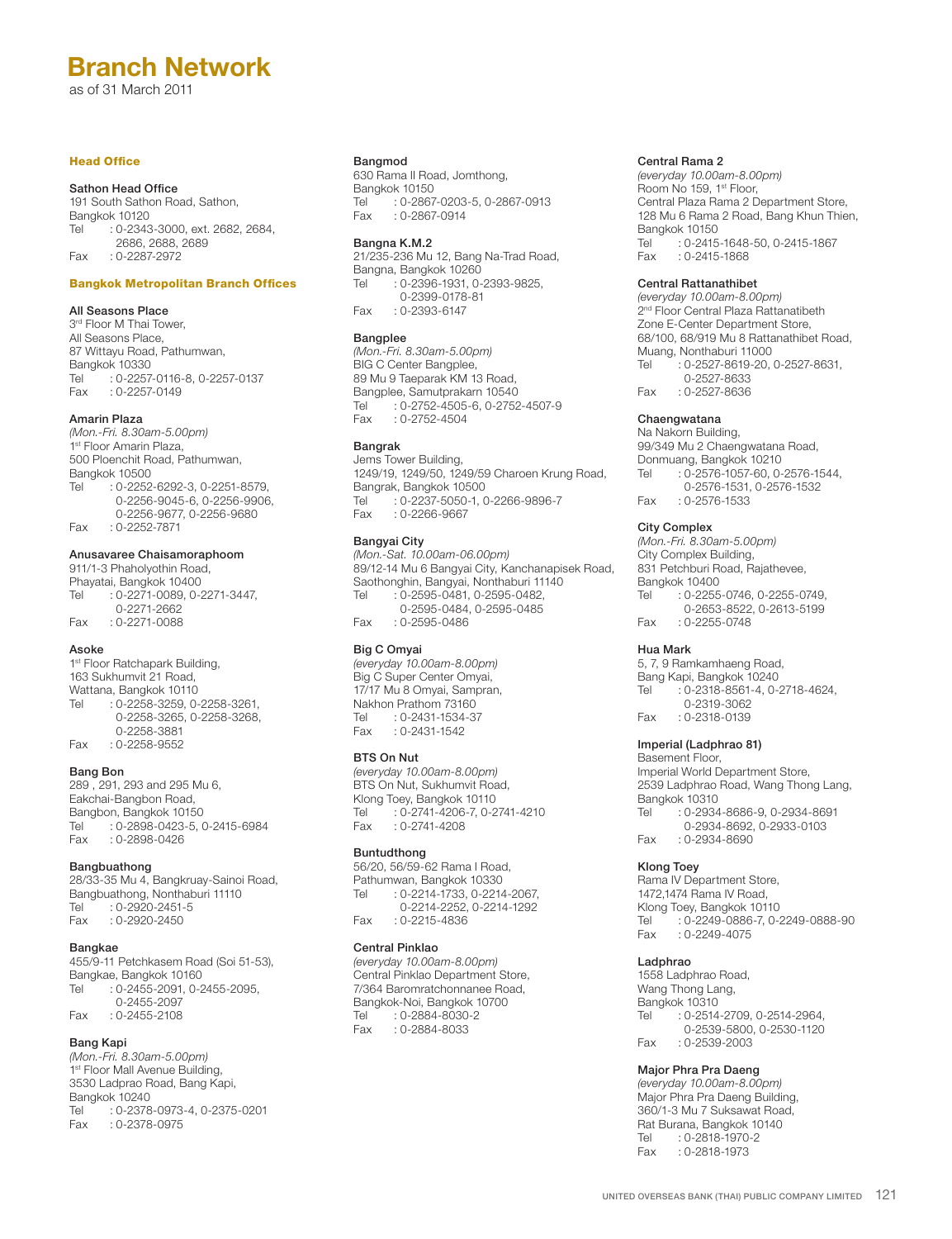# Branch Network

as of 31 March 2011

# **Manorom**

Manorom Building, 3354/1 Rama 4 Road, Klongton, Klong Toey, Bangkok 10110 Tel : 0-2249-7480-2<br>Fax : 0-2249-7479  $: 0 - 2249 - 7479$ 

# **Minburi**

G Floor Navamin Plaza, 599/1 Mu 13 Sihaburanukit Road, Minburi, Bangkok 10510<br>Tel 0-2518-0815-7 Tel : 0-2518-0815-7<br>Fax : 0-2518-0799  $: 0 - 2518 - 0799$ 

# **Muang Thong Thani**

339 Maungthongthani, Bondstreet Road, Parkkred, Nonthaburi 11120<br>Tel : 0-2503-4940-3 Tel : 0-2503-4940-3<br>Fax : 0-2503-4914  $: 0 - 2503 - 4914$ 

# **Navanakorn**

*(Mon.-Fri. 8.30am-5.00pm)* 12/47-48 Mu 19 Phaholyothin Road, Klong Nueng, Klong Luang, Pathumthani 12120<br>Tel 0-2529-31  $: 0 - 2529 - 3154 - 6$ Fax : 0-2529-5200

# **Ngam Wong Wan**

207/15 Mu 6 Ngam Wong Wan Road, Luksi, Bangkok 10210 Tel : 0-2591-7902, 0-2591-0770<br>Fax : 0-2591-0771  $: 0 - 2591 - 0771$ 

# **Nong Khaem**

77/207 Mu 2 Phetchkasem Road, Nong Khaem, Bangkok 10160 Tel : 0-2420-7941-4<br>Fax : 0-2420-7940  $\cdot$  0-2420-7940

## **Nonthaburi**

32/16-19 Pracharat Road, Muang, Nonthaburi 11000 Tel : 0-2525-1770-2, 0-2968-4592-4, 0-2968-4594<br>0-2526-2993 Fax  $\cdot$  0-2526-2993

## **On Nut**

1468, 1470 Mu 6 On Nut Road, Suanluang, Bangkok 10250<br>Tel 0-2332-3134-7  $: 0 - 2332 - 3134 - 7$ Fax : 0-2331-8519

## **Paradise Park**

*(everyday 10.00am-8.00pm)* Room No 2C004, 2nd Floor, Paradise Park Building, 61 Srinakarin Road, Nongbon, Praves, Bangkok 10250<br>Tel : 0-2746-0816-8 Tel : 0-2746-0816-8<br>Fax : 0-2746-0819 Fax : 0-2746-0819

# **Pattanakarn**

309/1-4 Pattanakarn Road, Praves, Bangkok 10250 Tel : 0-2322-0439, 0-2322-0441-3 Fax : 0-2322-0438

# **Phaholyothin K.M.26**

1/737 Mu 17 Soi Amporn, Phaholyothin KM 26, Lam Luk Ka, Pathumthani 12150<br>Tel : 0-2532-36 Tel : 0-2532-3645-50, 0-2532-3644<br>Fax : 0-2532-3641  $: 0 - 2532 - 3641$ 

# **Phaholyothin Soi 19**

Rasa Tower Building, 555 Phaholyothin Road, Chatuchak, Bangkok 10900 Tel : 0-2937-0300-4, 0-2513-3165<br>Fax : 0-2937-0305  $: 0 - 2937 - 0305$ 

## **Phahurad**

*(Mon.-Fri. 8.30am-5.00pm)* The Old Siam Plaza, 2/30-33, 4/11-14 Burapa Road, Phra Nakhon, Bangkok 10200<br>Tel : 0-2222-0176-9, 0-222  $: 0 - 2222 - 0176 - 9, 0 - 2222 - 4113 - 4,$  0-2223-1854-5, 0-2623-8477 Fax : 0-2223-0708

# **Phetchakasem 35**

*(Mon.-Fri. 10.30am-7.00pm)* Future Park-Robinson Bangkae, 607 Phetchakasem 35 Road, Phasi Charoen, Bangkok 10160<br>Tel : 0-2454-8690-3 : 0-2454-8690-3 Fax : 0-2454-8696

## **Phra Pinklao**

30 Charansnidvongs Road, Bangplad, Bangkok 10700 Tel : 0-2434-7110-3, 0-2434-7115, 0-2424-2283 Fax : 0-2434-7114

# **Rajchaprarop**

*(Mon.-Fri. 8.30am-5.00pm)* 120/3-6 Rajchaprarop Road, Rajthevee, Bangkok 10400 Tel : 0-2656-3071-2, 0-2656-3068<br>Fax : 0-2251-0404  $: 0 - 2251 - 0404$ 

## **Rajchawong**

219/2 Rajawongse Road, Samphandhawongse, Bangkok 10100<br>Tel 0-2221-7515 0-2622-7388-90  $: 0 - 2221 - 7515, 0 - 2622 - 7388 - 90$ Fax : 0-2622-7392

# **Ramintra K.M.9**

*(everyday 10.00am-8.00pm)* Fashion Island Department Store, 587, 589 Mu 7 Ramintra Road, Kunayao, Bangkok 10230 Tel : 0-2947-5307-9, 0-2947-5311 Fax : 0-2947-5310

## **Rangsit**

*(everyday 10.00am-8.00pm)* Future Park Rangsit Building, 94 Mu 2 Tanya Buri, Pathumthani 12110<br>Tel : 0-2958-0562-7  $: 0 - 2958 - 0562 - 7$ Fax : 0-2958-0568

# **Ratchada-Huay Khwang**

167/8 Ratchadaphisek Road, Din Daeng, Bangkok 10320<br>Tel : 0-2276-9408-11, 0  $: 0 - 2276 - 9408 - 11, 0 - 2276 - 9414$ 0-2276-9412<br>10-2276-9413 Fax  $: 0 - 2276 - 9413$ 

# **Ratchada-Sathupradit**

127/1 Nonsee Road, Yannawa, Bangkok 10120<br>Tel : 0-2681-1111-5, 0 : 0-2681-1111-5, 0-2295-3706, 0-2295-3707<br>
60-2681-1110 Fax  $: 0 - 2681 - 1110$ 

# **Ratchada-Thaphra**

Hansawat Building, 299 Ratchdapisake Road, Thonburi, Bangkok 10600<br>Tel 0-2476-9945-9 Tel : 0-2476-9945-9<br>Fax : 0-2476-9944  $: 0 - 2476 - 9944$ 

# **Samrong**

999/99 Mu 1 Sukhumvit Road, Muang, Samutprakan 10270 Tel : 0-2384-7656, 0-2384-4510, 0-2394-0422, 0-2394-0428<br>Fax: 0-2384-4352  $: 0 - 2384 - 4352$ 

# **Sam Yaek**

601 Charoen Krung Road, Samphandhawongse, Bangkok 10100 Tel : 0-2222-5111-6<br>Fax : 0-2222-1354  $: 0 - 2222 - 1354$ 

# **Saphan Khao**

325/168 Lukluang Road, Dusit, Bangkok 10300 Tel : 0-2282-3665, 0-2282-3796, 0-2282-4374, 0-2282-3694-5<br>Eax: 0-2282-1914  $: 0 - 2282 - 1914$ 

# **Saphanmai**

108/502-503 Mu 7 Phaholyothin Road, Anusavaree, Bangkhen, Bangkok 10220<br>Tel (0-2522-6646-8) Tel : 0-2522-6646-8<br>Fax : 0-2522-6649  $: 0 - 2522 - 6649$ 

# **Sathon 2**

Bangkok City Tower Building, 179/3 South Sathon Road, Sathon, Bangkok 10120 Tel : 0-2679-5700-2, 0-2679-5704<br>Fax : 0-2679-5703  $: 0 - 2679 - 5703$ 

## **Senanikom**

126/19 Phaholyothin 32 Road (Soi Senanikom 1), Chatuchak, Bangkok 10900 Tel : 0-2561-3100-1, 0-2579-6248, 0-2561-1054, 0-2941-7775 Fax : 0-2579-9088

## **Siam Paragon**

*(everyday 10.00am-8.00pm)* Main Level Unit M14 Siam Paragon Shopping Center, 991 Rama 1 Road, Pathumwan, Bangkok 10330<br>Tel : 0-2129 Tel : 0-2129-4570-2 Fax : 0-2129-4573

# **Siam Square**

*(Mon.-Fri. 8.30am-5.00pm)* 410-410/1 Siam Square Soi 6, Rama 1 Road, Pathumwan, Bangkok 10500<br>Tel : 0-2251-: 0-2251-3343, 0-2251-2145, 0-2251-2278-9 Fax : 0-2251-2280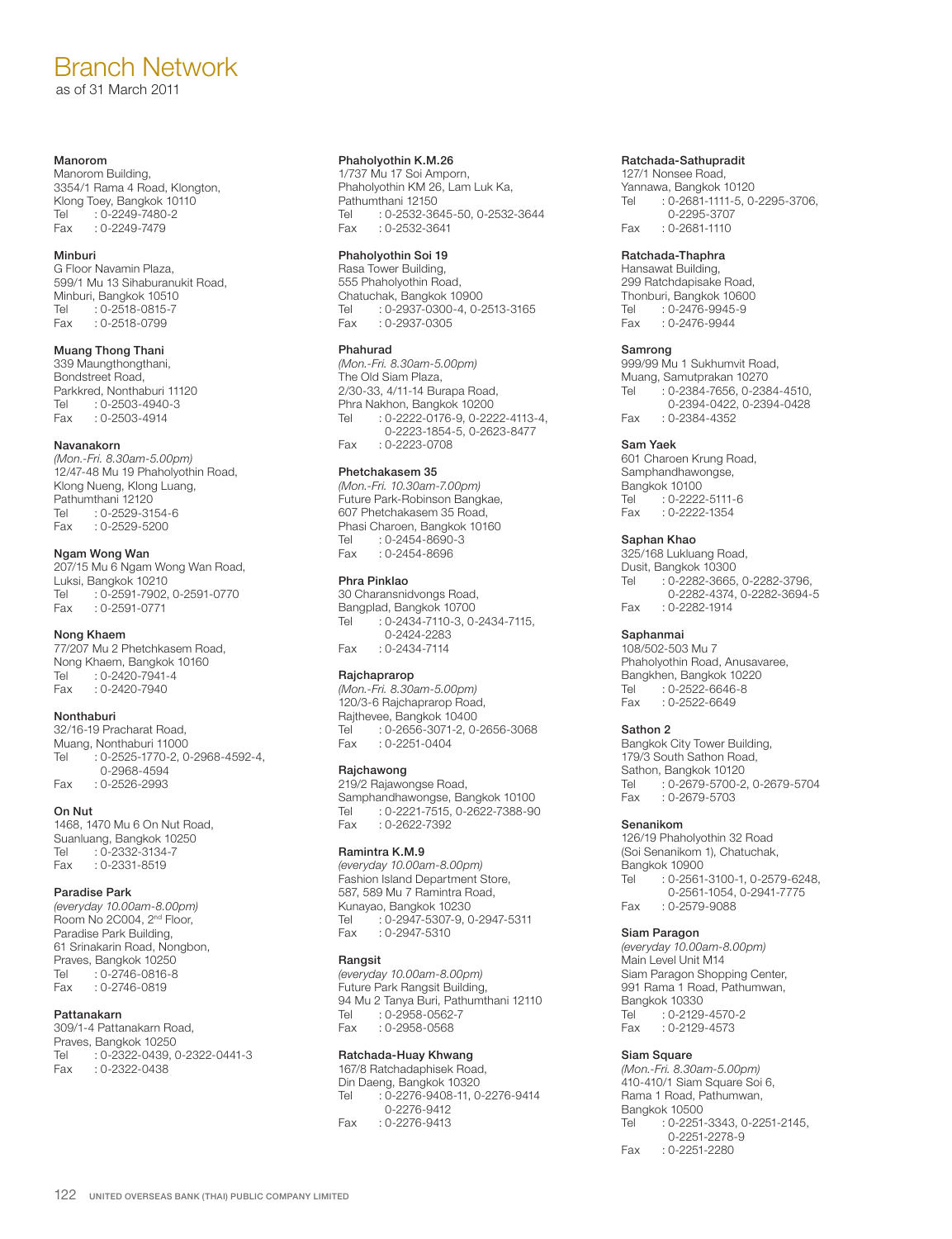### **Silom 2**

*(Mon.-Fri. 8.30am-5.00pm)* 14 Silom Road, Bangrak, Bangkok 10500 Tel : 0-2632-8801-3, 0-2632-8805 Fax : 0-2632-8804

# **Silom Complex**

*(Mon.-Fri. 8.30am-5.00pm)* Silom Complex Building, 191 Silom Road, Bangrak, Bangkok 10500<br>Tel : 0-2231 : 0-2231-3139-40, 0-2632-1177-8 Fax : 0-2231-3137

# **Si Phraya**

295 Si Phraya Road, Bangrak, Bangkok 10500<br>Tel : 0-2235-2884-7.0  $: 0 - 2235 - 2884 - 7, 0 - 2236 - 6805,$  0-2631-5440-1 Fax : 0-2235-2882

#### **Si Yeak Sriwara**

573/139 Soi Ramkhamhaeng 39, Pracha-U-Thit Road, Wang Thong Lang, Bangkok 10310<br>Tel : 0-2934  $: 0 - 2934 - 7941 - 4$ Fax : 0-2934-7945

#### **Soi Chokechai 4**

141/3-4 Soi Chokechai 4 (Ladphrao 53), Wang Thong Lang, Bangkok 10310 Tel : 0-2539-6112-3, 0-2539-5061, 0-2539-5062<br>Co-2539-3500<br>Co-2539-3500  $\cdot$  0-2539-3500

#### **Soi Sukhumvit 101/1**

339/101-102 Soi Sukhumvit 101/1, Sukhumvit Road, Pra Khanong, Bangkok 10260<br>Tel : 0-2361 : 0-2361-6418-20, 0-2393-9952, 0-2399-4968 Fax : 0-2399-5132

#### **Soi Yoo Dee**

597/113-114 Trok Watchannai, Chan Road, Bang Khoe Laem, Bangkok 10120 Tel : 0-2292-1627-8, 0-2291-4904-5, 0-2291-4907<br>0-2291-4906: Fax  $: 0 - 2291 - 4906$ 

#### **Songwad**

1252-1254 Songwad Road, Samphandhawongse, Bangkok 10100 Tel : 0-2225-6254-5, 0-2226-3606-7, 0-2225-3596-7 Fax : 0-2225-6256

#### **Srinakarin**

395/5 Srinakarin Road, Muang, Samutprakarn 10270<br>Tel 0-2385-7312-5 Tel : 0-2385-7312-5 Fax : 0-2385-7316

#### **Sri Yan**

468-468/1 Nakhon Chai Sri Road, Dusit, Bangkok 10300 Tel : 0-2243-0914-5, 0-2241-3467, 0-2243-3725 Fax : 0-2241-3425

## **St. Louis 3**

31 Soi Chan 18/7 (St.Louis3), Thung Wat Don, Sathon, Bangkok 10120<br>Tel : 0-2212 : 0-2212-7024, 0-2211-1407 Fax : 0-2211-0815

#### **Sukhumvit 4**

142 Sukhumvit Road, Klong Toey, Bangkok 10110 Tel : 0-2653-2178-9 Fax : 0-2653-2181

#### **Sukhumvit 25**

Ban Chang Glass House Building, 1 Soi Sukhumvit 25, Klong Toey, Bangkok 10110 Tel : 0-2258-0270-1, 0-2260-6117-9, 0-2258-9330-2, 0-2661-7741 Fax : 0-2258-4582

# **Sukhumvit 26**

690 Sukhumvit Road, Klong Toey, Bangkok 10110 Tel : 0-2620-4469-71, 0-2620-4473-80 Fax : 0-2260-5312

#### **Sukhumvit 83**

2<sup>nd</sup> Floor Market Plus Building, 2149 Soi Sukhumvit 83, Pra Khanong, Bangkok 10260<br>Tel (0-2742-5812-15, 0-27 Tel : 0-2742-5812-15, 0-2742-5818<br>Fax : 0-2742-5816  $: 0 - 2742 - 5816$ 

#### **Sukhumvit 101 (Piyarom Park)**

*(Mon.-Fri. 8.30am-5.00pm)* 3079/25 Soi Piyabuttra, Sukhumvit Road, Phra Khanong, Bangkok 10260 Tel : 0-2730-5100-3, 0-2730-5105, 0-2730-5104 Fax : 0-2730-5106

#### **Suksawat**

393, 395, 397 Suksawat Road, Rat Burana, Bangkok 10140<br>Tel : 0-2468-4797, 0-247 : 0-2468-4797, 0-2477-2411-2, 0-2477-2409-11 Fax : 0-2468-6028

## **Surawong**

134 Surawongse Road, Bangrak, Bangkok 10500 Tel : 0-2233-9730-3 Fax : 0-2235-5208

### **Taksin**

43,45,47 Taksin Road, Thon Buri, Bangkok 10600 Tel : 0-2438-0063, 0-2439-1864, 0-2437-2387, 0-2437-2537<br>Co-2438-6426  $: 0 - 2438 - 6426$ 

### **Talard Si Mummuang**

355/33-35 Mu 15 Phaholyothin Road, Lam Luk Ka, Pathumthani 12130<br>Tel : 0-2536-78 : 0-2536-7850, 0-2536-7854-6 Fax : 0-2536-7853

#### **Thai Wah Tower**

Thai Wah Tower 1 Building, 21/63-66 South Sathon Road, Sathon, Bangkok 10120<br>Tel : 0-2285-0092-4 Tel : 0-2285-0092-4<br>Fax : 0-2285-0095  $: 0 - 2285 - 0095$ 

#### **Thanon Asoke-Dindaeng**

729 Asoke-Dindaeng Road, Dindaeng, Bangkok 10320 Tel : 0-2248-6935-7<br>Fax : 0-2248-6933  $: 0 - 2248 - 6933$ 

#### **Thanon Khaolarm**

2214, 2216 Khaolarm Road, Samphandhawongse, Bangkok 10100<br>Tel 0-2238 : 0-2238-2540, 0-2238-3399, 0-2234-6823<br>10-2238-2543 Fax  $: 0 - 2238 - 2543$ 

# **Thanon Krungthonburi**

Sinsathorn Tower, 77/2 Krungthonburi Road, Klongsarn, Bangkok 10600 Tel : 0-2440-0345-9 Fax : 0-2440-0350

## **Thanon Phaholyothin 8**

G Floor, Shinawatra Tower 1 Building, 414 Phaholyothin Road, Phayatai, Bangkok 10400<br>Tel : 0-2616-9760-2, 0 Tel : 0-2616-9760-2, 0-2357-1690<br>Fax : 0-2357-1490  $: 0 - 2357 - 1490$ 

### **Thanon Phayatai**

Room No 1/4-1/6, 1<sup>st</sup> Floor Golden Town Building, 71 Phayatai Road, Ratchathewi, Bangkok 10400<br>Tel : 0-2653  $: 0 - 2653 - 4530 - 2$ Fax : 0-2653-4658

#### **Thanon Phraram 6**

Tipco Tower Building, 118/1 Rama 6 Road, Phayatai, Bangkok 10400<br>Tel 0-2357 : 0-2357-3460-3, 0-2357-3332 Fax : 0-2357-3464

#### **Thanon Phraram 9**

G Floor Worrasombat Building, 100/1 Rama 9 Road, Huay Khwang, Bangkok 10310<br>Tel : 0 2645 : 0 2645-0683-7 Fax : 0-2645-0440

#### **Thanon Pracha-U-Thit**

147/1-4 Mu 8 Pracha-U-Thit Road, Rat Burana, Bangkok 10140 Tel : 0-2873-1457-60, 0-2873-1439<br>Fax : 0-2873-1440  $: 0 - 2873 - 1440$ 

### **Thanon Ramkhamhaeng 2**

229 Mu 8 Ramkhamhaeng 2 Road, Praves, Bangkok 10260 Tel : 0-2316-9735, 0-2316-9738, 0-2397-6042, 0-2397-6043, 0-2397-6045, 0-2397-6046<br>Co-2397-6044

 $: 0 - 2397 - 6044$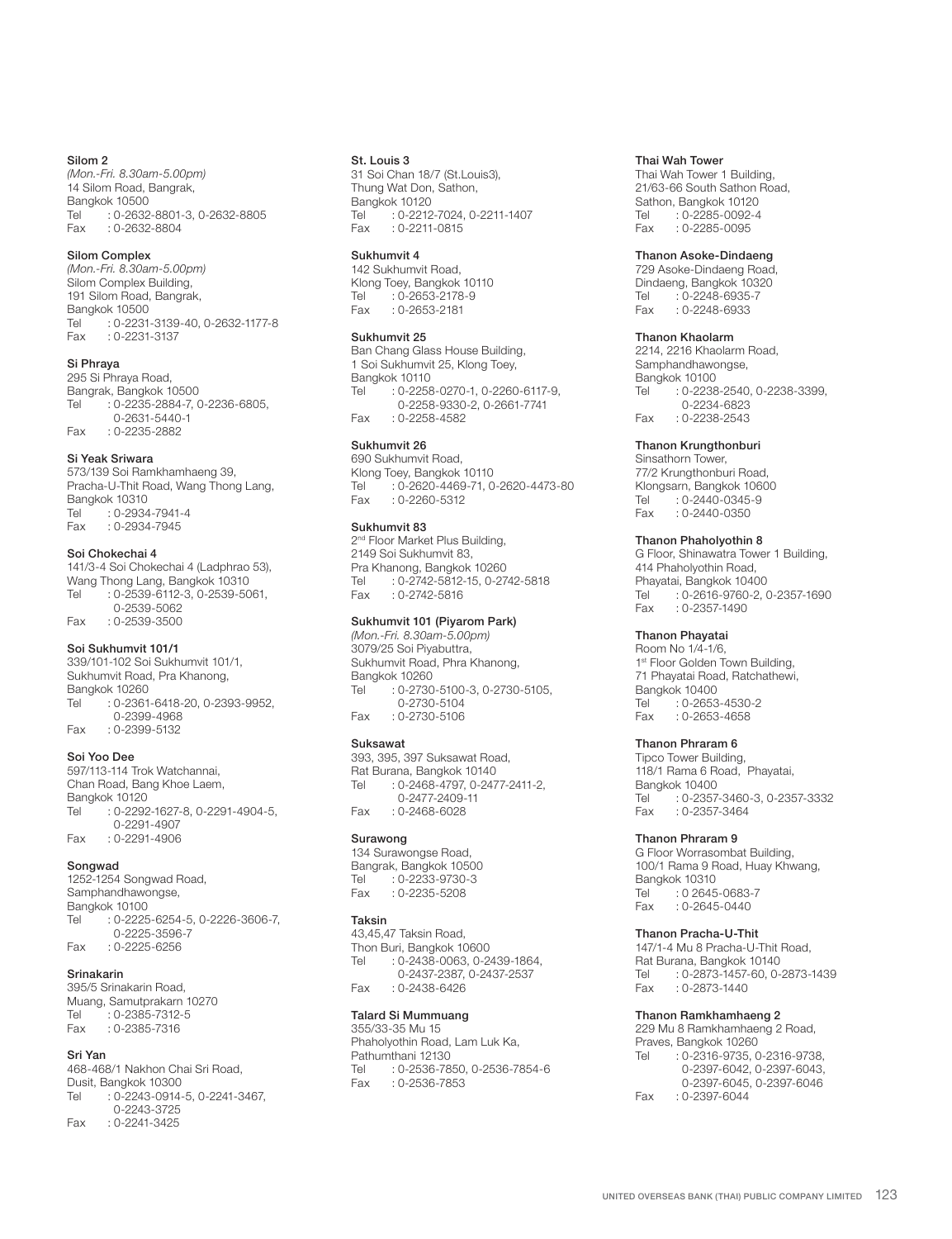# Branch Network

as of 31 March 2011

## **Thanon Ramkhamhaeng 81/1**

713 Ramkamhaeng Road, Bangkapi, Bangkok 10240 Tel : 0-2374-1374-7<br>Fax : 0-2732-2010  $: 0 - 2732 - 2010$ 

# **Thanon Sri Wara**

314 Soi Ladphrao 94 (Panjamit), Sri Wara Road, Wang Thong Lang, Bangkok 10310<br>Tel 0-2559 Tel : 0-2559-3600-5, 0-2935-6025-6<br>Fax : 0-2559-3606  $: 0 - 2559 - 3606$ 

# **Thanon Sukhaphiban 3**

198/3 Ramkamhaeng Road (Sukhaphiban 3), Bangkapi, Bangkok 10240 Tel : 0-2375-8725, 0-2375-8794, 0-2375-8799, 0-2377-9183<br>Cax : 0-2375-8795  $: 0 - 2375 - 8795$ 

# **Thanon Vorachak**

94-96 Vorachak Road, Pom Prap Sattru Phai, Bangkok 10100<br>Tel : 0-2225 : 0-2225-9086, 0-2228-9088, 0-2225-9085, 0-2621-1247<br>Fax: : 0-2225-9087  $: 0 - 2225 - 9087$ 

# **Thanon Witthayu**

*(Mon.-Fri. 8.30am-5.00pm)* Room No 121, G Floor CRC Tower Building, 87/2 Witthayu Road, Pathumwan, Bangkok 10330 Tel : 0-2255-5392-4<br>Fax : 0-2255-5395  $: 0 - 2255 - 5395$ 

# **Thanon Yaowaraj**

*(Mon.-Fri. 8.30am-5.00pm)* 422, 424 Yaowaraj Road, Samphandhawongse, Bangkok 10100<br>Tel : 0-2226 Tel : 0-2226-2930-1, 0-2226-5855<br>Fax : 0-2226-2933  $: 0 - 2226 - 2933$ 

# **Thonglor**

283/15-17 Soi Thonglor 13, Sukhumvit 55 Road, Wattana, Bangkok 10250 Tel : 0-2712-7150-5 Fax : 0-2712-7156

# **Tops Bangna**

*(everyday 10.00am-8.00pm)* Central City Department Store, 1090 Mu 12 Bangna-Trad Road, Bangna, Bangkok 10260<br>Tel : 0-2361-7851-3,  $: 0 - 2361 - 7851 - 3, 0 - 2361 - 7855$ Fax : 0-2361-7854

## **Tops Ratchadaphisek**

*(everyday 10.00am-8.00pm)* Robinson Ratchadaphisek Department Store, 139 Ratchadaphisek Road, Din Daeng, Bangkok 10310 Tel : 0-2246-5058-9, 0-2246-5101, 0-2246-5218<br>Cax : 0-2246-5578  $: 0 - 2246 - 5578$ 

## **Union Mall Ladphrao**

*(everyday 10.00am-8.00pm)* 2<sup>nd</sup> Floor Union Mall Center, 54 Ladprao Road, Jomphol, Chatuchak, Bangkok 10900<br>Tel 0-2939-2613-5  $: 0 - 2939 - 2613 - 5$ Fax : 0-2939-2701

# **Wiphawadi-Rangsit 9**

T.S.T. Tower Building, 21 Wiphawadi-Rangsit Road, Chatuchak, Bangkok 10900<br>Tel : 0-2273-8120-1, 0-21 : 0-2273-8120-1, 0-2273-8939-40 Fax : 0-2273-8122

# **Yaowaraj Mahajak**

*(Mon.-Fri. 8.30am-5.00pm)*  236, 238, 240 Yaowaraj Road, Jakrawat, Samphandhawongse, Bangkok 10110<br>Tel : 0-2225 Tel : 0-2225-5241-44<br>Fax : 0-2225-5245  $: 0 - 2225 - 5245$ 

### **Upcountry Branch Office Central Area**

## **Lop Buri**

21/11-12 Mu 1 Phaholyothin Road, Muang, Lop Buri 15000<br>Tel 10-3641-4248-5 Tel : 0-3641-4248-50<br>Fax : 0-3641-4251  $: 0 - 3641 - 4251$ 

# **Nakhon Pathom**

*(Mon.-Fri. 8.30am-5.00pm)*  63-65 Rajvithi Road, Muang, Nakhon Pathom 73000 Tel : 0-3425-1184-6, 0-3425-1178 Fax : 0-3425-1187

# **Phra Nakhon Si Ayutthaya**

255 Mu 5 Rojana Road, Phra Nakhon Si Ayutthaya, Phra Nakhon Si Ayutthaya 13000 Tel : 0-3524-6116, 0-3524-6030, 0-3524-6118<br>0-3524-1546 : Fax  $: 0 - 3524 - 1546$ 

## **Phrapathomjedee**

45-47 Saiphra Road, Phrapathomjedee, Muang, Nakornpathom 73000<br>Tel 0-3427-2353-4 0-342  $: 0 - 3427 - 2353 - 4, 0 - 3421 - 9236 - 7$ Fax : 0-3425-7504

# **Sam Chuk**

225/2 Mu 2 Sam Chuk, Suphan Buri 72130<br>Tel : 0-3557-1055, 0-3557-1980.  $: 0 - 3557 - 1055, 0 - 3557 - 1980,$ 0-3557-1990<br>0-3557-1044 Pax  $: 0 - 3557 - 1044$ 

# **Samut Sakhon**

927/403 Sethakit 1 Road, Muang, Samut Sakhon 74000 Tel : 0-3481-0514-5, 0-3442-7510, 0-3442-7582<br>10-3481-0513 Fax  $: 0 - 3481 - 0513$ 

# **Samut Songkhram**

125/104 Tang Kao Muang Road, Muang, Samut Songkhram 75000<br>Tel : 0-3471-8111, 0-3471-822 : 0-3471-8111, 0-3471-8222, 0-3471-8626, 0-3471-8629 Fax : 0-3471-8627

## **Saraburi**

427 Phaholyothin Road, Muang, Saraburi 18000<br>Tel : 0-3621-2137-8 : 0-3621-2137-8, 0-3631-2055-6 0-3622-2344, 0-3622-1630 Fax : 0-3622-1636

# **Western Area**

## **Damnoen Saduak**

234 Mu 8 Bangpare-Samut Songkhram Road, Damnoen Saduak, Ratchaburi 70130 Tel : 0-3225-4332, 0-3224-1333 0-3225-4444, 0-3234-5065<br>Cax 0-3225-4913  $: 0 - 3225 - 4913$ 

# **Kanchanaburi**

River Khwae Hotel, 284/15-16 Sangchutoe Road, Muang, Kanchanaburi 71000<br>Tel : 0-3452-1621-3 Tel : 0-3452-1621-3<br>Fax : 0-3452-1624  $: 0 - 3452 - 1624$ 

# **Phetchaburi**

28 Panich Charoen Road, Muang, Phetchaburi 76000 Tel : 0-3241-5883-4, 0-3242-5169, 0-3242-5959<br>Cax : 0-3242-8517  $: 0 - 3242 - 8517$ 

# **Ratchaburi**

*(Mon.-Fri. 8.30am-5.00pm)* 11 Kathatorn Road, Tumbol Na Muang, Muang, Ratchaburi 70000 Tel : 0-3231-0321-3<br>Fax : 0-3231-0324  $: 0 - 3231 - 0324$ 

## **Eastern Area**

# **Baan Bung**

403 Chon Buri- Baan Bung Road, Baan Bung, Chon Buri 20170<br>Tel : 0-3844-3628, 0-384  $: 0 - 3844 - 3628, 0 - 3844 - 3072,$ 0-3875-0979-80, 0-3875-1118-9<br>Fax: 0-3844-3039  $: 0 - 3844 - 3039$ 

# **Baan Chang**

51/12 Mu 5 Sukhumvit Road, Baan Chang, Rayong 21130 Tel : 0-3860-3120-3<br>Fax : 0-3860-3119  $: 0 - 3860 - 3119$ 

# **Bang Lamung**

90/27 Mu 5 Pattaya-Naglue Road, Bang Lamung, Chon Buri 20150 Tel : 0-3842-8418, 0-3842-9333, 0-3842-7748-9, 0-3842-0273<br>Fax: : 0-3842-3332  $: 0 - 3842 - 3332$ 

## **Chachoengsao**

94/3 Chumphon Road, Muang, Chachoengsao 24000 Tel : 0-3851-1621-2, 0-3881-8149, 0-3851-4627-8, 0-3853-5083<br>Fax: : 0-3851-1623  $: 0 - 3851 - 1623$ 

# **Chanthaburi**

82/9 Thachalab Road, Muang, Chanthaburi 22000 Tel : 0-3931-2822, 0-3934-6616, 0-3934-6434-5<br>co-3932-1201  $: 0 - 3932 - 1201$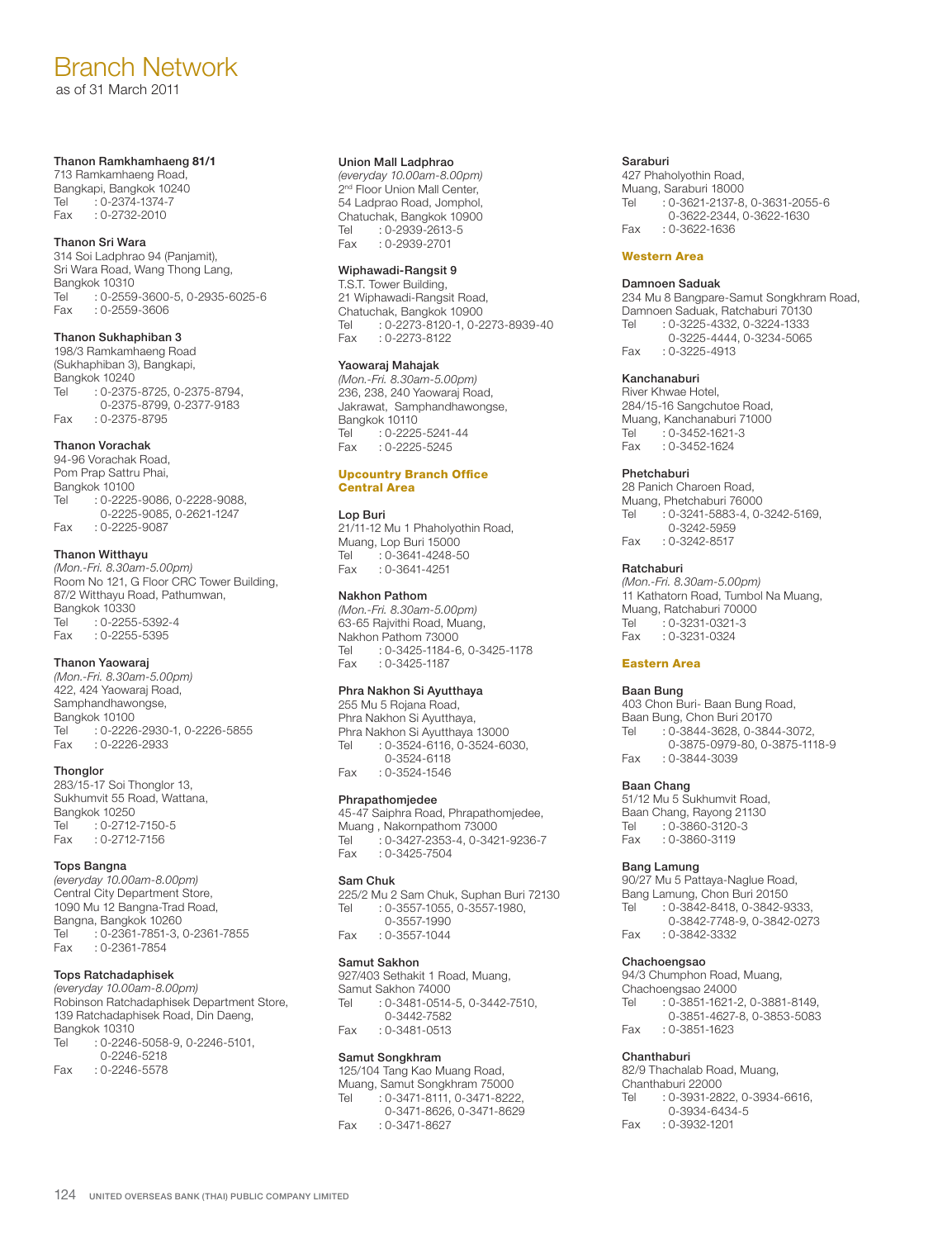#### **Chon Buri**

804 Kor. Chetchamnong Road, Muang, Chon Buri 20000 Tel : 0-3827-3601-6 Fax : 0-3827-3607

#### **Chon Buri 2**

116/110 Mu 3 Sukhumvit Road, Muang, Chon Buri 20000 Tel : 0-3879-7457-9, 0-3879-7462<br>Fax : 0-3879-7461  $: 0 - 3879 - 7461$ 

# **Eastern Seaboard**

24/1 Mu 4 Thanon Hemaraj Avenue, Pluak Daeng, Rayong 21140<br>Tel : 0-3895-5284-6, 0-3  $: 0 - 3895 - 5284 - 6, 0 - 3895 - 5288,$  0-3895-5287, 0-3895-5290 Fax : 0-3895-5289

#### **Pattaya**

325/115-116 Mu 10 Pattaya Sai 2 Road, Bang Lamung, Chon Buri 20260 Tel : 0-3842-9464, 0-3871-0414, 0-3841-0027 Fax : 0-3842-9400

#### **Rayong**

144/39-41 Sukhumvit Road, Muang, Rayong 21000<br>Tel : 0-3861-4730-3  $: 0 - 3861 - 4730 - 2$ Fax : 0-3861-4734

#### **Robinson Sriracha**

*(everyday 10.00am-8.00pm)* Room No.1F-B-13, G Floor Robinson Sriracha Department Store, 90/1 Sukhumvit Road, Sriracha, Chon Buri 20110 Tel : 0-3832-8458-60 Fax : 0-3832-8461

#### **Sriracha**

135/18-19 Sukhumvit Road, Sriracha, Chon Buri 20110 Tel : 0-3832-4500-2, 0-3832-4504 Fax : 0-3832-4503

#### **Northern Area**

**Chiang Mai**  149-149/1-3 Chang-Klarn Road, Muang, Chiang Mai 50100 Tel : 0-5327-0029-30, 0-5328-2903, 0-5382-1080-1

Fax : 0-5328-2015

# **Chiang Mai - Huaikaew**

137 Huay Kaew Road, Muang, Chiang Mai 50200 Tel : 0-5321-1091-4 Fax : 0-5321-1095

## **Chiang Rai**

643/5 Mu 3 Uttrakit Road, Muang, Chiang Rai 57000 Tel : 0-5371-6786, 0-5371-1414, 0-5371-6557<br>0-5371-5429 : Fax  $: 0 - 5371 - 5429$ 

#### **Lampang**

255 Boonwat Road, Muang, Lampang 52000  $: 0.5421 - 8383, 0.5422 - 7383,$  0-5421-8454, 0-5421-8373 Fax : 0-5422-7637

#### **Nakhon Sawan**

532-534 Kosi Road, Muang, Nakhon Sawan 60000 Tel : 0-5621-4109, 0-5621-4690, 0-5621-4709, 0-5631-4234-5<br>Fax: 0-5621-3224  $\cdot$  0-5621-3224

# **Pa Sang**

232 Mu 1 Lamphun-Pa Sang Road, Pa Sang, Lamphun 51120<br>Tel : 0-5352-0282, 0-8  $: 0 - 5352 - 0282, 0 - 5355 - 7337$ Fax : 0-5352-0283

#### **Phitsanulok**

112/39-41 Akartodsrod Road, Muang, Phitsanulok 65000 Tel : 0-5522-5153-5 Fax : 0-5522-5156

## **Thanon Highway-Chiang Mai**

1/99 Chiang Mai-Lampang Road, Muang, Chiang Mai 50000 Tel : 0-5330-4701-4, 0-5330-4706 Fax : 0-5330-4705

#### **North East Area**

#### **Khon Kaen**

34, 34/1-2 Namuang Road, Muang, Khon Kaen 40000 Tel : 0-4323-7620-1, 0-4333-4577, 0-4323-7609<br>0-4323-7435 Fax  $: 0 - 4323 - 7435$ 

#### **Nakhon Ratchasima**

2-4 Choompol Road, Muang, Nakhon Ratchasima 30000 Tel : 0-4426-8873-7 Fax : 0-4425-5476

#### **Nakhon Ratchasima 2**

545 Friendship Highway, Muang, Nakhon Ratchasima 30000 Tel : 0-4426-3487-91 Fax : 0-4426-3493

### **Roiet**

427-429 Phadungpanich Road, Muang, Roiet 45000 Tel : 0-4351-5850-2 Fax : 0-4351-5854

## **Sakon Nakhon**

1551/9-10 Sukkasaem Road, Muang, Sakon Nakhon 47000 Tel : 0-4271-6350, 0-4271-6303, 0-4271-6895, 0-4271-6765, 0-4271-6230 Fax : 0-4271-6728

#### **Surin**

79,81,83 Chitbumrung Road, Muang, Surin 32000 Tel : 0-4451-1848, 0-4451-8997, 0-4451-8998 Fax : 0-4451-1081

#### **Ubon Ratchathani**

177 Ubparat Road, Muang, Ubon Ratchathani 34000 Tel : 0-4524-3830-1, 0-4526-2904, 0-4524-4270-1, 0-4524-4717<br>Eax: : 0-4524-3832  $: 0 - 4524 - 3832$ 

#### **Udon Thani**

359 Phosri Road, Muang, Udon Thani 41000 Tel : 0-4222-1333, 0-4222-3613, 0-4234-3425, 0-4224-9590 Fax : 0-4224-4062

#### **Khonkaen - Thanon Mittraparb**

81/1 Mitraparb Road, Muang, Khon Kaen 40000 Tel : 0-4324-1686, 0-4324-1268, 0-4324-2547<br>0-4323-8435: Fax  $: 0 - 4323 - 8435$ 

## **Southern Area**

# **Central Festival Phuket**

*(everyday 10.00am-8.00pm)* Central Festival Phuket Department Store, 74-75 Mu 5 Tumbol Vichit, Muang, Phuket 83000 Tel : 0-7621-0526, 0-7621-0534, 0-7621-0575<br>Fax : 0-7621-0596  $: 0 - 7621 - 0596$ 

## **Hat Pa Tong**

159, 161, 163 Rat-U-Thit 200 years Road, Krathu, Phuket 83150<br>Tel : 0-7634-0489 Tel : 0-7634-0489, 0-7634-0142-3<br>Fax : 0-7634-1169  $: 0 - 7634 - 1169$ 

#### **Hat Yai**

164 Nipat-utit 1 Road, Hat Yai, Songkhla 90110 Tel : 0-7424-3032, 0-7424-5033, 0-7424-3810, 0-7423-5605 Fax : 0-7423-5606

#### **Nakhon Sri Thammarat**

*(Mon.-Fri. 8.30am-5.00pm)* 1719-1721 Rajdamnern Road, Muang, Nakhon Sri Thammarat 80000 Tel : 0-7535-6112, 0-7535-6860-1  $: 0 - 7534 - 2352$ 

#### **Phuket**

206 Phuket Road, Muang, Phuket 83000 Tel : 0-7621-1566, 0-7621-1577, 0-7621-4901-2, 0-7621-0970-1 Fax : 0-7621-4902

#### **Surat Thani**

208/2-3 Chonkasem Road, Muang, Surat Thani 84000<br>Tel : 0-7728-6292-4  $: 0 - 7728 - 6292 - 4$ Fax : 0-7728-6298

## **Trang**

*(Mon.-Fri. 8.30am-5.00pm)* 1/5-6 Phraram 6 Road, Thap Thiang, Muang, Trang 92000 Tel : 0-7521-7782-4, 0-7521-7781 Fax : 0-7521-7785

#### **Yala**

8-12 Pipitpakdi Road, Muang, Yala 95000 Tel : 0-7321-2218, 0-7321-2414 0-7324-0872, 0-7324-0873 Fax : 0-7321-3764

# **Distribution Channels**

**Branches** ATM : 341 Foreign Exchange : 29 Kiosks UOB Call Center : 0-2285-1555 Website : www.uob.co.th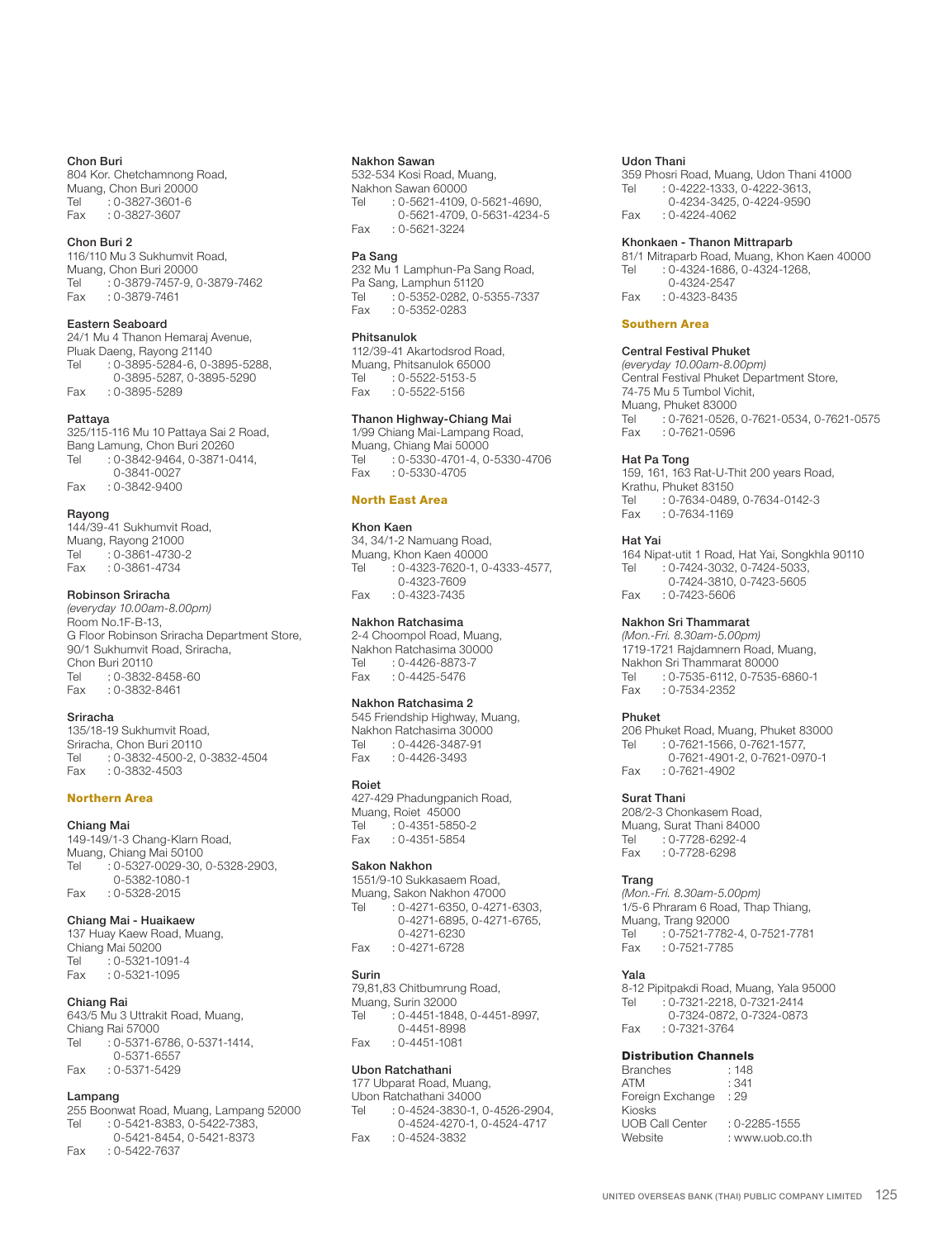# **Company Information**

Public company registration number<br>Nature of business Tel : 66-2343-3000 Fax : 66-2287-2973-4 Telex : 84351 BKASIA TH S.W.I.F.T. : BKASTHBK

# **Auditor**

Name : United Overseas Bank (Thai) Public Company Limited<br>
Public company registration number : 0107535000176 : Commercial Bank Registration address : 191 South Sathon Road, Sathon, Bangkok 10120

- 
- 
- : www.uob.co.th
- Ms. Phuphun Charoensuk : Certifi ed Public Accountant (Thailand) No. 4950 and/or
- Ms. Rungnapa Lertsuwankul : Certifi ed Public Accountant (Thailand) No. 3516 and/or
- Mr. Narong Puntawong : Certified Public Accountant (Thailand) No. 3315

Ernst & Young Office Limited 33<sup>rd</sup> Floor Lake Rajada Office Complex 193/136-137 Rajadapisek Road, Klong Toey, Bangkok 10110 G.P.O. Box 1047 Bangkok 10501<br>Tel : 0-2264-0777  $: 0-2264-0777$ Fax : 0-2264-0789-90 Website : www.ey.com

# **Registrar**

United Overseas Bank (Thai) Public Company Limited 191 South Sathon Road, Sathon, Bangkok 10120 Tel : 0-2343-4951-2<br>Fax : 0-2286-5841  $: 0 - 2286 - 5841$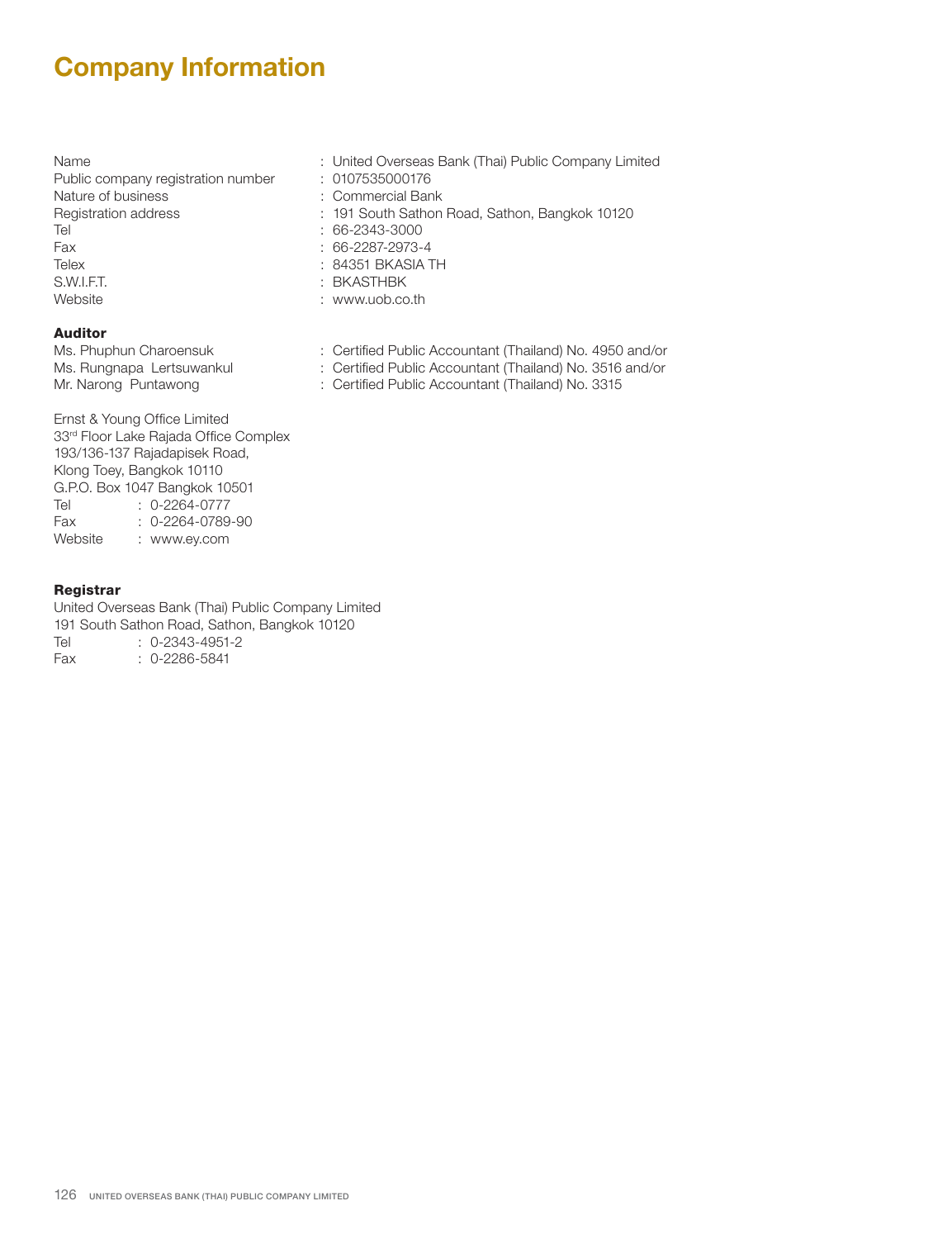# **Credit Ratings**

| <b>Moody's Investors Service</b> | Rating         | as at 28 Oct 10 |
|----------------------------------|----------------|-----------------|
| Long-Term Bank Deposits          | Baa1           |                 |
| Short-Term Bank Deposits         | Prime-2        |                 |
| Long-Term Outlook                | Stable         |                 |
| Short-Term Outlook               | Stable         |                 |
| <b>Financial Strength</b>        | D              |                 |
| Financial Strength Outlook       | Stable         |                 |
| <b>Fitch Ratings</b>             | Rating         | as at 02 Dec 10 |
| Long-Term Foreign Currency       | BBB+           |                 |
| Short-Term Foreign Currency      | F <sub>2</sub> |                 |
| Long-Term Outlook                | Stable         |                 |
| Individual                       | С              |                 |
| Support                          | 2              |                 |
| Long-term National Rating        | AAA(tha)       |                 |
| Short-term National Rating       | $F1+(tha)$     |                 |
| National Rating Outlook          | Stable         |                 |
| <b>Standard &amp; Poor's</b>     | Rating         | as at 09 Dec 10 |
| Long-Term Counterparty Credit    | BBB+           |                 |
| Short-term Counterparty Credit   | A2             |                 |

Outlook Stable Long-Term ASEAN regional scale ratings and the control of the control of the control of the control of the control of the control of the control of the control of the control of the control of the control of the control of Short-term ASEAN regional scale ratings axases are axases and axases are axases and axases axases are axases axases axases axases are axases and axases are axases are axases are axases are as a sensual axases are as a sens